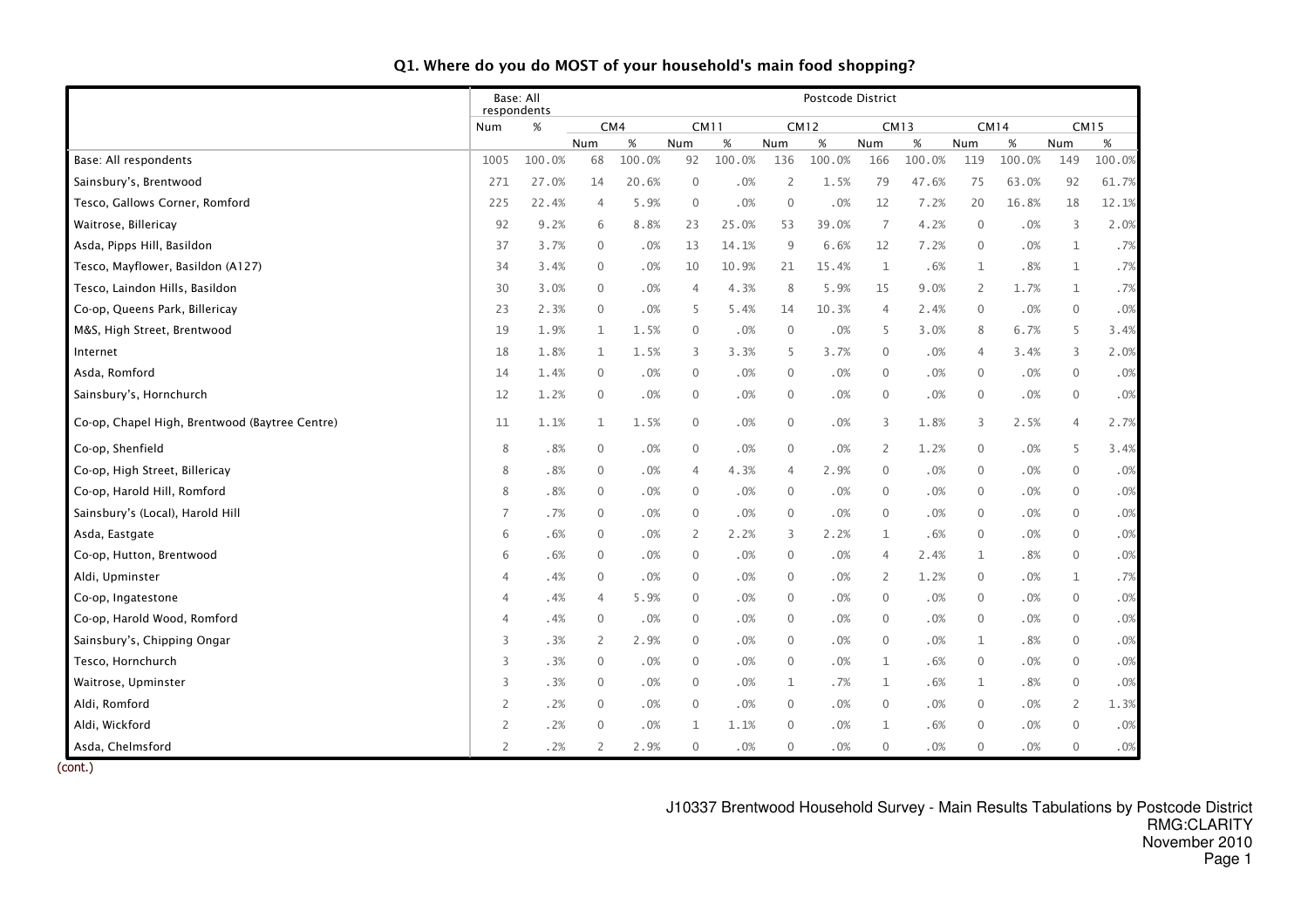|                                  | Base: All<br>respondents |     |              |      |                |      |                | Postcode District |          |             |              |      |                |      |
|----------------------------------|--------------------------|-----|--------------|------|----------------|------|----------------|-------------------|----------|-------------|--------------|------|----------------|------|
|                                  | Num                      | %   | CM4          |      | <b>CM11</b>    |      |                | CM12              |          | <b>CM13</b> |              | CM14 | <b>CM15</b>    |      |
|                                  |                          |     | Num          | %    | Num            | %    | Num            | $\%$              | Num      | %           | Num          | %    | Num            | $\%$ |
| Co-op, Stock Road, Billericay    | $\overline{2}$           | .2% |              | 1.5% | $\Omega$       | .0%  |                | .7%               | 0        | .0%         | $\Omega$     | .0%  | $\overline{0}$ | .0%  |
| Lidl, Chelmsford                 | 2                        | .2% | $\mathbf{0}$ | .0%  |                | 1.1% | $\mathbf{0}$   | .0%               | 0        | .0%         | $\mathbf{0}$ | .0%  | $\overline{0}$ | .0%  |
| Lidl, Laindon                    | $\overline{2}$           | .2% | $\mathbf{0}$ | .0%  | $\Omega$       | .0%  | $\mathbf{1}$   | .7%               |          | .6%         | $\mathbf{0}$ | .0%  | $\overline{0}$ | .0%  |
| M&S, Romford                     | $\overline{2}$           | .2% | $\mathbf{0}$ | .0%  | $\overline{0}$ | .0%  | $\mathbf 0$    | .0%               | 0        | .0%         | $\mathbf{0}$ | .0%  | $\overline{0}$ | .0%  |
| Tesco, Ongar Express             | $\overline{2}$           | .2% | $\mathbf{0}$ | .0%  | $\mathbf{0}$   | .0%  | $\mathbf 0$    | .0%               | 0        | .0%         | $\mathbf{0}$ | .0%  | 1              | .7%  |
| Aldi, Chelmsford                 | и<br>J.                  | .1% | $\mathbf{0}$ | .0%  | $\mathbf{1}$   | 1.1% | $\mathbf{0}$   | .0%               | 0        | .0%         | $\mathbf{0}$ | .0%  | $\overline{0}$ | .0%  |
| Co-op, Pilgrims Hatch, Brentwood | $\mathbf{1}$             | .1% | $\mathbf{0}$ | .0%  | $\overline{0}$ | .0%  | $\overline{0}$ | .0%               |          | .6%         | $\mathbf{0}$ | .0%  | $\overline{0}$ | .0%  |
| Lidl, Romford                    | $\mathbf{I}$             | .1% | $\mathbf{0}$ | .0%  | $\mathbf{0}$   | .0%  | $\mathbf{0}$   | .0%               | 0        | .0%         | $\mathbf{0}$ | .0%  |                | .7%  |
| Morrisons, Becontree Heath       | $\mathbf{1}$             | .1% | $\mathbf{0}$ | .0%  | $\overline{0}$ | .0%  | 1              | .7%               | $\Omega$ | .0%         | $\mathbf{0}$ | .0%  | $\overline{0}$ | .0%  |
| Tesco, Shenfield Express         | $\mathbf{1}$             | .1% | $\mathbf{0}$ | .0%  | $\mathbf{0}$   | .0%  | $\mathbf 0$    | .0%               |          | .6%         | $\mathbf{0}$ | .0%  | $\overline{0}$ | .0%  |
| Tesco, Brentwood Express         |                          | .1% | $\mathbf{0}$ | .0%  | $\overline{0}$ | .0%  | $\mathbf 0$    | .0%               | 0        | .0%         | $\mathbf{0}$ | .0%  |                | .7%  |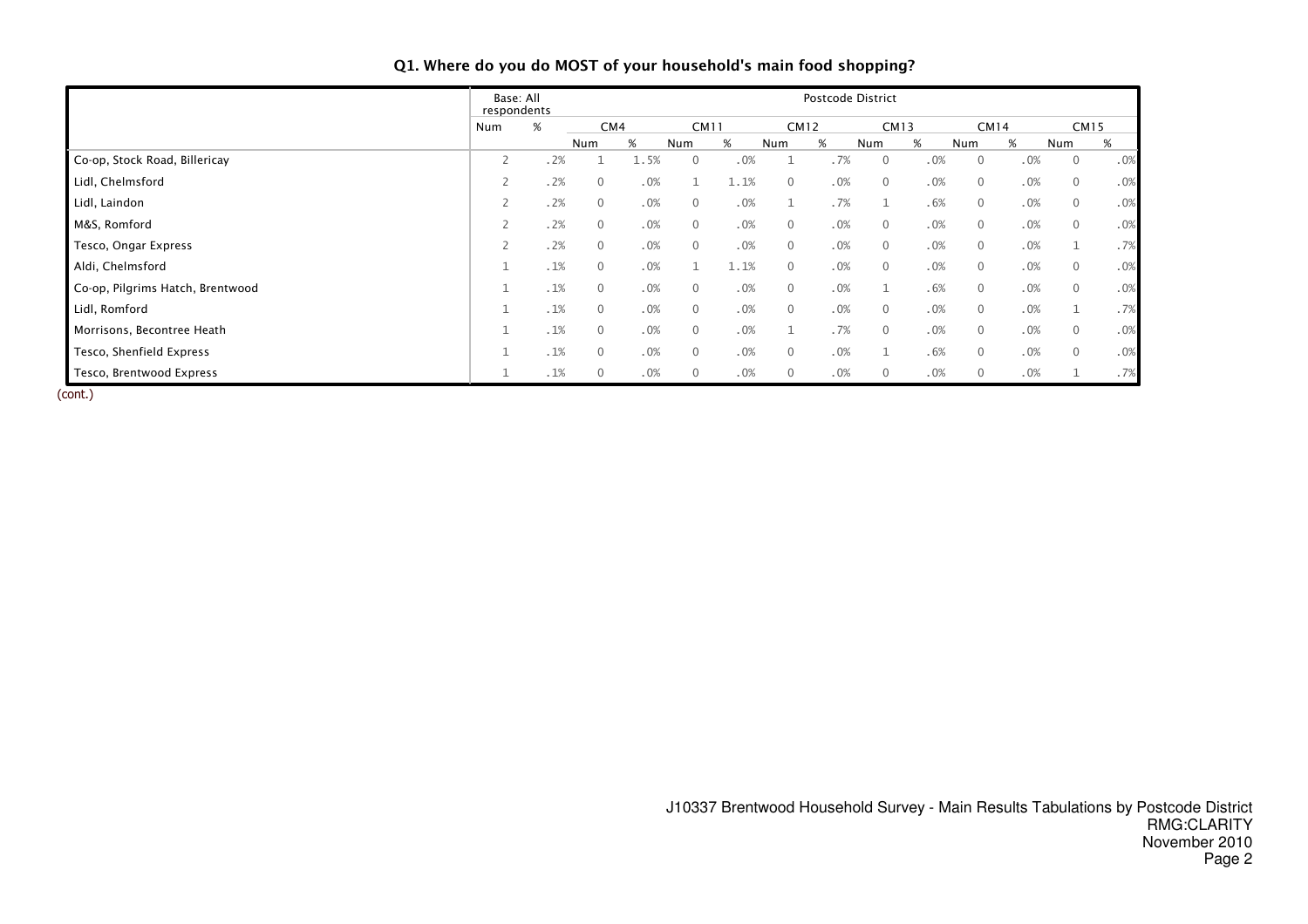|       |                                                                | Base: All<br>respondents |      |                |        |              |      |                     | Postcode District |                |        |                |      |                  |        |
|-------|----------------------------------------------------------------|--------------------------|------|----------------|--------|--------------|------|---------------------|-------------------|----------------|--------|----------------|------|------------------|--------|
|       |                                                                | Num                      | $\%$ | CM4            |        | <b>CM11</b>  |      | <b>CM12</b>         |                   | <b>CM13</b>    |        | <b>CM14</b>    |      | <b>CM15</b>      |        |
|       |                                                                |                          |      | Num            | $\%$   | Num          | %    | Num                 | %                 | Num            | $\%$   | Num            | $\%$ | Num              | %      |
|       | Tesco, Princes Road, Chelmsford                                | 29                       | 2.9% | 17             | 25.0%  | 3            | 3.3% | $\overline{2}$      | 1.5%              | $\overline{2}$ | 1.2%   | $\mathbf 0$    | .0%  | 5                | 3.4%   |
|       | Sainsbury's, Cricketers Retail Park,<br><b>Basildon</b>        | 15                       | 1.5% | 1              | 1.5%   | 7            | 7.6% | 6                   | 4.4%              | $\mathbf{1}$   | .6%    | $\mathbf 0$    | .0%  | $\boldsymbol{0}$ | .0%    |
|       | Iceland, Farnham Road, Romford                                 | $9\,$                    | .9%  | $\mathbf 0$    | .0%    | 0            | .0%  | $\mathbf 0$         | .0%               | 0              | .0%    | $\mathbf 0$    | .0%  | $\boldsymbol{0}$ | .0%    |
|       | Iceland, High Street, Brentwood                                | 9                        | .9%  | 2              | 2.9%   | $\mathbf 0$  | .0%  | $\mathbf 0$         | .0%               | 4              | 2.4%   | $\mathbf{0}$   | .0%  | $\overline{2}$   | 1.3%   |
|       | Sainsbury's, The Brewery, Romford                              | 8                        | .8%  | $\mathbf{0}$   | .0%    | 1            | 1.1% | $\mathbf 0$         | .0%               | $\mathbf{0}$   | .0%    | $\mathbf{0}$   | .0%  | $\mathbf 1$      | .7%    |
|       | Local stores, Harold Hill                                      | 5                        | .5%  | $\mathbf{0}$   | .0%    | 1            | 1.1% | $\mathbf 0$         | .0%               | $\mathbf 0$    | .0%    | 1              | .8%  | $\mathbf 0$      | .0%    |
|       | Sainsbury's, Farnham Road,<br>Romford                          | 5                        | .5%  | $\mathbf{0}$   | .0%    | $\mathbf{0}$ | .0%  | $\mathbf 0$         | .0%               | $\mathbf{0}$   | .0%    | $\mathbf{0}$   | .0%  | 0                | .0%    |
|       | Tesco, Parkway, Chelmsford                                     | 5                        | .5%  | 3              | 4.4%   | $\mathbf{1}$ | 1.1% | $\mathbf 0$         | .0%               | 1              | .6%    | $\mathbf{0}$   | .0%  | $\mathbf 0$      | .0%    |
|       | Varies                                                         | 5                        | .5%  | $\mathbf{0}$   | .0%    | 3            | 3.3% | $\mathbf 0$         | .0%               | $\Omega$       | .0%    | $\overline{2}$ | 1.7% | $\mathbf 0$      | .0%    |
|       | Budgens, High Street, Ingatestone                              | 4                        | .4%  | $\overline{4}$ | 5.9%   | $\mathbf 0$  | .0%  | $\mathbf 0$         | .0%               | $\mathbf{0}$   | .0%    | $\mathbf{0}$   | .0%  | 0                | .0%    |
|       | Iceland, Hill Dean, Romford                                    | 4                        | . 4% | $\mathbf{0}$   | .0%    | $\mathbf 0$  | .0%  | $\mathbf 0$         | .0%               | $\mathbf{0}$   | .0%    | $\mathbf{0}$   | .0%  | $\mathbf 0$      | .0%    |
|       | Local stores, Ingatestone                                      | 3                        | .3%  | 3              | 4.4%   | $\mathbf 0$  | .0%  | $\mathbf 0$         | .0%               | $\mathbf{0}$   | .0%    | $\mathbf{0}$   | .0%  | $\boldsymbol{0}$ | .0%    |
| Other | Sainsbury's, White Hart Lane,<br>Springfield, Chelmsford       | 3                        | .3%  | $\overline{2}$ | 2.9%   | $\mathbf 1$  | 1.1% | $\mathsf{O}\xspace$ | .0%               | $\mathbf 0$    | $.0\%$ | $\mathbf 0$    | .0%  | $\boldsymbol{0}$ | .0%    |
|       | Somerfield, High Sreet, Billericay                             | 3                        | .3%  | $\mathbf{0}$   | $.0\%$ | $\mathbf{1}$ | 1.1% | $\overline{2}$      | 1.5%              | $\mathbf{0}$   | .0%    | $\mathbf{0}$   | .0%  | $\boldsymbol{0}$ | $.0\%$ |
|       | Brentwood                                                      | 2                        | .2%  | $\mathbf{0}$   | .0%    | $\mathbf 0$  | .0%  | $\mathbf 0$         | .0%               | 2              | 1.2%   | $\mathbf{0}$   | .0%  | $\mathbf 0$      | .0%    |
|       | Iceland, High Street, Billericay                               | 2                        | .2%  | $\mathbf 0$    | $.0\%$ | 2            | 2.2% | $\mathbf 0$         | .0%               | $\mathbf 0$    | $.0\%$ | $\mathbf 0$    | .0%  | $\boldsymbol{0}$ | .0%    |
|       | Local stores, Shenfield                                        | 2                        | .2%  | $\mathbf{0}$   | .0%    | $\mathbf 0$  | .0%  | $\mathbf 0$         | .0%               | 1              | .6%    | $\mathbf{0}$   | .0%  | 1                | .7%    |
|       | Marks & Spencer, Lakeside<br>Thurrock, Grays                   | $\overline{2}$           | .2%  | $\mathbf{0}$   | .0%    | $\mathbf 0$  | .0%  | $\mathbf 0$         | .0%               | 1              | .6%    | $\mathbf{0}$   | .0%  | 0                | .0%    |
|       | Morrisons, Wood Lane, Dagenham                                 | $\overline{2}$           | .2%  | $\mathbf{0}$   | .0%    | $\mathbf{0}$ | .0%  | $\mathbf 0$         | .0%               | $\mathbf{0}$   | .0%    | $\mathbf{0}$   | .0%  | $\mathbf 0$      | .0%    |
|       | Asda, Thurrock Park Way, Tilbury                               | $\mathbf{1}$             | .1%  | $\mathbf 0$    | .0%    | 0            | .0%  | $\mathbf 0$         | .0%               | 1              | .6%    | $\mathbf 0$    | .0%  | $\mathbf 0$      | .0%    |
|       | Costco, West Thurrock Way, West<br>Thurrock                    | $\mathbf 1$              | .1%  | $\mathbf{0}$   | .0%    | $\mathbf 0$  | .0%  | $\mathbf 0$         | .0%               | $\mathbf{0}$   | .0%    | $\mathbf{0}$   | .0%  | $\mathbf 0$      | .0%    |
|       | Hemmings, Crays Hill, Billericay                               | $\mathbf 1$              | .1%  | $\mathbf{0}$   | .0%    | $\mathbf 1$  | 1.1% | $\mathbf 0$         | .0%               | $\mathbf{0}$   | .0%    | $\mathbf 0$    | .0%  | $\mathbf 0$      | .0%    |
|       | Iceland, Harold Hill, Romford                                  | $\mathbf{1}$             | .1%  | $\mathbf 0$    | .0%    | $\mathbf 0$  | .0%  | $\mathbf 0$         | .0%               | $\mathbf 0$    | .0%    | $\mathbf{0}$   | .0%  | $\mathbf 0$      | .0%    |
|       | Little Burstead Farm Shop, Tye<br>Common Road, Little Burstead | $\mathbf 1$              | .1%  | $\mathbf{0}$   | .0%    | $\mathbf{1}$ | 1.1% | $\mathbf 0$         | .0%               | $\mathbf{0}$   | .0%    | $\mathbf{0}$   | .0%  | $\mathbf 0$      | .0%    |
|       | Local stores, Basildon                                         | $\mathbf{1}$             | .1%  | $\mathbf{0}$   | .0%    | $\mathbf 0$  | .0%  | $\mathbf{1}$        | .7%               | $\mathbf{0}$   | .0%    | $\mathbf{0}$   | .0%  | $\mathbf 0$      | .0%    |

(cont.)

J10337 Brentwood Household Survey - Main Results Tabulations by Postcode District RMG:CLARITY November 2010Page 3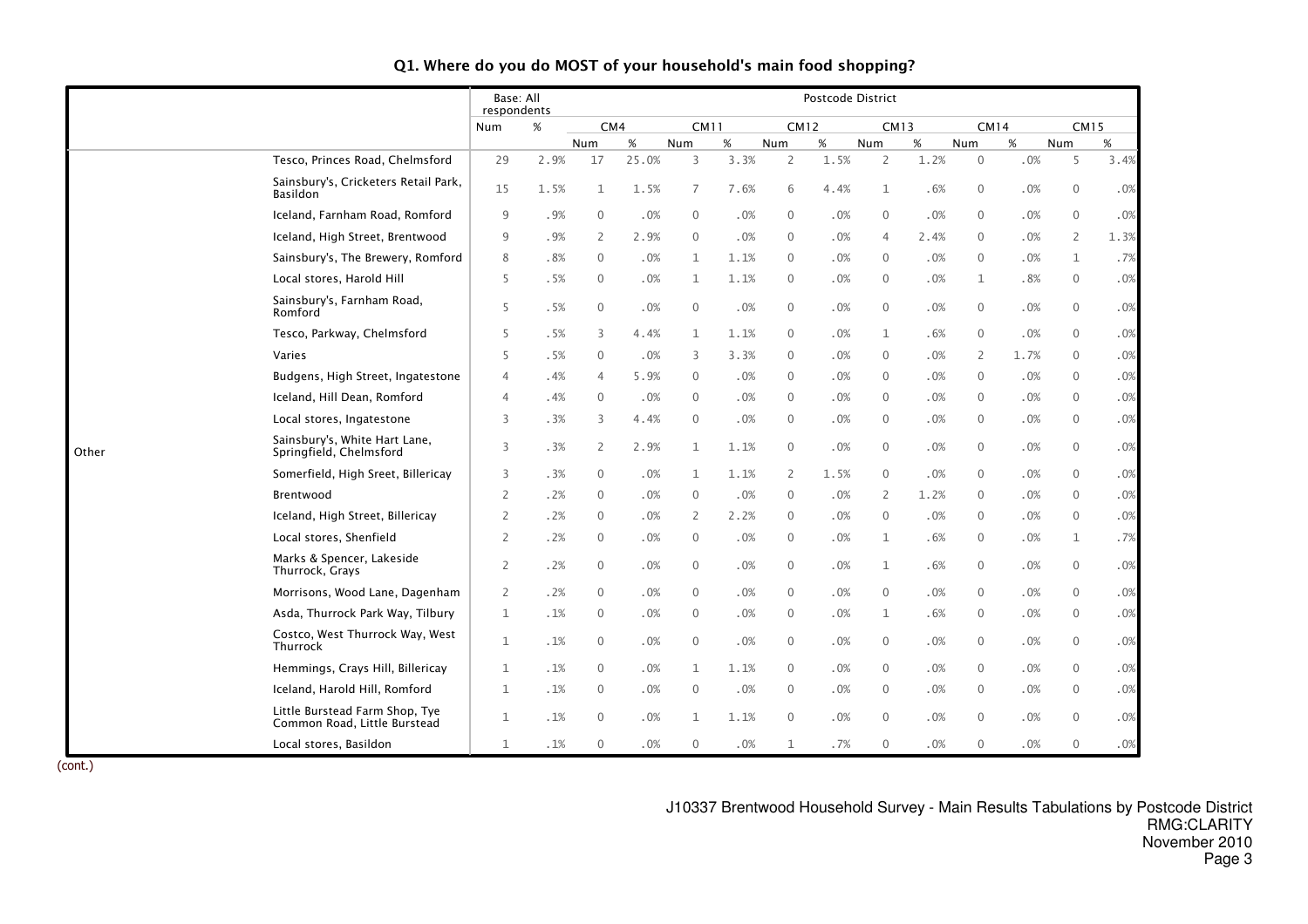|       |                                                        | Base: All<br>respondents |     |              |     |                |      |                | Postcode District |              |             |              |     |                |             |
|-------|--------------------------------------------------------|--------------------------|-----|--------------|-----|----------------|------|----------------|-------------------|--------------|-------------|--------------|-----|----------------|-------------|
|       |                                                        | Num                      | %   | CM4          |     | <b>CM11</b>    |      |                | CM12              |              | <b>CM13</b> | <b>CM14</b>  |     |                | <b>CM15</b> |
|       |                                                        |                          |     | Num          | %   | Num            | %    | Num            | %                 | Num          | %           | Num          | %   | Num            | %           |
|       | Local stores, Billericay                               | $\mathbf 1$              | .1% | $\Omega$     | .0% |                | 1.1% | $\mathbf{0}$   | .0%               | $\Omega$     | .0%         | $\mathbf{0}$ | .0% | $\mathbf{0}$   | .0%         |
|       | Local stores, Doddinghurst                             | $1\,$                    | .1% | $\mathbf{0}$ | .0% | $\overline{0}$ | .0%  | $\mathbf{0}$   | .0%               | $\Omega$     | .0%         | $\mathbf{0}$ | .0% |                | .7%         |
|       | Local stores, Ramsden Bellhouse                        | $1\,$                    | .1% | $\Omega$     | .0% |                | 1.1% | $\mathbf{0}$   | .0%               | $\Omega$     | .0%         | $\mathbf{0}$ | .0% | $\overline{0}$ | .0%         |
|       | Marks & Spencer, Liverpool Street,<br>London           |                          | .1% | $\Omega$     | .0% | $\overline{0}$ | .0%  | $\mathbf{0}$   | .0%               | $\Omega$     | .0%         | $\mathbf{0}$ | .0% | $\overline{0}$ | .0%         |
| Other | Morrisons, Chingford Road,<br>Chingford                | $\mathbf{1}$             | .1% | $\Omega$     | .0% | $\Omega$       | .0%  | $\overline{0}$ | .0%               | $\Omega$     | .0%         | $\mathbf{0}$ | .0% | $\mathbf{0}$   | .0%         |
|       | Morrisons, High Road, Loughton                         | $\mathbf 1$              | .1% | $\Omega$     | .0% | $\Omega$       | .0%  | $\mathbf{0}$   | .0%               | $\Omega$     | .0%         | $\mathbf{0}$ | .0% | $\overline{0}$ | .0%         |
|       | Morrisons, London Road, Grays                          | $\mathbf{1}$             | .1% | $\mathbf{0}$ | .0% | $\overline{0}$ | .0%  | $\mathbf 0$    | .0%               | $\mathbf{0}$ | .0%         | $\mathbf{0}$ | .0% | $\overline{0}$ | .0%         |
|       | Sainsbury's, Stadium Trading<br>Estate, Benfleet       | и                        | .1% | $\Omega$     | .0% | $\overline{0}$ | .0%  | $\mathbf{1}$   | .7%               | $\mathbf{0}$ | .0%         | $\mathbf{0}$ | .0% | $\overline{0}$ | .0%         |
|       | Sainsbury's, Rayleigh Road, Canvey<br>Island, Rayleigh | $\mathbf{I}$<br>Ŧ        | .1% | $\mathbf{0}$ | .0% | $\mathbf{0}$   | .0%  | $\mathbf{1}$   | .7%               | $\Omega$     | .0%         | $\mathbf{0}$ | .0% | $\mathbf 0$    | .0%         |
|       | Somerfield, High Street, Wickford                      |                          | .1% | 0            | .0% |                | 1.1% | 0              | .0%               | 0            | .0%         | $\mathbf{0}$ | .0% | $\overline{0}$ | .0%         |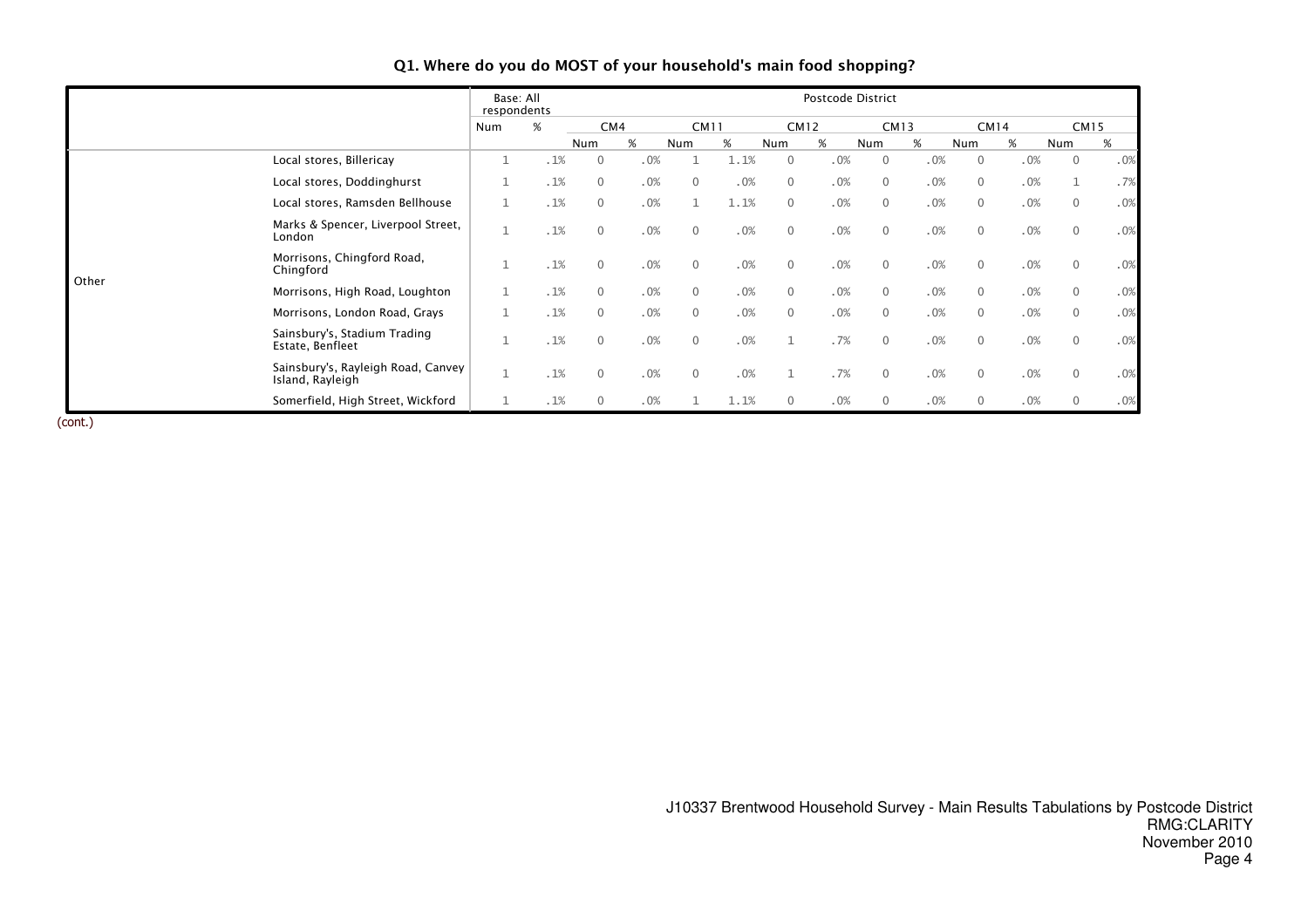|                                                |              | Postcode District |              |        |
|------------------------------------------------|--------------|-------------------|--------------|--------|
|                                                |              | RM3               |              | RM4    |
|                                                | Num          | %                 | Num          | %      |
| Base: All respondents                          | 269          | 100.0%            | 2            | 100.0% |
| Sainsbury's, Brentwood                         | 8            | 3.0%              | $\mathbf{1}$ | 50.0%  |
| Tesco, Gallows Corner, Romford                 | 169          | 62.8%             | $\Omega$     | .0%    |
| Waitrose, Billericay                           | $\mathbf{0}$ | .0%               | $\mathbf{0}$ | .0%    |
| Asda, Pipps Hill, Basildon                     | 2            | .7%               | $\mathbf{0}$ | .0%    |
| Tesco, Mayflower, Basildon (A127)              | 0            | .0%               | $\Omega$     | .0%    |
| Tesco, Laindon Hills, Basildon                 | 0            | .0%               | $\mathbf{0}$ | .0%    |
| Co-op, Queens Park, Billericay                 | 0            | .0%               | $\mathbf{0}$ | .0%    |
| M&S, High Street, Brentwood                    | $\mathbf{0}$ | .0%               | $\mathbf{0}$ | .0%    |
| Internet                                       | 2            | .7%               | $\Omega$     | .0%    |
| Asda, Romford                                  | 14           | 5.2%              | $\mathbf 0$  | .0%    |
| Sainsbury's, Hornchurch                        | 11           | 4.1%              | $\mathbf{0}$ | .0%    |
| Co-op, Chapel High, Brentwood (Baytree Centre) | $\mathbf{0}$ | .0%               | $\mathbf{0}$ | .0%    |
| Co-op, Shenfield                               | 1            | .4%               | $\mathbf{0}$ | .0%    |
| Co-op, High Street, Billericay                 | 0            | .0%               | $\Omega$     | .0%    |
| Co-op, Harold Hill, Romford                    | 8            | 3.0%              | $\Omega$     | .0%    |
| Sainsbury's (Local), Harold Hill               | 6            | 2.2%              | $\mathbf{0}$ | .0%    |
| Asda, Eastgate                                 | 0            | .0%               | $\mathbf{0}$ | .0%    |
| Co-op, Hutton, Brentwood                       | 1            | .4%               | $\Omega$     | .0%    |
| Aldi, Upminster                                | 1            | .4%               | $\mathbf 0$  | .0%    |
| Co-op, Ingatestone                             | 0            | .0%               | $\mathbf{0}$ | .0%    |
| Co-op, Harold Wood, Romford                    | 4            | 1.5%              | $\mathbf{0}$ | .0%    |
| Sainsbury's, Chipping Ongar                    | 0            | .0%               | $\Omega$     | .0%    |
| Tesco, Hornchurch                              | 2            | .7%               | $\mathbf 0$  | .0%    |
| Waitrose, Upminster                            | 0            | .0%               | $\mathbf{0}$ | .0%    |
| Aldi, Romford                                  | $\mathbf{0}$ | .0%               | $\mathbf{0}$ | .0%    |
| Aldi, Wickford                                 | 0            | .0%               | $\Omega$     | .0%    |
| Asda, Chelmsford                               | 0            | .0%               | $\mathbf 0$  | .0%    |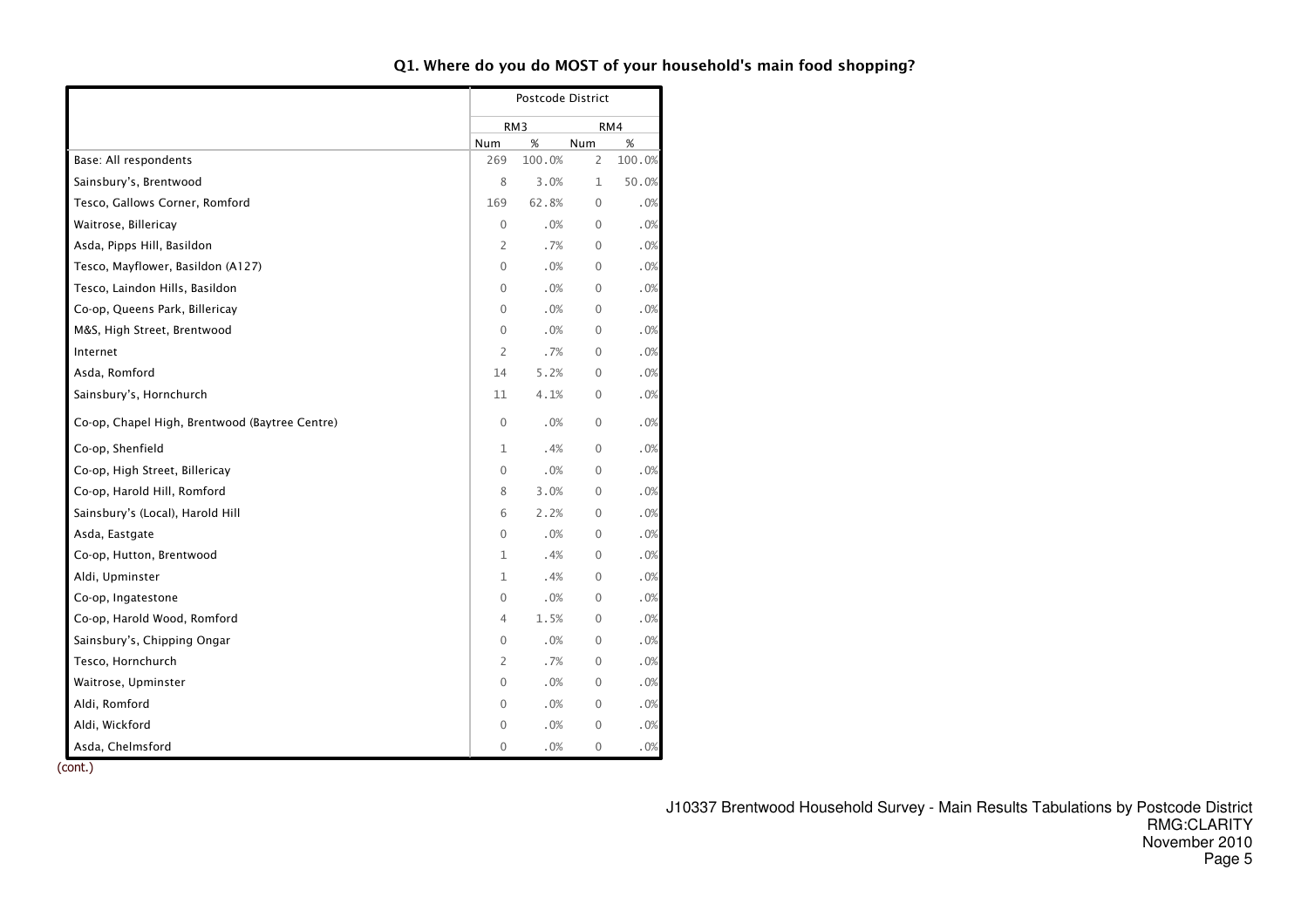|                                  |                 | Postcode District |                |     |
|----------------------------------|-----------------|-------------------|----------------|-----|
|                                  | RM <sub>3</sub> |                   |                | RM4 |
|                                  | <b>Num</b>      | %                 | Num            | %   |
| Co-op, Stock Road, Billericay    | $\Omega$        | .0%               | $\overline{0}$ | .0% |
| Lidl, Chelmsford                 | 1               | .4%               | $\overline{0}$ | .0% |
| Lidl, Laindon                    | $\Omega$        | .0%               | $\overline{0}$ | .0% |
| M&S, Romford                     | 2               | .7%               | $\overline{0}$ | .0% |
| Tesco, Ongar Express             | 1               | .4%               | $\overline{0}$ | .0% |
| Aldi, Chelmsford                 | $\Omega$        | .0%               | $\Omega$       | .0% |
| Co-op, Pilgrims Hatch, Brentwood | $\Omega$        | .0%               | $\overline{0}$ | .0% |
| Lidl, Romford                    | $\Omega$        | .0%               | $\overline{0}$ | .0% |
| Morrisons, Becontree Heath       | $\Omega$        | .0%               | $\overline{0}$ | .0% |
| Tesco, Shenfield Express         | $\Omega$        | .0%               | $\overline{0}$ | .0% |
| Tesco, Brentwood Express         | $\Omega$        | .0%               | 0              | .0% |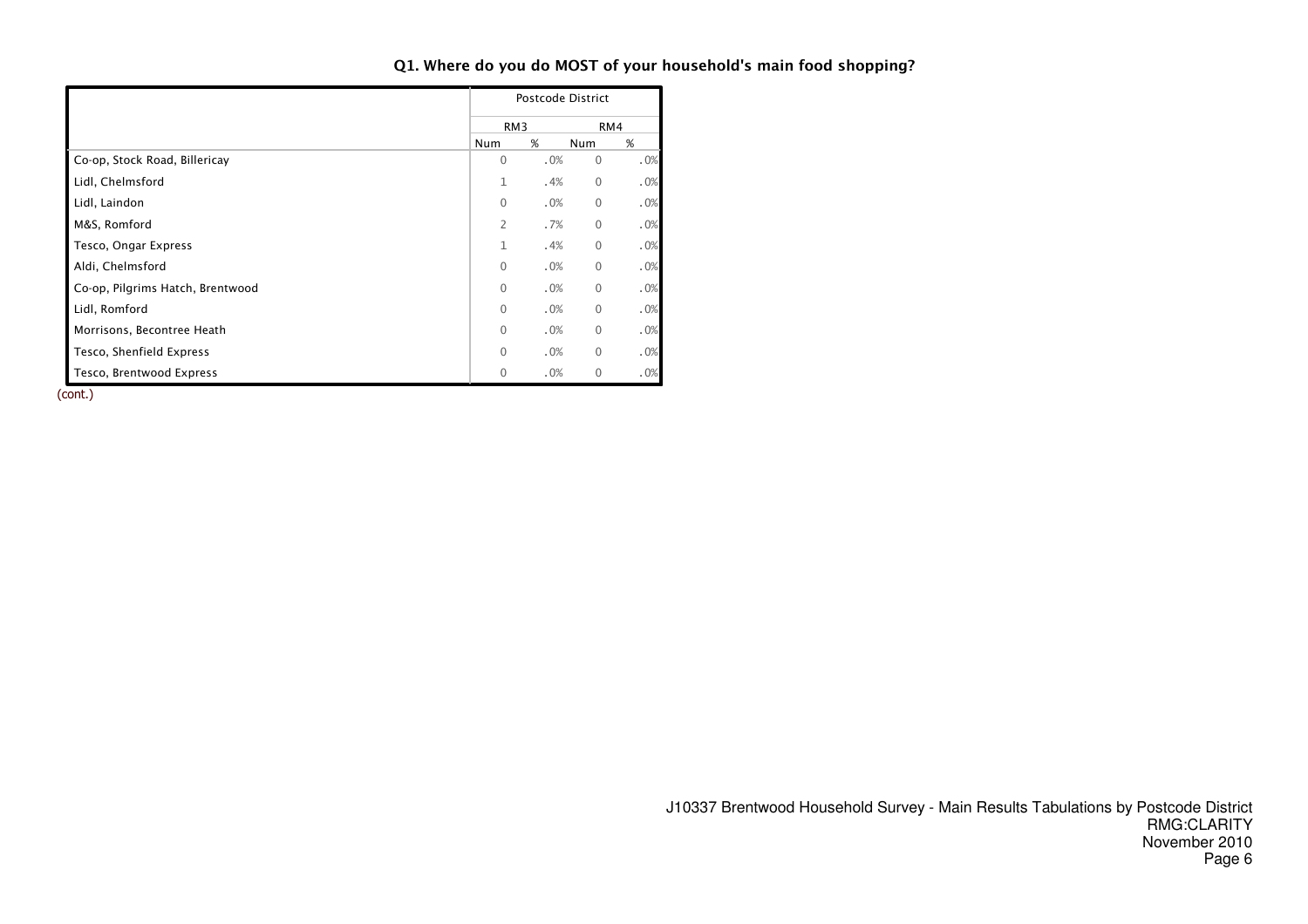|       |                                                                |                 | Postcode District |              |     |
|-------|----------------------------------------------------------------|-----------------|-------------------|--------------|-----|
|       |                                                                | RM <sub>3</sub> |                   | RM4          |     |
|       |                                                                | <b>Num</b>      | %                 | <b>Num</b>   | %   |
|       | Tesco, Princes Road, Chelmsford                                | $\Omega$        | .0%               | $\Omega$     | .0% |
|       | Sainsbury's, Cricketers Retail Park,<br>Basildon               | $\Omega$        | .0%               | $\Omega$     | .0% |
|       | Iceland, Farnham Road, Romford                                 | 9               | 3.3%              | $\Omega$     | .0% |
|       | Iceland, High Street, Brentwood                                | 1               | .4%               | $\Omega$     | .0% |
|       | Sainsbury's, The Brewery, Romford                              | 6               | 2.2%              | $\Omega$     | .0% |
|       | Local stores, Harold Hill                                      | 3               | 1.1%              | $\Omega$     | .0% |
|       | Sainsbury's, Farnham Road,<br>Romford                          | 5               | 1.9%              | $\Omega$     | .0% |
|       | Tesco, Parkway, Chelmsford                                     | $\Omega$        | .0%               | $\Omega$     | .0% |
|       | Varies                                                         | $\Omega$        | .0%               | $\Omega$     | .0% |
|       | Budgens, High Street, Ingatestone                              | $\Omega$        | .0%               | $\Omega$     | .0% |
|       | Iceland, Hill Dean, Romford                                    | 4               | 1.5%              | $\Omega$     | .0% |
|       | Local stores, Ingatestone                                      | $\Omega$        | .0%               | $\Omega$     | .0% |
| Other | Sainsbury's, White Hart Lane,<br>Springfield, Chelmsford       | $\Omega$        | .0%               | $\mathbf{0}$ | .0% |
|       | Somerfield, High Sreet, Billericay                             | $\Omega$        | .0%               | $\Omega$     | .0% |
|       | Brentwood                                                      | $\Omega$        | .0%               | $\Omega$     | .0% |
|       | Iceland, High Street, Billericay                               | $\Omega$        | .0%               | 0            | .0% |
|       | Local stores, Shenfield                                        | $\Omega$        | .0%               | $\Omega$     | .0% |
|       | Marks & Spencer, Lakeside<br>Thurrock, Grays                   | 1               | .4%               | $\Omega$     | .0% |
|       | Morrisons, Wood Lane, Dagenham                                 | 2               | .7%               | $\Omega$     | .0% |
|       | Asda, Thurrock Park Way, Tilbury                               | $\mathbf{0}$    | .0%               | $\Omega$     | .0% |
|       | Costco, West Thurrock Way, West<br><b>Thurrock</b>             | 1               | .4%               | $\Omega$     | .0% |
|       | Hemmings, Crays Hill, Billericay                               | $\Omega$        | .0%               | $\Omega$     | .0% |
|       | Iceland, Harold Hill, Romford                                  | $\mathbf{1}$    | .4%               | $\Omega$     | .0% |
|       | Little Burstead Farm Shop, Tye<br>Common Road, Little Burstead | $\Omega$        | .0%               | $\Omega$     | .0% |
|       | Local stores, Basildon                                         | $\Omega$        | .0%               | 0            | .0% |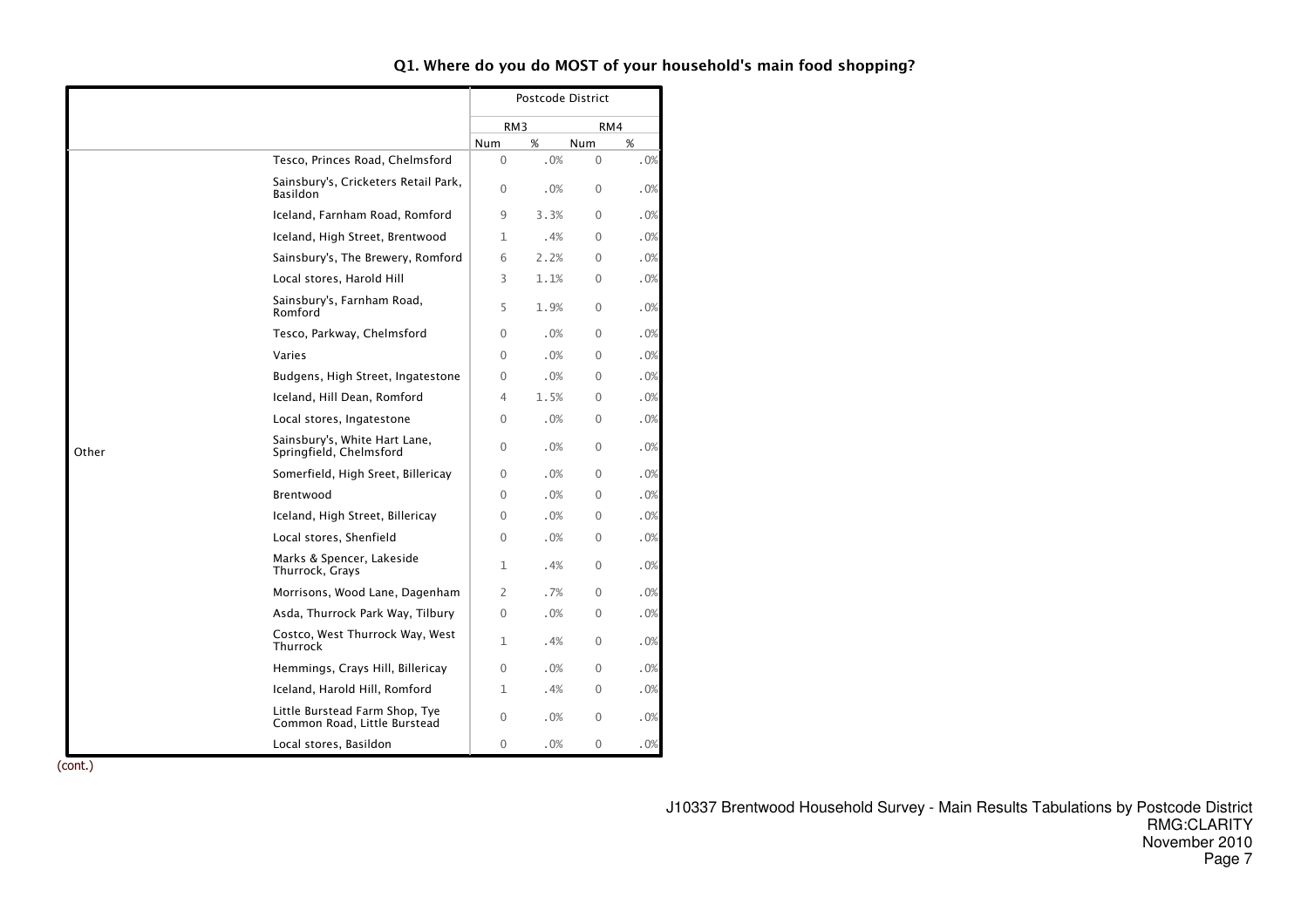|       |                                                        |                 | Postcode District |              |       |
|-------|--------------------------------------------------------|-----------------|-------------------|--------------|-------|
|       |                                                        | RM <sub>3</sub> |                   |              | RM4   |
|       |                                                        | Num             | %                 | <b>Num</b>   | %     |
|       | Local stores, Billericay                               | $\Omega$        | .0%               | 0            | .0%   |
|       | Local stores, Doddinghurst                             | $\mathbf{0}$    | .0%               | 0            | .0%   |
|       | Local stores, Ramsden Bellhouse                        | $\mathbf{0}$    | .0%               | $\Omega$     | .0%   |
|       | Marks & Spencer, Liverpool Street,<br>London           | $\mathbf{1}$    | .4%               | 0            | .0%   |
| Other | Morrisons, Chingford Road,<br>Chingford                | $\mathbf{1}$    | .4%               | $\mathbf{0}$ | .0%   |
|       | Morrisons, High Road, Loughton                         | $\Omega$        | .0%               | 1            | 50.0% |
|       | Morrisons, London Road, Grays                          | 1               | .4%               | 0            | .0%   |
|       | Sainsbury's, Stadium Trading<br>Estate, Benfleet       | $\mathbf{0}$    | .0%               | $\mathbf{0}$ | .0%   |
|       | Sainsbury's, Rayleigh Road, Canvey<br>Island, Rayleigh | $\Omega$        | .0%               | $\mathbf{0}$ | .0%   |
|       | Somerfield, High Street, Wickford                      | 0               | .0%               | 0            | .0%   |

### Q2. When you do your household's main food shopping, how do you usually travel?

|                           |                          | Base: Excluding<br>internet |                |                 |              |             |              |             |              | Postcode District |              |             |              |             |                |                 |              |        |
|---------------------------|--------------------------|-----------------------------|----------------|-----------------|--------------|-------------|--------------|-------------|--------------|-------------------|--------------|-------------|--------------|-------------|----------------|-----------------|--------------|--------|
|                           | Num                      | %                           |                | CM <sub>4</sub> |              | <b>CM11</b> |              | <b>CM12</b> |              | <b>CM13</b>       |              | <b>CM14</b> |              | <b>CM15</b> |                | RM <sub>3</sub> |              | RM4    |
|                           |                          |                             | Num            | %               | Num          | %           | Num          | %           | Num          | %                 | Num          | %           | Num          | %           | Num            | %               | Num          | %      |
| Base: Excluding internet  | 987                      | 100.0%                      | 67             | 100.0%          | 89           | 100.0%      | 131          | 100.0%      | 166          | 100.0%            | 115          | 100.<br>.0% | 146          | 100         | 267            | 100.0%          |              | 100.0% |
| Car/Van (as driver)       | 636                      | 64.4%                       | 49             | 73.1%           | 67           | 75.3%       | 81           | 61.8%       | 114          | 68.7%             |              | 67.0%       | 104          | 71.2%       | 140            | 52.4%           |              | 100.0% |
| Car/Van (as passenger)    | 149                      | 15.1%                       | 6              | 9.0%            | 8            | 9.0%        | 15           | 11.5%       | 26           | .7%<br>15         | 15           | 13.0%       | 16           | 11.0%       | 62             | 23.2%           | $\mathbf{0}$ | .0%    |
| Walk                      | 95                       | 9.6%                        | $\overline{4}$ | 6.0%            | 6            | 6.7%        | 28           | 21.4%       | 4            | 2.4%              | 15           | 13.0%       | 10           | 6.8%        | 27             | 10.1%           | $\mathbf{0}$ | .0%    |
| Bus                       | 81                       | 8.2%                        |                | 7.5%            | 8            | 9.0%        | 4            | 3.1%        | 13           | 7.8%              | 5.           | 4.3%        | 14           | 9.6%        | 32             | 12.0%           | $\mathbf{0}$ | .0%    |
| Goods delivered           | 10                       | 1.0%                        |                | 1.5%            | $\Omega$     | .0%         |              | .8%         |              | 1.2%              |              | 1.7%        |              | .7%         | 3              | 1.1%            | $\mathbf 0$  | .0%    |
| Taxi                      |                          | .7%                         |                | 1.5%            | $\Omega$     | .0%         |              | .8%         |              | 1.8%              | $\mathbf{0}$ | .0%         |              | .7%         |                | .4%             | $\mathbf{0}$ | .0%    |
| Bicycle                   | 4                        | .4%                         |                | 1.5%            | $\Omega$     | .0%         | $\Omega$     | .0%         |              | 1.8%              | $\Omega$     | .0%         | $\mathbf 0$  | .0%         | $\overline{0}$ | .0%             | $\mathbf{0}$ | .0%    |
| Train                     | $\overline{\phantom{0}}$ | .2%                         | $\mathbf{0}$   | .0%             | $\Omega$     | .0%         | $\mathbf{0}$ | .0%         |              | .6%               | $\mathbf{0}$ | .0%         | $\mathbf{0}$ | .0%         | $\mathbf{1}$   | .4%             | $\mathbf{0}$ | .0%    |
| Other<br>Mobility scooter | 3                        | .3%                         | $\mathbf{0}$   | .0%             | $\mathbf{0}$ | .0%         |              | .8%         | $\mathbf{0}$ | .0%               |              | .9%         | $\mathbf{0}$ | .0%         |                | .4%             | $\mathbf{0}$ | .0%    |

J10337 Brentwood Household Survey - Main Results Tabulations by Postcode District RMG:CLARITY November 2010Page 8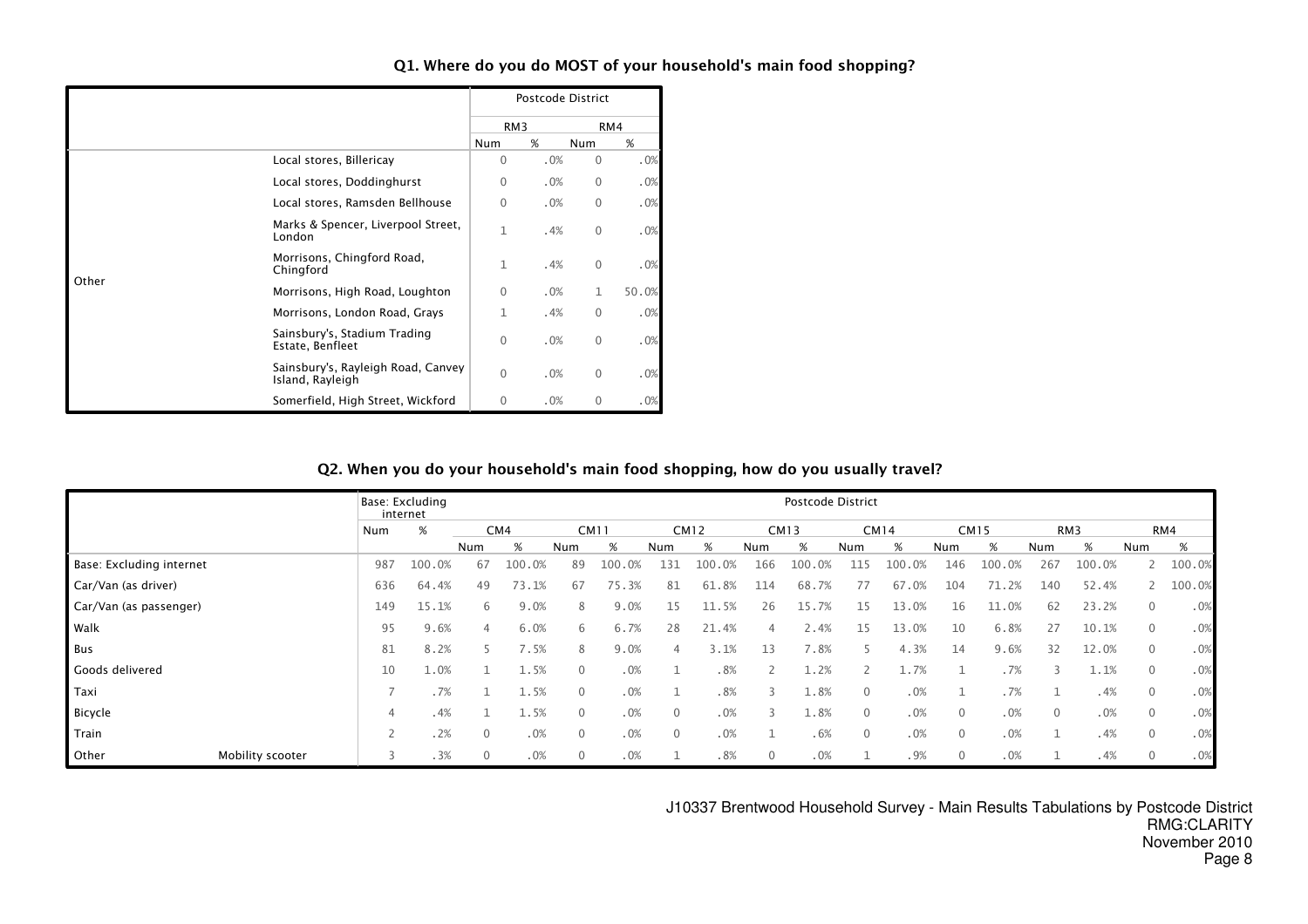Q3. When you do your household's main food shopping in Q1, do you usually combine it with non-food shopping on the same journey?

|                          |     | Base: Excluding<br>internet |     |        |     |        |     |        |            | Postcode District |     |             |     |             |     |                 |          |        |
|--------------------------|-----|-----------------------------|-----|--------|-----|--------|-----|--------|------------|-------------------|-----|-------------|-----|-------------|-----|-----------------|----------|--------|
|                          | Num | %                           |     | CM4    |     | CM11   |     | CM12   |            | CM13              |     | <b>CM14</b> |     | <b>CM15</b> |     | RM <sub>3</sub> |          | RM4    |
|                          |     |                             | Num |        | Num | %      | Num | %      | <b>Num</b> | %                 | Num | %           | Num | %           | Num | %               | Num      | %      |
| Base: Excluding internet | 987 | 100.0%                      | 67  | 100.0% | 89  | 100.0% | 131 | 100.0% | 166        | 100.0%            | 115 | 100.0%      | 146 | 100.0%      | 267 | 100.0%          |          | 100.0% |
| <b>Yes</b>               | 528 | 53.5%                       | 39  | 58.2%  | 38  | 42.7%  | 71  | 54.2%  | 97         | 58.4%             | 67  | 58.3%       | 87  | 59.6%       | 128 | 47.9%           | $\Omega$ | .0%    |
| No                       | 459 | 46.5%                       | 28  | 41.8%  |     | 57.3%  | 60  | 45.8%  | 69         | 41.6%             | 48  | 41.7%       | 59  | 40.4%       | 139 | 52.1%           |          | 100.0% |

### Q4. Where do you do MOST of this non-food shopping?

|                                                  |                | Base: Excluding<br>internet |                 |        |              |        |                |        |                | Postcode District |              |             |                |             |                |        |
|--------------------------------------------------|----------------|-----------------------------|-----------------|--------|--------------|--------|----------------|--------|----------------|-------------------|--------------|-------------|----------------|-------------|----------------|--------|
|                                                  | Num            | $\%$                        | CM <sub>4</sub> |        | <b>CM11</b>  |        |                | CM12   |                | <b>CM13</b>       |              | <b>CM14</b> |                | <b>CM15</b> |                | RM3    |
|                                                  |                |                             | Num             | %      | Num          | %      | Num            | %      | Num            | %                 | Num          | %           | <b>Num</b>     | %           | <b>Num</b>     | %      |
| Base: Excluding internet                         | 528            | 100.0%                      | 39              | 100.0% | 38           | 100.0% | 71             | 100.0% | 97             | 100.0%            | 67           | 100.0%      | 87             | 100.0%      | 128            | 100.0% |
| Brentwood Town Centre/High Street/Baytree Centre | 192            | 36.4%                       | 9               | 23.1%  |              | 2.6%   |                | 1.4%   | 61             | 62.9%             | 50           | 74.6%       | 61             | 70.1%       | 9              | 7.0%   |
| <b>Romford Town Centre</b>                       | 62             | 11.7%                       | $\mathbf{0}$    | .0%    | $\theta$     | .0%    | $\Omega$       | .0%    |                | 2.1%              | 5            | 7.5%        | $\overline{2}$ | 2.3%        | 52             | 40.6%  |
| <b>Billericay Town Centre</b>                    | 58             | 11.0%                       |                 | 12.8%  | 15           | 39.5%  | 34             | 47.9%  |                | 4.1%              | 0            | .0%         | $\overline{0}$ | .0%         | $\mathbf{0}$   | .0%    |
| <b>Basildon Town Centre</b>                      | 43             | 8.1%                        | $\Omega$        | .0%    | 11           | 28.9%  | 23             | 32.4%  |                | 8.2%              | $\mathbf{0}$ | .0%         | $\mathbf{1}$   | 1.1%        | $\mathbf{0}$   | .0%    |
| <b>Chelmsford Town Centre</b>                    | 28             | 5.3%                        | 16              | 41.0%  |              | 5.3%   | $\overline{3}$ | 4.2%   |                | 4.1%              | $\mathbf{0}$ | .0%         | 2              | 2.3%        |                | .8%    |
| Lakeside Shopping Centre                         | 21             | 4.0%                        |                 | 2.6%   | $\Omega$     | .0%    | $\Omega$       | .0%    |                | 2.1%              | 4            | 6.0%        | $\overline{7}$ | 8.0%        | $\overline{7}$ | 5.5%   |
| Shenfield District Centre/Hutton Road            | 8              | 1.5%                        | $\mathbf{0}$    | .0%    | $\Omega$     | .0%    | $\overline{0}$ | .0%    | 3              | 3.1%              | $\Omega$     | .0%         | 5              | 5.7%        | $\mathbf{0}$   | .0%    |
| Ingatestone High Street/District Centre          | 4              | .8%                         | $\Delta$        | 10.3%  | $\mathbf{0}$ | .0%    | $\overline{0}$ | .0%    | $\overline{0}$ | .0%               | $\mathbf{0}$ | .0%         | $\mathbf{0}$   | .0%         | $\mathbf{0}$   | .0%    |
| The Brewery Shopping Centre, Romford             | 4              | .8%                         | $\mathbf{0}$    | .0%    | $\Omega$     | .0%    | $\overline{0}$ | .0%    | $\overline{0}$ | .0%               | $\mathbf{0}$ | .0%         | 1              | 1.1%        | 3              | 2.3%   |
| Southend Town Centre                             | $\overline{4}$ | .8%                         | $\mathbf{0}$    | .0%    |              | 2.6%   |                | 1.4%   | $\mathbf{0}$   | .0%               | 2            | 3.0%        | $\mathbf 0$    | .0%         | $\mathbf 0$    | .0%    |
| Hornchurch Town Centre                           | 3              | .6%                         | $\mathbf{0}$    | .0%    | $\Omega$     | .0%    | $\overline{0}$ | .0%    | $\mathbf 0$    | .0%               | $\Omega$     | .0%         | $\mathbf 0$    | .0%         | 3              | 2.3%   |
| <b>Ilford Town Centre</b>                        |                | .2%                         | $\mathbf{0}$    | .0%    | $\Omega$     | .0%    | $\overline{0}$ | .0%    | $\mathbf{0}$   | .0%               | $\mathbf{0}$ | .0%         | $\mathbf{0}$   | .0%         |                | .8%    |
| The Mall, Ilford                                 |                | .2%                         | $\mathbf{0}$    | .0%    | $\Omega$     | .0%    | $\overline{0}$ | .0%    | $\mathbf{0}$   | .0%               | $\mathbf{0}$ | .0%         | $\mathbf{0}$   | .0%         |                | .8%    |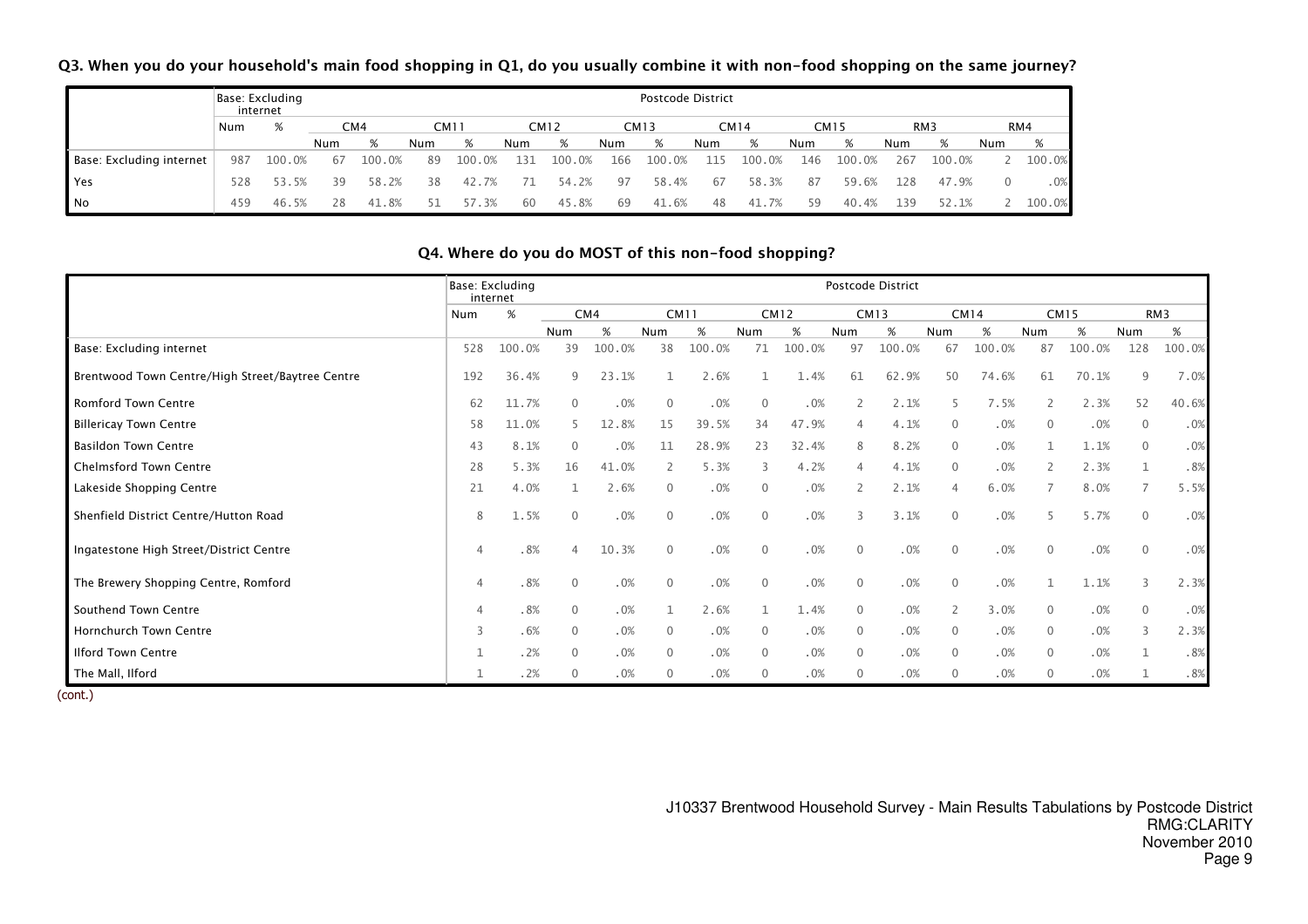|       |                                                         | Base: Excluding<br>internet |      |              |        |                |      |                |             |              | Postcode District |                |      |                |             |                |                 |
|-------|---------------------------------------------------------|-----------------------------|------|--------------|--------|----------------|------|----------------|-------------|--------------|-------------------|----------------|------|----------------|-------------|----------------|-----------------|
|       |                                                         | Num                         | %    | CM4          |        | <b>CM11</b>    |      |                | <b>CM12</b> | <b>CM13</b>  |                   | <b>CM14</b>    |      |                | <b>CM15</b> |                | RM <sub>3</sub> |
|       |                                                         |                             |      | Num          | %      | Num            | $\%$ | Num            | %           | Num          | $\%$              | Num            | $\%$ | Num            | %           | Num            | %               |
|       | Tesco, Gallows Corner, Romford                          | 26                          | 4.9% | $\Omega$     | .0%    | $\mathbf{1}$   | 2.6% | $\overline{0}$ | .0%         | -1           | 1.0%              | $\overline{2}$ | 3.0% | $\mathbf{1}$   | 1.1%        | 21             | 16.4%           |
|       | Harold Hill                                             | 12                          | 2.3% | $\mathbf{0}$ | .0%    | $\mathbf{0}$   | .0%  | $\mathbf{0}$   | .0%         | $\mathbf{0}$ | .0%               | 1              | 1.5% | $\overline{0}$ | .0%         | 11             | 8.6%            |
|       | Gallows Corner Retail Park,<br>Colchester Road, Romford | 11                          | 2.1% | $\mathbf{0}$ | .0%    | $\mathbf{0}$   | .0%  | $\mathbf{0}$   | .0%         | $\mathbf 0$  | .0%               | $\mathbf{1}$   | 1.5% | $\mathbf{1}$   | 1.1%        | 9              | 7.0%            |
|       | Varies                                                  | 10                          | 1.9% | 2            | 5.1%   | $\overline{2}$ | 5.3% | 2              | 2.8%        |              | 1.0%              | $\mathbf 0$    | .0%  | $\mathbf{1}$   | 1.1%        | $\overline{2}$ | 1.6%            |
|       | Sainsbury's, William Hunter Way,<br>Brentwood           | 5                           | .9%  | $\mathbf{0}$ | .0%    | $\mathbf{0}$   | .0%  | $\overline{0}$ | .0%         |              | 1.0%              | $\mathbf 1$    | 1.5% | 2              | 2.3%        | $\mathbf 1$    | .8%             |
|       | Hilldene Shopping Centre                                | $\overline{4}$              | .8%  | $\mathbf{0}$ | .0%    | $\mathbf{0}$   | .0%  | $\overline{0}$ | .0%         |              | 1.0%              | $\mathbf 0$    | .0%  | $\overline{0}$ | .0%         | 3              | 2.3%            |
|       | B&Q, Tangent Link, Harold Hill,<br>Romford              | 3                           | .6%  | $\mathbf{0}$ | $.0\%$ | $\mathbf{0}$   | .0%  | $\mathbf 0$    | .0%         | 3            | 3.1%              | $\mathbf 0$    | .0%  | $\mathbf 0$    | .0%         | $\mathbf 0$    | $.0\%$          |
|       | Pipps Hill Retail Park, Miles Gray<br>Road, Basildon    | 3                           | .6%  | $\mathbf{1}$ | 2.6%   | $\mathbf{1}$   | 2.6% | 1              | 1.4%        | $\mathbf{0}$ | .0%               | $\mathbf 0$    | .0%  | $\mathbf 0$    | .0%         | $\mathbf 0$    | $.0\%$          |
|       | Sainsbury's, Basildon                                   | 3                           | .6%  | $\mathbf{0}$ | .0%    | $\mathbf{0}$   | .0%  | -1             | 1.4%        | 1            | 1.0%              | $\mathbf{0}$   | .0%  | $\overline{0}$ | .0%         | $\mathbf{1}$   | .8%             |
|       | Sainsbury's, Brentwood                                  | 3                           | .6%  | $\mathbf{0}$ | .0%    | $\mathbf{0}$   | .0%  | $\overline{0}$ | .0%         | 1            | 1.0%              | $\mathbf{1}$   | 1.5% | $\mathbf{1}$   | 1.1%        | $\mathbf{0}$   | .0%             |
| Other | Mayflower Retail Park, Basildon                         | 2                           | .4%  | $\Omega$     | .0%    | 1              | 2.6% | 1              | 1.4%        | $\Omega$     | .0%               | $\mathbf{0}$   | .0%  | $\overline{0}$ | .0%         | $\overline{0}$ | .0%             |
|       | Queens Park, Billericay                                 | 2                           | .4%  | $\Omega$     | .0%    | $\Omega$       | .0%  | $\overline{2}$ | 2.8%        | $\Omega$     | .0%               | $\Omega$       | .0%  | $\overline{0}$ | .0%         | $\Omega$       | .0%             |
|       | Tesco, Hornchurch                                       | $\overline{2}$              | .4%  | $\mathbf{0}$ | .0%    | $\mathbf{0}$   | .0%  | $\overline{0}$ | .0%         | 1            | 1.0%              | 0              | .0%  | $\overline{0}$ | .0%         | 1              | .8%             |
|       | <b>Upminster Town Centre</b>                            | 2                           | .4%  | $\mathbf{0}$ | .0%    | $\Omega$       | .0%  | $\overline{0}$ | .0%         | 1            | 1.0%              | $\mathbf{0}$   | .0%  | $\mathbf{0}$   | .0%         | $\mathbf 1$    | .8%             |
|       | <b>Billericay and Shenfield</b>                         | $\mathbf{1}$                | .2%  | $\Omega$     | .0%    | 0              | .0%  | $\overline{0}$ | .0%         |              | 1.0%              | 0              | .0%  | $\overline{0}$ | .0%         | $\overline{0}$ | $.0\%$          |
|       | Budgens, High Street, Ingatestone                       | $\mathbf{1}$                | .2%  | 1            | 2.6%   | $\Omega$       | .0%  | $\overline{0}$ | .0%         | $\Omega$     | .0%               | $\mathbf{0}$   | .0%  | $\overline{0}$ | .0%         | $\Omega$       | .0%             |
|       | Co-op, Queens Park, Billericay                          | 1                           | .2%  | $\mathbf{0}$ | .0%    | 0              | .0%  | 1              | 1.4%        | $\mathbf{0}$ | .0%               | $\mathbf{0}$   | .0%  | $\overline{0}$ | .0%         | $\overline{0}$ | $.0\%$          |
|       | Crays Hill Town Centre                                  | $\mathbf{1}$                | .2%  | $\Omega$     | .0%    | 1              | 2.6% | $\overline{0}$ | .0%         | $\mathbf{0}$ | .0%               | $\mathbf{0}$   | .0%  | $\overline{0}$ | .0%         | $\overline{0}$ | .0%             |
|       | Eastgate Shopping Centre,<br><b>Basildon</b>            | $\mathbf{1}$                | .2%  | $\mathbf{0}$ | .0%    | $\mathbf{1}$   | 2.6% | $\mathbf{0}$   | .0%         | $\mathbf 0$  | .0%               | $\mathbf{0}$   | .0%  | $\overline{0}$ | .0%         | $\mathbf{0}$   | $.0\%$          |
|       | Heron Retail Park, Miles Gray Road,<br>Basildon         | $\mathbf{1}$                | .2%  | $\mathbf{0}$ | .0%    | $\mathbf{0}$   | .0%  | $\mathbf{1}$   | 1.4%        | $\mathbf{0}$ | .0%               | $\mathbf{0}$   | .0%  | $\overline{0}$ | .0%         | $\mathbf 0$    | .0%             |
|       | Marks & Spencer, High Street,<br>Brentwood              | 1                           | .2%  | $\mathbf{0}$ | .0%    | $\mathbf{0}$   | .0%  | $\Omega$       | .0%         | $\mathbf{0}$ | .0%               | $\mathbf 0$    | .0%  | $\mathbf{1}$   | 1.1%        | $\mathbf{0}$   | $.0\%$          |
|       | Ongar Town Centre                                       | $\mathbf{1}$                | .2%  | $\mathbf{0}$ | $.0\%$ | $\mathbf{0}$   | .0%  | $\mathbf 0$    | .0%         | 0            | .0%               | 0              | .0%  | 1              | 1.1%        | $\overline{0}$ | $.0\%$          |

### Q4. Where do you do MOST of this non-food shopping?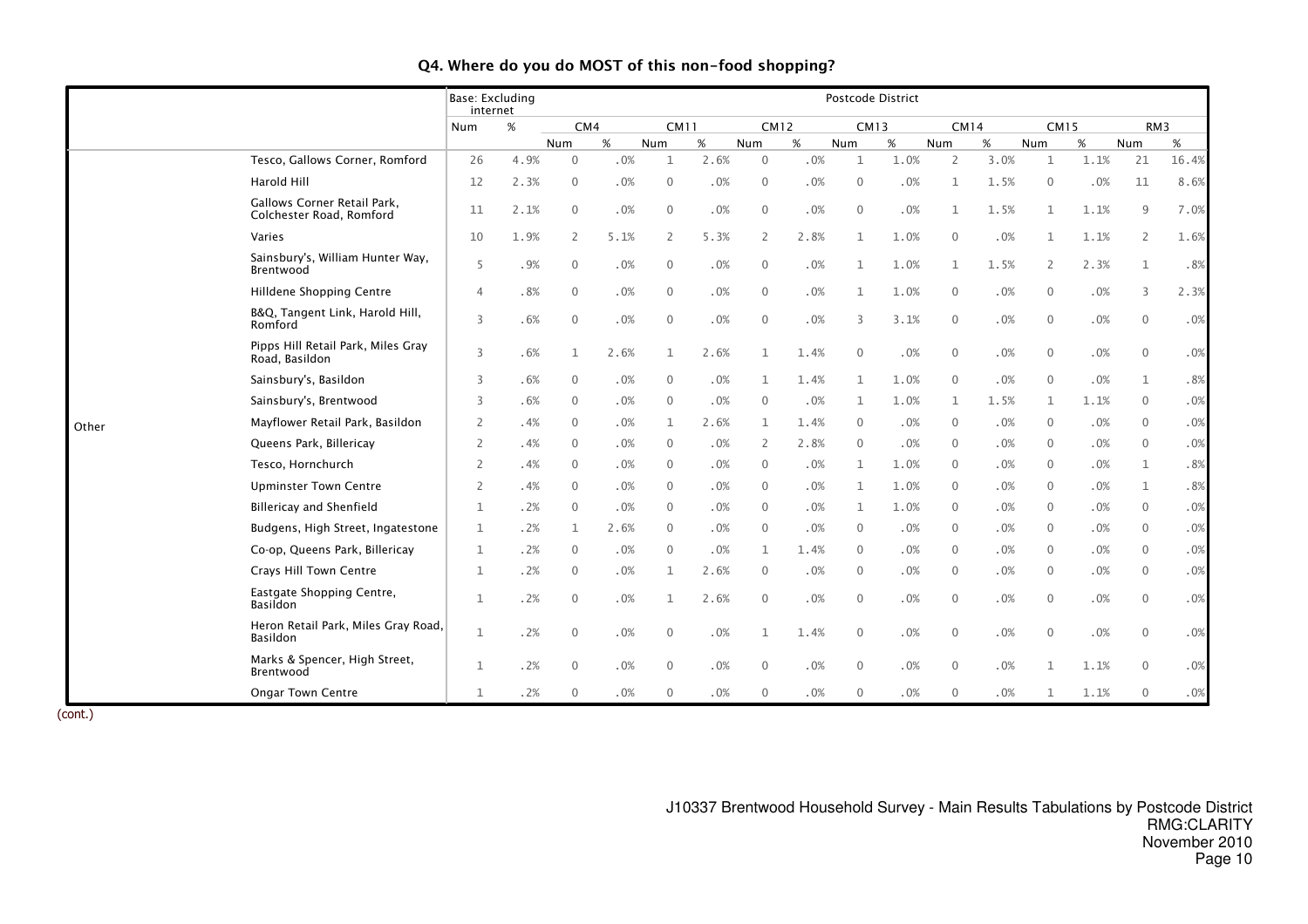|       |                                 | Base: Excluding<br>internet |   |                 |             |      |      | Postcode District |     |             |      |          |      |     |     |
|-------|---------------------------------|-----------------------------|---|-----------------|-------------|------|------|-------------------|-----|-------------|------|----------|------|-----|-----|
|       |                                 | Num                         | % | CM <sub>4</sub> | <b>CM11</b> | CM12 |      | <b>CM13</b>       |     | <b>CM14</b> |      |          | CM15 | RM3 |     |
|       |                                 |                             |   | Num             | Num         | Num  | %    | Num               |     | Num         | %    | Num      | %    | Num |     |
|       | Superdrug, Harold Hill          |                             |   |                 |             |      | . 0% |                   | .0% |             | .0%  | $\Omega$ | .0%  |     | .8% |
| Other | Tesco, Laindon Hills            |                             |   |                 |             |      | . 0% |                   |     |             | .0%  | $\Omega$ | .0%  |     | .0% |
|       | Tesco, Princes Road, Chelmsford |                             |   |                 |             |      | 0%   |                   | .0% |             | . 0% |          | .0%  |     | .0% |

### Q4. Where do you do MOST of this non-food shopping?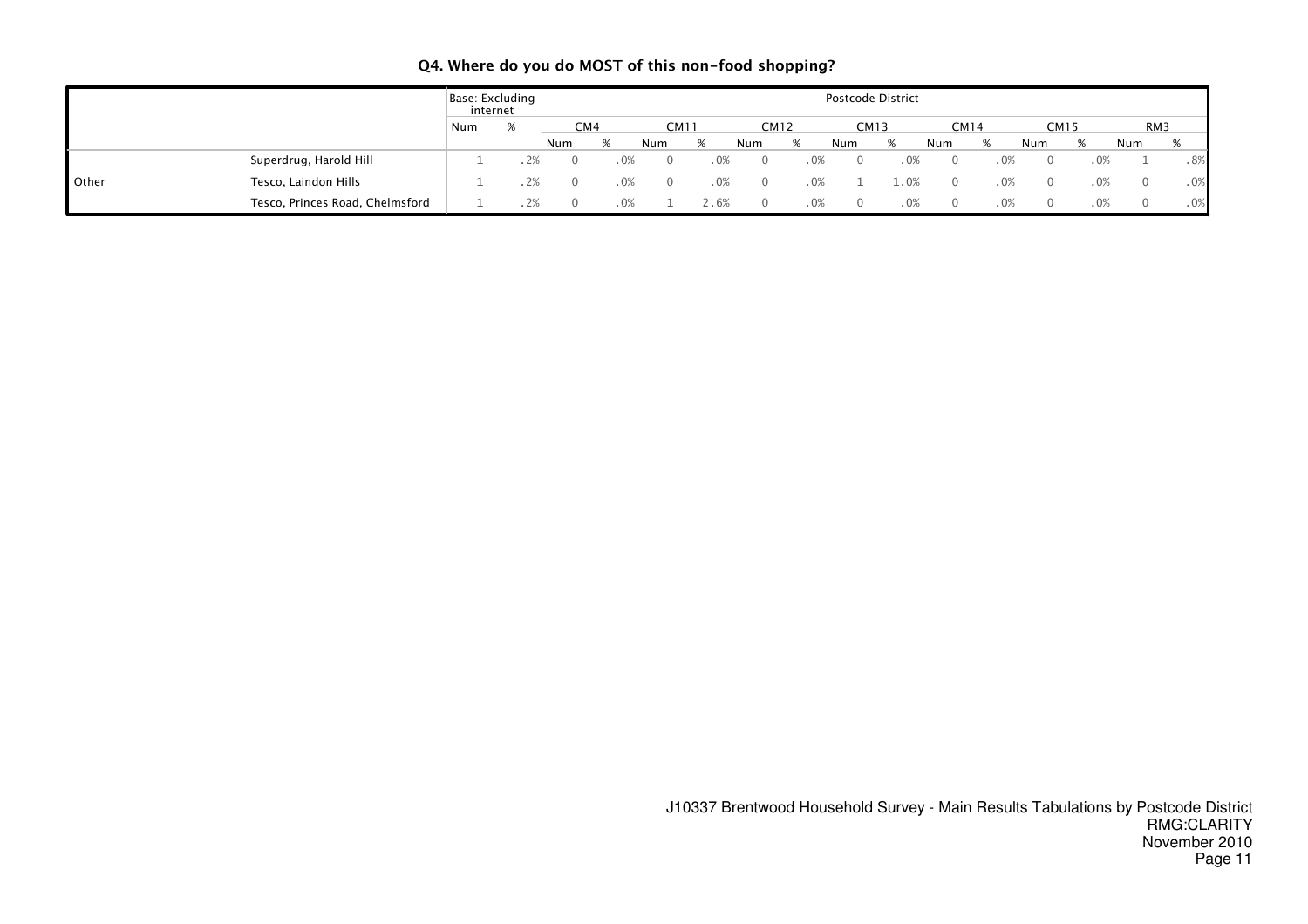|                                                                             |                | Base: All<br>respondents |                |        |                     |             |                  | Postcode District |                |             |              |             |                |             |
|-----------------------------------------------------------------------------|----------------|--------------------------|----------------|--------|---------------------|-------------|------------------|-------------------|----------------|-------------|--------------|-------------|----------------|-------------|
|                                                                             | Num            | $\%$                     |                | CM4    |                     | <b>CM11</b> |                  | <b>CM12</b>       |                | <b>CM13</b> |              | <b>CM14</b> |                | <b>CM15</b> |
|                                                                             |                |                          | Num            | $\%$   | Num                 | $\%$        | Num              | $\%$              | Num            | $\%$        | Num          | $\%$        | Num            | $\%$        |
| Base: All respondents                                                       | 1005           | 100.0%                   | 68             | 100.0% | 92                  | 100.0%      | 136              | 100.0%            | 166            | 100.0%      | 119          | 100.0%      | 149            | 100.0%      |
| Don't do 'top-up' shopping                                                  | 148            | 14.7%                    | $\overline{4}$ | 5.9%   | 12                  | 13.0%       | 15               | 11.0%             | 32             | 19.3%       | 22           | 18.5%       | 18             | 12.1%       |
| Waitrose, Billericay                                                        | 66             | 6.6%                     | $\mathbf{0}$   | .0%    | 21                  | 22.8%       | 41               | 30.1%             | 3              | 1.8%        | $\mathbf 0$  | .0%         | $\mathbf{1}$   | .7%         |
| Sainsbury's, Brentwood                                                      | 63             | 6.3%                     | $\overline{2}$ | 2.9%   | $\mathbf 0$         | .0%         | $\mathbf 0$      | .0%               | 22             | 13.3%       | 21           | 17.6%       | 17             | 11.4%       |
| Tesco, Gallows Corner, Romford                                              | 49             | 4.9%                     | 1              | 1.5%   | $\mathbf 0$         | .0%         | $\mathbf{0}$     | .0%               | 2              | 1.2%        | $\mathbf 1$  | .8%         | $\mathbf 0$    | .0%         |
| Co-op, Queens Park, Billericay                                              | 41             | 4.1%                     | $\overline{2}$ | 2.9%   | 6                   | 6.5%        | 33               | 24.3%             | $\Omega$       | .0%         | $\mathbf 0$  | .0%         | $\overline{0}$ | .0%         |
| Co-op, Harold Wood, Romford                                                 | 32             | 3.2%                     | $\mathbf{0}$   | .0%    | $\mathbf 0$         | .0%         | $\mathbf 0$      | .0%               | $\mathbf{0}$   | .0%         | $\mathbf 0$  | .0%         | $\mathbf 0$    | .0%         |
| M&S, High Street, Brentwood                                                 | 28             | 2.8%                     | $\Omega$       | .0%    | $\mathbf{0}$        | .0%         | $\mathbf{0}$     | $.0\%$            | 6              | 3.6%        | 11           | 9.2%        | 9              | 6.0%        |
| Co-op, Shenfield                                                            | 26             | 2.6%                     | $\mathbf{0}$   | .0%    | $\mathbf 0$         | .0%         | 0                | .0%               | 20             | 12.0%       | $\mathbf 0$  | .0%         | 6              | 4.0%        |
| Co-op, Hutton, Brentwood                                                    | 21             | 2.1%                     | $\mathbf{0}$   | .0%    | $\mathbf 0$         | .0%         | 0                | .0%               | 17             | 10.2%       | $\mathbf 0$  | .0%         | 4              | 2.7%        |
| Tesco, Shenfield Express                                                    | 18             | 1.8%                     | $\mathbf{0}$   | .0%    | $\mathbf{0}$        | .0%         | $\mathbf{0}$     | .0%               | 9              | 5.4%        | $\mathbf{1}$ | .8%         | 8              | 5.4%        |
| Budgens, Ingatestone                                                        | 15             | 1.5%                     | 14             | 20.6%  | $\mathbf 0$         | .0%         | $\mathbf{0}$     | .0%               | $\mathbf{0}$   | .0%         | $\mathbf 0$  | .0%         | 1              | .7%         |
| Co-op, Harold Hill, Romford                                                 | 15             | 1.5%                     | $\mathbf{0}$   | .0%    | $\mathbf{0}$        | .0%         | $\Omega$         | .0%               | $\Omega$       | .0%         | $\mathbf{0}$ | .0%         | $\mathbf{0}$   | .0%         |
| Tesco, Brentwood Express                                                    | 15             | 1.5%                     | $\mathbf{1}$   | 1.5%   | $\mathbf 0$         | $.0\%$      | $\mathbf 0$      | $.0\%$            | $\mathbf{1}$   | .6%         | 12           | 10.1%       | $\mathbf{1}$   | .7%         |
| Budgens, Doddinghurst                                                       | 14             | 1.4%                     | 1              | 1.5%   | 0                   | .0%         | 0                | .0%               | $\mathbf 0$    | .0%         | $\mathbf 0$  | .0%         | 13             | 8.7%        |
| Co-op, Chapel High, Brentwood (Baytree Centre)                              | 12             | 1.2%                     | $\mathbf{0}$   | .0%    | $\mathbf 0$         | .0%         | $\mathbf 1$      | .7%               | $\mathbf{0}$   | $.0\%$      | 8            | 6.7%        | 3              | 2.0%        |
| Shenfield independent traders - butchers, fish monger, green grocers<br>etc | 11             | 1.1%                     | $\mathbf 0$    | .0%    | $\mathsf{O}\xspace$ | .0%         | $\boldsymbol{0}$ | $.0\%$            | 3              | 1.8%        | $\mathbf 0$  | .0%         | 8              | 5.4%        |
| Co-op, Ingatestone                                                          | 10             | 1.0%                     | 8              | 11.8%  | $\mathbf 0$         | .0%         | $\mathbf 0$      | .0%               | $\mathbf{0}$   | .0%         | $\mathbf 0$  | .0%         | $\overline{2}$ | 1.3%        |
| Co-op, High Street, Billericay                                              | $\overline{9}$ | .9%                      | $\mathbf{0}$   | .0%    | 4                   | 4.3%        | 5                | 3.7%              | $\mathbf{0}$   | .0%         | $\mathbf 0$  | .0%         | $\mathbf 0$    | .0%         |
| Co-op, Stock Road, Billericay                                               | 8              | .8%                      | $\mathbf{1}$   | 1.5%   | $\overline{2}$      | 2.2%        | 5                | 3.7%              | $\mathbf{0}$   | .0%         | $\mathbf 0$  | .0%         | $\mathbf{0}$   | .0%         |
| Asda, Romford                                                               | 7              | .7%                      | $\mathbf{0}$   | .0%    | $\mathbf 0$         | $.0\%$      | $\mathbf 0$      | .0%               | $\mathbf{0}$   | $.0\%$      | $\mathbf 0$  | .0%         | $\mathbf 0$    | .0%         |
| Asda, Basildon                                                              | 7              | .7%                      | $\mathbf{0}$   | .0%    | $\mathbf 0$         | .0%         | 4                | 2.9%              | 2              | 1.2%        | $\mathbf 0$  | .0%         | $\mathbf{1}$   | .7%         |
| Shenfield Road (65-73), Shenfield, Brentwood                                | 7              | .7%                      | $\mathbf{0}$   | .0%    | $\mathbf 0$         | .0%         | 0                | $.0\%$            | $\overline{4}$ | 2.4%        | $\mathbf 0$  | .0%         | 3              | 2.0%        |
| Sainsbury's (Local), Harold Hill                                            | 5              | .5%                      | $\mathbf{0}$   | .0%    | $\mathbf 0$         | .0%         | $\mathbf{0}$     | .0%               | $\mathbf{0}$   | .0%         | $\mathbf 0$  | .0%         | $\mathbf 0$    | .0%         |
| Tesco, Laindon Hills, Basildon                                              | 5              | .5%                      | $\mathbf{0}$   | .0%    | $\mathbf{0}$        | .0%         | $\mathbf{0}$     | .0%               | $\overline{4}$ | 2.4%        | $\mathbf{1}$ | .8%         | $\mathbf 0$    | .0%         |
| Co-op, Pilgrims Hatch                                                       | 4              | .4%                      | $\mathbf{0}$   | .0%    | $\mathbf 0$         | .0%         | $\mathbf{0}$     | .0%               | $\mathbf{0}$   | .0%         | $\mathbf 0$  | .0%         | $\overline{4}$ | 2.7%        |

(cont.)

J10337 Brentwood Household Survey - Main Results Tabulations by Postcode District RMG:CLARITY November 2010Page 12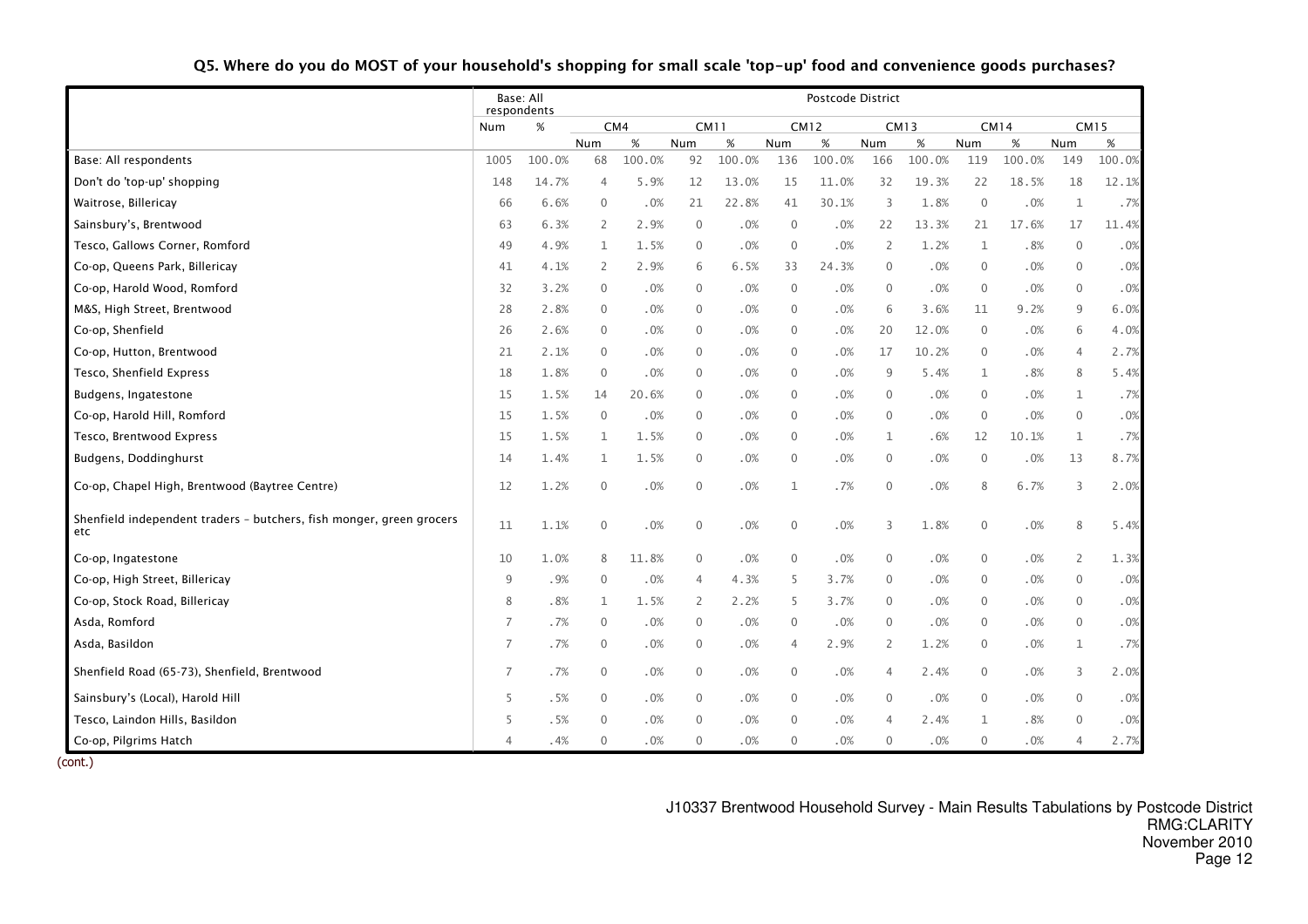|                                                                     | Base: All<br>respondents |     |              |      |              |      |              | Postcode District |              |             |              |             |                |      |
|---------------------------------------------------------------------|--------------------------|-----|--------------|------|--------------|------|--------------|-------------------|--------------|-------------|--------------|-------------|----------------|------|
|                                                                     | Num                      | %   | CM4          |      | <b>CM11</b>  |      |              | <b>CM12</b>       |              | <b>CM13</b> |              | <b>CM14</b> | <b>CM15</b>    |      |
|                                                                     |                          |     | Num          | %    | Num          | $\%$ | Num          | $\%$              | Num          | $\%$        | Num          | $\%$        | Num            | $\%$ |
| M&S, Romford                                                        | 4                        | .4% | $\mathbf{1}$ | 1.5% | $\mathbf{0}$ | .0%  | $\mathbf{0}$ | .0%               | $\mathbf{0}$ | .0%         | 1            | .8%         | $\mathbf 0$    | .0%  |
| Internet                                                            | 4                        | .4% | $\mathbf 0$  | .0%  | 0            | .0%  | 2            | 1.5%              | $\mathbf{0}$ | .0%         | $\mathbf 0$  | .0%         | $\mathbf 1$    | .7%  |
| Sainsbury's, Hornchurch                                             | 3                        | .3% | $\mathbf{0}$ | .0%  | $\mathbf{0}$ | .0%  | $\mathbf{0}$ | .0%               | $\Omega$     | .0%         | $\mathbf{0}$ | .0%         | $\overline{0}$ | .0%  |
| Asda, Eastgate                                                      | $\overline{2}$           | .2% | $\mathbf 1$  | 1.5% | 0            | .0%  | 1            | .7%               | $\Omega$     | .0%         | $\mathbf 0$  | .0%         | $\mathbf 0$    | .0%  |
| Morrisons, Becontree Heath                                          | 2                        | .2% | $\mathbf 1$  | 1.5% | 0            | .0%  | $\mathbf 0$  | .0%               | $\Omega$     | .0%         | $\mathbf 0$  | .0%         | $\mathbf 0$    | .0%  |
| M&S, Upminster                                                      | 2                        | .2% | $\mathbf 0$  | .0%  | 0            | .0%  | 1            | .7%               | $\Omega$     | .0%         | $\mathbf 0$  | .0%         | $\mathbf 0$    | .0%  |
| Ongar Road (245-267), Brentwood                                     | $\overline{2}$           | .2% | $\Omega$     | .0%  | $\mathbf 0$  | .0%  | $\Omega$     | .0%               | $\Omega$     | .0%         | $\mathbf{0}$ | .0%         | $\mathbf{2}$   | 1.3% |
| Asda, Chelmsford                                                    | 1                        | .1% | $\mathbf{0}$ | .0%  | 0            | .0%  | $\mathbf{0}$ | .0%               | $\mathbf 0$  | .0%         | $\mathbf{0}$ | .0%         | $\mathbf{1}$   | .7%  |
| Lidl, Romford                                                       | 1                        | .1% | $\mathbf{0}$ | .0%  | 0            | .0%  | $\mathbf{0}$ | .0%               | $\Omega$     | .0%         | $\mathbf{0}$ | .0%         | $\mathbf 0$    | .0%  |
| M&S, Basildon                                                       |                          | .1% | $\mathbf 0$  | .0%  | 0            | .0%  | 1            | .7%               | $\mathbf 0$  | .0%         | $\mathbf 0$  | .0%         | $\mathbf 0$    | .0%  |
| Sainsbury's, Chipping Ongar                                         |                          | .1% | $\Omega$     | .0%  | $\mathbf 0$  | .0%  | $\Omega$     | .0%               | $\mathbf{1}$ | .6%         | $\Omega$     | .0%         | $\mathbf{0}$   | .0%  |
| Danes Way/Hatch Road, Pilgrims Hatch, Brentwood                     | 1                        | .1% | $\mathbf{0}$ | .0%  | $\mathbf 0$  | .0%  | $\mathbf 0$  | .0%               | $\mathbf{0}$ | .0%         | $\mathbf{0}$ | .0%         | $\mathbf 1$    | .7%  |
| Church Lane, Doddinghurst                                           | 1                        | .1% | $\mathbf{0}$ | .0%  | $\mathbf 0$  | .0%  | $\mathbf{0}$ | .0%               | $\mathbf{0}$ | .0%         | 1            | .8%         | $\mathbf 0$    | .0%  |
| Blackmore Road, Kelvedon Hatch                                      | 1                        | .1% | $\mathbf{0}$ | .0%  | $\mathbf 0$  | .0%  | $\mathbf{0}$ | .0%               | $\mathbf{0}$ | .0%         | $\mathbf{0}$ | .0%         | $\mathbf 1$    | .7%  |
| Hanging Hill Lane Post Office, Hanging Hill Lane, Hutton, Brentwood | $\mathbf 1$              | .1% | $\mathbf{0}$ | .0%  | $\mathbf 0$  | .0%  | $\mathbf{0}$ | .0%               |              | .6%         | $\mathbf{0}$ | .0%         | $\mathbf{0}$   | .0%  |
| Doddinghurst Post Office, Doddinghurst Road, Doddinghurst           | 1                        | .1% | $\mathbf{0}$ | .0%  |              | 1.1% | $\mathbf 0$  | .0%               | $\mathbf 0$  | .0%         | $\mathbf{0}$ | .0%         | $\mathbf 0$    | .0%  |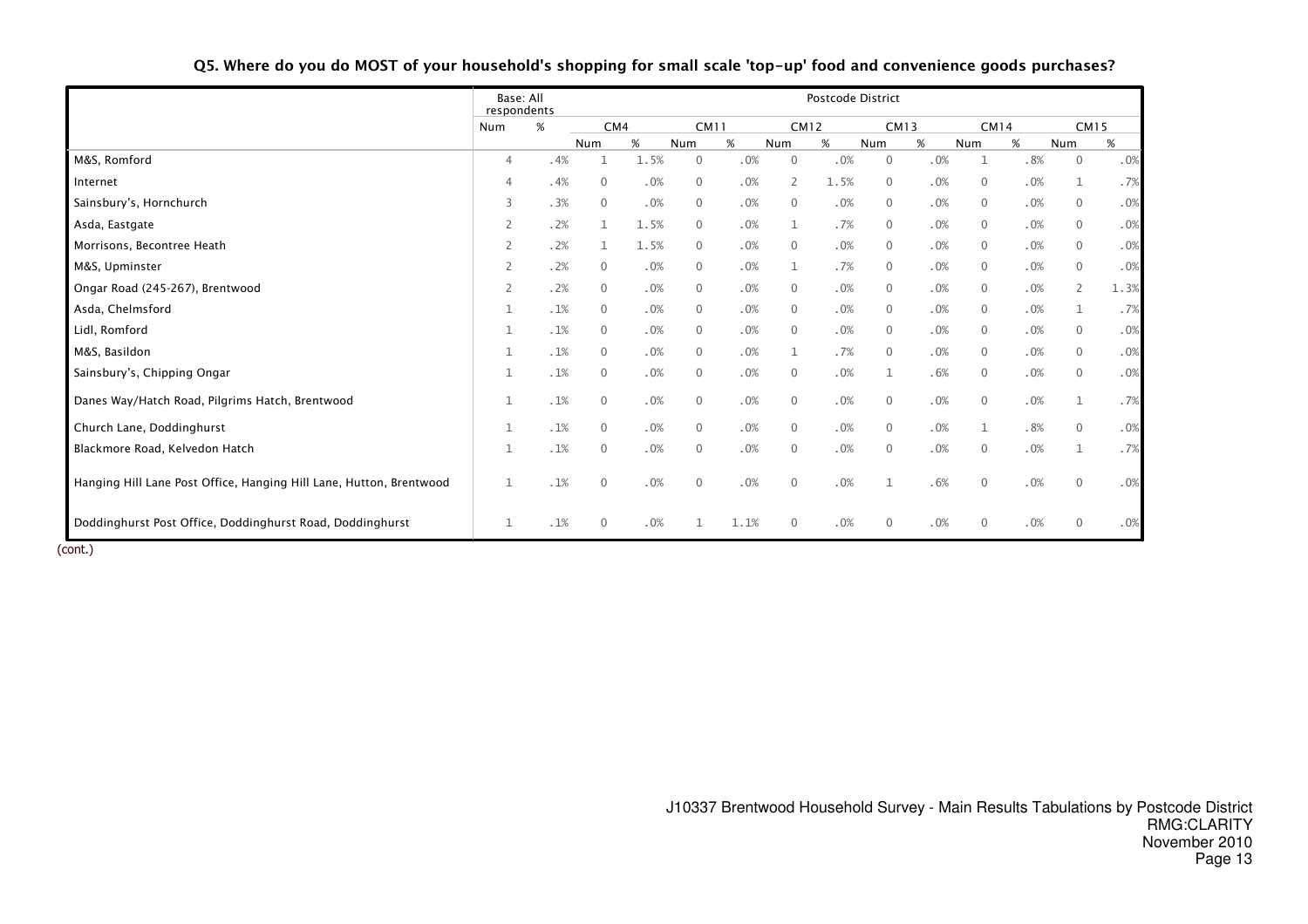|       |                                                   | Base: All<br>respondents |      |              |       |                |       |                | Postcode District |              |      |                |       |                  |       |
|-------|---------------------------------------------------|--------------------------|------|--------------|-------|----------------|-------|----------------|-------------------|--------------|------|----------------|-------|------------------|-------|
|       |                                                   | Num                      | $\%$ | CM4          |       | <b>CM11</b>    |       | <b>CM12</b>    |                   | <b>CM13</b>  |      | <b>CM14</b>    |       | <b>CM15</b>      |       |
|       |                                                   |                          |      | Num          | $\%$  | Num            | $\%$  | Num            | $\%$              | Num          | $\%$ | Num            | $\%$  | Num              | %     |
|       | Local stores, Brentwood                           | 46                       | 4.6% | $\mathbf{1}$ | 1.5%  | $\overline{2}$ | 2.2%  | $\mathbf 0$    | .0%               | 10           | 6.0% | 17             | 14.3% | 16               | 10.7% |
|       | Local stores, Billericay                          | 30                       | 3.0% | $\mathbf{1}$ | 1.5%  | 14             | 15.2% | 14             | 10.3%             | $\mathbf{1}$ | .6%  | $\mathbf 0$    | .0%   | $\boldsymbol{0}$ | .0%   |
|       | Local stores, Harold Hill                         | 27                       | 2.7% | $\mathbf{0}$ | .0%   | $\mathbf{0}$   | .0%   | $\mathbf 0$    | .0%               | $\Omega$     | .0%  | $\mathbf{1}$   | .8%   | $\mathbf 0$      | .0%   |
|       | Local stores, Romford                             | 25                       | 2.5% | $\Omega$     | .0%   | $\mathbf 0$    | .0%   | $\overline{0}$ | .0%               | $\mathbf{0}$ | .0%  | 1              | .8%   | $\mathbf 0$      | .0%   |
|       | Iceland, High Street, Brentwood                   | 14                       | 1.4% | $\mathbf{0}$ | .0%   | $\overline{0}$ | .0%   | $\overline{0}$ | .0%               | 2            | 1.2% | $\overline{4}$ | 3.4%  | 6                | 4.0%  |
|       | Local stores, Ingatestone                         | 14                       | 1.4% | 12           | 17.6% | 1              | 1.1%  | $\overline{0}$ | .0%               | 1            | .6%  | 0              | .0%   | 0                | .0%   |
|       | Iceland, Hilldene, Harold Hill,<br>Romford        | 13                       | 1.3% | $\mathbf 0$  | .0%   | $\mathbf 0$    | .0%   | $\overline{0}$ | .0%               | 0            | .0%  | $\mathbf 0$    | .0%   | 0                | .0%   |
|       | Local stores Hilldene, Romford                    | 13                       | 1.3% | $\mathbf{0}$ | .0%   | $\mathbf{0}$   | .0%   | $\overline{0}$ | .0%               | $\mathbf 0$  | .0%  | $\mathbf{0}$   | .0%   | $\mathbf 0$      | .0%   |
|       | Varies                                            | 11                       | 1.1% | 2            | 2.9%  | 0              | .0%   | 2              | 1.5%              | 1            | .6%  | 2              | 1.7%  | 2                | 1.3%  |
|       | Iceland, Farnham Road, Romford                    | 9                        | .9%  | $\mathbf{0}$ | .0%   | $\mathbf{0}$   | .0%   | $\overline{0}$ | .0%               | $\mathbf 0$  | .0%  | $\mathbf{0}$   | .0%   | $\mathbf 0$      | .0%   |
|       | Budgens, High Street, Ingatestone                 | 6                        | .6%  | 6            | 8.8%  | $\mathbf{0}$   | .0%   | $\mathbf{0}$   | .0%               | $\mathbf 0$  | .0%  | $\mathbf{0}$   | .0%   | $\mathbf 0$      | .0%   |
|       | Local stores, Pilgrims Hatch                      | 6                        | .6%  | $\mathbf{0}$ | .0%   | $\mathbf 0$    | .0%   | $\overline{0}$ | .0%               | $\mathbf 0$  | .0%  | 2              | 1.7%  | 4                | 2.7%  |
| Other | One Stop, Grange Road, South<br>Green, Billericay | 6                        | .6%  | $\mathbf{0}$ | .0%   | 5              | 5.4%  | 1              | .7%               | $\mathbf 0$  | .0%  | $\mathbf 0$    | .0%   | $\mathbf 0$      | .0%   |
|       | Somerfield, High Street, Billericay               | 6                        | .6%  | $\mathbf{0}$ | .0%   | 3              | 3.3%  | 3              | 2.2%              | $\Omega$     | .0%  | $\mathbf{0}$   | .0%   | $\mathbf 0$      | .0%   |
|       | <b>Brentwood Town Centre</b>                      | 5                        | .5%  | $\mathbf{0}$ | .0%   | $\mathbf{0}$   | .0%   | $\overline{0}$ | .0%               | 3            | 1.8% | $\mathbf{0}$   | .0%   | $\mathbf{1}$     | .7%   |
|       | Iceland, High Street, Billericay                  | 5                        | .5%  | $\mathbf{0}$ | .0%   | 2              | 2.2%  | 2              | 1.5%              | 1            | .6%  | $\mathbf 0$    | .0%   | $\mathbf 0$      | .0%   |
|       | Local stores, Doddinghurst                        | 5                        | .5%  | $\mathbf{0}$ | .0%   | $\mathbf 0$    | .0%   | $\overline{0}$ | .0%               | $\mathbf{0}$ | .0%  | $\mathbf{0}$   | .0%   | 5                | 3.4%  |
|       | Local stores, Harold Wood                         | 5                        | .5%  | $\mathbf{0}$ | .0%   | $\mathbf{0}$   | .0%   | $\overline{0}$ | .0%               | $\Omega$     | .0%  | $\mathbf{0}$   | .0%   | $\mathbf 0$      | .0%   |
|       | Local stores, Kelvedon Hatch                      | 5                        | .5%  | $\mathbf{0}$ | .0%   | $\overline{0}$ | .0%   | $\mathbf{0}$   | .0%               | $\Omega$     | .0%  | $\mathbf{1}$   | .8%   | 4                | 2.7%  |
|       | Local stores, South Green,<br><b>Billericay</b>   | 5                        | .5%  | $\mathbf{0}$ | .0%   | 5              | 5.4%  | $\mathbf 0$    | .0%               | $\mathbf 0$  | .0%  | $\mathbf{0}$   | .0%   | $\mathbf 0$      | .0%   |
|       | Local stores, Hutton                              | $\overline{4}$           | .4%  | $\mathbf{0}$ | .0%   | $\mathbf{0}$   | .0%   | $\mathbf{0}$   | .0%               | 3            | 1.8% | $\mathbf{0}$   | .0%   | $\mathbf 1$      | .7%   |
|       | Londis, Brook Street, Brentwood                   | 4                        | .4%  | $\mathbf{0}$ | .0%   | $\mathbf 0$    | .0%   | $\mathbf 0$    | .0%               | $\mathbf{0}$ | .0%  | 2              | 1.7%  | $\mathbf 1$      | .7%   |
|       | McColls, Ongar Road, Brentwood                    | 4                        | .4%  | $\mathbf{0}$ | .0%   | $\mathbf 0$    | .0%   | $\overline{0}$ | .0%               | 2            | 1.2% | $\mathbf 1$    | .8%   | $\mathbf{1}$     | .7%   |
|       | Somerfield, Baytree Centre,<br>Brentwood          | $\overline{4}$           | .4%  | $\theta$     | .0%   | $\mathbf 0$    | .0%   | $\mathbf 0$    | .0%               | 2            | 1.2% | 2              | 1.7%  | $\mathbf 0$      | .0%   |
|       | Tesco, Mayflower Retail Park,<br>Basildon         | $\overline{4}$           | .4%  | $\mathbf{0}$ | .0%   | 3              | 3.3%  | $\mathbf{0}$   | .0%               | $\mathbf{0}$ | .0%  | $\mathbf{0}$   | .0%   | $\mathbf 0$      | .0%   |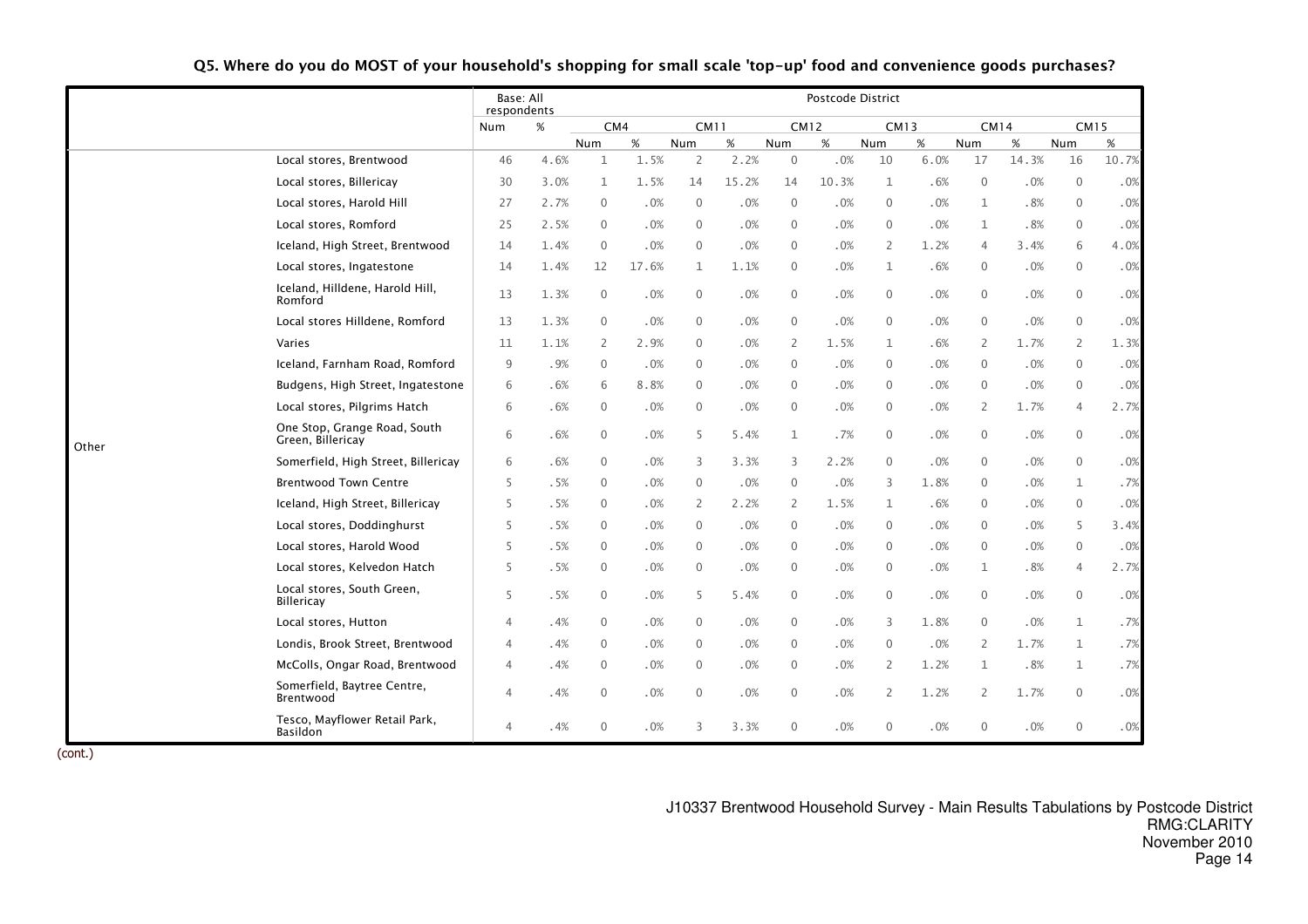|       |                                                    | Base: All<br>respondents |        |                |      |              |      |                | Postcode District |              |             |              |             |                  |      |
|-------|----------------------------------------------------|--------------------------|--------|----------------|------|--------------|------|----------------|-------------------|--------------|-------------|--------------|-------------|------------------|------|
|       |                                                    | Num                      | $\%$   | CM4            |      | <b>CM11</b>  |      |                | <b>CM12</b>       |              | <b>CM13</b> |              | <b>CM14</b> | <b>CM15</b>      |      |
|       |                                                    |                          |        | Num            | %    | Num          | $\%$ | Num            | $\%$              | Num          | $\%$        | Num          | %           | Num              | %    |
|       | High street, Billericay                            | 3                        | .3%    | $\mathbf{0}$   | .0%  | 1            | 1.1% | 2              | 1.5%              | $\mathbf 0$  | .0%         | $\mathbf 0$  | .0%         | $\mathbf 0$      | .0%  |
|       | Local stores, Warley                               | 3                        | .3%    | $\mathbf{0}$   | .0%  | $\mathbf 0$  | .0%  | $\mathbf 0$    | .0%               | 2            | 1.2%        | $\mathbf{1}$ | .8%         | $\mathbf 0$      | .0%  |
|       | Barleylands, Barleyland Road,<br><b>Billericay</b> | $\overline{2}$           | .2%    | $\mathbf{0}$   | .0%  | $\mathbf 0$  | .0%  | $\mathbf{1}$   | .7%               | $\mathbf 0$  | .0%         | $\mathbf{1}$ | .8%         | $\mathbf 0$      | .0%  |
|       | Co-op, Blackmore, Brentwood                        | 2                        | .2%    | $\mathbf{1}$   | 1.5% | $\mathbf 0$  | .0%  | $\mathbf 0$    | $.0\%$            | $\mathbf{0}$ | .0%         | $\mathbf 0$  | .0%         | $\mathbf 0$      | .0%  |
|       | Costco, West Thurrock Way, West<br>Thurrock        | $\overline{2}$           | .2%    | $\mathbf 0$    | .0%  | $\mathbf 0$  | .0%  | $\mathbf 0$    | .0%               | 0            | .0%         | $\mathbf{1}$ | .8%         | $\mathbf 0$      | .0%  |
|       | Costcutter, Brentwood                              | 2                        | .2%    | $\mathbf{0}$   | .0%  | $\mathbf{0}$ | .0%  | $\mathbf{0}$   | .0%               | $\mathbf{0}$ | .0%         | $\mathbf 0$  | .0%         | $\overline{2}$   | 1.3% |
|       | Iceland, North Street, Hornchurch                  | $\overline{2}$           | .2%    | $\mathbf{0}$   | .0%  | $\mathbf{0}$ | .0%  | $\mathbf{0}$   | .0%               | $\mathbf{1}$ | .6%         | $\mathbf 0$  | .0%         | $\mathbf 0$      | .0%  |
|       | Local stores, Blackmore                            | $\overline{2}$           | .2%    | $\overline{2}$ | 2.9% | $\mathbf{0}$ | .0%  | $\mathbf{0}$   | .0%               | $\Omega$     | .0%         | $\mathbf{0}$ | .0%         | $\mathbf 0$      | .0%  |
|       | Local stores, West Horndon                         | $\overline{2}$           | .2%    | $\mathbf{0}$   | .0%  | $\mathbf 0$  | .0%  | $\mathbf{0}$   | .0%               | 2            | 1.2%        | $\mathbf 0$  | .0%         | $\mathbf{0}$     | .0%  |
|       | Londis, Warley Hill, Warley,<br>Brentwood          | $\overline{2}$           | .2%    | $\mathbf{0}$   | .0%  | $\mathbf 0$  | .0%  | 0              | .0%               | $\mathbf{0}$ | .0%         | 2            | 1.7%        | $\overline{0}$   | .0%  |
|       | Petersfield Shops, Harold Hill                     | $\overline{2}$           | .2%    | $\mathbf 0$    | .0%  | $\mathbf 0$  | .0%  | $\mathbf 0$    | .0%               | $\mathbf 0$  | .0%         | $\mathbf 0$  | .0%         | $\mathbf 0$      | .0%  |
| Other | Sainsbury's, Farnham Road,<br>Romford              | 2                        | .2%    | $\mathbf{0}$   | .0%  | $\mathbf 0$  | .0%  | 0              | .0%               | $\mathbf{0}$ | .0%         | $\mathbf 0$  | .0%         | $\mathbf 0$      | .0%  |
|       | Sainsbury's, The Brewery, Romford                  | $\overline{2}$           | .2%    | $\mathbf{0}$   | .0%  | $\mathbf 0$  | .0%  | $\mathbf 0$    | $.0\%$            | $\mathbf{0}$ | .0%         | $\mathbf 0$  | .0%         | $\boldsymbol{0}$ | .0%  |
|       | Tesco, Princes Road, Chelmsford                    | 2                        | .2%    | $\overline{2}$ | 2.9% | $\mathbf 0$  | .0%  | $\mathbf 0$    | .0%               | $\mathbf{0}$ | .0%         | $\mathbf 0$  | .0%         | $\mathbf 0$      | .0%  |
|       | Asda, Merrielands Crescent,<br>Dagenham            | $\mathbf{1}$             | $.1\%$ | $\mathbf{0}$   | .0%  | $\mathbf 0$  | .0%  | $\mathbf 0$    | $.0\%$            | $\mathbf{0}$ | .0%         | $\mathbf 0$  | .0%         | $\overline{0}$   | .0%  |
|       | Asda, Pipps Hill Retail Park,<br>Basildon          | $\mathbf{1}$             | .1%    | $\mathbf{0}$   | .0%  | $\mathbf 0$  | .0%  | $\mathbf 1$    | .7%               | $\mathbf{0}$ | .0%         | $\mathbf 0$  | .0%         | $\mathbf 0$      | .0%  |
|       | Costcutter, Wickford                               | $\mathbf{1}$             | .1%    | 0              | .0%  | $\mathbf{1}$ | 1.1% | 0              | .0%               | $\mathbf{0}$ | .0%         | $\mathbf 0$  | .0%         | $\mathbf 0$      | .0%  |
|       | Hemmings Too, Church Road,<br>Ramsdon Bellhouse    | $\mathbf{1}$             | .1%    | $\mathbf 0$    | .0%  | $\mathbf{1}$ | 1.1% | $\mathbf 0$    | $.0\%$            | $\mathbf{0}$ | .0%         | $\mathbf 0$  | .0%         | $\mathbf 0$      | .0%  |
|       | Iceland, Market Place, Romford                     | $\mathbf{1}$             | $.1\%$ | $\mathbf 0$    | .0%  | $\mathbf 0$  | .0%  | $\overline{0}$ | .0%               | $\mathbf{0}$ | .0%         | $\mathbf 0$  | .0%         | $\overline{0}$   | .0%  |
|       | Local stores, Basildon                             | $\mathbf{1}$             | .1%    | $\mathbf{0}$   | .0%  | 1            | 1.1% | 0              | .0%               | $\mathbf{0}$ | .0%         | $\mathbf 0$  | .0%         | $\mathbf 0$      | .0%  |
|       | Local stores, Bulphan                              | $\mathbf{1}$             | .1%    | $\mathbf{0}$   | .0%  | $\mathbf 0$  | .0%  | 0              | .0%               | 1            | .6%         | $\mathbf 0$  | .0%         | $\mathbf 0$      | .0%  |
|       | Local stores, Heronsgate                           | $\mathbf{1}$             | .1%    | $\mathbf{0}$   | .0%  | $\mathbf 0$  | .0%  | $\mathbf{0}$   | .0%               | $\mathbf{1}$ | .6%         | $\mathbf 0$  | .0%         | $\mathbf 0$      | .0%  |
|       | Local stores, Ingrave                              | $\mathbf{1}$             | .1%    | $\Omega$       | .0%  | $\mathbf{0}$ | .0%  | $\Omega$       | .0%               | $\mathbf{1}$ | .6%         | $\mathbf{0}$ | .0%         | $\mathbf{0}$     | .0%  |
|       | Local stores, Langdon                              | $\mathbf{1}$             | .1%    | $\mathbf{0}$   | .0%  | $\mathbf{0}$ | .0%  | $\mathbf{0}$   | .0%               | $\mathbf{1}$ | .6%         | $\mathbf{0}$ | .0%         | $\mathbf{0}$     | .0%  |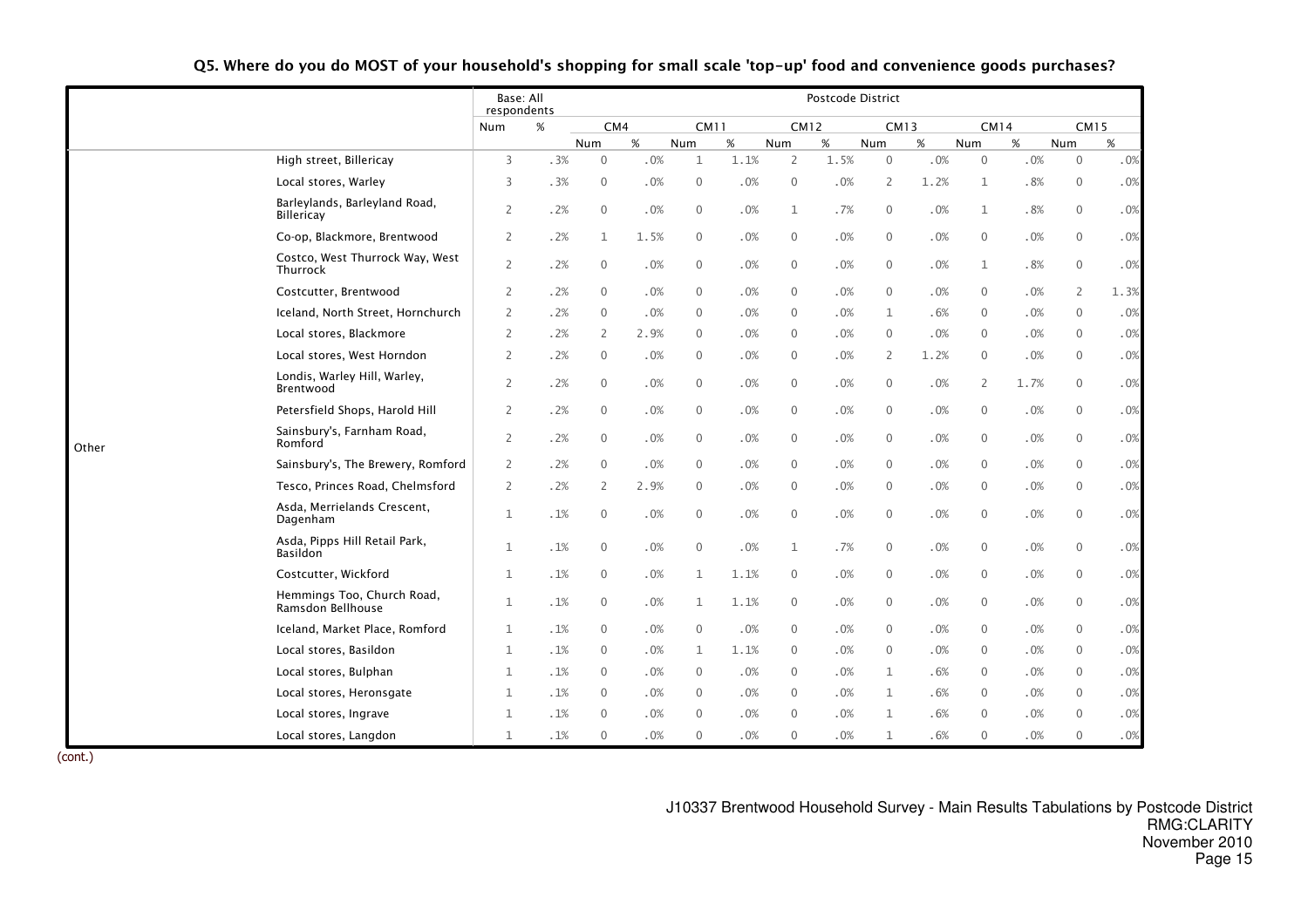|       |                                                      | Base: All<br>respondents |            |              |      |              |             |                  | Postcode District |              |             |                |             |              |             |
|-------|------------------------------------------------------|--------------------------|------------|--------------|------|--------------|-------------|------------------|-------------------|--------------|-------------|----------------|-------------|--------------|-------------|
|       |                                                      | Num                      | $\%$       |              | CM4  |              | <b>CM11</b> |                  | <b>CM12</b>       |              | <b>CM13</b> |                | <b>CM14</b> |              | <b>CM15</b> |
|       |                                                      |                          |            | Num          | $\%$ | Num          | $\%$        | Num              | %                 | Num          | $\%$        | Num            | %           | Num          | %           |
|       | Local stores, Little Burstead,<br>Billericay         | $\mathbf{1}$             | $. \, 1\%$ | $\mathbf{0}$ | .0%  | $\mathbf 0$  | .0%         | 1                | .7%               | $\mathbf 0$  | .0%         | $\mathbf 0$    | .0%         | $\mathbf 0$  | .0%         |
|       | Local stores, South Horndon                          | $\mathbf{1}$             | .1%        | $\mathbf{0}$ | .0%  | $\mathbf{0}$ | .0%         | $\mathbf{0}$     | .0%               | $\mathbf{1}$ | .6%         | $\mathbf 0$    | .0%         | $\mathbf 0$  | .0%         |
|       | Local stores, Upminster                              | $\mathbf{1}$             | .1%        | $\mathbf{0}$ | .0%  | $\mathbf{0}$ | .0%         | $\mathbf{0}$     | .0%               | 1            | .6%         | $\mathbf{0}$   | .0%         | $\mathbf{0}$ | .0%         |
|       | Local stores, Warley hill                            | $\mathbf{1}$             | .1%        | $\mathbf{0}$ | .0%  | $\mathbf 0$  | .0%         | $\mathbf{0}$     | .0%               | $\Omega$     | .0%         | 1              | .8%         | $\mathbf 0$  | .0%         |
|       | Local stores, Wickford                               | 1                        | .1%        | $\mathbf{0}$ | .0%  | 1            | 1.1%        | 0                | .0%               | $\mathbf{0}$ | .0%         | $\mathbf 0$    | .0%         | $\mathbf 0$  | .0%         |
|       | London                                               | 1                        | .1%        | $\mathbf{0}$ | .0%  | $\mathbf 0$  | .0%         | $\mathbf{0}$     | .0%               | $\mathbf{0}$ | .0%         | $\mathbf 1$    | .8%         | $\mathbf 0$  | .0%         |
|       | Marks & Spencer, High Road,<br>Loughton              | 1                        | .1%        | $\mathbf{0}$ | .0%  | $\mathbf 0$  | .0%         | 0                | .0%               | $\mathbf{0}$ | .0%         | $\mathbf 0$    | .0%         | $\mathbf{1}$ | .7%         |
|       | Marks & Spencer, Liverpool street,<br>London         | 1                        | .1%        | $\mathbf{0}$ | .0%  | $\mathbf 0$  | .0%         | $\mathbf 0$      | .0%               | $\mathbf{0}$ | .0%         | $\mathbf 0$    | .0%         | $\mathbf 0$  | $.0\%$      |
|       | Morrisons, London Road, Grays                        | 1                        | .1%        | $\mathbf{0}$ | .0%  | $\mathbf 0$  | .0%         | 0                | .0%               | 1            | .6%         | $\mathbf 0$    | .0%         | $\mathbf 0$  | .0%         |
|       | Morrisons, Wood Lane, Dagenham                       | 1                        | .1%        | $\mathbf{0}$ | .0%  | $\mathbf{1}$ | 1.1%        | $\mathbf{0}$     | .0%               | $\Omega$     | .0%         | $\mathbf{0}$   | .0%         | $\mathbf{0}$ | .0%         |
|       | Nisa Stores, Billericay                              | 1                        | .1%        | $\mathbf{0}$ | .0%  | $\mathbf{1}$ | 1.1%        | $\mathbf{0}$     | .0%               | $\mathbf{0}$ | .0%         | $\mathbf 0$    | .0%         | $\mathbf 0$  | .0%         |
| Other | Nisa Stores, Chelmsford Road,<br>Blackmore           | 1                        | .1%        | $\mathbf{1}$ | 1.5% | $\mathbf 0$  | .0%         | $\mathbf 0$      | .0%               | $\mathbf{0}$ | .0%         | $\mathbf 0$    | .0%         | $\mathbf 0$  | .0%         |
|       | Pipps Hill Retail Park, Miles Gray<br>Road, Basildon | 1                        | .1%        | $\mathbf{0}$ | .0%  | $\mathbf{1}$ | 1.1%        | 0                | .0%               | $\mathbf{0}$ | .0%         | $\mathbf 0$    | .0%         | 0            | $.0\%$      |
|       | Ravens, High Street, Ingatestone                     | 1                        | .1%        | $\mathbf{0}$ | .0%  | 1            | 1.1%        | 0                | .0%               | $\mathbf 0$  | .0%         | $\mathbf 0$    | .0%         | $\mathbf 0$  | .0%         |
|       | <b>Romford Market</b>                                | 1                        | .1%        | $\mathbf{0}$ | .0%  | $\mathbf 0$  | .0%         | 0                | .0%               | $\mathbf{0}$ | .0%         | $\overline{0}$ | .0%         | $\mathbf 0$  | .0%         |
|       | Sainsburys, Cricketers Retail Park,<br>Basildon      | $\mathbf{1}$             | .1%        | $\mathbf{0}$ | .0%  | 1            | 1.1%        | $\mathbf{0}$     | .0%               | $\mathbf{0}$ | .0%         | $\mathbf 0$    | .0%         | $\mathbf 0$  | .0%         |
|       | Somerfield, High Street, Wickford                    | 1                        | .1%        | $\mathbf{1}$ | 1.5% | $\mathbf{0}$ | .0%         | 0                | .0%               | $\mathbf{0}$ | .0%         | $\mathbf 0$    | .0%         | $\mathbf 0$  | .0%         |
|       | Stockbrook Farm Shop, Stock<br>Road, Stock           | 1                        | .1%        | 1            | 1.5% | 0            | .0%         | 0                | .0%               | $\mathbf{0}$ | .0%         | $\mathbf 0$    | .0%         | $\mathbf 0$  | .0%         |
|       | Tesco, Theydon Bois                                  | $\mathbf{1}$             | .1%        | $\mathbf{0}$ | .0%  | $\mathbf 0$  | .0%         | $\mathbf{0}$     | .0%               | $\mathbf{0}$ | .0%         | $\mathbf 0$    | .0%         | $\mathbf 0$  | .0%         |
|       | Tesco, Aldersgate Street, Barbican,<br>London        | $\mathbf{1}$             | .1%        | $\mathbf{0}$ | .0%  | $\mathbf 0$  | .0%         | $\mathbf 0$      | .0%               | $\mathbf{0}$ | .0%         | $\mathbf 0$    | .0%         | $\mathbf 0$  | .0%         |
|       | Tesco, Ardleigh Green Road, Road,<br>Romford         | 1                        | .1%        | $\mathbf{0}$ | .0%  | $\mathbf 0$  | .0%         | $\mathbf 0$      | .0%               | $\mathbf{0}$ | .0%         | $\mathbf 0$    | .0%         | $\mathbf 0$  | .0%         |
|       | Tesco, Broomfield Road,<br>Chelmsford                | $\mathbf{1}$             | .1%        | $\mathbf{0}$ | .0%  | $\mathbf 1$  | 1.1%        | $\boldsymbol{0}$ | .0%               | $\mathbf{0}$ | .0%         | $\mathbf 0$    | .0%         | $\mathbf 0$  | .0%         |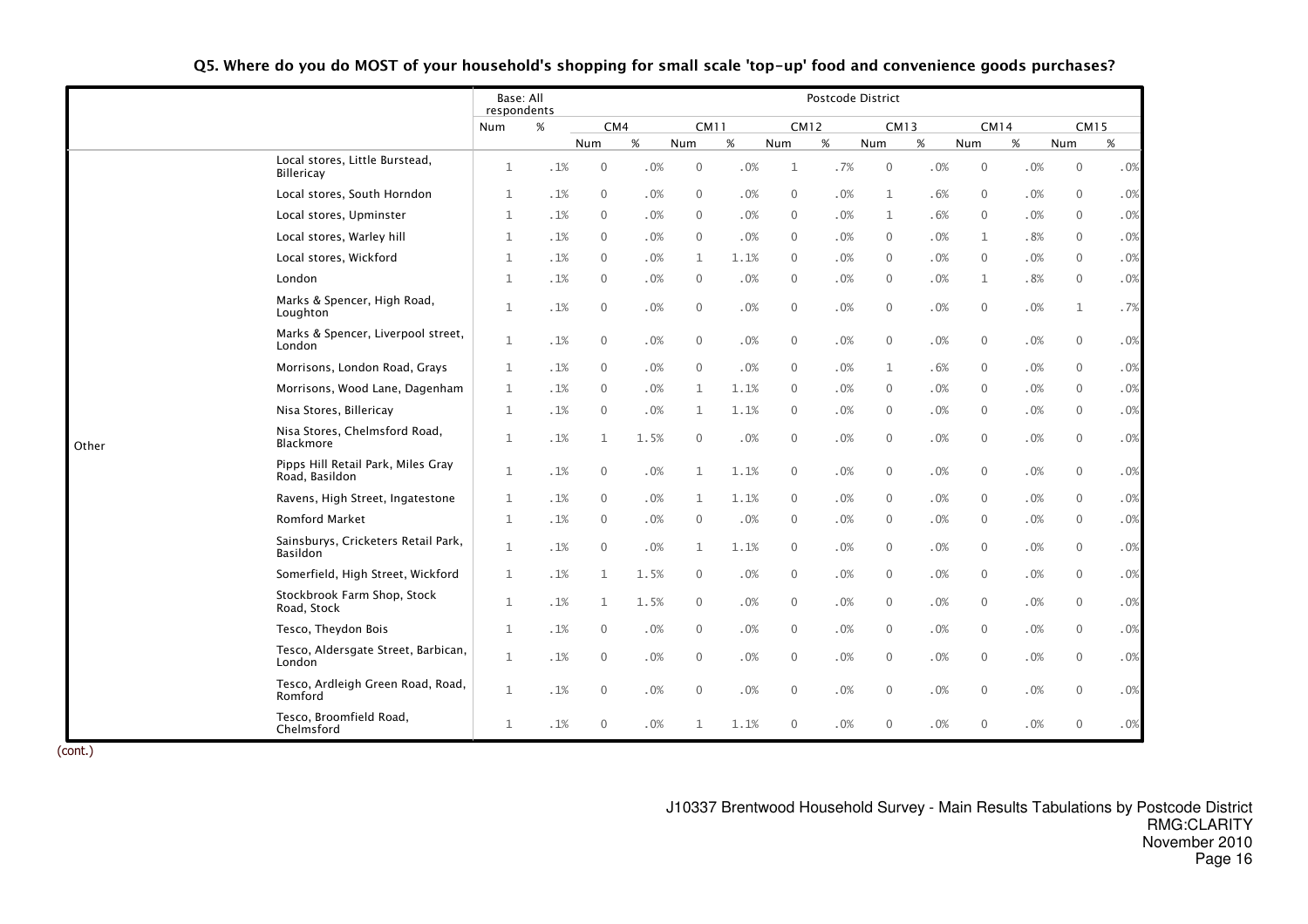|              |                                            | Base: All<br>respondents |     |     |        |             |     |             | Postcode District |     |             |          |      |             |     |
|--------------|--------------------------------------------|--------------------------|-----|-----|--------|-------------|-----|-------------|-------------------|-----|-------------|----------|------|-------------|-----|
|              |                                            | Num                      | %   | CM4 |        | <b>CM11</b> |     | <b>CM12</b> |                   |     | <b>CM13</b> |          | CM14 | <b>CM15</b> |     |
|              |                                            |                          |     | Num |        | Num         | %   | Num         | %                 | Num | %           | Num      | %    | Num         | %   |
|              | Tesco, Liverpool Street Station,<br>London |                          | 1%  |     | .0%    |             | .0% |             | .0%               |     | .6%         | $\Omega$ | .0%  |             | .0% |
| <b>Other</b> | Tesco, Potters Bar                         |                          | .1% |     | 1.5%   |             | .0% |             | .0%               |     | .0%         | $\Omega$ | .0%  |             | .0% |
|              | Tescos, Bryant Avenue, Romford             |                          | .1% |     | $.0\%$ |             | .0% |             | .0%               |     | $.0\%$      | $\Omega$ | .0%  |             | .0% |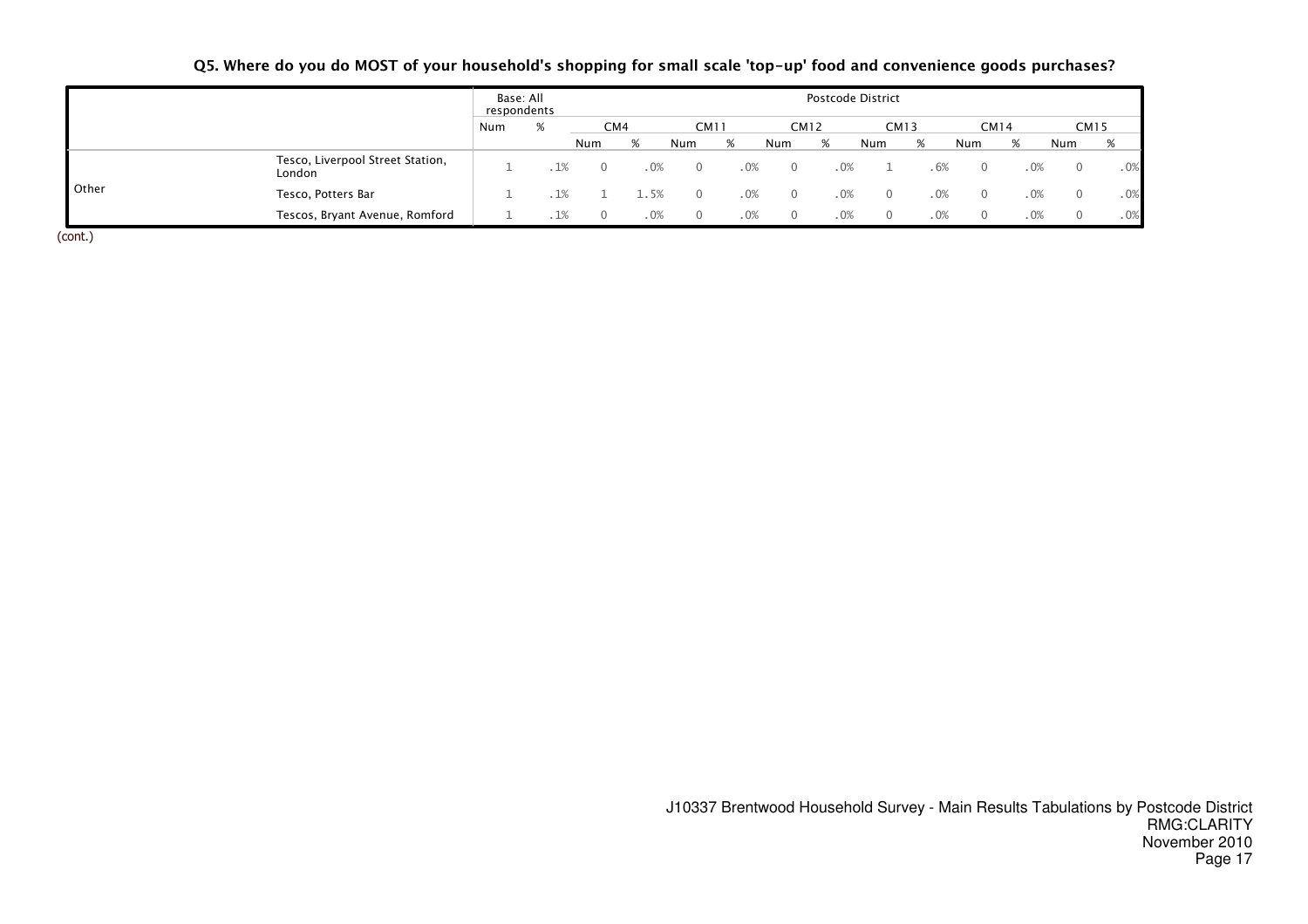|                                                                             |              | Postcode District |                |        |
|-----------------------------------------------------------------------------|--------------|-------------------|----------------|--------|
|                                                                             |              | RM <sub>3</sub>   |                | RM4    |
|                                                                             | Num          | %                 | Num            | $\%$   |
| Base: All respondents                                                       | 269          | 100.0%            | $\overline{2}$ | 100.0% |
| Don't do 'top-up' shopping                                                  | 42           | 15.6%             | 1              | 50.0%  |
| Waitrose, Billericay                                                        | $\Omega$     | .0%               | $\Omega$       | .0%    |
| Sainsbury's, Brentwood                                                      | 1            | .4%               | 0              | .0%    |
| Tesco, Gallows Corner, Romford                                              | 44           | 16.4%             | 0              | .0%    |
| Co-op, Queens Park, Billericay                                              | $\mathbf{0}$ | .0%               | $\mathbf{0}$   | .0%    |
| Co-op, Harold Wood, Romford                                                 | 32           | 11.9%             | 0              | .0%    |
| M&S, High Street, Brentwood                                                 | 2            | .7%               | $\Omega$       | .0%    |
| Co-op, Shenfield                                                            | $\mathbf 0$  | .0%               | 0              | .0%    |
| Co-op, Hutton, Brentwood                                                    | 0            | .0%               | $\Omega$       | .0%    |
| Tesco, Shenfield Express                                                    | $\mathbf 0$  | .0%               | $\mathbf{0}$   | .0%    |
| Budgens, Ingatestone                                                        | 0            | .0%               | 0              | .0%    |
| Co-op, Harold Hill, Romford                                                 | 15           | 5.6%              | 0              | .0%    |
| Tesco, Brentwood Express                                                    | $\mathbf 0$  | .0%               | $\Omega$       | .0%    |
| Budgens, Doddinghurst                                                       | 0            | .0%               | $\Omega$       | .0%    |
| Co-op, Chapel High, Brentwood (Baytree Centre)                              | 0            | .0%               | $\mathbf{0}$   | .0%    |
| Shenfield independent traders - butchers, fish monger, green grocers<br>etc | $\Omega$     | .0%               | 0              | .0%    |
| Co-op, Ingatestone                                                          | $\mathbf 0$  | .0%               | 0              | .0%    |
| Co-op, High Street, Billericay                                              | 0            | .0%               | $\Omega$       | .0%    |
| Co-op, Stock Road, Billericay                                               | 0            | .0%               | $\mathbf{0}$   | .0%    |
| Asda, Romford                                                               | 7            | 2.6%              | 0              | .0%    |
| Asda, Basildon                                                              | 0            | .0%               | 0              | .0%    |
| Shenfield Road (65-73), Shenfield, Brentwood                                | $\mathbf 0$  | .0%               | 0              | .0%    |
| Sainsbury's (Local), Harold Hill                                            | 5            | 1.9%              | $\mathbf{0}$   | .0%    |
| Tesco, Laindon Hills, Basildon                                              | 0            | .0%               | $\mathbf{0}$   | .0%    |
| Co-op, Pilgrims Hatch                                                       | 0            | .0%               | 0              | .0%    |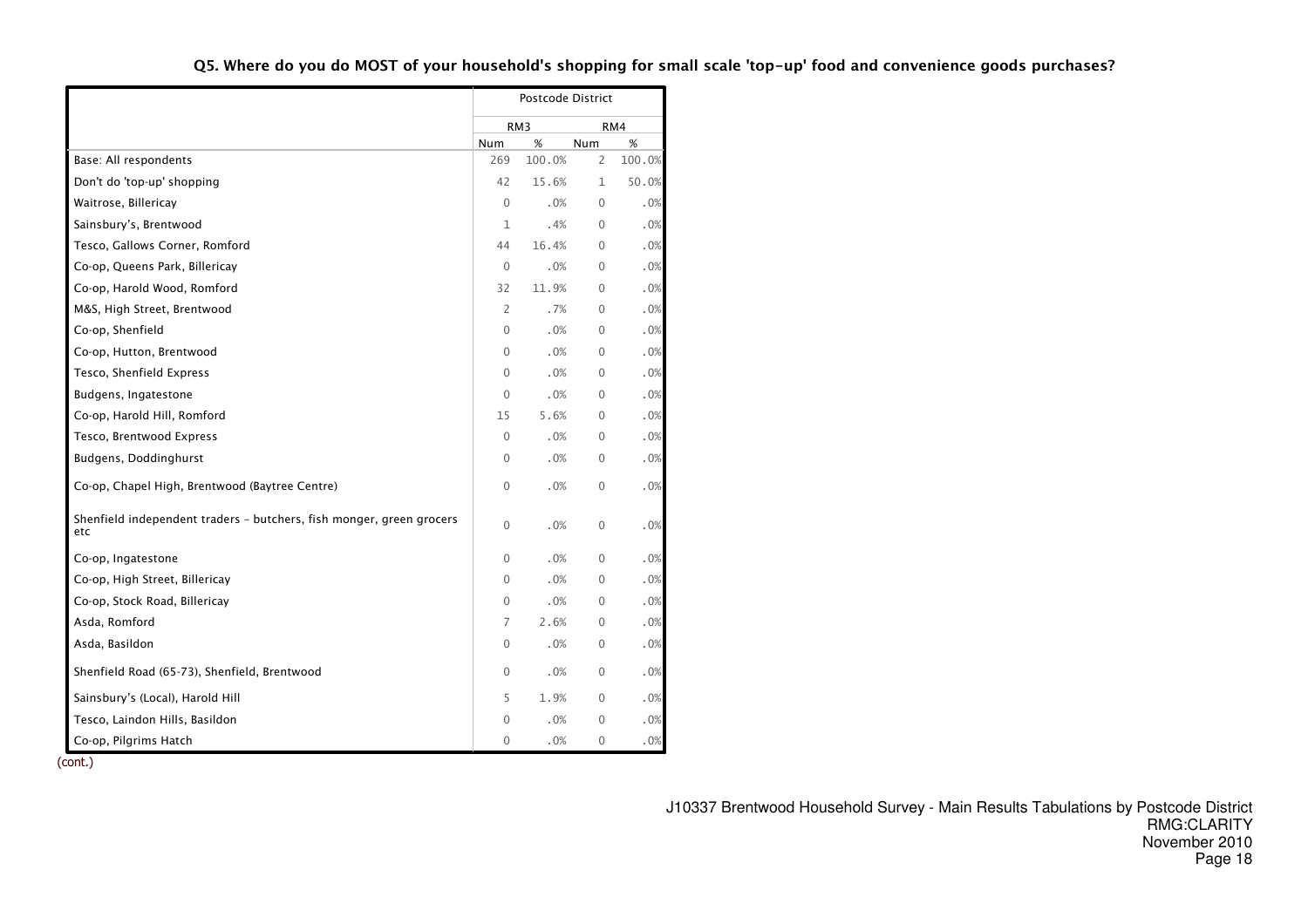|                                                                     |                 | <b>Postcode District</b> |              |     |
|---------------------------------------------------------------------|-----------------|--------------------------|--------------|-----|
|                                                                     | RM <sub>3</sub> |                          |              | RM4 |
|                                                                     | Num             | %                        | Num          | %   |
| M&S, Romford                                                        | $\overline{2}$  | .7%                      | $\mathbf{0}$ | .0% |
| Internet                                                            | 1               | .4%                      | $\mathbf{0}$ | .0% |
| Sainsbury's, Hornchurch                                             | 3               | 1.1%                     | $\Omega$     | .0% |
| Asda, Eastgate                                                      | $\Omega$        | .0%                      | $\mathbf{0}$ | .0% |
| Morrisons, Becontree Heath                                          | 1               | .4%                      | $\mathbf{0}$ | .0% |
| M&S, Upminster                                                      | $\mathbf{1}$    | .4%                      | $\mathbf{0}$ | .0% |
| Ongar Road (245-267), Brentwood                                     | $\Omega$        | .0%                      | $\mathbf{0}$ | .0% |
| Asda, Chelmsford                                                    | $\mathbf{0}$    | .0%                      | $\mathbf{0}$ | .0% |
| Lidl, Romford                                                       | $\mathbf{1}$    | .4%                      | $\mathbf{0}$ | .0% |
| M&S, Basildon                                                       | $\Omega$        | .0%                      | $\mathbf{0}$ | .0% |
| Sainsbury's, Chipping Ongar                                         | $\mathbf{0}$    | .0%                      | $\mathbf{0}$ | .0% |
| Danes Way/Hatch Road, Pilgrims Hatch, Brentwood                     | $\Omega$        | .0%                      | $\mathbf 0$  | .0% |
| Church Lane, Doddinghurst                                           | $\Omega$        | .0%                      | $\mathbf{0}$ | .0% |
| Blackmore Road, Kelvedon Hatch                                      | $\mathbf{0}$    | .0%                      | $\mathbf 0$  | .0% |
| Hanging Hill Lane Post Office, Hanging Hill Lane, Hutton, Brentwood | $\mathbf{0}$    | .0%                      | $\mathbf{0}$ | .0% |
| Doddinghurst Post Office, Doddinghurst Road, Doddinghurst           | $\mathbf 0$     | .0%                      | 0            | .0% |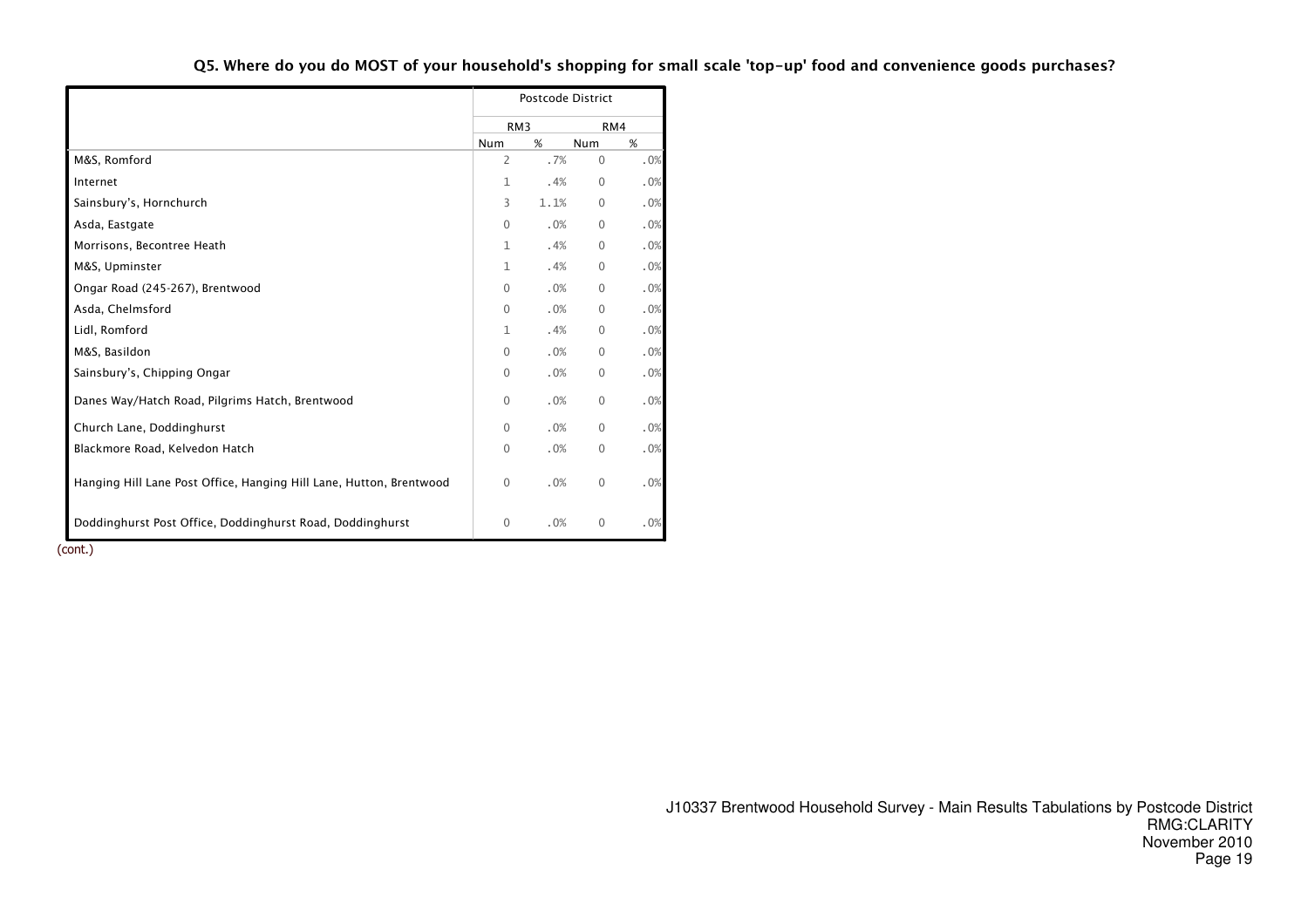|       |                                                   |              | Postcode District |             |     |
|-------|---------------------------------------------------|--------------|-------------------|-------------|-----|
|       |                                                   |              | RM <sub>3</sub>   | RM4         |     |
|       |                                                   | <b>Num</b>   | %                 | Num         | %   |
|       | Local stores, Brentwood                           | $\mathbf 0$  | .0%               | 0           | .0% |
|       | Local stores, Billericay                          | $\Omega$     | .0%               | $\Omega$    | .0% |
|       | Local stores, Harold Hill                         | 25           | 9.3%              | $\Omega$    | .0% |
|       | Local stores, Romford                             | 24           | 8.9%              | $\Omega$    | .0% |
|       | Iceland, High Street, Brentwood                   | 2            | .7%               | $\Omega$    | .0% |
|       | Local stores, Ingatestone                         | $\Omega$     | .0%               | $\Omega$    | .0% |
|       | Iceland, Hilldene, Harold Hill,<br>Romford        | 13           | 4.8%              | $\mathbf 0$ | .0% |
|       | Local stores Hilldene, Romford                    | 13           | 4.8%              | $\Omega$    | .0% |
|       | Varies                                            | 2            | .7%               | $\Omega$    | .0% |
|       | Iceland, Farnham Road, Romford                    | 9            | 3.3%              | $\Omega$    | .0% |
|       | Budgens, High Street, Ingatestone                 | $\Omega$     | .0%               | $\Omega$    | .0% |
|       | Local stores, Pilgrims Hatch                      | $\Omega$     | .0%               | 0           | .0% |
| Other | One Stop, Grange Road, South<br>Green, Billericay | $\Omega$     | .0%               | $\Omega$    | .0% |
|       | Somerfield, High Street, Billericay               | $\Omega$     | .0%               | $\Omega$    | .0% |
|       | <b>Brentwood Town Centre</b>                      | $\mathbf{1}$ | .4%               | $\Omega$    | .0% |
|       | Iceland, High Street, Billericay                  | $\Omega$     | .0%               | $\Omega$    | .0% |
|       | Local stores, Doddinghurst                        | $\Omega$     | .0%               | $\Omega$    | .0% |
|       | Local stores, Harold Wood                         | 5            | 1.9%              | $\Omega$    | .0% |
|       | Local stores, Kelvedon Hatch                      | $\Omega$     | .0%               | $\Omega$    | .0% |
|       | Local stores, South Green,<br><b>Billericay</b>   | $\Omega$     | .0%               | $\Omega$    | .0% |
|       | Local stores, Hutton                              | $\Omega$     | .0%               | $\Omega$    | .0% |
|       | Londis, Brook Street, Brentwood                   | 1            | .4%               | 0           | .0% |
|       | McColls, Ongar Road, Brentwood                    | 0            | .0%               | 0           | .0% |
|       | Somerfield, Baytree Centre,<br>Brentwood          | $\Omega$     | .0%               | $\Omega$    | .0% |
|       | Tesco, Mayflower Retail Park,<br>Basildon         | 1            | . 4%              | 0           | .0% |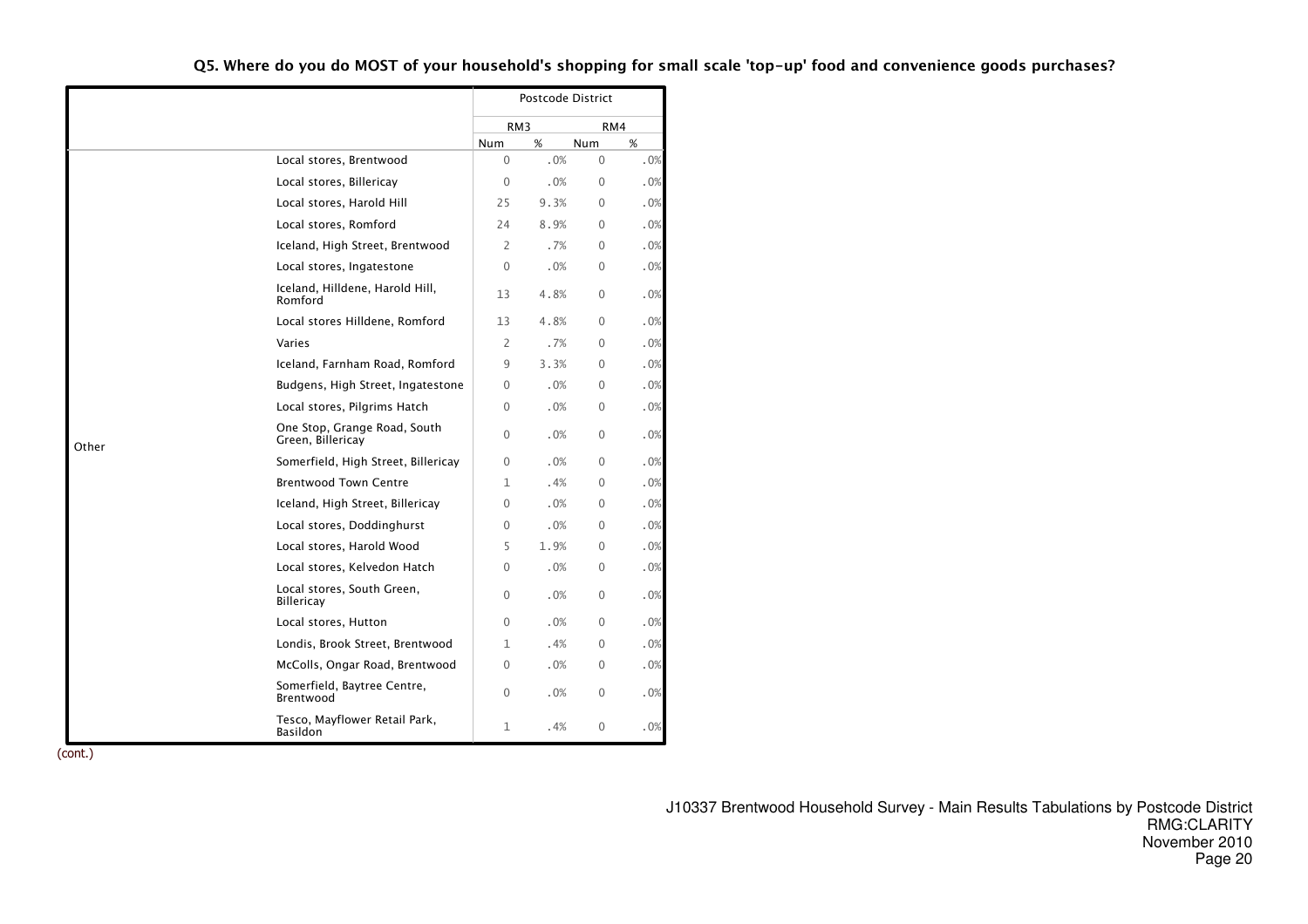|       |                                                    |                 | Postcode District |              |     |
|-------|----------------------------------------------------|-----------------|-------------------|--------------|-----|
|       |                                                    | RM <sub>3</sub> |                   | RM4          |     |
|       |                                                    | Num             | %                 | Num          | %   |
|       | High street, Billericay                            | $\Omega$        | .0%               | $\Omega$     | .0% |
|       | Local stores, Warley                               | $\Omega$        | .0%               | $\Omega$     | .0% |
|       | Barleylands, Barleyland Road,<br><b>Billericay</b> | $\Omega$        | .0%               | $\Omega$     | .0% |
|       | Co-op, Blackmore, Brentwood                        | $\mathbf{1}$    | .4%               | $\Omega$     | .0% |
|       | Costco, West Thurrock Way, West<br>Thurrock        | 1               | .4%               | $\mathbf{0}$ | .0% |
|       | Costcutter, Brentwood                              | $\mathbf 0$     | .0%               | $\mathbf{0}$ | .0% |
|       | Iceland, North Street, Hornchurch                  | 1               | .4%               | $\Omega$     | .0% |
|       | Local stores, Blackmore                            | $\Omega$        | .0%               | $\mathbf{0}$ | .0% |
|       | Local stores, West Horndon                         | 0               | .0%               | $\Omega$     | .0% |
|       | Londis, Warley Hill, Warley,<br>Brentwood          | $\Omega$        | .0%               | $\Omega$     | .0% |
|       | Petersfield Shops, Harold Hill                     | $\overline{2}$  | .7%               | $\Omega$     | .0% |
| Other | Sainsbury's, Farnham Road,<br>Romford              | $\overline{2}$  | .7%               | $\mathbf{0}$ | .0% |
|       | Sainsbury's, The Brewery, Romford                  | 2               | .7%               | $\Omega$     | .0% |
|       | Tesco, Princes Road, Chelmsford                    | $\Omega$        | .0%               | $\Omega$     | .0% |
|       | Asda, Merrielands Crescent,<br>Dagenham            | 1               | .4%               | $\mathbf{0}$ | .0% |
|       | Asda, Pipps Hill Retail Park,<br>Basildon          | $\Omega$        | .0%               | 0            | .0% |
|       | Costcutter, Wickford                               | $\Omega$        | .0%               | $\Omega$     | .0% |
|       | Hemmings Too, Church Road,<br>Ramsdon Bellhouse    | $\Omega$        | .0%               | $\Omega$     | .0% |
|       | Iceland, Market Place, Romford                     | 1               | .4%               | $\mathbf{0}$ | .0% |
|       | Local stores, Basildon                             | $\mathbf 0$     | .0%               | $\Omega$     | .0% |
|       | Local stores, Bulphan                              | $\mathbf 0$     | .0%               | $\Omega$     | .0% |
|       | Local stores, Heronsgate                           | $\Omega$        | .0%               | $\Omega$     | .0% |
|       | Local stores, Ingrave                              | $\Omega$        | .0%               | $\Omega$     | .0% |
|       | Local stores, Langdon                              | $\Omega$        | .0%               | $\Omega$     | .0% |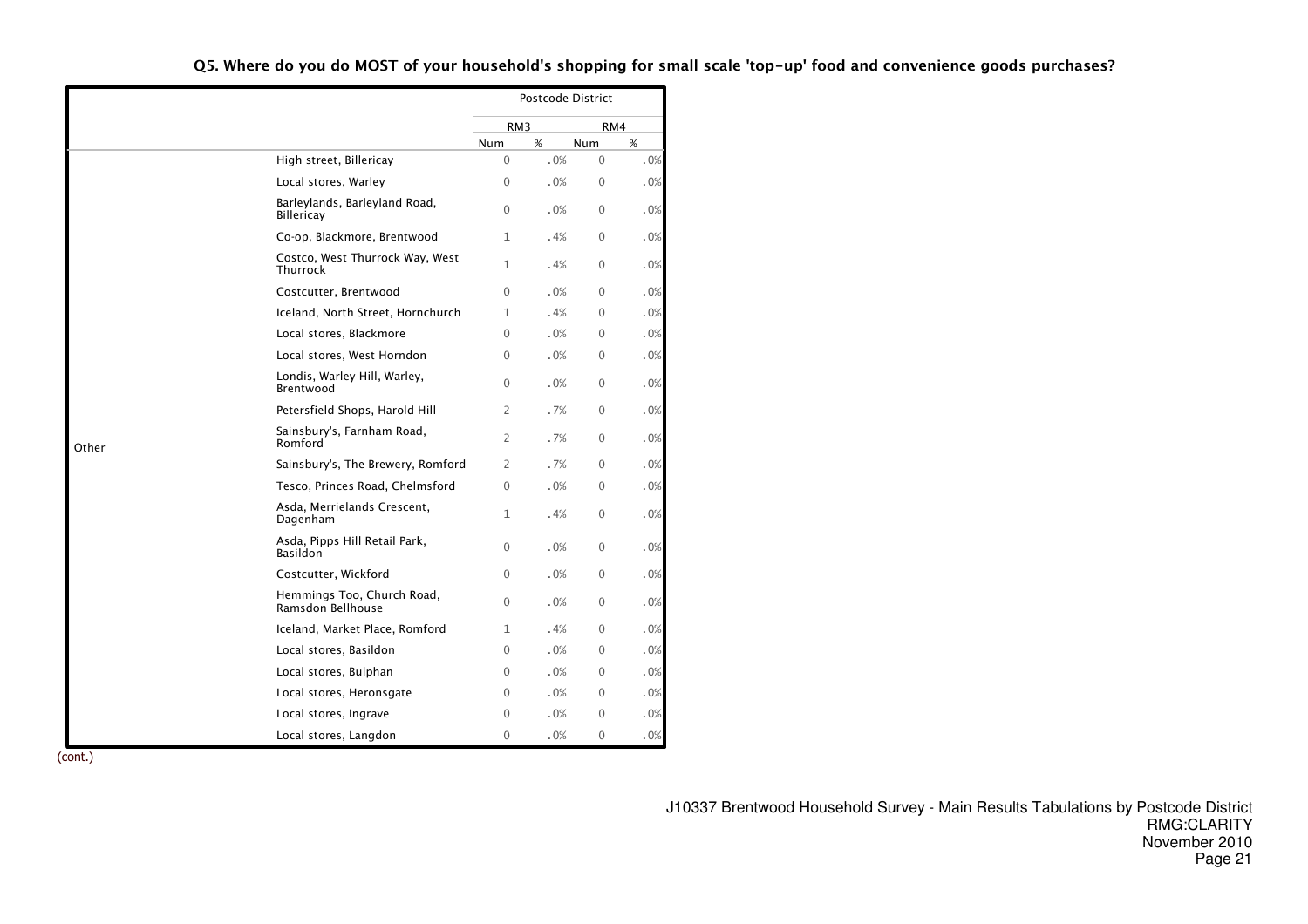|       |                                                      |                 | Postcode District |              |       |
|-------|------------------------------------------------------|-----------------|-------------------|--------------|-------|
|       |                                                      | RM <sub>3</sub> |                   |              | RM4   |
|       |                                                      | Num             | %                 | Num          | %     |
|       | Local stores, Little Burstead,<br><b>Billericay</b>  | $\Omega$        | .0%               | $\Omega$     | .0%   |
|       | Local stores, South Horndon                          | $\Omega$        | .0%               | $\Omega$     | .0%   |
|       | Local stores, Upminster                              | $\mathbf{0}$    | .0%               | $\Omega$     | .0%   |
|       | Local stores, Warley hill                            | $\Omega$        | .0%               | $\Omega$     | .0%   |
|       | Local stores, Wickford                               | 0               | .0%               | 0            | .0%   |
|       | London                                               | 0               | .0%               | 0            | .0%   |
|       | Marks & Spencer, High Road,<br>Loughton              | $\mathbf{0}$    | .0%               | 0            | .0%   |
|       | Marks & Spencer, Liverpool street,<br>London         | $\mathbf{1}$    | .4%               | $\mathbf{0}$ | .0%   |
|       | Morrisons, London Road, Grays                        | 0               | .0%               | 0            | .0%   |
|       | Morrisons, Wood Lane, Dagenham                       | $\overline{0}$  | .0%               | $\Omega$     | .0%   |
|       | Nisa Stores, Billericay                              | 0               | .0%               | $\Omega$     | .0%   |
| Other | Nisa Stores, Chelmsford Road,<br><b>Blackmore</b>    | $\mathbf{0}$    | .0%               | 0            | .0%   |
|       | Pipps Hill Retail Park, Miles Gray<br>Road, Basildon | 0               | .0%               | 0            | .0%   |
|       | Ravens, High Street, Ingatestone                     | $\mathbf{0}$    | .0%               | $\mathbf{0}$ | .0%   |
|       | <b>Romford Market</b>                                | 1               | . 4%              | 0            | .0%   |
|       | Sainsburys, Cricketers Retail Park,<br>Basildon      | $\mathbf{0}$    | .0%               | 0            | .0%   |
|       | Somerfield, High Street, Wickford                    | $\Omega$        | .0%               | $\mathbf 0$  | .0%   |
|       | Stockbrook Farm Shop, Stock<br>Road, Stock           | $\mathbf{0}$    | .0%               | $\Omega$     | .0%   |
|       | Tesco, Theydon Bois                                  | $\mathbf 0$     | .0%               | 1            | 50.0% |
|       | Tesco, Aldersgate Street, Barbican,<br>London        | 1               | . 4%              | 0            | .0%   |
|       | Tesco, Ardleigh Green Road, Road,<br>Romford         | 1               | . 4%              | 0            | .0%   |
|       | Tesco, Broomfield Road,<br>Chelmsford                | 0               | .0%               | 0            | .0%   |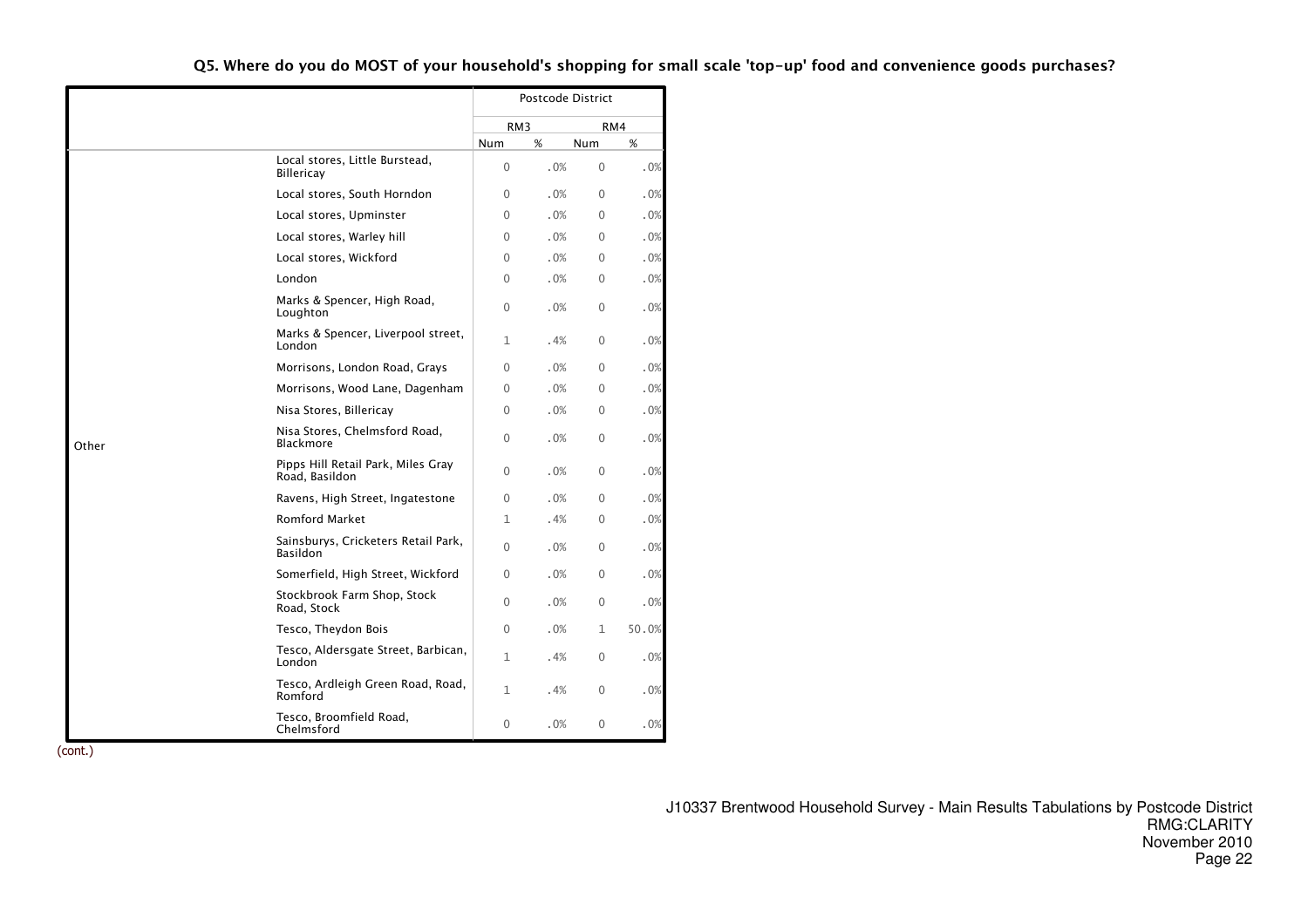|       |                                            |          | Postcode District |          |     |
|-------|--------------------------------------------|----------|-------------------|----------|-----|
|       |                                            | RM3      |                   | RM4      |     |
|       |                                            | Num      | %                 | Num      | %   |
|       | Tesco, Liverpool Street Station,<br>London | $\Omega$ | .0%               | $\Omega$ | .0% |
| Other | Tesco, Potters Bar                         | $\Omega$ | .0%               | 0        | .0% |
|       | Tescos, Bryant Avenue, Romford             |          | .4%               | 0        | .0% |

# Q6. Do you buy food or other produce from a local farm shop?

|                       | respondents | Base: All |     |        |     |        |     |        |     | Postcode District |     |        |     |             |     |        |
|-----------------------|-------------|-----------|-----|--------|-----|--------|-----|--------|-----|-------------------|-----|--------|-----|-------------|-----|--------|
|                       | Num         | %         |     | CM4    |     | CM11   |     | CM12   |     | <b>CM13</b>       |     | CM14   |     | <b>CM15</b> |     | RM3    |
|                       |             |           | Num | %      | Num | %      | Num | %      | Num | %                 | Num | %      | Num | %           | Num | %      |
| Base: All respondents | 1005        | 100.0%    | 68  | 100.0% | 92  | 100.0% | 136 | 100.0% | 166 | 100.0%            | 119 | 100.0% | 149 | 100.0%      | 269 | 100.0% |
| No                    | 618         | 61.5%     | 4 I | 60.3%  | 47  | . 1%   | 78  | 57.4%  | 107 | 64.5%             | 58  | 48.7%  | 65  | 43.6%       | 216 | 80.3%  |
| (cont.)               |             |           |     |        |     |        |     |        |     |                   |     |        |     |             |     |        |

J10337 Brentwood Household Survey - Main Results Tabulations by Postcode District RMG:CLARITY November 2010Page 23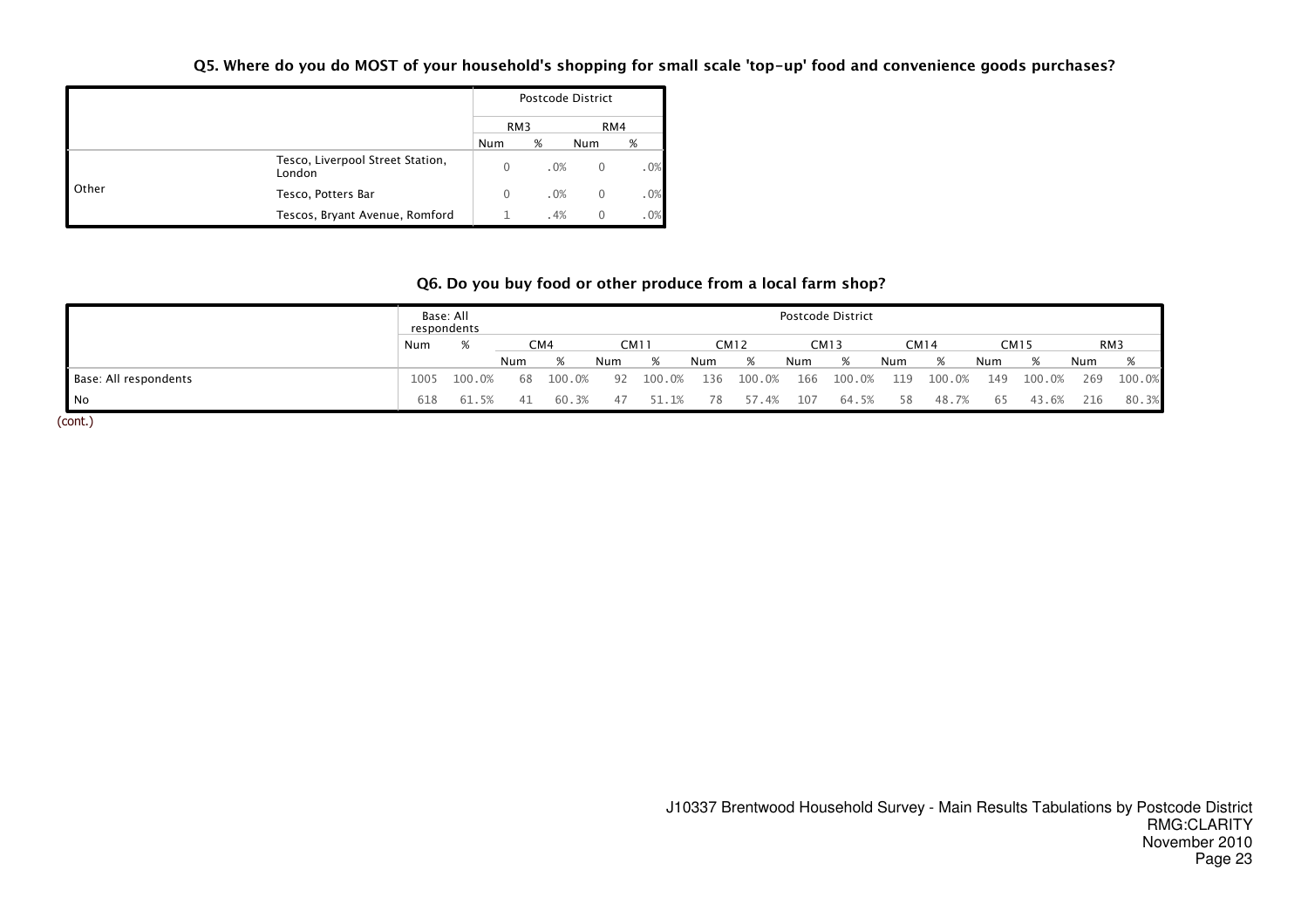|       |                                                                               | Base: All<br>respondents |       |                |       |                |       |                  |       |                | Postcode District |                |       |              |        |                |        |
|-------|-------------------------------------------------------------------------------|--------------------------|-------|----------------|-------|----------------|-------|------------------|-------|----------------|-------------------|----------------|-------|--------------|--------|----------------|--------|
|       |                                                                               | Num                      | $\%$  | CM4            |       | <b>CM11</b>    |       | <b>CM12</b>      |       | <b>CM13</b>    |                   | <b>CM14</b>    |       | <b>CM15</b>  |        | RM3            |        |
|       |                                                                               |                          |       | Num            | $\%$  | Num            | $\%$  | Num              | $\%$  | Num            | %                 | Num            | $\%$  | Num          | $\%$   | Num            | $\%$   |
|       | Calcott Hall Farm, Ongar Road,<br>Brentwood                                   | 198                      | 19.7% | 13             | 19.1% | 2              | 2.2%  | 1                | .7%   | 37             | 22.3%             | 55             | 46.2% | 71           | 47.7%  | 19             | 7.1%   |
|       | Barleylands, Barleylands Road,<br><b>Billlericay</b>                          | 63                       | 6.3%  | $\mathbf{1}$   | 1.5%  | 28             | 30.4% | 28               | 20.6% | 5              | 3.0%              | $\mathbf{1}$   | .8%   | $\mathbf 0$  | .0%    | $\mathbf{0}$   | .0%    |
|       | Occasionally but no regular store/<br>varies                                  | 58                       | 5.8%  | $\overline{4}$ | 5.9%  | $\overline{4}$ | 4.3%  | 10               | 7.4%  | 10             | 6.0%              | 4              | 3.4%  | 9            | 6.0%   | 17             | 6.3%   |
|       | Little Burstead Farm Shop, Tye<br>Common Road, Little Burstead,<br>Billericay | 18                       | 1.8%  | $\mathbf{0}$   | .0%   | 3              | 3.3%  | 13               | 9.6%  | $\overline{2}$ | 1.2%              | $\mathbf{0}$   | .0%   | $\mathbf 0$  | .0%    | $\mathbf 0$    | .0%    |
|       | Lathcoats Farm Shop, Galleywood,<br>Chelmsford                                | 9                        | .9%   | 5              | 7.4%  | $\mathbf 1$    | 1.1%  | 2                | 1.5%  | $\mathbf 0$    | .0%               | $\mathbf{0}$   | .0%   | 1            | .7%    | $\overline{0}$ | .0%    |
|       | Stockbrook Farm Shop, Stock<br>Road, Stock, Essex                             | $\overline{4}$           | .4%   | $\mathbf{1}$   | 1.5%  | 2              | 2.2%  | $\mathbf{1}$     | .7%   | $\mathbf 0$    | .0%               | $\mathbf{0}$   | .0%   | 0            | .0%    | $\mathbf 0$    | .0%    |
|       | Upminster Farmer's Market,<br>Station Road, Upminster                         | $\overline{4}$           | .4%   | $\mathbf{0}$   | .0%   | $\mathbf 0$    | .0%   | $\mathbf 0$      | .0%   | $\mathbf 0$    | .0%               | $\mathbf{0}$   | .0%   | 0            | .0%    | 4              | 1.5%   |
|       | Farmers market, Blackmore                                                     | 3                        | .3%   | $\mathbf{0}$   | .0%   | $\mathbf 0$    | .0%   | $\mathbf 0$      | .0%   | $\mathbf{0}$   | .0%               | $\mathbf{0}$   | .0%   | 2            | 1.3%   | $\mathbf{1}$   | .4%    |
|       | <b>Harold Hill</b>                                                            | 3                        | .3%   | $\mathbf{0}$   | .0%   | $\mathbf{0}$   | .0%   | $\mathbf 0$      | .0%   | $\mathbf{0}$   | .0%               | $\mathbf{0}$   | .0%   | $\mathbf{0}$ | .0%    | 3              | 1.1%   |
| Other | A P Mee, Manor Farm, Ockendon<br>Road, Upminster                              | $\mathbf{2}$             | .2%   | $\mathbf{0}$   | .0%   | $\mathbf 0$    | .0%   | $\mathbf 0$      | .0%   | 1              | .6%               | $\Omega$       | .0%   | $\mathbf{0}$ | .0%    | $\mathbf{1}$   | .4%    |
|       | Button Farm, Herongate                                                        | $\mathbf{2}$             | .2%   | $\mathbf{0}$   | .0%   | $\mathbf 0$    | .0%   | $\mathbf{1}$     | .7%   | $\mathbf{1}$   | .6%               | $\mathbf{0}$   | .0%   | $\mathbf{0}$ | .0%    | $\mathbf 0$    | .0%    |
|       | Elm Farm, London Road, Crays<br>Hill, Billericay                              | $\mathbf{2}$             | .2%   | $\mathbf{0}$   | .0%   | $\overline{2}$ | 2.2%  | $\mathbf 0$      | .0%   | $\mathbf{0}$   | .0%               | $\Omega$       | .0%   | $\mathbf{0}$ | .0%    | $\overline{0}$ | .0%    |
|       | Farm Shop, Billericay                                                         | $\overline{2}$           | .2%   | $\mathbf{0}$   | .0%   | $\mathbf{1}$   | 1.1%  | $\mathbf{1}$     | .7%   | $\mathbf{0}$   | .0%               | $\Omega$       | .0%   | $\mathbf{0}$ | .0%    | $\overline{0}$ | .0%    |
|       | Olivers, Rayleigh Road, Hutton                                                | $\overline{2}$           | .2%   | $\mathbf{0}$   | .0%   | $\mathbf 0$    | .0%   | $\mathbf 0$      | .0%   | 1              | .6%               | 1              | .8%   | $\mathbf{0}$ | .0%    | $\mathbf 0$    | $.0\%$ |
|       | Stony Hills Farm, Brentwood                                                   | $\overline{2}$           | .2%   | $\mathbf{0}$   | .0%   | $\mathbf 0$    | .0%   | $\overline{0}$   | .0%   | 1              | .6%               | $\mathbf{0}$   | .0%   | $\mathbf{0}$ | .0%    | $\mathbf{1}$   | .4%    |
|       | Bloom & Veg, Aveley Road,<br>Upminster                                        | $\mathbf{1}$             | .1%   | $\overline{0}$ | .0%   | $\mathbf 0$    | .0%   | $\mathbf 0$      | .0%   | $\mathbf{0}$   | .0%               | $\mathbf{0}$   | .0%   | $\mathbf{0}$ | .0%    | $\mathbf{1}$   | .4%    |
|       | Blunts Farm Shop, Billericay                                                  | $\mathbf{1}$             | .1%   | $\mathbf{0}$   | .0%   | $\mathbf{1}$   | 1.1%  | $\mathbf 0$      | .0%   | $\mathbf{0}$   | .0%               | $\mathbf{0}$   | .0%   | $\mathbf{0}$ | .0%    | $\overline{0}$ | .0%    |
|       | Brentwood                                                                     | 1                        | .1%   | $\mathbf{0}$   | .0%   | $\mathbf{0}$   | .0%   | $\mathbf 0$      | .0%   | $\mathbf{0}$   | .0%               | $\Omega$       | .0%   | $\mathbf 0$  | .0%    | $\mathbf{1}$   | .4%    |
|       | Budgens, Hook End                                                             | $\mathbf{1}$             | .1%   | $\mathbf{0}$   | .0%   | $\mathbf 0$    | .0%   | $\mathbf 0$      | .0%   | $\mathbf{0}$   | .0%               | $\mathbf{0}$   | .0%   | 1            | .7%    | $\mathbf 0$    | .0%    |
|       | Carpenters & Mitchells,<br>Clapton-on-Sea                                     | $\mathbf 1$              | .1%   | $\mathbf{0}$   | .0%   | $\mathbf 0$    | .0%   | $\boldsymbol{0}$ | .0%   | $\mathbf 0$    | .0%               | $\overline{0}$ | .0%   | $\mathbf 0$  | $.0\%$ | $\mathbf{1}$   | .4%    |
|       | Dale Farm, Oak Lane, Crays Hill,<br>Billericay                                | $\mathbf{1}$             | .1%   | $\mathbf 0$    | .0%   | $\mathbf{0}$   | .0%   | $\mathbf 1$      | .7%   | $\mathbf 0$    | .0%               | $\Omega$       | .0%   | $\Omega$     | .0%    | $\mathbf{0}$   | .0%    |

(cont.)

J10337 Brentwood Household Survey - Main Results Tabulations by Postcode District RMG:CLARITY November 2010Page 24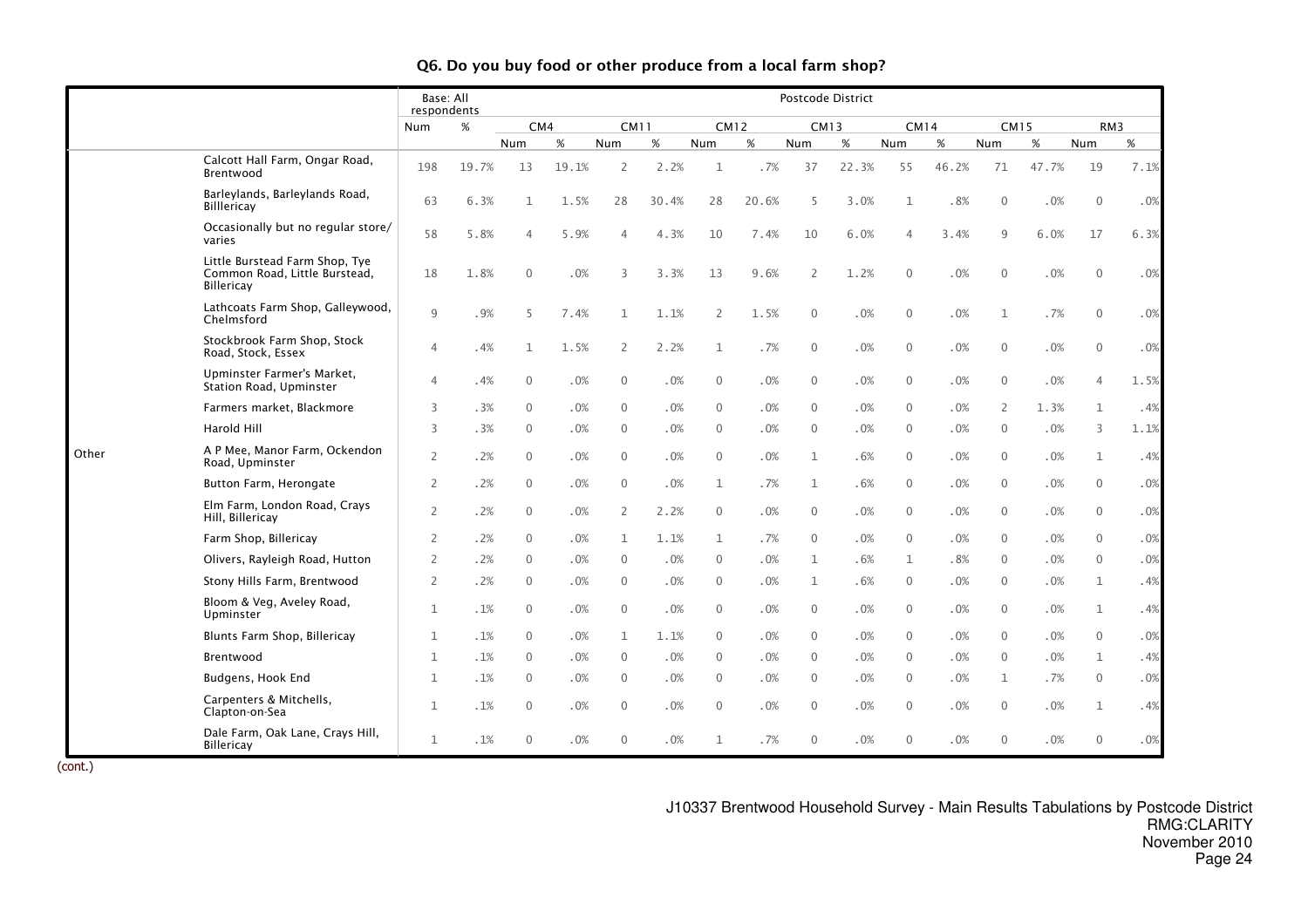|       |                                                                  | Base: All<br>respondents |     |              |      |              |      |                |     |              | Postcode District |              |             |                |             |                |     |
|-------|------------------------------------------------------------------|--------------------------|-----|--------------|------|--------------|------|----------------|-----|--------------|-------------------|--------------|-------------|----------------|-------------|----------------|-----|
|       |                                                                  | Num                      | %   | CM4          |      | <b>CM11</b>  |      | <b>CM12</b>    |     | <b>CM13</b>  |                   |              | <b>CM14</b> |                | <b>CM15</b> | RM3            |     |
|       |                                                                  |                          |     | <b>Num</b>   | %    | Num          | %    | Num            | %   | Num          | %                 | Num          | %           | Num            | %           | Num            | %   |
|       | <b>Essex Farmers Markets</b>                                     |                          | .1% |              | .0%  | $\Omega$     | .0%  | $\mathbf{0}$   | .0% | $\Omega$     | .0%               | $\mathbf 0$  | .0%         | $\overline{0}$ | .0%         |                | .4% |
|       | Farmers Market, Billericay                                       |                          | .1% | $\mathbf{0}$ | .0%  |              | 1.1% | $\mathbf{0}$   | .0% | $\Omega$     | .0%               | $\Omega$     | .0%         | $\overline{0}$ | .0%         | $\overline{0}$ | .0% |
|       | Giggly Pigs, Headley, Great Warley,<br>Brentwood                 |                          | .1% |              | 1.5% | $\mathbf{0}$ | .0%  | $\mathbf 0$    | .0% | $\mathbf{0}$ | .0%               | $\mathbf{0}$ | .0%         | $\mathbf{0}$   | .0%         | $\mathbf 0$    | .0% |
|       | Harwood Hall Livery, West Lodge,<br>Harwood Hall Lane, Upminster |                          | .1% | $\Omega$     | .0%  | $\Omega$     | .0%  | $\overline{0}$ | .0% | $\Omega$     | .0%               | $\Omega$     | .0%         | $\Omega$       | .0%         |                | .4% |
| Other | Knights Farm, Rainham                                            |                          | .1% | $\Omega$     | .0%  | $\Omega$     | .0%  | $\mathbf{0}$   | .0% | $\Omega$     | .0%               | $\mathbf{0}$ | .0%         | $\Omega$       | .0%         |                | .4% |
|       | Lathboths Farm Shop, Ingastone                                   |                          | .1% |              | 1.5% | $\Omega$     | .0%  | $\Omega$       | .0% | $\Omega$     | .0%               | $\mathbf{0}$ | .0%         | $\Omega$       | .0%         | $\overline{0}$ | .0% |
|       | Manor Farm Shop, Sandford Mill<br>Lane, Great Baddow, Chelmsford |                          | .1% |              | 1.5% | $\Omega$     | .0%  | $\mathbf{0}$   | .0% | $\Omega$     | .0%               | $\mathbf{0}$ | .0%         | $\overline{0}$ | .0%         | $\mathbf 0$    | .0% |
|       | Rainham                                                          |                          | .1% | $\Omega$     | .0%  | $\Omega$     | .0%  | $\mathbf{0}$   | .0% | $\Omega$     | .0%               | $\Omega$     | .0%         | $\Omega$       | .0%         |                | .4% |
|       | The Farm Shop, Pilgrims Hatch                                    |                          | .1% |              | .0%  | 0            | .0%  | $\mathbf{0}$   | .0% |              | .6%               | $\Omega$     | .0%         | 0              | .0%         | $\overline{0}$ | .0% |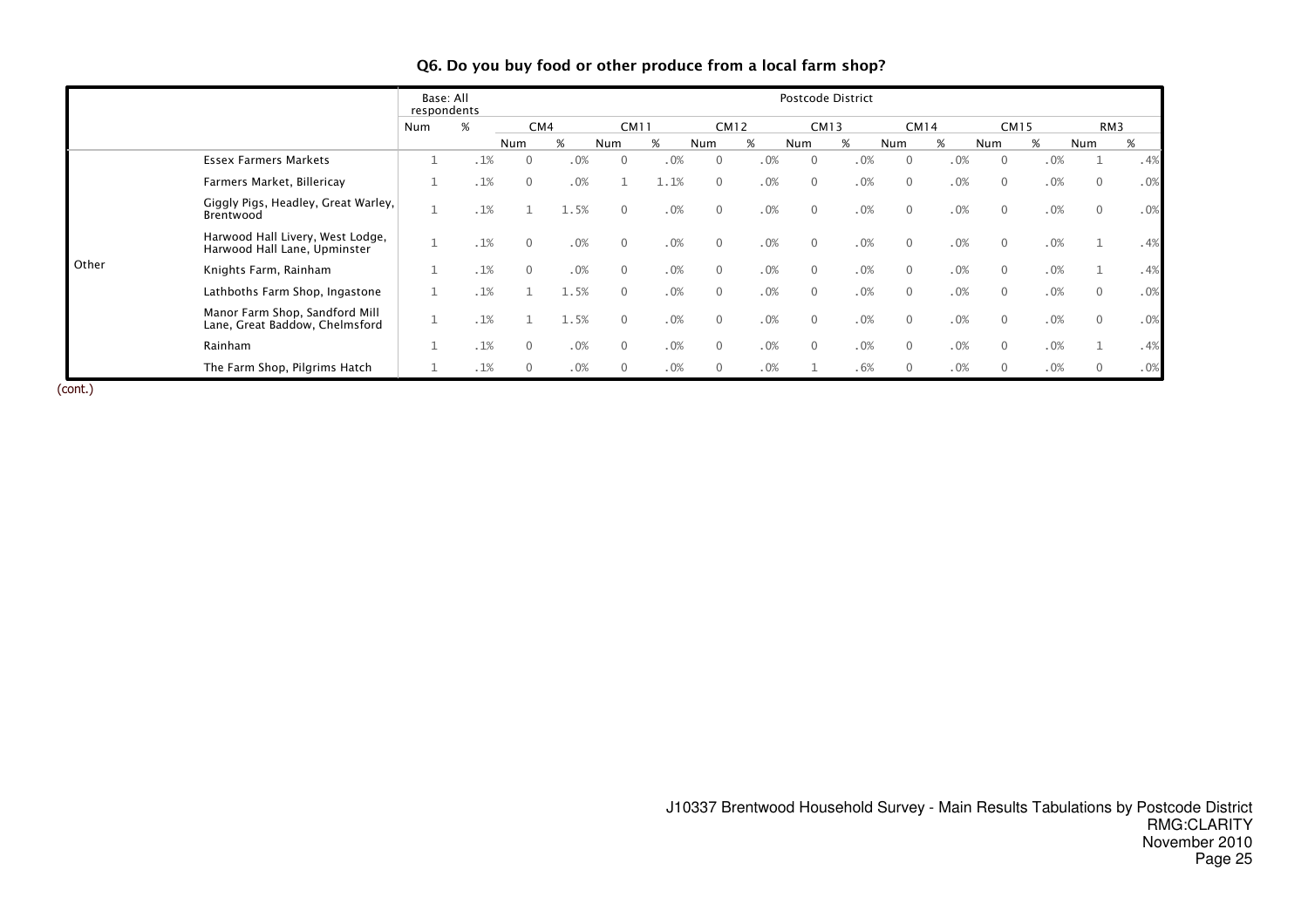|                       |               | Postcode<br>District<br>RM4 |  |  |  |  |
|-----------------------|---------------|-----------------------------|--|--|--|--|
|                       | Num<br>%      |                             |  |  |  |  |
| Base: All respondents | 2             | 100.0%                      |  |  |  |  |
| No                    | $\mathcal{P}$ | 100.0%                      |  |  |  |  |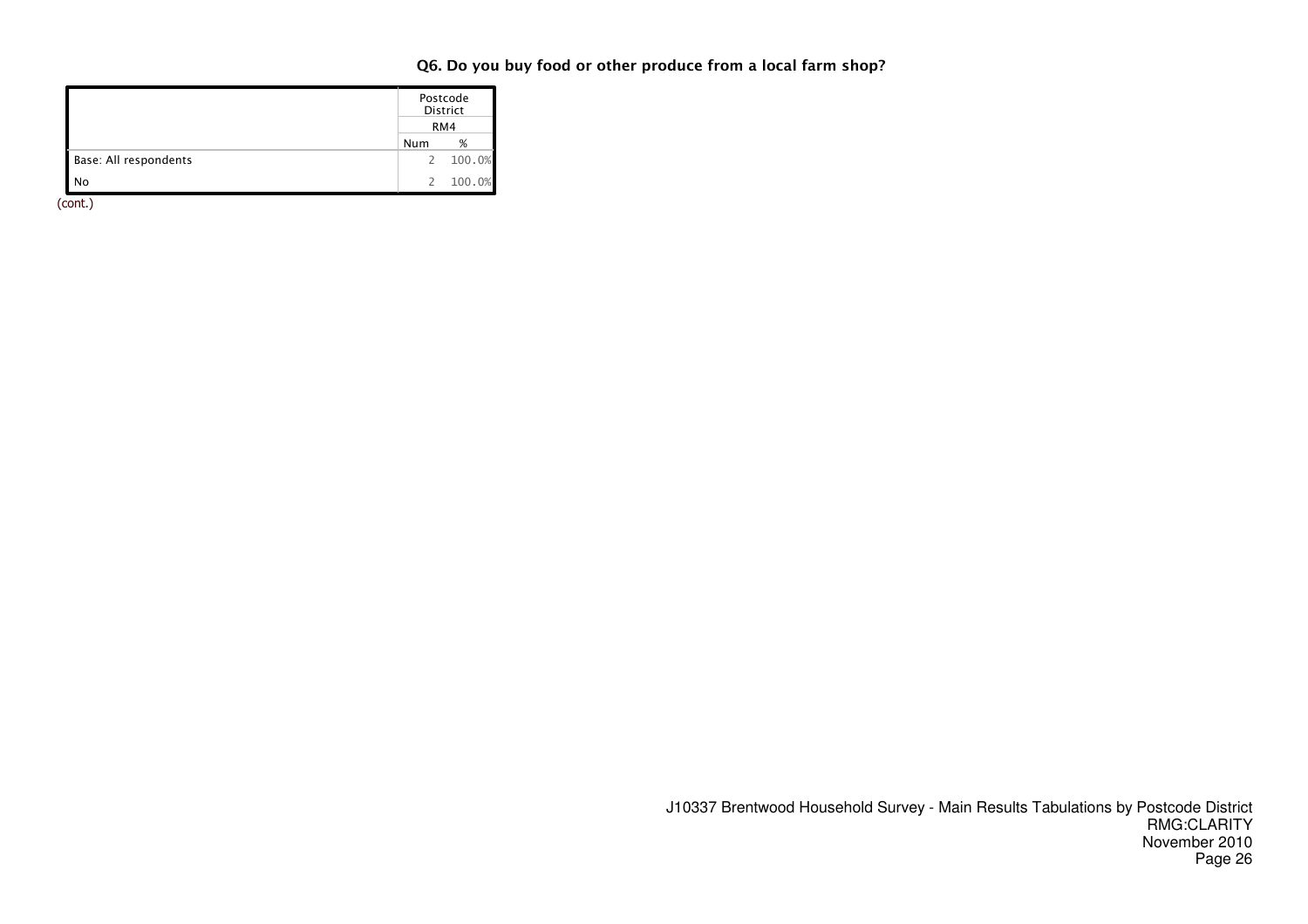|       |                                                                               | Postcode<br><b>District</b> |      |
|-------|-------------------------------------------------------------------------------|-----------------------------|------|
|       |                                                                               | RM4                         |      |
|       |                                                                               | Num                         | %    |
|       | Calcott Hall Farm, Ongar Road,<br>Brentwood                                   | $\Omega$                    | .0%  |
|       | Barleylands, Barleylands Road,<br><b>Billlericay</b>                          | $\Omega$                    | .0%  |
|       | Occasionally but no regular store/<br>varies                                  | $\Omega$                    | .0%  |
|       | Little Burstead Farm Shop, Tye<br>Common Road, Little Burstead,<br>Billericav | $\Omega$                    | .0%  |
|       | Lathcoats Farm Shop, Galleywood,<br>Chelmsford                                | $\Omega$                    | .0%  |
|       | Stockbrook Farm Shop, Stock<br>Road, Stock, Essex                             | $\Omega$                    | . 0% |
|       | Upminster Farmer's Market,<br>Station Road, Upminster                         | $\Omega$                    | .0%  |
|       | Farmers market, Blackmore                                                     | $\Omega$                    | .0%  |
|       | Harold Hill                                                                   | 0                           | .0%  |
| Other | A P Mee, Manor Farm, Ockendon<br>Road, Upminster                              | 0                           | .0%  |
|       | Button Farm, Herongate                                                        | 0                           | .0%  |
|       | Elm Farm, London Road, Crays<br>Hill, Billericay                              | $\Omega$                    | .0%  |
|       | Farm Shop, Billericay                                                         | $\Omega$                    | .0%  |
|       | Olivers, Rayleigh Road, Hutton                                                | $\Omega$                    | .0%  |
|       | Stony Hills Farm, Brentwood                                                   | $\Omega$                    | .0%  |
|       | Bloom & Veg, Aveley Road,<br>Upminster                                        | $\Omega$                    | .0%  |
|       | Blunts Farm Shop, Billericay                                                  | $\Omega$                    | .0%  |
|       | Brentwood                                                                     | 0                           | .0%  |
|       | Budgens, Hook End                                                             | $\Omega$                    | .0%  |
|       | Carpenters & Mitchells,<br>Clapton-on-Sea                                     | 0                           | . 0% |
|       | Dale Farm, Oak Lane, Crays Hill,<br><b>Billericay</b>                         | 0                           | .0%  |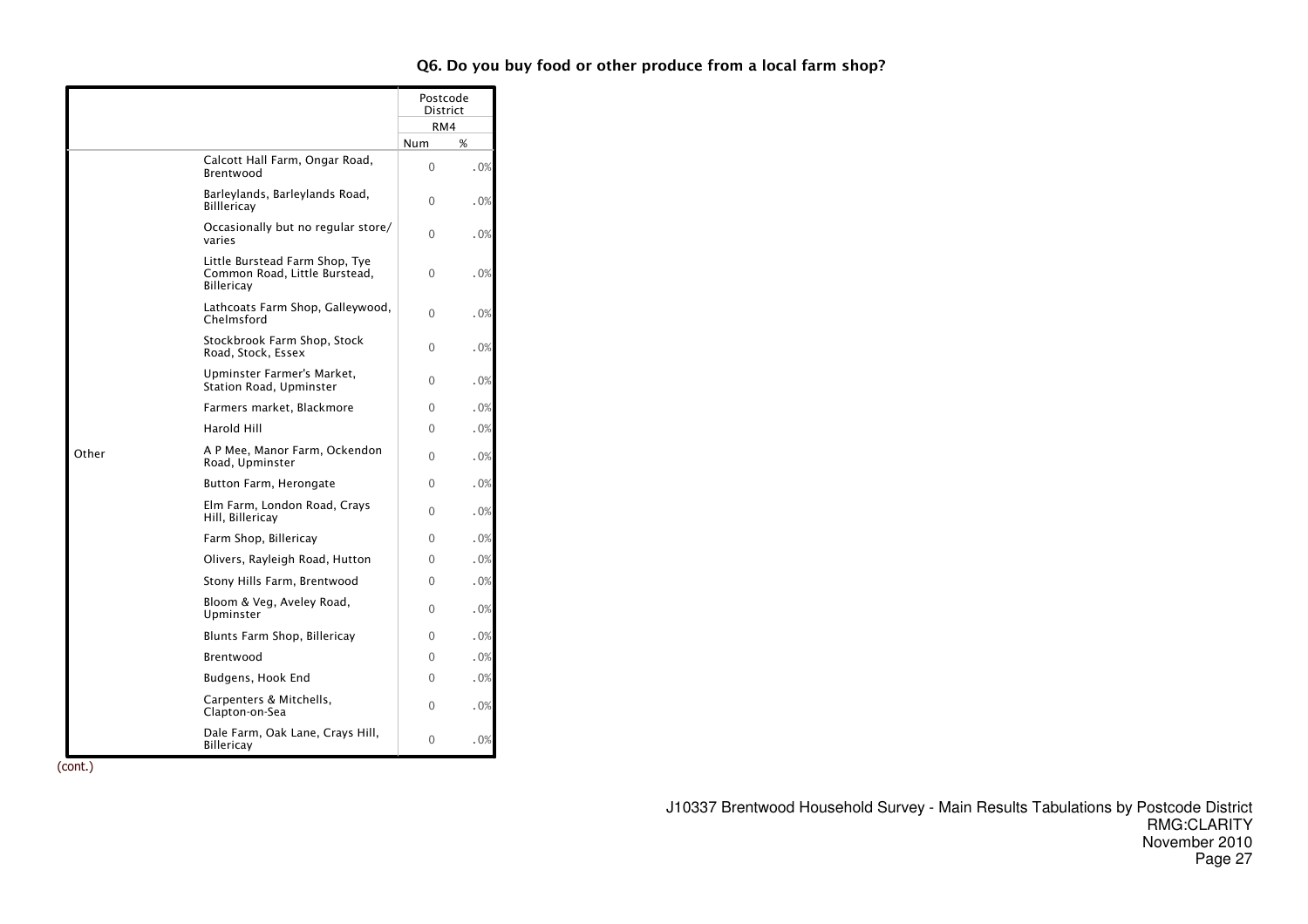|       |                                                                  | Postcode<br>District<br>RM4 |      |
|-------|------------------------------------------------------------------|-----------------------------|------|
|       |                                                                  | Num                         | %    |
|       | <b>Essex Farmers Markets</b>                                     | ∩                           | .0%  |
|       | Farmers Market, Billericay                                       | 0                           | .0%  |
|       | Giggly Pigs, Headley, Great Warley,<br>Brentwood                 | $\Omega$                    | .0%  |
|       | Harwood Hall Livery, West Lodge,<br>Harwood Hall Lane, Upminster | 0                           | .0%  |
| Other | Knights Farm, Rainham                                            | $\Omega$                    | .0%  |
|       | Lathboths Farm Shop, Ingastone                                   | U                           | .0%  |
|       | Manor Farm Shop, Sandford Mill<br>Lane, Great Baddow, Chelmsford | 0                           | .0%  |
|       | Rainham                                                          | O                           | .0%  |
|       | The Farm Shop, Pilgrims Hatch                                    | O                           | . 0% |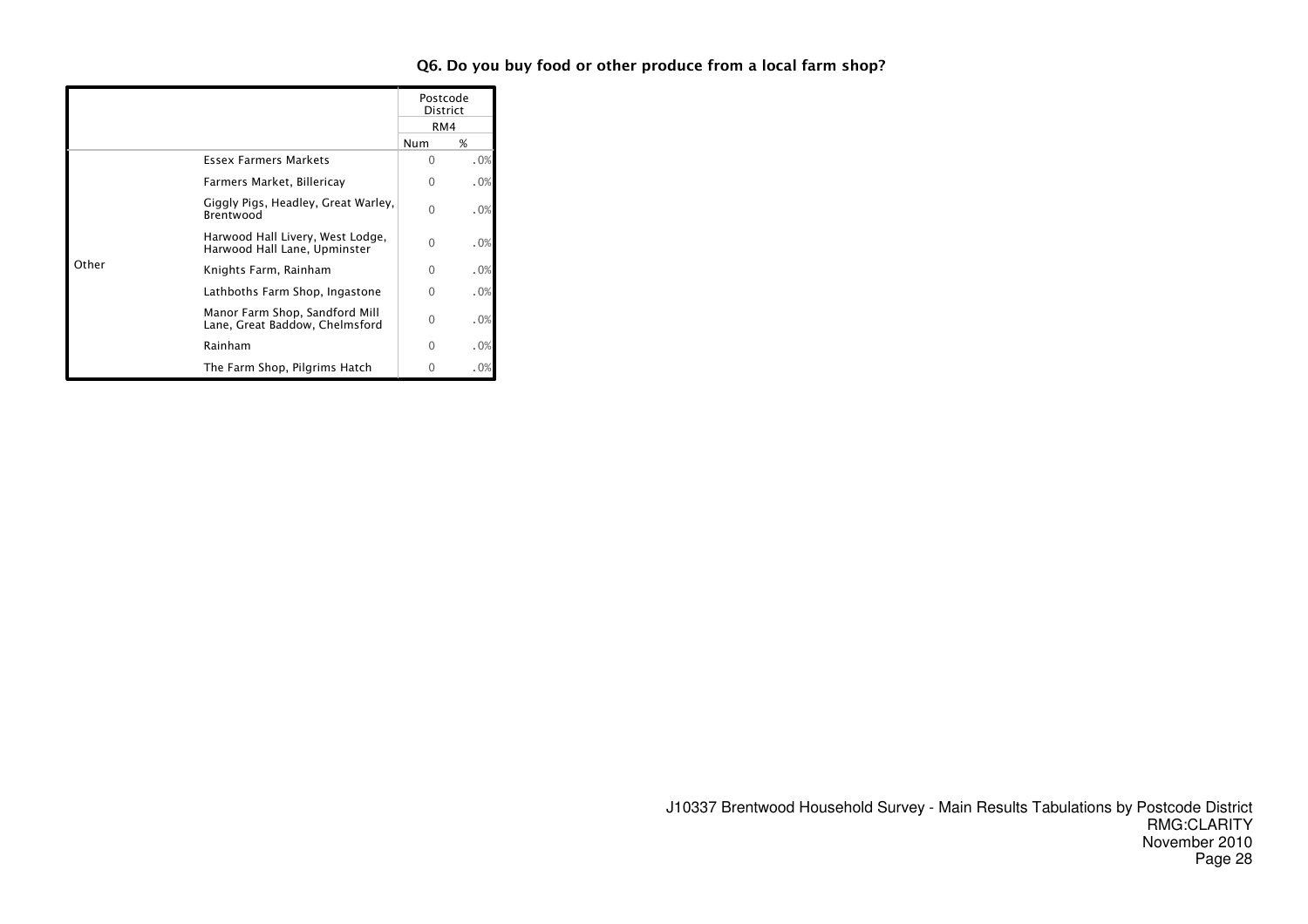|                                                  | Base: All<br>respondents |        |                |        |                |             |              |             |                | Postcode District |                |        |                |             |              |        |
|--------------------------------------------------|--------------------------|--------|----------------|--------|----------------|-------------|--------------|-------------|----------------|-------------------|----------------|--------|----------------|-------------|--------------|--------|
|                                                  | Num                      | %      |                | CM4    |                | <b>CM11</b> |              | <b>CM12</b> |                | <b>CM13</b>       |                | CM14   |                | <b>CM15</b> |              | RM3    |
|                                                  |                          |        | Num            | %      | Num            | $\%$        | Num          | $\%$        | Num            | %                 | Num            | %      | Num            | %           | Num          | $\%$   |
| Base: All respondents                            | 1005                     | 100.0% | 68             | 100.0% | 92             | 100.0%      | 136          | 100.0%      | 166            | 100.0%            | 119            | 100.0% | 149            | 100.0%      | 269          | 100.0% |
| Romford Town Centre                              | 226                      | 22.5%  | $\overline{0}$ | .0%    |                | 1.1%        | $\mathbf 0$  | .0%         | 13             | 7.8%              | 10             | 8.4%   | 12             | 8.1%        | 185          | 68.8%  |
| Lakeside Shopping Centre                         | 219                      | 21.8%  | $\overline{4}$ | 5.9%   | 15             | 16.3%       | 24           | 17.6%       | 52             | 31.3%             | 39             | 32.8%  | 45             | 30.2%       | 40           | 14.9%  |
| <b>Chelmsford Town Centre</b>                    | 132                      | 13.1%  | 39             | 57.4%  | 15             | 16.3%       | 31           | 22.8%       | 16             | 9.6%              | 6              | 5.0%   | 24             | 16.1%       | 1            | .4%    |
| Brentwood Town Centre/High Street/Baytree Centre | 129                      | 12.8%  | 9              | 13.2%  |                | 1.1%        | $\mathbf{0}$ | .0%         | 35             | 21.1%             | 41             | 34.5%  | 31             | 20.8%       | 11           | 4.1%   |
| <b>Basildon Town Centre</b>                      | 108                      | 10.7%  | 2              | 2.9%   | 35             | 38.0%       | 47           | 34.6%       | 16             | 9.6%              |                | 2.5%   | 5              | 3.4%        | $\mathbf{0}$ | .0%    |
| <b>Bluewater Shopping Centre</b>                 | 43                       | 4.3%   | -5             | 7.4%   | 6              | 6.5%        | 7            | 5.1%        | 6              | 3.6%              |                | 5.9%   | 6              | 4.0%        | 6            | 2.2%   |
| Catalogue/ mail order                            | 31                       | 3.1%   | 1              | 1.5%   | $\overline{2}$ | 2.2%        | 6            | 4.4%        | 6              | 3.6%              | $\overline{4}$ | 3.4%   | 4              | 2.7%        | 8            | 3.0%   |
| Central London                                   | 23                       | 2.3%   | -5             | 7.4%   | $\mathbf 0$    | .0%         | 4            | 2.9%        | 4              | 2.4%              | 6              | 5.0%   | 4              | 2.7%        | $\mathbf{0}$ | .0%    |
| Internet                                         | 21                       | 2.1%   | 2              | 2.9%   | 3              | 3.3%        | $\mathbf{1}$ | .7%         | $\mathbf{1}$   | .6%               | $\mathbf{1}$   | .8%    | $\overline{7}$ | 4.7%        | 6            | 2.2%   |
| Don't buy                                        | 17                       | 1.7%   | $\mathbf{0}$   | .0%    | 1              | 1.1%        | 1            | .7%         | 5              | 3.0%              | $\Omega$       | .0%    | 5              | 3.4%        | 5            | 1.9%   |
| <b>Billericay Town Centre</b>                    | 15                       | 1.5%   | 1              | 1.5%   | 8              | 8.7%        | 5            | 3.7%        | $\Omega$       | .0%               | $\Omega$       | .0%    | 1              | .7%         | $\mathbf{0}$ | .0%    |
| Shenfield District Centre/Hutton Road            | 2                        | .2%    | $\mathbf 0$    | .0%    | $\mathbf 0$    | .0%         | $\Omega$     | .0%         | $\overline{2}$ | 1.2%              | $\mathbf{0}$   | .0%    | 0              | .0%         | $\mathbf{0}$ | .0%    |
| Southend Town Centre                             | 2                        | .2%    | $\overline{0}$ | .0%    | 0              | .0%         | $\mathbf{0}$ | .0%         | $\mathbf{1}$   | .6%               | $\mathbf{0}$   | .0%    | 0              | .0%         | $\mathbf{1}$ | .4%    |
| <b>Braintree Town Centre</b>                     | $\mathbf 1$              | .1%    | $\overline{0}$ | .0%    | $\mathbf 0$    | .0%         | 1            | .7%         | $\Omega$       | .0%               | $\mathbf{0}$   | .0%    | 0              | .0%         | $\mathbf{0}$ | .0%    |
| <b>Hornchurch Town Centre</b>                    | 1                        | .1%    | $\overline{0}$ | .0%    | $\Omega$       | .0%         | $\Omega$     | .0%         | $\Omega$       | .0%               | $\overline{0}$ | .0%    | 0              | .0%         | 1            | .4%    |
| <b>Ilford Town Centre</b>                        | 1                        | .1%    | $\mathbf{0}$   | .0%    | $\Omega$       | .0%         | $\Omega$     | .0%         | $\mathbf{0}$   | .0%               | $\mathbf{0}$   | .0%    | $\mathbf 0$    | .0%         | $\mathbf{1}$ | .4%    |
| <b>Maldon Town Centre</b>                        | 1                        | .1%    | $\mathbf 0$    | .0%    | 0              | .0%         | 1            | .7%         | 0              | .0%               | $\overline{0}$ | .0%    | $\mathbf 0$    | .0%         | $\mathbf{0}$ | .0%    |
| The Brewery Shopping Centre, Romford             | 1                        | .1%    | $\overline{0}$ | .0%    | 0              | .0%         | 0            | .0%         | $\mathbf{1}$   | .6%               | $\mathbf{0}$   | .0%    | $\mathbf{0}$   | .0%         | $\mathbf{0}$ | .0%    |

### Q7. Where do you do MOST of your household's shopping for clothes, footwear and other fashion goods?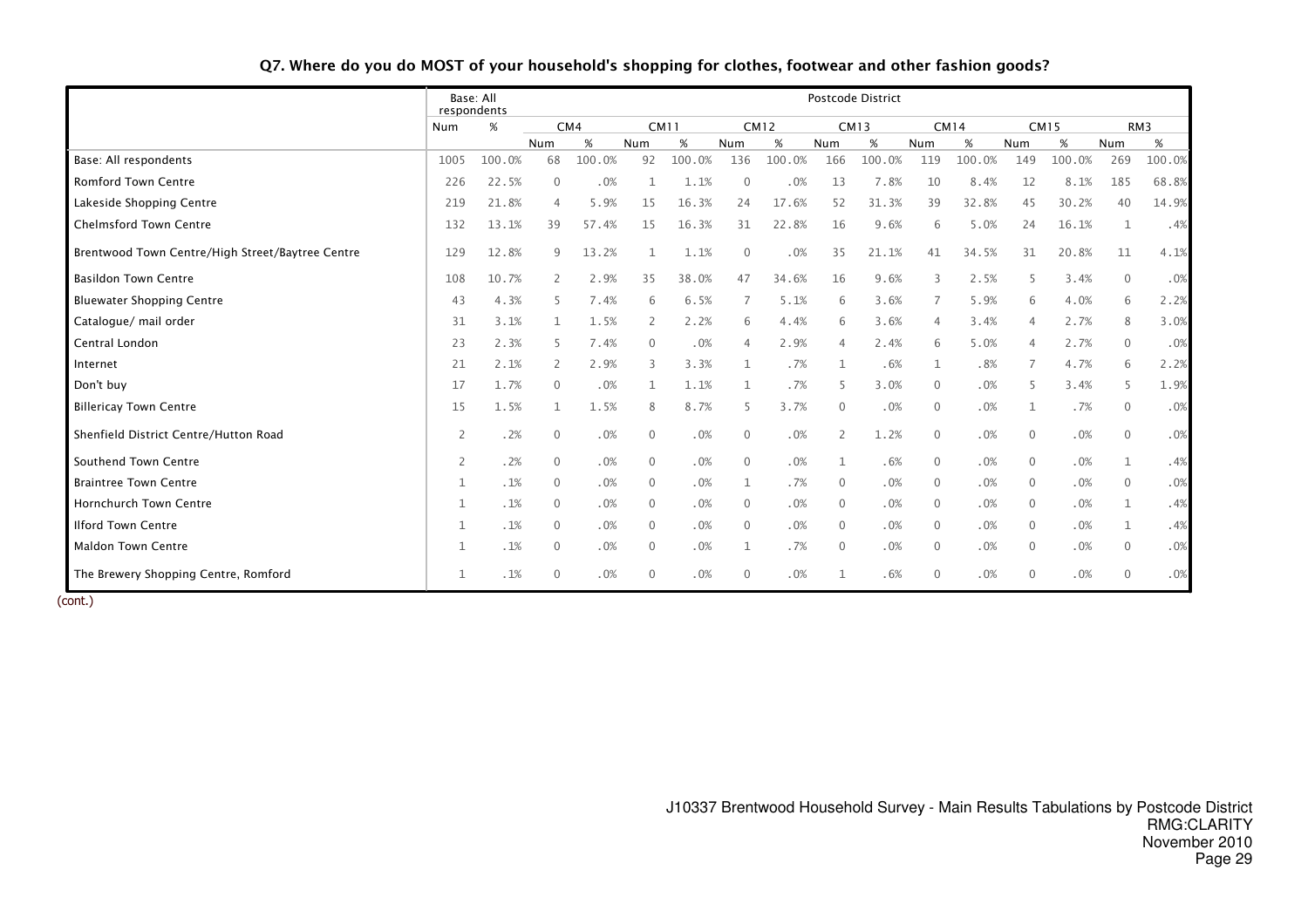|       |                                 | Base: All<br>respondents |      |                |     |                |             |              |             |                | Postcode District |                |      |                |             |                |      |
|-------|---------------------------------|--------------------------|------|----------------|-----|----------------|-------------|--------------|-------------|----------------|-------------------|----------------|------|----------------|-------------|----------------|------|
|       |                                 | Num                      | %    |                | CM4 |                | <b>CM11</b> |              | <b>CM12</b> |                | <b>CM13</b>       |                | CM14 |                | <b>CM15</b> |                | RM3  |
|       |                                 |                          |      | Num            | %   | Num            | %           | Num          | %           | Num            | %                 | Num            | %    | Num            | %           | Num            | %    |
|       | Varies/ best deal               | 19                       | 1.9% | $\mathbf 0$    | .0% |                | 2.2%        | 6            | 4.4%        | 4              | 2.4%              |                | .8%  |                | 1.3%        | 4              | 1.5% |
|       | Abroad                          | 2                        | .2%  | $\mathbf{0}$   | .0% |                | 1.1%        |              | .7%         | $\mathbf{0}$   | .0%               | $\overline{0}$ | .0%  | $\mathbf{0}$   | .0%         | $\overline{0}$ | .0%  |
|       | Colchester                      | 2                        | .2%  | $\mathbf{0}$   | .0% | $\mathbf{0}$   | .0%         | $\mathbf{0}$ | .0%         | $\mathbf{0}$   | .0%               | $\mathbf{0}$   | .0%  | $\overline{2}$ | 1.3%        | $\overline{0}$ | .0%  |
|       | Upminster                       | $\bigcap$<br>$\angle$    | .2%  | $\mathbf 0$    | .0% | $\overline{0}$ | .0%         | $\mathbf{0}$ | .0%         | $\overline{2}$ | 1.2%              | $\mathbf{0}$   | .0%  | $\mathbf 0$    | .0%         | $\overline{0}$ | .0%  |
|       | Devon                           | Τ.                       | .1%  | $\mathbf 0$    | .0% | $\overline{0}$ | .0%         |              | .7%         | $\mathbf{0}$   | .0%               | $\overline{0}$ | .0%  | $\overline{0}$ | .0%         | $\overline{0}$ | .0%  |
| Other | Kent                            |                          | .1%  | $\mathbf{0}$   | .0% | $\mathbf{0}$   | .0%         | $\mathbf{0}$ | .0%         | $\mathbf{1}$   | .6%               | $\overline{0}$ | .0%  | $\mathbf{0}$   | .0%         | $\mathbf{0}$   | .0%  |
|       | Pips Hill Retail Park, Basildon |                          | .1%  | $\mathbf{0}$   | .0% | $\overline{0}$ | .0%         | $\mathbf{0}$ | .0%         | $\mathbf{0}$   | .0%               | $\overline{0}$ | .0%  | 1              | .7%         | $\mathbf{0}$   | .0%  |
|       | Rayleigh Weir                   | Τ.                       | .1%  | $\mathbf 0$    | .0% | $\overline{0}$ | .0%         | $\mathbf{0}$ | .0%         | $\mathbf{1}$   | .6%               | $\overline{0}$ | .0%  | $\mathbf 0$    | .0%         | $\overline{0}$ | .0%  |
|       | Spalding                        | ᆠ                        | .1%  | $\mathbf{0}$   | .0% |                | 1.1%        | $\Omega$     | .0%         | $\mathbf{0}$   | .0%               | $\overline{0}$ | .0%  | $\mathbf 0$    | .0%         | $\mathbf{0}$   | .0%  |
|       | Westcliff                       | ᆠ                        | .1%  | $\mathbf{0}$   | .0% | $\overline{0}$ | .0%         | $\mathbf{0}$ | .0%         | $\mathbf{0}$   | .0%               |                | .8%  | $\mathbf 0$    | .0%         | $\mathbf{0}$   | .0%  |
|       | Wickford                        |                          | .1%  | $\overline{0}$ | .0% |                | 1.1%        | $\mathbf{0}$ | .0%         | $\mathbf{0}$   | .0%               | $\mathbf{0}$   | .0%  | $\mathbf 0$    | .0%         | $\mathbf 0$    | .0%  |

Q7. Where do you do MOST of your household's shopping for clothes, footwear and other fashion goods?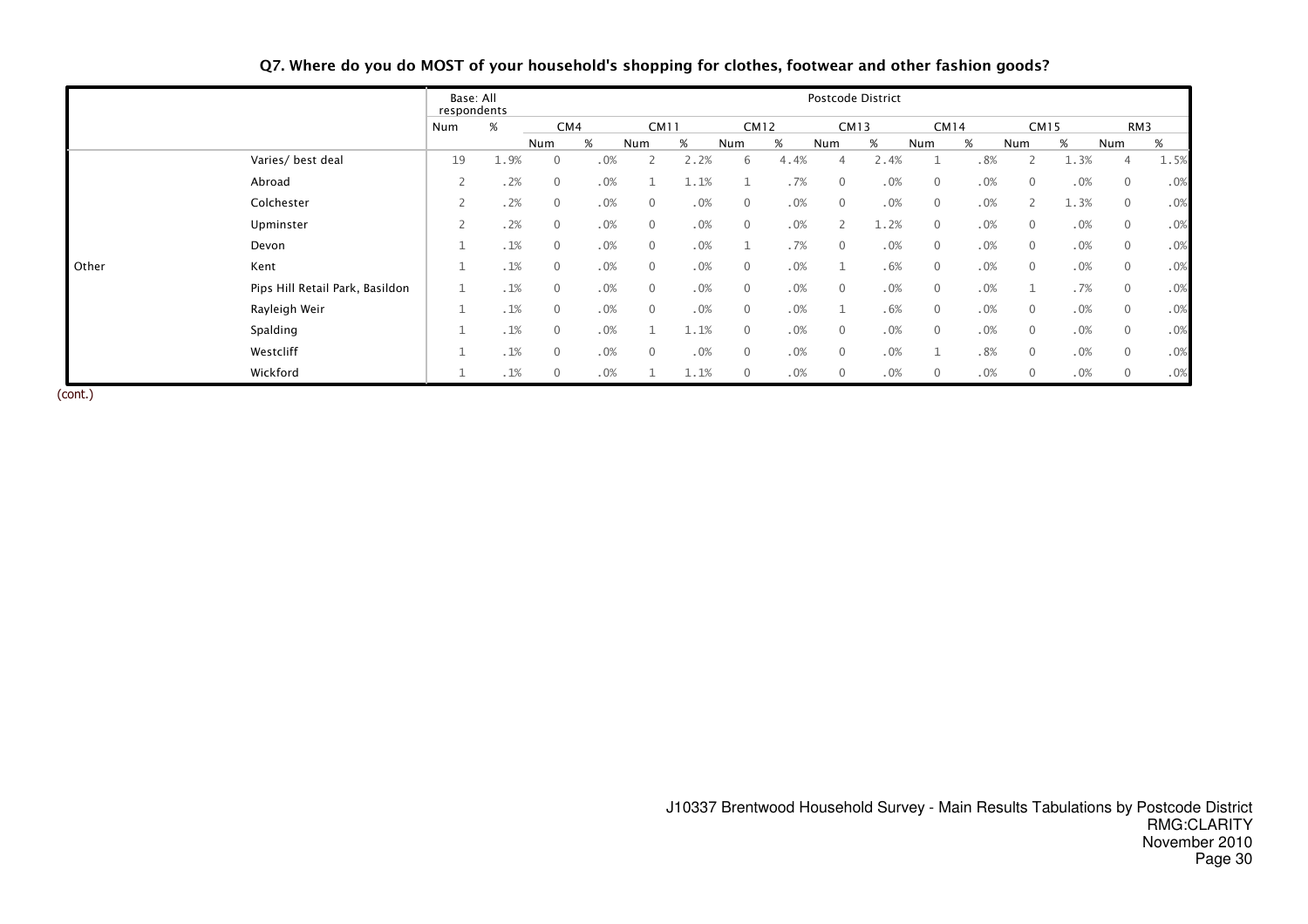|                                                  |              | Postcode<br><b>District</b> |
|--------------------------------------------------|--------------|-----------------------------|
|                                                  |              | RM4                         |
|                                                  | Num          | %                           |
| Base: All respondents                            | 2            | 100.0%                      |
| <b>Romford Town Centre</b>                       | $\mathbf{1}$ | 50.0%                       |
| Lakeside Shopping Centre                         | $\Omega$     | .0%                         |
| <b>Chelmsford Town Centre</b>                    | $\Omega$     | .0%                         |
| Brentwood Town Centre/High Street/Baytree Centre | $\mathbf{1}$ | 50.0%                       |
| <b>Basildon Town Centre</b>                      | $\Omega$     | .0%                         |
| <b>Bluewater Shopping Centre</b>                 | $\Omega$     | .0%                         |
| Catalogue/ mail order                            | 0            | .0%                         |
| Central London                                   | $\Omega$     | .0%                         |
| Internet                                         | 0            | .0%                         |
| Don't buy                                        | $\Omega$     | .0%                         |
| <b>Billericay Town Centre</b>                    | $\Omega$     | .0%                         |
| Shenfield District Centre/Hutton Road            | $\Omega$     | .0%                         |
| Southend Town Centre                             | 0            | .0%                         |
| <b>Braintree Town Centre</b>                     | 0            | .0%                         |
| <b>Hornchurch Town Centre</b>                    | 0            | .0%                         |
| <b>Ilford Town Centre</b>                        | 0            | .0%                         |
| <b>Maldon Town Centre</b>                        | $\Omega$     | .0%                         |
| The Brewery Shopping Centre, Romford             | 0            | .0%                         |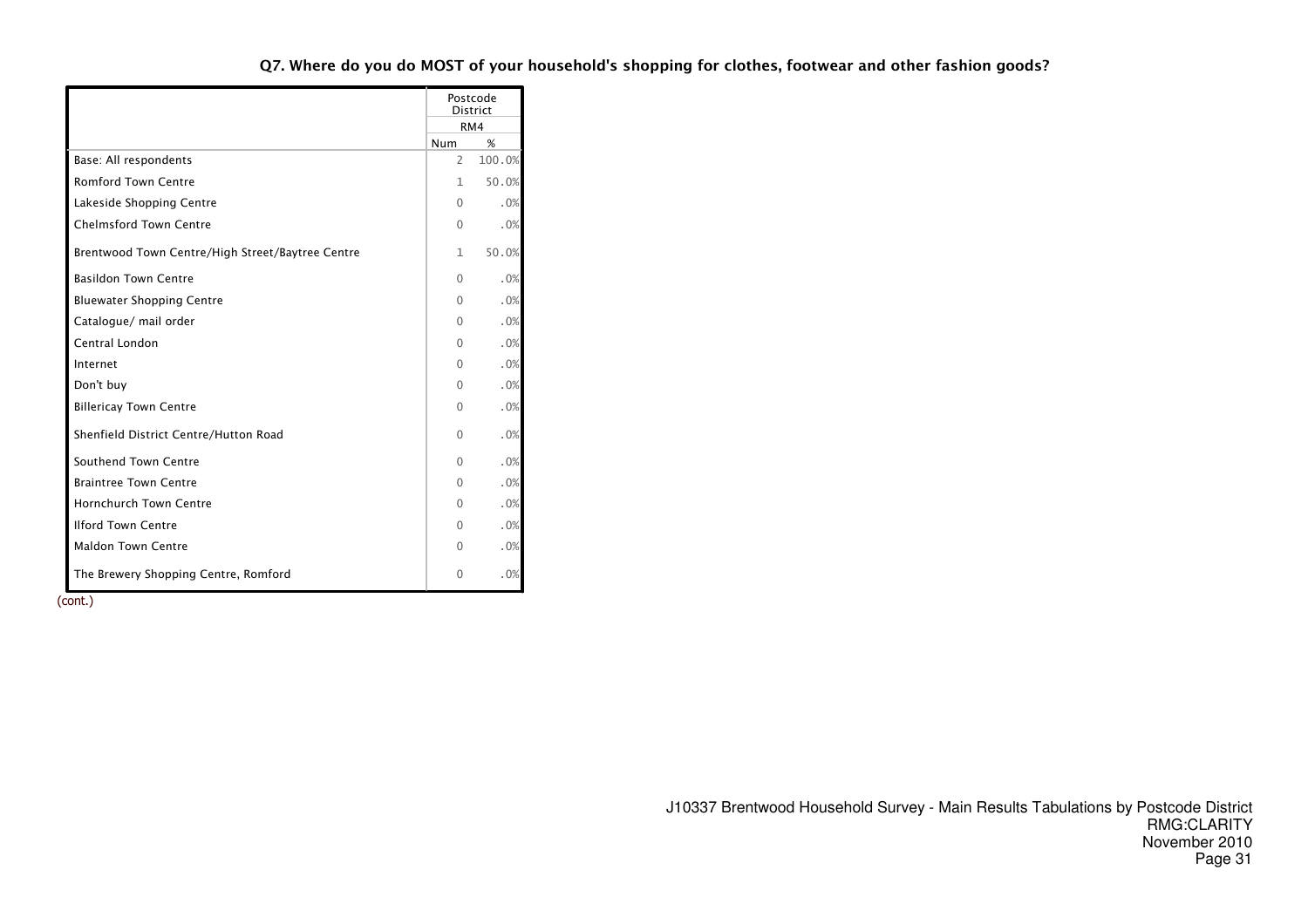|       |                                 |              | Postcode<br>District |
|-------|---------------------------------|--------------|----------------------|
|       |                                 |              | RM4                  |
|       |                                 | Num          | %                    |
|       | Varies/ best deal               | $\mathbf{0}$ | .0%                  |
|       | Abroad                          | $\mathbf{0}$ | .0%                  |
|       | Colchester                      | $\Omega$     | .0%                  |
|       | Upminster                       | $\Omega$     | .0%                  |
|       | Devon                           | $\mathbf{0}$ | .0%                  |
| Other | Kent                            | $\mathbf{0}$ | .0%                  |
|       | Pips Hill Retail Park, Basildon | $\Omega$     | .0%                  |
|       | Rayleigh Weir                   | $\mathbf{0}$ | .0%                  |
|       | Spalding                        | $\mathbf{0}$ | .0%                  |
|       | Westcliff                       | $\Omega$     | .0%                  |
|       | Wickford                        | $\mathbf{0}$ | .0%                  |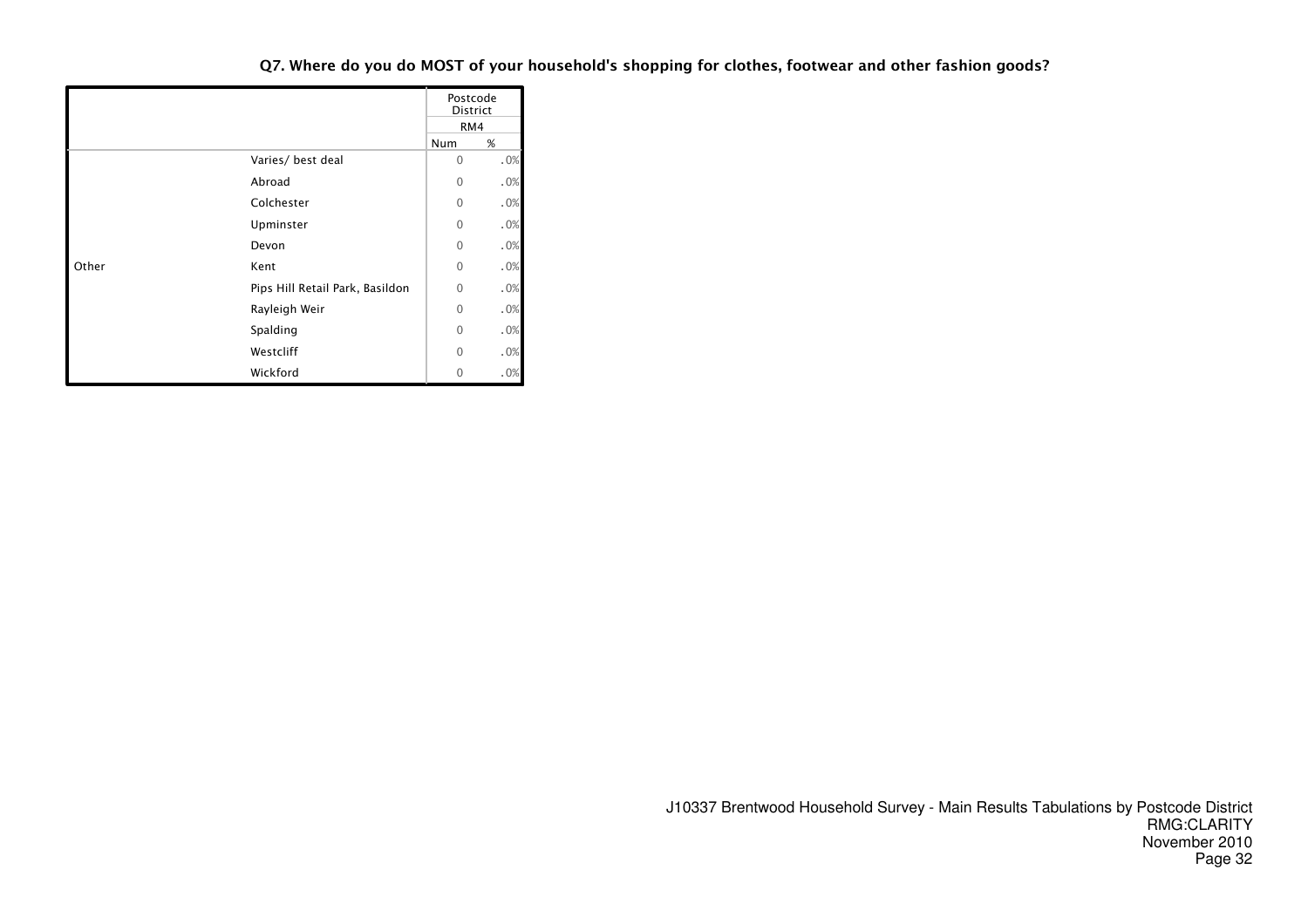|                                                  |                | Base: All<br>respondents |              |        |              |             |              |             |                | Postcode District |              |             |                |             |                |        |
|--------------------------------------------------|----------------|--------------------------|--------------|--------|--------------|-------------|--------------|-------------|----------------|-------------------|--------------|-------------|----------------|-------------|----------------|--------|
|                                                  | Num            | $\%$                     |              | CM4    |              | <b>CM11</b> |              | <b>CM12</b> |                | <b>CM13</b>       |              | <b>CM14</b> |                | <b>CM15</b> |                | RM3    |
|                                                  |                |                          | Num          | %      | Num          | %           | Num          | %           | Num            | %                 | Num          | %           | Num            | %           | Num            | $\%$   |
| Base: All respondents                            | 1005           | 100.0%                   | 68           | 100.0% | 92           | 100.0%      | 136          | 100.0%      | 166            | 100.0%            | 119          | 100.0%      | 149            | 100.0%      | 269            | 100.0% |
| Don't buy                                        | 195            | 19.4%                    | 12           | 17.6%  | 14           | 15.2%       | 22           | 16.2%       | 41             | 24.7%             | 19           | 16.0%       | 29             | 19.5%       | 55             | 20.4%  |
| Lakeside Shopping Centre                         | 178            | 17.7%                    | 6            | 8.8%   | 10           | 10.9%       | 25           | 18.4%       | 31             | 18.7%             | 45           | 37.8%       | 33             | 22.1%       | 27             | 10.0%  |
| <b>Romford Town Centre</b>                       | 106            | 10.5%                    |              | 1.5%   | $\Omega$     | .0%         | $\Omega$     | .0%         | 6              | 3.6%              | 4            | 3.4%        | 11             | 7.4%        | 83             | 30.9%  |
| <b>Basildon Town Centre</b>                      | 90             | 9.0%                     | $\mathbf{0}$ | .0%    | 30           | 32.6%       | 32           | 23.5%       | 22             | 13.3%             | 4            | 3.4%        | 2              | 1.3%        | $\overline{0}$ | .0%    |
| <b>Chelmsford Town Centre</b>                    | 66             | 6.6%                     | 27           | 39.7%  | 6            | 6.5%        | 11           | 8.1%        | 6              | 3.6%              |              | .8%         | 15             | 10.1%       | $\mathbf{0}$   | .0%    |
| Brentwood Town Centre/High Street/Baytree Centre | 60             | 6.0%                     | 4            | 5.9%   | $\mathbf{0}$ | .0%         | 2            | 1.5%        | 11             | 6.6%              | 20           | 16.8%       | 18             | 12.1%       | 5              | 1.9%   |
| Internet                                         | 29             | 2.9%                     | 2            | 2.9%   | 2            | 2.2%        | 2            | 1.5%        | $\overline{4}$ | 2.4%              | 3            | 2.5%        | 8              | 5.4%        | 8              | 3.0%   |
| <b>Bluewater Shopping Centre</b>                 | 22             | 2.2%                     | 1            | 1.5%   | 3            | 3.3%        | 3            | 2.2%        | 5              | 3.0%              | 5            | 4.2%        | 3              | 2.0%        | 2              | .7%    |
| <b>Billericay Town Centre</b>                    | 21             | 2.1%                     | $\Omega$     | .0%    | 6            | 6.5%        | 13           | 9.6%        |                | .6%               | 0            | .0%         | 1              | .7%         | $\overline{0}$ | .0%    |
| Shenfield District Centre/Hutton Road            | 11             | 1.1%                     | 1            | 1.5%   | $\mathbf{0}$ | .0%         | 1            | .7%         | 6              | 3.6%              | $\mathbf{0}$ | .0%         | 3              | 2.0%        | $\mathbf{0}$   | .0%    |
| Catalogue/ mail order                            | 8              | .8%                      | 1            | 1.5%   | $\Omega$     | .0%         | $\Omega$     | .0%         | $\overline{2}$ | 1.2%              | $\mathbf{1}$ | .8%         | 2              | 1.3%        | $\overline{2}$ | .7%    |
| Central London                                   | 7              | .7%                      | $\mathbf{1}$ | 1.5%   | 1            | 1.1%        | $\Omega$     | .0%         | 2              | 1.2%              | $\mathbf{0}$ | .0%         | 2              | 1.3%        | 1              | .4%    |
| <b>Hornchurch Town Centre</b>                    | 7              | .7%                      | $\Omega$     | .0%    | $\Omega$     | .0%         | $\Omega$     | .0%         | -1             | .6%               | $\mathbf{0}$ | .0%         | 1              | .7%         | $\overline{4}$ | 1.5%   |
| High Chelmer Shopping Centre, Chelmsford         | 3              | .3%                      | 2            | 2.9%   | $\mathbf{0}$ | .0%         | $\mathbf{0}$ | .0%         | $\overline{0}$ | .0%               | $\mathbf{0}$ | .0%         | $\mathbf{0}$   | .0%         | $\mathbf{1}$   | .4%    |
| Laindon Shopping Centre                          | $\overline{2}$ | .2%                      | $\mathbf{0}$ | .0%    | $\mathbf{1}$ | 1.1%        | 1            | .7%         | $\overline{0}$ | .0%               | $\mathbf{0}$ | .0%         | $\mathbf{0}$   | .0%         | $\mathbf{0}$   | .0%    |
| Ingatestone High Street/District Centre          | 1              | .1%                      | $\mathbf{1}$ | 1.5%   | $\mathbf{0}$ | .0%         | $\mathbf{0}$ | .0%         | $\overline{0}$ | .0%               | $\mathbf 0$  | .0%         | $\overline{0}$ | .0%         | $\mathbf 0$    | .0%    |
| Pitsea Shopping Centre                           | 1              | .1%                      | $\mathbf 0$  | .0%    | 1            | 1.1%        | $\mathbf{0}$ | .0%         | $\mathbf 0$    | .0%               | $\mathbf 0$  | .0%         | $\overline{0}$ | .0%         | $\overline{0}$ | .0%    |
| The Brewery Shopping Centre, Romford             | 1              | $.1\%$                   | 0            | .0%    | $\Omega$     | .0%         | $\Omega$     | .0%         | $\mathbf{0}$   | .0%               | $\mathbf{0}$ | .0%         | $\mathbf{0}$   | .0%         | $\mathbf{1}$   | .4%    |

### Q8. Where do you do most of your household's shopping for furniture, carpets and other floor coverings?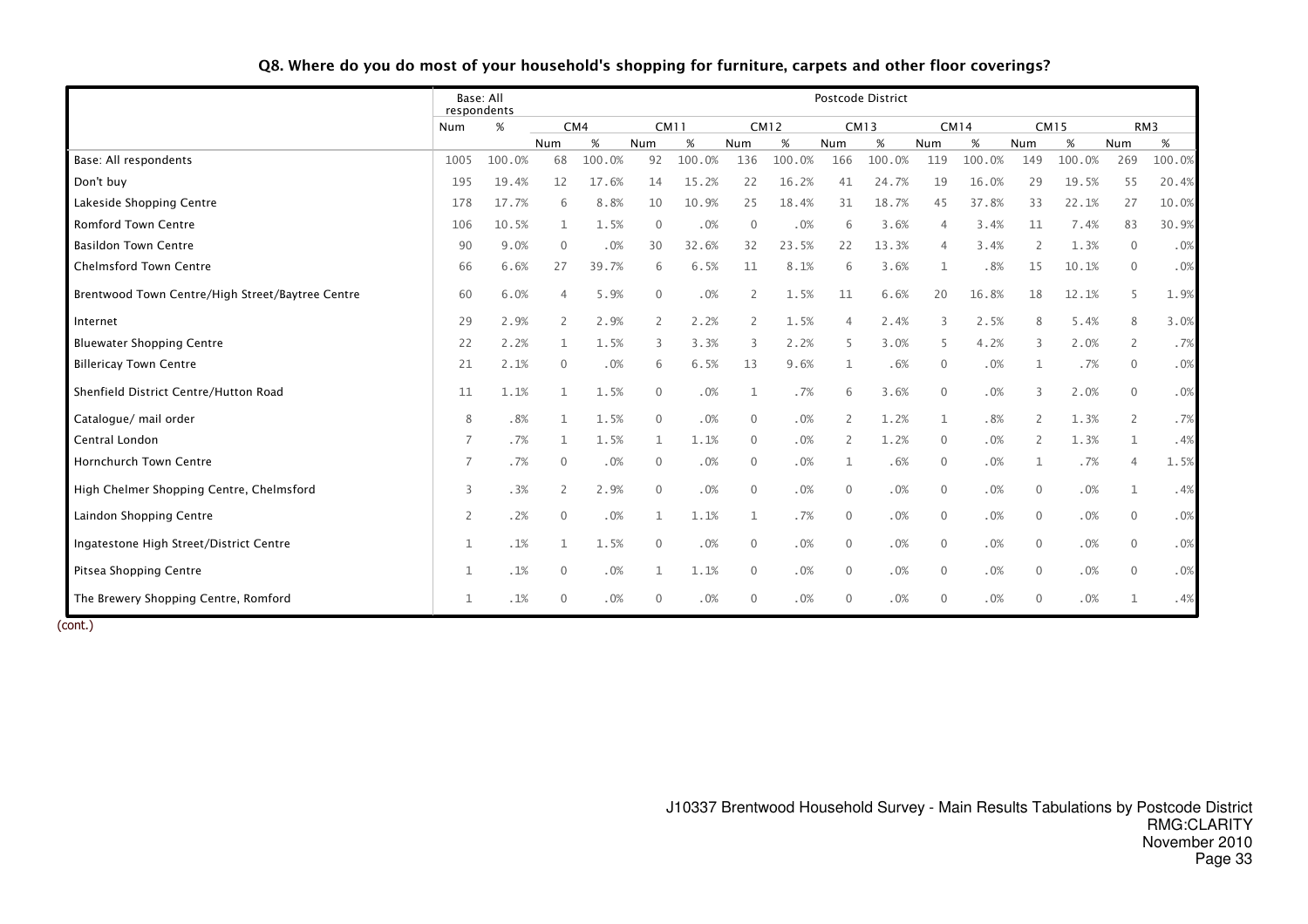|       |                                                         | Base: All<br>respondents |      |                | Postcode District |                |             |                |             |                |             |              |             |              |             |                |       |  |
|-------|---------------------------------------------------------|--------------------------|------|----------------|-------------------|----------------|-------------|----------------|-------------|----------------|-------------|--------------|-------------|--------------|-------------|----------------|-------|--|
|       |                                                         | Num                      | %    |                | CM4               |                | <b>CM11</b> |                | <b>CM12</b> |                | <b>CM13</b> |              | <b>CM14</b> |              | <b>CM15</b> |                | RM3   |  |
|       |                                                         |                          |      | Num            | $\%$              | Num            | $\%$        | Num            | %           | Num            | %           | Num          | $\%$        | Num          | %           | Num            | %     |  |
| Other | Varies/ best deal                                       | 62                       | 6.2% | 5              | 7.4%              | 6              | 6.5%        | 6              | 4.4%        | 11             | 6.6%        | 8            | 6.7%        | 10           | 6.7%        | 16             | 5.9%  |  |
|       | Gallows Corner Retail Park,<br>Colchester Road, Romford | 58                       | 5.8% | $\overline{2}$ | 2.9%              | $\Omega$       | .0%         | $\mathbf 0$    | .0%         |                | 3.0%        | 3            | 2.5%        | 3            | 2.0%        | 45             | 16.7% |  |
|       | Upminster                                               | 31                       | 3.1% |                | 1.5%              | $\mathbf{2}$   | 2.2%        | 5              | 3.7%        |                | 1.2%        | 5            | 4.2%        | 6            | 4.0%        | 10             | 3.7%  |  |
|       | Pipps Hill Retail Park, Miles Gray<br>Road, Basildon    | 16                       | 1.6% | $\Omega$       | .0%               | $\overline{4}$ | 4.3%        |                | 5.1%        |                | 3.0%        | $\mathbf{0}$ | .0%         | $\mathbf{0}$ | .0%         | $\overline{0}$ | .0%   |  |
|       | Basildon Retail Parks                                   | 6                        | .6%  | 0              | .0%               | 2              | 2.2%        | 3              | 2.2%        | $\overline{0}$ | .0%         | $\mathbf{0}$ | .0%         |              | .7%         | $\overline{0}$ | .0%   |  |
|       | Harold Hill                                             | 5                        | .5%  | $\Omega$       | .0%               | $\Omega$       | .0%         | $\mathbf{0}$   | .0%         | $\overline{0}$ | .0%         | $\mathbf 0$  | .0%         | $\mathbf 0$  | .0%         | 5              | 1.9%  |  |
|       | Mayflower Retail Park, Basildon                         | 5                        | .5%  | 0              | .0%               | $\overline{2}$ | 2.2%        | $\overline{2}$ | 1.5%        |                | .6%         | $\mathbf 0$  | .0%         | $\mathbf{0}$ | .0%         | $\Omega$       | .0%   |  |
|       | Thurrock                                                | 5                        | .5%  | $\Omega$       | .0%               | $\Omega$       | .0%         | 0              | .0%         |                | 1.2%        | $\mathbf 1$  | .8%         | $\mathbf 0$  | .0%         | 2              | .7%   |  |
|       | Wickford                                                | 3                        | .3%  | $\Omega$       | .0%               |                | 2.2%        |                | .7%         | $\Omega$       | .0%         | $\mathbf 0$  | .0%         | $\mathbf 0$  | .0%         | $\Omega$       | .0%   |  |
|       | <b>Bury St Edmunds</b>                                  | 1                        | .1%  |                | 1.5%              | $\Omega$       | .0%         | $\Omega$       | .0%         | $\Omega$       | .0%         | $\mathbf 0$  | .0%         | $\Omega$     | .0%         |                | .0%   |  |
|       | Colchester                                              | $\mathbf{1}$             | .1%  | 0              | .0%               | $\Omega$       | .0%         | $\Omega$       | .0%         | $\mathbf{0}$   | .0%         | $\mathbf 0$  | .0%         |              | .7%         | $\Omega$       | .0%   |  |
|       | Davidson Way, Romford                                   | 1                        | .1%  | 0              | .0%               | $\Omega$       | .0%         | $\Omega$       | .0%         | $\mathbf{0}$   | .0%         | $\mathbf{0}$ | .0%         | $\mathbf{0}$ | .0%         |                | .4%   |  |
|       | Hutton                                                  | $\mathbf{1}$             | .1%  | 0              | .0%               | $\Omega$       | .0%         | $\Omega$       | .0%         |                | .6%         | $\mathbf{0}$ | .0%         | $\mathbf{0}$ | .0%         | $\Omega$       | .0%   |  |
|       | Rom Valley Way, Romford                                 | $\mathbf{1}$             | .1%  | $\Omega$       | .0%               | $\Omega$       | .0%         | $\mathbf{0}$   | .0%         | $\Omega$       | .0%         | $\mathbf{0}$ | .0%         | $\mathbf{0}$ | .0%         |                | .4%   |  |
|       | Whitton                                                 | 1                        | .1%  | 0              | .0%               | $\mathbf{0}$   | .0%         | $\mathbf{0}$   | .0%         |                | .6%         | $\mathbf 0$  | .0%         | $\mathbf{0}$ | .0%         | $\Omega$       | .0%   |  |

Q8. Where do you do most of your household's shopping for furniture, carpets and other floor coverings?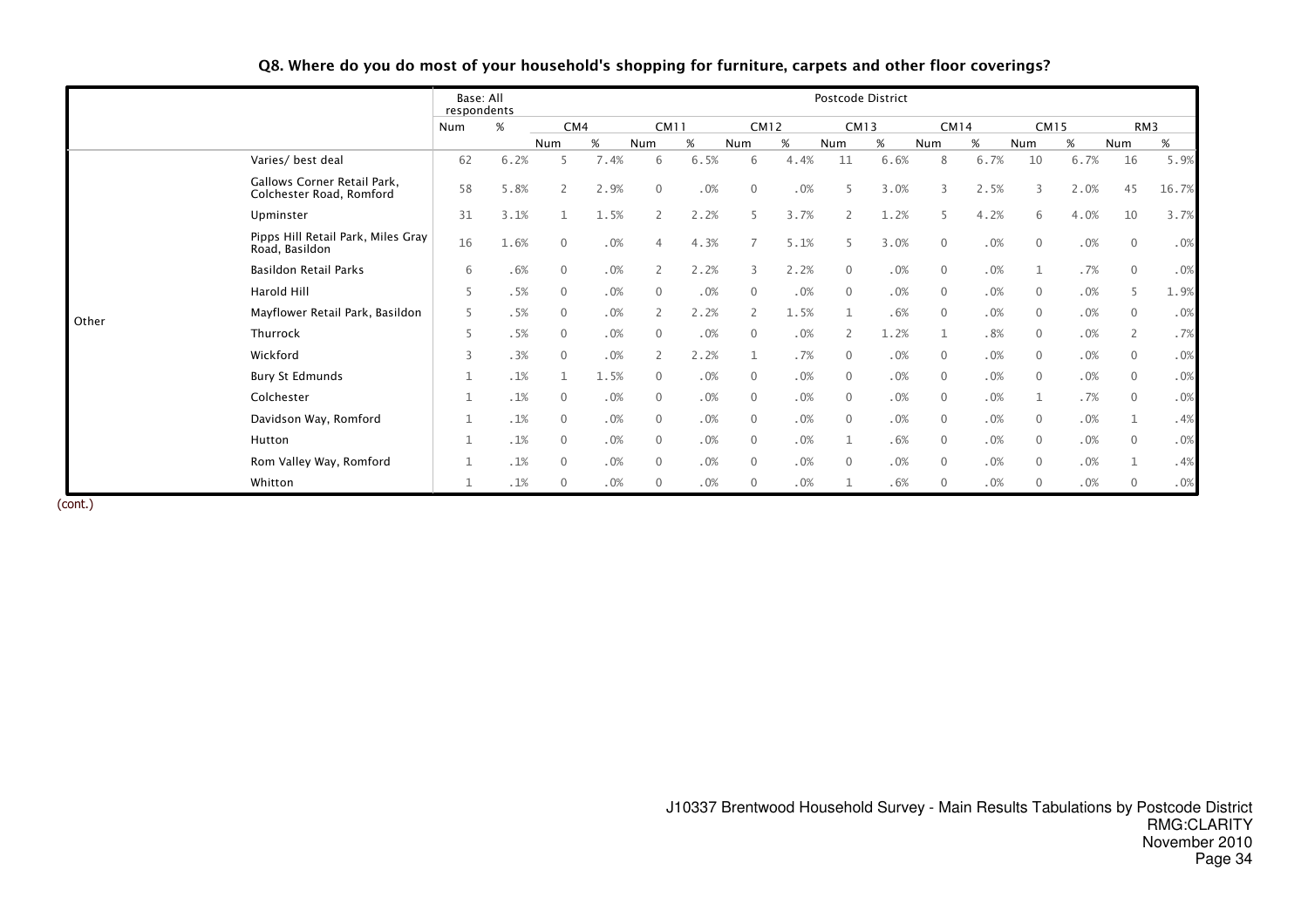|                                                  | Postcode<br><b>District</b> |        |  |
|--------------------------------------------------|-----------------------------|--------|--|
|                                                  | RM4                         |        |  |
|                                                  | Num                         | %      |  |
| Base: All respondents                            | 2                           | 100.0% |  |
| Don't buy                                        | 1                           | 50.0%  |  |
| Lakeside Shopping Centre                         | $\Omega$                    | .0%    |  |
| <b>Romford Town Centre</b>                       | 1                           | 50.0%  |  |
| <b>Basildon Town Centre</b>                      | $\Omega$                    | .0%    |  |
| <b>Chelmsford Town Centre</b>                    | $\Omega$                    | .0%    |  |
| Brentwood Town Centre/High Street/Baytree Centre | $\Omega$                    | .0%    |  |
| Internet                                         | $\Omega$                    | .0%    |  |
| <b>Bluewater Shopping Centre</b>                 | $\Omega$                    | .0%    |  |
| <b>Billericay Town Centre</b>                    | $\Omega$                    | .0%    |  |
| Shenfield District Centre/Hutton Road            | $\Omega$                    | .0%    |  |
| Catalogue/ mail order                            | $\Omega$                    | .0%    |  |
| Central London                                   | $\Omega$                    | .0%    |  |
| <b>Hornchurch Town Centre</b>                    | $\Omega$                    | .0%    |  |
| High Chelmer Shopping Centre, Chelmsford         | $\Omega$                    | .0%    |  |
| Laindon Shopping Centre                          | $\Omega$                    | .0%    |  |
| Ingatestone High Street/District Centre          | 0                           | .0%    |  |
| Pitsea Shopping Centre                           | $\Omega$                    | .0%    |  |
| The Brewery Shopping Centre, Romford             | $\Omega$                    | .0%    |  |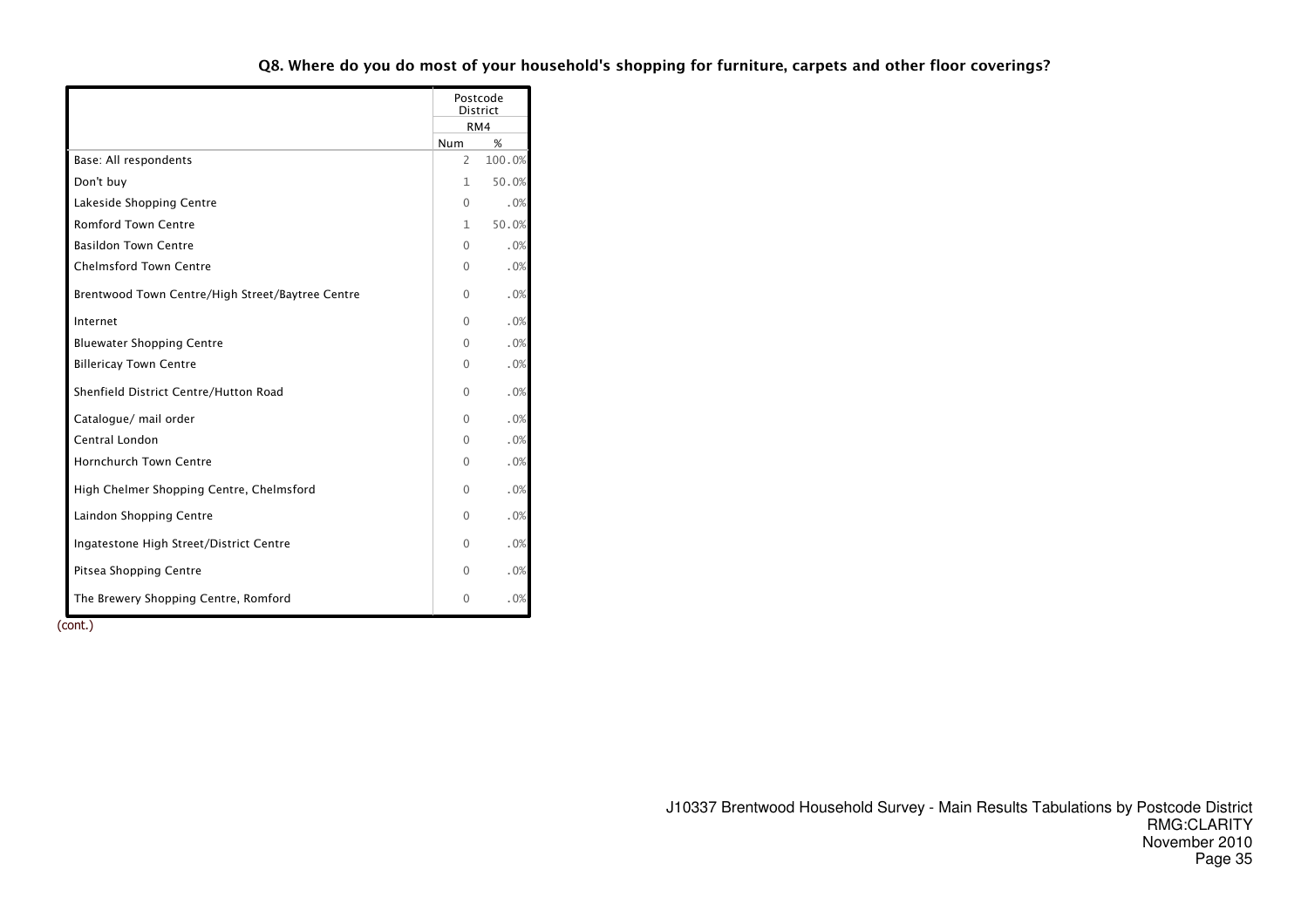|       |                                                         | Postcode<br><b>District</b><br>RM4 |     |  |
|-------|---------------------------------------------------------|------------------------------------|-----|--|
|       |                                                         |                                    |     |  |
|       |                                                         | Num                                | %   |  |
|       | Varies/ best deal                                       | $\Omega$                           | .0% |  |
|       | Gallows Corner Retail Park,<br>Colchester Road, Romford | $\Omega$                           | .0% |  |
|       | Upminster                                               | $\mathbf{0}$                       | .0% |  |
|       | Pipps Hill Retail Park, Miles Gray<br>Road, Basildon    | $\Omega$                           | .0% |  |
|       | <b>Basildon Retail Parks</b>                            | 0                                  | .0% |  |
|       | <b>Harold Hill</b>                                      | $\Omega$                           | .0% |  |
| Other | Mayflower Retail Park, Basildon                         | $\Omega$                           | .0% |  |
|       | Thurrock                                                | $\Omega$                           | .0% |  |
|       | Wickford                                                | $\Omega$                           | .0% |  |
|       | <b>Bury St Edmunds</b>                                  | 0                                  | .0% |  |
|       | Colchester                                              | 0                                  | .0% |  |
|       | Davidson Way, Romford                                   | $\Omega$                           | .0% |  |
|       | Hutton                                                  | $\Omega$                           | .0% |  |
|       | Rom Valley Way, Romford                                 | 0                                  | .0% |  |
|       | Whitton                                                 | 0                                  | .0% |  |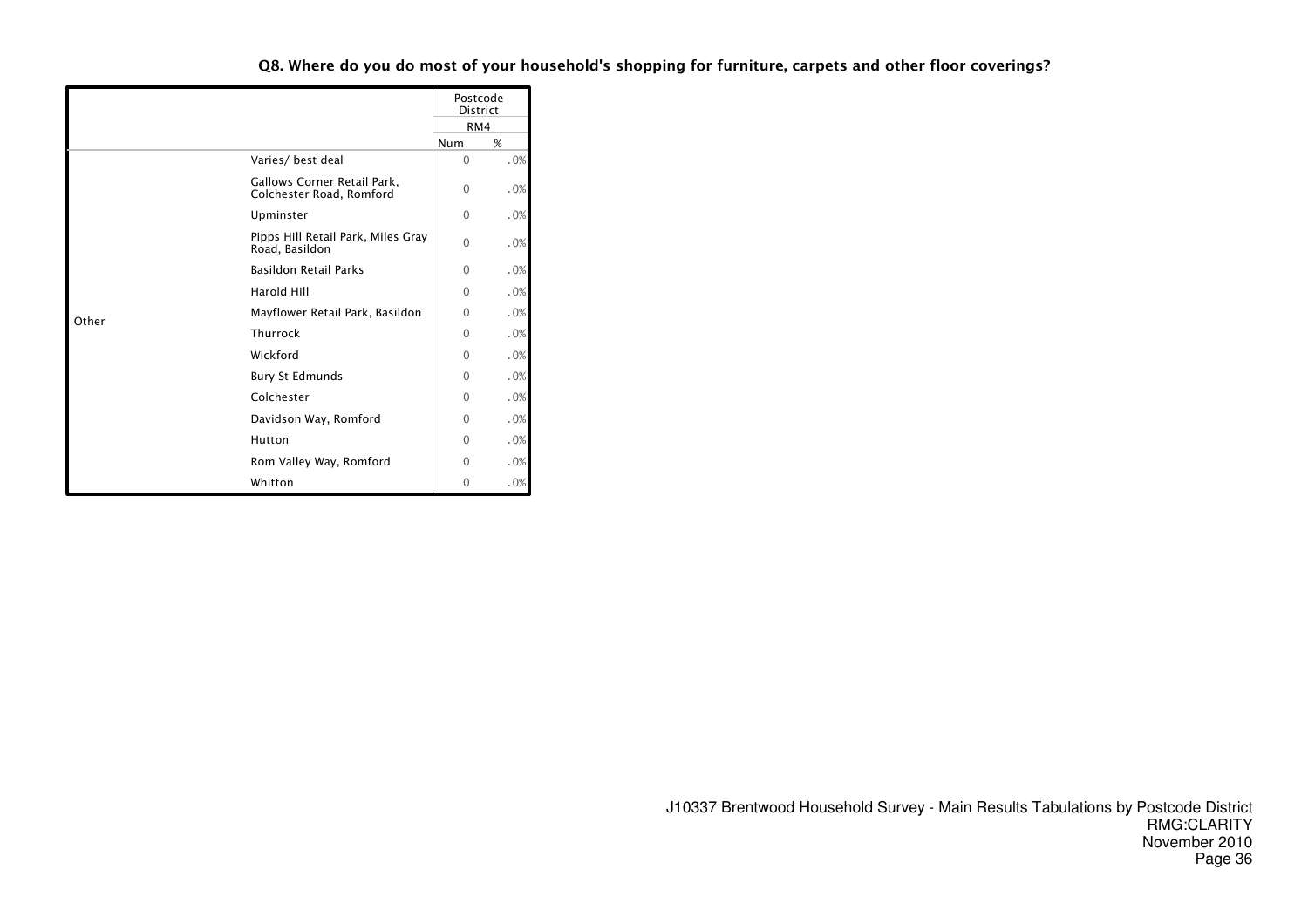|                                                  | Base: All<br>respondents |        | Postcode District |        |              |        |                |             |                |             |              |             |                |             |                |                 |
|--------------------------------------------------|--------------------------|--------|-------------------|--------|--------------|--------|----------------|-------------|----------------|-------------|--------------|-------------|----------------|-------------|----------------|-----------------|
|                                                  | Num                      | $\%$   |                   | CM4    | <b>CM11</b>  |        |                | <b>CM12</b> |                | <b>CM13</b> |              | <b>CM14</b> |                | <b>CM15</b> |                | RM <sub>3</sub> |
|                                                  |                          |        | Num               | %      | <b>Num</b>   | %      | Num            | %           | Num            | $\%$        | Num          | $\%$        | Num            | %           | Num            | $\%$            |
| Base: All respondents                            | 1005                     | 100.0% | 68                | 100.0% | 92           | 100.0% | 136            | 100.0%      | 166            | 100.0%      | 119          | 100.0%      | 149            | 100.0%      | 269            | 100.0%          |
| <b>Romford Town Centre</b>                       | 203                      | 20.2%  | 1                 | 1.5%   | $\mathbf{0}$ | .0%    | $\mathbf{0}$   | .0%         | 16             | 9.6%        | 13           | 10.9%       | 21             | 14.1%       | 149            | 55.4%           |
| Lakeside Shopping Centre                         | 175                      | 17.4%  | 5                 | 7.4%   | 9            | 9.8%   | 26             | 19.1%       | 43             | 25.9%       | 33           | 27.7%       | 34             | 22.8%       | 25             | 9.3%            |
| <b>Basildon Town Centre</b>                      | 104                      | 10.3%  | 1                 | 1.5%   | 36           | 39.1%  | 42             | 30.9%       | 16             | 9.6%        | 4            | 3.4%        | 5              | 3.4%        | $\overline{0}$ | .0%             |
| Don't buy                                        | 100                      | 10.0%  | 6                 | 8.8%   | 8            | 8.7%   | 11             | 8.1%        | 13             | 7.8%        | 14           | 11.8%       | 15             | 10.1%       | 31             | 11.5%           |
| <b>Chelmsford Town Centre</b>                    | 90                       | 9.0%   | 32                | 47.1%  | 12           | 13.0%  | 17             | 12.5%       | 9              | 5.4%        | 5            | 4.2%        | 14             | 9.4%        | 1              | .4%             |
| Brentwood Town Centre/High Street/Baytree Centre | 82                       | 8.2%   | 8                 | 11.8%  |              | 1.1%   |                | .7%         | 21             | 12.7%       | 27           | 22.7%       | 17             | 11.4%       | 7              | 2.6%            |
| <b>Bluewater Shopping Centre</b>                 | 41                       | 4.1%   | 4                 | 5.9%   | 6            | 6.5%   | 6              | 4.4%        | 8              | 4.8%        | 6            | 5.0%        | 8              | 5.4%        | 3              | 1.1%            |
| Internet                                         | 39                       | 3.9%   | 4                 | 5.9%   | 4            | 4.3%   | 7              | 5.1%        | 8              | 4.8%        | 4            | 3.4%        | 8              | 5.4%        | $\overline{4}$ | 1.5%            |
| Catalogue/ mail order                            | 29                       | 2.9%   | 4                 | 5.9%   | 2            | 2.2%   | 3              | 2.2%        | 4              | 2.4%        | 3            | 2.5%        | 3              | 2.0%        | 10             | 3.7%            |
| Central London                                   | 10                       | 1.0%   | 2                 | 2.9%   | $\mathbf{1}$ | 1.1%   | $\mathbf{0}$   | .0%         | 2              | 1.2%        | $\mathbf{1}$ | .8%         | 3              | 2.0%        | $\mathbf{1}$   | .4%             |
| <b>Billericay Town Centre</b>                    | 9                        | .9%    | $\Omega$          | .0%    | 1            | 1.1%   | 5              | 3.7%        | 2              | 1.2%        | $\mathbf{0}$ | .0%         | $\mathbf{1}$   | .7%         | $\overline{0}$ | .0%             |
| Hornchurch Town Centre                           | 3                        | .3%    | $\Omega$          | .0%    | $\mathbf{0}$ | .0%    | $\Omega$       | .0%         | $\overline{0}$ | .0%         | $\mathbf 0$  | .0%         | 2              | 1.3%        | $\mathbf{1}$   | .4%             |
| <b>Ilford Town Centre</b>                        | 2                        | .2%    | $\Omega$          | .0%    | $\Omega$     | .0%    | $\Omega$       | .0%         | $\overline{0}$ | .0%         | $\mathbf{0}$ | .0%         | $\mathbf{0}$   | .0%         | $\mathbf{1}$   | .4%             |
| <b>Maldon Town Centre</b>                        | $\overline{2}$           | .2%    | $\mathbf{0}$      | .0%    | $\mathbf{0}$ | .0%    | $\mathbf{1}$   | .7%         | $\overline{0}$ | .0%         | $\mathbf 0$  | .0%         | $\overline{0}$ | .0%         | 1              | .4%             |
| The Brewery Shopping Centre, Romford             | $\overline{2}$           | .2%    | $\mathbf{0}$      | .0%    | $\mathbf{0}$ | .0%    | $\overline{0}$ | .0%         | $\overline{0}$ | .0%         | $\mathbf 0$  | .0%         | $\mathbf 0$    | .0%         | $\overline{2}$ | .7%             |
| Shenfield District Centre/Hutton Road            | 2                        | .2%    | $\Omega$          | .0%    | $\Omega$     | .0%    | $\Omega$       | .0%         | 1              | .6%         | $\mathbf{0}$ | .0%         | 1              | .7%         | $\overline{0}$ | .0%             |
| Ingatestone High Street/District Centre          | 1                        | .1%    |                   | 1.5%   | $\mathbf{0}$ | .0%    | $\mathbf{0}$   | .0%         | $\overline{0}$ | .0%         | $\mathbf{0}$ | .0%         | $\mathbf 0$    | .0%         | $\Omega$       | .0%             |
| The Liberty Shopping Centre, Romford             | 1                        | .1%    | $\Omega$          | .0%    | $\mathbf{0}$ | .0%    | $\mathbf{0}$   | .0%         | $\overline{0}$ | .0%         | $\mathbf{0}$ | .0%         | $\mathbf{0}$   | .0%         |                | .4%             |

#### Q9. Where do you do most of your household's shopping for household textiles and soft furnishings, including bedding?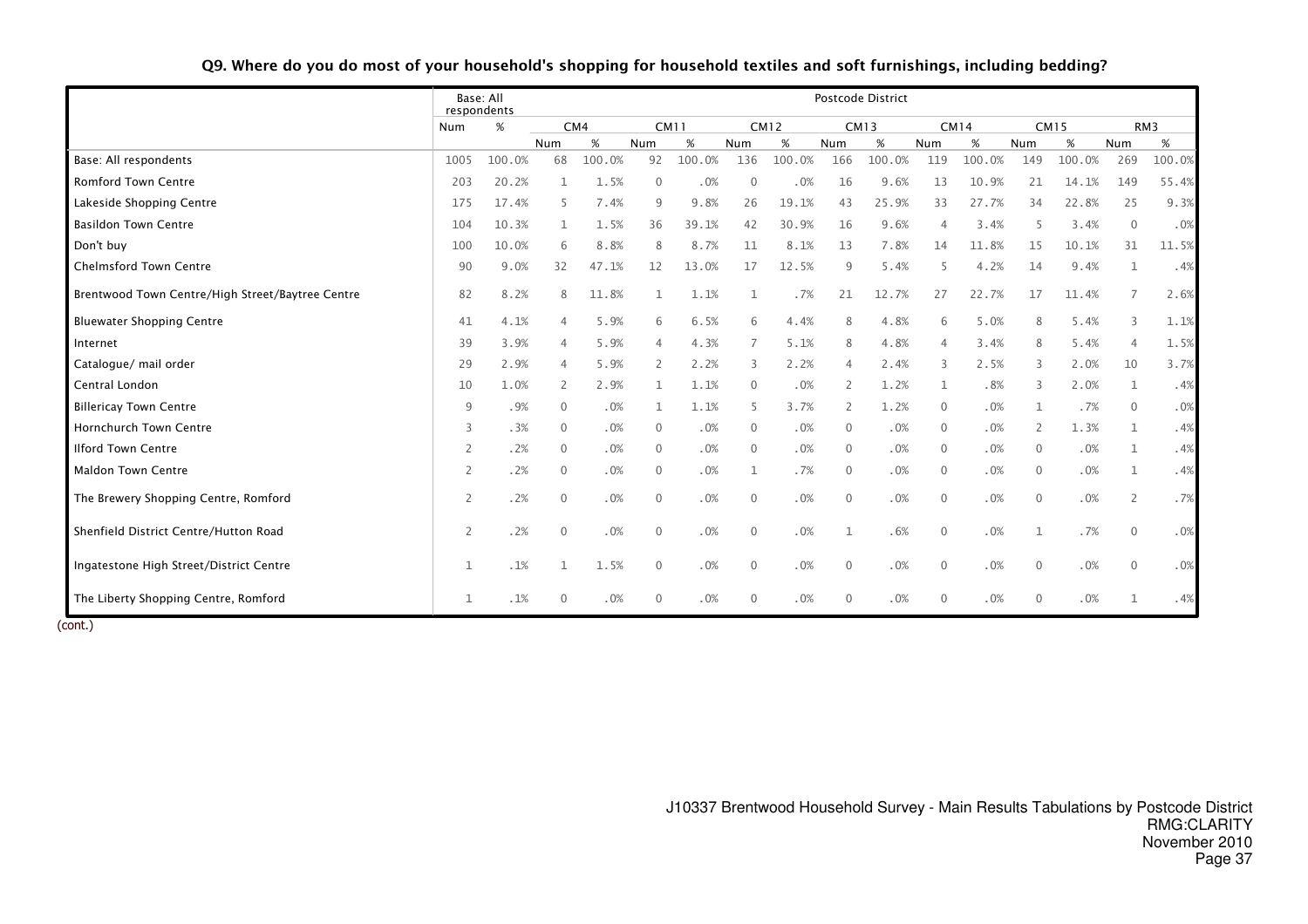|       |                                                      | Base: All<br>respondents |      |                |      |                |      |                |      |                | Postcode District |                |             |                |             |                |      |
|-------|------------------------------------------------------|--------------------------|------|----------------|------|----------------|------|----------------|------|----------------|-------------------|----------------|-------------|----------------|-------------|----------------|------|
|       |                                                      | Num                      | %    |                | CM4  |                | CM11 |                | CM12 |                | <b>CM13</b>       |                | <b>CM14</b> |                | <b>CM15</b> |                | RM3  |
|       |                                                      |                          |      | Num            | $\%$ | Num            | $\%$ | Num            | $\%$ | Num            | %                 | Num            | %           | Num            | %           | Num            | %    |
|       | Varies/ best deal                                    | 36                       | 3.6% | $\mathbf{0}$   | .0%  | 6              | 6.5% | 5              | 3.7% | 6              | 3.6%              | 3              | 2.5%        | 8              | 5.4%        | 8              | 3.0% |
|       | Gallows Corner, Harold Wood,<br>Romford              | 26                       | 2.6% | $\mathbf{0}$   | .0%  | $\mathbf{0}$   | .0%  | $\overline{0}$ | .0%  | 5              | 3.0%              | 4              | 3.4%        | $\overline{2}$ | 1.3%        | 15             | 5.6% |
|       | Upminster                                            | 20                       | 2.0% | $\mathbf{0}$   | .0%  |                | 1.1% | $\overline{2}$ | 1.5% | 5              | 3.0%              | $\overline{2}$ | 1.7%        | 4              | 2.7%        | 6              | 2.2% |
|       | Pipps Hill Retail Park, Miles Gray<br>Road, Basildon | 14                       | 1.4% | $\mathbf{0}$   | .0%  | 3              | 3.3% | 6              | 4.4% | 4              | 2.4%              | $\mathbf{0}$   | .0%         |                | .7%         | $\mathbf{0}$   | .0%  |
|       | Basildon Retail Parks                                | 3                        | .3%  | $\mathbf 0$    | .0%  | $\overline{0}$ | .0%  | $\mathsf{2}$   | 1.5% | $\overline{0}$ | .0%               | $\mathbf 0$    | .0%         |                | .7%         | $\mathbf{0}$   | .0%  |
|       | Rayleigh                                             | 3                        | .3%  | $\overline{0}$ | .0%  |                | 1.1% | 2              | 1.5% | $\overline{0}$ | .0%               | $\mathbf 0$    | .0%         | $\mathbf 0$    | .0%         | $\overline{0}$ | .0%  |
| Other | Abroad                                               | $\mathbf{1}$             | .1%  | $\mathbf 0$    | .0%  | $\mathbf{0}$   | .0%  | $\overline{0}$ | .0%  | 1              | .6%               | $\mathbf 0$    | .0%         | $\mathbf 0$    | .0%         | $\overline{0}$ | .0%  |
|       | Chadwell Heath                                       | $\mathbf{1}$             | .1%  | $\overline{0}$ | .0%  | $\mathbf{0}$   | .0%  | $\mathbf{0}$   | .0%  | $\overline{0}$ | .0%               | $\mathbf{0}$   | .0%         | $\mathbf{0}$   | .0%         |                | .4%  |
|       | Colchester                                           | $\mathbf{1}$             | .1%  | $\mathbf{0}$   | .0%  | $\mathbf{0}$   | .0%  | $\mathbf{0}$   | .0%  | $\overline{0}$ | .0%               | $\mathbf 0$    | .0%         | $\mathbf 1$    | .7%         | $\overline{0}$ | .0%  |
|       | Davidson Way, Romford                                | $\mathbf 1$              | .1%  | $\overline{0}$ | .0%  | $\mathbf{0}$   | .0%  | $\mathbf{0}$   | .0%  | $\overline{0}$ | .0%               | $\mathbf{0}$   | .0%         | $\mathbf{0}$   | .0%         |                | .4%  |
|       | Harold Hill, Romford                                 | $\mathbf{1}$             | .1%  | $\mathbf{0}$   | .0%  | $\mathbf{0}$   | .0%  | $\overline{0}$ | .0%  | $\overline{0}$ | .0%               | $\overline{0}$ | .0%         | $\mathbf 0$    | .0%         |                | .4%  |
|       | Manningtree                                          | $\mathbf{1}$             | .1%  | $\mathbf{0}$   | .0%  | $\Omega$       | .0%  | $\mathbf{0}$   | .0%  | 1              | .6%               | $\mathbf{0}$   | .0%         | $\mathbf{0}$   | .0%         | $\overline{0}$ | .0%  |
|       | Mayflower Retail Park, Basildon                      | $\mathbf{1}$             | .1%  | $\mathbf{0}$   | .0%  |                | 1.1% | $\mathbf{0}$   | .0%  | $\overline{0}$ | .0%               | $\mathbf 0$    | .0%         | $\overline{0}$ | .0%         | $\mathbf{0}$   | .0%  |
|       | Southend-on-Sea                                      |                          | .1%  | $\Omega$       | .0%  | $\Omega$       | .0%  | $\Omega$       | .0%  |                | .6%               | $\mathbf{0}$   | .0%         | $\mathbf{0}$   | .0%         | $\Omega$       | .0%  |

# Q9. Where do you do most of your household's shopping for household textiles and soft furnishings, including bedding?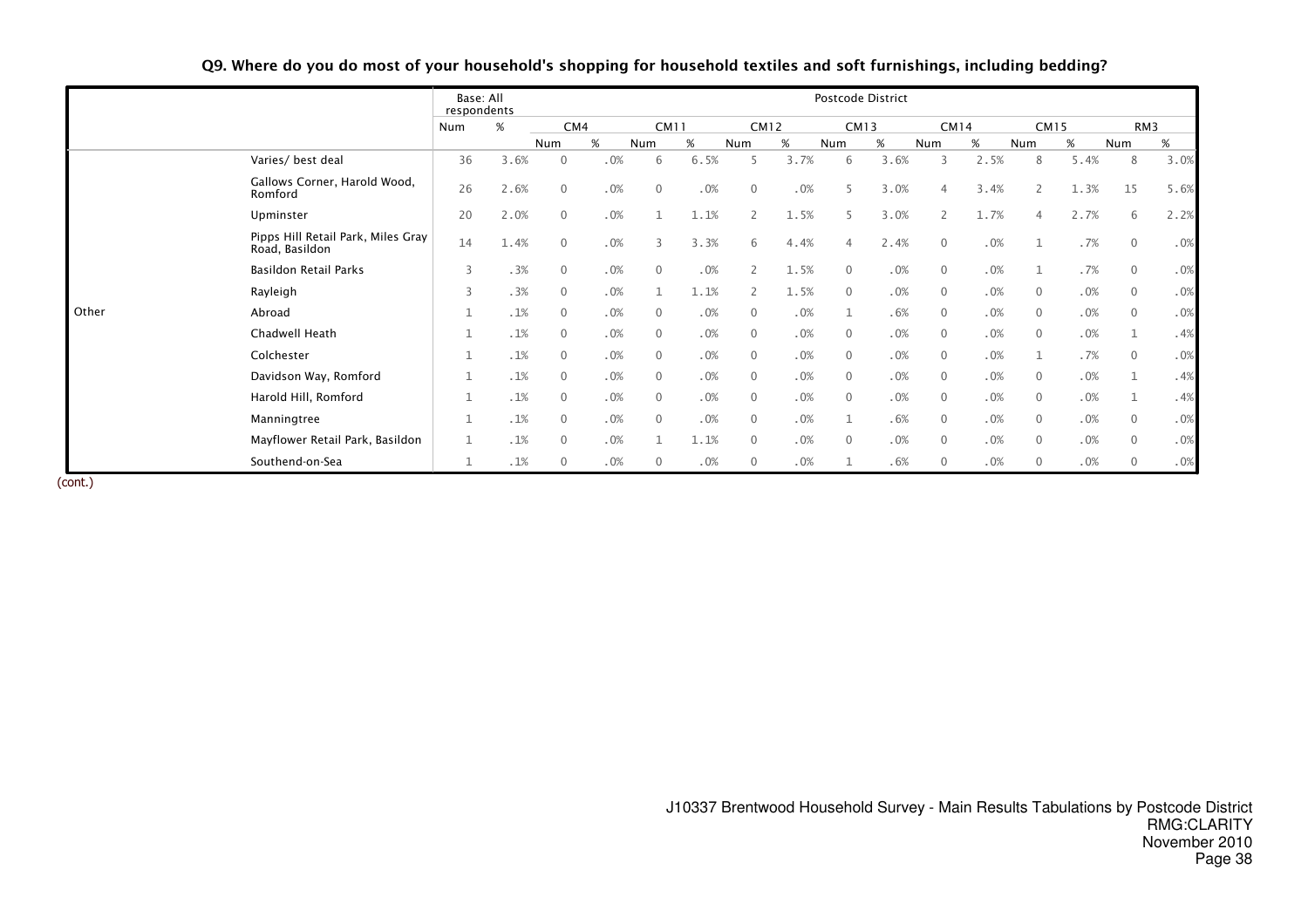|                                                  |              | Postcode<br>District |
|--------------------------------------------------|--------------|----------------------|
|                                                  |              | RM4                  |
|                                                  | Num          | %                    |
| Base: All respondents                            | 2            | 100.0%               |
| <b>Romford Town Centre</b>                       | 1            | 50.0%                |
| Lakeside Shopping Centre                         | 0            | .0%                  |
| <b>Basildon Town Centre</b>                      | $\Omega$     | .0%                  |
| Don't buy                                        | $\Omega$     | .0%                  |
| <b>Chelmsford Town Centre</b>                    | 0            | .0%                  |
| Brentwood Town Centre/High Street/Baytree Centre | 0            | .0%                  |
| <b>Bluewater Shopping Centre</b>                 | 0            | .0%                  |
| Internet                                         | $\Omega$     | .0%                  |
| Catalogue/ mail order                            | $\Omega$     | .0%                  |
| Central London                                   | 0            | .0%                  |
| <b>Billericay Town Centre</b>                    | $\Omega$     | .0%                  |
| <b>Hornchurch Town Centre</b>                    | $\mathbf{0}$ | .0%                  |
| <b>Ilford Town Centre</b>                        | 1            | 50.0%                |
| <b>Maldon Town Centre</b>                        | $\Omega$     | .0%                  |
| The Brewery Shopping Centre, Romford             | $\Omega$     | .0%                  |
| Shenfield District Centre/Hutton Road            | $\Omega$     | .0%                  |
| Ingatestone High Street/District Centre          | 0            | .0%                  |
| The Liberty Shopping Centre, Romford             | 0            | .0%                  |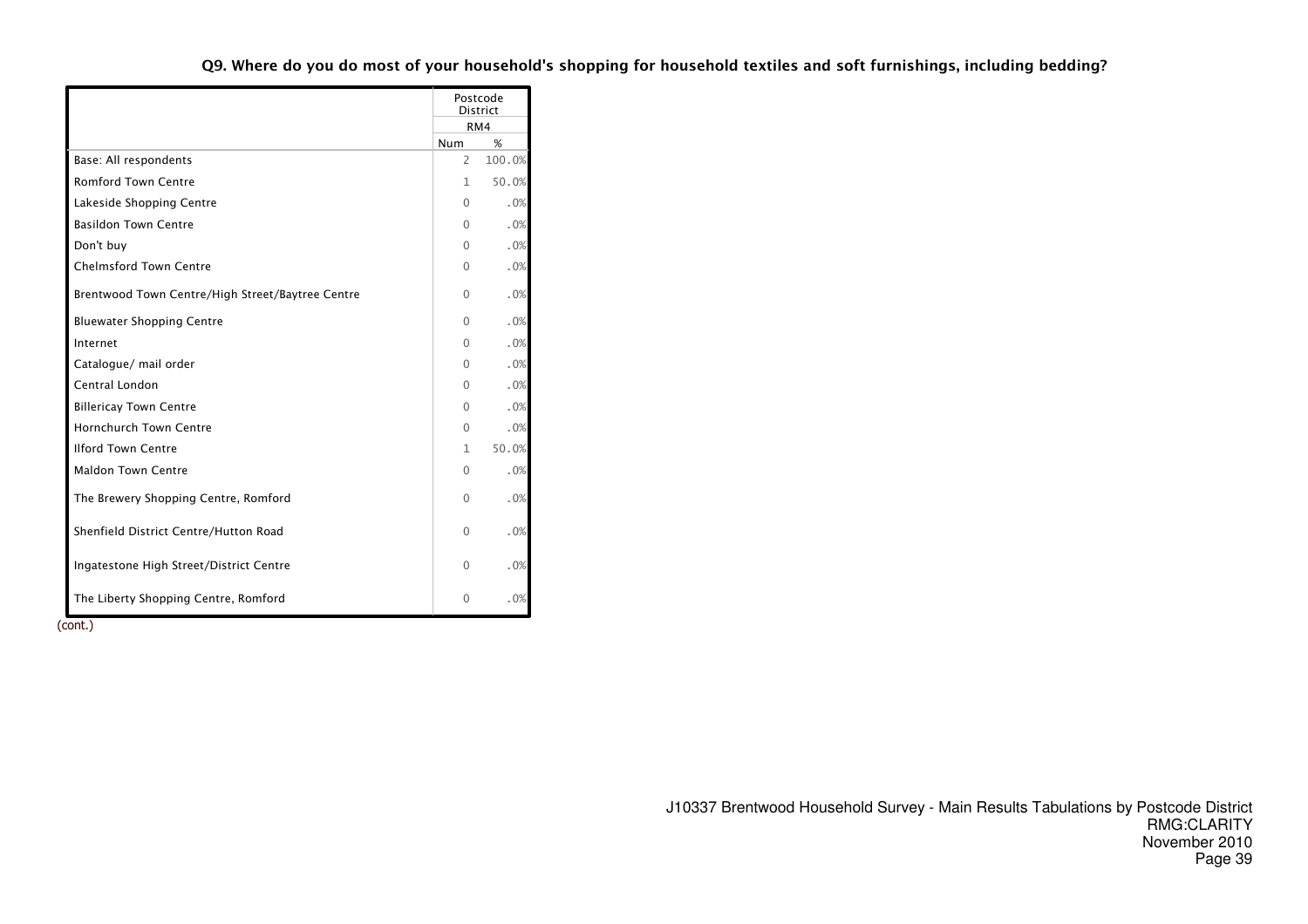Q9. Where do you do most of your household's shopping for household textiles and soft furnishings, including bedding?

|       |                                                      |          | Postcode<br><b>District</b> |
|-------|------------------------------------------------------|----------|-----------------------------|
|       |                                                      |          | RM4                         |
|       |                                                      | Num      | %                           |
|       | Varies/ best deal                                    | $\Omega$ | .0%                         |
|       | Gallows Corner, Harold Wood,<br>Romford              | $\Omega$ | .0%                         |
|       | Upminster                                            | $\Omega$ | .0%                         |
|       | Pipps Hill Retail Park, Miles Gray<br>Road, Basildon | $\Omega$ | .0%                         |
|       | <b>Basildon Retail Parks</b>                         | $\Omega$ | .0%                         |
|       | Rayleigh                                             | $\Omega$ | .0%                         |
| Other | Abroad                                               | $\Omega$ | .0%                         |
|       | Chadwell Heath                                       | $\Omega$ | .0%                         |
|       | Colchester                                           | $\Omega$ | .0%                         |
|       | Davidson Way, Romford                                | $\Omega$ | .0%                         |
|       | Harold Hill, Romford                                 | $\Omega$ | .0%                         |
|       | Manningtree                                          | $\Omega$ | .0%                         |
|       | Mayflower Retail Park, Basildon                      | $\Omega$ | .0%                         |
|       | Southend-on-Sea                                      | 0        | .0%                         |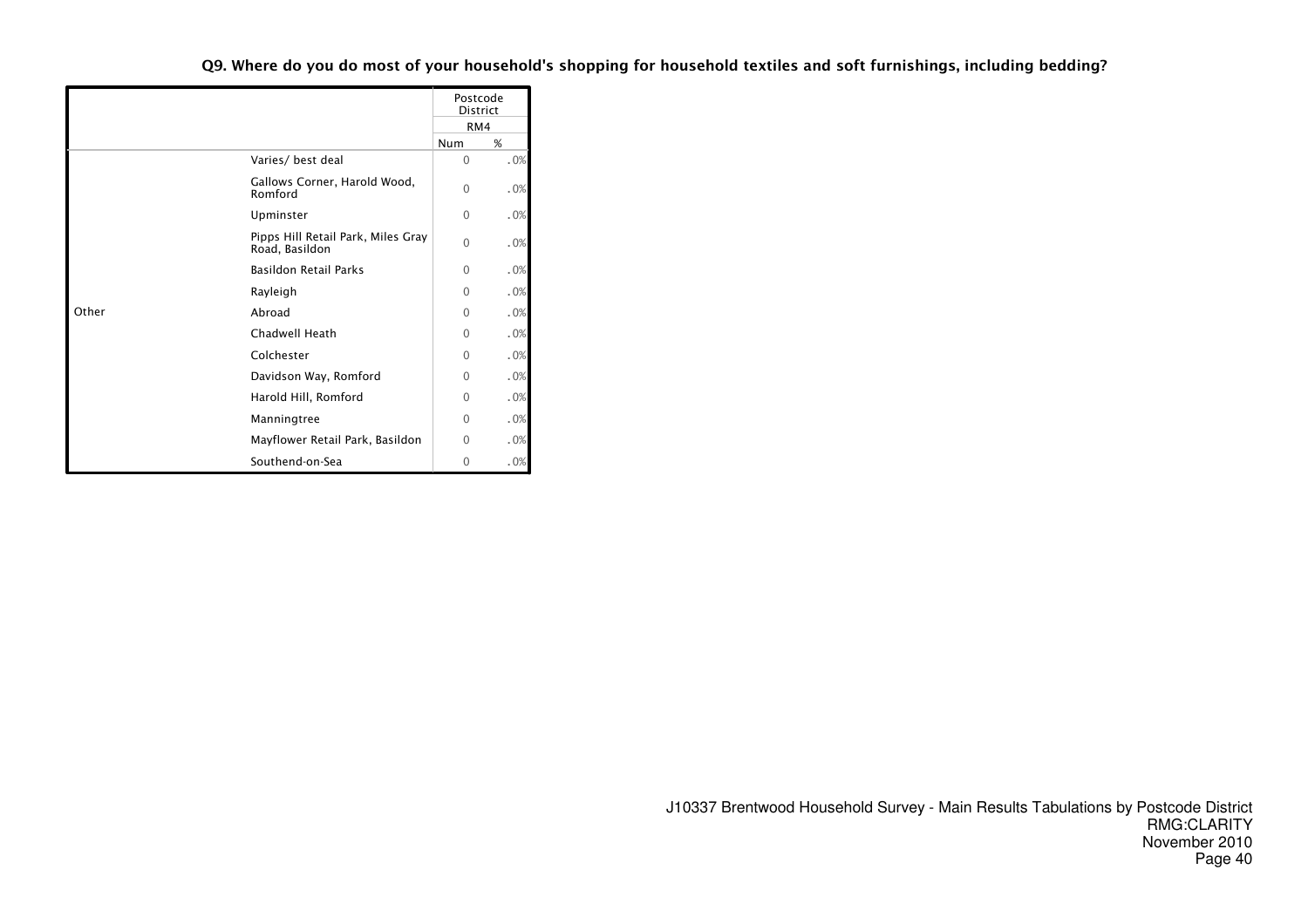|                                                  | respondents | Base: All |                |        | Postcode District |        |                |             |                |             |                |        |                |             |                |                 |
|--------------------------------------------------|-------------|-----------|----------------|--------|-------------------|--------|----------------|-------------|----------------|-------------|----------------|--------|----------------|-------------|----------------|-----------------|
|                                                  | Num         | %         |                | CM4    |                   | CM11   |                | <b>CM12</b> |                | <b>CM13</b> |                | CM14   |                | <b>CM15</b> |                | RM <sub>3</sub> |
|                                                  |             |           | Num            | %      | Num               | $\%$   | Num            | $\%$        | Num            | $\%$        | Num            | %      | Num            | %           | Num            | $\%$            |
| Base: All respondents                            | 1005        | 100.0%    | 68             | 100.0% | 92                | 100.0% | 136            | 100.0%      | 166            | 100.0%      | 119            | 100.0% | 149            | 100.0%      | 269            | 100.0%          |
| Internet                                         | 125         | 12.4%     | 7              | 10.3%  | 12                | 13.0%  | 24             | 17.6%       | 23             | 13.9%       | 20             | 16.8%  | 22             | 14.8%       | 17             | 6.3%            |
| Brentwood Town Centre/High Street/Baytree Centre | 112         | 11.1%     | 2              | 2.9%   | 2                 | 2.2%   | 6              | 4.4%        | 32             | 19.3%       | 33             | 27.7%  | 34             | 22.8%       | 3              | 1.1%            |
| <b>Romford Town Centre</b>                       | 102         | 10.1%     | $\mathbf{1}$   | 1.5%   | $\mathbf 0$       | .0%    | $\mathbf{0}$   | .0%         | 8              | 4.8%        | 9              | 7.6%   | $\overline{7}$ | 4.7%        | 77             | 28.6%           |
| Lakeside Shopping Centre                         | 93          | 9.3%      | 3              | 4.4%   | 5                 | 5.4%   | 10             | 7.4%        | 26             | 15.7%       | 21             | 17.6%  | 18             | 12.1%       | 10             | 3.7%            |
| <b>Basildon Town Centre</b>                      | 82          | 8.2%      | $\mathbf{0}$   | .0%    | 29                | 31.5%  | 33             | 24.3%       | 13             | 7.8%        | 3              | 2.5%   | $\overline{4}$ | 2.7%        | $\overline{0}$ | .0%             |
| Don't buy                                        | 73          | 7.3%      | $\overline{2}$ | 2.9%   | 6                 | 6.5%   | 8              | 5.9%        | 15             | 9.0%        | 7              | 5.9%   | 12             | 8.1%        | 22             | 8.2%            |
| <b>Chelmsford Town Centre</b>                    | 57          | 5.7%      | 35             | 51.5%  | 3                 | 3.3%   | 5              | 3.7%        | 4              | 2.4%        | $\mathbf 0$    | .0%    | 10             | 6.7%        | $\overline{0}$ | .0%             |
| <b>Bluewater Shopping Centre</b>                 | 21          | 2.1%      | 3              | 4.4%   | 3                 | 3.3%   | 3              | 2.2%        | 2              | 1.2%        | $\overline{4}$ | 3.4%   | 5              | 3.4%        | -1             | .4%             |
| Catalogue/ mail order                            | 12          | 1.2%      | 2              | 2.9%   | $\overline{0}$    | .0%    | 1              | .7%         | $\overline{4}$ | 2.4%        | 2              | 1.7%   | $\Omega$       | .0%         | 3              | 1.1%            |
| <b>Billericay Town Centre</b>                    | 10          | 1.0%      | $\mathbf 0$    | .0%    | $\overline{4}$    | 4.3%   | 5              | 3.7%        | 1              | .6%         | $\mathbf{0}$   | .0%    | $\Omega$       | .0%         | $\Omega$       | .0%             |
| Hornchurch Town Centre                           | 8           | .8%       | $\mathbf 0$    | .0%    | $\mathbf 0$       | .0%    | $\overline{0}$ | .0%         | $\mathbf 1$    | .6%         | $\mathbf{0}$   | .0%    | $\mathbf{0}$   | .0%         | 7              | 2.6%            |
| Central London                                   | 8           | .8%       | 1              | 1.5%   | 2                 | 2.2%   | $\mathbf{1}$   | .7%         | $\mathbf{1}$   | .6%         | 1              | .8%    | $\mathbf{1}$   | .7%         | -1             | .4%             |
| Shenfield District Centre/Hutton Road            | 3           | .3%       | $\mathbf{0}$   | .0%    | $\mathbf 0$       | .0%    | $\mathbf 0$    | .0%         | $\mathbf{1}$   | .6%         | $\mathbf{0}$   | .0%    | $\overline{2}$ | 1.3%        | $\Omega$       | .0%             |
| High Chelmer Shopping Centre, Chelmsford         | 2           | .2%       | $\mathbf 0$    | .0%    | $\mathbf 0$       | .0%    | $\mathbf 0$    | .0%         | $\mathbf{0}$   | .0%         | $\mathbf{0}$   | .0%    | 2              | 1.3%        | $\Omega$       | .0%             |
| Ingatestone High Street/District Centre          | 2           | .2%       | $\overline{2}$ | 2.9%   | $\mathbf{0}$      | .0%    | $\overline{0}$ | .0%         | $\mathbf{0}$   | .0%         | $\mathbf{0}$   | .0%    | $\Omega$       | .0%         | $\overline{0}$ | .0%             |
| <b>Braintree Town Centre</b>                     |             | .1%       | $\mathbf{0}$   | .0%    | $\mathbf 0$       | .0%    | $\mathbf 0$    | .0%         | 1              | .6%         | $\mathbf{0}$   | .0%    | $\mathbf{0}$   | .0%         | $\overline{0}$ | .0%             |
| Meadows Shopping Centre, Chelmsford              | 1           | .1%       | 1              | 1.5%   | $\mathbf 0$       | .0%    | $\overline{0}$ | .0%         | $\mathbf{0}$   | .0%         | $\mathbf{0}$   | .0%    | $\Omega$       | .0%         | $\Omega$       | .0%             |
| <b>Ilford Town Centre</b>                        |             | .1%       | $\mathbf{0}$   | .0%    | $\mathbf{0}$      | .0%    | $\mathbf{0}$   | .0%         | $\Omega$       | .0%         | $\mathbf{0}$   | .0%    | $\Omega$       | .0%         | $\Omega$       | .0%             |
| Exchange Shopping Centre, Ilford                 |             | .1%       | $\mathbf{0}$   | .0%    | $\mathbf 0$       | .0%    | $\mathbf 0$    | .0%         | 1              | .6%         | $\mathbf{0}$   | .0%    | $\Omega$       | .0%         | $\Omega$       | .0%             |
| Pitsea Shopping Centre                           |             | .1%       | $\Omega$       | .0%    | $\mathbf{0}$      | .0%    | $\mathbf{1}$   | .7%         | $\overline{0}$ | .0%         | $\mathbf{0}$   | .0%    | $\Omega$       | .0%         | $\Omega$       | .0%             |
| Southend Town Centre                             |             | .1%       | 1              | 1.5%   | $\mathbf 0$       | .0%    | 0              | .0%         | $\mathbf{0}$   | .0%         | $\mathbf 0$    | .0%    | $\Omega$       | .0%         | $\Omega$       | .0%             |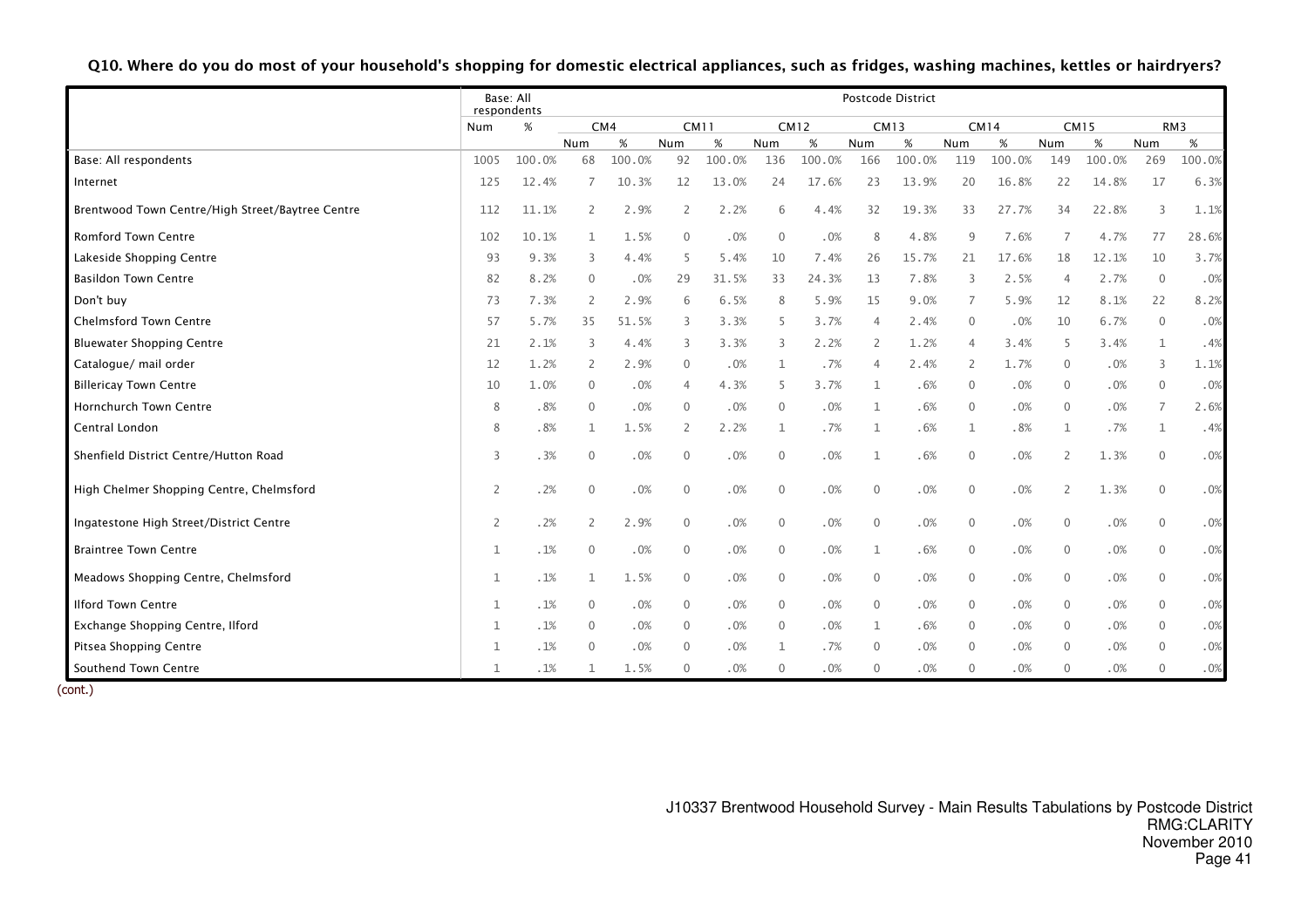|       |                                                         | Base: All<br>respondents |       |              |      |                |      |                |       | Postcode District |      |              |       |                |       |                 |       |  |  |
|-------|---------------------------------------------------------|--------------------------|-------|--------------|------|----------------|------|----------------|-------|-------------------|------|--------------|-------|----------------|-------|-----------------|-------|--|--|
|       |                                                         | Num                      | $\%$  | CM4          |      | <b>CM11</b>    |      | <b>CM12</b>    |       | <b>CM13</b>       |      | <b>CM14</b>  |       | <b>CM15</b>    |       | RM <sub>3</sub> |       |  |  |
|       |                                                         |                          |       | Num          | %    | Num            | $\%$ | Num            | $\%$  | Num               | %    | Num          | $\%$  | Num            | $\%$  | Num             | %     |  |  |
|       | Gallows Corner Retail Park,<br>Colchester Road, Romford | 160                      | 15.9% |              | 1.5% |                | 1.1% | $\mathbf{0}$   | .0%   | 12                | 7.2% | 13           | 10.9% | 16             | 10.7% | 113             | 42.0% |  |  |
|       | Varies/ best deal                                       | 38                       | 3.8%  |              | 1.5% | 3              | 3.3% | $\overline{7}$ | 5.1%  | 8                 | 4.8% |              | 3.4%  | 11             | 7.4%  |                 | 1.5%  |  |  |
|       | Pipps Hill Retail Park, Miles Gray<br>Road, Basildon    | 30                       | 3.0%  | $\Omega$     | .0%  |                | 7.6% | 15             | 11.0% | 6                 | 3.6% | $\mathbf{0}$ | .0%   | $\mathbf{1}$   | .7%   |                 | .4%   |  |  |
|       | Mayflower Retail Park, Basildon                         | 19                       | 1.9%  | $\mathbf{0}$ | .0%  | 8              | 8.7% |                | 5.1%  | 2                 | 1.2% | $\mathbf{1}$ | .8%   |                | .7%   | $\Omega$        | .0%   |  |  |
|       | <b>Basildon Industrial Estate</b>                       | 12                       | 1.2%  | $\Omega$     | .0%  | $\overline{2}$ | 2.2% | 6              | 4.4%  | $\overline{2}$    | 1.2% | $\mathbf{0}$ | .0%   | $\overline{2}$ | 1.3%  | $\Omega$        | .0%   |  |  |
|       | Harold Hill, Romford                                    | 7                        | .7%   |              | 1.5% | 0              | .0%  | $\mathbf{0}$   | .0%   | $\overline{0}$    | .0%  | $\mathbf{0}$ | .0%   | $\Omega$       | .0%   | 6               | 2.2%  |  |  |
|       | Heron Retail Park, Miles Gray<br>Road, Basildon         | $\overline{7}$           | .7%   | $\mathbf{0}$ | .0%  | $\overline{2}$ | 2.2% | $\overline{4}$ | 2.9%  | $\mathbf{1}$      | .6%  | $\mathbf{0}$ | .0%   | $\mathbf{0}$   | .0%   | $\Omega$        | .0%   |  |  |
| Other | Chelmer Village Retail Park,<br>Chelmsford              | 6                        | .6%   | 3            | 4.4% |                | 1.1% | $\mathbf{0}$   | .0%   | 1                 | .6%  | $\mathbf{0}$ | .0%   | $\mathbf{1}$   | .7%   | $\Omega$        | .0%   |  |  |
|       | Harold Wood Industrial Estate                           | $\overline{2}$           | .2%   | $\mathbf{0}$ | .0%  | $\overline{0}$ | .0%  | $\mathbf 0$    | .0%   | $\overline{0}$    | .0%  | $\mathbf{0}$ | .0%   | $\Omega$       | .0%   | 2               | .7%   |  |  |
|       | Chadwell Heath                                          | 1                        | .1%   | $\Omega$     | .0%  | $\mathbf{0}$   | .0%  | $\mathbf{0}$   | .0%   | $\overline{0}$    | .0%  | $\mathbf{0}$ | .0%   | $\Omega$       | .0%   | $\mathbf{1}$    | .4%   |  |  |
|       | Colchester                                              |                          | .1%   |              | 1.5% | $\mathbf{0}$   | .0%  | $\mathbf{0}$   | .0%   | $\overline{0}$    | .0%  | $\mathbf{0}$ | .0%   | $\Omega$       | .0%   | $\Omega$        | .0%   |  |  |
|       | Ongar                                                   |                          | .1%   | $\Omega$     | .0%  | $\mathbf{0}$   | .0%  | $\mathbf{0}$   | .0%   | $\mathbf{0}$      | .0%  | $\mathbf{1}$ | .8%   | $\Omega$       | .0%   | $\Omega$        | .0%   |  |  |
|       | Rayleigh                                                |                          | .1%   | 0            | .0%  |                | 1.1% | $\mathbf{0}$   | .0%   | $\overline{0}$    | .0%  | $\mathbf{0}$ | .0%   | $\Omega$       | .0%   | $\Omega$        | .0%   |  |  |
|       | Tunbridge                                               |                          | .1%   | $\mathbf{0}$ | .0%  | $\Omega$       | .0%  | $\mathbf{0}$   | .0%   | 1                 | .6%  | $\mathbf{0}$ | .0%   | $\Omega$       | .0%   | $\Omega$        | .0%   |  |  |
|       | Upton                                                   |                          | .1%   | $\Omega$     | .0%  | $\mathbf{0}$   | .0%  | $\mathbf{0}$   | .0%   | $\overline{0}$    | .0%  | $\mathbf{0}$ | .0%   | $\Omega$       | .0%   | $\mathbf{1}$    | .4%   |  |  |
|       | Wickford                                                |                          | .1%   |              | .0%  |                | 1.1% | $\mathbf{0}$   | .0%   | $\overline{0}$    | .0%  | $\mathbf{0}$ | .0%   | $\Omega$       | .0%   |                 | .0%   |  |  |
|       | Yardley Business Park, Basildon                         | 1                        | .1%   |              | 1.5% | $\Omega$       | .0%  | $\mathbf{0}$   | .0%   | $\Omega$          | .0%  | $\mathbf{0}$ | .0%   | $\Omega$       | .0%   | $\Omega$        | .0%   |  |  |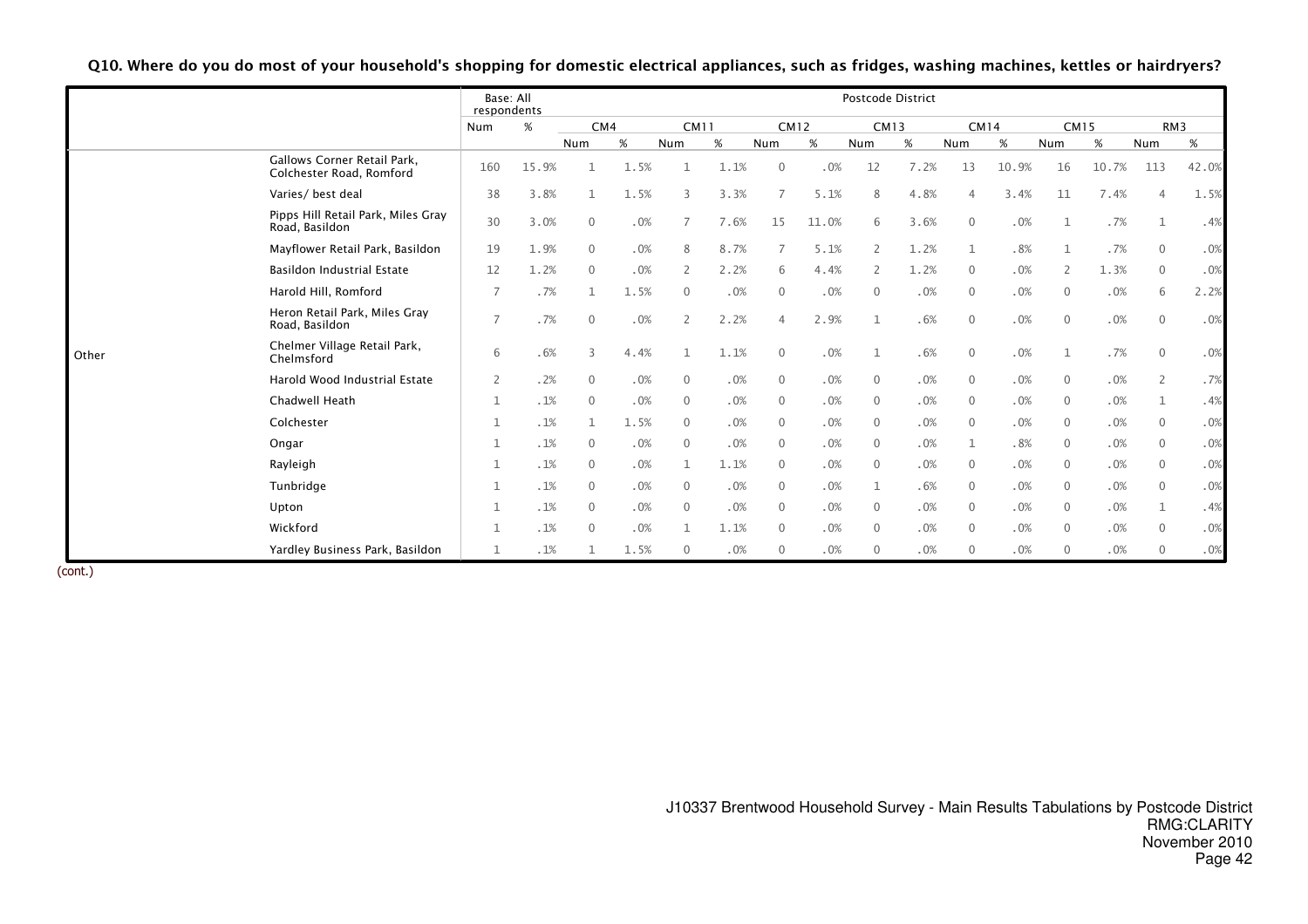|                                                  |              | Postcode<br><b>District</b> |
|--------------------------------------------------|--------------|-----------------------------|
|                                                  |              | RM4                         |
|                                                  | Num          | %                           |
| Base: All respondents                            | 2            | 100.0%                      |
| Internet                                         | 0            | .0%                         |
| Brentwood Town Centre/High Street/Baytree Centre | 0            | .0%                         |
| <b>Romford Town Centre</b>                       | 0            | .0%                         |
| Lakeside Shopping Centre                         | 0            | .0%                         |
| <b>Basildon Town Centre</b>                      | 0            | .0%                         |
| Don't buy                                        | 0            | .0%                         |
| <b>Chelmsford Town Centre</b>                    | 0            | .0%                         |
| <b>Bluewater Shopping Centre</b>                 | 0            | .0%                         |
| Catalogue/ mail order                            | 0            | .0%                         |
| <b>Billericay Town Centre</b>                    | 0            | .0%                         |
| <b>Hornchurch Town Centre</b>                    | $\Omega$     | .0%                         |
| Central London                                   | 0            | .0%                         |
| Shenfield District Centre/Hutton Road            | $\Omega$     | .0%                         |
| High Chelmer Shopping Centre, Chelmsford         | 0            | .0%                         |
| Ingatestone High Street/District Centre          | 0            | .0%                         |
| <b>Braintree Town Centre</b>                     | 0            | .0%                         |
| Meadows Shopping Centre, Chelmsford              | $\Omega$     | .0%                         |
| <b>Ilford Town Centre</b>                        | $\mathbf{1}$ | 50.0%                       |
| Exchange Shopping Centre, Ilford                 | 0            | .0%                         |
| Pitsea Shopping Centre                           | 0            | .0%                         |
| Southend Town Centre                             | 0            | .0%                         |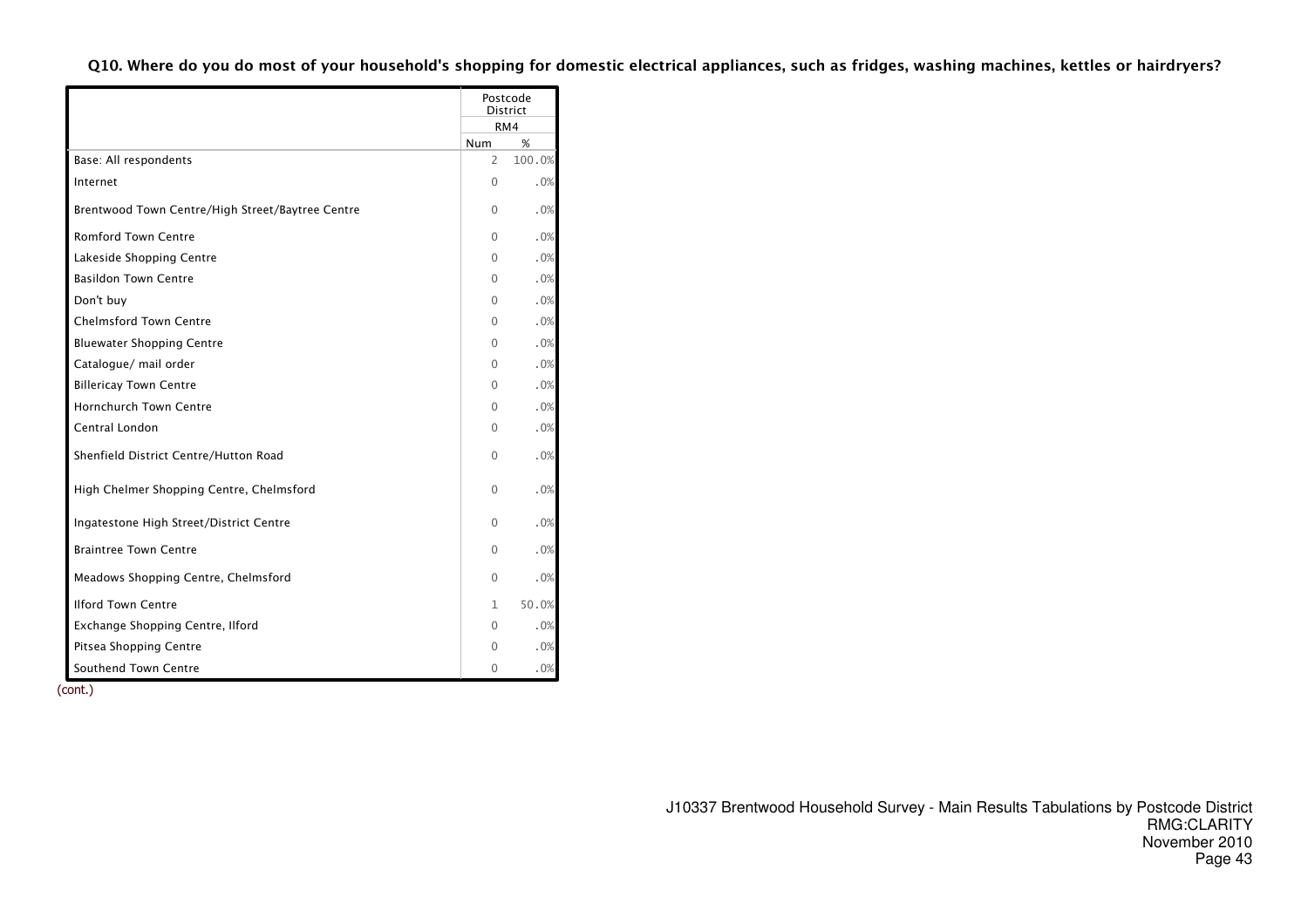|       |                                                         | Postcode     | <b>District</b> |
|-------|---------------------------------------------------------|--------------|-----------------|
|       |                                                         | RM4          |                 |
|       |                                                         | Num          | %               |
|       | Gallows Corner Retail Park,<br>Colchester Road, Romford | $\mathbf{1}$ | 50.0%           |
|       | Varies/ best deal                                       | $\Omega$     | .0%             |
|       | Pipps Hill Retail Park, Miles Gray<br>Road, Basildon    | $\Omega$     | .0%             |
|       | Mayflower Retail Park, Basildon                         | 0            | .0%             |
|       | <b>Basildon Industrial Estate</b>                       | $\Omega$     | .0%             |
|       | Harold Hill, Romford                                    | $\Omega$     | .0%             |
|       | Heron Retail Park, Miles Gray<br>Road, Basildon         | $\Omega$     | .0%             |
| Other | Chelmer Village Retail Park,<br>Chelmsford              | $\Omega$     | .0%             |
|       | Harold Wood Industrial Estate                           | $\Omega$     | .0%             |
|       | Chadwell Heath                                          | $\Omega$     | .0%             |
|       | Colchester                                              | $\Omega$     | .0%             |
|       | Ongar                                                   | $\Omega$     | .0%             |
|       | Rayleigh                                                | $\Omega$     | .0%             |
|       | Tunbridge                                               | $\Omega$     | .0%             |
|       | Upton                                                   | $\Omega$     | .0%             |
|       | Wickford                                                | $\Omega$     | .0%             |
|       | Yardley Business Park, Basildon                         | 0            | .0%             |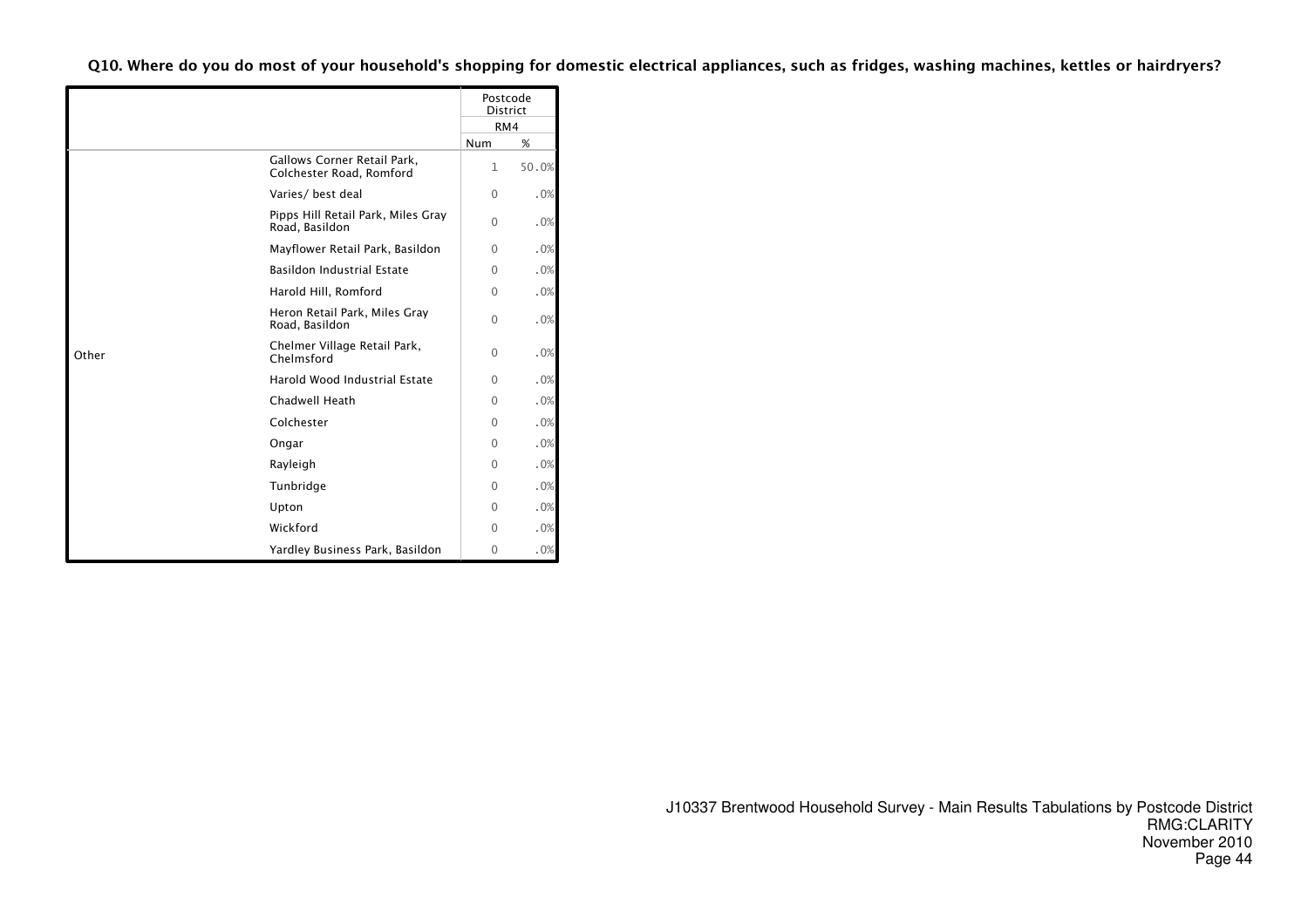#### Q11. Where do you do most of your household's shopping for radio, TV, telephone, Hi-fi and photographic equipment?

|                                                  |      | Base: All<br>respondents | Postcode District |        |                |             |                |             |                |             |                |             |                |             |                          |                 |
|--------------------------------------------------|------|--------------------------|-------------------|--------|----------------|-------------|----------------|-------------|----------------|-------------|----------------|-------------|----------------|-------------|--------------------------|-----------------|
|                                                  | Num  | %                        |                   | CM4    |                | <b>CM11</b> |                | <b>CM12</b> |                | <b>CM13</b> |                | <b>CM14</b> |                | <b>CM15</b> |                          | RM <sub>3</sub> |
|                                                  |      |                          | Num               | %      | Num            | %           | Num            | %           | Num            | $\%$        | Num            | %           | Num            | %           | Num                      | %               |
| Base: All respondents                            | 1005 | 100.0%                   | 68                | 100.0% | 92             | 100.0%      | 136            | 100.0%      | 166            | 100.0%      | 119            | 100.0%      | 149            | 100.0%      | 269                      | 100.0%          |
| Internet                                         | 131  | 13.0%                    | 7                 | 10.3%  | 12             | 13.0%       | 25             | 18.4%       | 23             | 13.9%       | 20             | 16.8%       | 25             | 16.8%       | 19                       | 7.1%            |
| Brentwood Town Centre/High Street/Baytree Centre | 113  | 11.2%                    | $\mathbf{2}$      | 2.9%   | 2              | 2.2%        | 7              | 5.1%        | 26             | 15.7%       | 32             | 26.9%       | 39             | 26.2%       | -5                       | 1.9%            |
| Romford Town Centre                              | 112  | 11.1%                    |                   | 1.5%   | $\overline{0}$ | .0%         | $\mathbf 0$    | .0%         | 8              | 4.8%        | 11             | 9.2%        | 11             | 7.4%        | 78                       | 29.0%           |
| Don't buy                                        | 103  | 10.2%                    | 4                 | 5.9%   | 11             | 12.0%       | 13             | 9.6%        | 17             | 10.2%       | 9              | 7.6%        | 10             | 6.7%        | 38                       | 14.1%           |
| Lakeside Shopping Centre                         | 82   | 8.2%                     | 2                 | 2.9%   | -2             | 2.2%        | 9              | 6.6%        | 27             | 16.3%       | 16             | 13.4%       | 17             | 11.4%       | 9                        | 3.3%            |
| <b>Basildon Town Centre</b>                      | 79   | 7.9%                     |                   | 1.5%   | 31             | 33.7%       | 27             | 19.9%       | 12             | 7.2%        | 4              | 3.4%        | $\overline{4}$ | 2.7%        | $\overline{0}$           | .0%             |
| <b>Chelmsford Town Centre</b>                    | 61   | 6.1%                     | 33                | 48.5%  | 4              | 4.3%        | 8              | 5.9%        | -5             | 3.0%        | 1              | .8%         | 10             | 6.7%        | $\overline{0}$           | .0%             |
| <b>Bluewater Shopping Centre</b>                 | 26   | 2.6%                     | 3                 | 4.4%   | 3              | 3.3%        | 5              | 3.7%        | -5             | 3.0%        | 4              | 3.4%        | $\overline{4}$ | 2.7%        | 2                        | .7%             |
| <b>Hornchurch Town Centre</b>                    | 11   | 1.1%                     | $\mathbf{0}$      | .0%    | $\mathbf{0}$   | .0%         | $\mathbf{0}$   | .0%         | 2              | 1.2%        | $\mathbf{0}$   | .0%         | $\mathbf{0}$   | .0%         | 9                        | 3.3%            |
| <b>Billericay Town Centre</b>                    | q    | .9%                      | $\mathbf{0}$      | .0%    | 3              | 3.3%        | 6              | 4.4%        | $\mathbf{0}$   | .0%         | $\mathbf{0}$   | .0%         | $\Omega$       | .0%         | $\Omega$                 | .0%             |
| Catalogue/ mail order                            | 9    | .9%                      | 3                 | 4.4%   | 1              | 1.1%        | $\mathbf{0}$   | .0%         | 1              | .6%         | $\overline{2}$ | 1.7%        | $\Omega$       | .0%         | $\overline{\phantom{0}}$ | .7%             |
| Central London                                   |      | .5%                      |                   | 1.5%   | 1              | 1.1%        | $\mathbf{1}$   | .7%         | $\mathbf{0}$   | .0%         | $\mathbf{0}$   | .0%         | $\mathbf{1}$   | .7%         |                          | .4%             |
| <b>Ilford Town Centre</b>                        | 2    | .2%                      | 0                 | .0%    | $\overline{0}$ | .0%         | $\overline{0}$ | .0%         | $\mathbf{0}$   | .0%         | $\Omega$       | .0%         | $\mathbf{1}$   | .7%         | $\Omega$                 | .0%             |
| Southend Town Centre                             | 2    | .2%                      | $\mathbf{0}$      | .0%    | $\mathbf{0}$   | .0%         | $\mathbf{0}$   | .0%         | $\overline{2}$ | 1.2%        | $\Omega$       | .0%         | $\Omega$       | .0%         | $\Omega$                 | .0%             |
| <b>Braintree Town Centre</b>                     | 1    | .1%                      | $\mathbf 0$       | .0%    | $\mathbf 0$    | .0%         | $\mathbf{0}$   | .0%         | 1              | .6%         | $\mathbf{0}$   | .0%         | $\Omega$       | .0%         | $\overline{0}$           | .0%             |
| High Chelmer Shopping Centre, Chelmsford         | 1    | .1%                      | $\mathbf 0$       | .0%    | $\mathbf 0$    | .0%         | $\mathbf{0}$   | .0%         | $\mathbf{0}$   | .0%         | $\mathbf{0}$   | .0%         | $\mathbf{1}$   | .7%         | $\Omega$                 | .0%             |
| Exchange Shopping Centre, Ilford                 | 1    | .1%                      | $\mathbf 0$       | .0%    | $\mathbf 0$    | .0%         | $\overline{0}$ | .0%         | $\mathbf 0$    | .0%         | $\mathbf{0}$   | .0%         | $\Omega$       | .0%         |                          | .4%             |
| Laindon Shopping Centre                          |      | .1%                      | $\mathbf 0$       | .0%    | $\overline{0}$ | .0%         | $\mathbf{0}$   | .0%         | $\mathbf{0}$   | .0%         |                | .8%         | $\Omega$       | .0%         | $\Omega$                 | .0%             |
| Pitsea Shopping Centre                           | 1    | .1%                      | $\mathbf 0$       | .0%    | $\overline{0}$ | .0%         | 1              | .7%         | $\mathbf{0}$   | .0%         | 0              | .0%         | $\Omega$       | .0%         | $\Omega$                 | .0%             |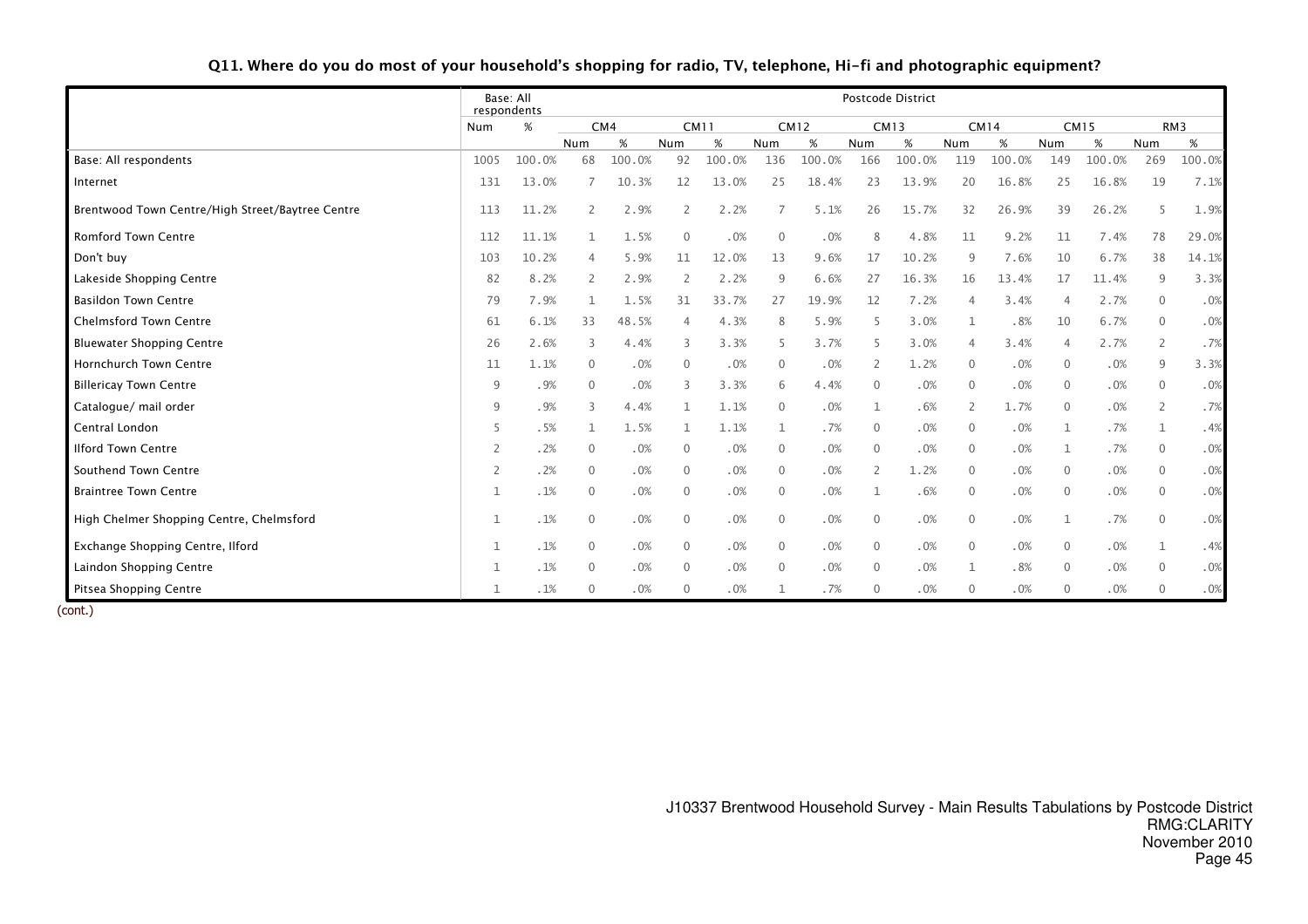|       |                                                         | Base: All<br>respondents |       |                |      |              |      |                |       | Postcode District |      |              |        |              |      |                |                 |
|-------|---------------------------------------------------------|--------------------------|-------|----------------|------|--------------|------|----------------|-------|-------------------|------|--------------|--------|--------------|------|----------------|-----------------|
|       |                                                         | Num                      | %     | CM4            |      | <b>CM11</b>  |      | <b>CM12</b>    |       | <b>CM13</b>       |      | <b>CM14</b>  |        | <b>CM15</b>  |      |                | RM <sub>3</sub> |
|       |                                                         |                          |       | Num            | %    | Num          | %    | Num            | %     | Num               | %    | Num          | $\%$   | Num          | %    | Num            | %               |
|       | Gallows Corner Retail Park,<br>Colchester Road, Romford | 124                      | 12.3% | 2              | 2.9% | $\mathbf{0}$ | .0%  | $\mathbf 0$    | .0%   | 8                 | 4.8% | 14           | 11.8%  | 12           | 8.1% | 87             | 32.3%           |
|       | Varies/ best deal                                       | 42                       | 4.2%  | 2              | 2.9% | 2            | 2.2% | $\overline{4}$ | 2.9%  | 15                | 9.0% | 3            | 2.5%   | 9            | 6.0% | -7             | 2.6%            |
|       | Pipps Hill Retail Park, Miles Gray<br>Road, Basildon    | 27                       | 2.7%  | $\Omega$       | .0%  | 5            | 5.4% | 15             | 11.0% | 7                 | 4.2% | $\mathbf{0}$ | .0%    | $\mathbf{0}$ | .0%  | $\Omega$       | .0%             |
|       | Mayflower Retail Park, Basildon                         | 17                       | 1.7%  | 1              | 1.5% | 6            | 6.5% | 7              | 5.1%  | $\mathbf{1}$      | .6%  | $\mathbf{1}$ | .8%    | $\mathbf{0}$ | .0%  | 1              | .4%             |
|       | Basildon Retail Parks                                   | 12                       | 1.2%  | $\overline{0}$ | .0%  | 1            | 1.1% | 6              | 4.4%  | 3                 | 1.8% | 1            | .8%    | 1            | .7%  | $\overline{0}$ | .0%             |
|       | Harold Hill                                             | 6                        | .6%   | $\mathbf{0}$   | .0%  | $\mathbf{0}$ | .0%  | $\overline{0}$ | .0%   | $\mathbf{0}$      | .0%  | $\mathbf{0}$ | $.0\%$ | $\Omega$     | .0%  | 6              | 2.2%            |
|       | Heron Retail Park, Miles Gray<br>Road, Basildon         | 6                        | .6%   | $\mathbf{0}$   | .0%  | 2            | 2.2% | $\mathbf 1$    | .7%   | $\overline{2}$    | 1.2% | $\mathbf{0}$ | $.0\%$ | $\mathbf{1}$ | .7%  | $\overline{0}$ | .0%             |
|       | Chelmer Village Retail Park,<br>Chelmsford              | 5                        | .5%   | 3              | 4.4% |              | 1.1% | $\mathbf 0$    | .0%   | $\mathbf{0}$      | .0%  | $\mathbf{0}$ | .0%    | 1            | .7%  | $\overline{0}$ | .0%             |
| Other | Rayleigh                                                | 3                        | .3%   | $\mathbf{0}$   | .0%  | 3            | 3.3% | $\mathbf 0$    | .0%   | $\mathbf{0}$      | .0%  | $\mathbf{0}$ | .0%    | $\Omega$     | .0%  | $\Omega$       | .0%             |
|       | Gidea Park, Romford                                     |                          | .2%   | $\mathbf{0}$   | .0%  | $\mathbf{0}$ | .0%  | $\overline{0}$ | .0%   | $\mathbf{0}$      | .0%  | $\mathbf{0}$ | .0%    | $\mathbf{1}$ | .7%  | 1              | .4%             |
|       | Thurrock                                                | 2                        | .2%   | $\mathbf{1}$   | 1.5% | $\mathbf{0}$ | .0%  | $\mathbf{0}$   | .0%   | $\mathbf{0}$      | .0%  | $\mathbf{0}$ | .0%    | 1            | .7%  | $\overline{0}$ | .0%             |
|       | Bishops Stortford, Hertfordshire                        | $\mathbf{1}$             | .1%   | $\mathbf{0}$   | .0%  | $\mathbf{0}$ | .0%  | $\mathbf{0}$   | .0%   | $\mathbf{0}$      | .0%  | $\mathbf{0}$ | .0%    | $\mathbf{0}$ | .0%  | $\mathbf{1}$   | .4%             |
|       | Cornwall                                                | $\mathbf{1}$             | .1%   | $\mathbf{0}$   | .0%  | $\mathbf 0$  | .0%  | $\mathbf 0$    | .0%   | $\mathbf{0}$      | .0%  | $\mathbf{0}$ | .0%    | $\mathbf{0}$ | .0%  | 1              | .4%             |
|       | Downham                                                 | 1                        | .1%   | $\overline{0}$ | .0%  | $\mathbf 1$  | 1.1% | $\overline{0}$ | .0%   | $\mathbf{0}$      | .0%  | $\mathbf{0}$ | .0%    | $\Omega$     | .0%  | $\overline{0}$ | .0%             |
|       | Great Baddow, Chelmsford                                | 1                        | .1%   | 1              | 1.5% | $\mathbf{0}$ | .0%  | $\mathbf 0$    | .0%   | $\mathbf{0}$      | .0%  | $\mathbf{0}$ | .0%    | $\mathbf{0}$ | .0%  | $\overline{0}$ | .0%             |
|       | Manningtree                                             | 1                        | .1%   | 0              | .0%  | $\mathbf{0}$ | .0%  | $\mathbf 0$    | .0%   | $\mathbf 1$       | .6%  | $\mathbf{0}$ | .0%    | $\Omega$     | .0%  | $\Omega$       | .0%             |
|       | Mayflower Retail Park, Basildon                         | $\mathbf{1}$             | .1%   | $\mathbf{0}$   | .0%  | $\mathbf 1$  | 1.1% | $\overline{0}$ | .0%   | $\mathbf{0}$      | .0%  | $\mathbf{0}$ | .0%    | $\mathbf{0}$ | .0%  | $\overline{0}$ | .0%             |
|       | Southend-on-Sea                                         | 1                        | .1%   | $\mathbf{0}$   | .0%  | $\mathbf{0}$ | .0%  | $\mathbf{1}$   | .7%   | $\mathbf{0}$      | .0%  | $\mathbf{0}$ | .0%    | $\Omega$     | .0%  | $\Omega$       | .0%             |
|       | Tollgate Retail Park, Colchester                        | 1                        | .1%   | 1              | 1.5% | $\mathbf{0}$ | .0%  | $\overline{0}$ | .0%   | $\mathbf 0$       | .0%  | $\mathbf 0$  | .0%    | $\mathbf{0}$ | .0%  | $\Omega$       | .0%             |
|       | Upminster                                               | 1                        | .1%   | $\mathbf 0$    | .0%  | $\mathbf{0}$ | .0%  | $\overline{0}$ | .0%   | $\mathbf{0}$      | .0%  | $\Omega$     | .0%    | $\Omega$     | .0%  |                | .4%             |

#### Q11. Where do you do most of your household's shopping for radio, TV, telephone, Hi-fi and photographic equipment?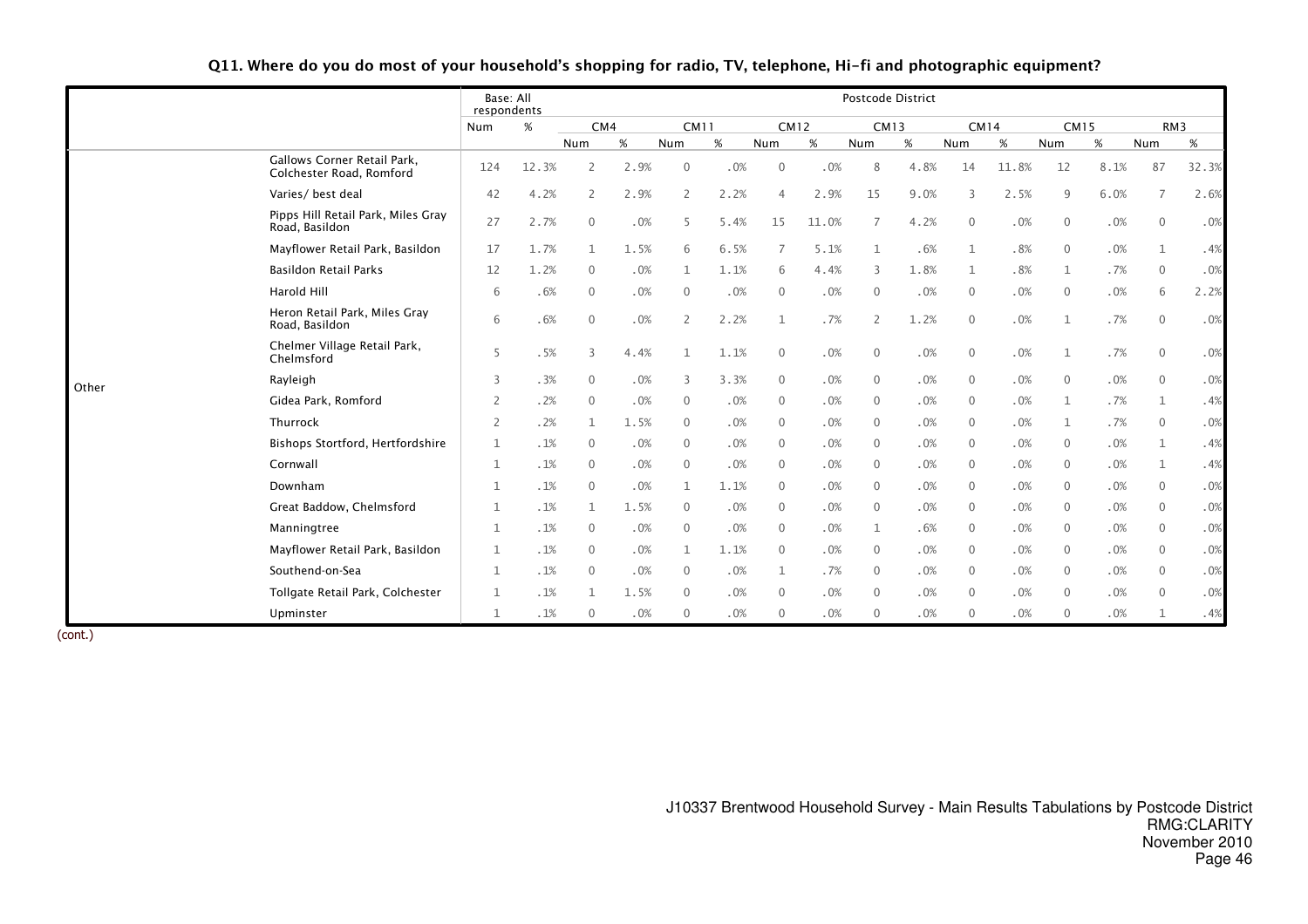|                                                  |                | Postcode<br><b>District</b> |
|--------------------------------------------------|----------------|-----------------------------|
|                                                  |                | RM4                         |
|                                                  | <b>Num</b>     | %                           |
| Base: All respondents                            | $\overline{2}$ | 100.0%                      |
| Internet                                         | $\Omega$       | .0%                         |
| Brentwood Town Centre/High Street/Baytree Centre | 0              | .0%                         |
| <b>Romford Town Centre</b>                       | $\Omega$       | .0%                         |
| Don't buy                                        | $\Omega$       | $.0\%$                      |
| Lakeside Shopping Centre                         | 0              | .0%                         |
| <b>Basildon Town Centre</b>                      | $\Omega$       | $.0\%$                      |
| <b>Chelmsford Town Centre</b>                    | 0              | .0%                         |
| <b>Bluewater Shopping Centre</b>                 | $\Omega$       | .0%                         |
| <b>Hornchurch Town Centre</b>                    | $\Omega$       | .0%                         |
| <b>Billericay Town Centre</b>                    | $\Omega$       | .0%                         |
| Catalogue/ mail order                            | $\Omega$       | .0%                         |
| Central London                                   | $\Omega$       | .0%                         |
| <b>Ilford Town Centre</b>                        | $\mathbf{1}$   | 50.0%                       |
| Southend Town Centre                             | $\Omega$       | .0%                         |
| <b>Braintree Town Centre</b>                     | $\Omega$       | .0%                         |
| High Chelmer Shopping Centre, Chelmsford         | 0              | .0%                         |
| Exchange Shopping Centre, Ilford                 | $\Omega$       | .0%                         |
| Laindon Shopping Centre                          | $\Omega$       | .0%                         |
| Pitsea Shopping Centre                           | $\mathbf 0$    | .0%                         |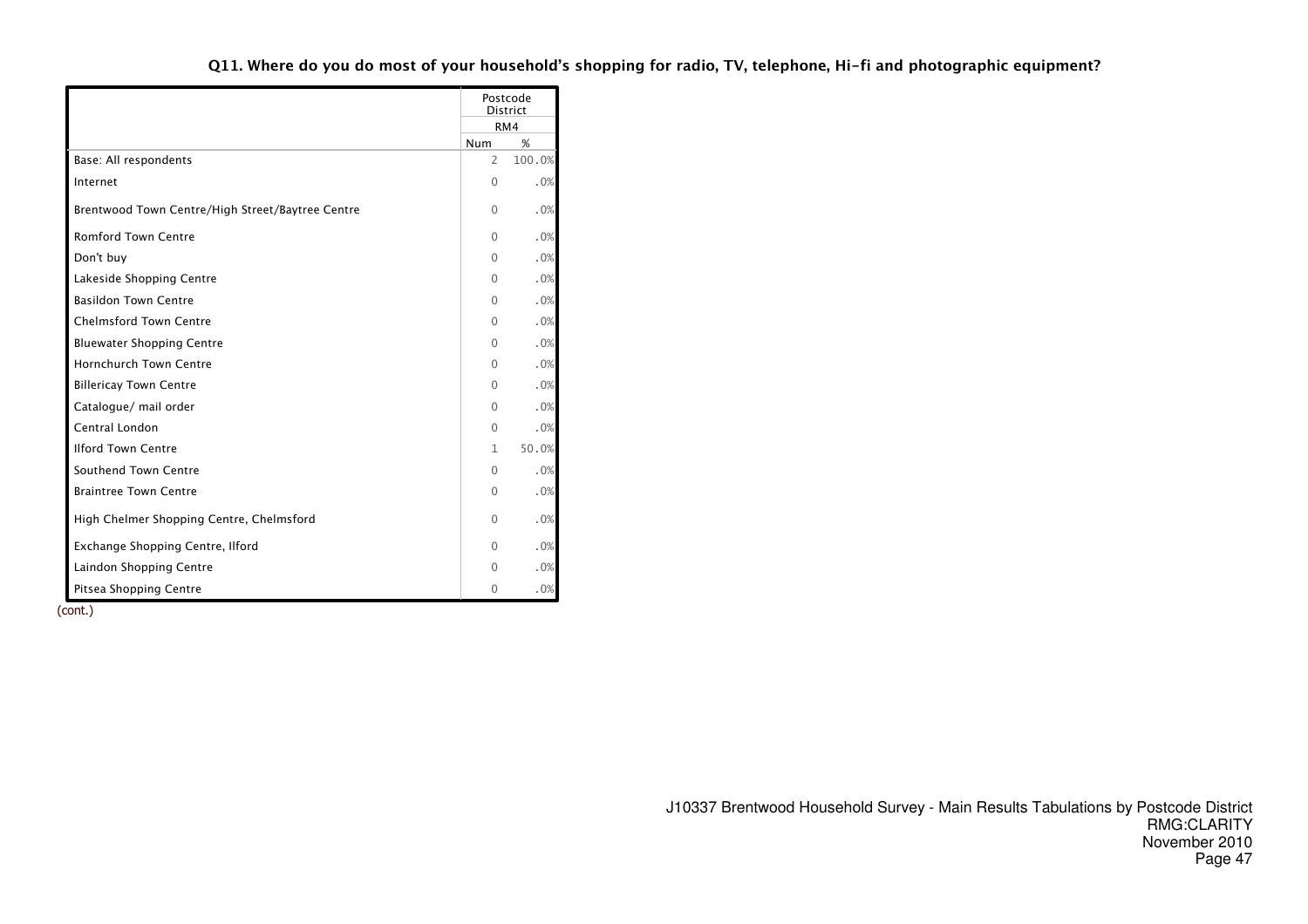|       |                                                         |          | Postcode<br><b>District</b> |
|-------|---------------------------------------------------------|----------|-----------------------------|
|       |                                                         |          | RM4                         |
|       |                                                         | Num      | %                           |
|       | Gallows Corner Retail Park,<br>Colchester Road, Romford | 1        | 50.0%                       |
|       | Varies/ best deal                                       | $\Omega$ | .0%                         |
|       | Pipps Hill Retail Park, Miles Gray<br>Road, Basildon    | 0        | .0%                         |
|       | Mayflower Retail Park, Basildon                         | 0        | .0%                         |
|       | <b>Basildon Retail Parks</b>                            | 0        | .0%                         |
|       | Harold Hill                                             | $\Omega$ | .0%                         |
|       | Heron Retail Park, Miles Gray<br>Road, Basildon         | 0        | .0%                         |
|       | Chelmer Village Retail Park,<br>Chelmsford              | 0        | .0%                         |
| Other | Rayleigh                                                | 0        | .0%                         |
|       | Gidea Park, Romford                                     | $\Omega$ | .0%                         |
|       | Thurrock                                                | $\Omega$ | .0%                         |
|       | Bishops Stortford, Hertfordshire                        | $\Omega$ | .0%                         |
|       | Cornwall                                                | 0        | .0%                         |
|       | Downham                                                 | $\Omega$ | .0%                         |
|       | Great Baddow, Chelmsford                                | 0        | .0%                         |
|       | Manningtree                                             | 0        | .0%                         |
|       | Mayflower Retail Park, Basildon                         | 0        | .0%                         |
|       | Southend-on-Sea                                         | 0        | .0%                         |
|       | Tollgate Retail Park, Colchester                        | $\Omega$ | .0%                         |
|       | Upminster                                               | 0        | .0%                         |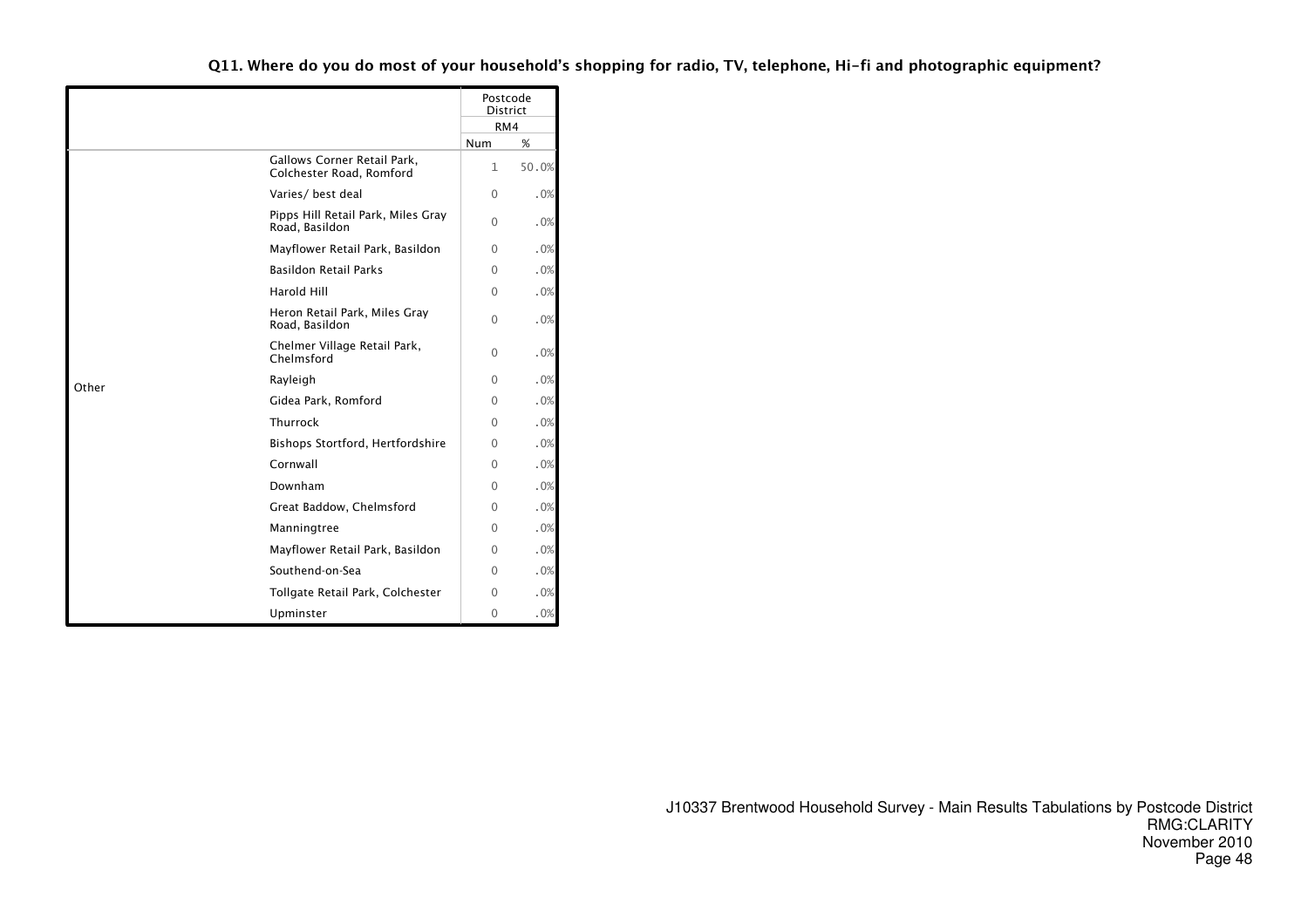|  |  | Q12. Where do you do most of your household's shopping for china, glass and utensils? |
|--|--|---------------------------------------------------------------------------------------|
|--|--|---------------------------------------------------------------------------------------|

|                                                  | respondents    | Base: All |                |        |              |        |                |             |                | Postcode District |                |             |                |        |                |        |
|--------------------------------------------------|----------------|-----------|----------------|--------|--------------|--------|----------------|-------------|----------------|-------------------|----------------|-------------|----------------|--------|----------------|--------|
|                                                  | Num            | %         |                | CM4    | <b>CM11</b>  |        |                | <b>CM12</b> |                | <b>CM13</b>       |                | <b>CM14</b> | <b>CM15</b>    |        |                | RM3    |
|                                                  |                |           | Num            | %      | Num          | %      | Num            | %           | Num            | $\%$              | Num            | %           | Num            | $\%$   | Num            | %      |
| Base: All respondents                            | 1005           | 100.0%    | 68             | 100.0% | 92           | 100.0% | 136            | 100.0%      | 166            | 100.0%            | 119            | 100.0%      | 149            | 100.0% | 269            | 100.0% |
| Don't buy                                        | 194            | 19.3%     | 10             | 14.7%  | 20           | 21.7%  | 21             | 15.4%       | 37             | 22.3%             | 22             | 18.5%       | 27             | 18.1%  | 55             | 20.4%  |
| <b>Romford Town Centre</b>                       | 150            | 14.9%     | $\Omega$       | .0%    | $\mathbf{1}$ | 1.1%   | $\Omega$       | .0%         |                | 4.2%              | 8              | 6.7%        | 9              | 6.0%   | 122            | 45.4%  |
| Lakeside Shopping Centre                         | 147            | 14.6%     | 4              | 5.9%   | 12           | 13.0%  | 25             | 18.4%       | 30             | 18.1%             | 33             | 27.7%       | 20             | 13.4%  | 23             | 8.6%   |
| Brentwood Town Centre/High Street/Baytree Centre | 142            | 14.1%     | 7              | 10.3%  | 1            | 1.1%   | 2              | 1.5%        | 46             | 27.7%             | 34             | 28.6%       | 47             | 31.5%  | 5              | 1.9%   |
| <b>Basildon Town Centre</b>                      | 84             | 8.4%      | 1              | 1.5%   | 34           | 37.0%  | 35             | 25.7%       | 8              | 4.8%              | $\mathbf{1}$   | .8%         | $\overline{4}$ | 2.7%   | $\mathbf 1$    | .4%    |
| <b>Chelmsford Town Centre</b>                    | 61             | 6.1%      | 30             | 44.1%  |              | 4.3%   | 11             | 8.1%        | 4              | 2.4%              | 1              | .8%         | 11             | 7.4%   | $\Omega$       | .0%    |
| <b>Bluewater Shopping Centre</b>                 | 55             | 5.5%      | 6              | 8.8%   | -5           | 5.4%   | 12             | 8.8%        | 9              | 5.4%              | 7              | 5.9%        | 11             | 7.4%   | 5              | 1.9%   |
| Internet                                         | 21             | 2.1%      | $\overline{0}$ | .0%    | 1            | 1.1%   | -5             | 3.7%        | 4              | 2.4%              | $\overline{4}$ | 3.4%        | 5              | 3.4%   | 2              | .7%    |
| <b>Billericay Town Centre</b>                    | 18             | 1.8%      | $\overline{0}$ | .0%    | -5           | 5.4%   | 12             | 8.8%        | 1              | .6%               | $\overline{0}$ | .0%         | $\overline{0}$ | .0%    | $\mathbf{0}$   | .0%    |
| Central London                                   | 9              | .9%       | 2              | 2.9%   | $\mathbf 0$  | .0%    | $\mathbf{0}$   | .0%         | $\overline{2}$ | 1.2%              | 1              | .8%         | 2              | 1.3%   | $\overline{2}$ | .7%    |
| Catalogue/ mail order                            | 8              | .8%       | 3              | 4.4%   | $\mathbf 0$  | .0%    | $\mathbf 0$    | .0%         | 1              | .6%               | 1              | .8%         |                | .7%    | 2              | .7%    |
| Shenfield District Centre/Hutton Road            | 4              | .4%       | $\mathbf{1}$   | 1.5%   | $\mathbf{0}$ | .0%    | $\mathbf 0$    | .0%         | 2              | 1.2%              | $\mathbf 0$    | .0%         | 1              | .7%    | $\mathbf{0}$   | .0%    |
| <b>Hornchurch Town Centre</b>                    | 3              | .3%       | $\Omega$       | .0%    | $\mathbf{0}$ | .0%    | $\mathbf{0}$   | .0%         | 1              | .6%               | $\overline{0}$ | .0%         | $\Omega$       | .0%    | $\overline{2}$ | .7%    |
| <b>Braintree Town Centre</b>                     | $\overline{2}$ | .2%       | 1              | 1.5%   | 1            | 1.1%   | $\mathbf 0$    | .0%         | $\mathbf 0$    | .0%               | $\mathbf{0}$   | .0%         | $\mathbf{0}$   | .0%    | $\mathbf{0}$   | .0%    |
| Ingatestone High Street/District Centre          | 2              | .2%       | 2              | 2.9%   | $\mathbf{0}$ | .0%    | $\mathbf{0}$   | .0%         | $\mathbf 0$    | .0%               | $\mathbf 0$    | .0%         | $\mathbf{0}$   | .0%    | $\Omega$       | .0%    |
| Pitsea Shopping Centre                           | $\overline{2}$ | .2%       | $\mathbf{0}$   | .0%    | $\mathbf{0}$ | .0%    | $\overline{2}$ | 1.5%        | $\mathbf{0}$   | .0%               | $\mathbf 0$    | .0%         | $\mathbf{0}$   | .0%    | $\mathbf{0}$   | .0%    |
| Bentalls Shopping Centre, Chelmsford             | $\mathbf{1}$   | .1%       | $\mathbf{0}$   | .0%    | $\mathbf{1}$ | 1.1%   | $\mathbf{0}$   | .0%         | 0              | .0%               | $\mathbf 0$    | .0%         | $\overline{0}$ | .0%    | $\mathbf{0}$   | .0%    |
| <b>Ilford Town Centre</b>                        | $\mathbf{1}$   | .1%       | $\mathbf{0}$   | .0%    | $\mathbf{0}$ | .0%    | $\mathbf{0}$   | .0%         | $\mathbf{0}$   | .0%               | $\mathbf 0$    | .0%         | $\overline{0}$ | .0%    | $\mathbf{0}$   | .0%    |
| The Brewery Shopping Centre, Romford             | $\mathbf 1$    | .1%       | $\mathbf{0}$   | .0%    | $\mathbf 0$  | .0%    | 0              | .0%         | $\mathbf 0$    | .0%               | $\mathbf 0$    | .0%         | $\mathbf 0$    | .0%    |                | .4%    |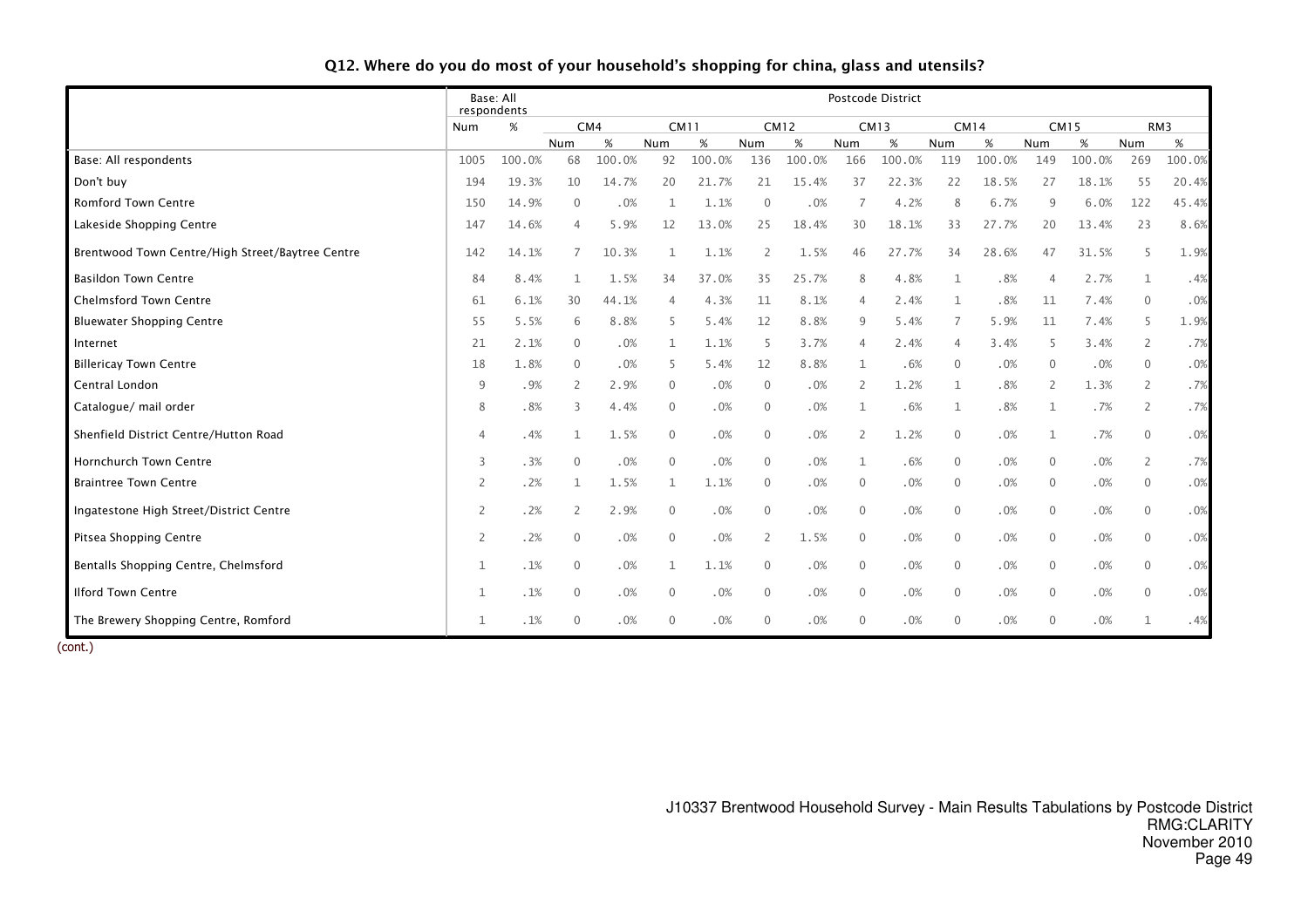|                |                                                         | Base: All<br>respondents |      |                |      |                          |             |                |             |                | Postcode District |                |             |                |             |                |       |
|----------------|---------------------------------------------------------|--------------------------|------|----------------|------|--------------------------|-------------|----------------|-------------|----------------|-------------------|----------------|-------------|----------------|-------------|----------------|-------|
|                |                                                         | Num                      | %    |                | CM4  |                          | <b>CM11</b> |                | <b>CM12</b> |                | <b>CM13</b>       |                | <b>CM14</b> |                | <b>CM15</b> |                | RM3   |
|                |                                                         |                          |      | Num            | %    | Num                      | %           | Num            | %           | Num            | $\%$              | Num            | %           | Num            | %           | Num            | %     |
|                | Gallows Corner Retail Park,<br>Colchester Road, Romford | 42                       | 4.2% | $\mathbf{0}$   | .0%  | $\mathbf{0}$             | .0%         | $\overline{0}$ | .0%         | $\overline{4}$ | 2.4%              |                | .8%         |                | .7%         | 36             | 13.4% |
|                | Varies/ best deal                                       | 34                       | 3.4% |                | 1.5% | $\overline{\phantom{a}}$ | 2.2%        | 6              | 4.4%        | 9              | 5.4%              | 5              | 4.2%        |                | 4.7%        | 4              | 1.5%  |
|                | Harold Hill, Romford                                    | 5                        | .5%  | $\mathbf{0}$   | .0%  | $\mathbf{0}$             | .0%         | $\overline{0}$ | .0%         | $\mathbf{0}$   | .0%               | $\mathbf{0}$   | .0%         | $\mathbf{0}$   | .0%         | 5              | 1.9%  |
| Link, Basildon | Mayflower Retail Park, Gardiners                        | 5                        | .5%  | $\mathbf{0}$   | .0%  |                          | 3.3%        |                | .7%         | $\mathbf 0$    | .0%               |                | .8%         | $\overline{0}$ | .0%         | $\mathbf{0}$   | .0%   |
|                | Upminster                                               | 5                        | .5%  | $\Omega$       | .0%  | $\mathbf{0}$             | .0%         | $\Omega$       | .0%         |                | .6%               | $\mathbf{0}$   | .0%         |                | 1.3%        | $\overline{2}$ | .7%   |
| Other          | Pipps Hill Trading Estate, Basildon                     | 3                        | .3%  | $\mathbf{0}$   | .0%  |                          | 1.1%        |                | .7%         | $\mathbf{0}$   | .0%               | $\mathbf{0}$   | .0%         | $\overline{0}$ | .0%         |                | .4%   |
|                | Cricketers Way Retail Park,<br>Basildon                 |                          | .2%  | $\mathbf{0}$   | .0%  | $\mathbf{0}$             | .0%         | $\mathbf{2}$   | 1.5%        | $\mathbf{0}$   | .0%               | $\mathbf{0}$   | .0%         | $\overline{0}$ | .0%         | $\mathbf{0}$   | .0%   |
|                | Abroad                                                  |                          | .1%  | $\overline{0}$ | .0%  | $\mathbf{0}$             | .0%         | $\overline{0}$ | .0%         | $\overline{0}$ | .0%               | $\overline{0}$ | .0%         |                | .7%         | $\overline{0}$ | .0%   |
|                | Cornwall                                                |                          | .1%  | $\Omega$       | .0%  | $\mathbf{0}$             | .0%         | $\Omega$       | .0%         | $\mathbf{0}$   | .0%               | $\mathbf{0}$   | .0%         | $\mathbf{0}$   | .0%         | $\mathbf{1}$   | .4%   |
|                | Great Oaks, Basildon                                    |                          | .1%  | $\mathbf{0}$   | .0%  | $\mathbf{0}$             | .0%         |                | .7%         | $\mathbf{0}$   | .0%               | $\mathbf{0}$   | .0%         | $\mathbf{0}$   | .0%         | $\mathbf{0}$   | .0%   |
|                | Wickford                                                |                          | .1%  | $\mathbf{0}$   | .0%  |                          | 1.1%        | $\mathbf{0}$   | .0%         | 0              | .0%               | 0              | .0%         | 0              | .0%         | $\mathbf{0}$   | .0%   |

#### Q12. Where do you do most of your household's shopping for china, glass and utensils?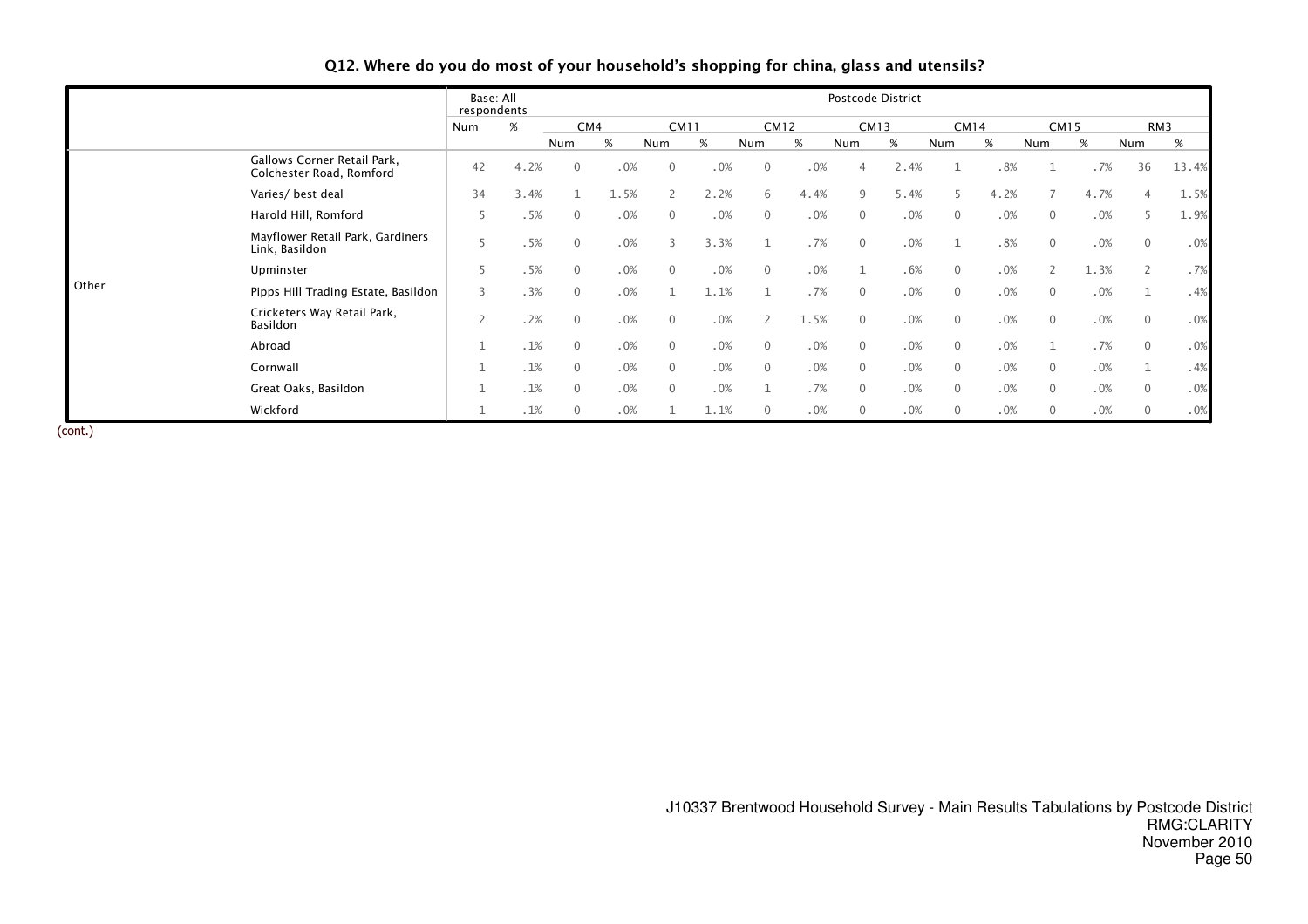|                                                  |          | Postcode<br><b>District</b> |
|--------------------------------------------------|----------|-----------------------------|
|                                                  |          | RM4                         |
|                                                  | Num      | %                           |
| Base: All respondents                            | 2        | 100.0%                      |
| Don't buy                                        | 1        | 50.0%                       |
| <b>Romford Town Centre</b>                       | 0        | .0%                         |
| Lakeside Shopping Centre                         | 0        | .0%                         |
| Brentwood Town Centre/High Street/Baytree Centre | $\Omega$ | .0%                         |
| <b>Basildon Town Centre</b>                      | $\Omega$ | .0%                         |
| <b>Chelmsford Town Centre</b>                    | 0        | .0%                         |
| <b>Bluewater Shopping Centre</b>                 | 0        | .0%                         |
| Internet                                         | $\Omega$ | .0%                         |
| <b>Billericay Town Centre</b>                    | $\Omega$ | .0%                         |
| Central London                                   | 0        | .0%                         |
| Catalogue/ mail order                            | 0        | .0%                         |
| Shenfield District Centre/Hutton Road            | $\Omega$ | .0%                         |
| <b>Hornchurch Town Centre</b>                    | $\Omega$ | .0%                         |
| <b>Braintree Town Centre</b>                     | 0        | .0%                         |
| Ingatestone High Street/District Centre          | $\Omega$ | .0%                         |
| Pitsea Shopping Centre                           | $\Omega$ | .0%                         |
| Bentalls Shopping Centre, Chelmsford             | $\Omega$ | .0%                         |
| <b>Ilford Town Centre</b>                        | 1        | 50.0%                       |
| The Brewery Shopping Centre, Romford             | 0        | .0%                         |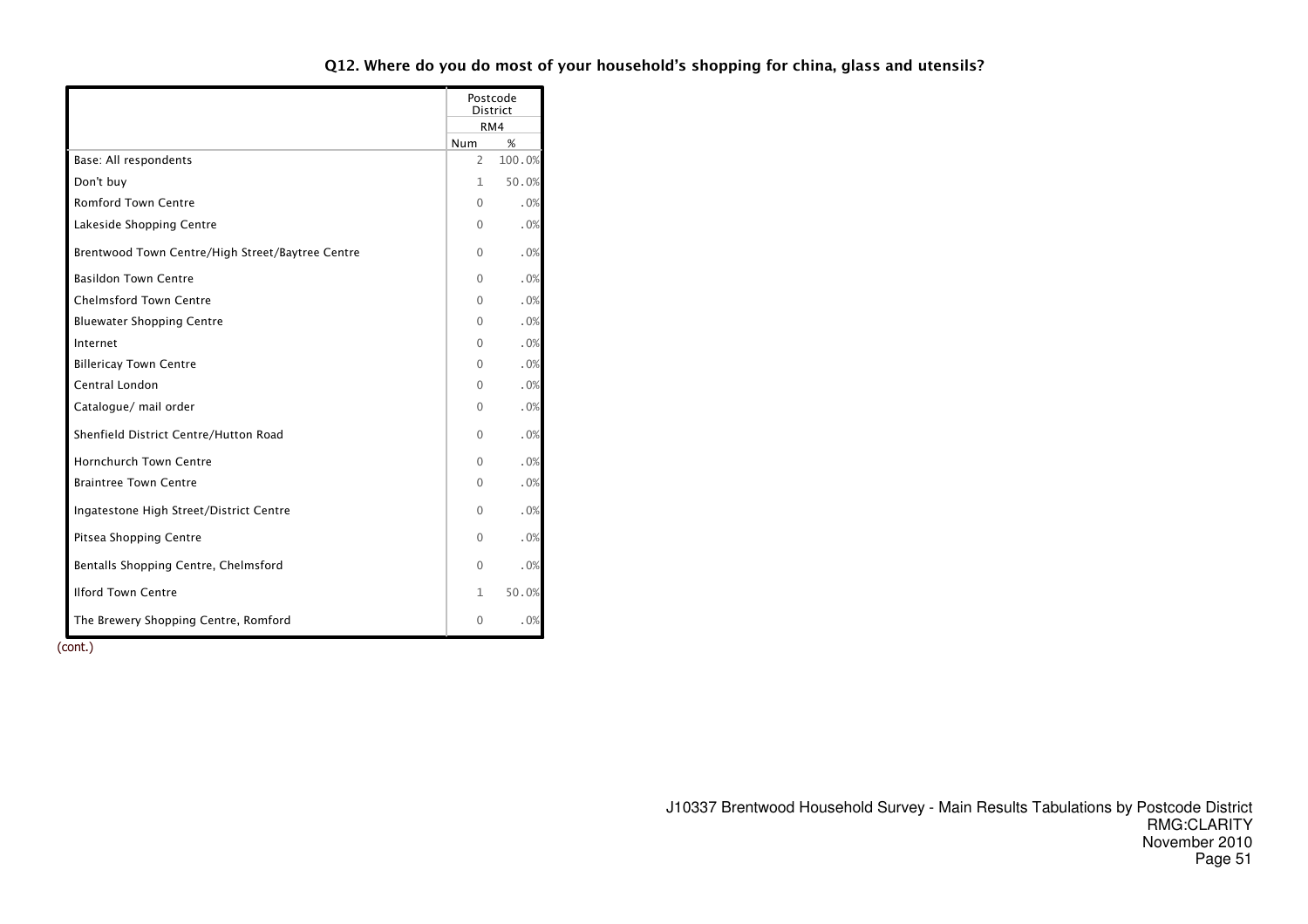|       |                                                         |          | Postcode<br>District<br>RM4 |
|-------|---------------------------------------------------------|----------|-----------------------------|
|       |                                                         | Num      | %                           |
|       | Gallows Corner Retail Park,<br>Colchester Road, Romford | $\Omega$ | .0%                         |
|       | Varies/ best deal                                       | $\Omega$ | .0%                         |
|       | Harold Hill, Romford                                    | $\Omega$ | .0%                         |
|       | Mayflower Retail Park, Gardiners<br>Link, Basildon      | 0        | .0%                         |
|       | Upminster                                               | 0        | .0%                         |
| Other | Pipps Hill Trading Estate, Basildon                     | $\Omega$ | .0%                         |
|       | Cricketers Way Retail Park,<br>Basildon                 | $\Omega$ | .0%                         |
|       | Abroad                                                  | $\Omega$ | .0%                         |
|       | Cornwall                                                | $\cap$   | .0%                         |
|       | Great Oaks, Basildon                                    | $\Omega$ | .0%                         |
|       | Wickford                                                |          | .0%                         |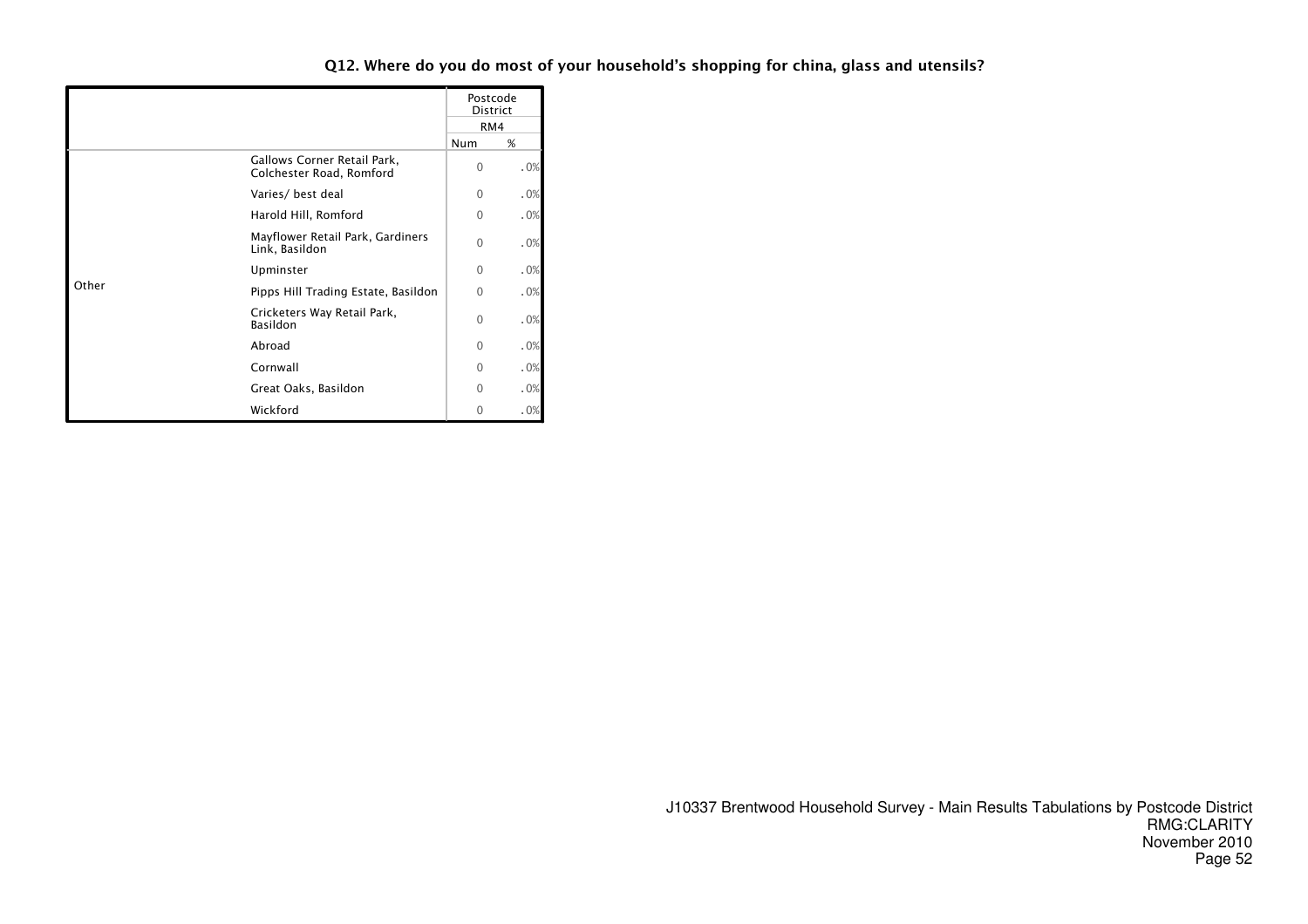| Q13. Where do you do most of your household's shopping for DIY goods, gardening goods and decorating supplies? |  |  |
|----------------------------------------------------------------------------------------------------------------|--|--|
|----------------------------------------------------------------------------------------------------------------|--|--|

|                                                  |      | Base: All<br>respondents |                |        |                |             |              |             |                | Postcode District |                |             |              |             |                |                 |
|--------------------------------------------------|------|--------------------------|----------------|--------|----------------|-------------|--------------|-------------|----------------|-------------------|----------------|-------------|--------------|-------------|----------------|-----------------|
|                                                  | Num  | $\%$                     |                | CM4    |                | <b>CM11</b> |              | <b>CM12</b> |                | <b>CM13</b>       |                | <b>CM14</b> |              | <b>CM15</b> |                | RM <sub>3</sub> |
|                                                  |      |                          | Num            | $\%$   | Num            | %           | Num          | $\%$        | Num            | $\%$              | Num            | $\%$        | Num          | $\%$        | Num            | %               |
| Base: All respondents                            | 1005 | 100.0%                   | 68             | 100.0% | 92             | 100.0%      | 136          | 100.0%      | 166            | 100.0%            | 119            | 100.0%      | 149          | 100.0%      | 269            | 100.0%          |
| Don't buy                                        | 108  | 10.7%                    | 7              | 10.3%  | 9              | 9.8%        | 14           | 10.3%       | 23             | 13.9%             | 11             | 9.2%        | 16           | 10.7%       | 27             | 10.0%           |
| Brentwood Town Centre/High Street/Baytree Centre | 97   | 9.7%                     | $\overline{4}$ | 5.9%   | $\mathbf{0}$   | .0%         | $\mathbf{1}$ | .7%         | 24             | 14.5%             | 30             | 25.2%       | 33           | 22.1%       | 5              | 1.9%            |
| <b>Romford Town Centre</b>                       | 89   | 8.9%                     | 1              | 1.5%   | $\mathbf{0}$   | .0%         | $\mathbf{1}$ | .7%         | 12             | 7.2%              | 11             | 9.2%        | 12           | 8.1%        | 52             | 19.3%           |
| <b>Basildon Town Centre</b>                      | 88   | 8.8%                     | $\mathbf 0$    | .0%    | 31             | 33.7%       | 40           | 29.4%       | 12             | 7.2%              | 2              | 1.7%        | 3            | 2.0%        | $\overline{0}$ | .0%             |
| <b>Chelmsford Town Centre</b>                    | 39   | 3.9%                     | 25             | 36.8%  | $\overline{4}$ | 4.3%        | 4            | 2.9%        | 1              | .6%               | $\overline{0}$ | $.0\%$      | 5            | 3.4%        | $\overline{0}$ | .0%             |
| Ingatestone High Street/District Centre          | 24   | 2.4%                     | 15             | 22.1%  | $\mathbf{0}$   | .0%         | 3            | 2.2%        | 2              | 1.2%              | $\overline{0}$ | $.0\%$      | 4            | 2.7%        | $\overline{0}$ | .0%             |
| <b>Billericay Town Centre</b>                    | 19   | 1.9%                     | $\mathbf{0}$   | .0%    | $\overline{4}$ | 4.3%        | 14           | 10.3%       | $\mathbf{1}$   | .6%               | $\overline{0}$ | .0%         | $\mathbf{0}$ | .0%         | $\mathbf{0}$   | .0%             |
| Lakeside Shopping Centre                         | 9    | .9%                      | 1              | 1.5%   | 1              | 1.1%        | 1            | .7%         | $\overline{4}$ | 2.4%              | 1              | .8%         | $\mathbf{1}$ | .7%         | $\Omega$       | .0%             |
| Shenfield District Centre/Hutton Road            | 9    | .9%                      | $\mathbf 0$    | .0%    | $\overline{0}$ | .0%         | $\mathbf{0}$ | .0%         | 5              | 3.0%              | $\mathbf 0$    | .0%         | 4            | 2.7%        | $\mathbf{0}$   | .0%             |
| Internet                                         | 9    | .9%                      | $\overline{2}$ | 2.9%   | $\mathbf{1}$   | 1.1%        | $\mathbf{1}$ | .7%         | $\mathbf{0}$   | .0%               | $\mathbf{1}$   | .8%         | 3            | 2.0%        | $\mathbf{1}$   | .4%             |
| Catalogue/ mail order                            | 3    | .3%                      | $\mathbf{0}$   | .0%    | $\overline{0}$ | .0%         | $\mathbf{1}$ | .7%         | $\mathbf{0}$   | .0%               | $\overline{0}$ | .0%         | 1            | .7%         | 1              | .4%             |
| <b>Hornchurch Town Centre</b>                    | 2    | .2%                      | $\mathbf{0}$   | .0%    | $\mathbf{0}$   | .0%         | $\mathbf{0}$ | .0%         | 1              | .6%               | $\mathbf{0}$   | .0%         | $\mathbf{0}$ | .0%         |                | .4%             |
| High Chelmer Shopping Centre, Chelmsford         | 1    | .1%                      | $\mathbf 0$    | .0%    | $\mathbf{0}$   | .0%         | $\mathbf{0}$ | .0%         | $\mathbf{0}$   | .0%               | $\overline{0}$ | .0%         | $\mathbf{1}$ | .7%         | $\mathbf{0}$   | .0%             |
| Rubicon West, Chelmsford                         | 1    | .1%                      | $\mathbf 0$    | .0%    | $\mathbf{1}$   | 1.1%        | $\mathbf 0$  | .0%         | $\mathbf{0}$   | .0%               | $\mathbf{0}$   | .0%         | $\mathbf{0}$ | .0%         | $\Omega$       | .0%             |
| <b>Ilford Town Centre</b>                        |      | .1%                      | $\mathbf 0$    | .0%    | $\mathbf{0}$   | .0%         | $\mathbf{0}$ | .0%         | $\mathbf{0}$   | .0%               | $\mathbf{0}$   | .0%         | $\mathbf 0$  | .0%         | $\Omega$       | .0%             |
| Laindon Shopping Centre                          |      | .1%                      | $\mathbf 0$    | .0%    | $\mathbf{0}$   | .0%         | $\mathbf{0}$ | .0%         | $\mathbf{0}$   | .0%               | $\mathbf{0}$   | .0%         | $\Omega$     | .0%         |                | .4%             |
| Pitsea Shopping Centre                           |      | .1%                      | $\mathbf 0$    | .0%    | $\mathbf{0}$   | .0%         | $\mathbf{0}$ | .0%         | $\mathbf{1}$   | .6%               | $\mathbf{0}$   | .0%         | $\mathbf 0$  | .0%         | $\Omega$       | .0%             |
| <b>Maldon Town Centre</b>                        | 1    | .1%                      | $\mathbf 0$    | .0%    | $\overline{0}$ | .0%         | $\mathbf{0}$ | .0%         | 1              | .6%               | $\mathbf{0}$   | .0%         | $\mathbf 0$  | .0%         | $\Omega$       | .0%             |
| Bentalls Shopping Centre, Maldon                 |      | .1%                      | $\Omega$       | .0%    | $\Omega$       | .0%         | $\Omega$     | .0%         | $\mathbf{0}$   | .0%               | $\Omega$       | .0%         | $\Omega$     | .0%         |                | .4%             |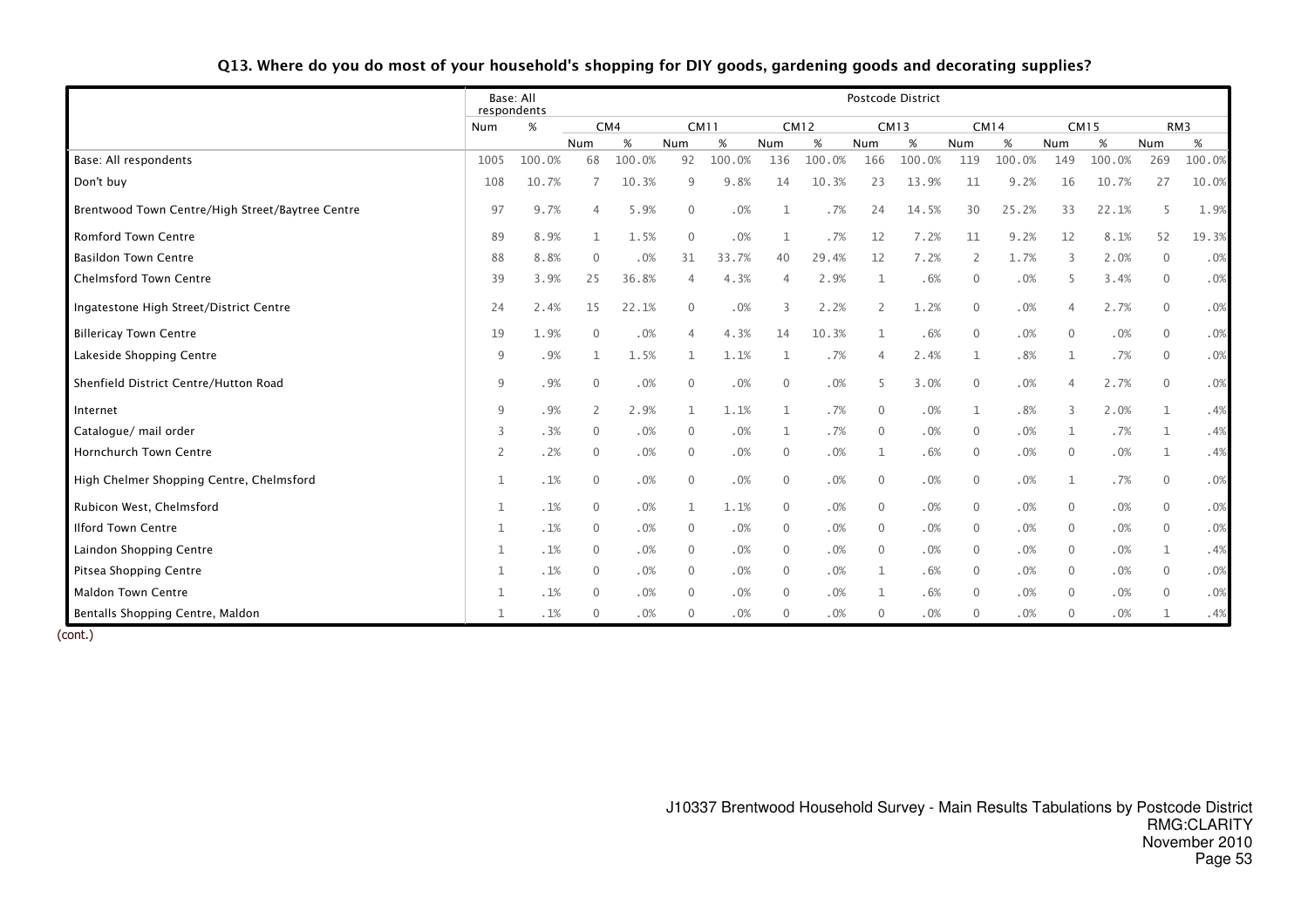|       |                                                         | Base: All<br>respondents |       |              |      |                |       |                |       | Postcode District |       |              |       |                |       |                |                 |
|-------|---------------------------------------------------------|--------------------------|-------|--------------|------|----------------|-------|----------------|-------|-------------------|-------|--------------|-------|----------------|-------|----------------|-----------------|
|       |                                                         | Num                      | $\%$  | CM4          |      | <b>CM11</b>    |       | <b>CM12</b>    |       | <b>CM13</b>       |       | CM14         |       | <b>CM15</b>    |       |                | RM <sub>3</sub> |
|       |                                                         |                          |       | Num          | %    | <b>Num</b>     | %     | Num            | %     | Num               | %     | Num          | %     | Num            | $\%$  | Num            | $\%$            |
|       | Gallows Corner Retail Park,<br>Colchester Road, Romford | 214                      | 21.3% | 5            | 7.4% | $\mathbf 0$    | .0%   | $\mathbf{1}$   | .7%   | 25                | 15.1% | 39           | 32.8% | 36             | 24.2% | 108            | 40.1%           |
|       | Harold Hill                                             | 97                       | 9.7%  | $\mathbf{1}$ | 1.5% | 3              | 3.3%  | 1              | .7%   | 16                | 9.6%  | 10           | 8.4%  | 9              | 6.0%  | 54             | 20.1%           |
|       | Piips Hill Retail Park, Miles Gray<br>Road, Basildon    | 66                       | 6.6%  | 1            | 1.5% | 16             | 17.4% | 34             | 25.0% | 13                | 7.8%  | $\mathbf{0}$ | .0%   | $\mathbf 1$    | .7%   | 1              | .4%             |
|       | Wickes, Brook Street, Brentwood,                        | 20                       | 2.0%  | $\mathbf{0}$ | .0%  | $\mathbf{0}$   | .0%   | 1              | .7%   | 6                 | 3.6%  | 8            | 6.7%  | 5              | 3.4%  | $\mathbf 0$    | .0%             |
|       | Homelands Retail Park, Cuton Hall<br>Lane, Chelmsford   | 17                       | 1.7%  | 5            | 7.4% | $\overline{2}$ | 2.2%  | 3              | 2.2%  | 4                 | 2.4%  | 1            | .8%   | 2              | 1.3%  | $\mathbf{0}$   | .0%             |
|       | Mayflower Retail Park, Basildon                         | 17                       | 1.7%  | 0            | .0%  | 8              | 8.7%  | 6              | 4.4%  | 3                 | 1.8%  | $\mathbf{0}$ | .0%   | $\mathbf{0}$   | .0%   | $\mathbf{0}$   | .0%             |
|       | Varies/ best deal                                       | 16                       | 1.6%  | 0            | .0%  | $\mathbf{1}$   | 1.1%  | $\overline{0}$ | .0%   | 6                 | 3.6%  | 1            | .8%   | $\overline{4}$ | 2.7%  | $\overline{4}$ | 1.5%            |
|       | <b>Basildon Industrial Estate</b>                       | 12                       | 1.2%  | 0            | .0%  | 3              | 3.3%  | 7              | 5.1%  | $\mathbf{1}$      | .6%   | $\mathbf{0}$ | .0%   | $\mathbf{1}$   | .7%   | $\mathbf{0}$   | .0%             |
|       | Local stores, Romford                                   | 10                       | 1.0%  | 0            | .0%  | $\mathbf 0$    | .0%   | $\overline{0}$ | .0%   | $\mathbf{1}$      | .6%   | 1            | .8%   | $\mathbf{0}$   | .0%   | 7              | 2.6%            |
|       | Kelvedon Hatch, Brentwood                               | 5                        | .5%   | 0            | .0%  | $\overline{0}$ | .0%   | $\overline{0}$ | .0%   | $\mathbf 0$       | .0%   | $\mathbf 0$  | .0%   | 5              | 3.4%  | 0              | .0%             |
|       | South Ockendon                                          | 4                        | .4%   | $\mathbf 0$  | .0%  | $\mathbf 0$    | .0%   | $\overline{0}$ | .0%   | $\overline{2}$    | 1.2%  | $\mathbf 0$  | .0%   | $\mathbf 1$    | .7%   | 1              | .4%             |
| Other | Arterial Road, Billericay                               | 3                        | .3%   | 0            | .0%  | 2              | 2.2%  | 1              | .7%   | $\mathbf{0}$      | .0%   | $\mathbf{0}$ | .0%   | $\mathbf{0}$   | .0%   | $\mathbf{0}$   | .0%             |
|       | Harold Wood                                             | 3                        | .3%   | 0            | .0%  | $\mathbf 0$    | .0%   | $\overline{0}$ | .0%   | $\mathbf 0$       | .0%   | $\mathbf 0$  | .0%   | 1              | .7%   | 2              | .7%             |
|       | Heron Way, West Thurrock                                | 2                        | .2%   | $\mathbf 0$  | .0%  | $\mathbf{1}$   | 1.1%  | $\overline{0}$ | .0%   | $\mathbf{0}$      | .0%   | $\mathbf{0}$ | .0%   | $\mathbf 0$    | .0%   | 1              | .4%             |
|       | Hutton                                                  | 2                        | .2%   | $\mathbf 0$  | .0%  | $\overline{0}$ | .0%   | $\overline{0}$ | .0%   | 2                 | 1.2%  | $\mathbf 0$  | .0%   | $\mathbf 0$    | .0%   | $\mathbf 0$    | .0%             |
|       | Upminster                                               | 2                        | .2%   | $\mathbf{0}$ | .0%  | $\mathbf{0}$   | .0%   | $\mathbf{0}$   | .0%   | $\mathbf{0}$      | .0%   | 2            | 1.7%  | $\mathbf{0}$   | .0%   | $\mathbf 0$    | .0%             |
|       | Canvey Island                                           | 1                        | .1%   | 0            | .0%  | $\mathbf 0$    | .0%   | 1              | .7%   | $\mathbf 0$       | .0%   | $\mathbf 0$  | .0%   | $\mathbf 0$    | .0%   | $\mathbf 0$    | .0%             |
|       | Chadwell Heath                                          | $\mathbf 1$              | .1%   | $\mathbf 0$  | .0%  | $\mathbf{1}$   | 1.1%  | $\overline{0}$ | .0%   | $\mathbf 0$       | .0%   | $\mathbf{0}$ | .0%   | $\mathbf 0$    | .0%   | $\mathbf 0$    | .0%             |
|       | Crays Hill, Billericay                                  | 1                        | .1%   | $\mathbf 0$  | .0%  | $\mathbf{1}$   | 1.1%  | $\overline{0}$ | .0%   | $\mathbf 0$       | .0%   | $\mathbf 0$  | .0%   | $\mathbf 0$    | .0%   | $\mathbf 0$    | .0%             |
|       | Hilldene, Romford                                       | $\mathbf 1$              | .1%   | $\mathbf{0}$ | .0%  | $\mathbf{0}$   | .0%   | $\mathbf{0}$   | .0%   | $\mathbf{0}$      | .0%   | $\mathbf{0}$ | .0%   | $\mathbf{0}$   | .0%   | $\mathbf{1}$   | .4%             |
|       | Loughton                                                | 1                        | .1%   | 0            | .0%  | $\mathbf 0$    | .0%   | $\overline{0}$ | .0%   | $\mathbf 0$       | .0%   | $\mathbf 0$  | .0%   | 1              | .7%   | $\mathbf 0$    | .0%             |
|       | Newbury Park                                            | $\mathbf{1}$             | .1%   | 0            | .0%  | $\mathbf{1}$   | 1.1%  | $\overline{0}$ | .0%   | $\mathbf 0$       | .0%   | $\mathbf{0}$ | .0%   | $\mathbf 0$    | .0%   | $\mathbf 0$    | .0%             |
|       | Pilgrims Hatch                                          | 1                        | .1%   | $\mathbf 0$  | .0%  | $\overline{0}$ | .0%   | $\overline{0}$ | .0%   | $\mathbf 0$       | .0%   | 1            | .8%   | $\mathbf 0$    | .0%   | $\mathbf 0$    | .0%             |
|       | South Benfleet                                          | $\mathbf 1$              | .1%   | $\mathbf{0}$ | .0%  | $\mathbf{1}$   | 1.1%  | $\mathbf{0}$   | .0%   | $\mathbf{0}$      | .0%   | $\Omega$     | .0%   | $\mathbf{0}$   | .0%   | $\Omega$       | .0%             |
|       | Sprinfield, Chelmsford                                  | 1                        | .1%   | 1            | 1.5% | $\mathbf 0$    | .0%   | $\mathbf 0$    | .0%   | $\mathbf 0$       | .0%   | $\mathbf 0$  | .0%   | $\mathbf 0$    | .0%   | $\mathbf 0$    | .0%             |

Q13. Where do you do most of your household's shopping for DIY goods, gardening goods and decorating supplies?

(cont.)

J10337 Brentwood Household Survey - Main Results Tabulations by Postcode District RMG:CLARITY November 2010Page 54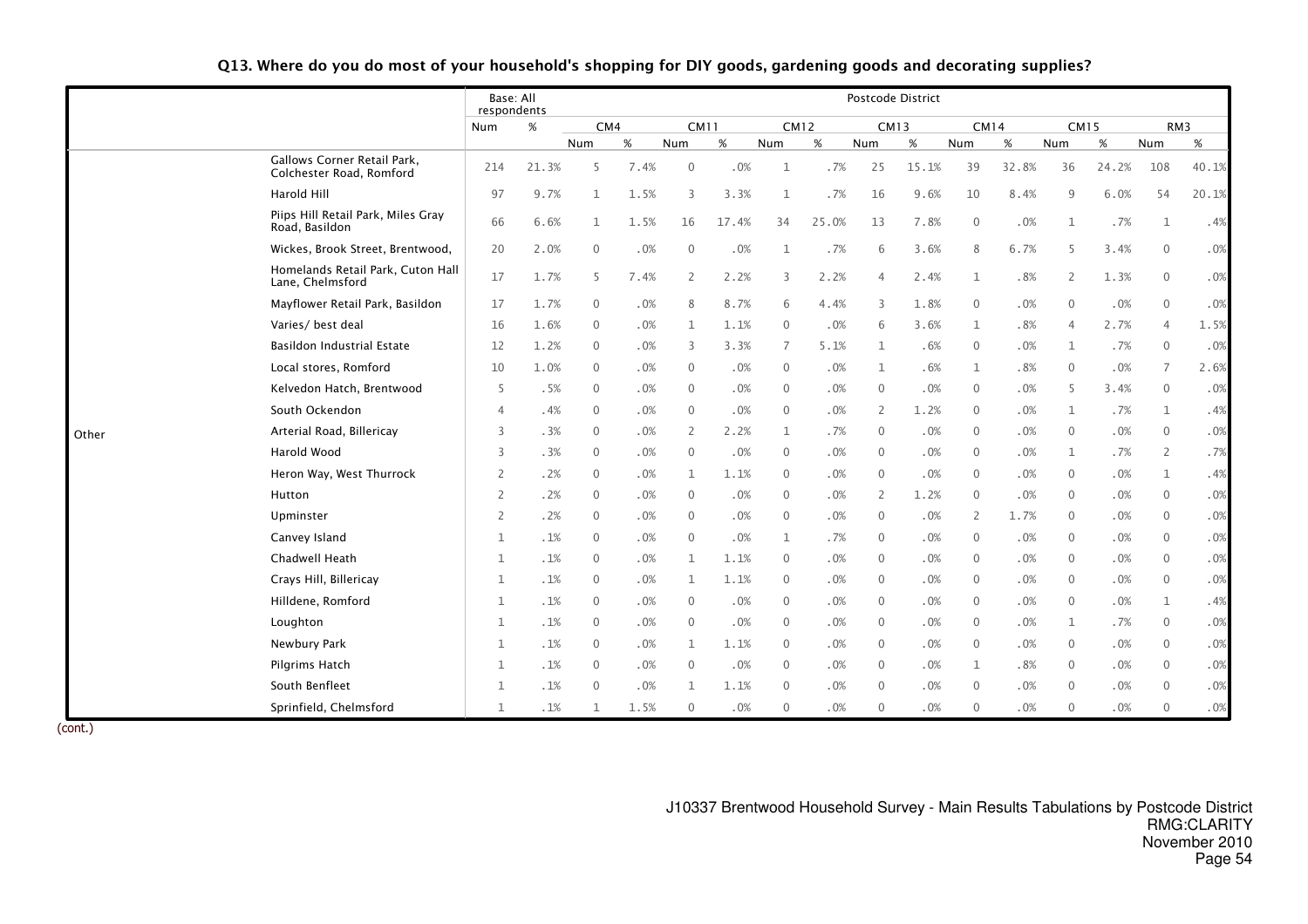## Q13. Where do you do most of your household's shopping for DIY goods, gardening goods and decorating supplies?

|       |                                 | Base: All<br>respondents |     |     |      |      |             |        | Postcode District |      |      |        |             |        |                 |      |
|-------|---------------------------------|--------------------------|-----|-----|------|------|-------------|--------|-------------------|------|------|--------|-------------|--------|-----------------|------|
|       |                                 | Num                      | CM4 |     | CM11 |      | <b>CM12</b> |        | <b>CM13</b>       |      | CM14 |        | <b>CM15</b> |        | RM <sub>3</sub> |      |
|       |                                 |                          | Num |     | Num  | %    | Num         | %      | Num               | %    | Num  | %      | Num         |        | Num             |      |
|       | Thurrock Retail Park            |                          |     | .0% |      | . 0% | $\cup$      | $.0\%$ |                   | . 0% |      | $.0\%$ |             |        |                 | . 4% |
| Other | Wickford                        |                          |     | 0%  |      | .0%  |             |        | $\left( \right)$  | .0%  |      | .0%    |             | $.0\%$ |                 | .0%  |
|       | Yardley Business Park, Basildon |                          |     |     |      | - 1% |             | . 0%   |                   | .0%  |      | .0%    |             |        |                 | .0%  |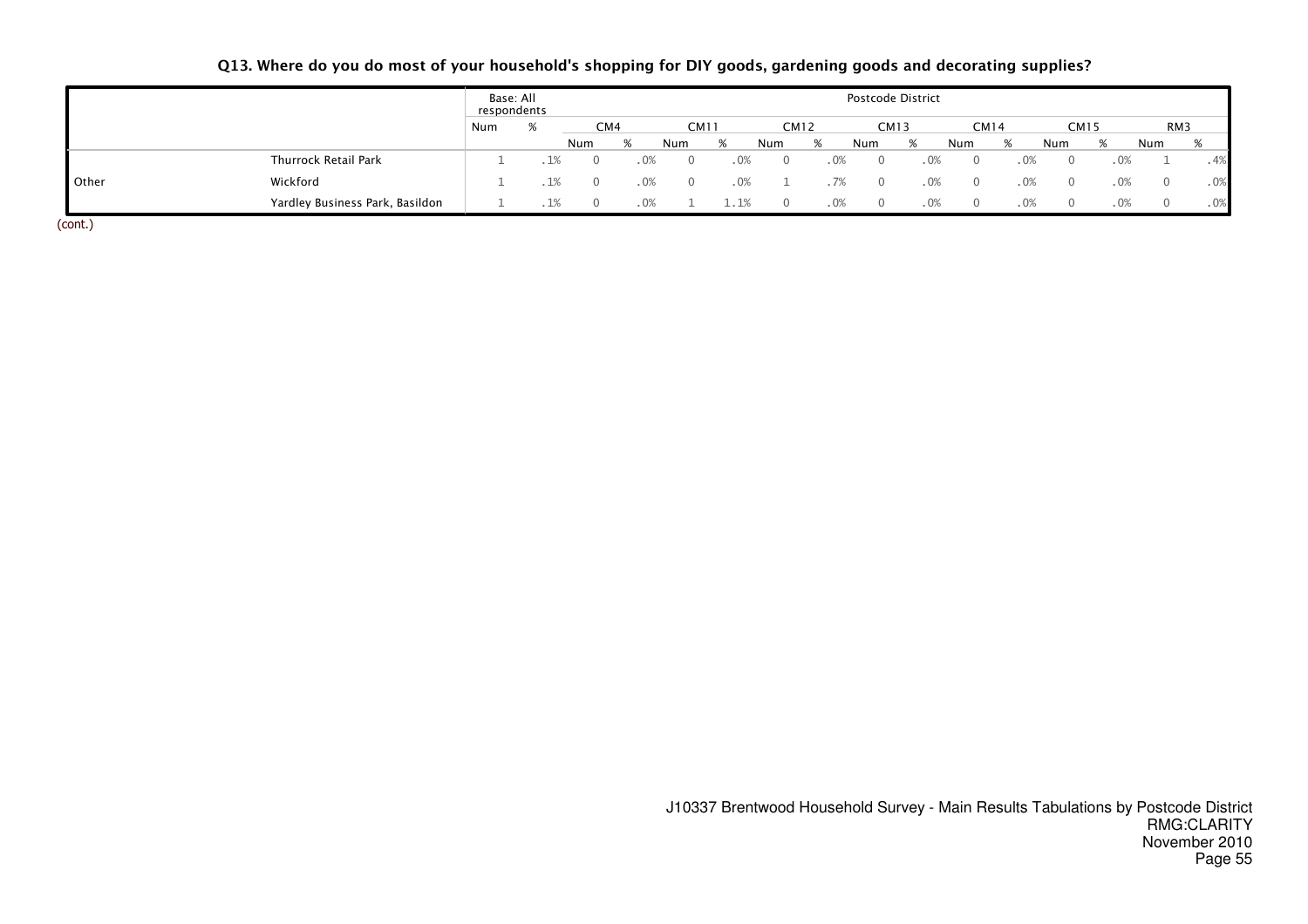|                                                  |                | Postcode<br><b>District</b> |
|--------------------------------------------------|----------------|-----------------------------|
|                                                  |                | RM4                         |
|                                                  | Num            | %                           |
| Base: All respondents                            | $\overline{2}$ | 100.0%                      |
| Don't buy                                        | 0              | .0%                         |
| Brentwood Town Centre/High Street/Baytree Centre | 0              | .0%                         |
| <b>Romford Town Centre</b>                       | 0              | .0%                         |
| <b>Basildon Town Centre</b>                      | 0              | .0%                         |
| <b>Chelmsford Town Centre</b>                    | 0              | .0%                         |
| Ingatestone High Street/District Centre          | 0              | .0%                         |
| <b>Billericay Town Centre</b>                    | 0              | .0%                         |
| Lakeside Shopping Centre                         | 0              | .0%                         |
| Shenfield District Centre/Hutton Road            | 0              | .0%                         |
| Internet                                         | 0              | .0%                         |
| Catalogue/ mail order                            | 0              | .0%                         |
| <b>Hornchurch Town Centre</b>                    | 0              | .0%                         |
| High Chelmer Shopping Centre, Chelmsford         | 0              | .0%                         |
| Rubicon West, Chelmsford                         | 0              | .0%                         |
| <b>Ilford Town Centre</b>                        | 1              | 50.0%                       |
| Laindon Shopping Centre                          | 0              | .0%                         |
| Pitsea Shopping Centre                           | 0              | .0%                         |
| <b>Maldon Town Centre</b>                        | 0              | .0%                         |
| Bentalls Shopping Centre, Maldon                 | 0              | .0%                         |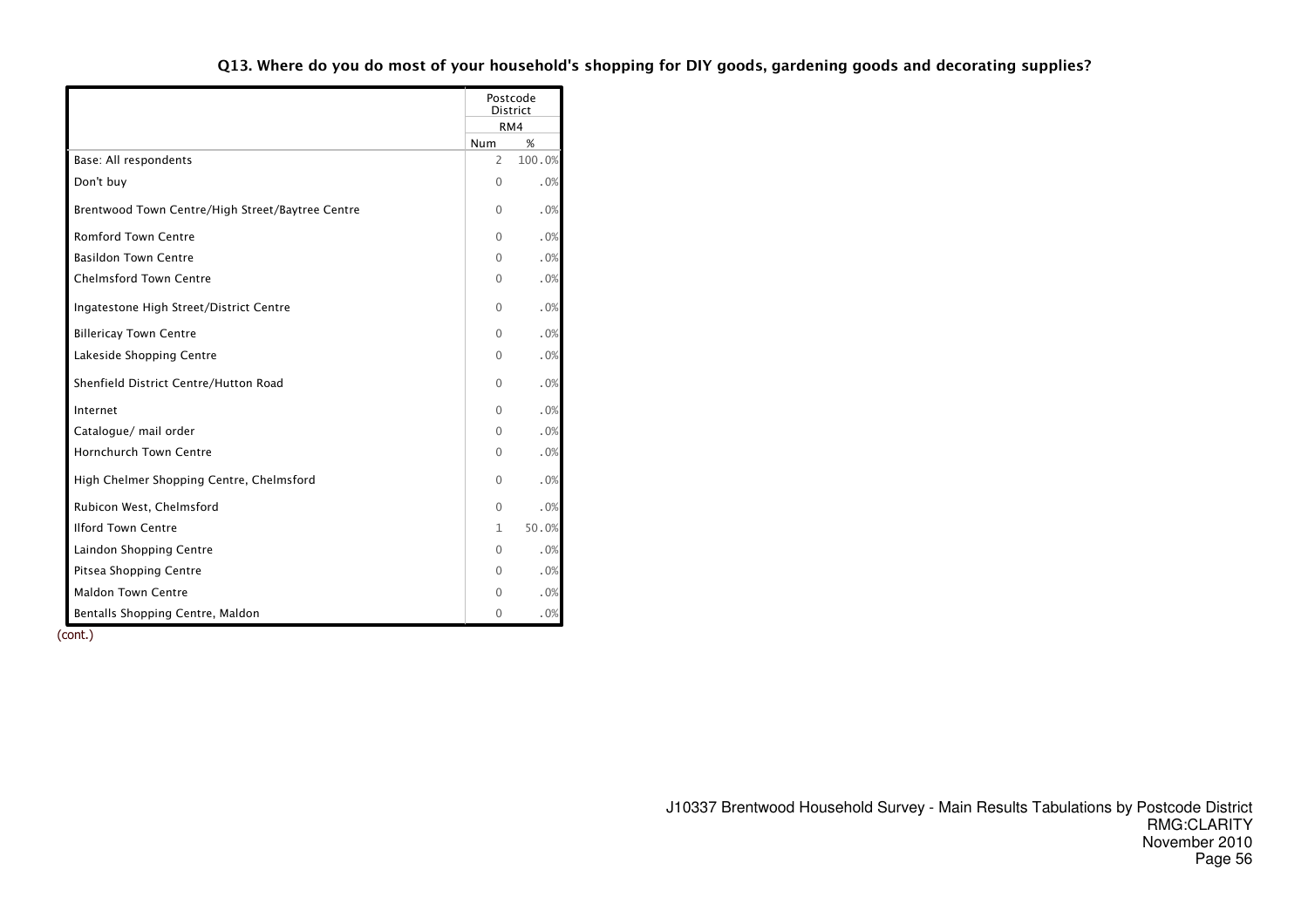|       |                                                         |              | Postcode<br><b>District</b> |
|-------|---------------------------------------------------------|--------------|-----------------------------|
|       |                                                         |              | RM4                         |
|       |                                                         | <b>Num</b>   | %                           |
|       | Gallows Corner Retail Park,<br>Colchester Road, Romford | $\Omega$     | .0%                         |
|       | Harold Hill                                             | $\mathbf{1}$ | 50.0%                       |
|       | Piips Hill Retail Park, Miles Gray<br>Road, Basildon    | 0            | .0%                         |
|       | Wickes, Brook Street, Brentwood,                        | 0            | .0%                         |
|       | Homelands Retail Park, Cuton Hall<br>Lane, Chelmsford   | 0            | .0%                         |
|       | Mayflower Retail Park, Basildon                         | 0            | .0%                         |
|       | Varies/ best deal                                       | 0            | .0%                         |
|       | <b>Basildon Industrial Estate</b>                       | $\Omega$     | .0%                         |
|       | Local stores, Romford                                   | 0            | .0%                         |
|       | Kelvedon Hatch, Brentwood                               | $\Omega$     | .0%                         |
|       | South Ockendon                                          | 0            | .0%                         |
| Other | Arterial Road, Billericay                               | $\Omega$     | .0%                         |
|       | Harold Wood                                             | 0            | .0%                         |
|       | Heron Way, West Thurrock                                | 0            | .0%                         |
|       | Hutton                                                  | 0            | .0%                         |
|       | Upminster                                               | $\Omega$     | .0%                         |
|       | Canvey Island                                           | 0            | .0%                         |
|       | Chadwell Heath                                          | $\Omega$     | .0%                         |
|       | Crays Hill, Billericay                                  | 0            | .0%                         |
|       | Hilldene, Romford                                       | $\Omega$     | .0%                         |
|       | Loughton                                                | 0            | .0%                         |
|       | Newbury Park                                            | $\Omega$     | .0%                         |
|       | Pilgrims Hatch                                          | 0            | .0%                         |
|       | South Benfleet                                          | 0            | .0%                         |
|       | Sprinfield, Chelmsford                                  | 0            | .0%                         |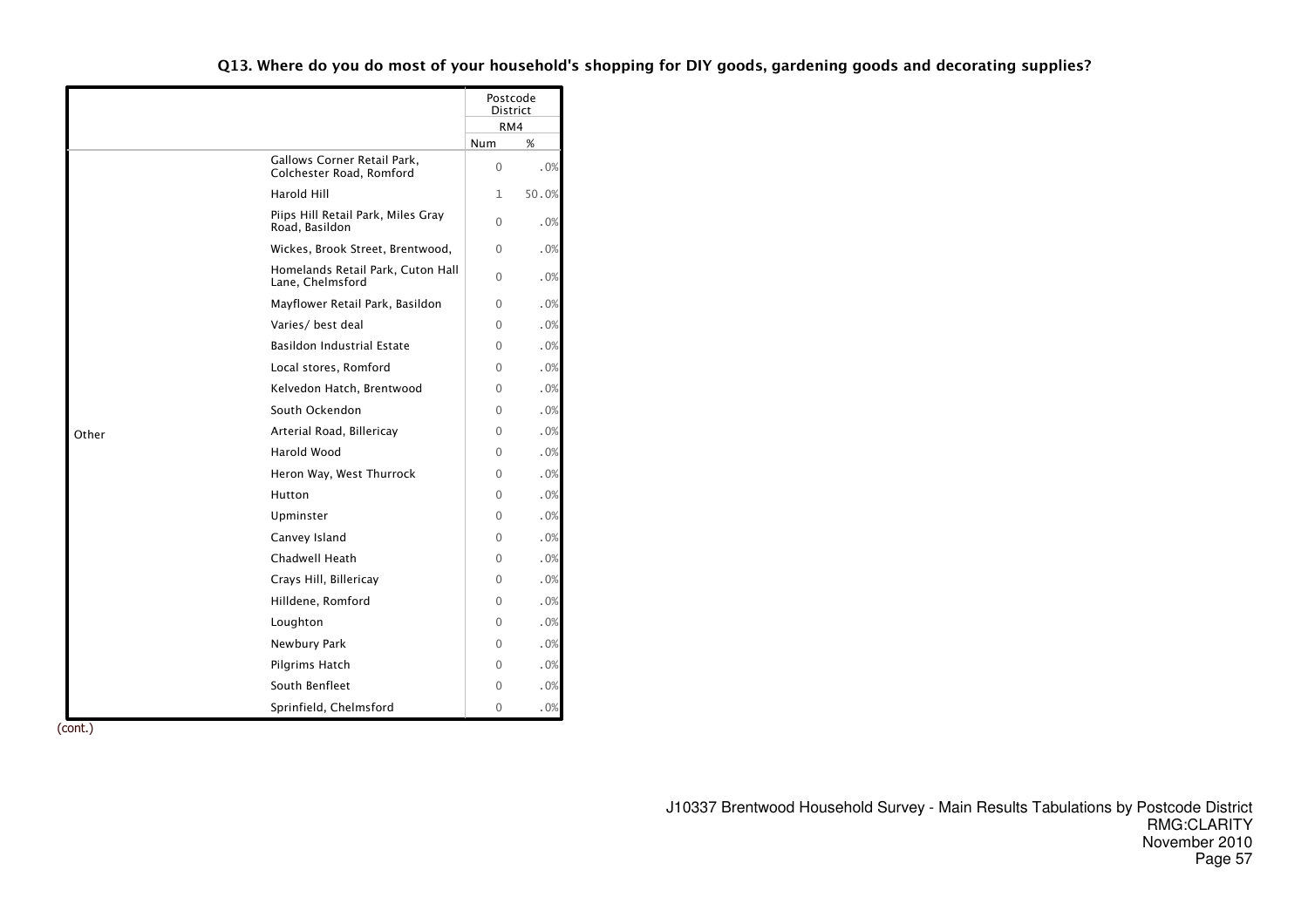#### Q13. Where do you do most of your household's shopping for DIY goods, gardening goods and decorating supplies?

|                      |                                 |     | Postcode<br>District |  |  |
|----------------------|---------------------------------|-----|----------------------|--|--|
|                      |                                 | RM4 |                      |  |  |
|                      |                                 | Num | %                    |  |  |
|                      | <b>Thurrock Retail Park</b>     | 0   | .0%                  |  |  |
| $\blacksquare$ Other | Wickford                        | 0   | .0%                  |  |  |
|                      | Yardley Business Park, Basildon | Ω   | .0%                  |  |  |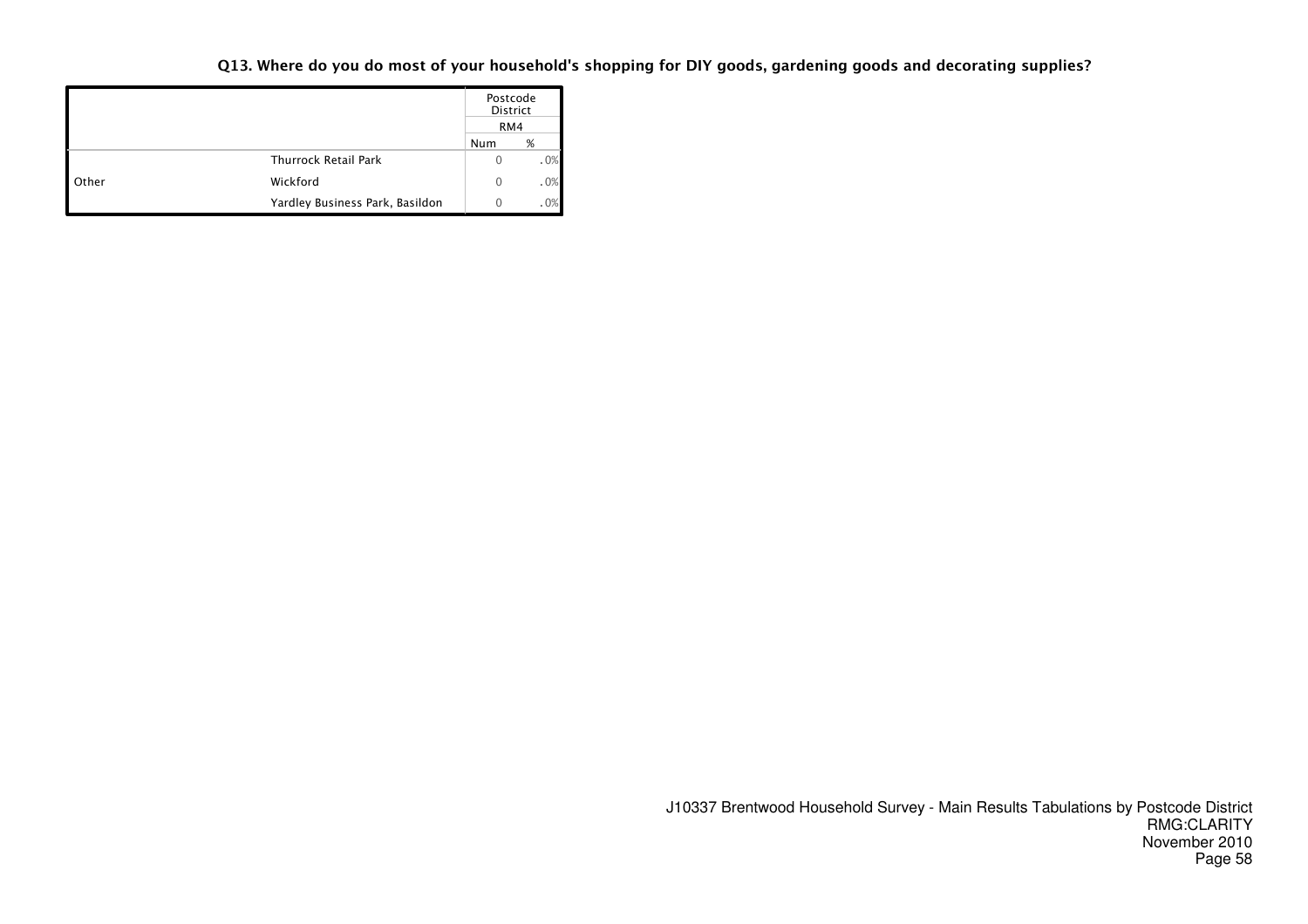|                                                  | respondents    | Base: All |              |        |              |             |              |             |                | Postcode District |             |             |                |             |                |                 |
|--------------------------------------------------|----------------|-----------|--------------|--------|--------------|-------------|--------------|-------------|----------------|-------------------|-------------|-------------|----------------|-------------|----------------|-----------------|
|                                                  | Num            | %         |              | CM4    |              | <b>CM11</b> |              | <b>CM12</b> |                | <b>CM13</b>       |             | <b>CM14</b> |                | <b>CM15</b> |                | RM <sub>3</sub> |
|                                                  |                |           | Num          | %      | Num          | %           | Num          | %           | Num            | %                 | Num         | %           | Num            | %           | Num            | %               |
| Base: All respondents                            | 1005           | 100.0%    | 68           | 100.0% | 92           | 100.0%      | 136          | 100.0%      | 166            | 100.0%            | 119         | 100.0%      | 149            | 100.0%      | 269            | 100.0%          |
| Brentwood Town Centre/High Street/Baytree Centre | 168            | 16.7%     | 11           | 16.2%  | $\mathbf 0$  | .0%         |              | .7%         | 45             | 27.1%             | 51          | 42.9%       | 54             | 36.2%       | 6              | 2.2%            |
| Don't buy                                        | 158            | 15.7%     |              | 10.3%  |              | 7.6%        | 19           | 14.0%       | 31             | 18.7%             | 13          | 10.9%       | 20             | 13.4%       | 60             | 22.3%           |
| <b>Romford Town Centre</b>                       | 136            | 13.5%     | $\Omega$     | .0%    | $\mathbf{0}$ | .0%         | $\mathbf{0}$ | .0%         | $\overline{4}$ | 2.4%              | 4           | 3.4%        | 1              | .7%         | 123            | 45.7%           |
| Internet                                         | 129            | 12.8%     |              | 10.3%  | 20           | 21.7%       | 23           | 16.9%       | 16             | 9.6%              | 18          | 15.1%       | 19             | 12.8%       | 25             | 9.3%            |
| Lakeside Shopping Centre                         | 110            | 10.9%     | $\Omega$     | .0%    | $\Delta$     | 4.3%        | 10           | 7.4%        | 31             | 18.7%             | 17          | 14.3%       | 25             | 16.8%       | 23             | 8.6%            |
| <b>Chelmsford Town Centre</b>                    | 66             | 6.6%      | 24           | 35.3%  | 11           | 12.0%       | 15           | 11.0%       | 3              | 1.8%              | 1           | .8%         | 12             | 8.1%        | $\mathbf{0}$   | .0%             |
| <b>Basildon Town Centre</b>                      | 59             | 5.9%      | $\mathbf 0$  | .0%    | 24           | 26.1%       | 25           | 18.4%       | 8              | 4.8%              | 0           | .0%         | 2              | 1.3%        | $\mathbf{0}$   | .0%             |
| <b>Billericay Town Centre</b>                    | 37             | 3.7%      | $\Omega$     | .0%    | 14           | 15.2%       | 23           | 16.9%       | $\overline{0}$ | .0%               | $\mathbf 0$ | .0%         | $\overline{0}$ | .0%         | $\mathbf{0}$   | .0%             |
| <b>Bluewater Shopping Centre</b>                 | 26             | 2.6%      |              | 1.5%   | 3            | 3.3%        | 8            | 5.9%        | 6              | 3.6%              | 4           | 3.4%        | 1              | .7%         | 3              | 1.1%            |
| Central London                                   | 22             | 2.2%      | 6            | 8.8%   | 1            | 1.1%        | $\mathbf{1}$ | .7%         | 3              | 1.8%              | 3           | 2.5%        | 5              | 3.4%        | 3              | 1.1%            |
| Catalogue/ mail order                            | 15             | 1.5%      | 3            | 4.4%   | 1            | 1.1%        | 3            | 2.2%        | 3              | 1.8%              | $\mathbf 0$ | .0%         | $\mathbf{0}$   | .0%         | 5              | 1.9%            |
| Ingatestone High Street/District Centre          | 6              | .6%       |              | 7.4%   | $\mathbf{0}$ | .0%         | $\mathbf{1}$ | .7%         | $\mathbf{0}$   | .0%               | $\mathbf 0$ | .0%         | $\mathbf{0}$   | .0%         | $\Omega$       | .0%             |
| Hornchurch Town Centre                           | 2              | .2%       | $\Omega$     | .0%    | $\mathbf{0}$ | .0%         | $\Omega$     | .0%         | $\Omega$       | .0%               | 0           | .0%         | $\mathbf{0}$   | .0%         | 2              | .7%             |
| Shenfield District Centre/Hutton Road            | $\overline{2}$ | .2%       | $\mathbf{0}$ | .0%    | $\mathbf{0}$ | .0%         | $\mathbf 0$  | .0%         | 1              | .6%               | $\mathbf 0$ | .0%         | 1              | .7%         | $\mathbf{0}$   | .0%             |
| George Yard Shopping Centre, Braintree           | 1              | .1%       | $\Omega$     | .0%    | $\mathbf{0}$ | .0%         | $\mathbf{0}$ | .0%         | $\overline{0}$ | .0%               | $\mathbf 0$ | .0%         | 1              | .7%         | $\mathbf{0}$   | .0%             |
| <b>Ilford Town Centre</b>                        | $\mathbf{1}$   | .1%       | $\Omega$     | .0%    | $\mathbf{0}$ | .0%         | $\mathbf{0}$ | .0%         | $\overline{0}$ | .0%               | $\mathbf 0$ | .0%         | $\overline{0}$ | .0%         | $\mathbf{1}$   | .4%             |
| The Brewery Shopping Centre, Romford             | 1              | .1%       | $\Omega$     | .0%    | $\mathbf{0}$ | .0%         | $\mathbf{0}$ | .0%         | 1              | .6%               | $\mathbf 0$ | .0%         | $\mathbf{0}$   | .0%         | $\overline{0}$ | .0%             |

Q14. Where do you do most of your household's shopping for books, jewellery, sporting, recreational and luxury goods?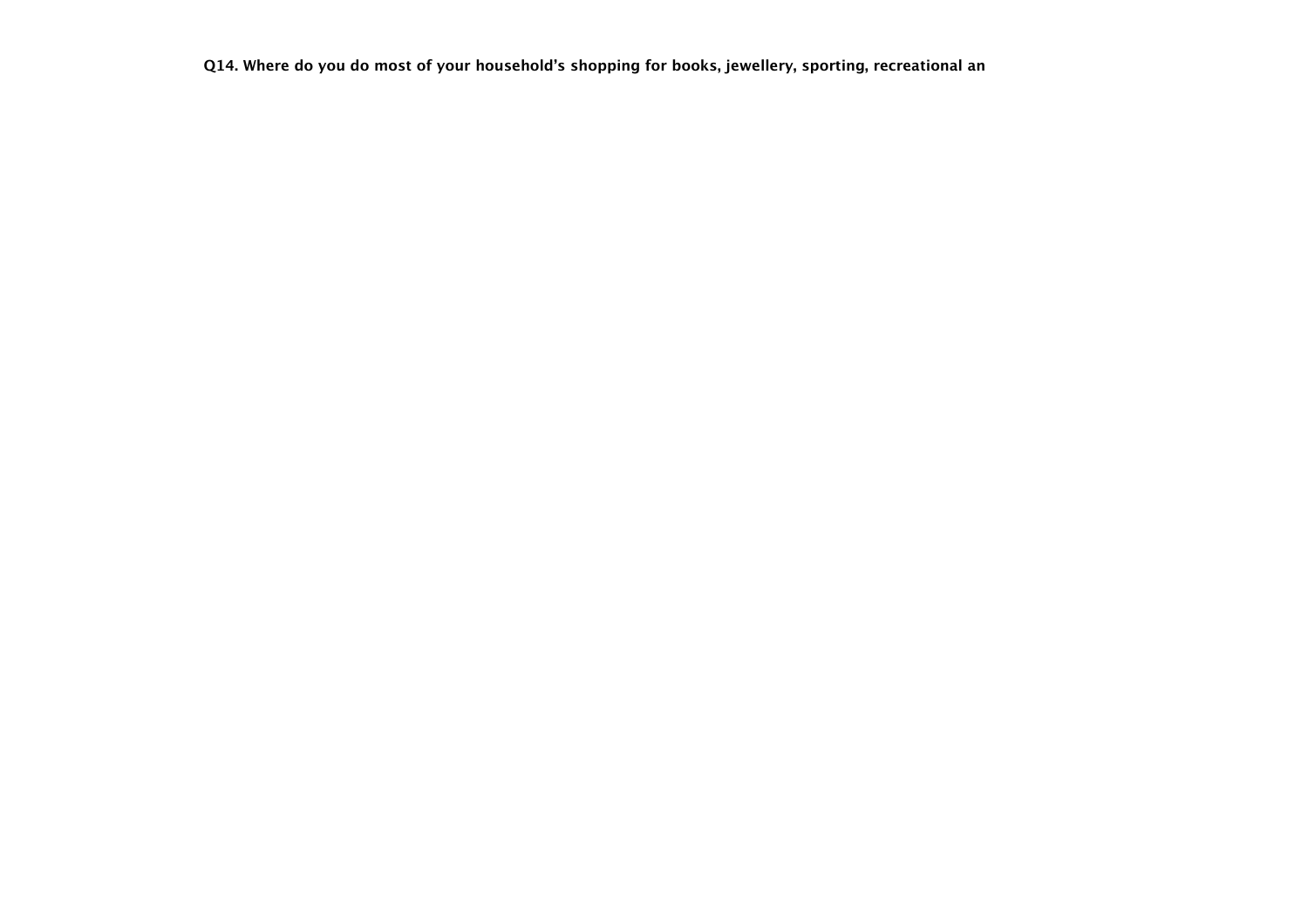#### Q14. Where do you do most of your household's shopping for books, jewellery, sporting, recreational and luxury goods?

|                                                  |                | Postcode<br><b>District</b> |
|--------------------------------------------------|----------------|-----------------------------|
|                                                  |                | RM4                         |
|                                                  | Num            | %                           |
| Base: All respondents                            | $\overline{2}$ | 100.0%                      |
| Brentwood Town Centre/High Street/Baytree Centre | $\Omega$       | .0%                         |
| Don't buy                                        | $\Omega$       | .0%                         |
| Romford Town Centre                              | $\mathbf{1}$   | 50.0%                       |
| Internet                                         | 1              | 50.0%                       |
| Lakeside Shopping Centre                         | 0              | .0%                         |
| <b>Chelmsford Town Centre</b>                    | $\Omega$       | .0%                         |
| <b>Basildon Town Centre</b>                      | $\Omega$       | .0%                         |
| <b>Billericay Town Centre</b>                    | $\Omega$       | .0%                         |
| <b>Bluewater Shopping Centre</b>                 | $\Omega$       | .0%                         |
| Central London                                   | $\Omega$       | .0%                         |
| Catalogue/ mail order                            | $\Omega$       | .0%                         |
| Ingatestone High Street/District Centre          | $\Omega$       | .0%                         |
| <b>Hornchurch Town Centre</b>                    | $\Omega$       | .0%                         |
| Shenfield District Centre/Hutton Road            | $\Omega$       | .0%                         |
| George Yard Shopping Centre, Braintree           | $\Omega$       | .0%                         |
| <b>Ilford Town Centre</b>                        | $\Omega$       | .0%                         |
| The Brewery Shopping Centre, Romford             | $\mathbf{0}$   | .0%                         |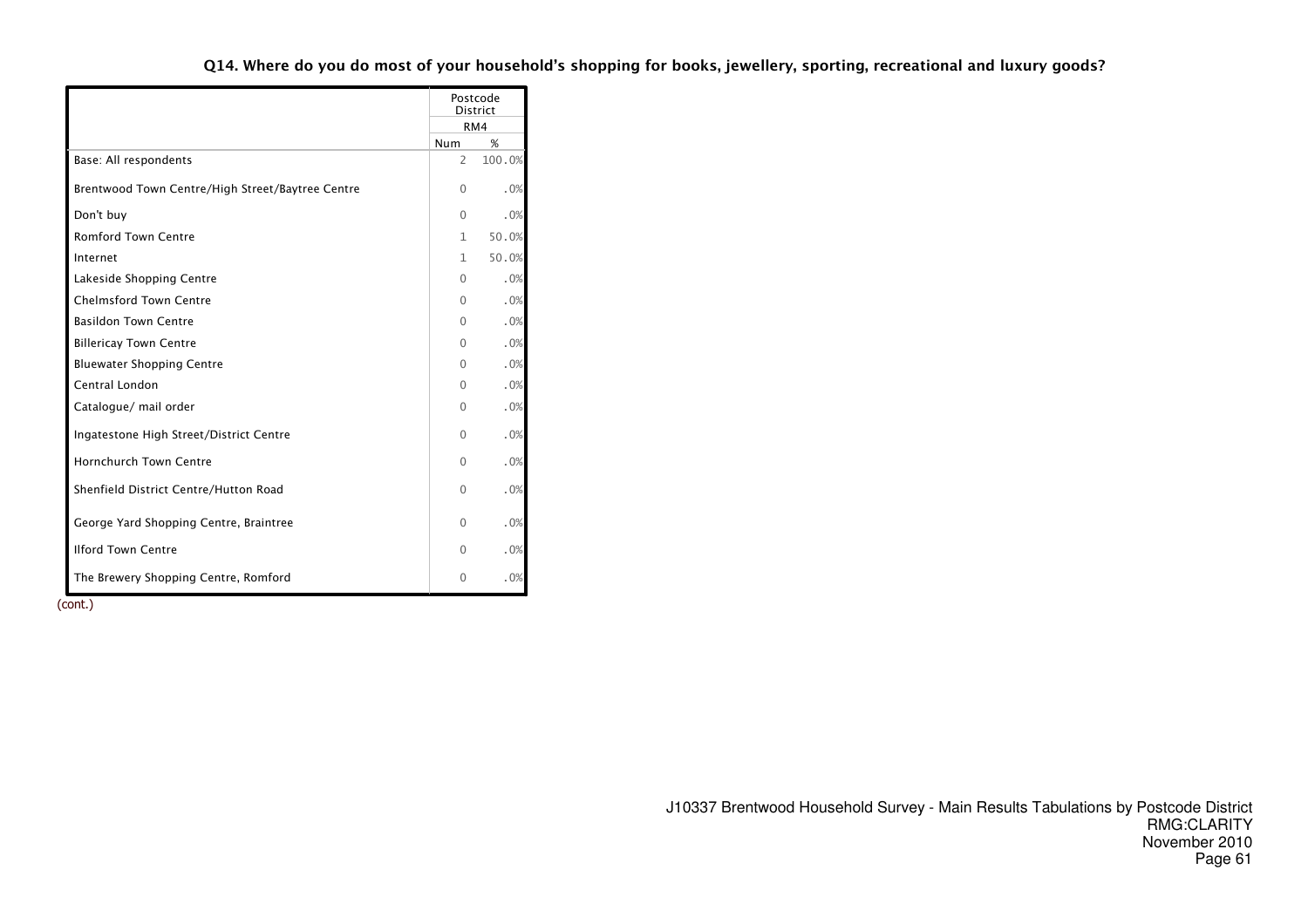Q14. Where do you do most of your household's shopping for books, jewellery, sporting, recreational and luxury goods?

|       |                                    |              | Postcode<br><b>District</b> |
|-------|------------------------------------|--------------|-----------------------------|
|       |                                    |              | RM4                         |
|       |                                    | Num          | %                           |
|       | Varies/ best deal                  | 0            | .0%                         |
|       | Abroad                             | 0            | .0%                         |
|       | Gallows Corner, Romford            | 0            | .0%                         |
|       | <b>Harold Wood</b>                 | 0            | .0%                         |
|       | Harold Hill                        | 0            | .0%                         |
| Other | Hilldene, Romford                  | 0            | .0%                         |
|       | Wickford                           | 0            | .0%                         |
|       | Oxford                             | 0            | .0%                         |
|       | Pipps Hill Retail Park, Billericay | $\mathbf{0}$ | .0%                         |
|       | Southend-on-Sea                    | 0            | .0%                         |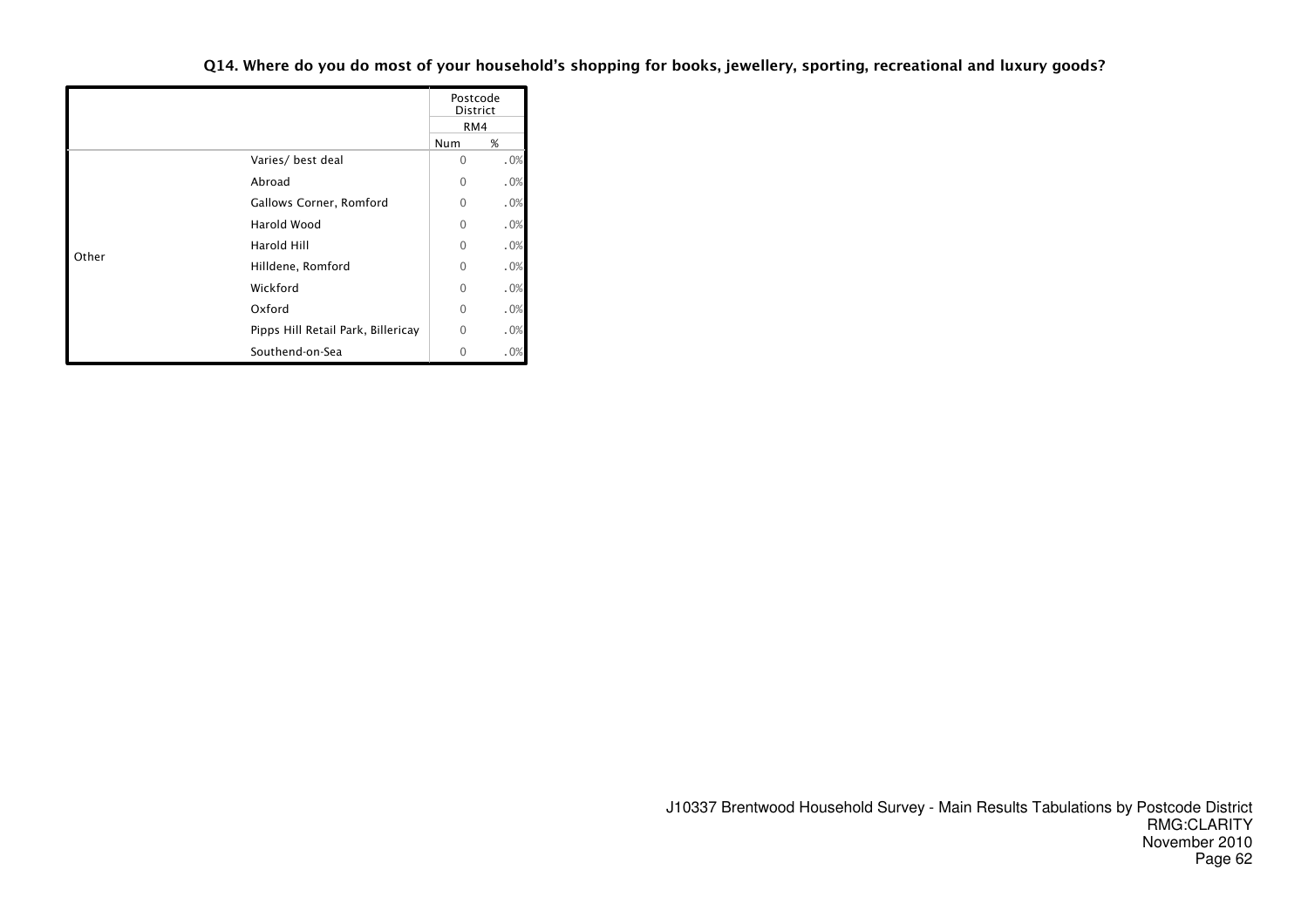|                                                  | respondents    | Base: All |               |        |              |        |                |             |                          | Postcode District |                |             |                |             |                |                 |
|--------------------------------------------------|----------------|-----------|---------------|--------|--------------|--------|----------------|-------------|--------------------------|-------------------|----------------|-------------|----------------|-------------|----------------|-----------------|
|                                                  | Num            | %         |               | CM4    | <b>CM11</b>  |        |                | <b>CM12</b> |                          | <b>CM13</b>       |                | <b>CM14</b> |                | <b>CM15</b> |                | RM <sub>3</sub> |
|                                                  |                |           | Num           | %      | Num          | %      | Num            | %           | Num                      | %                 | Num            | %           | Num            | %           | Num            | %               |
| Base: All respondents                            | 1005           | 100.0%    | 68            | 100.0% | 92           | 100.0% | 136            | 100.0%      | 166                      | 100.0%            | 119            | 100.0%      | 149            | 100.0%      | 269            | 100.0%          |
| Brentwood Town Centre/High Street/Baytree Centre | 292            | 29.1%     | 11            | 16.2%  | 1            | 1.1%   | $\mathbf{1}$   | .7%         | 80                       | 48.2%             | 97             | 81.5%       | 92             | 61.7%       | 9              | 3.3%            |
| <b>Billericay Town Centre</b>                    | 152            | 15.1%     | 4             | 5.9%   | 52           | 56.5%  | 92             | 67.6%       | $\overline{4}$           | 2.4%              | $\mathbf{0}$   | .0%         | $\mathbf{0}$   | .0%         | $\mathbf{0}$   | .0%             |
| Romford Town Centre                              | 77             | 7.7%      | $\mathbf{0}$  | .0%    | $\mathbf{0}$ | .0%    | $\mathbf{0}$   | .0%         | $\overline{0}$           | .0%               | $\mathbf{1}$   | .8%         | $\mathbf 1$    | .7%         | 73             | 27.1%           |
| Shenfield District Centre/Hutton Road            | 52             | 5.2%      | $\mathbf{0}$  | .0%    | 1            | 1.1%   | $\mathbf{0}$   | .0%         | 34                       | 20.5%             | $\overline{2}$ | 1.7%        | 15             | 10.1%       | $\mathbf{0}$   | .0%             |
| <b>Basildon Town Centre</b>                      | 31             | 3.1%      | 1             | 1.5%   | 12           | 13.0%  | 9              | 6.6%        | 8                        | 4.8%              | $\mathbf{1}$   | .8%         | $\mathbf 0$    | .0%         | $\mathbf 0$    | .0%             |
| Ingatestone High Street/District Centre          | 31             | 3.1%      | 29            | 42.6%  | $\mathbf{0}$ | .0%    | $\mathbf{1}$   | .7%         | $\overline{0}$           | .0%               | $\mathbf{0}$   | .0%         | $\mathbf{1}$   | .7%         | $\mathbf{0}$   | .0%             |
| Don't buy                                        | 21             | 2.1%      | ς             | 4.4%   | 2            | 2.2%   | $\mathbf{1}$   | .7%         | $\Delta$                 | 2.4%              | $\mathbf{1}$   | .8%         | $\overline{2}$ | 1.3%        | 8              | 3.0%            |
| <b>Chelmsford Town Centre</b>                    | 21             | 2.1%      | 12            | 17.6%  |              | 1.1%   |                | 2.9%        |                          | .6%               | $\mathbf{0}$   | .0%         | 2              | 1.3%        | $\mathbf{0}$   | .0%             |
| Lakeside Shopping Centre                         | 10             | 1.0%      |               | 1.5%   | 1            | 1.1%   | $\overline{0}$ | .0%         | $\overline{\phantom{0}}$ | 1.2%              | $\mathbf 0$    | .0%         | 2              | 1.3%        | $\overline{4}$ | 1.5%            |
| The Liberty Shopping Centre, Romford             | 10             | 1.0%      | $\Omega$      | .0%    | $\mathbf{0}$ | .0%    | $\Omega$       | .0%         | 2                        | 1.2%              | $\mathbf{0}$   | .0%         | 2              | 1.3%        | 6              | 2.2%            |
| Central London                                   | $\overline{4}$ | .4%       | $\mathbf{0}$  | .0%    | $\mathbf{0}$ | .0%    | 1              | .7%         | $\mathbf{1}$             | .6%               | 1              | .8%         | $\mathbf{0}$   | .0%         | $\mathbf{1}$   | .4%             |
| Internet                                         | $\overline{4}$ | .4%       | $\Omega$      | .0%    | $\Omega$     | .0%    | $\Omega$       | .0%         | 1                        | .6%               | $\mathbf{0}$   | .0%         | 2              | 1.3%        | 1              | .4%             |
| <b>Bluewater Shopping Centre</b>                 | 2              | .2%       | $\mathcal{P}$ | 2.9%   | $\Omega$     | .0%    | $\Omega$       | .0%         | $\overline{0}$           | .0%               | $\mathbf{0}$   | .0%         | $\mathbf 0$    | .0%         | $\mathbf 0$    | .0%             |
| <b>Hornchurch Town Centre</b>                    | 2              | .2%       | $\mathbf{0}$  | .0%    | $\mathbf{0}$ | .0%    | $\overline{0}$ | .0%         | $\overline{0}$           | .0%               | $\mathbf{0}$   | .0%         | 1              | .7%         | $\mathbf{1}$   | .4%             |
| Catalogue/ mail order                            | 2              | .2%       | $\mathbf{0}$  | .0%    | $\Omega$     | .0%    | $\Omega$       | .0%         | $\overline{0}$           | .0%               | $\mathbf{0}$   | .0%         | $\mathbf{0}$   | .0%         | 2              | .7%             |
| <b>Braintree Town Centre</b>                     | 1              | .1%       | $\mathbf{0}$  | .0%    | $\Omega$     | .0%    | $\overline{0}$ | .0%         | $\overline{0}$           | .0%               | 1              | .8%         | $\mathbf 0$    | .0%         | $\mathbf 0$    | .0%             |
| The Brewery Shopping Centre, Romford             | 1              | .1%       | $\Omega$      | .0%    | $\mathbf{0}$ | .0%    | $\mathbf{0}$   | .0%         | $\overline{0}$           | .0%               | $\mathbf{0}$   | .0%         | $\mathbf{0}$   | .0%         |                | .4%             |

#### Q15. Where do you do most of your household's shopping for chemists goods?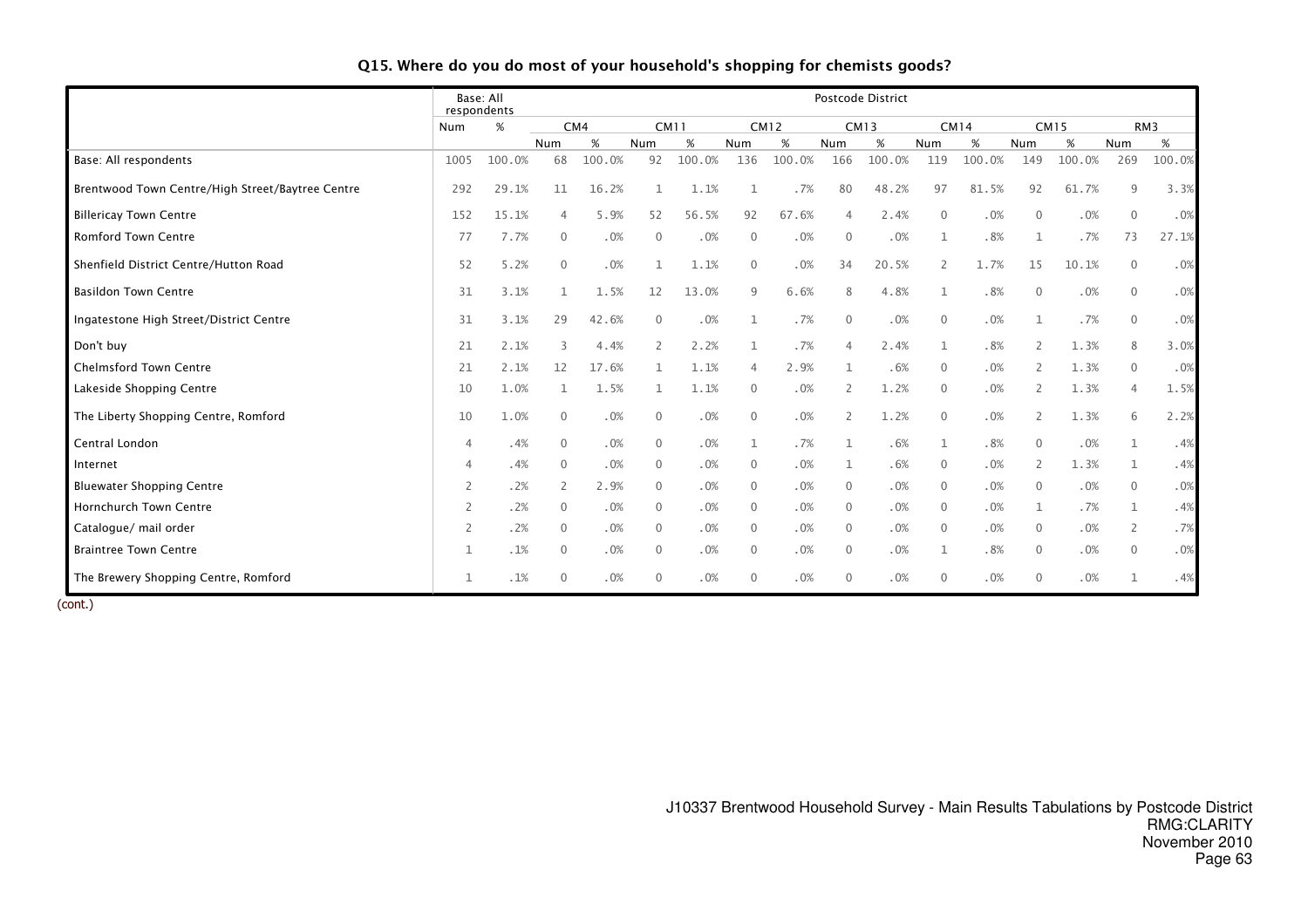|       |                                                         | Base: All<br>respondents |        |                     |        |                |      |                |             |                         | Postcode District |                     |      |                |      |              |       |
|-------|---------------------------------------------------------|--------------------------|--------|---------------------|--------|----------------|------|----------------|-------------|-------------------------|-------------------|---------------------|------|----------------|------|--------------|-------|
|       |                                                         | Num                      | %      | CM4                 |        | <b>CM11</b>    |      |                | <b>CM12</b> | <b>CM13</b>             |                   | <b>CM14</b>         |      | <b>CM15</b>    |      |              | RM3   |
|       |                                                         |                          |        | Num                 | $\%$   | Num            | %    | Num            | $\%$        | Num                     | $\%$              | Num                 | $\%$ | Num            | %    | Num          | $\%$  |
|       | Harold Hill, Romford                                    | 69                       | 6.9%   | $\mathsf{O}\xspace$ | .0%    | $\mathbf 0$    | .0%  | $\mathbf 0$    | .0%         | $\overline{0}$          | .0%               | $\mathsf{O}\xspace$ | .0%  | $\mathbf{1}$   | .7%  | 67           | 24.9% |
|       | Gallows Corner Retail Park,<br>Colchester Road, Romford | 54                       | 5.4%   | $\mathbf{1}$        | 1.5%   | $\mathbf{0}$   | .0%  | $\mathbf{0}$   | .0%         | $\mathbf{1}$            | .6%               | 6                   | 5.0% | $\mathbf 1$    | .7%  | 45           | 16.7% |
|       | <b>Harold Wood</b>                                      | 32                       | 3.2%   | 0                   | .0%    | $\mathbf{0}$   | .0%  | $\mathbf{0}$   | .0%         | $\mathbf{0}$            | .0%               | $\mathbf{0}$        | .0%  | $\mathbf 0$    | .0%  | 32           | 11.9% |
|       | Local stores, Billericay                                | 19                       | 1.9%   | $\overline{c}$      | 2.9%   | $\overline{7}$ | 7.6% | 10             | 7.4%        | $\mathbf 0$             | .0%               | $\mathbf 0$         | .0%  | $\mathbf 0$    | .0%  | $\mathbf 0$  | .0%   |
|       | William Hunter Way, Brentwood                           | 17                       | 1.7%   | $\mathbf{1}$        | 1.5%   | $\mathbf 0$    | .0%  | $\mathbf 0$    | .0%         | 8                       | 4.8%              | 3                   | 2.5% | 5              | 3.4% | $\mathbf 0$  | .0%   |
|       | Local stores, Romford                                   | 13                       | 1.3%   | 0                   | .0%    | $\mathbf{0}$   | .0%  | $\mathbf{0}$   | .0%         | $\overline{0}$          | .0%               | $\mathbf 0$         | .0%  | $\mathbf{1}$   | .7%  | 12           | 4.5%  |
|       | Hutton                                                  | 12                       | 1.2%   | 0                   | .0%    | $\mathbf{0}$   | .0%  | $\mathbf{0}$   | .0%         | 10                      | 6.0%              | $\mathbf{1}$        | .8%  | $\mathbf 0$    | .0%  | $\mathbf{1}$ | .4%   |
|       | Varies/ best deal                                       | 12                       | 1.2%   | 0                   | .0%    | 3              | 3.3% | 2              | 1.5%        | $\overline{\mathbf{3}}$ | 1.8%              | $\mathbf 0$         | .0%  | $\overline{4}$ | 2.7% | $\mathbf 0$  | .0%   |
|       | Doddinghurst                                            | 11                       | 1.1%   | 0                   | .0%    | $\mathbf{0}$   | .0%  | $\overline{0}$ | .0%         | $\mathbf{0}$            | .0%               | $\mathbf 0$         | .0%  | 11             | 7.4% | $\mathbf{0}$ | .0%   |
|       | Local stores, Brentwood                                 | 10                       | 1.0%   | $\overline{0}$      | .0%    | $\Omega$       | .0%  | $\mathbf{0}$   | .0%         | 2                       | 1.2%              | 3                   | 2.5% | 5              | 3.4% | $\mathbf{0}$ | .0%   |
|       | Queens Park, Billericay                                 | 8                        | .8%    | $\Omega$            | .0%    | 1              | 1.1% | $\overline{7}$ | 5.1%        | $\mathbf{0}$            | .0%               | $\mathbf{0}$        | .0%  | $\mathbf 0$    | .0%  | $\mathbf{0}$ | .0%   |
|       | Mayflower Retail Park, Basildon                         | 5                        | .5%    | $\Omega$            | .0%    | $\overline{2}$ | 2.2% | $\overline{2}$ | 1.5%        | 1                       | .6%               | $\mathbf{0}$        | .0%  | $\mathbf 0$    | .0%  | $\mathbf{0}$ | .0%   |
| Other | Wickford                                                | $\overline{4}$           | .4%    | 0                   | .0%    | $\overline{4}$ | 4.3% | $\mathbf{0}$   | .0%         | $\mathbf{0}$            | .0%               | $\mathbf{0}$        | .0%  | $\mathbf{0}$   | .0%  | $\mathbf{0}$ | .0%   |
|       | Hilldene, Romford                                       | 3                        | .3%    | 0                   | .0%    | $\mathbf{0}$   | .0%  | $\mathbf 0$    | .0%         | $\mathbf 0$             | .0%               | $\mathbf 0$         | .0%  | $\mathbf 0$    | .0%  | 3            | 1.1%  |
|       | South Green                                             | 3                        | .3%    | 0                   | .0%    | $\overline{2}$ | 2.2% | $\mathbf{1}$   | .7%         | $\mathbf 0$             | .0%               | $\mathbf 0$         | .0%  | $\mathbf 0$    | .0%  | $\mathbf 0$  | .0%   |
|       | The Pantiles, Billericay                                | 3                        | .3%    | 0                   | .0%    | $\mathbf{1}$   | 1.1% | 2              | 1.5%        | $\mathbf 0$             | .0%               | $\mathbf 0$         | .0%  | $\overline{0}$ | .0%  | $\mathbf 0$  | .0%   |
|       | Upminster                                               | 3                        | .3%    | $\Omega$            | .0%    | $\mathbf{0}$   | .0%  | $\mathbf{0}$   | .0%         | 3                       | 1.8%              | $\mathbf 0$         | .0%  | $\mathbf 0$    | .0%  | $\mathbf 0$  | .0%   |
|       | Cricketers Retail Park, Basildon                        | $\overline{2}$           | .2%    | $\Omega$            | .0%    | $\mathbf{0}$   | .0%  | 1              | .7%         | $\overline{0}$          | .0%               | $\mathbf{1}$        | .8%  | $\mathbf 0$    | .0%  | $\mathbf{0}$ | .0%   |
|       | <b>Great Warley</b>                                     | $\overline{2}$           | .2%    | 0                   | .0%    | $\mathbf{0}$   | .0%  | $\mathbf{0}$   | .0%         | $\mathbf 0$             | .0%               | $\mathbf 1$         | .8%  | $\mathbf{1}$   | .7%  | $\mathbf 0$  | .0%   |
|       | Chipping Ongar                                          | 1                        | .1%    | 1                   | 1.5%   | $\mathbf{0}$   | .0%  | $\mathbf{0}$   | .0%         | $\mathbf 0$             | .0%               | $\mathbf 0$         | .0%  | $\mathbf 0$    | .0%  | $\mathbf 0$  | .0%   |
|       | Gooshays, Romford                                       | 1                        | .1%    | $\Omega$            | .0%    | $\mathbf{0}$   | .0%  | $\mathbf{0}$   | .0%         | $\mathbf{0}$            | .0%               | $\mathbf 0$         | .0%  | $\mathbf 0$    | .0%  | $\mathbf{1}$ | .4%   |
|       | Hainault                                                | 1                        | .1%    | $\Omega$            | .0%    | $\Omega$       | .0%  | $\mathbf{0}$   | .0%         | $\mathbf{0}$            | .0%               | $\mathbf 0$         | .0%  | $\mathbf 0$    | .0%  | $\mathbf{1}$ | .4%   |
|       | Ladygate Centre, Wickford                               | 1                        | .1%    | 0                   | .0%    | $\Omega$       | .0%  | 1              | .7%         | $\mathbf{0}$            | .0%               | $\mathbf 0$         | .0%  | $\mathbf 0$    | .0%  | $\mathbf{0}$ | .0%   |
|       | Laindon Hills, Basildon                                 | 1                        | .1%    | 0                   | .0%    | $\mathbf{0}$   | .0%  | $\mathbf{0}$   | .0%         | 1                       | .6%               | $\mathbf 0$         | .0%  | $\mathbf 0$    | .0%  | $\mathbf{0}$ | .0%   |
|       | Local stores, Basildon                                  | 1                        | .1%    | 0                   | .0%    | 1              | 1.1% | $\mathbf{0}$   | .0%         | $\mathbf 0$             | .0%               | $\mathbf 0$         | .0%  | $\mathbf 0$    | .0%  | $\mathbf 0$  | .0%   |
|       | Loughton                                                | $\mathbf{1}$             | $.1\%$ | 0                   | $.0\%$ | $\mathbf 0$    | .0%  | $\mathbf{0}$   | .0%         | $\mathbf 0$             | .0%               | $\mathbf 0$         | .0%  | $\mathbf 0$    | .0%  | $\mathbb O$  | .0%   |

#### Q15. Where do you do most of your household's shopping for chemists goods?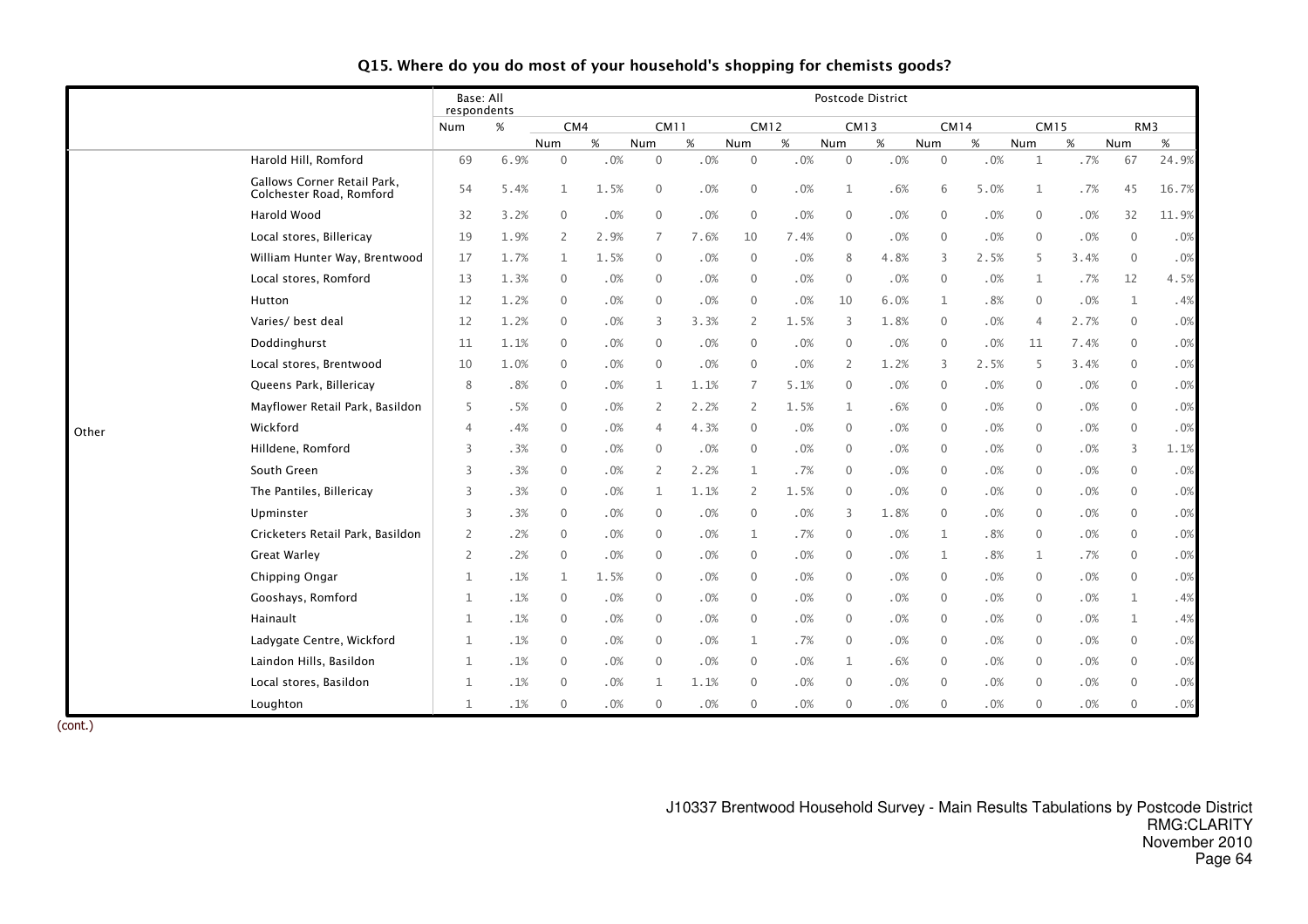|  | Q15. Where do you do most of your household's shopping for chemists goods? |  |  |  |  |
|--|----------------------------------------------------------------------------|--|--|--|--|
|--|----------------------------------------------------------------------------|--|--|--|--|

|              |                             | Base: All<br>respondents |      |     |     |      |             |        |             |      |          | Postcode District |          |             |     |             |     |     |
|--------------|-----------------------------|--------------------------|------|-----|-----|------|-------------|--------|-------------|------|----------|-------------------|----------|-------------|-----|-------------|-----|-----|
|              |                             | Num                      | %    |     | CM4 |      | <b>CM11</b> |        | <b>CM12</b> |      |          | CM13              |          | <b>CM14</b> |     | <b>CM15</b> |     | RM3 |
|              |                             |                          |      | Num | O   | Num  | %           |        | Num         |      | Num      | %                 | Num      | %           | Num | %           | Num | %   |
|              | Petersfield                 |                          | . 1% |     |     | . 0% |             | $.0\%$ |             | 0%   | $\Omega$ | .0%               | $\Omega$ |             | .0% | .0%         |     | .4% |
| <b>Other</b> | Stock                       |                          | . 1% |     |     | . 0% |             | .0%    |             |      | $\Omega$ | . 0%              | $\Omega$ |             | .0% | .0%         |     | .0% |
|              | Willowdale Centre, Wickford |                          | . 1% |     |     | .0%  |             | .1%    |             | . 0% | $\Omega$ | $.0\%$            | $\Omega$ |             | .0% | $.0\%$      |     | .0% |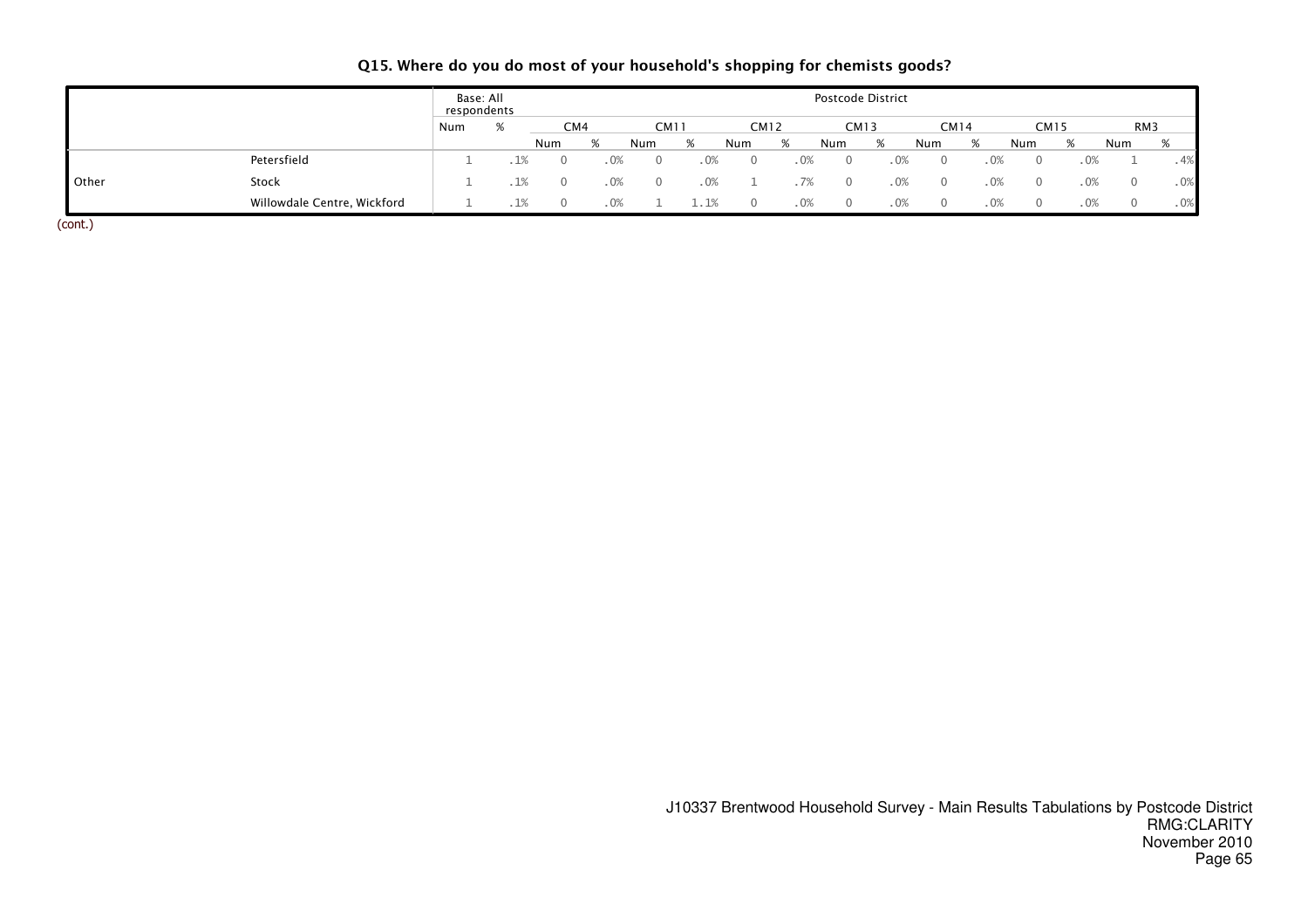|                                                  |          | Postcode<br><b>District</b> |
|--------------------------------------------------|----------|-----------------------------|
|                                                  |          | RM4                         |
|                                                  | Num      | %                           |
| Base: All respondents                            | 2        | 100.0%                      |
| Brentwood Town Centre/High Street/Baytree Centre | 1        | 50.0%                       |
| <b>Billericay Town Centre</b>                    | 0        | .0%                         |
| <b>Romford Town Centre</b>                       | $\Omega$ | .0%                         |
| Shenfield District Centre/Hutton Road            | $\Omega$ | .0%                         |
| <b>Basildon Town Centre</b>                      | $\Omega$ | .0%                         |
| Ingatestone High Street/District Centre          | $\Omega$ | $.0\%$                      |
| Don't buy                                        | 0        | .0%                         |
| <b>Chelmsford Town Centre</b>                    | 0        | .0%                         |
| Lakeside Shopping Centre                         | 0        | .0%                         |
| The Liberty Shopping Centre, Romford             | $\Omega$ | .0%                         |
| Central London                                   | $\Omega$ | .0%                         |
| Internet                                         | $\Omega$ | .0%                         |
| <b>Bluewater Shopping Centre</b>                 | 0        | .0%                         |
| <b>Hornchurch Town Centre</b>                    | 0        | .0%                         |
| Catalogue/ mail order                            | 0        | .0%                         |
| <b>Braintree Town Centre</b>                     | 0        | .0%                         |
| The Brewery Shopping Centre, Romford             | 0        | .0%                         |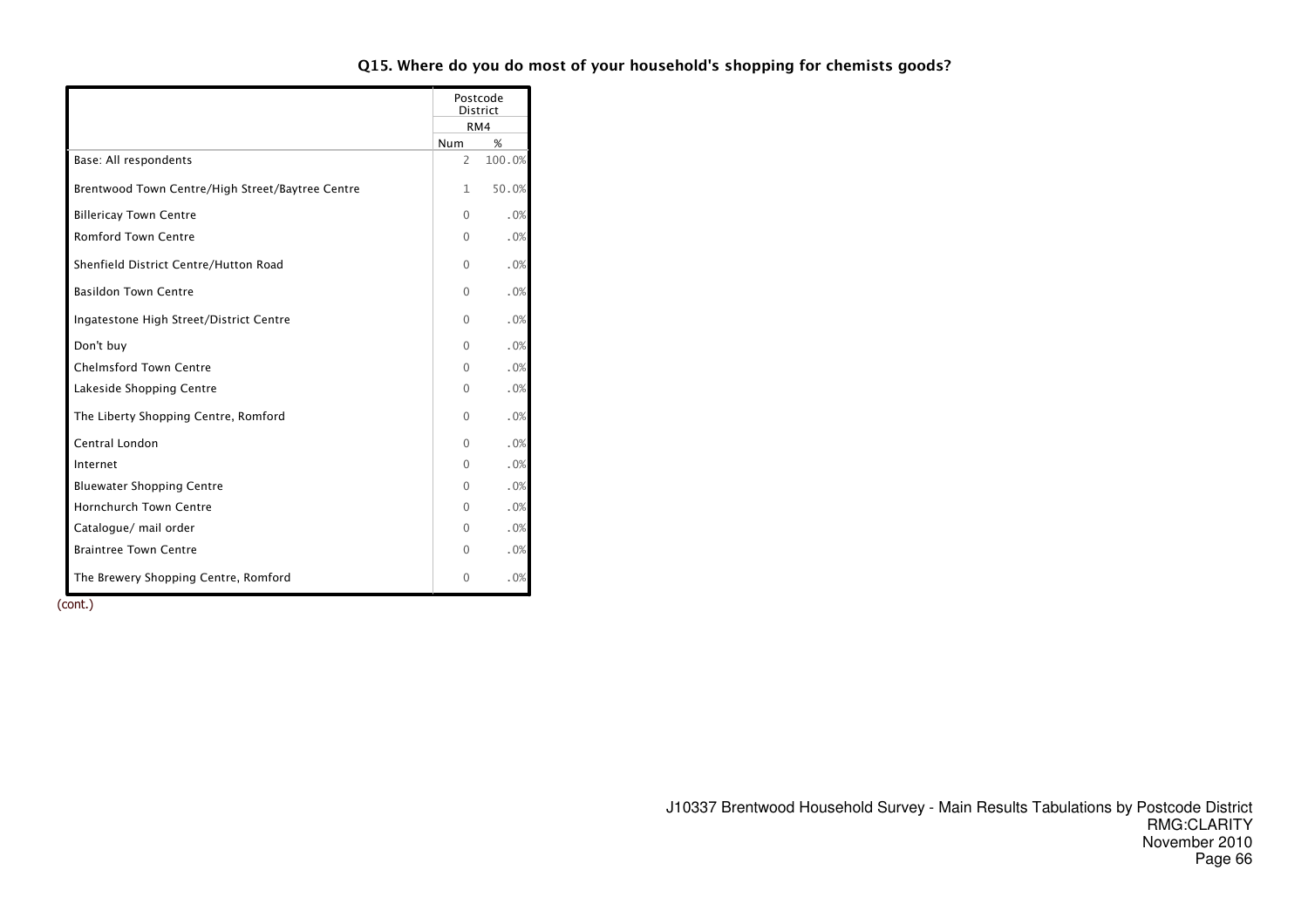|       |                                                         |              | Postcode<br><b>District</b> |
|-------|---------------------------------------------------------|--------------|-----------------------------|
|       |                                                         |              | RM4                         |
|       |                                                         | <b>Num</b>   | %                           |
|       | Harold Hill, Romford                                    | $\mathbf{0}$ | .0%                         |
|       | Gallows Corner Retail Park,<br>Colchester Road, Romford | $\Omega$     | .0%                         |
|       | Harold Wood                                             | 0            | .0%                         |
|       | Local stores, Billericay                                | 0            | .0%                         |
|       | William Hunter Way, Brentwood                           | 0            | .0%                         |
|       | Local stores, Romford                                   | $\Omega$     | .0%                         |
|       | Hutton                                                  | 0            | .0%                         |
|       | Varies/ best deal                                       | $\Omega$     | .0%                         |
|       | Doddinghurst                                            | 0            | .0%                         |
|       | Local stores, Brentwood                                 | $\Omega$     | .0%                         |
|       | Queens Park, Billericay                                 | 0            | .0%                         |
|       | Mayflower Retail Park, Basildon                         | 0            | .0%                         |
| Other | Wickford                                                | 0            | .0%                         |
|       | Hilldene, Romford                                       | 0            | .0%                         |
|       | South Green                                             | 0            | .0%                         |
|       | The Pantiles, Billericay                                | $\Omega$     | .0%                         |
|       | Upminster                                               | $\Omega$     | .0%                         |
|       | Cricketers Retail Park, Basildon                        | 0            | .0%                         |
|       | Great Warley                                            | 0            | .0%                         |
|       | Chipping Ongar                                          | 0            | .0%                         |
|       | Gooshays, Romford                                       | 0            | .0%                         |
|       | Hainault                                                | 0            | .0%                         |
|       | Ladygate Centre, Wickford                               | 0            | .0%                         |
|       | Laindon Hills, Basildon                                 | 0            | .0%                         |
|       | Local stores, Basildon                                  | $\mathbf{0}$ | .0%                         |
|       | Loughton                                                | 1            | 50.0%                       |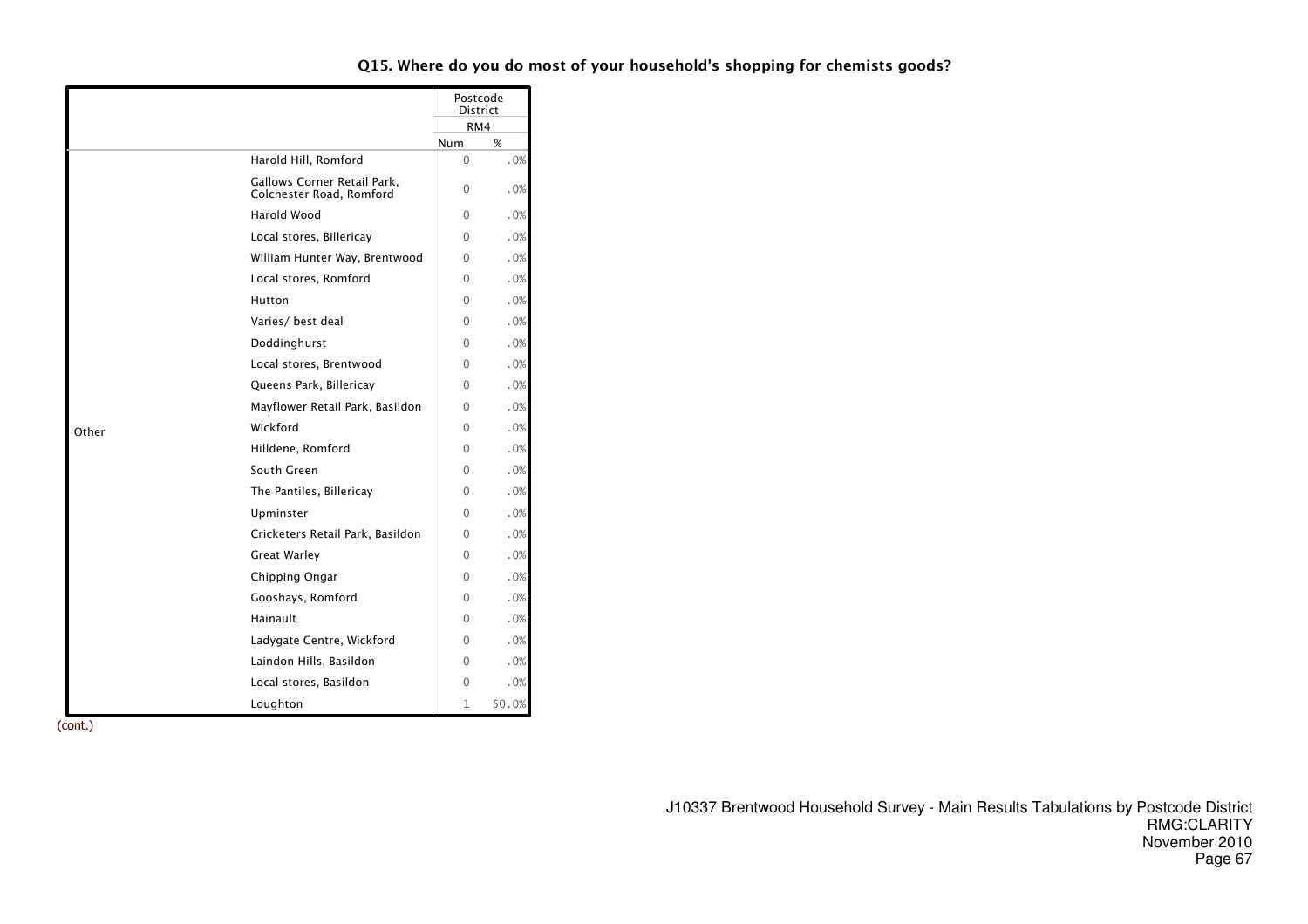#### Q15. Where do you do most of your household's shopping for chemists goods?

|       |                             | Postcode<br>District<br>RM4 |     |
|-------|-----------------------------|-----------------------------|-----|
|       |                             | Num                         | %   |
|       | Petersfield                 |                             | .0% |
| Other | Stock                       | O                           | .0% |
|       | Willowdale Centre, Wickford | $^{(+)}$                    | .0% |

#### Q16. When you shop for non-food goods, how do you usually travel?

|                        |                  | Base: All | respondents |              |        |                |             |                |           |                | Postcode District |                |             |              |             |              |        |                |        |
|------------------------|------------------|-----------|-------------|--------------|--------|----------------|-------------|----------------|-----------|----------------|-------------------|----------------|-------------|--------------|-------------|--------------|--------|----------------|--------|
|                        |                  | Num       | %           |              | CM4    |                | <b>CM11</b> |                | CM12      |                | <b>CM13</b>       |                | <b>CM14</b> |              | <b>CM15</b> |              | RM3    |                | RM4    |
|                        |                  |           |             | Num          | %      | Num            | %           | Num            | %         | Num            | %                 | Num            | %           | Num          | %           | Num          | %      | Num            | %      |
| Base: All respondents  |                  | 1005      | 100.0%      | 68           | 100.0% | 92             | 100.0%      | 136            | 100.0%    | 166            | 100.0%            | 119            | 100.0%      | 149          | 100.0%      | 269          | 100.0% | $\mathsf{2}$   | 100.0% |
| Car/Van (as driver)    |                  | 607       | 60.4%       | 51           | 75.0%  | 67             | 72.8%       | 83             | 61<br>.0% | 105            | 63.3%             | 69             | 58.0%       | 100          | 67.1%       | 128          | 47.6%  |                | 100.0% |
| Bus                    |                  | 138       | 13.7%       | 8            | 11.8%  | 14             | 15.2%       | 13             | 9.6%      | 17             | 10.2%             |                | 5.9%        | 19           | 12.8%       | 60           | 22.3%  | $\mathbf{0}$   | .0%    |
| Car/Van (as passenger) |                  | 125       | 12.4%       |              | 7.4%   |                | 7.6%        | 18             | 13.2%     | 22             | 13.3%             | 12             | 10.1%       | 13           | 8.7%        | 47           | 17.5%  | $\overline{0}$ | .0%    |
| Walk                   |                  | 88        | 8.8%        |              | 1.5%   | 3              | 3.3%        | 18             | 13.2%     | 6              | 3.6%              | 25             | 21.0%       | 14           | 9.4%        | 20           | 7.4%   | $\mathbf 0$    | .0%    |
| Train                  |                  | 17        | 1.7%        | $\Omega$     | .0%    |                | 1.1%        |                | .7%       | $\mathcal{R}$  | 4.8%              |                | .8%         |              | .7%         | ╮            | 1.9%   | $\overline{0}$ | .0%    |
| Goods delivered        |                  | 9         | .9%         | $\mathbf{0}$ | .0%    | $\overline{0}$ | .0%         |                | .7%       | $\overline{4}$ | 2.4%              |                | .8%         |              | .7%         | 2            | .7%    | $\overline{0}$ | .0%    |
| Taxi                   |                  | 6         | .6%         |              | 1.5%   | $\mathbf{0}$   | .0%         |                | .7%       |                | 1.2%              | $\Omega$       | .0%         | $\mathbf{0}$ | .0%         | 2            | .7%    | $\mathbf 0$    | .0%    |
| Bicycle                |                  |           | .2%         | $\mathbf 0$  | .0%    | $\overline{0}$ | .0%         | $\mathbf{0}$   | .0%       |                | 1.2%              | $\overline{0}$ | .0%         | $\mathbf{0}$ | .0%         | $\mathbf 0$  | .0%    | $\overline{0}$ | .0%    |
| Park and Ride          |                  |           | .1%         |              | 1.5%   | $\mathbf{0}$   | .0%         | $\overline{0}$ | .0%       | $\Omega$       | .0%               | $\mathbf{0}$   | .0%         | $\mathbf{0}$ | .0%         | $\mathbf{0}$ | .0%    | $\mathbf 0$    | .0%    |
|                        | Varies           | 8         | .8%         |              | 1.5%   | $\mathbf{0}$   | .0%         | $\overline{0}$ | .0%       | $\Omega$       | .0%               |                | 2.5%        |              | .7%         | 3            | 1.1%   | $\overline{0}$ | .0%    |
| Other                  | Mobility scooter | 4         | .4%         | 0            | .0%    | $\overline{0}$ | .0%         |                | .7%       | $\Omega$       | .0%               |                | .8%         | 0            | .0%         |              | .7%    | $\mathbf 0$    | .0%    |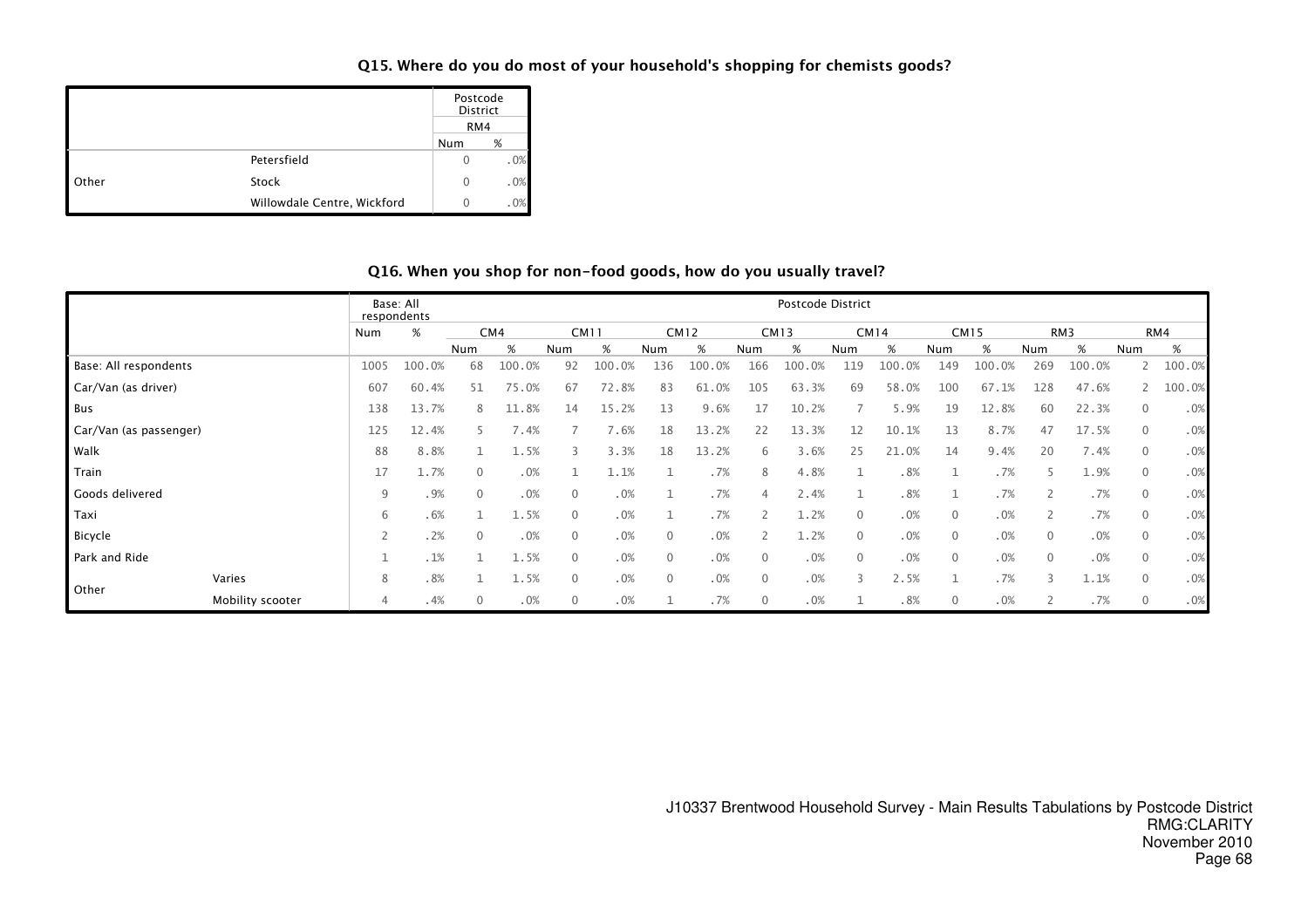|                                         |                              | respondents    | Base: All |              |        |                |        |              |             |                | Postcode District |                |             |                |             |              |                 |
|-----------------------------------------|------------------------------|----------------|-----------|--------------|--------|----------------|--------|--------------|-------------|----------------|-------------------|----------------|-------------|----------------|-------------|--------------|-----------------|
|                                         |                              | Num            | %         |              | CM4    | <b>CM11</b>    |        |              | <b>CM12</b> |                | <b>CM13</b>       |                | <b>CM14</b> |                | <b>CM15</b> |              | RM <sub>3</sub> |
|                                         |                              |                |           | Num          | $\%$   | Num            | $\%$   | Num          | %           | Num            | $\%$              | <b>Num</b>     | $\%$        | Num            | %           | Num          | %               |
| Base: All respondents                   |                              | 1005           | 100.0%    | 68           | 100.0% | 92             | 100.0% | 136          | 100.0%      | 166            | 100.0%            | 119            | 100.0%      | 149            | 100.0%      | 269          | 100.0%          |
| <b>Brentwood Town Centre</b>            |                              | 371            | 36.9%     | 18           | 26.5%  | 2              | 2.2%   | $\mathbf 1$  | .7%         | 104            | 62.7%             | 112            | 94.1%       | 115            | 77.2%       | 18           | 6.7%            |
| <b>Romford Town Centre</b>              |                              | 247            | 24.6%     | $\mathbf{0}$ | .0%    | 1              | 1.1%   | $\mathbf 0$  | .0%         | $\overline{7}$ | 4.2%              | 2              | 1.7%        | 8              | 5.4%        | 225          | 83.6%           |
| <b>Basildon Town Centre</b>             |                              | 111            | 11.0%     | 1            | 1.5%   | 38             | 41.3%  | 54           | 39.7%       | 13             | 7.8%              | 2              | 1.7%        | 3              | 2.0%        | $\mathbf{0}$ | .0%             |
| <b>Chelmsford Town Centre</b>           |                              | 91             | 9.1%      | 35           | 51.5%  | 16             | 17.4%  | 21           | 15.4%       | 6              | 3.6%              | $\mathbf{0}$   | .0%         | 12             | 8.1%        | $\mathbf{1}$ | .4%             |
| Shenfield Shopping Centre/Hutton Road   |                              | 19             | 1.9%      | $\mathbf{0}$ | $.0\%$ | $\mathbf{0}$   | .0%    | $\mathbf 0$  | .0%         | 15             | 9.0%              | $\mathbf{0}$   | .0%         | $\overline{4}$ | 2.7%        | $\mathbf 0$  | .0%             |
| Ingatestone High Street/District Centre |                              | 9              | .9%       | 9            | 13.2%  | $\mathbf 0$    | .0%    | $\mathbf 0$  | .0%         | $\overline{0}$ | .0%               | $\mathbf{0}$   | .0%         | $\mathbf{0}$   | .0%         | $\mathbf 0$  | .0%             |
| Central London                          |                              | 7              | .7%       | 2            | 2.9%   | $\mathbf 0$    | .0%    | $\mathbf 0$  | .0%         | 3              | 1.8%              | $\overline{0}$ | .0%         | $\mathbf{1}$   | .7%         | $\mathbf 1$  | .4%             |
| <b>Hornchurch Town Centre</b>           |                              | 3              | .3%       | $\mathbf{0}$ | .0%    | $\mathbf{0}$   | .0%    | $\mathbf{0}$ | .0%         | $\overline{0}$ | .0%               | $\Omega$       | .0%         | $\mathbf{0}$   | .0%         | 3            | 1.1%            |
| <b>Ilford Town Centre</b>               |                              | 1              | .1%       | $\mathbf{0}$ | .0%    | $\mathbf 0$    | .0%    | $\mathbf 0$  | .0%         | $\overline{0}$ | .0%               | $\mathbf{0}$   | .0%         | $\mathbf{0}$   | .0%         | $\mathbf 0$  | .0%             |
|                                         | Billericay                   | 92             | 9.2%      | $\mathbf{1}$ | 1.5%   | 33             | 35.9%  | 54           | 39.7%       | 3              | 1.8%              | $\Omega$       | .0%         | $\mathbf{1}$   | .7%         | $\mathbf 0$  | .0%             |
|                                         | Lakeside Shopping Centre     | 25             | 2.5%      | $\mathbf{1}$ | 1.5%   | $\mathbf{0}$   | .0%    | 2            | 1.5%        | 10             | 6.0%              | 2              | 1.7%        | $\overline{4}$ | 2.7%        | 6            | 2.2%            |
|                                         | Harold Hill                  | 6              | .6%       | $\mathbf{0}$ | .0%    | $\mathbf{0}$   | .0%    | $\mathbf 0$  | .0%         | $\overline{0}$ | .0%               | $\mathbf{0}$   | .0%         | $\mathbf{0}$   | .0%         | 6            | 2.2%            |
|                                         | Bluewater                    | 5              | .5%       | $\mathbf{1}$ | 1.5%   | 0              | .0%    | 3            | 2.2%        | $\overline{0}$ | .0%               | $\mathbf{0}$   | .0%         | $\mathbf{0}$   | .0%         | $\mathbf 1$  | .4%             |
|                                         | Upminster                    | 5              | .5%       | $\mathbf{0}$ | .0%    | $\mathbf{0}$   | .0%    | $\mathbf{0}$ | .0%         | $\overline{4}$ | 2.4%              | $\Omega$       | .0%         | $\Omega$       | .0%         | $\mathbf 1$  | .4%             |
|                                         | Hilldene                     | 4              | .4%       | $\mathbf{0}$ | .0%    | $\mathbf 0$    | .0%    | $\mathbf 0$  | .0%         | $\overline{0}$ | .0%               | $\mathbf{0}$   | .0%         | $\mathbf{0}$   | .0%         | 4            | 1.5%            |
| Other                                   | Varies/ shopping done for me | $\overline{2}$ | .2%       | $\mathbf{0}$ | .0%    | $\mathbf{0}$   | .0%    | $\mathbf 1$  | .7%         | $\Omega$       | .0%               | $\mathbf{0}$   | .0%         | $\mathbf{0}$   | .0%         | $\mathbf 1$  | .4%             |
|                                         | Wickford                     | 2              | .2%       | $\mathbf{0}$ | .0%    | 2              | 2.2%   | $\mathbf 0$  | .0%         | $\mathbf{0}$   | .0%               | $\mathbf{0}$   | .0%         | $\mathbf 0$    | .0%         | $\mathbf 0$  | .0%             |
|                                         | Clacton-on-Sea               | $\mathbf{1}$   | .1%       | $\mathbf{0}$ | .0%    | $\mathbf{0}$   | .0%    | $\mathbf 0$  | .0%         | $\mathbf{0}$   | .0%               | $\mathbf{0}$   | .0%         | $\mathbf{0}$   | .0%         | $\mathbf 1$  | .4%             |
|                                         | Doddinghurst                 | 1              | .1%       | $\mathbf 0$  | .0%    | $\mathbf 0$    | .0%    | $\mathbf 0$  | .0%         | $\mathbf 0$    | .0%               | $\mathbf{0}$   | .0%         | 1              | .7%         | $\mathbf 0$  | .0%             |
|                                         | East Mayne                   | $\mathbf{1}$   | .1%       | $\mathbf{0}$ | .0%    | $\mathbf{0}$   | .0%    | $\mathbf 0$  | .0%         | $\mathbf{0}$   | .0%               | $\mathbf{1}$   | .8%         | $\mathbf{0}$   | .0%         | $\mathbf 0$  | .0%             |
|                                         | Langdon                      | 1              | .1%       | $\mathbf{0}$ | .0%    | $\overline{0}$ | .0%    | $\mathbf 0$  | .0%         | 1              | .6%               | $\mathbf{0}$   | .0%         | 0              | .0%         | $\mathbf 0$  | .0%             |
|                                         | Thurrock                     | $\mathbf{1}$   | .1%       | $\mathbf{0}$ | .0%    | $\mathbf{0}$   | .0%    | $\mathbf 0$  | .0%         | $\mathbf{0}$   | .0%               | $\mathbf{0}$   | .0%         | $\mathbf{0}$   | .0%         | $\mathbf 1$  | .4%             |

# Q17a. Which of the following is your main town centre for shopping and services?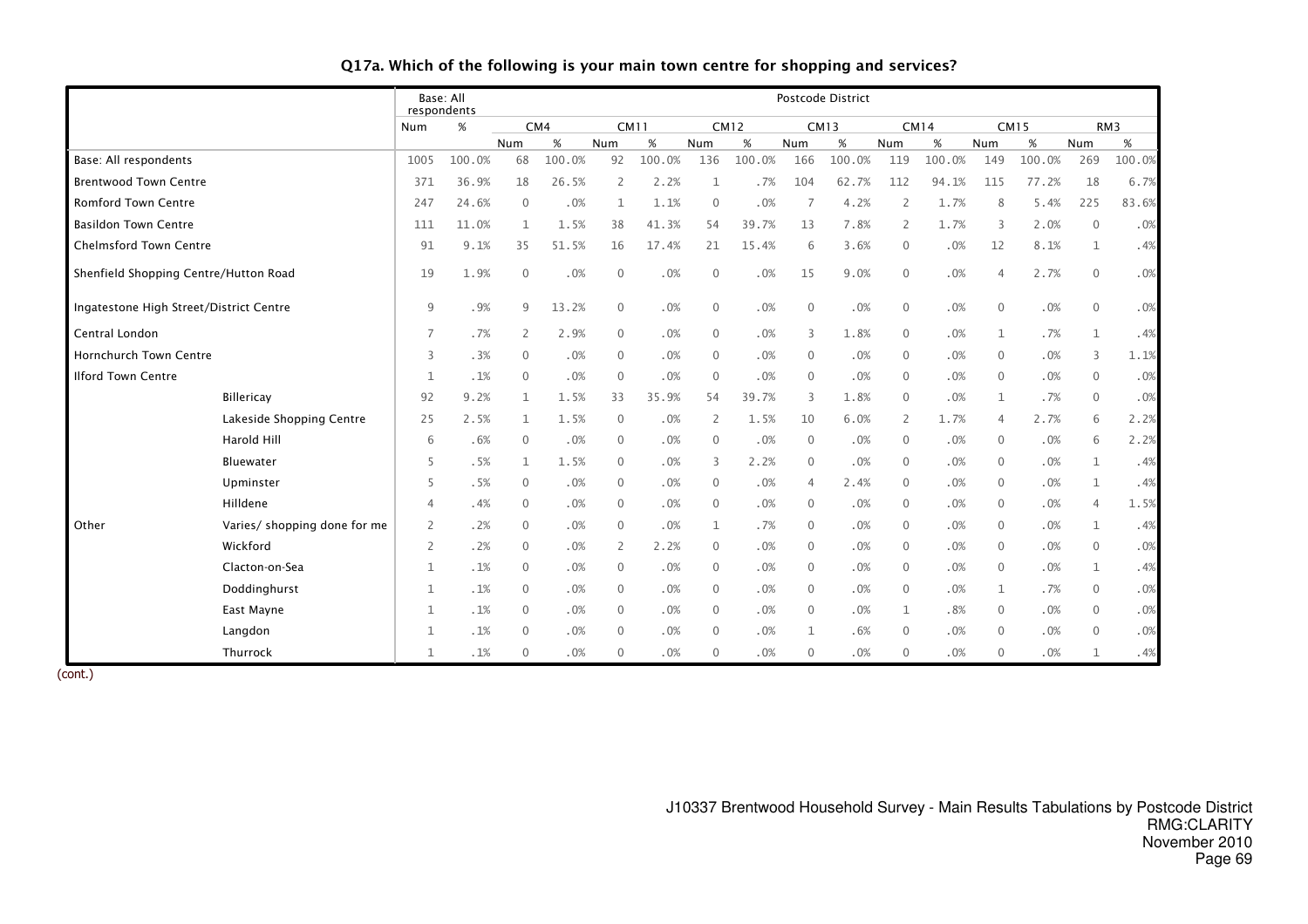|                                         |                              |          | Postcode<br><b>District</b><br>RM4 |
|-----------------------------------------|------------------------------|----------|------------------------------------|
|                                         |                              | Num      | %                                  |
| Base: All respondents                   | $\overline{2}$               | 100.0%   |                                    |
| <b>Brentwood Town Centre</b>            | 1                            | 50.0%    |                                    |
| <b>Romford Town Centre</b>              | 0                            | .0%      |                                    |
| <b>Basildon Town Centre</b>             |                              | 0        | .0%                                |
| <b>Chelmsford Town Centre</b>           |                              | 0        | .0%                                |
| Shenfield Shopping Centre/Hutton Road   | 0                            | .0%      |                                    |
| Ingatestone High Street/District Centre | 0                            | .0%      |                                    |
| Central London                          | 0                            | .0%      |                                    |
| <b>Hornchurch Town Centre</b>           | $\Omega$                     | .0%      |                                    |
| <b>Ilford Town Centre</b>               | 1                            | 50.0%    |                                    |
|                                         | <b>Billericay</b>            | $\Omega$ | .0%                                |
|                                         | Lakeside Shopping Centre     | 0        | .0%                                |
|                                         | Harold Hill                  | 0        | .0%                                |
|                                         | Bluewater                    | 0        | .0%                                |
|                                         | Upminster                    | 0        | .0%                                |
|                                         | Hilldene                     | 0        | .0%                                |
| Other                                   | Varies/ shopping done for me | 0        | .0%                                |
|                                         | Wickford                     | 0        | .0%                                |
|                                         | Clacton-on-Sea               | 0        | .0%                                |
|                                         | Doddinghurst                 | 0        | .0%                                |
|                                         | East Mayne                   | 0        | .0%                                |
|                                         | Langdon                      | 0        | .0%                                |
|                                         | Thurrock                     | 0        | .0%                                |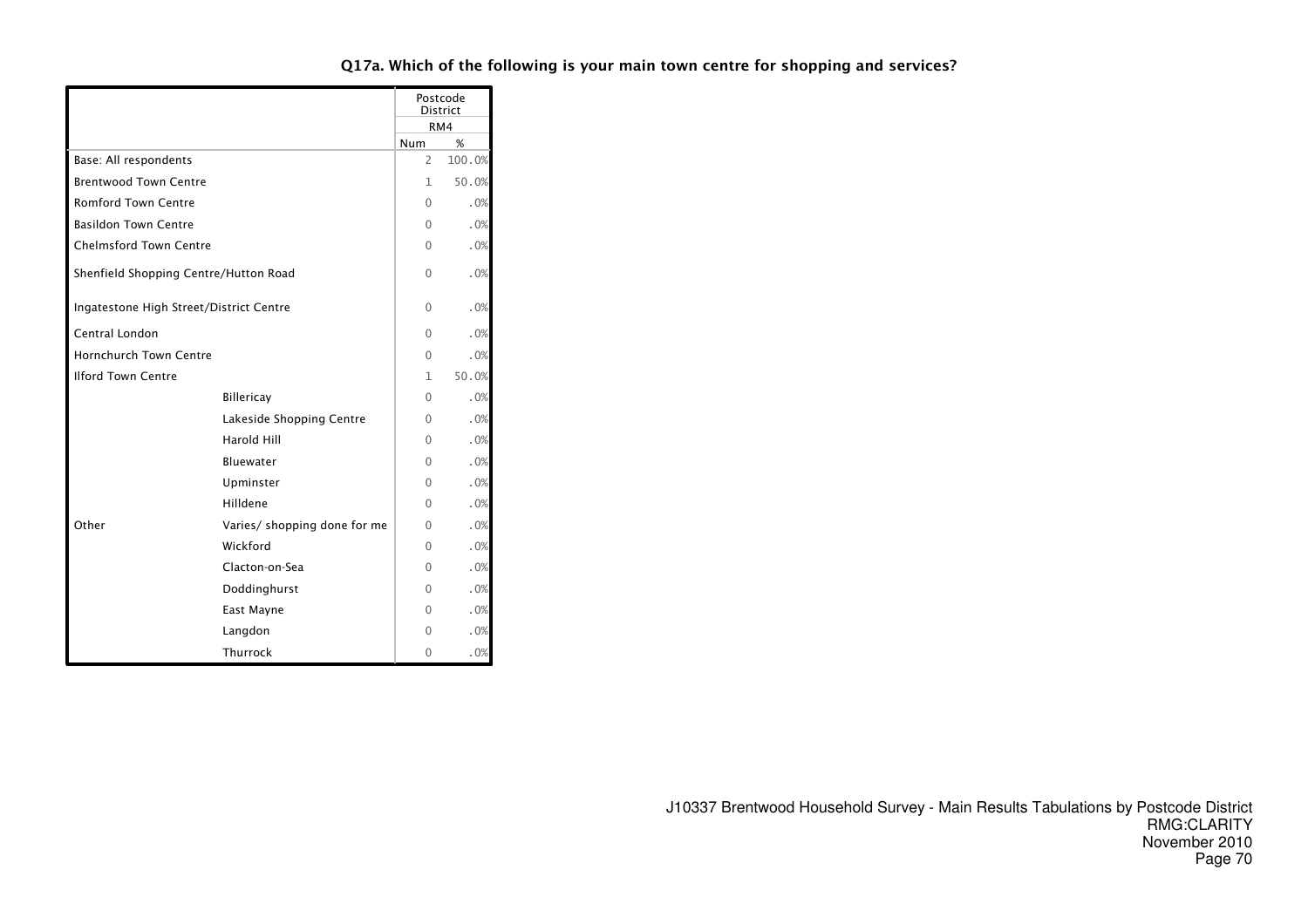|                                               | Base: All<br>respondents |        |          |        |                |        |                | Postcode District |                |        |                |        |                |        |  |  |  |  |  |  |  |  |
|-----------------------------------------------|--------------------------|--------|----------|--------|----------------|--------|----------------|-------------------|----------------|--------|----------------|--------|----------------|--------|--|--|--|--|--|--|--|--|
|                                               | %<br>Num                 |        |          | CM4    | <b>CM11</b>    |        |                | <b>CM12</b>       | <b>CM13</b>    |        | <b>CM14</b>    |        | <b>CM15</b>    |        |  |  |  |  |  |  |  |  |
|                                               |                          |        | Num      | %      | Num            | %      | Num            | %                 | Num            | %      | Num            | %      | Num            | %      |  |  |  |  |  |  |  |  |
| Base: All respondents                         | 1005                     | 100.0% | 68       | 100.0% | 92             | 100.0% | 136            | 100.0%            | 166            | 100.0% | 119            | 100.0% | 149            | 100.0% |  |  |  |  |  |  |  |  |
| Close to home                                 | 275                      | 27.4%  | 12       | 17.6%  | 22             | 23.9%  | 31             | 22.8%             | 45             | 27.1%  | 58             | 48.7%  | 51             | 34.2%  |  |  |  |  |  |  |  |  |
| Nothing/very little                           | 119                      | 11.8%  | 3        | 4.4%   | 6              | 6.5%   | 17             | 12.5%             | 19             | 11.4%  | 11             | 9.2%   | 18             | 12.1%  |  |  |  |  |  |  |  |  |
| Better range of multiple retailers            | 74                       | 7.4%   | 4        | 5.9%   |                | 7.6%   | 11             | 8.1%              | 10             | 6.0%   | 5              | 4.2%   | 8              | 5.4%   |  |  |  |  |  |  |  |  |
| Good range of non-food shops                  | 56                       | 5.6%   | 2        | 2.9%   | 5              | 5.4%   | 5              | 3.7%              | 10             | 6.0%   | $\overline{2}$ | 1.7%   | 6              | 4.0%   |  |  |  |  |  |  |  |  |
| Attractive environment/nice place             | 41                       | 4.1%   |          | 7.4%   | 10             | 10.9%  | 10             | 7.4%              |                | 1.2%   | 6              | 5.0%   | 4              | 2.7%   |  |  |  |  |  |  |  |  |
| Easy to park                                  | 37                       | 3.7%   |          | 10.3%  | 3              | 3.3%   | 5              | 3.7%              | 5              | 3.0%   | $\overline{2}$ | 1.7%   | 5              | 3.4%   |  |  |  |  |  |  |  |  |
| Better range of independent retailers         | 27                       | 2.7%   | 3        | 4.4%   | $\mathbf{2}$   | 2.2%   | $\overline{7}$ | 5.1%              | 10             | 6.0%   | $\mathbf{0}$   | .0%    | 3              | 2.0%   |  |  |  |  |  |  |  |  |
| Particular shops or stores in the town centre | 19                       | 1.9%   | 2        | 2.9%   |                | 1.1%   | 3              | 2.2%              | 4              | 2.4%   | 3              | 2.5%   |                | .7%    |  |  |  |  |  |  |  |  |
| Easy to get to by bus                         | 18                       | 1.8%   | 1        | 1.5%   | $\overline{2}$ | 2.2%   | 2              | 1.5%              | $\overline{2}$ | 1.2%   | $\mathbf{0}$   | .0%    | $\overline{4}$ | 2.7%   |  |  |  |  |  |  |  |  |
| Easy to get to by car                         | 17                       | 1.7%   | 2        | 2.9%   | $\mathbf{2}$   | 2.2%   | 3              | 2.2%              | 5.             | 3.0%   | $\mathbf{0}$   | .0%    | $\mathbf{1}$   | .7%    |  |  |  |  |  |  |  |  |
| Close to work                                 | 9                        | .9%    | 3        | 4.4%   |                | 1.1%   | $\mathbf{0}$   | .0%               | 2              | 1.2%   | $\overline{2}$ | 1.7%   | $\mathbf{0}$   | .0%    |  |  |  |  |  |  |  |  |
| Traffic free shopping centre                  | 9                        | .9%    | 2        | 2.9%   |                | 4.3%   | $\mathbf 0$    | .0%               |                | .6%    |                | .8%    | $\mathbf{0}$   | .0%    |  |  |  |  |  |  |  |  |
| Good food stores                              | 7                        | .7%    | $\Omega$ | .0%    |                | 1.1%   | $\mathbf{0}$   | .0%               |                | 1.2%   | $\mathbf{0}$   | .0%    | 1              | .7%    |  |  |  |  |  |  |  |  |
| Good pubs, cafes or restaurants               | 6                        | .6%    | $\Omega$ | .0%    | $\Omega$       | .0%    | $\mathbf{1}$   | .7%               |                | .6%    | $\mathbf{1}$   | .8%    | $\mathbf 0$    | .0%    |  |  |  |  |  |  |  |  |
| Close to friends or relatives                 | 3                        | .3%    | 0        | .0%    |                | 1.1%   | $\mathbf 0$    | .0%               |                | .6%    | $\mathbf 0$    | .0%    | $\mathbf 0$    | .0%    |  |  |  |  |  |  |  |  |

#### Q17b. What do you like most about Q17a town centre for shopping and services?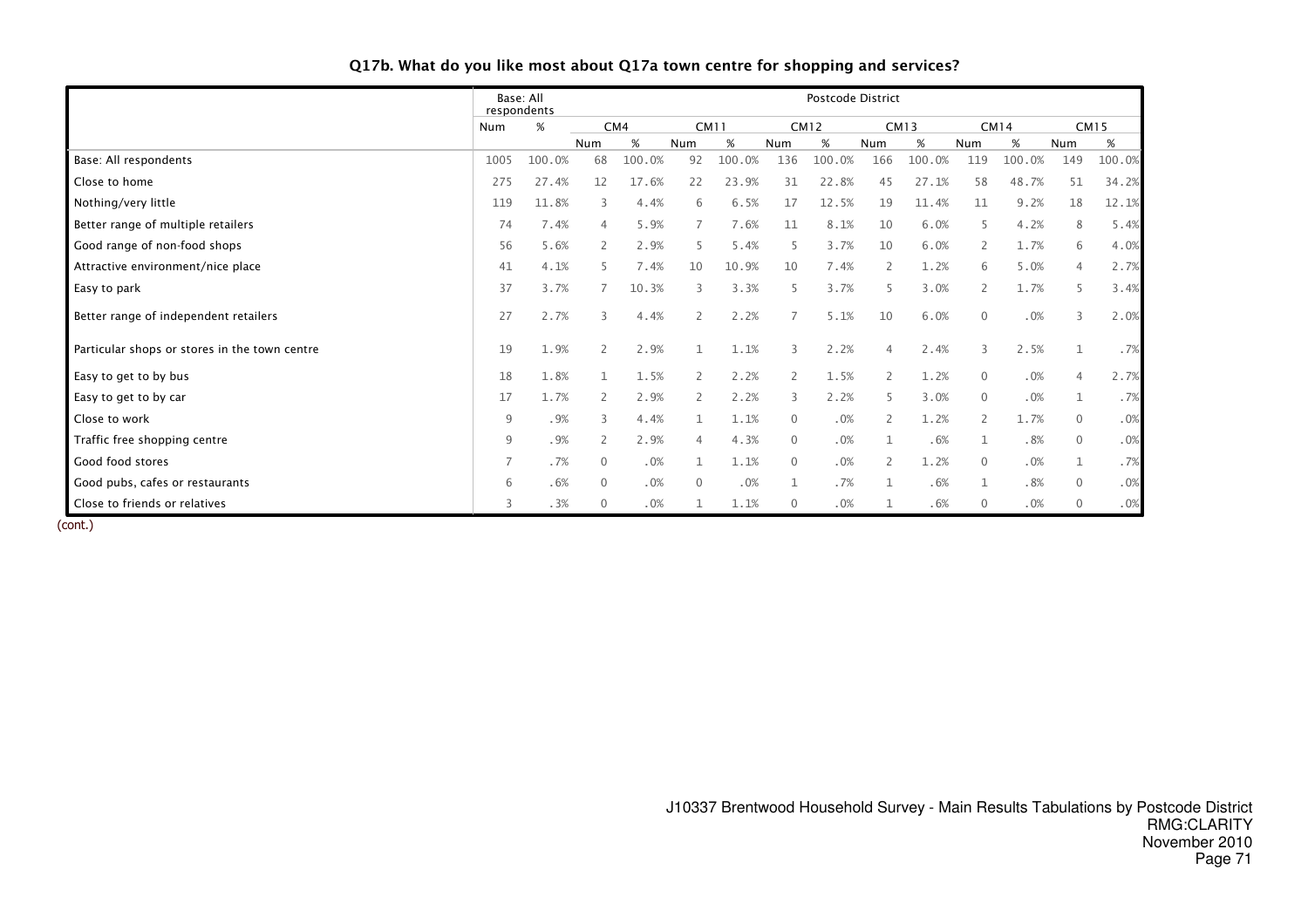|       |                                               | respondents    | Base: All<br>Postcode District |                |      |                |        |                |        |                |      |                     |        |                  |      |
|-------|-----------------------------------------------|----------------|--------------------------------|----------------|------|----------------|--------|----------------|--------|----------------|------|---------------------|--------|------------------|------|
|       |                                               | Num            | %                              | CM4            |      | <b>CM11</b>    |        | <b>CM12</b>    |        | <b>CM13</b>    |      | <b>CM14</b>         |        | <b>CM15</b>      |      |
|       |                                               |                |                                | Num            | $\%$ | Num            | $\%$   | Num            | $\%$   | Num            | $\%$ | Num                 | $\%$   | Num              | %    |
|       | Variety of stores generally                   | 52             | 5.2%                           | 6              | 8.8% | 6              | 6.5%   | 8              | 5.9%   | 5              | 3.0% | 5                   | 4.2%   | 10               | 6.7% |
|       | Has everything/ most things I need            | 50             | 5.0%                           | 5              | 7.4% | 7              | 7.6%   | 9              | 6.6%   | 5              | 3.0% | 3                   | 2.5%   | 4                | 2.7% |
|       | General convenience                           | 38             | 3.8%                           | 3              | 4.4% | $\overline{2}$ | 2.2%   | $\overline{7}$ | 5.1%   | $\overline{4}$ | 2.4% | 6                   | 5.0%   | 8                | 5.4% |
|       | Compact/ shops close together                 | 35             | 3.5%                           | $\mathbf{1}$   | 1.5% | $\overline{2}$ | 2.2%   | $\overline{2}$ | 1.5%   | 11             | 6.6% | 5                   | 4.2%   | 6                | 4.0% |
|       | Undercover shopping                           | 13             | 1.3%                           | $\mathbf 0$    | .0%  | $\mathbf 0$    | .0%    | $\mathbf{1}$   | .7%    | 3              | 1.8% | $\mathbf{0}$        | .0%    | $\mathbf{1}$     | .7%  |
|       | Friendly place/ people/ atmosphere            | 11             | 1.1%                           | $\mathbf{0}$   | .0%  | $\overline{4}$ | 4.3%   | 1              | .7%    | 1              | .6%  | 3                   | 2.5%   | $\mathbf{1}$     | .7%  |
|       | Not too busy/ crowded                         | 11             | 1.1%                           | 1              | 1.5% | 1              | 1.1%   | $\mathbf{2}$   | 1.5%   | $\overline{2}$ | 1.2% | 1                   | .8%    | $\overline{2}$   | 1.3% |
|       | Familiar/ know where shops are                | 10             | 1.0%                           | 1              | 1.5% | $\overline{0}$ | .0%    | 1              | .7%    | 3              | 1.8% | $\mathbf{0}$        | .0%    | $\overline{2}$   | 1.3% |
|       | Free parking/ cheaper parking                 | 10             | 1.0%                           | $\mathbf 0$    | .0%  | $\overline{0}$ | .0%    | $\overline{2}$ | 1.5%   | $\mathbf{1}$   | .6%  | $\mathbf{0}$        | .0%    | $\overline{2}$   | 1.3% |
| Other | Good market                                   | 9              | .9%                            | $\mathbf{0}$   | .0%  | $\mathbf 0$    | .0%    | $\mathbf 0$    | .0%    | $\mathbf{1}$   | .6%  | $\mathbf 0$         | .0%    | $\mathbf 0$      | .0%  |
|       | The layout/ new layout                        | 8              | .8%                            | $\mathbf{1}$   | 1.5% | $\mathbf 0$    | .0%    | $\mathbf 1$    | .7%    | $\mathbf{1}$   | .6%  | $\mathbf 0$         | .0%    | 5                | 3.4% |
|       | Clean                                         | 5              | .5%                            | $\mathbf 0$    | .0%  | $\mathbf 0$    | .0%    | 1              | .7%    | 1              | .6%  | $\mathbf 1$         | .8%    | $\mathbf 0$      | .0%  |
|       | Traditional town with a proper high<br>street | 5              | .5%                            | $\mathbf{0}$   | .0%  | $\overline{0}$ | .0%    | $\mathbf 0$    | .0%    | $\mathbf{1}$   | .6%  | $\overline{2}$      | 1.7%   | $\overline{2}$   | 1.3% |
|       | Marks & Spencer                               | $\overline{4}$ | .4%                            | $\Omega$       | .0%  | $\overline{0}$ | .0%    | $\mathbf 1$    | .7%    | $\Omega$       | .0%  | $\mathbf{1}$        | .8%    | $\mathbf 1$      | .7%  |
|       | Not too big                                   | $\overline{4}$ | .4%                            | $\overline{2}$ | 2.9% | 1              | 1.1%   | 0              | .0%    | $\Omega$       | .0%  | $\mathbf 0$         | .0%    | $\mathbf 0$      | .0%  |
|       | Sainsburys                                    | $\overline{4}$ | .4%                            | $\mathbf{1}$   | 1.5% | $\overline{0}$ | .0%    | $\mathbf 0$    | .0%    | $\overline{2}$ | 1.2% | $\mathbf 0$         | .0%    | $\mathbf{1}$     | .7%  |
|       | Good services/ close to services              | 3              | .3%                            | $\mathbf{0}$   | .0%  | $\overline{0}$ | $.0\%$ | $\mathbf{1}$   | .7%    | $\overline{2}$ | 1.2% | $\mathsf{O}\xspace$ | $.0\%$ | $\boldsymbol{0}$ | .0%  |
|       | Good established town/ full of<br>character   | 3              | .3%                            | $\mathbf{0}$   | .0%  | $\mathbf{1}$   | 1.1%   | $\overline{2}$ | 1.5%   | $\mathbf{0}$   | .0%  | $\mathbf 0$         | .0%    | $\boldsymbol{0}$ | .0%  |
|       | Like to support local shops                   | 3              | .3%                            | $\mathbf{1}$   | 1.5% | $\mathbf 0$    | .0%    | $\mathbf 0$    | .0%    | $\mathbf{1}$   | .6%  | $\mathbf 0$         | .0%    | $\boldsymbol{0}$ | .0%  |
|       | Close to school/ college                      | $\overline{2}$ | .2%                            | $\mathbf{0}$   | .0%  | $\mathbf 0$    | .0%    | 0              | .0%    | 1              | .6%  | 1                   | .8%    | $\mathbf 0$      | .0%  |
|       | Primark                                       | $\overline{2}$ | .2%                            | $\Omega$       | .0%  | $\overline{0}$ | .0%    | $\overline{2}$ | 1.5%   | $\Omega$       | .0%  | $\Omega$            | .0%    | $\mathbf 0$      | .0%  |
|       | Rural/ close to countryside                   | $\overline{2}$ | .2%                            | $\mathbf{0}$   | .0%  | $\overline{0}$ | .0%    | 0              | .0%    | $\mathbf{0}$   | .0%  | $\mathbf{0}$        | .0%    | $\overline{2}$   | 1.3% |
|       | Easy to get to by train                       | $\mathbf{1}$   | .1%                            | $\mathbf{0}$   | .0%  | $\overline{0}$ | .0%    | $\mathbf 0$    | .0%    | $\mathbf{1}$   | .6%  | $\mathbf 0$         | .0%    | $\mathbf 0$      | .0%  |
|       | Good service in the shops                     | $\mathbf{1}$   | .1%                            | $\mathbf{0}$   | .0%  | $\mathbf 0$    | .0%    | $\mathbf 0$    | .0%    | 1              | .6%  | $\mathbf{0}$        | .0%    | $\mathbf 0$      | .0%  |
|       | Lower prices/ good value                      | $\mathbf 1$    | .1%                            | $\mathbf{0}$   | .0%  | $\overline{0}$ | .0%    | 0              | $.0\%$ | $\Omega$       | .0%  | $\mathbf{0}$        | .0%    | $\mathbf 0$      | .0%  |
|       | The retail parks                              | $\mathbf{1}$   | .1%                            | $\mathbf{0}$   | .0%  | 1              | 1.1%   | $\mathbf{0}$   | .0%    | $\mathbf{0}$   | .0%  | $\mathbf 0$         | .0%    | $\mathbf{0}$     | .0%  |

## Q17b. What do you like most about Q17a town centre for shopping and services?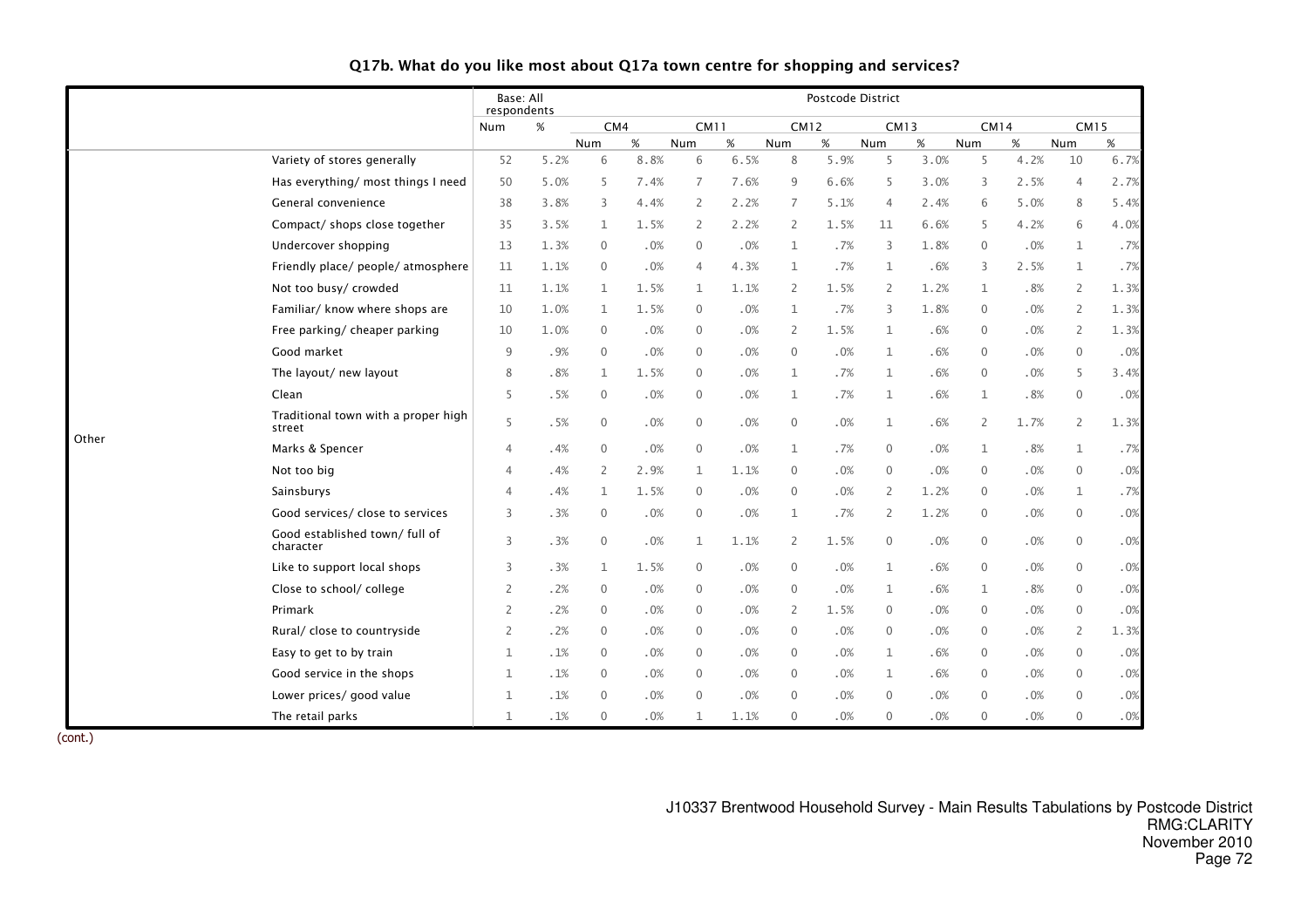|                                               |                | <b>Postcode District</b> |                |        |
|-----------------------------------------------|----------------|--------------------------|----------------|--------|
|                                               |                | RM <sub>3</sub>          |                | RM4    |
|                                               | <b>Num</b>     | %                        | <b>Num</b>     | %      |
| Base: All respondents                         | 269            | 100.0%                   | $\overline{2}$ | 100.0% |
| Close to home                                 | 52             | 19.3%                    | $\mathbf{1}$   | 50.0%  |
| Nothing/very little                           | 44             | 16.4%                    | $\mathbf{1}$   | 50.0%  |
| Better range of multiple retailers            | 28             | 10.4%                    | $\Omega$       | .0%    |
| Good range of non-food shops                  | 26             | 9.7%                     | $\mathbf{0}$   | .0%    |
| Attractive environment/nice place             | 4              | 1.5%                     | $\Omega$       | .0%    |
| Easy to park                                  | 10             | 3.7%                     | $\Omega$       | .0%    |
| Better range of independent retailers         | $\overline{2}$ | .7%                      | $\mathbf{0}$   | .0%    |
| Particular shops or stores in the town centre | 5              | 1.9%                     | $\mathbf{0}$   | .0%    |
| Easy to get to by bus                         | 7              | 2.6%                     | $\Omega$       | .0%    |
| Easy to get to by car                         | 4              | 1.5%                     | $\Omega$       | .0%    |
| Close to work                                 | $\mathbf 1$    | .4%                      | $\mathbf{0}$   | .0%    |
| Traffic free shopping centre                  | 1              | .4%                      | $\Omega$       | .0%    |
| Good food stores                              | 3              | 1.1%                     | $\Omega$       | .0%    |
| Good pubs, cafes or restaurants               | 3              | 1.1%                     | $\Omega$       | .0%    |
| Close to friends or relatives                 | 1              | .4%                      | $\mathbf{0}$   | .0%    |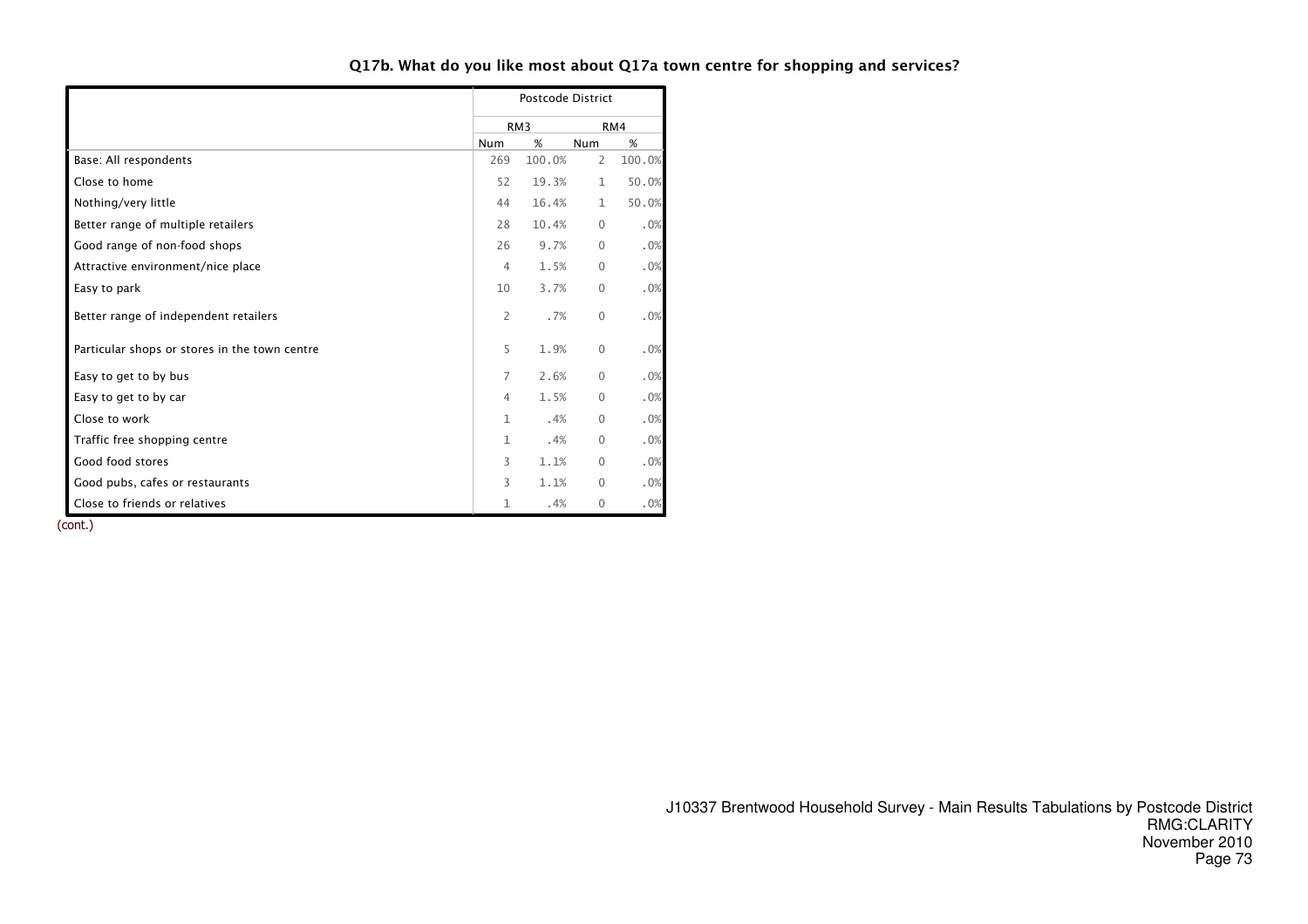|       |                                               |                 | Postcode District |            |     |
|-------|-----------------------------------------------|-----------------|-------------------|------------|-----|
|       |                                               | RM <sub>3</sub> |                   | RM4        |     |
|       |                                               | Num             | %                 | <b>Num</b> | %   |
|       | Variety of stores generally                   | 12              | 4.5%              | $\Omega$   | .0% |
|       | Has everything/ most things I need            | 17              | 6.3%              | $\Omega$   | .0% |
|       | General convenience                           | 8               | 3.0%              | $\Omega$   | .0% |
|       | Compact/ shops close together                 | 8               | 3.0%              | $\Omega$   | .0% |
|       | Undercover shopping                           | 8               | 3.0%              | $\Omega$   | .0% |
|       | Friendly place/ people/ atmosphere            | 1               | .4%               | $\Omega$   | .0% |
|       | Not too busy/ crowded                         | 2               | .7%               | $\Omega$   | .0% |
|       | Familiar/ know where shops are                | 3               | 1.1%              | $\Omega$   | .0% |
|       | Free parking/ cheaper parking                 | 5               | 1.9%              | $\Omega$   | .0% |
|       | Good market                                   | 8               | 3.0%              | $\Omega$   | .0% |
|       | The layout/ new layout                        | 0               | .0%               | $\Omega$   | .0% |
|       | Clean                                         | 2               | .7%               | $\Omega$   | .0% |
|       | Traditional town with a proper high<br>street | $\Omega$        | .0%               | $\Omega$   | .0% |
| Other | Marks & Spencer                               | 1               | .4%               | $\Omega$   | .0% |
|       | Not too big                                   | 1               | .4%               | $\Omega$   | .0% |
|       | Sainsburys                                    | 0               | .0%               | $\Omega$   | .0% |
|       | Good services/ close to services              | 0               | .0%               | 0          | .0% |
|       | Good established town/ full of<br>character   | $\mathbf{0}$    | .0%               | $\Omega$   | .0% |
|       | Like to support local shops                   | 1               | .4%               | $\Omega$   | .0% |
|       | Close to school/ college                      | 0               | .0%               | $\Omega$   | .0% |
|       | Primark                                       | 0               | .0%               | $\Omega$   | .0% |
|       | Rural/ close to countryside                   | 0               | .0%               | $\Omega$   | .0% |
|       | Easy to get to by train                       | $\Omega$        | .0%               | $\Omega$   | .0% |
|       | Good service in the shops                     | $\Omega$        | .0%               | $\Omega$   | .0% |
|       | Lower prices/ good value                      | 1               | .4%               | $\Omega$   | .0% |
|       | The retail parks                              | $\Omega$        | .0%               | $\Omega$   | .0% |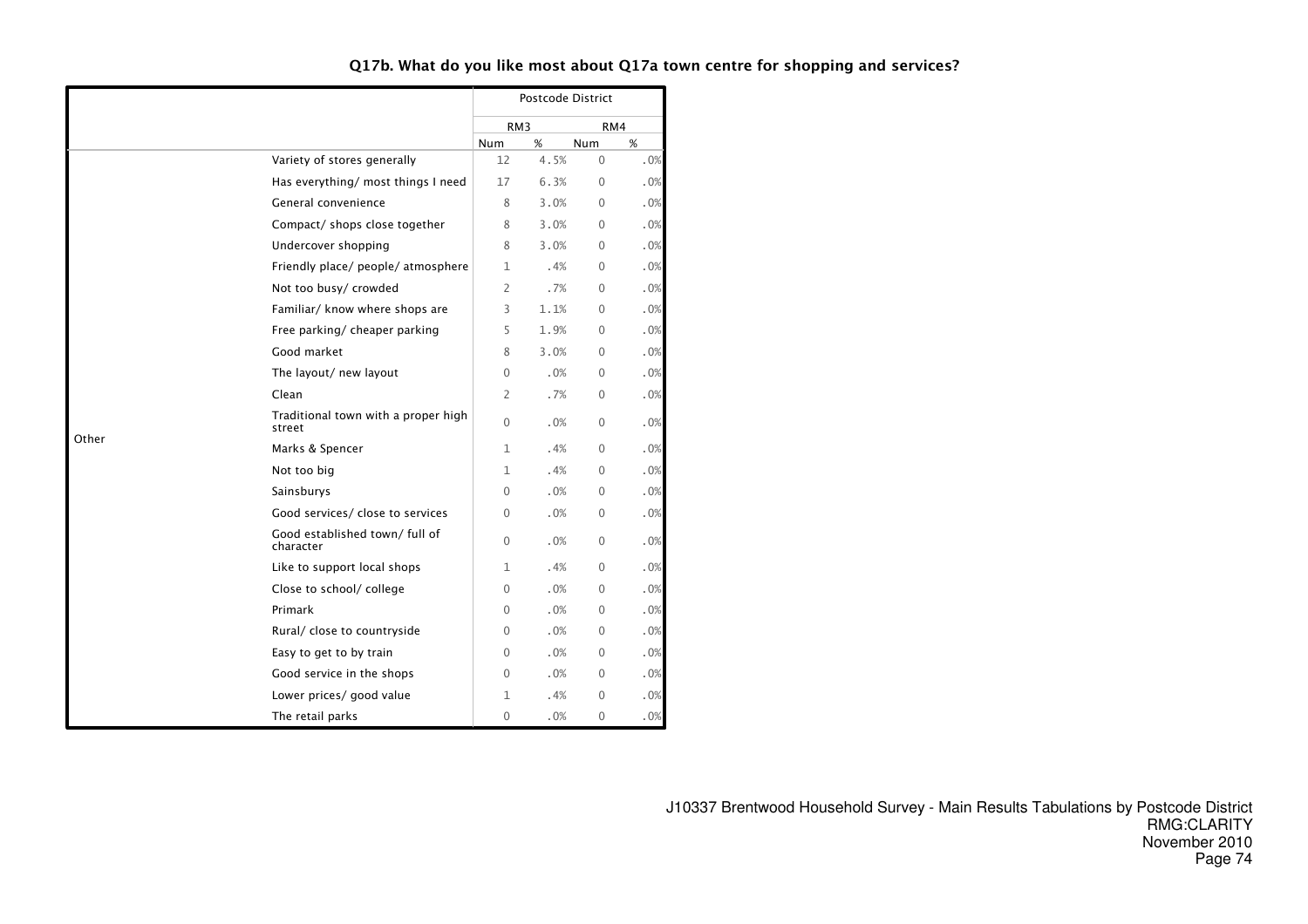|                                                            | Base: All<br>respondents |        |                |        |              |        |                |        |              | Postcode District |                |             |              |        |                |        |
|------------------------------------------------------------|--------------------------|--------|----------------|--------|--------------|--------|----------------|--------|--------------|-------------------|----------------|-------------|--------------|--------|----------------|--------|
|                                                            | Num                      | $\%$   |                | CM4    | <b>CM11</b>  |        | <b>CM12</b>    |        |              | <b>CM13</b>       |                | <b>CM14</b> | <b>CM15</b>  |        |                | RM3    |
|                                                            |                          |        | Num            | %      | Num          | %      | Num            | %      | Num          | %                 | Num            | %           | Num          | %      | <b>Num</b>     | %      |
| Base: All respondents                                      | 1005                     | 100.0% | 68             | 100.0% | 92           | 100.0% | 136            | 100.0% | 166          | 100.0%            | 119            | 100.0%      | 149          | 100.0% | 269            | 100.0% |
| Better facilities for disabled people                      |                          | .8%    | $\Omega$       | .0%    | $\mathbf{0}$ | .0%    | $\theta$       | .0%    | $\Omega$     | .0%               | $\overline{0}$ | .0%         | $\mathbf{1}$ | .7%    | $\overline{7}$ | 2.6%   |
| Better public toilet facilities                            |                          | .4%    | $\mathbf{0}$   | .0%    | $\mathbf 0$  | .0%    | $\mathbf{0}$   | .0%    | $\mathbf{1}$ | .6%               | $\mathbf{0}$   | .0%         | 1            | .7%    | 2              | .7%    |
| Better quality goods                                       | 13                       | 1.3%   | 3              | 4.4%   | $\mathbf{1}$ | 1.1%   | $\mathbf{0}$   | .0%    | 2            | 1.2%              | $\overline{4}$ | 3.4%        | 3            | 2.0%   | $\mathbf{0}$   | .0%    |
| Commercial leisure provision/ private gym                  | 2                        | .2%    | $\mathbf{0}$   | .0%    | $\mathbf 0$  | .0%    | $\mathbf 0$    | .0%    | $\mathbf 0$  | .0%               | $\mathbf{1}$   | .8%         | $\mathbf{1}$ | .7%    | $\mathbf{0}$   | .0%    |
| Free car parking                                           | 82                       | 8.2%   | 7              | 10.3%  | 5            | 5.4%   | 5              | 3.7%   | 14           | 8.4%              | 13             | 10.9%       | 16           | 10.7%  | 21             | 7.8%   |
| Improved security in car parks                             | 5                        | .5%    |                | 1.5%   | $\mathbf 0$  | .0%    | 1              | .7%    | $\mathbf 0$  | .0%               | $\overline{0}$ | .0%         | $\mathbf{0}$ | .0%    | $\overline{2}$ | .7%    |
| Improvements to accessibility by car                       | 29                       | 2.9%   | 4              | 5.9%   | $\mathbf{1}$ | 1.1%   | 5              | 3.7%   | $\Delta$     | 2.4%              | 5              | 4.2%        | 3            | 2.0%   | $\overline{7}$ | 2.6%   |
| Improvements to pedestrian environment / pedestrianisation | 26                       | 2.6%   | $\overline{2}$ | 2.9%   | 3            | 3.3%   | $\overline{4}$ | 2.9%   | $\mathbf{1}$ | .6%               | $\mathsf{Q}$   | 7.6%        | 5            | 3.4%   | $\overline{2}$ | .7%    |
| Improvements to public transport / more buses              | 8                        | .8%    | 3              | 4.4%   | 1            | 1.1%   | $\overline{2}$ | 1.5%   | $\mathbf{0}$ | .0%               | $\mathbf{0}$   | .0%         | $\mathbf{0}$ | .0%    | $\overline{2}$ | .7%    |
| Longer opening hours                                       | 9                        | .9%    | $\Omega$       | .0%    | 2            | 2.2%   | 2              | 1.5%   | $\mathbf 1$  | .6%               | $\mathbf{1}$   | .8%         | $\mathbf{1}$ | .7%    | $\overline{2}$ | .7%    |
| Lower parking charges/ fees/ costs                         | 55                       | 5.5%   | 5              | 7.4%   | 2            | 2.2%   | 3              | 2.2%   | 15           | 9.0%              | 6              | 5.0%        | 13           | 8.7%   | 10             | 3.7%   |
| More buses to and from rural areas / in the evening        | 2                        | .2%    | $\mathbf{0}$   | .0%    | $\mathbf{0}$ | .0%    | 1              | .7%    | $\mathbf{0}$ | .0%               | $\mathbf{0}$   | .0%         | $\mathbf{0}$ | .0%    | $\mathbf{1}$   | .4%    |
| More day / evening entertainment venues                    | $\mathbf{2}$             | .2%    | $\mathbf{0}$   | .0%    | $\mathbf 0$  | .0%    | $\mathbf{1}$   | .7%    | $\mathbf 0$  | .0%               | $\mathbf{0}$   | .0%         | $\mathbf{0}$ | $.0\%$ | $\mathbf{1}$   | .4%    |
| More signposting                                           | $\mathbf{0}$             | .0%    | $\mathbf 0$    | .0%    | $\mathbf 0$  | .0%    | $\mathbf 0$    | .0%    | $\mathbf 0$  | .0%               | $\mathbf{0}$   | .0%         | $\mathbf{0}$ | $.0\%$ | $\mathbf 0$    | .0%    |
| More social facilities/cafes/restaurants                   | 8                        | .8%    | $\mathbf{1}$   | 1.5%   | $\mathbf{1}$ | 1.1%   | $\mathbf{0}$   | .0%    | $\mathbf 1$  | .6%               | 2              | 1.7%        | $\Omega$     | $.0\%$ | 3              | 1.1%   |
| Open on a Sunday                                           | $\mathbf{0}$             | .0%    | $\mathbf{0}$   | .0%    | $\mathbf 0$  | .0%    | $\mathbf{0}$   | .0%    | $\mathbf{0}$ | .0%               | $\overline{0}$ | .0%         | $\mathbf 0$  | .0%    | $\theta$       | .0%    |
| Safety/ more police/ CCTV/ lighting/ safety improvements   | 14                       | 1.4%   | 1              | 1.5%   | $\mathbf 0$  | .0%    | $\mathbf 0$    | .0%    | $\mathbf{0}$ | .0%               | 3              | 2.5%        | 4            | 2.7%   | 6              | 2.2%   |
| Too far to travel                                          | $\overline{\phantom{0}}$ | .2%    | $\mathbf{0}$   | .0%    | $\mathbf{0}$ | .0%    | $\overline{0}$ | .0%    | $\mathbf{0}$ | .0%               | $\Omega$       | .0%         | $\mathbf{1}$ | .7%    | $\mathbf{1}$   | .4%    |
| Wider pavements                                            | 5                        | .5%    | $\Omega$       | .0%    | $\mathbf{1}$ | 1.1%   | $\mathbf{0}$   | .0%    | $\mathbf{0}$ | .0%               | $\mathbf{1}$   | .8%         | 3            | 2.0%   | $\Omega$       | .0%    |
| Wider provision of retail choice specialist and brand      | 116                      | 11.5%  |                | 10.3%  | 11           | 12.0%  | 11             | 8.1%   | 29           | 17.5%             | 20             | 16.8%       | 32           | 21.5%  | 6              | 2.2%   |
| Nothing                                                    | 430                      | 42.8%  | 27             | 39.7%  | 42           | 45.7%  | 68             | 50.0%  | 61           | 36.7%             | 28             | 23.5%       | 47           | 31.5%  | 154            | 57.2%  |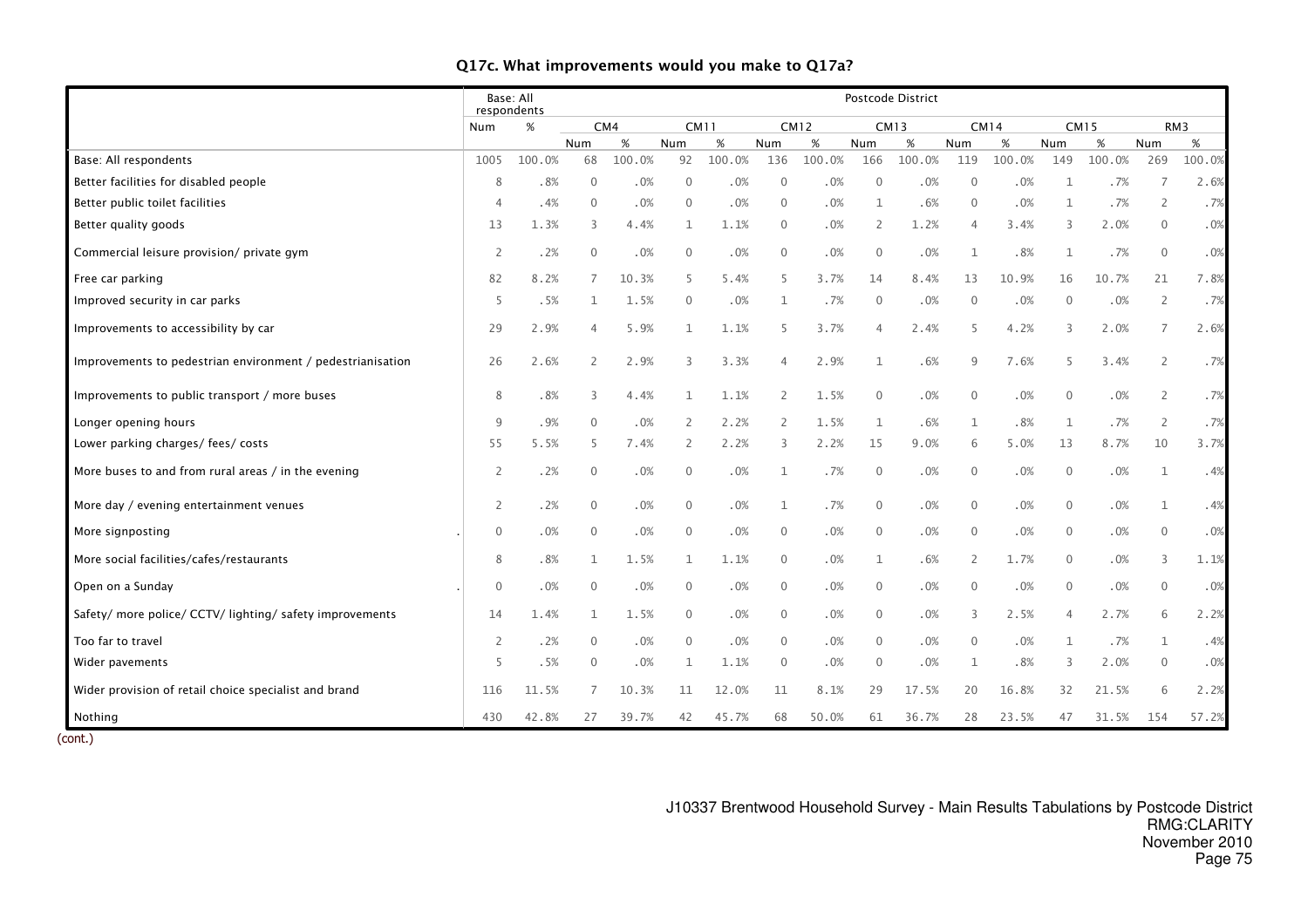|       |                                                      | Base: All<br>respondents |      |                |      |                |      |                |             |                | Postcode District |                |      |                |      |                |      |
|-------|------------------------------------------------------|--------------------------|------|----------------|------|----------------|------|----------------|-------------|----------------|-------------------|----------------|------|----------------|------|----------------|------|
|       |                                                      | Num                      | $\%$ | CM4            |      | CM11           |      |                | <b>CM12</b> | <b>CM13</b>    |                   | <b>CM14</b>    |      | <b>CM15</b>    |      | RM3            |      |
|       |                                                      |                          |      | Num            | %    | <b>Num</b>     | %    | Num            | %           | Num            | %                 | Num            | %    | Num            | %    | Num            | %    |
|       | Improve parking/ more available<br>parking           | 64                       | 6.4% | 4              | 5.9% | 7              | 7.6% | 9              | 6.6%        | 15             | 9.0%              | 10             | 8.4% | 8              | 5.4% | 11             | 4.1% |
|       | Good department store/larger<br>department store     | 28                       | 2.8% | $\mathbf{1}$   | 1.5% | 3              | 3.3% | 5              | 3.7%        | 3              | 1.8%              | 3              | 2.5% | 11             | 7.4% | $\overline{2}$ | .7%  |
|       | Cinema                                               | 19                       | 1.9% | $\mathbf{1}$   | 1.5% | $\mathbf{1}$   | 1.1% | $\mathbf{0}$   | .0%         | 3              | 1.8%              | 6              | 5.0% | $\overline{4}$ | 2.7% | 4              | 1.5% |
|       | More independent shops                               | 15                       | 1.5% | $\mathbf{1}$   | 1.5% | $\mathbf{0}$   | .0%  | $\overline{4}$ | 2.9%        | 4              | 2.4%              | 2              | 1.7% | 2              | 1.3% | $\overline{2}$ | .7%  |
|       | Improve pavements/ get rid of the<br>cobbled streets | 11                       | 1.1% | $\mathbf{1}$   | 1.5% | $\mathbf{0}$   | .0%  | $\overline{0}$ | .0%         | 3              | 1.8%              | 5              | 4.2% | $\mathbf{1}$   | .7%  | $\mathbf{1}$   | .4%  |
|       | Fewer empty shops/ fill empty<br>shops               | 10                       | 1.0% | $\mathbf{0}$   | .0%  | $\mathbf{0}$   | .0%  | $\mathbf{0}$   | .0%         | $\mathbf{1}$   | .6%               | $\overline{2}$ | 1.7% | 2              | 1.3% | 5              | 1.9% |
|       | Fewer pubs/ wine bars                                | 10                       | 1.0% | $\mathbf{0}$   | .0%  | $\mathbf{0}$   | .0%  | $\overline{0}$ | .0%         | $\mathbf 1$    | .6%               | $\mathbf{1}$   | .8%  | $\overline{4}$ | 2.7% | $\overline{4}$ | 1.5% |
|       | In need of refurbishment/<br>modernisation           | 10                       | 1.0% | $\mathbf 0$    | .0%  | $\overline{2}$ | 2.2% | $\overline{4}$ | 2.9%        | $\overline{2}$ | 1.2%              | $\mathbf{1}$   | .8%  | 1              | .7%  | $\mathbf 0$    | .0%  |
|       | Ease traffic flow/ reduce<br>congestion              | 9                        | .9%  | $\mathbf 0$    | .0%  | $\mathbf 0$    | .0%  | $\overline{0}$ | .0%         | 2              | 1.2%              | $\mathbf 0$    | .0%  | $\mathbf{1}$   | .7%  | 6              | 2.2% |
|       | Fewer food outlets/cafes                             | 9                        | .9%  | $\mathbf{0}$   | .0%  | $\mathbf{1}$   | 1.1% | $\mathbf{1}$   | .7%         | $\mathbf{1}$   | .6%               | 3              | 2.5% | 3              | 2.0% | $\mathbf{0}$   | .0%  |
| Other | More undercover shopping                             | 9                        | .9%  | $\mathbf{0}$   | .0%  | 2              | 2.2% | $\overline{2}$ | 1.5%        | $\mathbf{0}$   | .0%               | $\mathbf{0}$   | .0%  | 1              | .7%  | 4              | 1.5% |
|       | Another supermarket/larger<br>supermarket            | $\overline{7}$           | .7%  | $\mathbf{0}$   | .0%  | $\mathbf{0}$   | .0%  | $\overline{0}$ | .0%         | $\mathbf 1$    | .6%               | $\overline{2}$ | 1.7% | $\mathbf{1}$   | .7%  | $\overline{2}$ | .7%  |
|       | More/ more fashionable clothes<br>stores             | $\overline{7}$           | .7%  | $\mathbf{0}$   | .0%  | $\mathbf{1}$   | 1.1% | $\mathbf{0}$   | .0%         | 2              | 1.2%              | 2              | 1.7% | $\overline{2}$ | 1.3% | $\mathbf{0}$   | .0%  |
|       | John Lewis                                           | $\overline{7}$           | .7%  | 4              | 5.9% | $\mathbf{0}$   | .0%  | $\mathbf{0}$   | .0%         | $\mathbf{1}$   | .6%               | $\mathbf{0}$   | .0%  | 1              | .7%  | $\mathbf{1}$   | .4%  |
|       | Less busy/ crowded                                   | $\overline{7}$           | .7%  | $\mathbf{1}$   | 1.5% | 1              | 1.1% | 2              | 1.5%        | $\mathbf{1}$   | .6%               | $\mathbf{0}$   | .0%  | $\Omega$       | .0%  | $\overline{2}$ | .7%  |
|       | More quality/ up-market shops                        | $\overline{7}$           | .7%  | $\mathbf{0}$   | .0%  | 3              | 3.3% | $\overline{2}$ | 1.5%        | $\Omega$       | .0%               | $\mathbf{1}$   | .8%  | $\mathbf{1}$   | .7%  | $\Omega$       | .0%  |
|       | Fewer charity shops/ pound/cheap<br>shops            | 6                        | .6%  | $\mathbf{0}$   | .0%  | $\mathbf{0}$   | .0%  | 1              | .7%         | $\mathbf{1}$   | .6%               | $\mathbf{1}$   | .8%  | 1              | .7%  | $\overline{2}$ | .7%  |
|       | Music shop                                           | 6                        | .6%  | $\mathbf 0$    | .0%  | $\mathbf{0}$   | .0%  | $\overline{0}$ | .0%         | 1              | .6%               | 2              | 1.7% | 2              | 1.3% | 1              | .4%  |
|       | Greengrocer/butcher/fishmonger                       | 5                        | .5%  | $\overline{2}$ | 2.9% | $\mathbf{1}$   | 1.1% | $\mathbf{0}$   | .0%         | $\mathbf{1}$   | .6%               | $\mathbf{0}$   | .0%  | $\mathbf{0}$   | .0%  | $\mathbf{1}$   | .4%  |
|       | A market/ improve market                             | 5                        | .5%  | $\mathbf{0}$   | .0%  | 1              | 1.1% | $\overline{0}$ | .0%         | $\mathbf{1}$   | .6%               | $\mathbf{0}$   | .0%  | $\mathbf{0}$   | .0%  | 3              | 1.1% |
|       | More/ better non-food shops                          | 5                        | .5%  | $\Omega$       | .0%  |                | 1.1% | $\Omega$       | .0%         | 3              | 1.8%              | 1              | .8%  | $\Omega$       | .0%  | $\Omega$       | .0%  |
|       | Waitrose                                             | 5                        | .5%  | $\mathbf{0}$   | .0%  | $\mathbf{0}$   | .0%  | $\mathbf{0}$   | .0%         | $\mathbf{0}$   | .0%               | 2              | 1.7% | 3              | 2.0% | $\overline{0}$ | .0%  |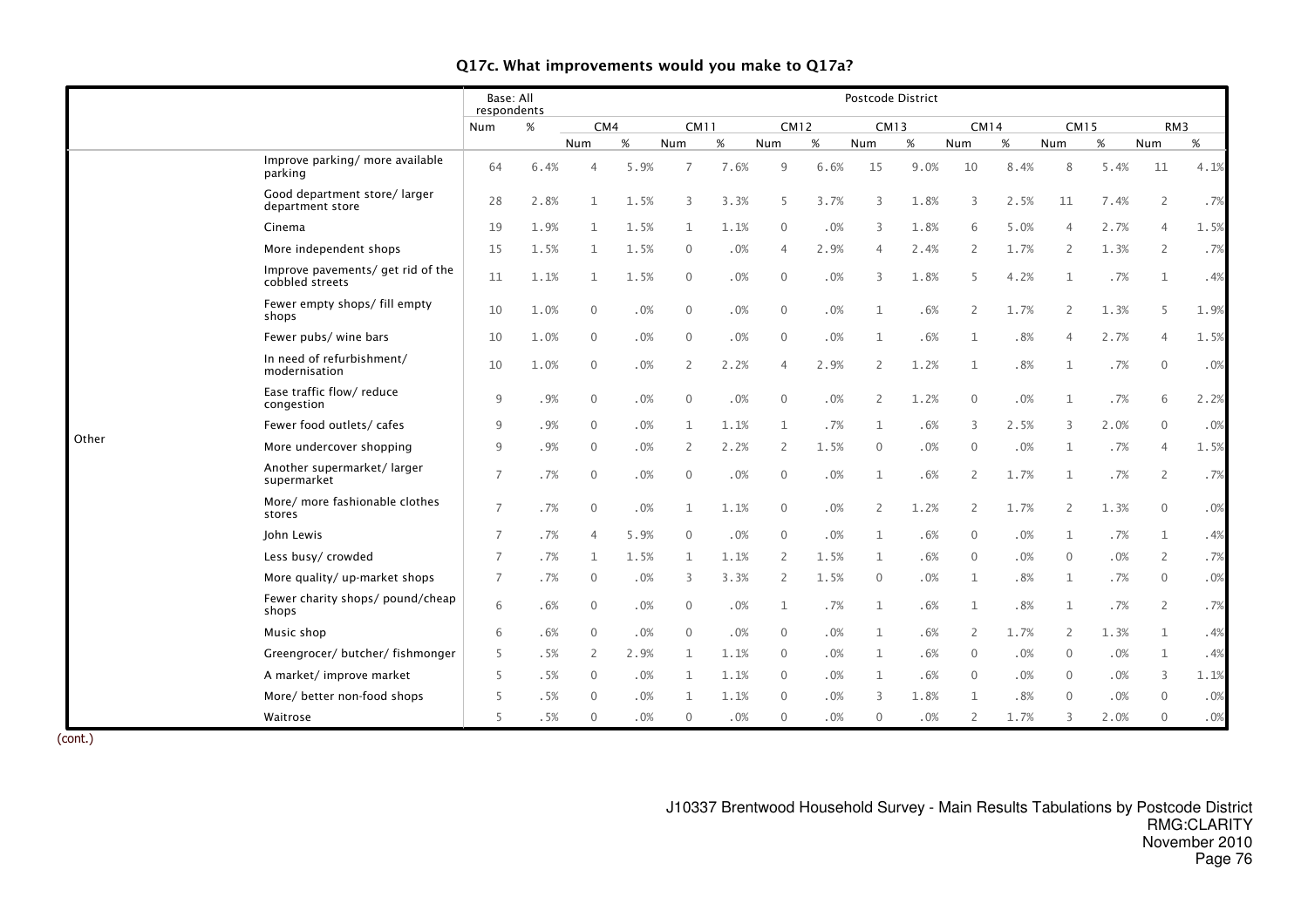|       |                                                                                               | Base: All<br>respondents |      |              |      |                |      |                |      |                | Postcode District |                |        |              |        |              |     |
|-------|-----------------------------------------------------------------------------------------------|--------------------------|------|--------------|------|----------------|------|----------------|------|----------------|-------------------|----------------|--------|--------------|--------|--------------|-----|
|       |                                                                                               | <b>Num</b>               | $\%$ | CM4          |      | <b>CM11</b>    |      | <b>CM12</b>    |      | <b>CM13</b>    |                   | <b>CM14</b>    |        | <b>CM15</b>  |        | RM3          |     |
|       |                                                                                               |                          |      | Num          | $\%$ | Num            | $\%$ | Num            | $\%$ | Num            | $\%$              | Num            | $\%$   | Num          | $\%$   | Num          | %   |
|       | Menswear shops/ gentleman's<br>outfitter                                                      | 4                        | .4%  | $\mathbf{0}$ | .0%  | 1              | 1.1% | $\mathbf{0}$   | .0%  | $\mathbf{0}$   | .0%               | $\overline{2}$ | 1.7%   | $\mathbf{1}$ | .7%    | $\mathbf{0}$ | .0% |
|       | Improve condition of roads                                                                    | 4                        | .4%  | $\mathbf{0}$ | .0%  | $\mathbf{1}$   | 1.1% | $\mathbf{1}$   | .7%  | $\overline{2}$ | 1.2%              | $\mathbf{0}$   | .0%    | $\mathbf{0}$ | .0%    | $\mathbf{0}$ | .0% |
|       | Marks & Spencer/ larger Marks &<br>Spencer                                                    | 4                        | .4%  | $\mathbf{1}$ | 1.5% | $\mathbf{1}$   | 1.1% | $\overline{2}$ | 1.5% | $\mathbf{0}$   | .0%               | $\mathbf{0}$   | .0%    | $\mathbf{0}$ | .0%    | $\mathbf{0}$ | .0% |
|       | More shops for the over 30's                                                                  | 4                        | .4%  | $\mathbf{0}$ | .0%  | $\mathbf 0$    | .0%  | $\overline{0}$ | .0%  | $\mathbf{1}$   | .6%               | $\overline{0}$ | .0%    | 1            | .7%    | 2            | .7% |
|       | Better seating/ more seating                                                                  | 3                        | .3%  | 1            | 1.5% | $\mathbf{0}$   | .0%  | $\overline{0}$ | .0%  | $\mathbf{0}$   | .0%               | $\overline{0}$ | .0%    | $\mathbf{0}$ | .0%    | 2            | .7% |
|       | <b>Cleaner streets</b>                                                                        | 3                        | .3%  | $\mathbf{0}$ | .0%  | $\mathbf 0$    | .0%  | $\overline{0}$ | .0%  | $\mathbf{0}$   | .0%               | $\mathbf{1}$   | .8%    | 1            | .7%    | 1            | .4% |
|       | Clock in town centre/ bring back<br>clock                                                     | 3                        | .3%  | $\mathbf 0$  | .0%  | $\mathbf 0$    | .0%  | $\overline{0}$ | .0%  | $\mathbf{1}$   | .6%               | 1              | $.8\%$ | $\mathbf 1$  | .7%    | $\mathbf{0}$ | .0% |
|       | Demolish all the 1970s<br>architecture                                                        | 3                        | .3%  | $\mathbf 0$  | .0%  | $\mathbf{1}$   | 1.1% | $\overline{2}$ | 1.5% | $\mathbf 0$    | .0%               | $\mathbf 0$    | $.0\%$ | $\mathbf 0$  | .0%    | $\Omega$     | .0% |
|       | Primark                                                                                       | 3                        | .3%  | 1            | 1.5% | $\mathbf 0$    | .0%  | $\mathbf{0}$   | .0%  | $\overline{2}$ | 1.2%              | $\mathbf{0}$   | .0%    | $\mathbf{0}$ | .0%    | $\Omega$     | .0% |
|       | Better public toilets                                                                         | $\overline{2}$           | .2%  | $\mathbf{0}$ | .0%  | $\mathbf{1}$   | 1.1% | $\mathbf{0}$   | .0%  | $\mathbf{1}$   | .6%               | $\overline{0}$ | .0%    | $\mathbf{0}$ | .0%    | $\Omega$     | .0% |
|       | Better range of clothes shops                                                                 | 2                        | .2%  | $\mathbf{0}$ | .0%  | $\mathbf{1}$   | 1.1% | $\overline{0}$ | .0%  | $\mathbf{0}$   | .0%               | $\overline{0}$ | .0%    | $\Omega$     | .0%    | $\mathbf{1}$ | .4% |
| Other | Discourage anti-social behaviour                                                              | $\overline{2}$           | .2%  | $\mathbf{0}$ | .0%  | $\mathbf 0$    | .0%  | 1              | .7%  | $\mathbf{0}$   | .0%               | $\overline{0}$ | .0%    | $\mathbf{0}$ | .0%    | 1            | .4% |
|       | Make more bicycle friendly                                                                    | 2                        | .2%  | $\mathbf{0}$ | .0%  | $\overline{0}$ | .0%  | $\overline{0}$ | .0%  | 1              | .6%               | $\overline{0}$ | .0%    | $\mathbf{1}$ | .7%    | $\mathbf{0}$ | .0% |
|       | More ladies' clothes shops                                                                    | $\overline{2}$           | .2%  | $\mathbf 0$  | .0%  | $\mathbf 0$    | .0%  | $\overline{0}$ | .0%  | 1              | .6%               | $\mathbf{1}$   | .8%    | $\mathbf{0}$ | .0%    | $\Omega$     | .0% |
|       | More shoe shops                                                                               | 2                        | .2%  | $\mathbf 0$  | .0%  | $\mathbf 0$    | .0%  | $\overline{0}$ | .0%  | $\mathbf 0$    | .0%               | $\mathbf{1}$   | .8%    | $\mathbf 1$  | .7%    | $\mathbf 0$  | .0% |
|       | More shops for teenage clothes                                                                | 2                        | .2%  | $\mathbf{0}$ | .0%  | $\overline{0}$ | .0%  | $\overline{0}$ | .0%  | $\mathbf{0}$   | .0%               | 1              | .8%    | $\mathbf 1$  | .7%    | $\mathbf 0$  | .0% |
|       | No more new buildings                                                                         | 2                        | .2%  | $\mathbf 0$  | .0%  | $\overline{0}$ | .0%  | $\overline{0}$ | .0%  | $\mathbf 0$    | .0%               | 1              | .8%    | $\mathbf 0$  | .0%    | 1            | .4% |
|       | Restore historic parts/architecture                                                           | 2                        | .2%  | $\mathbf{0}$ | .0%  | $\mathbf 0$    | .0%  | $\overline{0}$ | .0%  | 1              | .6%               | $\overline{0}$ | .0%    | $\mathbf{0}$ | .0%    | 1            | .4% |
|       | Would prefer improvements to<br>Billericay so I wouldn't have to<br>travel as far as Basildon | 2                        | .2%  | $\mathbf{0}$ | .0%  | $\mathbf 0$    | .0%  | $\overline{2}$ | 1.5% | $\mathbf{0}$   | .0%               | $\mathbf{0}$   | $.0\%$ | $\mathbf{0}$ | $.0\%$ | $\Omega$     | .0% |
|       | A petrol station                                                                              | 1                        | .1%  | $\mathbf 0$  | .0%  | $\mathbf 0$    | .0%  | $\mathbf 0$    | .0%  | 1              | .6%               | $\mathbf 0$    | .0%    | $\mathbf{0}$ | .0%    | $\Omega$     | .0% |
|       | A playground                                                                                  | 1                        | .1%  | $\mathbf{0}$ | .0%  | $\overline{0}$ | .0%  | $\mathbf{0}$   | .0%  | 1              | .6%               | $\overline{0}$ | .0%    | $\mathbf 0$  | .0%    | $\mathbf 0$  | .0% |
|       | Basildon town centre needs<br>modernising                                                     | $\mathbf{1}$             | .1%  | $\mathbf{0}$ | .0%  | $\mathbf 0$    | .0%  | 1              | .7%  | $\mathbf{0}$   | .0%               | $\mathbf{0}$   | .0%    | $\mathbf{0}$ | .0%    | $\mathbf 0$  | .0% |
|       | Bring back Bolinbroke & Wenley                                                                | 1                        | .1%  | $\Omega$     | .0%  | $\mathbf{0}$   | .0%  | $\mathbf{1}$   | .7%  | $\mathbf{0}$   | .0%               | $\Omega$       | .0%    | $\Omega$     | .0%    | $\Omega$     | .0% |
|       | Cheaper rail fares                                                                            | $\mathbf{1}$             | .1%  | $\mathbf{0}$ | .0%  | $\mathbf{0}$   | .0%  | $\mathbf{0}$   | .0%  | $\mathbf{0}$   | .0%               | $\mathbf{1}$   | .8%    | $\mathbf{0}$ | .0%    | $\mathbf{0}$ | .0% |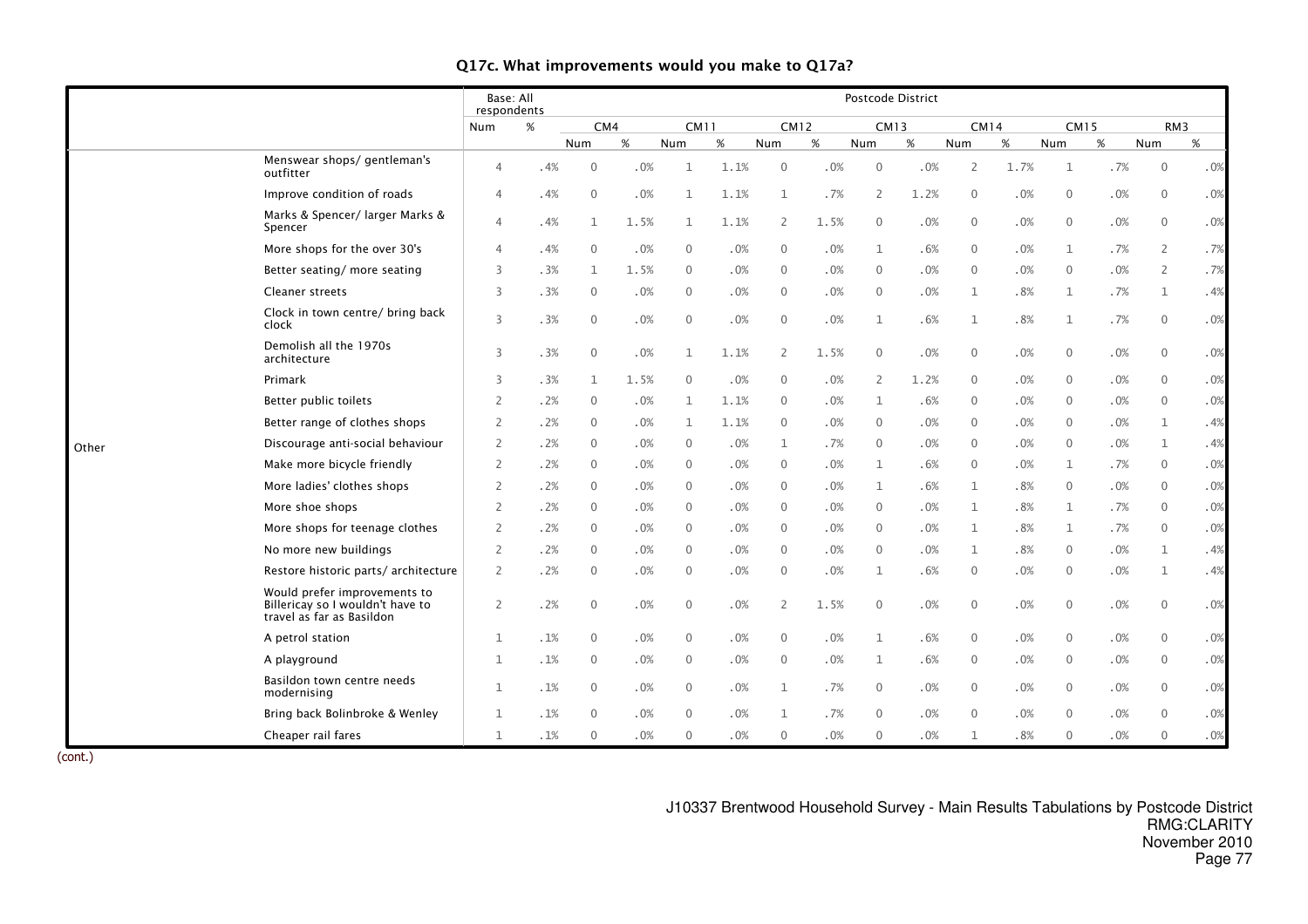|       |                                                      | Base: All<br>respondents |     |                |      |                |      |                |     | Postcode District |     |              |        |                |        |              |                 |
|-------|------------------------------------------------------|--------------------------|-----|----------------|------|----------------|------|----------------|-----|-------------------|-----|--------------|--------|----------------|--------|--------------|-----------------|
|       |                                                      | <b>Num</b>               | %   | CM4            |      | <b>CM11</b>    |      | <b>CM12</b>    |     | <b>CM13</b>       |     | <b>CM14</b>  |        | <b>CM15</b>    |        |              | RM <sub>3</sub> |
|       |                                                      |                          |     | Num            | %    | Num            | %    | Num            | %   | Num               | %   | Num          | $\%$   | Num            | %      | Num          | %               |
|       | DIY store                                            | 1                        | .1% | $\mathbf 0$    | .0%  | $\mathbf{1}$   | 1.1% | $\mathbf{0}$   | .0% | $\mathbf{0}$      | .0% | $\mathbf{0}$ | .0%    | $\mathbf{0}$   | .0%    | $\mathbf{0}$ | .0%             |
|       | Don't know/ not sure                                 | 1                        | .1% | $\mathbf 0$    | .0%  | $\mathbf 0$    | .0%  | $\mathbf{1}$   | .7% | $\mathbf 0$       | .0% | $\mathbf{0}$ | .0%    | $\mathbf{0}$   | .0%    | $\mathbf{0}$ | .0%             |
|       | Fewer hairdressers                                   | 1                        | .1% | $\overline{0}$ | .0%  | $\mathbf{1}$   | 1.1% | $\overline{0}$ | .0% | $\mathbf 0$       | .0% | $\mathbf{0}$ | .0%    | $\mathbf{0}$   | .0%    | $\mathbf{0}$ | .0%             |
|       | Furniture shops                                      | $\mathbf 1$              | .1% | $\mathbf 0$    | .0%  | $\overline{0}$ | .0%  | $\mathbf 0$    | .0% | $\mathbf 0$       | .0% | $\mathbf{0}$ | .0%    | $\mathbf{0}$   | .0%    | 1            | .4%             |
|       | Gap store                                            | $\mathbf{1}$             | .1% | $\mathbf{0}$   | .0%  | $\mathbf{0}$   | .0%  | 1              | .7% | $\mathbf{0}$      | .0% | $\mathbf{0}$ | .0%    | $\Omega$       | .0%    | $\mathbf{0}$ | .0%             |
|       | General store                                        | 1                        | .1% | $\mathbf{0}$   | .0%  | $\overline{0}$ | .0%  | $\mathbf{0}$   | .0% | $\mathbf{0}$      | .0% | $\mathbf{1}$ | .8%    | $\mathbf{0}$   | .0%    | $\mathbf{0}$ | .0%             |
|       | Get rid of the roadworks                             | 1                        | .1% | $\overline{0}$ | .0%  | $\mathbf 0$    | .0%  | $\overline{0}$ | .0% | $\mathbf 0$       | .0% | $\mathbf{0}$ | .0%    | $\overline{0}$ | .0%    | 1            | .4%             |
|       | Good book shop                                       | $\mathbf{1}$             | .1% | $\mathbf{0}$   | .0%  | $\mathbf 0$    | .0%  | $\mathbf 0$    | .0% | $\mathbf{0}$      | .0% | $\mathbf{0}$ | .0%    | $\mathbf{0}$   | .0%    | 1            | .4%             |
|       | Haberdashery                                         | $\mathbf{1}$             | .1% | $\mathbf{0}$   | .0%  | $\mathbf 0$    | .0%  | $\mathbf{1}$   | .7% | $\mathbf{0}$      | .0% | $\mathbf{0}$ | .0%    | $\Omega$       | .0%    | $\mathbf{0}$ | .0%             |
|       | Health food shop                                     | $\mathbf 1$              | .1% | $\mathbf 0$    | .0%  | $\mathbf 0$    | .0%  | $\mathbf 0$    | .0% | $\mathbf 0$       | .0% | $\mathbf{0}$ | .0%    | $\mathbf{1}$   | .7%    | $\mathbf{0}$ | .0%             |
|       | Hobbycraft shop                                      | $\mathbf 1$              | .1% | $\mathbf 0$    | .0%  | $\overline{0}$ | .0%  | $\mathbf 0$    | .0% | $\mathbf 1$       | .6% | $\mathbf 0$  | .0%    | $\mathbf{0}$   | .0%    | $\mathbf{0}$ | .0%             |
|       | Improve infrastructure                               | 1                        | .1% | $\mathbf{0}$   | .0%  | $\mathbf 0$    | .0%  | $\mathbf{0}$   | .0% | $\mathbf{0}$      | .0% | $\mathbf{0}$ | .0%    | $\mathbf{1}$   | .7%    | $\mathbf{0}$ | .0%             |
| Other | Lower rates for shop owners to<br>encourage business | $\mathbf{1}$             | .1% | $\mathbf 0$    | .0%  | $\mathbf 0$    | .0%  | $\overline{0}$ | .0% | $\mathbf 0$       | .0% | $\mathbf{0}$ | .0%    | $\mathbf{1}$   | .7%    | $\mathbf 0$  | .0%             |
|       | Make it more compact                                 | $\mathbf 1$              | .1% | $\mathbf 0$    | .0%  | $\mathbf 0$    | .0%  | $\mathbf 0$    | .0% | $\mathbf{0}$      | .0% | $\mathbf{0}$ | .0%    | $\mathbf{0}$   | .0%    | $\mathbf 1$  | .4%             |
|       | Make sure cuts don't affect local<br>facilities      | $\mathbf 1$              | .1% | $\mathbf{1}$   | 1.5% | $\mathbf 0$    | .0%  | $\mathbf 0$    | .0% | $\mathbf 0$       | .0% | $\mathbf{0}$ | $.0\%$ | $\mathbf{0}$   | $.0\%$ | $\mathbf{0}$ | .0%             |
|       | More baby changing rooms                             | 1                        | .1% | $\mathbf{0}$   | .0%  | $\mathbf 0$    | .0%  | $\mathbf{0}$   | .0% | $\mathbf{0}$      | .0% | $\mathbf{0}$ | .0%    | $\mathbf{0}$   | .0%    | $\mathbf{1}$ | .4%             |
|       | More greenery                                        | 1                        | .1% | $\mathbf{0}$   | .0%  | $\mathbf{0}$   | .0%  | $\mathbf{0}$   | .0% | $\mathbf{0}$      | .0% | $\mathbf{0}$ | .0%    | $\Omega$       | .0%    | $\mathbf 1$  | .4%             |
|       | More outdoor shopping space                          | 1                        | .1% | $\mathbf 0$    | .0%  | $\mathbf 0$    | .0%  | $\mathbf{0}$   | .0% | $\mathbf{0}$      | .0% | $\mathbf{0}$ | .0%    | 0              | .0%    | 1            | .4%             |
|       | More seating                                         | $\mathbf{1}$             | .1% | $\mathbf{0}$   | .0%  | $\mathbf{0}$   | .0%  | $\mathbf{0}$   | .0% | $\mathbf{1}$      | .6% | $\mathbf{0}$ | .0%    | $\mathbf{0}$   | .0%    | $\mathbf{0}$ | .0%             |
|       | Morrisons                                            | $\mathbf{1}$             | .1% | $\mathbf{0}$   | .0%  | $\mathbf{1}$   | 1.1% | $\mathbf{0}$   | .0% | $\mathbf{0}$      | .0% | $\Omega$     | .0%    | $\Omega$       | .0%    | $\mathbf{0}$ | .0%             |
|       | No more food shops                                   | $\mathbf{1}$             | .1% | $\mathbf{0}$   | .0%  | $\mathbf 0$    | .0%  | $\mathbf{0}$   | .0% | $\mathbf{0}$      | .0% | $\mathbf{1}$ | .8%    | $\Omega$       | $.0\%$ | $\Omega$     | .0%             |
|       | Remove Sainbury's                                    | $\mathbf 1$              | .1% | $\mathbf 0$    | .0%  | $\mathbf 0$    | .0%  | $\mathbf 0$    | .0% | $\mathbf 0$       | .0% | $\mathbf{1}$ | .8%    | $\mathbf{0}$   | .0%    | $\mathbf{0}$ | .0%             |
|       | Speciality food stores - deli                        | 1                        | .1% | $\mathbf{1}$   | 1.5% | $\mathbf 0$    | .0%  | $\mathbf{0}$   | .0% | $\mathbf{0}$      | .0% | $\mathbf{0}$ | .0%    | $\Omega$       | .0%    | $\mathbf{0}$ | .0%             |
|       | Toy Shop                                             | 1                        | .1% | $\mathbf{0}$   | .0%  | $\mathbf{0}$   | .0%  | $\mathbf{0}$   | .0% | $\mathbf{0}$      | .0% | $\mathbf{0}$ | .0%    | 1              | .7%    | $\mathbf{0}$ | .0%             |
|       | Woolworths                                           | 1                        | .1% | $\mathbf 0$    | .0%  | $\mathbf 0$    | .0%  | $\mathbf{1}$   | .7% | $\mathbf 0$       | .0% | $\mathbf{0}$ | .0%    | $\mathbf{0}$   | $.0\%$ | $\Omega$     | .0%             |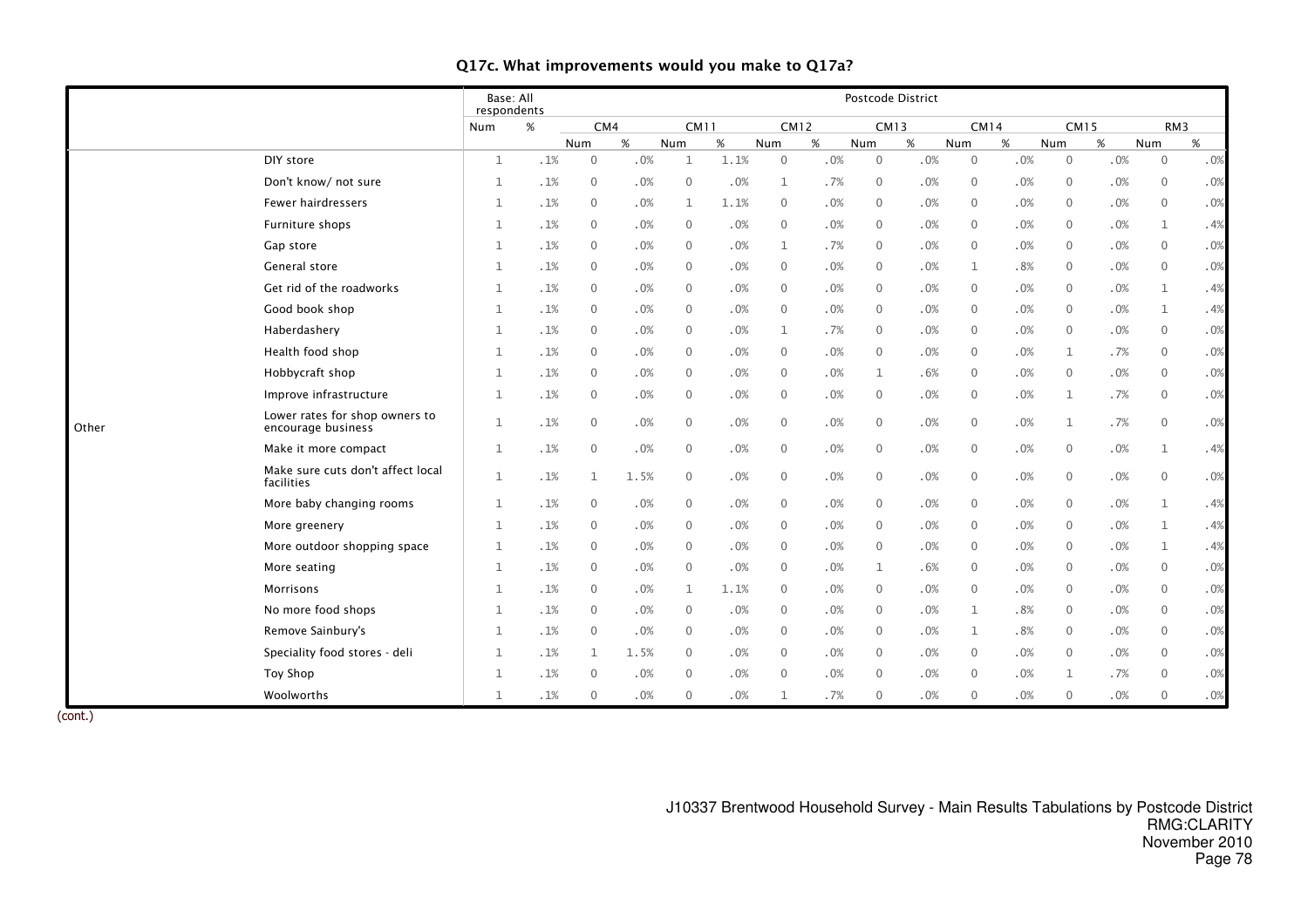|                                                            |              | Postcode<br>District |
|------------------------------------------------------------|--------------|----------------------|
|                                                            |              | RM4                  |
|                                                            | Num          | %                    |
| Base: All respondents                                      | 2            | 100.0%               |
| Better facilities for disabled people                      | $\Omega$     | .0%                  |
| Better public toilet facilities                            | $\Omega$     | .0%                  |
| Better quality goods                                       | 0            | .0%                  |
| Commercial leisure provision/ private gym                  | $\Omega$     | .0%                  |
| Free car parking                                           | $\mathbf{1}$ | 50.0%                |
| Improved security in car parks                             | $\Omega$     | .0%                  |
| Improvements to accessibility by car                       | $\Omega$     | .0%                  |
| Improvements to pedestrian environment / pedestrianisation | $\Omega$     | .0%                  |
| Improvements to public transport / more buses              | $\Omega$     | .0%                  |
| Longer opening hours                                       | $\Omega$     | .0%                  |
| Lower parking charges/ fees/ costs                         | 1            | 50.0%                |
| More buses to and from rural areas / in the evening        | 0            | .0%                  |
| More day / evening entertainment venues                    | $\Omega$     | .0%                  |
| More signposting                                           | $\Omega$     | .0%                  |
| More social facilities/cafes/restaurants                   | $\Omega$     | .0%                  |
| Open on a Sunday                                           | $\Omega$     | .0%                  |
| Safety/ more police/ CCTV/ lighting/ safety improvements   | $\Omega$     | .0%                  |
| Too far to travel                                          | $\Omega$     | .0%                  |
| Wider pavements                                            | 0            | .0%                  |
| Wider provision of retail choice specialist and brand      | 0            | .0%                  |
| Nothing                                                    | 0            | .0%                  |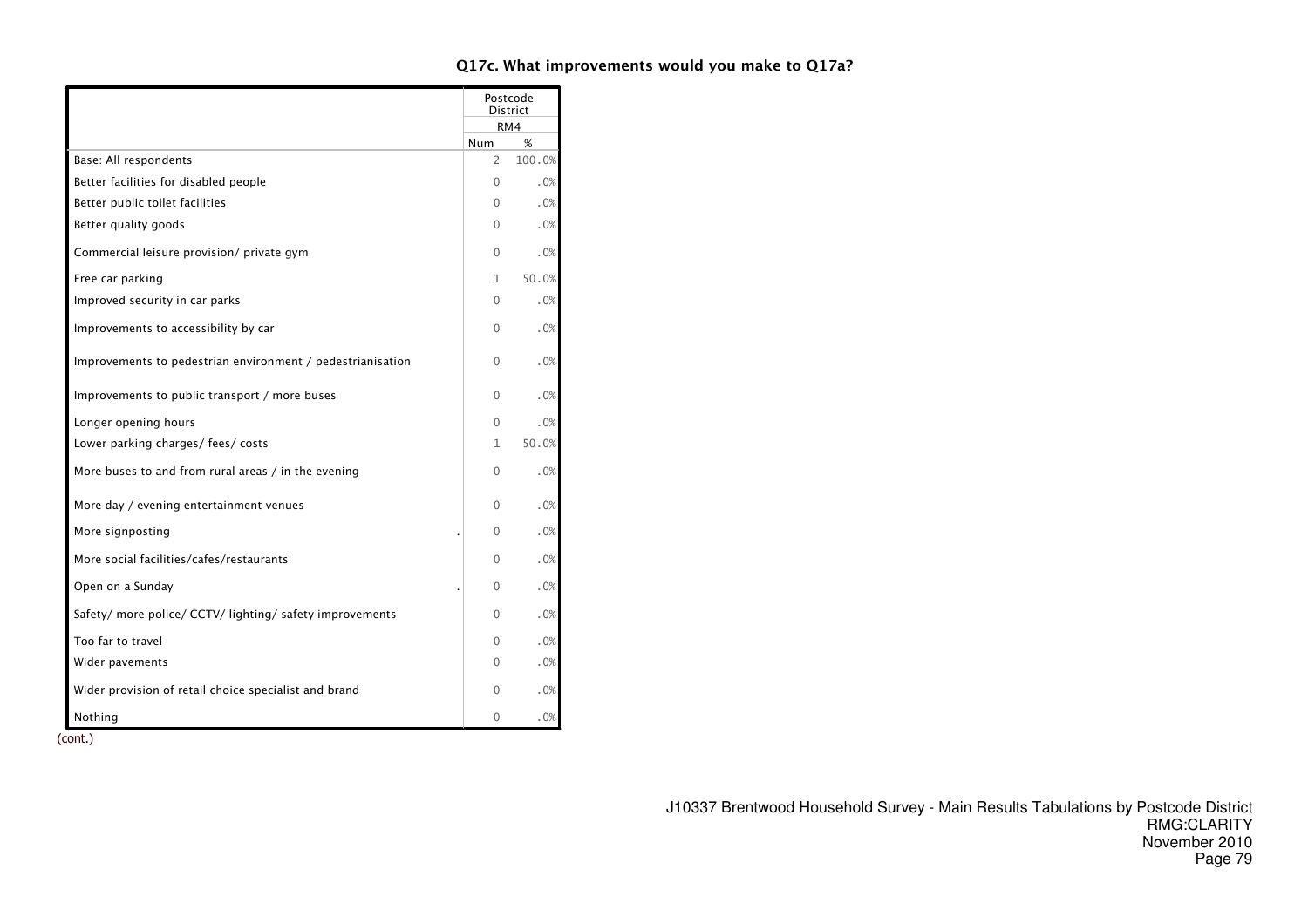|       |                                                      | Postcode<br><b>District</b> |       |
|-------|------------------------------------------------------|-----------------------------|-------|
|       |                                                      | RM4                         |       |
|       |                                                      | <b>Num</b>                  | %     |
|       | Improve parking/ more available<br>parking           | $\Omega$                    | .0%   |
|       | Good department store/larger<br>department store     | 0                           | .0%   |
|       | Cinema                                               | 0                           | .0%   |
|       | More independent shops                               | 0                           | .0%   |
|       | Improve pavements/ get rid of the<br>cobbled streets | $\Omega$                    | .0%   |
|       | Fewer empty shops/ fill empty<br>shops               | 0                           | .0%   |
|       | Fewer pubs/ wine bars                                | $\Omega$                    | .0%   |
|       | In need of refurbishment/<br>modernisation           | 0                           | .0%   |
|       | Ease traffic flow/ reduce<br>congestion              | $\Omega$                    | .0%   |
|       | Fewer food outlets/cafes                             | 0                           | .0%   |
| Other | More undercover shopping                             | 0                           | .0%   |
|       | Another supermarket/larger<br>supermarket            | 1                           | 50.0% |
|       | More/ more fashionable clothes<br>stores             | 0                           | .0%   |
|       | John Lewis                                           | $\Omega$                    | .0%   |
|       | Less busy/ crowded                                   | $\Omega$                    | .0%   |
|       | More quality/ up-market shops                        | 0                           | .0%   |
|       | Fewer charity shops/ pound/cheap<br>shops            | 0                           | .0%   |
|       | Music shop                                           | $\Omega$                    | .0%   |
|       | Greengrocer/ butcher/ fishmonger                     | $\Omega$                    | .0%   |
|       | A market/ improve market                             | 0                           | .0%   |
|       | More/ better non-food shops                          | 0                           | .0%   |
|       | Waitrose                                             | 0                           | .0%   |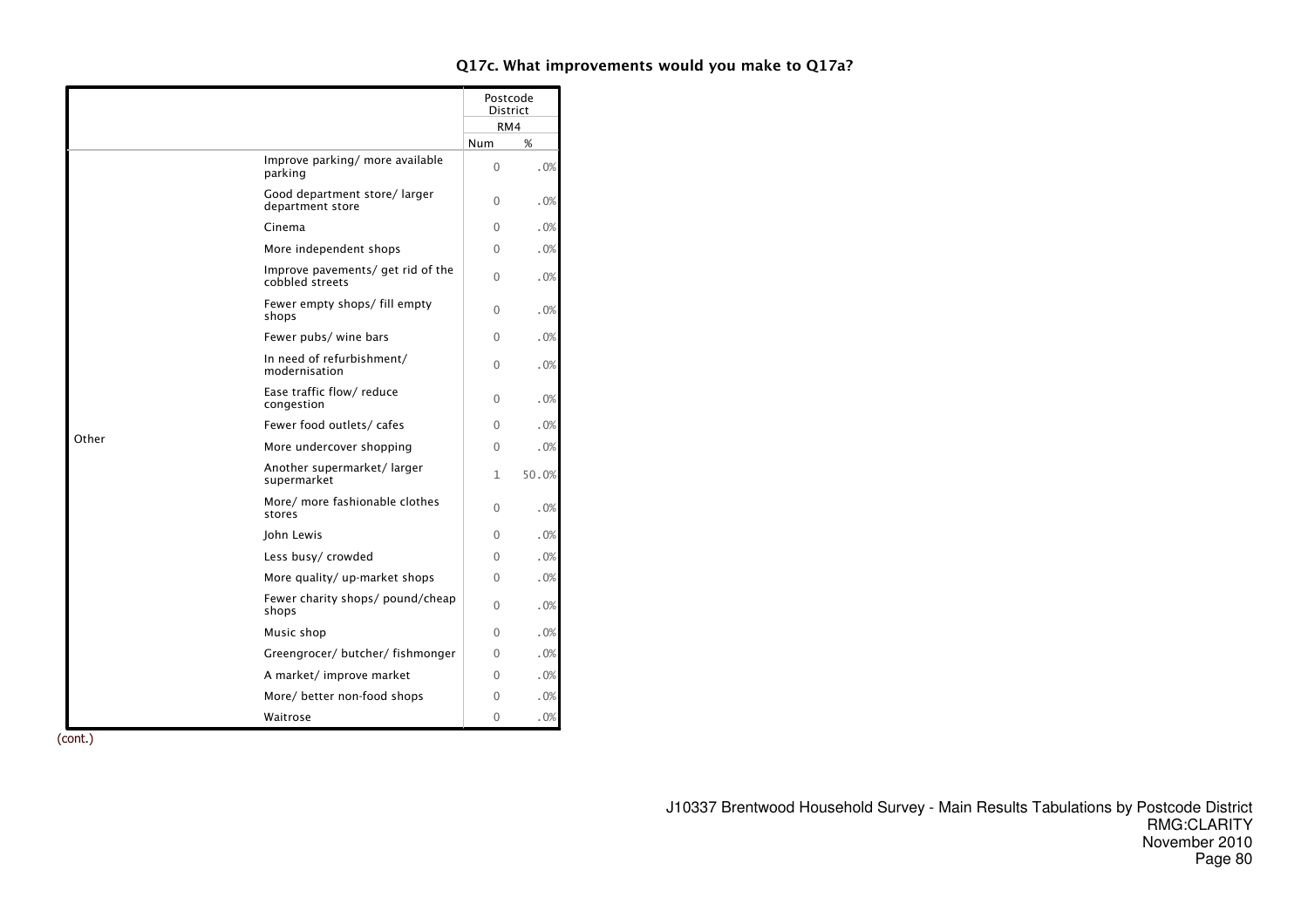|       |                                                                                               | Postcode<br><b>District</b> |     |
|-------|-----------------------------------------------------------------------------------------------|-----------------------------|-----|
|       |                                                                                               | RM4                         |     |
|       |                                                                                               | <b>Num</b>                  | %   |
|       | Menswear shops/gentleman's<br>outfitter                                                       | $\Omega$                    | .0% |
|       | Improve condition of roads                                                                    | $\Omega$                    | .0% |
|       | Marks & Spencer/ larger Marks &<br>Spencer                                                    | 0                           | .0% |
|       | More shops for the over 30's                                                                  | $\Omega$                    | .0% |
|       | Better seating/ more seating                                                                  | $\Omega$                    | .0% |
|       | <b>Cleaner streets</b>                                                                        | $\Omega$                    | .0% |
|       | Clock in town centre/ bring back<br>clock                                                     | $\Omega$                    | .0% |
|       | Demolish all the 1970s<br>architecture                                                        | $\Omega$                    | .0% |
|       | Primark                                                                                       | 0                           | .0% |
|       | Better public toilets                                                                         | 0                           | .0% |
|       | Better range of clothes shops                                                                 | 0                           | .0% |
| Other | Discourage anti-social behaviour                                                              | $\Omega$                    | .0% |
|       | Make more bicycle friendly                                                                    | $\Omega$                    | .0% |
|       | More ladies' clothes shops                                                                    | $\Omega$                    | .0% |
|       | More shoe shops                                                                               | $\Omega$                    | .0% |
|       | More shops for teenage clothes                                                                | $\Omega$                    | .0% |
|       | No more new buildings                                                                         | $\Omega$                    | .0% |
|       | Restore historic parts/architecture                                                           | $\Omega$                    | .0% |
|       | Would prefer improvements to<br>Billericay so I wouldn't have to<br>travel as far as Basildon | 0                           | .0% |
|       | A petrol station                                                                              | $\Omega$                    | .0% |
|       | A playground                                                                                  | $\Omega$                    | .0% |
|       | Basildon town centre needs<br>modernising                                                     | $\Omega$                    | .0% |
|       | Bring back Bolinbroke & Wenley                                                                | $\Omega$                    | .0% |
|       | Cheaper rail fares                                                                            | $\Omega$                    | .0% |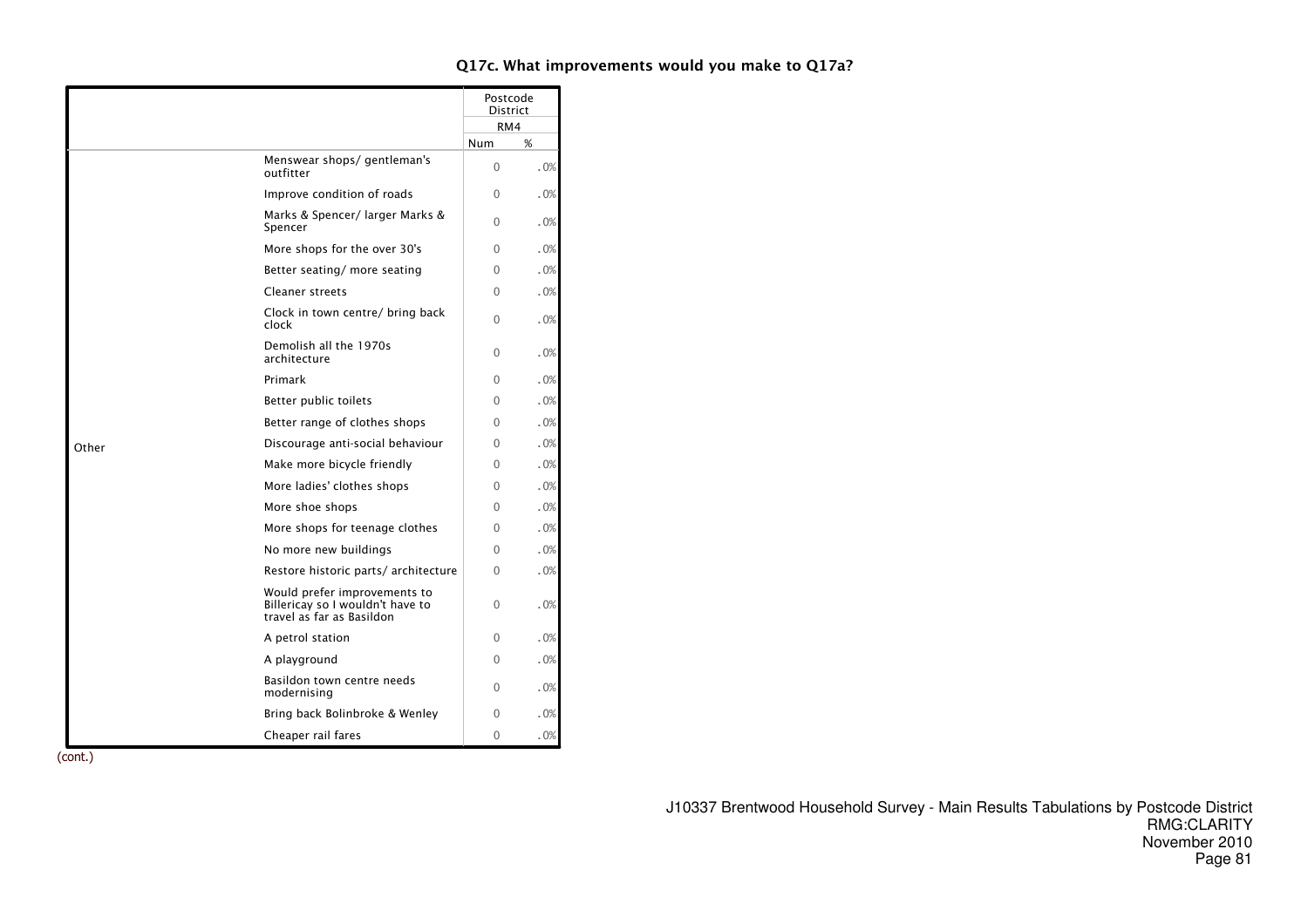|       |                                                      |            | Postcode<br>District |
|-------|------------------------------------------------------|------------|----------------------|
|       |                                                      |            | RM4                  |
|       |                                                      | <b>Num</b> | %                    |
|       | DIY store                                            | $\Omega$   | .0%                  |
|       | Don't know/ not sure                                 | $\Omega$   | .0%                  |
|       | <b>Fewer hairdressers</b>                            | $\Omega$   | .0%                  |
|       | Furniture shops                                      | $\Omega$   | .0%                  |
|       | Gap store                                            | 0          | .0%                  |
|       | General store                                        | $\Omega$   | .0%                  |
|       | Get rid of the roadworks                             | $\Omega$   | .0%                  |
|       | Good book shop                                       | $\Omega$   | .0%                  |
|       | Haberdashery                                         | 0          | .0%                  |
|       | Health food shop                                     | 0          | .0%                  |
|       | Hobbycraft shop                                      | $\Omega$   | .0%                  |
|       | Improve infrastructure                               | $\Omega$   | .0%                  |
| Other | Lower rates for shop owners to<br>encourage business | $\Omega$   | .0%                  |
|       | Make it more compact                                 | $\Omega$   | .0%                  |
|       | Make sure cuts don't affect local<br>facilities      | $\Omega$   | .0%                  |
|       | More baby changing rooms                             | 0          | .0%                  |
|       | More greenery                                        | $\Omega$   | .0%                  |
|       | More outdoor shopping space                          | $\Omega$   | .0%                  |
|       | More seating                                         | $\Omega$   | .0%                  |
|       | Morrisons                                            | 0          | .0%                  |
|       | No more food shops                                   | $\Omega$   | .0%                  |
|       | Remove Sainbury's                                    | 0          | .0%                  |
|       | Speciality food stores - deli                        | $\Omega$   | .0%                  |
|       | <b>Toy Shop</b>                                      | $\Omega$   | .0%                  |
|       | Woolworths                                           | $\Omega$   | .0%                  |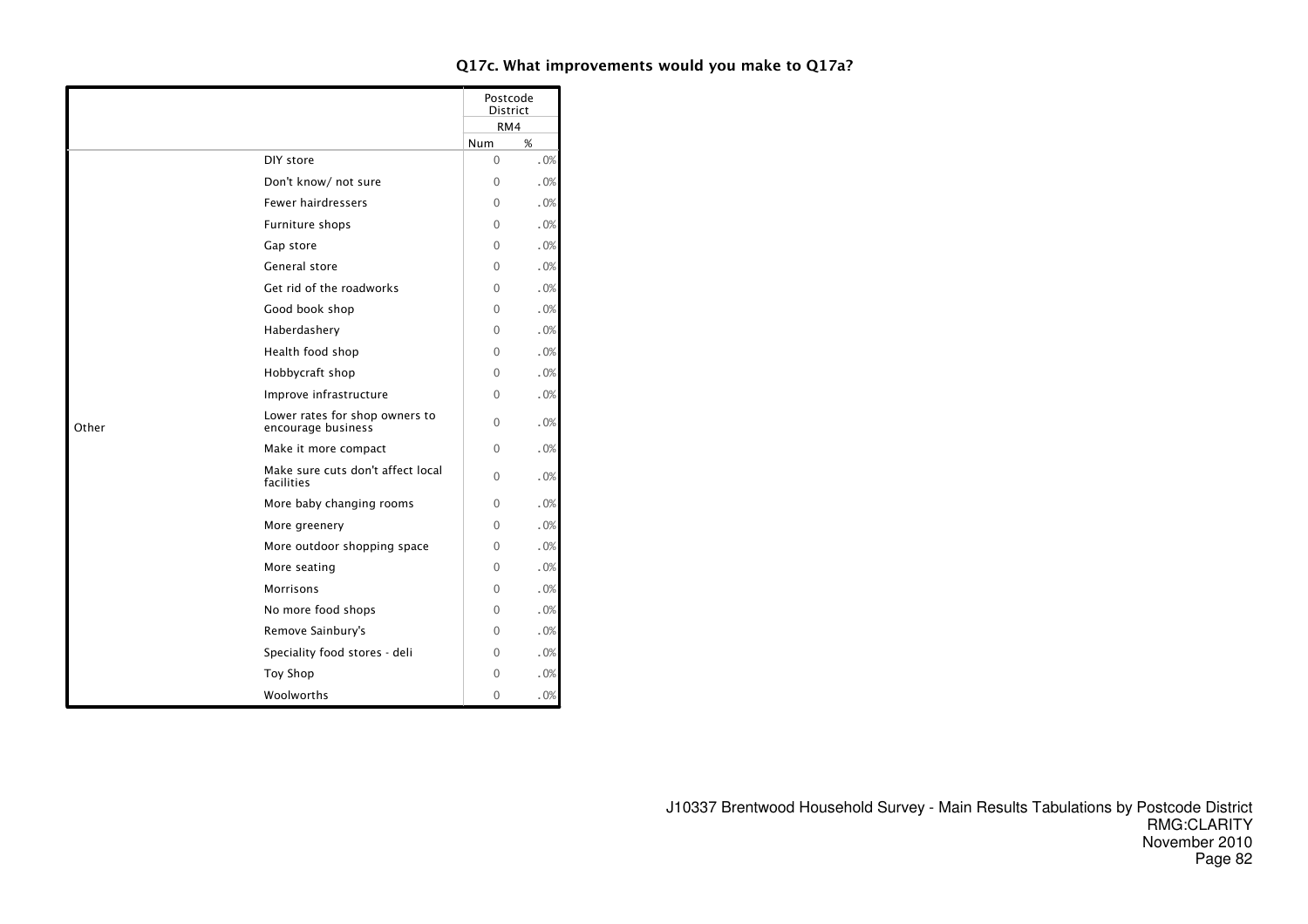|                                                                                          | respondents | Base: All |     |        |     |             |     |             |                | <b>Postcode District</b> |     |             |     |             |     |                 |
|------------------------------------------------------------------------------------------|-------------|-----------|-----|--------|-----|-------------|-----|-------------|----------------|--------------------------|-----|-------------|-----|-------------|-----|-----------------|
|                                                                                          | Num         | %         |     | CM4    |     | <b>CM11</b> |     | <b>CM12</b> |                | <b>CM13</b>              |     | <b>CM14</b> |     | <b>CM15</b> |     | RM <sub>3</sub> |
|                                                                                          |             |           | Num | $\%$   | Num | %           | Num | %           | Num            | %                        | Num | %           | Num | %           | Num | %               |
| Base: All respondents                                                                    | 1005        | 100.0%    | 68  | 100.0% | 92  | 100.0%      | 136 | 100.0%      | 166            | 100.0%                   | 119 | 100.0%      | 149 | 100.0%      | 269 | 100.0%          |
| <b>Tenpin Bowling</b>                                                                    | 128         | 12.7%     |     | 10.3%  | 11  | 12.0%       | 23  | 16.9%       | 17             | 10.2%                    | 15  | 12.6%       | 16  | 10.7%       | 39  | 14.5%           |
| Visiting café/restaurants/food specialists                                               | 658         | 65.5%     | 41  | 60.3%  | 65  | 70.7%       | 96  | 70.6%       | 106            | 63.9%                    | 83  | 69.7%       | 99  | 66.4%       | 165 | 61.3%           |
| Visiting the cinema                                                                      | 371         | 36.9%     | 25  | 36.8%  | 40  | 43.5%       | 51  | 37.5%       | 61             | 36.7%                    | 55  | 46.2%       | 47  | 31.5%       | 90  | 33.5%           |
| Visiting evening entertainment venues/late licensed premises                             | 94          | 9.4%      | 4   | 5.9%   |     | 7.6%        | 14  | 10.3%       | 16             | 9.6%                     | 16  | 13.4%       | 14  | 9.4%        | 23  | 8.6%            |
| Going to pubs/ bars                                                                      | 296         | 29.5%     | 21  | 30.9%  | 35  | 38.0%       | 51  | 37.5%       | 41             | 24.7%                    | 50  | 42.0%       | 46  | 30.9%       | 52  | 19.3%           |
| Visiting a sports, leisure centre                                                        | 166         | 16.5%     | 5   | 7.4%   | 17  | 18.5%       | 19  | 14.0%       | 31             | 18.7%                    | 35  | 29.4%       | 29  | 19.5%       | 29  | 10.8%           |
| Swimming - private or public venue                                                       | 218         | 21.7%     | 9   | 13.2%  | 15  | 16.3%       | 28  | 20.6%       | 40             | 24.1%                    | 40  | 33.6%       | 35  | 23.5%       | 50  | 18.6%           |
| Visiting the theatre/other cultural activities e.g. Cultural/Arts/<br>Performance Venues | 378         | 37.6%     | 23  | 33.8%  | 39  | 42.4%       | 52  | 38.2%       | 60             | 36.1%                    | 54  | 45.4%       | 60  | 40.3%       | 88  | 32.7%           |
| Organised sport                                                                          | 110         | 10.9%     | 10  | 14.7%  | 11  | 12.0%       | 22  | 16.2%       | 14             | 8.4%                     | 20  | 16.8%       | 17  | 11.4%       | 16  | 5.9%            |
| Private gym                                                                              | 129         | 12.8%     |     | 10.3%  | 15  | 16.3%       | 27  | 19.9%       | 15             | 9.0%                     | 26  | 21.8%       | 24  | 16.1%       | 15  | 5.6%            |
| Public gym                                                                               | 52          | 5.2%      | 3   | 4.4%   |     | 2.2%        |     | 2.2%        | 10             | 6.0%                     | 10  | 8.4%        | 10  | 6.7%        | 14  | 5.2%            |
| Private sport venue e.g. Brentwood Town Football Club                                    | 74          | 7.4%      | 6   | 8.8%   | 6   | 6.5%        | 16  | 11.8%       | $\overline{7}$ | 4.2%                     | 12  | 10.1%       | 15  | 10.1%       | 12  | 4.5%            |
| Don't do any activities                                                                  | 162         | 16.1%     |     | 10.3%  | 11  | 12.0%       | 18  | 13.2%       | 33             | 19.9%                    | 11  | 9.2%        | 24  | 16.1%       | 57  | 21.2%           |

# Q18. Which of the following leisure activities do you or members of your household regularly participate in?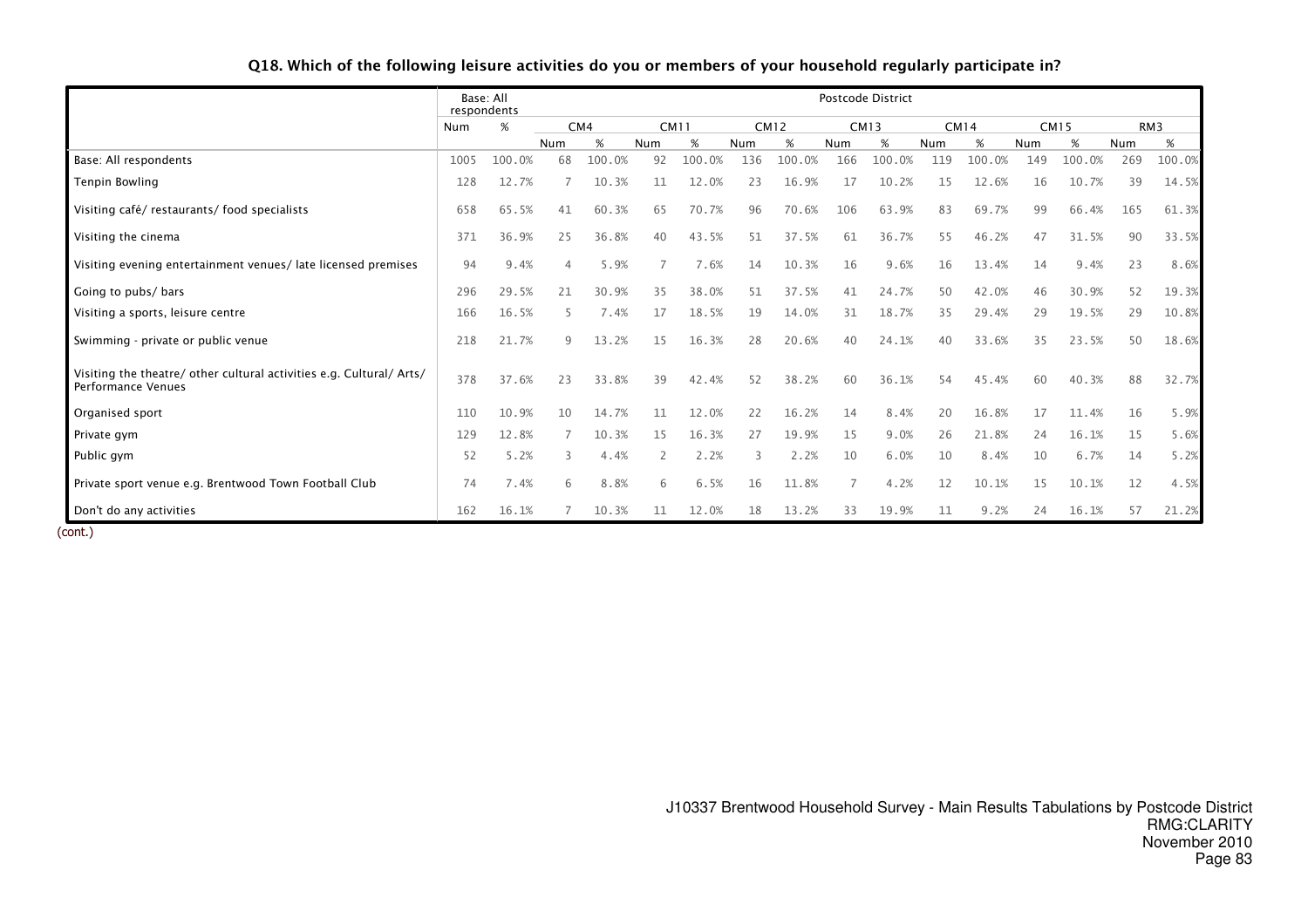|       |                           | Base: All<br>respondents |      |                |        |                |        |                |             |                | Postcode District |                |        |                |      |                |      |
|-------|---------------------------|--------------------------|------|----------------|--------|----------------|--------|----------------|-------------|----------------|-------------------|----------------|--------|----------------|------|----------------|------|
|       |                           | Num                      | $\%$ |                | CM4    | CM11           |        |                | <b>CM12</b> | <b>CM13</b>    |                   | <b>CM14</b>    |        | <b>CM15</b>    |      | RM3            |      |
|       |                           |                          |      | Num            | $\%$   | Num            | $\%$   | Num            | $\%$        | Num            | $\%$              | Num            | $\%$   | Num            | $\%$ | Num            | $\%$ |
|       | Walking                   | 22                       | 2.2% | 2              | 2.9%   | $\mathbf 0$    | .0%    | 3              | 2.2%        | $\overline{4}$ | 2.4%              | $\overline{2}$ | 1.7%   | 6              | 4.0% | 5              | 1.9% |
|       | Golf                      | 14                       | 1.4% | $\mathbf{1}$   | 1.5%   | $\mathbf{1}$   | 1.1%   | 2              | 1.5%        | 3              | 1.8%              | $\mathbf 0$    | $.0\%$ | $\overline{2}$ | 1.3% | 5              | 1.9% |
|       | Cycling                   | 7                        | .7%  | $\mathbf 0$    | .0%    | 2              | 2.2%   | $\mathbf{1}$   | .7%         | 1              | .6%               | $\mathbf 0$    | .0%    | 1              | .7%  | $\overline{2}$ | .7%  |
|       | Bowls/indoor              | 6                        | .6%  | $\mathbf{1}$   | 1.5%   | $\mathbf{1}$   | 1.1%   | 1              | .7%         | $\mathbf 0$    | .0%               | $\mathbf 0$    | .0%    | $\overline{2}$ | 1.3% | $\mathbf{1}$   | .4%  |
|       | Yoga                      | 6                        | .6%  | $\mathbf 0$    | .0%    | $\mathbf{0}$   | $.0\%$ | $\overline{2}$ | 1.5%        | $\mathbf 0$    | .0%               | $\mathbf 1$    | .8%    | $\mathbf{1}$   | .7%  | $\overline{2}$ | .7%  |
|       | Bingo                     | 3                        | .3%  | $\mathbf 0$    | .0%    | $\mathbf{0}$   | .0%    | $\mathbf{0}$   | .0%         | $\mathbf{1}$   | .6%               | $\mathbf 0$    | .0%    | $\mathbf{1}$   | .7%  | $\mathbf{1}$   | .4%  |
|       | Gardening                 | 3                        | .3%  | $\mathbf{0}$   | .0%    | $\mathbf{1}$   | 1.1%   | $\Omega$       | .0%         | $\mathbf{1}$   | .6%               | $\mathbf 0$    | .0%    | $\mathbf{0}$   | .0%  | $\mathbf 1$    | .4%  |
|       | Horse riding              | 3                        | .3%  | $\mathbf 0$    | .0%    | $\mathbf{0}$   | .0%    | $\mathbf{1}$   | .7%         | $\mathbf 0$    | .0%               | $\mathbf 1$    | .8%    | $\mathbf{0}$   | .0%  | $\mathbf{1}$   | .4%  |
|       | Pensioners Club           | 3                        | .3%  | $\mathbf{1}$   | 1.5%   | $\mathbf{0}$   | .0%    | $\mathbf{1}$   | .7%         | 1              | .6%               | $\mathbf 0$    | .0%    | $\mathbf 0$    | .0%  | $\mathbf{0}$   | .0%  |
|       | Badminton                 | 2                        | .2%  | $\mathbf{0}$   | $.0\%$ | $\mathbf{0}$   | .0%    | $\mathbf{1}$   | .7%         | $\mathbf{1}$   | .6%               | $\mathbf 0$    | .0%    | $\mathbf 0$    | .0%  | $\mathbf 0$    | .0%  |
|       | <b>Bridge</b>             | $\overline{2}$           | .2%  | $\mathbf 0$    | .0%    | $\mathbf{0}$   | .0%    | $\mathbf{0}$   | .0%         | $\mathbf{1}$   | .6%               | $\mathbf 0$    | .0%    | $\mathbf{0}$   | .0%  | $\mathbf{1}$   | .4%  |
|       | Church                    | $\overline{2}$           | .2%  | $\mathbf{0}$   | .0%    | $\Omega$       | .0%    | $\Omega$       | .0%         | $\mathbf{0}$   | .0%               | $\mathbf{1}$   | .8%    | $\mathbf{1}$   | .7%  | $\mathbf{0}$   | .0%  |
|       | Fishing                   | $\overline{2}$           | .2%  | $\mathbf 0$    | .0%    | $\Omega$       | .0%    | $\mathbf{0}$   | .0%         | $\mathbf{0}$   | .0%               | $\mathbf 0$    | .0%    | $\mathbf{0}$   | .0%  | $\overline{2}$ | .7%  |
| Other | Kid's activities          | $\overline{2}$           | .2%  | $\mathbf{0}$   | .0%    | $\mathbf{0}$   | .0%    | $\mathbf{1}$   | .7%         | $\mathbf 0$    | .0%               | $\mathbf 0$    | .0%    | $\mathbf{0}$   | .0%  | $\mathbf{1}$   | .4%  |
|       | Motor sports              | 2                        | .2%  | $\mathbf{0}$   | .0%    | 2              | 2.2%   | $\mathbf{0}$   | .0%         | $\mathbf{0}$   | .0%               | $\mathbf 0$    | .0%    | $\mathbf{0}$   | .0%  | $\mathbf{0}$   | .0%  |
|       | Choir                     | $\overline{2}$           | .2%  | $\mathbf{0}$   | .0%    | $\overline{2}$ | 2.2%   | $\mathbf 0$    | .0%         | $\mathbf 0$    | .0%               | $\mathbf 0$    | .0%    | $\mathbf 0$    | .0%  | $\mathbf 0$    | .0%  |
|       | <b>British Legion</b>     | $\mathbf 1$              | .1%  | $\mathbf{0}$   | .0%    | $\mathbf{0}$   | $.0\%$ | $\mathbf{0}$   | .0%         | $\mathbf 0$    | .0%               | $\mathbf 0$    | $.0\%$ | $\mathbf 0$    | .0%  | $\mathbf 1$    | .4%  |
|       | Camping                   | $\mathbf 1$              | .1%  | $\mathbf 0$    | .0%    | $\mathbf{0}$   | .0%    | $\mathbf 0$    | .0%         | $\mathbf 0$    | .0%               | $\mathbf 0$    | .0%    | $\mathbf 0$    | .0%  | $\mathbf{1}$   | .4%  |
|       | Casino                    | $\mathbf{1}$             | .1%  | $\mathbf{0}$   | .0%    | $\mathbf{0}$   | .0%    | $\mathbf 0$    | .0%         | $\mathbf 0$    | .0%               | $\overline{0}$ | .0%    | $\overline{0}$ | .0%  | $\mathbf{1}$   | .4%  |
|       | <b>Charity Work</b>       | $\mathbf 1$              | .1%  | $\overline{0}$ | .0%    | $\mathbf{0}$   | .0%    | $\mathbf{0}$   | .0%         | $\mathbf 0$    | $.0\%$            | $\mathbf 0$    | .0%    | $\mathbf 0$    | .0%  | $\mathbf 1$    | .4%  |
|       | <b>Community Centre</b>   | $\mathbf{1}$             | .1%  | $\mathbf{0}$   | .0%    | $\mathbf{0}$   | .0%    | $\mathbf{0}$   | .0%         | $\mathbf 0$    | .0%               | $\mathbf 0$    | .0%    | $\mathbf 0$    | .0%  | $\mathbf{1}$   | .4%  |
|       | Dancing                   | $\mathbf 1$              | .1%  | $\mathbf{0}$   | .0%    | $\mathbf{0}$   | .0%    | $\mathbf{0}$   | .0%         | $\mathbf 0$    | .0%               | $\mathbf 0$    | .0%    | $\mathbf{0}$   | .0%  | $\mathbf{1}$   | .4%  |
|       | <b>Evening lectures</b>   | $\mathbf 1$              | .1%  | $\mathbf{1}$   | 1.5%   | $\mathbf{0}$   | .0%    | $\mathbf{0}$   | .0%         | $\mathbf 0$    | .0%               | $\mathbf 0$    | .0%    | $\mathbf 0$    | .0%  | $\mathbf 0$    | .0%  |
|       | <b>Horticultural Club</b> | 1                        | .1%  | $\overline{0}$ | .0%    | $\mathbf{0}$   | .0%    | $\mathbf 0$    | .0%         | 1              | .6%               | $\overline{0}$ | .0%    | $\mathbf 0$    | .0%  | $\mathbf 0$    | .0%  |
|       | Individual sports         | $\mathbf 1$              | .1%  | $\mathbf 0$    | .0%    | $\mathbf{0}$   | .0%    | 1              | .7%         | $\mathbf 0$    | .0%               | $\mathbf 0$    | .0%    | $\mathbf 0$    | .0%  | $\mathbf{0}$   | .0%  |
|       | Keep fit                  | $\mathbf{1}$             | .1%  | $\mathbf{0}$   | .0%    | $\mathbf{0}$   | .0%    | $\mathbf{1}$   | .7%         | $\mathbf 0$    | .0%               | $\mathbf 0$    | .0%    | $\mathbf 0$    | .0%  | $\mathbf{0}$   | .0%  |
|       | Model aircraft club       | $\mathbf 1$              | .1%  | $\mathbf{1}$   | 1.5%   | $\Omega$       | .0%    | $\Omega$       | .0%         | $\mathbf{0}$   | .0%               | $\mathbf{0}$   | .0%    | $\mathbf{0}$   | .0%  | $\mathbf{0}$   | .0%  |
|       | Mountain climbing         | $\mathbf 1$              | .1%  | $\mathbf{1}$   | 1.5%   | $\mathbf{0}$   | .0%    | $\mathbf{0}$   | .0%         | $\mathbf{0}$   | .0%               | $\mathbf{0}$   | .0%    | $\mathbf{0}$   | .0%  | $\mathbf{0}$   | .0%  |

Q18. Which of the following leisure activities do you or members of your household regularly participate in?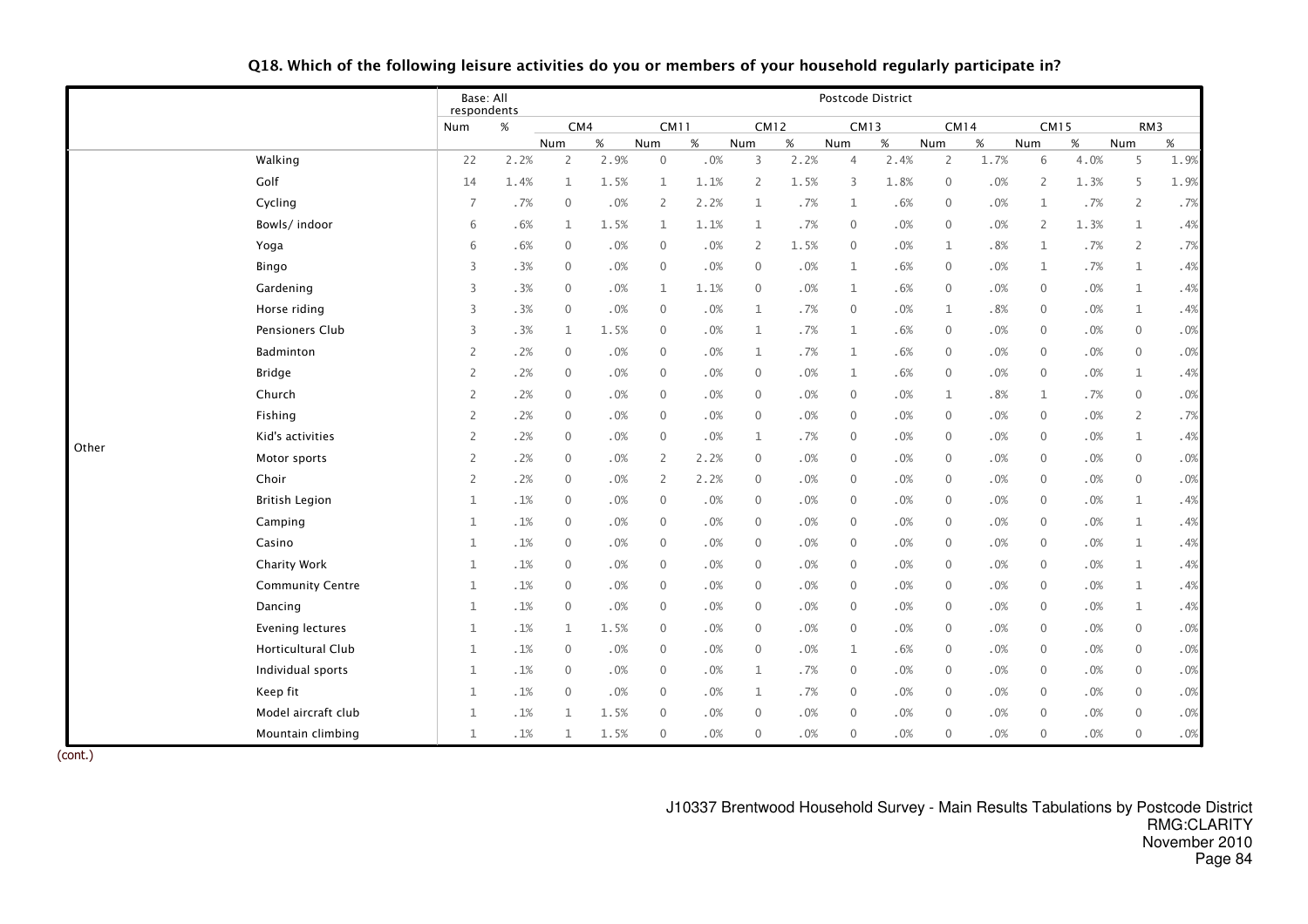|       |                                           | Base: All<br>respondents |     |              |     |      |              |      |              |             |     |                | Postcode District |              |             |              |             |              |     |
|-------|-------------------------------------------|--------------------------|-----|--------------|-----|------|--------------|------|--------------|-------------|-----|----------------|-------------------|--------------|-------------|--------------|-------------|--------------|-----|
|       |                                           | Num                      | %   |              | CM4 |      | <b>CM11</b>  |      |              | <b>CM12</b> |     | CM13           |                   |              | <b>CM14</b> |              | <b>CM15</b> |              | RM3 |
|       |                                           |                          |     | Num          | %   | Num  |              | %    | Num          | %           | Num |                | %                 | Num          | %           | Num          | %           | Num          | %   |
|       | Painting group                            |                          | .1% | $\Omega$     |     | .0%  | $\mathbf{0}$ | .0%  | $\mathbf{0}$ |             | .0% | $\Omega$       | .0%               | $\mathbf{0}$ | .0%         |              | .7%         | $\mathbf{0}$ | .0% |
|       | Pilates                                   |                          | .1% | $\mathbf{0}$ |     | .0%  | $\mathbf{0}$ | .0%  |              |             | .7% | $\mathbf{0}$   | .0%               | $\mathbf{0}$ | .0%         | $\mathbf{0}$ | .0%         | $\mathbf{0}$ | .0% |
|       | Political activities/ voluntary<br>groups |                          | .1% |              |     | 1.5% | $\Omega$     | .0%  | $\mathbf{0}$ |             | .0% | $\overline{0}$ | .0%               | $\mathbf 0$  | .0%         | $\mathbf{0}$ | .0%         | $\mathbf{0}$ | .0% |
|       | Running                                   |                          | .1% | $\mathbf{0}$ |     | .0%  | $\mathbf{0}$ | .0%  | $\mathbf{0}$ |             | .0% | $\mathbf{0}$   | .0%               | $\mathbf{0}$ | .0%         | $\mathbf{0}$ | .0%         |              | .4% |
|       | Scottish country dancing                  |                          | .1% | $\Omega$     |     | .0%  |              | 1.1% | $\Omega$     |             | .0% | $\mathbf{0}$   | .0%               | $\mathbf{0}$ | .0%         | $\mathbf{0}$ | .0%         | $\mathbf{0}$ | .0% |
| Other | <b>Table Tennis</b>                       |                          | .1% | $\mathbf{0}$ |     | .0%  | $\mathbf{0}$ | .0%  | $\mathbf{0}$ |             | .0% | $\overline{0}$ | .0%               | $\mathbf 0$  | .0%         | $\mathbf{0}$ | .0%         |              | .4% |
|       | Tennis                                    |                          | .1% | $\mathbf{0}$ |     | .0%  | $\mathbf{0}$ | .0%  | $\mathbf{0}$ |             | .0% |                | .6%               | $\mathbf{0}$ | .0%         | $\mathbf{0}$ | .0%         | $\mathbf{0}$ | .0% |
|       | Ramblers Society                          |                          | .1% | $\mathbf{0}$ |     | .0%  | $\mathbf{0}$ | .0%  | $\mathbf{0}$ |             | .0% | $\overline{0}$ | .0%               | $\mathbf{0}$ | .0%         |              | .7%         | $\mathbf{0}$ | .0% |
|       | U3A                                       |                          | .1% | $\mathbf{0}$ |     | .0%  | $\mathbf{0}$ | .0%  | $\mathbf{0}$ |             | .0% |                | .6%               | $\mathbf{0}$ | .0%         | $\mathbf{0}$ | .0%         | $\mathbf{0}$ | .0% |
|       | Water ski                                 |                          | .1% | $\Omega$     |     | .0%  | $\Omega$     | .0%  | $\Omega$     |             | .0% | $\mathbf{0}$   | .0%               | $\mathbf{0}$ | .0%         | $\mathbf{0}$ | .0%         |              | .4% |
|       | Womens Institute                          |                          | .1% | $\mathbf{0}$ |     | .0%  | $\mathbf{0}$ | .0%  |              |             | .7% | $\mathbf{0}$   | .0%               | $\mathbf 0$  | .0%         | $\mathbf 0$  | .0%         | $\mathbf{0}$ | .0% |

# Q18. Which of the following leisure activities do you or members of your household regularly participate in?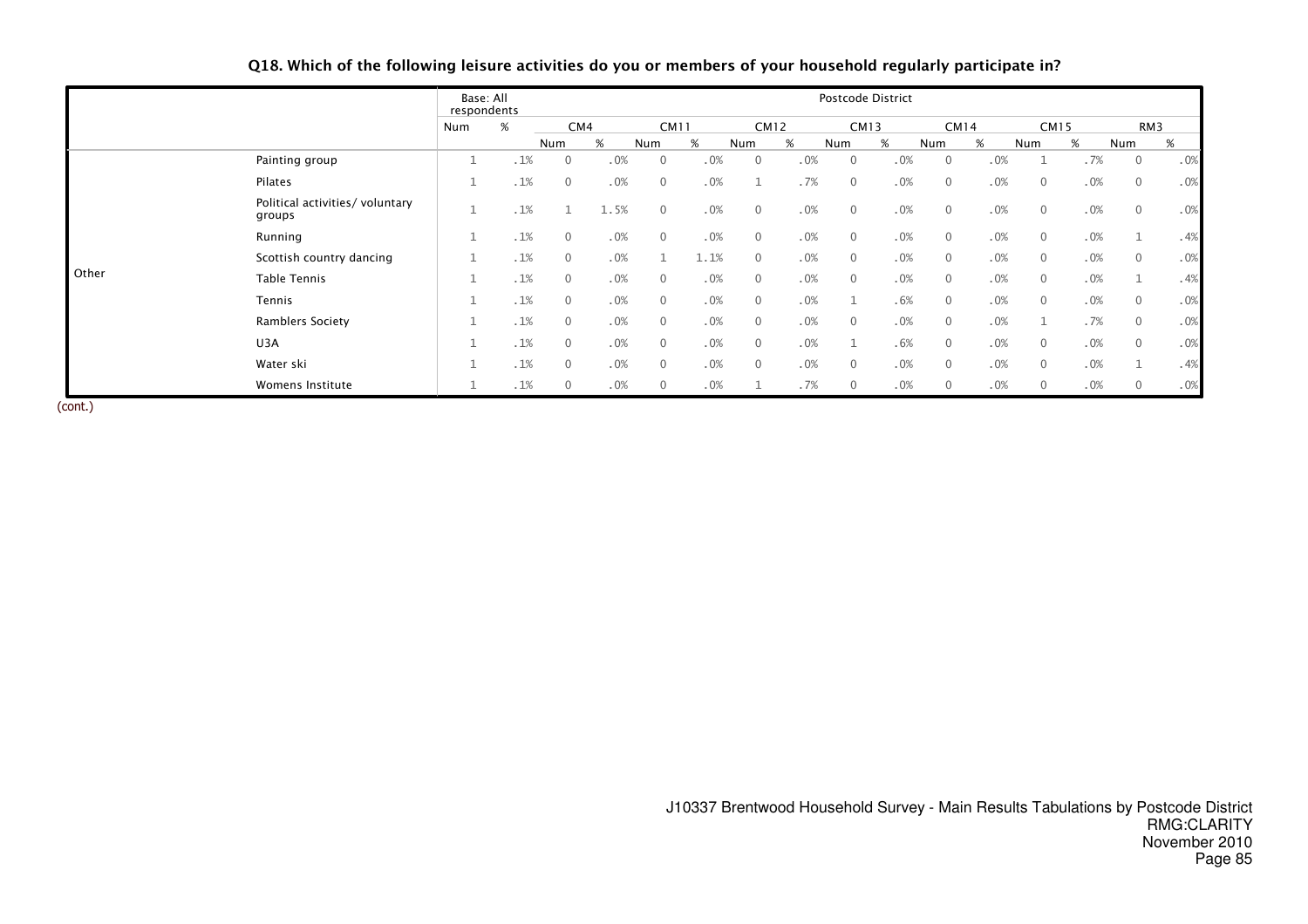|                                                                                                   |              | Postcode<br><b>District</b> |
|---------------------------------------------------------------------------------------------------|--------------|-----------------------------|
|                                                                                                   |              | RM4                         |
|                                                                                                   | <b>Num</b>   | %                           |
| Base: All respondents                                                                             | 2            | 100.0%                      |
| Tenpin Bowling                                                                                    | $\Omega$     | .0%                         |
| Visiting café/restaurants/food specialists                                                        | 2            | 100.0%                      |
| Visiting the cinema                                                                               | 1            | 50.0%                       |
| Visiting evening entertainment venues/late licensed premises                                      | 0            | .0%                         |
| Going to pubs/ bars                                                                               | $\Omega$     | .0%                         |
| Visiting a sports, leisure centre                                                                 | 1            | 50.0%                       |
| Swimming - private or public venue                                                                | $\Omega$     | .0%                         |
| Visiting the theatre/ other cultural activities e.g. Cultural/ Arts/<br><b>Performance Venues</b> | $\mathbf{1}$ | 50.0%                       |
| Organised sport                                                                                   | 0            | .0%                         |
| Private gym                                                                                       | 0            | .0%                         |
| Public gym                                                                                        | 0            | .0%                         |
| Private sport venue e.g. Brentwood Town Football Club                                             | 0            | .0%                         |
| Don't do any activities                                                                           | $\Omega$     | .0%                         |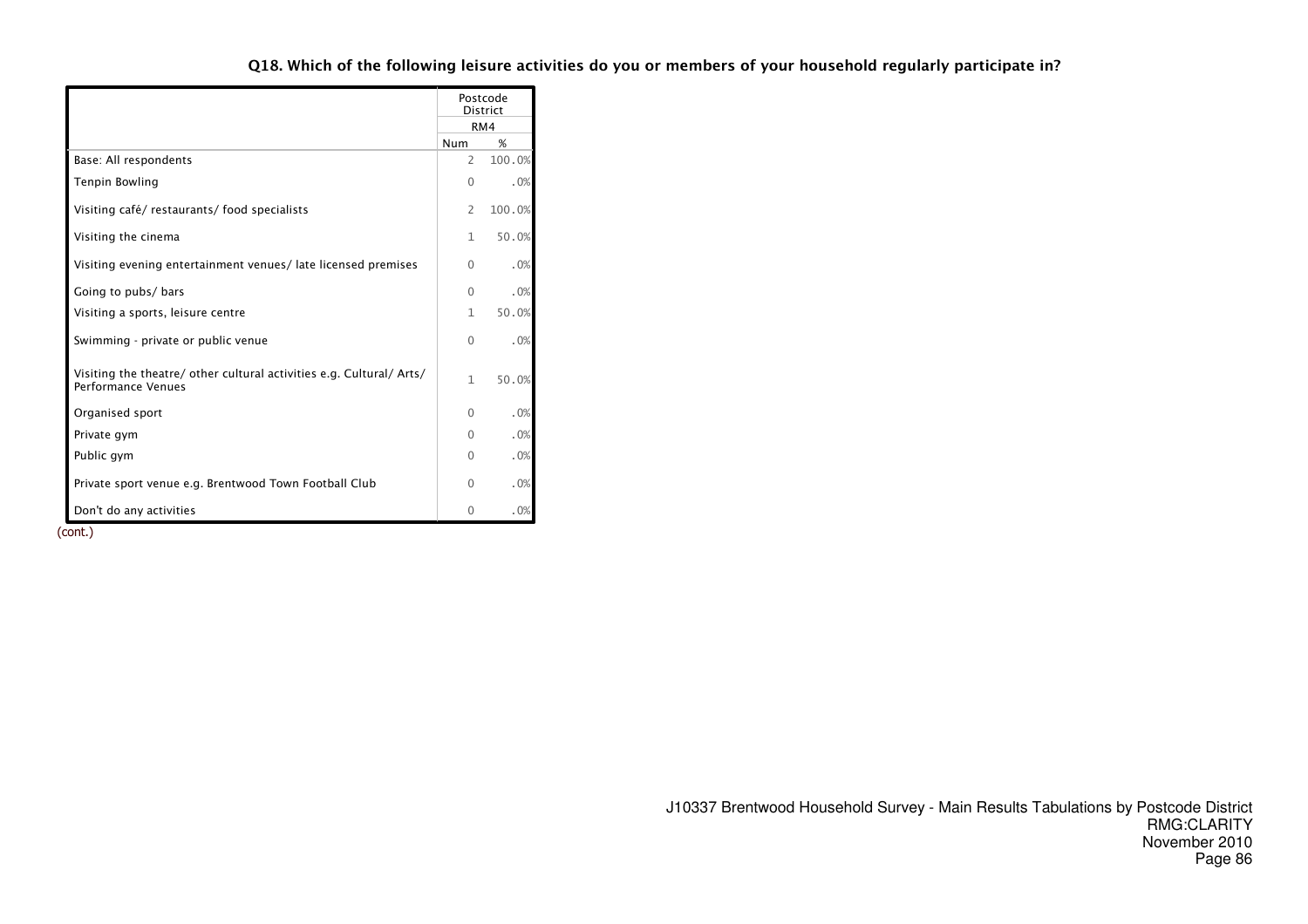|       |                           | Postcode<br><b>District</b> |     |
|-------|---------------------------|-----------------------------|-----|
|       |                           | RM4                         |     |
|       |                           | Num                         | %   |
|       | Walking                   | $\mathbf 0$                 | .0% |
|       | Golf                      | $\overline{0}$              | .0% |
|       | Cycling                   | $\Omega$                    | .0% |
|       | Bowls/indoor              | $\Omega$                    | .0% |
|       | Yoga                      | $\Omega$                    | .0% |
|       | Bingo                     | $\Omega$                    | .0% |
|       | Gardening                 | $\mathbf 0$                 | .0% |
|       | Horse riding              | $\Omega$                    | .0% |
|       | Pensioners Club           | $\mathbf 0$                 | .0% |
|       | Badminton                 | $\Omega$                    | .0% |
|       | <b>Bridge</b>             | $\overline{0}$              | .0% |
|       | Church                    | $\Omega$                    | .0% |
|       | Fishing                   | $\Omega$                    | .0% |
| Other | Kid's activities          | $\Omega$                    | .0% |
|       | Motor sports              | $\mathbf 0$                 | .0% |
|       | Choir                     | $\Omega$                    | .0% |
|       | <b>British Legion</b>     | $\mathbf 0$                 | .0% |
|       | Camping                   | $\Omega$                    | .0% |
|       | Casino                    | $\Omega$                    | .0% |
|       | Charity Work              | $\Omega$                    | .0% |
|       | <b>Community Centre</b>   | $\Omega$                    | .0% |
|       | Dancing                   | $\Omega$                    | .0% |
|       | Evening lectures          | $\Omega$                    | .0% |
|       | <b>Horticultural Club</b> | 0                           | .0% |
|       | Individual sports         | $\mathbf 0$                 | .0% |
|       | Keep fit                  | $\overline{0}$              | .0% |
|       | Model aircraft club       | $\Omega$                    | .0% |
|       | Mountain climbing         | $\overline{0}$              | .0% |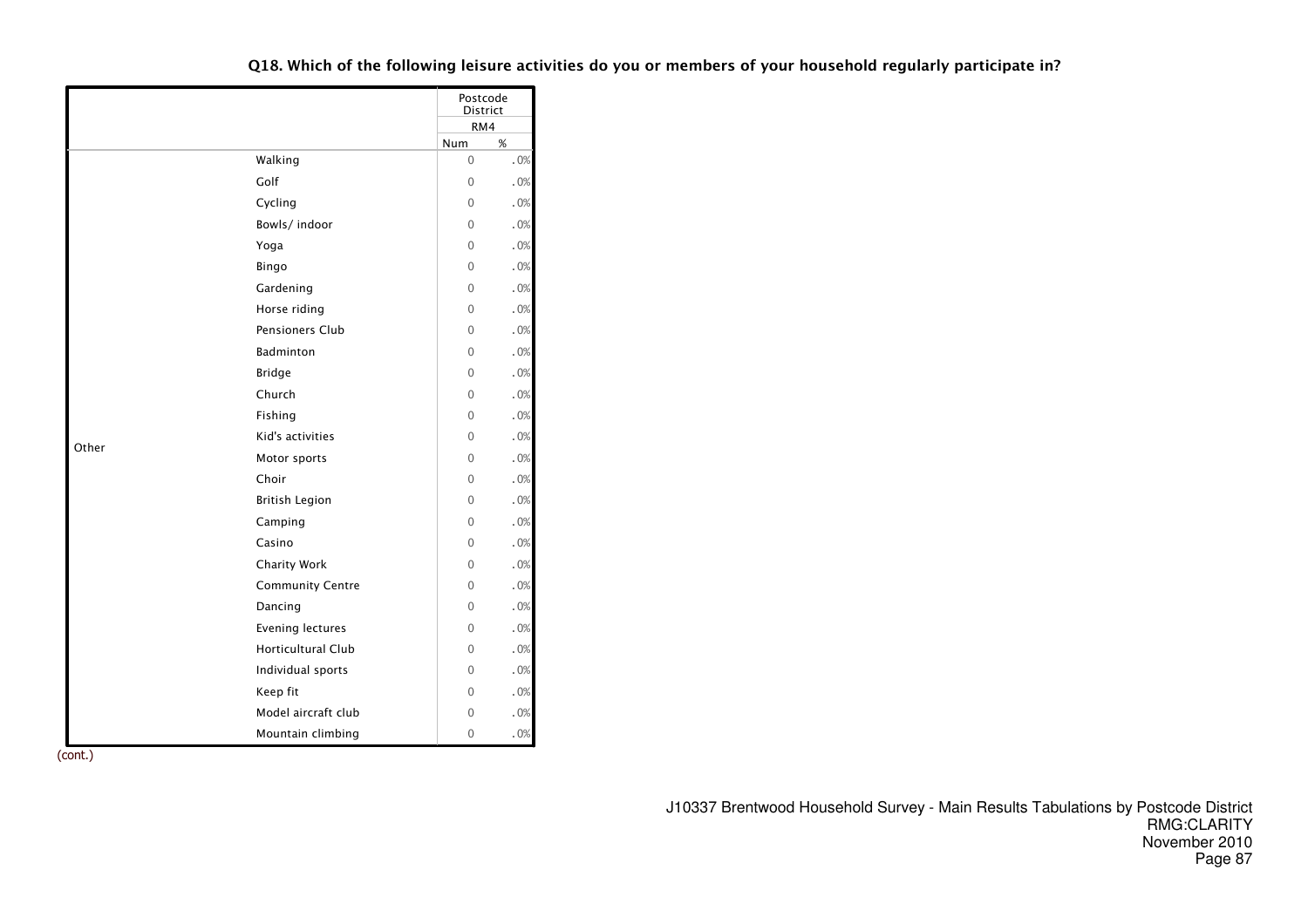|       |                                           | Postcode<br><b>District</b> |     |
|-------|-------------------------------------------|-----------------------------|-----|
|       |                                           | RM4                         |     |
|       |                                           | Num                         | %   |
|       | Painting group                            | $\Omega$                    | .0% |
|       | <b>Pilates</b>                            | $\Omega$                    | .0% |
|       | Political activities/ voluntary<br>groups | $\Omega$                    | .0% |
|       | Running                                   | $\Omega$                    | .0% |
|       | Scottish country dancing                  | $\Omega$                    | .0% |
| Other | <b>Table Tennis</b>                       | $\Omega$                    | .0% |
|       | Tennis                                    | $\Omega$                    | .0% |
|       | <b>Ramblers Society</b>                   | $\Omega$                    | .0% |
|       | U3A                                       | $\Omega$                    | .0% |
|       | Water ski                                 | $\Omega$                    | .0% |
|       | Womens Institute                          | $\Omega$                    | .0% |

# Q18. How often do you or members of your household regularly participate in the following leisure activities - TENPIN BOWLING?

|                                          |     | Base: Those<br>mentioning<br>tenpin bowling |          |                 |          |             |     |             |              | Postcode District |                |             |              |             |     |                 |
|------------------------------------------|-----|---------------------------------------------|----------|-----------------|----------|-------------|-----|-------------|--------------|-------------------|----------------|-------------|--------------|-------------|-----|-----------------|
|                                          | Num | %                                           |          | CM <sub>4</sub> |          | <b>CM11</b> |     | <b>CM12</b> |              | <b>CM13</b>       |                | <b>CM14</b> |              | <b>CM15</b> |     | RM <sub>3</sub> |
|                                          |     |                                             | Num      | %               | Num      | %           | Num | %           | <b>Num</b>   | %                 | Num            | %           | Num          | %           | Num | %               |
| Base: Those mentioning<br>tenpin bowling | 128 | 100.0%                                      |          | 100.0%          | 11       | 100.0%      | 23  | 100.0%      | 17           | 100.0%            | 15             | 100.0%      | 16           | 100.0%      | 39  | 100.0%          |
| Once A Week                              | 9   | 7.0%                                        | 0        | .0%             |          | 9.1%        | 3   | 13.0%       | $\Omega$     | .0%               |                | 13.3%       |              | 12.5%       |     | 2.6%            |
| Once A Fortnight                         |     | 2.3%                                        | $\Omega$ | .0%             | $\Omega$ | .0%         |     | 4.3%        | $\mathbf{0}$ | .0%               | $\overline{0}$ | .0%         | $\mathbf{0}$ | .0%         |     | 5.1%            |
| Once A Month                             | 21  | 16.4%                                       | 0        | .0%             |          | 9.1%        | 3   | 13.0%       | 4            | 23.5%             |                | 33.3%       | 3            | 18.8%       | 5.  | 12.8%           |
| Less Often                               | 95  | 74.2%                                       |          | 100.0%          | 9        | 81.8%       | 16  | 69.6%       | 13           | 76.5%             | 8              | 53.3%       |              | 68.8%       | 31  | 79.5%           |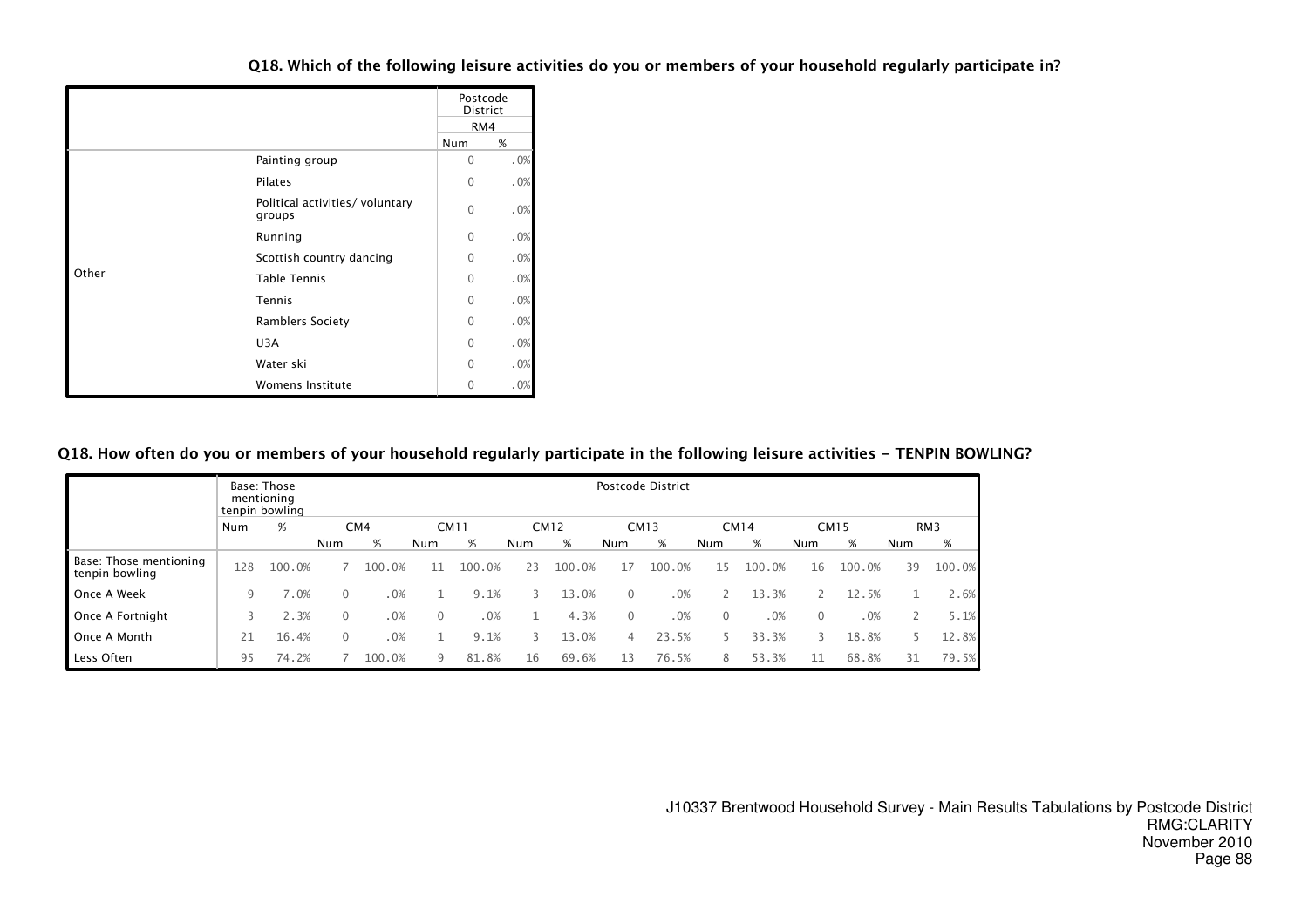# Q18. How often do you or members of your household regularly participate in the following leisure activities - VISITING CAFE/ RESTAURANT/ FOOD SPECIALISTS?

|                                                |               | Base: Those<br>mentioning<br>cafe/restaurant<br>etc |             |        |              |             |     |             |             | Postcode District |             |             |     |             |                |                 |              |        |
|------------------------------------------------|---------------|-----------------------------------------------------|-------------|--------|--------------|-------------|-----|-------------|-------------|-------------------|-------------|-------------|-----|-------------|----------------|-----------------|--------------|--------|
|                                                | Num           | %                                                   |             | CM4    |              | <b>CM11</b> |     | <b>CM12</b> |             | <b>CM13</b>       |             | <b>CM14</b> |     | <b>CM15</b> |                | RM <sub>3</sub> |              | RM4    |
|                                                |               |                                                     | Num         | %      | Num          | %           | Num | %           | Num         | %                 | Num         | %           | Num | %           | Num            | %               | Num          | %      |
| Base: Those mentioning<br>cafe/ restaurant etc | 658           | 100.0%                                              | 41          | 100.0% | 65           | 100.0%      | 96  | 100.0%      | 106         | 100.0%            | 83          | 100.0%      | 99  | 100.0%      | 165            | 100.0%          |              | 100.0% |
| Daily                                          | 4             | .6%                                                 |             | 2.4%   | $\mathbf{0}$ | .0%         | 0   | .0%         | $\mathbf 0$ | .0%               |             | 1.2%        |     | 1.0%        |                | .6%             | 0            | .0%    |
| 2-3 Times A Week                               | 66            | 10.0%                                               | 6           | 14.6%  | 6            | 9.2%        | 9   | 9.4%        | 6           | 5.7%              | 14          | 16.9%       | 12  | 12.1%       | 13             | 7.9%            | $\mathbf{0}$ | .0%    |
| 4-6 Times A Week                               | 9             | 1.4%                                                | $\Omega$    | .0%    | $\mathbf{0}$ | .0%         |     | 1.0%        | 3           | 2.8%              | $\Omega$    | .0%         |     | 1.0%        | $\overline{4}$ | 2.4%            | $\mathbf{0}$ | .0%    |
| Once A Week                                    | 175           | 26.6%                                               | 13          | 31.7%  | 18           | 27.7%       | 37  | 38.5%       | 30          | 28.3%             | 23          | .7%<br>27   | 19  | 19.2%       | 34             | 20.6%           | $\mathbf 0$  | .0%    |
| Once A Fortnight                               | 141           | 21.4%                                               |             | 12.2%  | 13           | 20.0%       | 19  | 19.8%       | 28          | 26.4%             | 13          | 15.7%       | 21  | 21.2%       | 42             | 25.5%           | $\mathbf{0}$ | .0%    |
| Once A Month                                   | 166           | 25.2%                                               | 9           | 22.0%  | 19           | 29.2%       | 19  | 19.8%       | 19          | 17.9%             | 20          | 24.1%       | 34  | 34.3%       | 44             | 26.7%           |              | 100.0% |
| Less Often                                     | 92            | 14.0%                                               |             | 17.1%  | 9            | 13.8%       | 10  | 10.4%       | 18          | 17.0%             | 12          | 14.5%       | 10  | 10.1%       | 26             | 15.8%           | 0            | .0%    |
| Don't know/Can't remember                      | $\mathcal{L}$ | .8%                                                 | $\mathbf 0$ | .0%    | 0            | .0%         |     | 1.0%        | 2           | 1.9%              | $\mathbf 0$ | .0%         | 1   | 1.0%        |                | .6%             | 0            | .0%    |

#### Q18. How often do you or members of your household regularly participate in the following leisure activities - VISITING THE CINEMA?

|                               |     | Base: Those<br>mentioning<br>cinema |          |        |             |             |              |                  |     | <b>Postcode District</b> |     |             |                |             |            |                 |                |        |
|-------------------------------|-----|-------------------------------------|----------|--------|-------------|-------------|--------------|------------------|-----|--------------------------|-----|-------------|----------------|-------------|------------|-----------------|----------------|--------|
|                               | Num | %                                   |          | CM4    |             | <b>CM11</b> |              | <b>CM12</b>      |     | CM13                     |     | <b>CM14</b> |                | <b>CM15</b> |            | RM <sub>3</sub> |                | RM4    |
|                               |     |                                     | Num      | %      | Num         | %           | Num          | %                | Num | %                        | Num | %           | Num            | %           | <b>Num</b> | %               | Num            | %      |
| Base: Those mentioning cinema | 371 | 100.0%                              | 25       | 100.0% | 40          | 100.0%      | 51           | 100.0%           | -61 | 100.0%                   | 55  | 100.0%      | 47             | 100.0%      | 90         | 100.0%          |                | 100.0% |
| 2-3 Times A Week              |     | .5%                                 | $\Omega$ | .0%    | $\Omega$    | .0%         | $\mathbf{0}$ | .0%              |     | .0%                      |     | .6%         | $\mathbf 0$    | .0%         | $\Omega$   | .0%             | $\mathbf{0}$   | .0%    |
| Once A Week                   | 16  | 4.3%                                |          | 4.0%   | $\Omega$    | .0%         |              | 2.0%             | 4   | 6.6%                     | 3   | 5.5%        |                | 4.3%        | 4          | 4.4%            |                | 100.0% |
| Once A Fortnight              | 41  | 11.1%                               |          | 4.0%   | 8           | 20.0%       | 4            | $^{\prime}$ . 8% |     | 11.5%                    |     | .6%         | $\overline{4}$ | 8.5%        | 15         | 16.7%           | $\mathbf{0}$   | .0%    |
| Once A Month                  | 144 | 38.8%                               | 9        | 36.0%  | 13          | 32.5%       | 20           | 39.2%            | 24  | 39.3%                    | 27  | 49.1%       | 18             | 38.3%       | 32         | 35.6%           | $\overline{0}$ | .0%    |
| Less Often                    | 164 | 44.2%                               | 13       | 52.0%  | 19          | 47.5%       | 25           | .0%<br>49        | 25  | 41.0%                    | 21  | 38.2%       | 23             | 48.9%       | 38         | 42.2%           | $\mathbf{0}$   | .0%    |
| Don't know/Can't remember     |     | 1.1%                                |          | 4.0%   | $\mathbf 0$ | .0%         |              | 2.0%             |     | 1.6%                     | 0   | .0%         | $\mathbf 0$    | .0%         |            | 1.1%            | $\mathbf{0}$   | .0%    |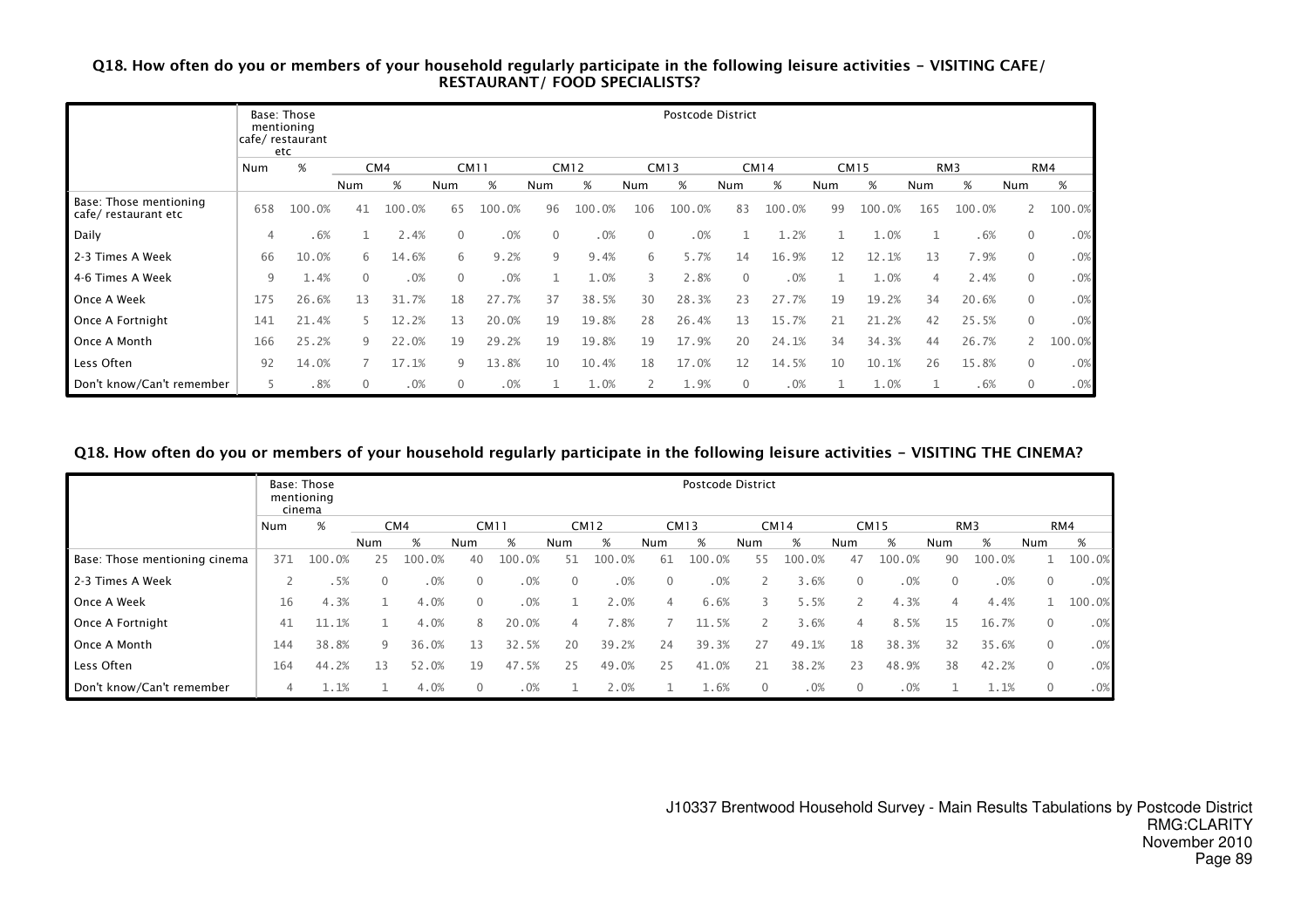# Q18. How often do you or members of your household regularly participate in the following leisure activities - GOING TO PUBS/ BARS LICENSED PREMISES?

|                                                 | Base: Those mentioning evening entertainment |        |                |        |             |             |          |             |     | Postcode District |     |             |          |             |     |        |
|-------------------------------------------------|----------------------------------------------|--------|----------------|--------|-------------|-------------|----------|-------------|-----|-------------------|-----|-------------|----------|-------------|-----|--------|
|                                                 | Num                                          | %      |                | CM4    |             | <b>CM11</b> |          | <b>CM12</b> |     | <b>CM13</b>       |     | <b>CM14</b> |          | <b>CM15</b> |     | RM3    |
|                                                 |                                              |        | Num            | %      | Num         | %           | Num      | %           | Num | %                 | Num | %           | Num      | %           | Num | %      |
| Base: Those mentioning<br>evening entertainment | 94                                           | 100.0% | $\overline{4}$ | 100.0% |             | 100.0%      | 14       | 100.0%      | 16  | 100.0%            | 16  | 100.0%      | 14       | 100.0%      | 23  | 100.0% |
| 2-3 Times A Week                                |                                              | 9.6%   | $\mathbf{0}$   | .0%    | $\Omega$    | .0%         |          | 21.4%       |     | 6.3%              |     | 6.3%        |          | 21.4%       |     | 4.3%   |
| l 4-6 Times A Week                              |                                              | 1.1%   | $\mathbf{0}$   | .0%    | $\mathbf 0$ | .0%         |          | .0%         | 0   | .0%               |     | .0%         | $\Omega$ | .0%         |     | 4.3%   |
| Once A Week                                     | 17                                           | 18.1%  |                | 50.0%  |             | 14.3%       |          | 7.1%        | 4   | 25.0%             |     | 18.8%       |          | 7.1%        |     | 21.7%  |
| Once A Fortnight                                | 16                                           | 17.0%  |                | 25.0%  |             | 28.6%       |          | 21.4%       |     | 18.8%             |     | 6.3%        |          | 14.3%       | 4   | 17.4%  |
| Once A Month                                    | 21                                           | 22.3%  | $\mathbf{0}$   | .0%    |             | 14.3%       |          | 21.4%       | 4   | 25.0%             |     | 12.5%       |          | 28.6%       |     | 30.4%  |
| Less Often                                      | 27                                           | 28.7%  |                | 25.0%  |             | 42.9%       | $\Delta$ | 28.6%       | 4   | 25.0%             |     | 43.8%       |          | 28.6%       | 4   | 17.4%  |
| Don't know/Can't remember                       |                                              | 3.2%   | $\Omega$       | .0%    | 0           | .0%         |          | .0%         | 0   | .0%               |     | 12.5%       | $\Omega$ | .0%         |     | 4.3%   |

# Q18. How often do you or members of your household regularly participate in the following leisure activities - GOING TO PUBS/ BARS?

|                                     |     | Base: Those<br>mentioning<br>pubs/bars |              |        |     |             |              |             |          | Postcode District |              |             |     |             |     |                 |
|-------------------------------------|-----|----------------------------------------|--------------|--------|-----|-------------|--------------|-------------|----------|-------------------|--------------|-------------|-----|-------------|-----|-----------------|
|                                     | Num | %                                      |              | CM4    |     | <b>CM11</b> |              | <b>CM12</b> |          | <b>CM13</b>       |              | <b>CM14</b> |     | <b>CM15</b> |     | RM <sub>3</sub> |
|                                     |     |                                        | Num          | %      | Num | %           | Num          | %           | Num      | %                 | Num          | %           | Num | %           | Num | %               |
| Base: Those mentioning<br>pubs/bars | 296 | 100.0%                                 | 21           | 100.0% | 35  | 100.0%      | 51           | 100.0%      | 41       | 100.0%            | 50           | 100.0%      | 46  | 100.0%      | 52  | 100.0%          |
| Daily                               | 4   | 1.4%                                   |              | 4.8%   | 0   | .0%         | $\mathbf{0}$ | .0%         | $\Omega$ | .0%               | 1            | 2.0%        |     | 2.2%        | 1   | 1.9%            |
| 2-3 Times A Week                    | 36  | 12.2%                                  | $\mathbf{0}$ | .0%    | 5.  | 14.3%       | 7            | 13.7%       | 3        | 7.3%              | 8            | 16.0%       | 8   | 17.4%       | 5   | 9.6%            |
| 4-6 Times A Week                    | 9   | 3.0%                                   | $\mathsf{2}$ | 9.5%   | 1   | 2.9%        | $\Omega$     | .0%         |          | 2.4%              | $\mathbf{0}$ | .0%         | 3   | 6.5%        | 2   | 3.8%            |
| Once A Week                         | 94  | 31.8%                                  | 5            | 23.8%  | 13  | 37.1%       | 16           | 31.4%       | 14       | 34.1%             | 20           | 40.0%       | 10  | 21.7%       | 16  | 30.8%           |
| Once A Fortnight                    | 62  | 20.9%                                  | 6            | 28.6%  | 4   | 11.4%       | 12           | 23.5%       | 9        | 22.0%             | 13           | 26.0%       | 8   | 17.4%       | 10  | 19.2%           |
| Once A Month                        | 60  | 20.3%                                  | 3            | 14.3%  | 8   | 22.9%       | 9            | 17.6%       | 12       | 29.3%             |              | 14.0%       | 11  | 23.9%       | 10  | 19.2%           |
| Less Often                          | 28  | 9.5%                                   | 4            | 19.0%  | 4   | 11.4%       | 6            | 11.8%       |          | 2.4%              | 1            | 2.0%        | 5.  | 10.9%       |     | 13.5%           |
| Don't know/Can't remember           | 3   | 1.0%                                   | $\mathbf 0$  | .0%    | 0   | .0%         |              | 2.0%        |          | 2.4%              | 0            | .0%         | 0   | .0%         |     | 1.9%            |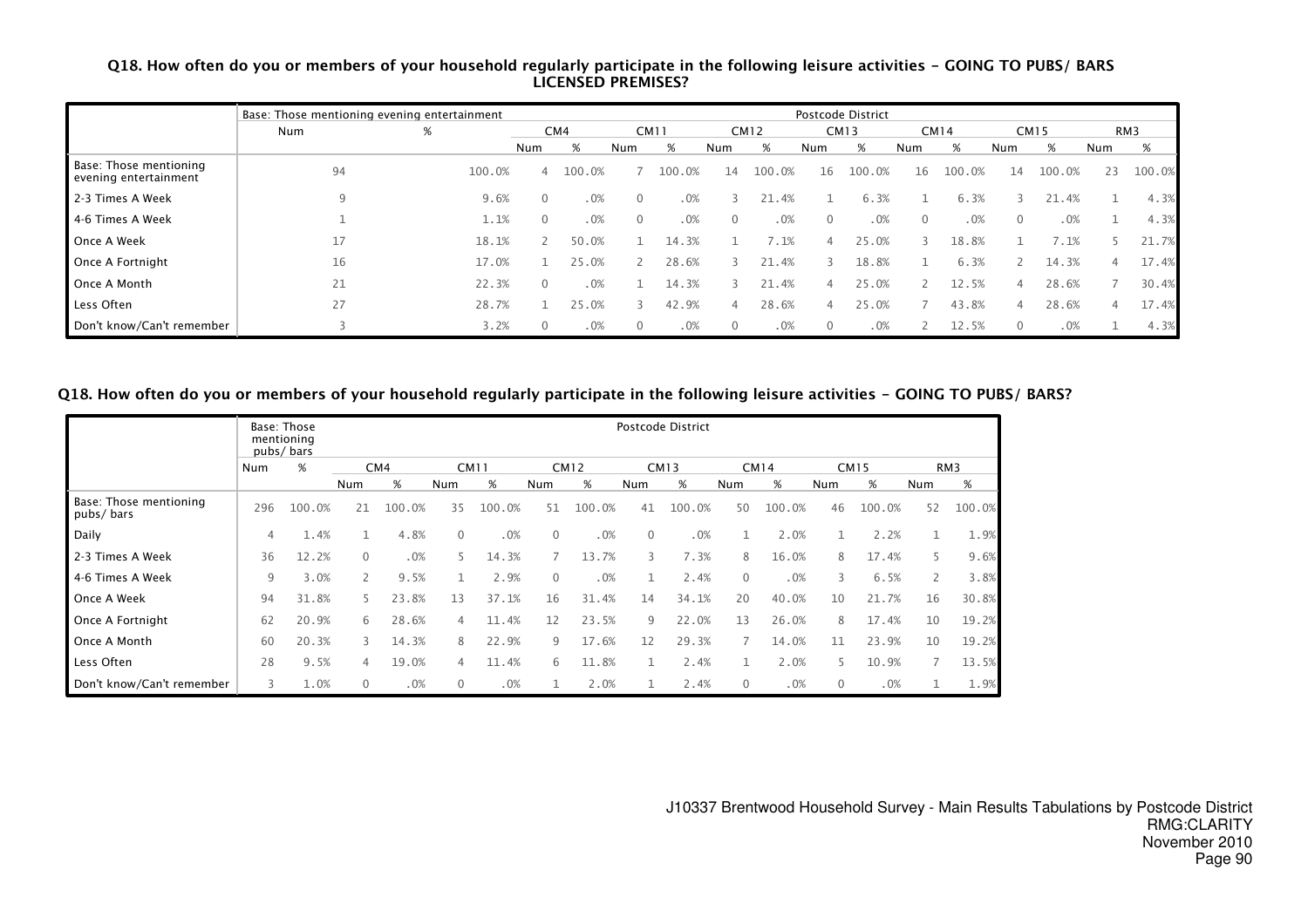Q18. How often do you or members of your household regularly participate in the following leisure activities - VISITING A SPORTS, LEISURE CENTRE?

|                                                  |     | Base: Those<br>mentioning<br>sports/leisure<br>centre |          |        |                |             |                          |             |          | Postcode District |              |             |              |             |             |                 |                |        |
|--------------------------------------------------|-----|-------------------------------------------------------|----------|--------|----------------|-------------|--------------------------|-------------|----------|-------------------|--------------|-------------|--------------|-------------|-------------|-----------------|----------------|--------|
|                                                  | Num | $\%$                                                  |          | CM4    |                | <b>CM11</b> |                          | <b>CM12</b> |          | <b>CM13</b>       |              | <b>CM14</b> |              | <b>CM15</b> |             | RM <sub>3</sub> |                | RM4    |
|                                                  |     |                                                       | Num      | %      | Num            | %           | Num                      | %           | Num      | %                 | Num          | %           | Num          | %           | Num         | %               | Num            | %      |
| Base: Those mentioning<br>sports/ leisure centre | 166 | 100.0%                                                | 5.       | 100.0% | 17             | 100.0%      | 19                       | 100.0%      | 31       | 100.0%            | 35           | 100.0%      | 29           | 100.0%      | 29          | 100.0%          |                | 100.0% |
| Daily                                            | 6   | 3.6%                                                  | $\Omega$ | .0%    | $\Omega$       | .0%         |                          | 5.3%        | $\Omega$ | .0%               |              | 2.9%        | $\mathbf{0}$ | .0%         | 4           | 13.8%           | $\overline{0}$ | .0%    |
| 2-3 Times A Week                                 | 39  | 23.5%                                                 |          | 20.0%  | 3              | 17.6%       |                          | 36.8%       | 4        | 12.9%             | 11           | 31.4%       | 4            | 13.8%       | 9           | 31.0%           | $\overline{0}$ | .0%    |
| 4-6 Times A Week                                 | 8   | 4.8%                                                  | $\Omega$ | .0%    | 3              | 17.6%       |                          | 5.3%        |          | 3.2%              |              | 2.9%        |              | 3.4%        |             | 3.4%            | $\mathbf{0}$   | .0%    |
| Once A Week                                      | 59  | 35.5%                                                 |          | 20.0%  | 9              | 52.9%       | 5.                       | 26.3%       | 14       | 45.2%             | 10           | 28.6%       | 13           | 44.8%       | 6           | 20.7%           |                | 100.0% |
| Once A Fortnight                                 |     | 4.2%                                                  | $\Omega$ | .0%    | 1              | 5.9%        |                          | 10.5%       |          | 3.2%              |              | 2.9%        | 1            | 3.4%        |             | 3.4%            | $\mathbf{0}$   | .0%    |
| Once A Month                                     | 30  | 18.1%                                                 |          | 20.0%  | $\mathbf{0}$   | .0%         |                          | 5.3%        | 6        | 19.4%             | 8            | 22.9%       | 9            | 31.0%       |             | 17.2%           | $\overline{0}$ | .0%    |
| Less Often                                       | 15  | 9.0%                                                  |          | 20.0%  |                | 5.9%        | $\overline{\phantom{0}}$ | 10.5%       | 4        | 12.9%             | 3            | 8.6%        |              | 3.4%        |             | 10.3%           | $\mathbf{0}$   | .0%    |
| Don't know/Can't remember                        | 2   | 1.2%                                                  |          | 20.0%  | $\overline{0}$ | .0%         | $\mathbf{0}$             | .0%         |          | 3.2%              | $\mathbf{0}$ | .0%         | $\mathbf{0}$ | .0%         | $\mathbf 0$ | .0%             | $\overline{0}$ | .0%    |

#### Q18. How often do you or members of your household regularly participate in the following leisure activities - SWIMMING (PRIVATE OR PUBLIC VENUE)?

|                                 |     | Base: Those<br>mentioning<br>swimming |     |        |          |             |              |             |          | Postcode District |     |             |              |             |              |        |
|---------------------------------|-----|---------------------------------------|-----|--------|----------|-------------|--------------|-------------|----------|-------------------|-----|-------------|--------------|-------------|--------------|--------|
|                                 | Num | %                                     |     | CM4    |          | <b>CM11</b> |              | <b>CM12</b> |          | <b>CM13</b>       |     | <b>CM14</b> |              | <b>CM15</b> |              | RM3    |
|                                 |     |                                       | Num | %      | Num      | %           | Num          | %           | Num      | %                 | Num | %           | Num          | %           | Num          | %      |
| Base: Those mentioning swimming | 218 | 100.0%                                | 9   | 100.0% | 15       | 100.0%      | 28           | 100.0%      | 40       | 100.0%            | 40  | 100.0%      | 35           | 100.0%      | 50           | 100.0% |
| Daily                           | 4   | 1.8%                                  | 0   | .0%    | $\Omega$ | .0%         |              | 3.6%        |          | 2.5%              |     | 2.5%        | $\mathbf 0$  | .0%         |              | 2.0%   |
| 2-3 Times A Week                | 40  | 18.3%                                 |     | 22.2%  |          | 6.7%        | $\mathbf{2}$ | 7.1%        | 8        | 20.0%             | 9   | 22.5%       |              | 20.0%       | 10           | 20.0%  |
| 4-6 Times A Week                | 6   | 2.8%                                  | 0   | .0%    |          | 6.7%        | $\Omega$     | .0%         | $\Omega$ | .0%               |     | 2.5%        | 2            | 5.7%        | 2            | 4.0%   |
| Once A Week                     | 89  | 40.8%                                 |     | 11.1%  | 6        | 40.0%       | 13           | 46.4%       | 17       | 42.5%             | 18  | 45.0%       | 16           | 45.7%       | 18           | 36.0%  |
| Once A Fortnight                | 15  | 6.9%                                  | 0   | .0%    | $\Omega$ | .0%         | 2            | 7.1%        |          | 5.0%              |     | 2.5%        | 4            | 11.4%       | 6            | 12.0%  |
| Once A Month                    | 30  | 13.8%                                 |     | 22.2%  | 5        | 33.3%       | 6            | 21.4%       | 6        | 15.0%             | 5   | 12.5%       |              | 2.9%        | 5.           | 10.0%  |
| Less Often                      | 30  | 13.8%                                 | 3   | 33.3%  |          | 6.7%        | 4            | 14.3%       | 4        | 10.0%             | 5   | 12.5%       |              | 14.3%       | 8            | 16.0%  |
| Don't know/Can't remember       | 4   | 1.8%                                  |     | 11.1%  |          | 6.7%        | $\mathbf{0}$ | .0%         |          | 5.0%              | 0   | .0%         | $\mathbf{0}$ | .0%         | $\mathbf{0}$ | .0%    |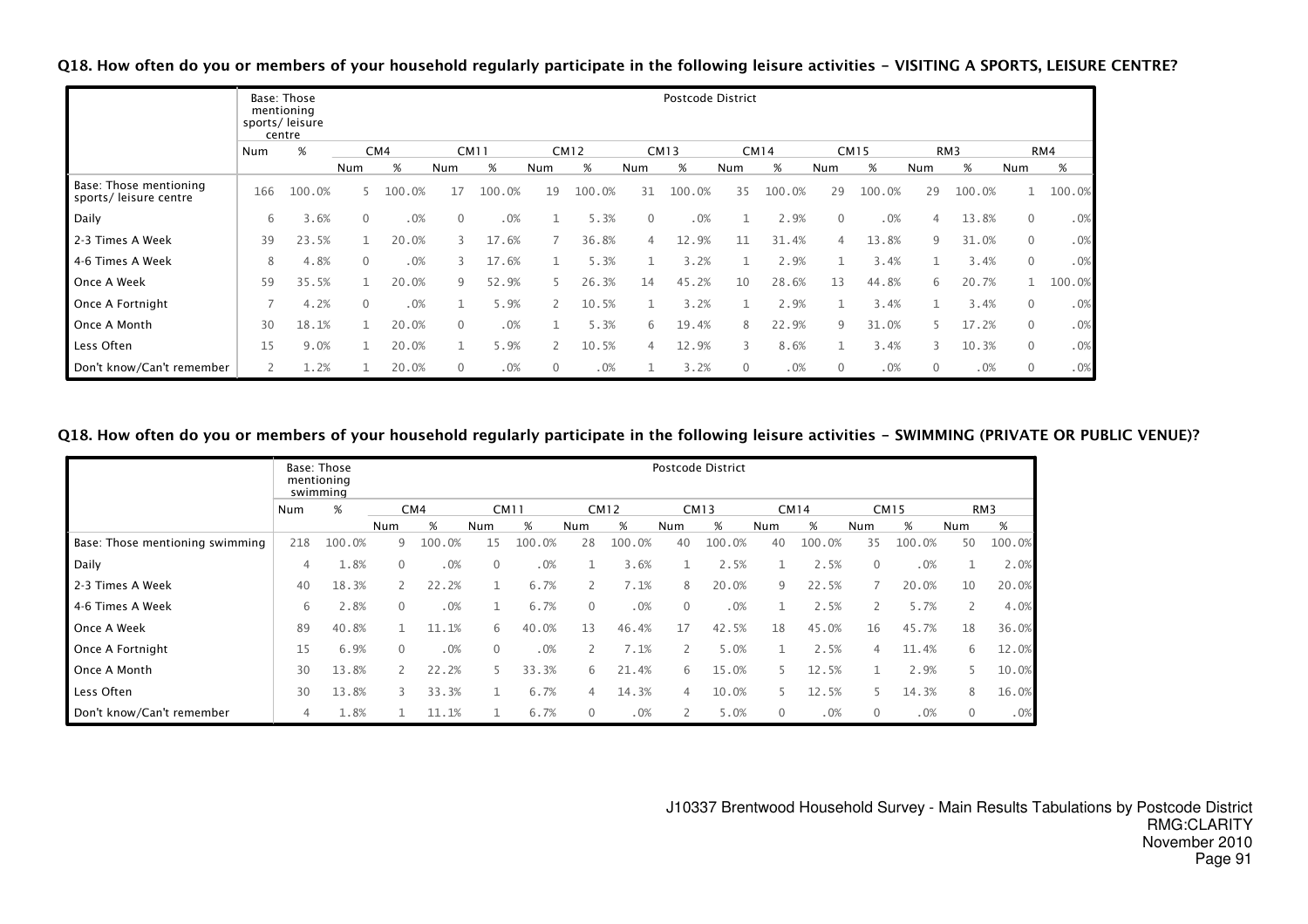# Q18. How often do you or members of your household regularly participate in the following leisure activities - VISITING THE THEATRE/ OTHER CULTURAL ACTIVITIES?

|                                                    |     | Base: Those<br>mentioning<br>theatre/ cultural<br>venues |                |        |              |        |              |             |              | Postcode District |          |             |                       |             |              |        |                |        |
|----------------------------------------------------|-----|----------------------------------------------------------|----------------|--------|--------------|--------|--------------|-------------|--------------|-------------------|----------|-------------|-----------------------|-------------|--------------|--------|----------------|--------|
|                                                    | Num | %                                                        |                | CM4    | <b>CM11</b>  |        |              | <b>CM12</b> |              | <b>CM13</b>       |          | <b>CM14</b> |                       | <b>CM15</b> |              | RM3    |                | RM4    |
|                                                    |     |                                                          | Num            | %      | Num          | %      | Num          | %           | Num          | %                 | Num      | %           | Num                   | %           | Num          | $\%$   | Num            | %      |
| Base: Those mentioning<br>theatre/ cultural venues | 378 | 100.0%                                                   | 23             | 100.0% | 39           | 100.0% | 52           | 100.0%      | 60           | 100.0%            | 54       | 100.0%      | 60                    | 100.0%      | 88           | 100.0% |                | 100.0% |
| 2-3 Times A Week                                   | 3   | .8%                                                      | $\mathbf 0$    | .0%    | $\mathbf 0$  | .0%    | $\Omega$     | .0%         |              | 1.7%              |          | 3.7%        | $\mathbf{0}$          | .0%         |              | .0%    | $\mathbf 0$    | .0%    |
| 4-6 Times A Week                                   | 3   | .8%                                                      | $\mathbf{0}$   | .0%    | $\mathbf{0}$ | .0%    | $\mathbf{0}$ | .0%         |              | 1.7%              | $\Omega$ | .0%         |                       | 1.7%        | $\mathbf{0}$ | .0%    |                | 100.0% |
| Once A Week                                        | 14  | 3.7%                                                     | $\overline{2}$ | 8.7%   | $\mathbf{0}$ | .0%    | и            | 1.9%        | 3            | 5.0%              | 4        | 7.4%        |                       | 1.7%        |              | 2.3%   | $\mathbf 0$    | .0%    |
| Once A Fortnight                                   | 13  | 3.4%                                                     | 2              | 8.7%   |              | 2.6%   |              | 3.8%        | $\mathbf{0}$ | .0%               | 4        | 7.4%        | $\mathbf{2}^{\prime}$ | 3.3%        |              | 2.3%   | $\mathbf{0}$   | .0%    |
| l Once A Month                                     | 61  | 16.1%                                                    | 4              | 17.4%  | 6            | 15.4%  | q            | 17.3%       | 11           | 18.3%             |          | 9.3%        | 15                    | 25.0%       |              | 12.5%  | $\overline{0}$ | .0%    |
| Less Often                                         | 276 | 73.0%                                                    | 14             | 60.9%  | 32           | 82.1%  | 39           | 75.0%       | 44           | 73.3%             | 39       | 72.2%       | 39                    | 65.0%       | 69           | 78.4%  | $\mathbf 0$    | .0%    |
| Don't know/Can't remember                          | 8   | 2.1%                                                     |                | 4.3%   | $\mathbf 0$  | .0%    |              | 1.9%        | 0            | .0%               | 0        | .0%         | 2                     | 3.3%        | 4            | 4.5%   | 0              | .0%    |

#### Q18. How often do you or members of your household regularly participate in the following leisure activities - ORGANISED SPORT?

|                                           |     | Base: Those<br>mentioning<br>organised sport |                |        |              |             |                          |             |              | <b>Postcode District</b> |                |             |                |             |              |                 |
|-------------------------------------------|-----|----------------------------------------------|----------------|--------|--------------|-------------|--------------------------|-------------|--------------|--------------------------|----------------|-------------|----------------|-------------|--------------|-----------------|
|                                           | Num | %                                            |                | CM4    |              | <b>CM11</b> |                          | <b>CM12</b> |              | <b>CM13</b>              |                | <b>CM14</b> |                | <b>CM15</b> |              | RM <sub>3</sub> |
|                                           |     |                                              | Num            | %      | Num          | %           | Num                      | %           | Num          | %                        | <b>Num</b>     | %           | Num            | %           | Num          | %               |
| Base: Those mentioning<br>organised sport | 110 | 100.0%                                       | 10             | 100.0% | 11           | 100.0%      | 22                       | 100<br>.0%  | 14           | 100.0%                   | 20             | 100.0%      | 17             | 100.0%      | 16           | 100.0%          |
| Daily                                     | 4   | 3.6%                                         | $\mathbf{0}$   | .0%    | $\Omega$     | .0%         | $\Omega$                 | .0%         | $\mathbf{0}$ | .0%                      |                | 5.0%        | $\mathbf{1}$   | 5.9%        | 2            | 12.5%           |
| 2-3 Times A Week                          | 26  | 23.6%                                        |                | 10.0%  |              | 18.2%       | 4                        | 18.2%       | 2            | 14.3%                    | 10             | 50.0%       | 4              | 23.5%       | 3            | 18.8%           |
| 4-6 Times A Week                          | 6   | 5.5%                                         | $\mathbf{0}$   | .0%    |              | 9.1%        |                          | 9.1%        | $\mathbf{0}$ | .0%                      | 1              | 5.0%        | $\overline{2}$ | 11.8%       | $\mathbf{0}$ | .0%             |
| Once A Week                               | 45  | 40.9%                                        | 5              | 50.0%  | 6            | 54.5%       | 11                       | 50.0%       | 10           | 71.4%                    | 5              | 25.0%       | 6              | 35.3%       | 2            | 12.5%           |
| Once A Fortnight                          | 5   | 4.5%                                         | $\Omega$       | .0%    | $\Omega$     | .0%         | $\Omega$                 | .0%         |              | 7.1%                     | $\mathbf{0}$   | .0%         |                | 5.9%        | 3            | 18.8%           |
| Once A Month                              | 9   | 8.2%                                         | 2              | 20.0%  |              | 9.1%        | $\overline{\phantom{a}}$ | 9.1%        | $\Omega$     | .0%                      | $\overline{2}$ | 10.0%       | $\mathbf 1$    | 5.9%        |              | 6.3%            |
| Less Often                                | 14  | 12.7%                                        | $\overline{2}$ | 20.0%  |              | 9.1%        | 3                        | .6%<br>13   |              | 7.1%                     |                | 5.0%        |                | 11.8%       | 4            | 25.0%           |
| Don't know/Can't remember                 | 1   | .9%                                          | $\mathbf 0$    | .0%    | $\mathbf{0}$ | .0%         | 0                        | .0%         | $\mathbf{0}$ | .0%                      | $\mathbf 0$    | .0%         | $\mathbf{0}$   | .0%         |              | 6.3%            |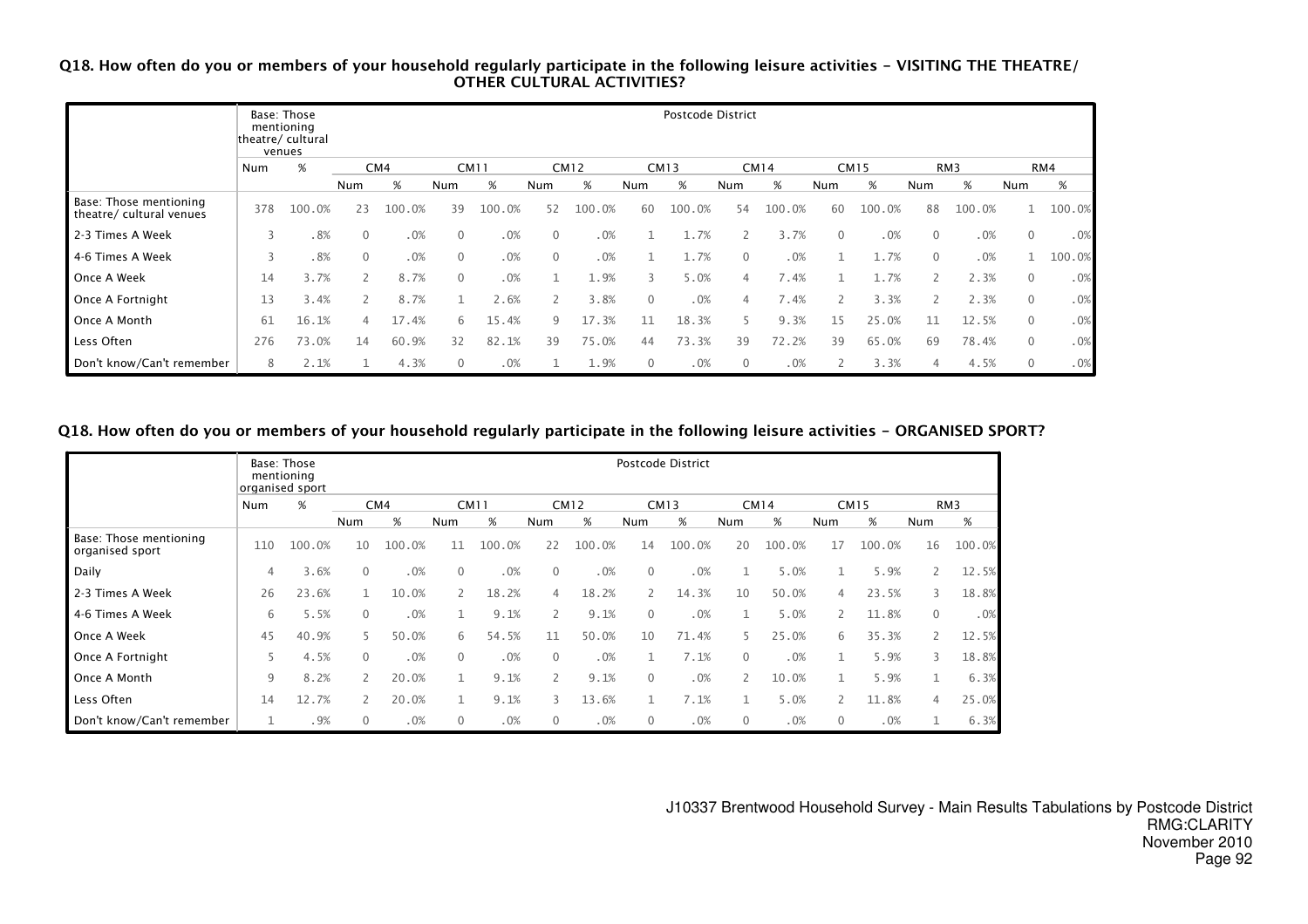Q18. How often do you or members of your household regularly participate in the following leisure activities - PRIVATE GYM?

|                                       |                | Base: Those<br>mentioning<br>private gym |                |        |                |             |              |             |              | Postcode District |              |             |                |             |              |                 |
|---------------------------------------|----------------|------------------------------------------|----------------|--------|----------------|-------------|--------------|-------------|--------------|-------------------|--------------|-------------|----------------|-------------|--------------|-----------------|
|                                       | Num            | %                                        |                | CM4    |                | <b>CM11</b> |              | <b>CM12</b> |              | CM13              |              | <b>CM14</b> |                | <b>CM15</b> |              | RM <sub>3</sub> |
|                                       |                |                                          | Num            | %      | Num            | %           | Num          | %           | Num          | %                 | Num          | %           | Num            | %           | Num          | %               |
| Base: Those mentioning<br>private gym | 129            | 100.0%                                   | 7              | 100.0% | 15             | 100.0%      | 27           | 100.0%      | 15           | 100.0%            | 26           | 100.0%      | 24             | 100.0%      | 15           | 100.0%          |
| Daily                                 | 8              | 6.2%                                     | $\mathbf{0}$   | .0%    | $\mathbf{0}$   | .0%         | 3            | 11.1%       |              | 6.7%              |              | 3.8%        | 1              | 4.2%        |              | 13.3%           |
| 2-3 Times A Week                      | 58             | 45.0%                                    | $\overline{4}$ | 57.1%  | 6              | 40.0%       | 11           | 40.7%       | 5.           | 33.3%             | 13           | 50.0%       | 12             | 50.0%       |              | 46.7%           |
| 4-6 Times A Week                      | 9              | 7.0%                                     | $\mathbf{0}$   | .0%    | $\overline{2}$ | 13.3%       |              | 7.4%        |              | 6.7%              | 2            | 7.7%        |                | 8.3%        | $\mathbf{0}$ | .0%             |
| Once A Week                           | 37             | 28.7%                                    | 3              | 42.9%  | 3              | 20.0%       | 8            | 29.6%       |              | 46.7%             |              | 26.9%       | 6              | 25.0%       | 3            | 20.0%           |
| Once A Fortnight                      | $\overline{4}$ | 3.1%                                     | $\mathbf{0}$   | .0%    |                | 6.7%        |              | 3.7%        | $\Omega$     | .0%               | $\mathbf{0}$ | .0%         |                | 4.2%        |              | 6.7%            |
| Once A Month                          | 4              | 3.1%                                     | $\mathbf{0}$   | .0%    | $\mathbf{0}$   | .0%         |              | 3.7%        |              | 6.7%              | 2            | 7.7%        | $\Omega$       | .0%         | $\mathbf{0}$ | .0%             |
| Less Often                            | 8              | 6.2%                                     | $\mathbf{0}$   | .0%    | 3              | 20.0%       |              | 3.7%        | $\Omega$     | .0%               |              | 3.8%        | $\overline{2}$ | 8.3%        | 1            | 6.7%            |
| Don't know/Can't remember             |                | .8%                                      | $\mathbf{0}$   | .0%    | $\mathbf{0}$   | .0%         | $\mathbf{0}$ | .0%         | $\mathbf{0}$ | .0%               | $\mathbf 0$  | .0%         | 0              | .0%         | 1            | 6.7%            |

# Q18. How often do you or members of your household regularly participate in the following leisure activities - PUBLIC GYM?

|                                      |     | Base: Those<br>mentioning<br>public gym |              |                 |                |             |              |             |             | <b>Postcode District</b> |              |             |              |             |              |                 |
|--------------------------------------|-----|-----------------------------------------|--------------|-----------------|----------------|-------------|--------------|-------------|-------------|--------------------------|--------------|-------------|--------------|-------------|--------------|-----------------|
|                                      | Num | %                                       |              | CM <sub>4</sub> |                | <b>CM11</b> |              | <b>CM12</b> |             | <b>CM13</b>              |              | <b>CM14</b> |              | <b>CM15</b> |              | RM <sub>3</sub> |
|                                      |     |                                         | Num          | %               | Num            | %           | Num          | %           | Num         | %                        | Num          | %           | Num          | %           | Num          | %               |
| Base: Those mentioning<br>public gym | 52  | 100.0%                                  | 3            | 100.0%          | $\mathbf{2}$   | 100.0%      | 3            | 100.0%      | 10          | 100.0%                   | 10           | 100.0%      | 10           | 100.0%      | 14           | 100.0%          |
| Daily                                |     | 1.9%                                    | $\mathbf{0}$ | .0%             | $\mathbf{0}$   | .0%         | $\mathbf{0}$ | .0%         | 0           | .0%                      | 0            | .0%         | $\mathbf{0}$ | .0%         |              | 7.1%            |
| 2-3 Times A Week                     | 20  | 38.5%                                   |              | 33.3%           | $\mathbf{0}$   | .0%         | $\mathsf{2}$ | 66.7%       | 4           | 40.0%                    | 4            | 40.0%       | 3            | 30.0%       | 6            | 42.9%           |
| 4-6 Times A Week                     | 6   | 11.5%                                   |              | 33.3%           | $\mathbf{0}$   | .0%         |              | 33.3%       | $\Omega$    | .0%                      |              | 10.0%       |              | 10.0%       | 2            | 14.3%           |
| Once A Week                          | 18  | 34.6%                                   |              | 33.3%           | $\overline{2}$ | 100.0%      | $\mathbf{0}$ | .0%         | 3           | 30.0%                    | 5.           | 50.0%       | 5            | 50.0%       | 2            | 14.3%           |
| Once A Fortnight                     |     | 3.8%                                    | $\mathbf 0$  | .0%             | $\mathbf{0}$   | .0%         | $\mathbf{0}$ | .0%         | $\mathbf 0$ | .0%                      | $\Omega$     | .0%         |              | 10.0%       |              | 7.1%            |
| Once A Month                         |     | 1.9%                                    | $\mathbf 0$  | .0%             | $\mathbf{0}$   | .0%         | $\mathbf{0}$ | .0%         | 1           | 10.0%                    | $\mathbf{0}$ | .0%         | $\mathbf{0}$ | .0%         | $\mathbf{0}$ | .0%             |
| Less Often                           | 4   | 7.7%                                    | $\mathbf{0}$ | .0%             | $\mathbf{0}$   | .0%         | $\mathbf{0}$ | .0%         |             | 20.0%                    | $\Omega$     | .0%         | $\mathbf{0}$ | .0%         |              | 14.3%           |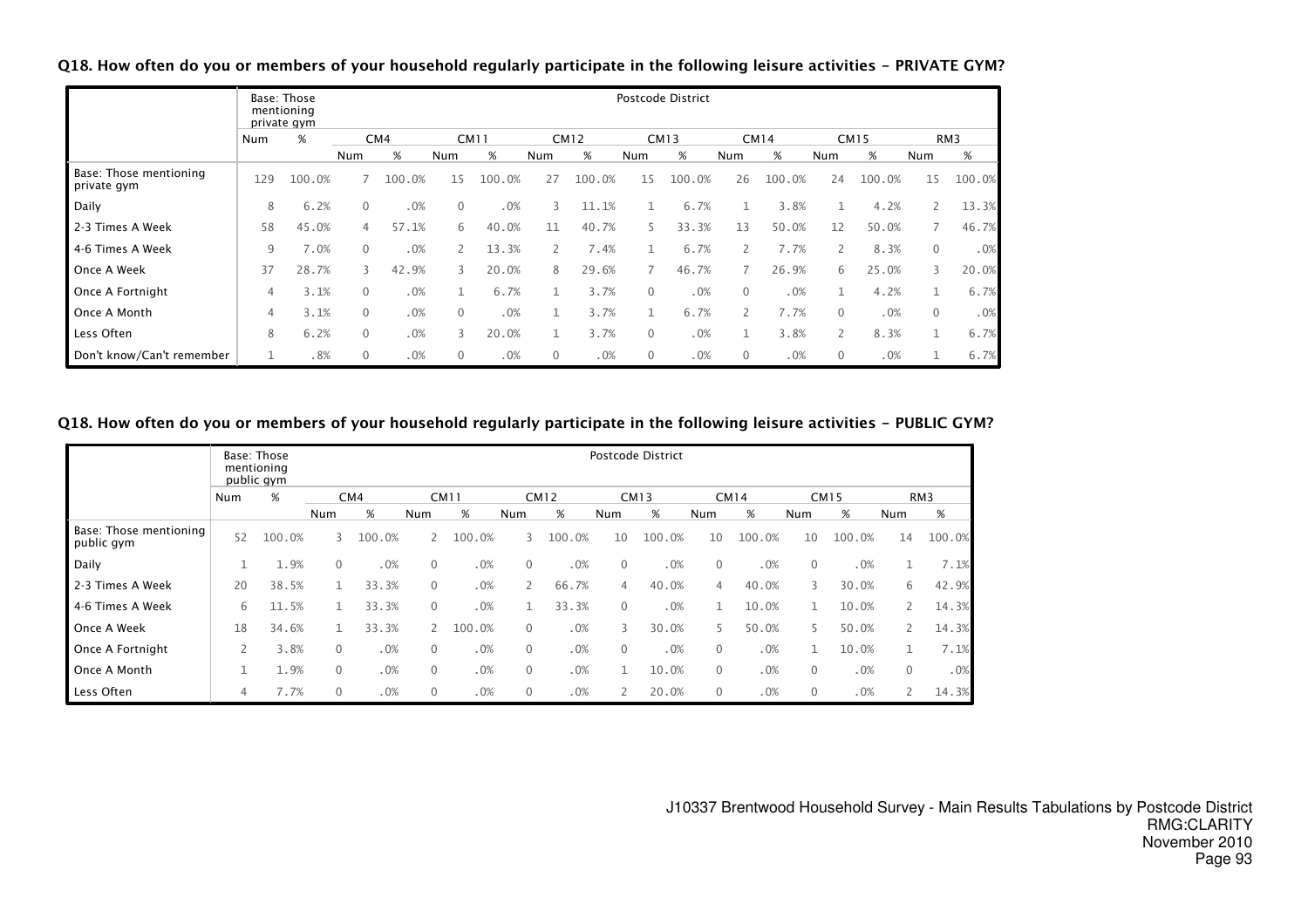Q18. How often do you or members of your household regularly participate in the following leisure activities - PRIVATE SPORT VENUE?

|                                               |     | Base: Those<br>mentioning<br>private sport<br>venue |              |        |              |             |          |             |              | Postcode District |              |             |                       |             |                |        |
|-----------------------------------------------|-----|-----------------------------------------------------|--------------|--------|--------------|-------------|----------|-------------|--------------|-------------------|--------------|-------------|-----------------------|-------------|----------------|--------|
|                                               | Num | %                                                   |              | CM4    |              | <b>CM11</b> |          | <b>CM12</b> |              | <b>CM13</b>       |              | <b>CM14</b> |                       | <b>CM15</b> |                | RM3    |
|                                               |     |                                                     | Num          | $\%$   | Num          | %           | Num      | %           | Num          | %                 | Num          | %           | Num                   | %           | Num            | %      |
| Base: Those mentioning<br>private sport venue | 74  | 100.0%                                              | 6            | 100.0% | 6            | 100.0%      | 16       | 100.0%      |              | 100.0%            | 12           | 100.0%      | 15                    | 100.0%      | 12             | 100.0% |
| Daily                                         | 2   | 2.7%                                                | 0            | .0%    | $\Omega$     | .0%         | $\Omega$ | .0%         | $\mathbf{0}$ | .0%               | $\mathbf{0}$ | .0%         |                       | 6.7%        |                | 8.3%   |
| 2-3 Times A Week                              | 9   | 12.2%                                               |              | 16.7%  |              | 33.3%       | 3        | 18.8%       | $\mathbf{0}$ | .0%               | $\mathbf{0}$ | .0%         | 3                     | 20.0%       | $\mathbf{0}$   | .0%    |
| 4-6 Times A Week                              | 1   | 1.4%                                                | $\mathbf{0}$ | .0%    | $\Omega$     | .0%         | $\Omega$ | .0%         | $\mathbf{0}$ | .0%               | $\mathbf{0}$ | .0%         |                       | 6.7%        | $\overline{0}$ | .0%    |
| Once A Week                                   | 26  | 35.1%                                               |              | 33.3%  | 2            | 33.3%       |          | 43.8%       | 6            | 85.7%             | 4            | 33.3%       |                       | 6.7%        | $\overline{4}$ | 33.3%  |
| Once A Fortnight                              | 10  | 13.5%                                               | $\Omega$     | .0%    |              | 16.7%       |          | 12.5%       | $\mathbf{1}$ | 14.3%             | 3            | 25.0%       | $\mathbf{2}^{\prime}$ | 13.3%       | 1              | 8.3%   |
| Once A Month                                  | 8   | 10.8%                                               | $\mathbf{0}$ | .0%    |              | 16.7%       |          | 12.5%       | $\Omega$     | .0%               | $\mathbf{2}$ | 16.7%       | $\overline{2}$        | 13.3%       |                | 8.3%   |
| Less Often                                    | 17  | 23.0%                                               | 3            | 50.0%  | $\Omega$     | .0%         |          | 12.5%       | $\mathbf{0}$ | .0%               | 3            | 25.0%       |                       | 33.3%       | 4              | 33.3%  |
| Don't know/Can't remember                     | 1   | 1.4%                                                | 0            | .0%    | $\mathbf{0}$ | .0%         | 0        | .0%         | $\mathbf{0}$ | .0%               | $\mathbf{0}$ | .0%         | $\mathbf 0$           | .0%         |                | 8.3%   |

# Q18. How often do you or members of your household regularly participate in the following leisure activities - OTHER ACTIVITY MENTIONED?

|                                          |     | Base: Those<br>mentioning<br>other activity |              |        |          |             |                |             |              | Postcode District |              |             |             |             |              |                 |
|------------------------------------------|-----|---------------------------------------------|--------------|--------|----------|-------------|----------------|-------------|--------------|-------------------|--------------|-------------|-------------|-------------|--------------|-----------------|
|                                          | Num | %                                           |              | CM4    |          | <b>CM11</b> |                | <b>CM12</b> |              | <b>CM13</b>       |              | <b>CM14</b> |             | <b>CM15</b> |              | RM <sub>3</sub> |
|                                          |     |                                             | Num          | %      | Num      | %           | Num            | %           | Num          | %                 | Num          | %           | Num         | %           | Num          | %               |
| Base: Those mentioning<br>other activity | 104 | 100.0%                                      | 9            | 100.0% | 10       | 100.0%      | 17             | 100.0%      | 16           | 100.0%            | 5.           | 100.0%      | 16          | 100.0%      | 31           | 100.0%          |
| Daily                                    | 10  | 9.6%                                        |              | 11.1%  | $\Omega$ | .0%         |                | 11.8%       |              | 12.5%             | 2            | 40.0%       |             | 12.5%       |              | 3.2%            |
| 2-3 Times A Week                         | 27  | 26.0%                                       |              | 11.1%  |          | 10.0%       | $\overline{4}$ | 23.5%       | 3            | 18.8%             | 1            | 20.0%       |             | 43.8%       | 10           | 32.3%           |
| 4-6 Times A Week                         | 3   | 2.9%                                        | $\mathbf{0}$ | .0%    | 0        | .0%         | 1              | 5.9%        | $\mathbf{0}$ | .0%               | $\mathbf{0}$ | .0%         | 0           | .0%         | $\mathsf{2}$ | 6.5%            |
| Once A Week                              | 42  | 40.4%                                       | 4            | 44.4%  |          | 70.0%       | 8              | 47.1%       | 6            | 37.5%             | 2            | 40.0%       | 5.          | 31.3%       | 10           | 32.3%           |
| Once A Fortnight                         | 8   | 7.7%                                        | $\Omega$     | .0%    | 0        | .0%         |                | 5.9%        |              | 6.3%              | $\mathbf{0}$ | .0%         |             | 6.3%        | 5.           | 16.1%           |
| Once A Month                             | 9   | 8.7%                                        |              | 11.1%  |          | 10.0%       | 1              | 5.9%        | 3            | 18.8%             | $\mathbf{0}$ | .0%         |             | 6.3%        | 2            | 6.5%            |
| Less Often                               | 5   | 4.8%                                        |              | 22.2%  |          | 10.0%       | $\mathbf 0$    | .0%         |              | 6.3%              | $\mathbf{0}$ | .0%         | $\mathbf 0$ | .0%         | Τ.           | 3.2%            |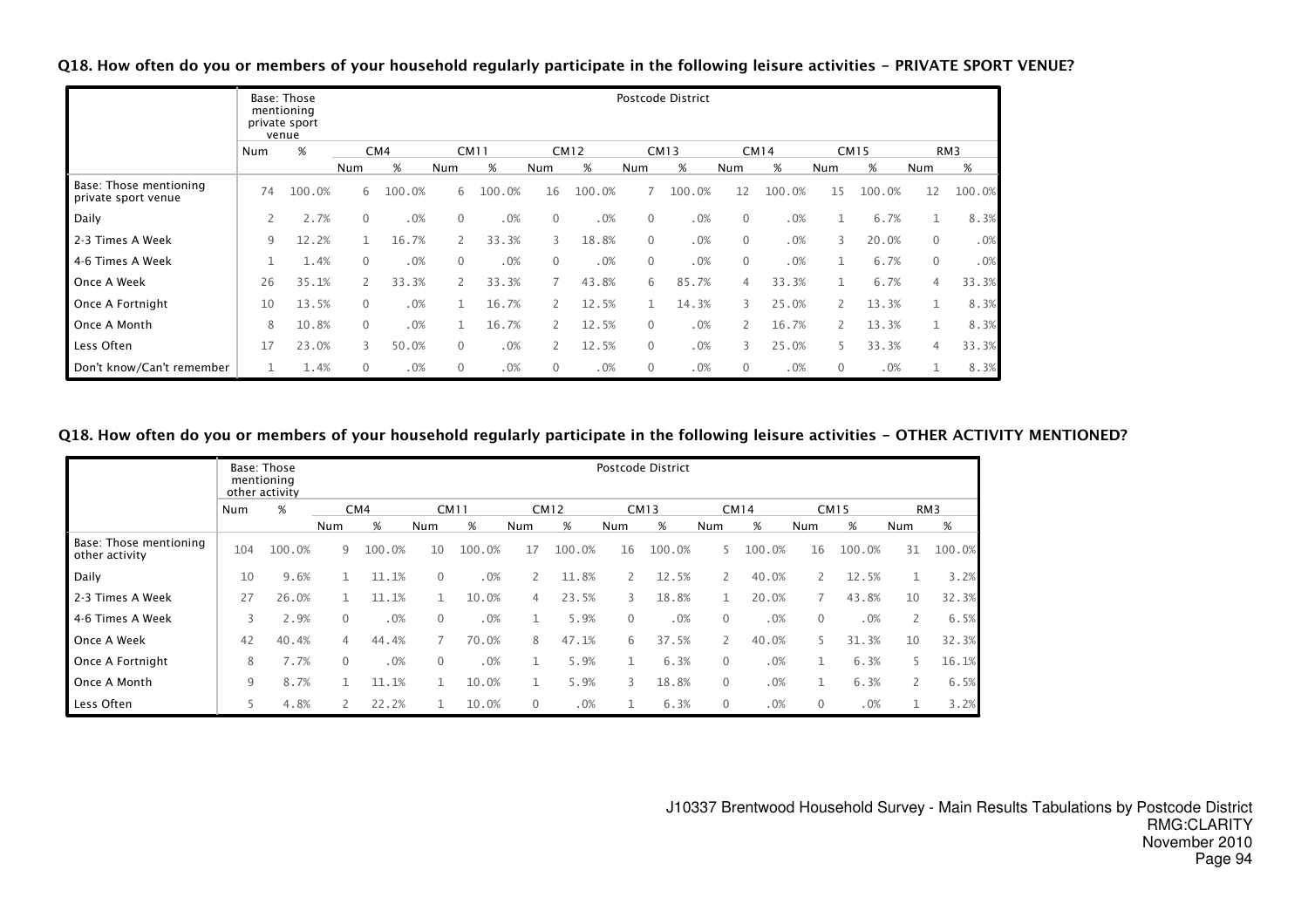# Q18a. In which town do you participate in playing TENPIN BOWLING most often?

|            |                                       |     | Base: Those<br>mentioning<br>tenpin bowling |          |        |              |             |              |             |              | Postcode District |              |        |              |             |              |        |
|------------|---------------------------------------|-----|---------------------------------------------|----------|--------|--------------|-------------|--------------|-------------|--------------|-------------------|--------------|--------|--------------|-------------|--------------|--------|
|            |                                       | Num | %                                           |          | CM4    |              | <b>CM11</b> |              | <b>CM12</b> |              | <b>CM13</b>       |              | CM14   |              | <b>CM15</b> |              | RM3    |
|            |                                       |     |                                             | Num      | %      | Num          | %           | Num          | %           | Num          | %                 | Num          | %      | Num          | %           | Num          | %      |
|            | Base: Those mentioning tenpin bowling | 128 | 100.0%                                      |          | 100.0% | 11           | 100.0%      | 23           | 100.0%      | 17           | 100.0%            | 15           | 100.0% | 16           | 100.0%      | 39           | 100.0% |
| Romford    |                                       | 39  | 30.5%                                       | 0        | .0%    | $\mathbf{0}$ | .0%         | $\Omega$     | .0%         |              | 11.8%             | 2            | 13.3%  | 3            | 18.8%       | 32           | 82.1%  |
| Basildon   |                                       | 38  | 29.7%                                       | 0        | .0%    | 8            | 72.7%       | 14           | 60.9%       |              | 41.2%             | 3            | 20.0%  | 6            | 37.5%       | $\mathbf{0}$ | .0%    |
| Chelmsford |                                       | 30  | 23.4%                                       |          | 100.0% |              | 9.1%        |              | 8.7%        | 8            | 47.1%             | 6            | 40.0%  |              | 31.3%       |              | 2.6%   |
| Billericay |                                       |     | 8.6%                                        | $\Omega$ | .0%    |              | 18.2%       |              | 30.4%       | 0            | .0%               |              | 6.7%   |              | 6.3%        | $\mathbf{0}$ | .0%    |
| Brentwood  |                                       |     | 1.6%                                        | $\Omega$ | .0%    | $\mathbf{0}$ | .0%         | $\Omega$     | .0%         | $\mathbf{0}$ | .0%               |              | 6.7%   |              | 6.3%        | $\mathbf{0}$ | .0%    |
|            | <b>Collier Row</b>                    |     | 3.9%                                        | 0        | .0%    | $\mathbf{0}$ | .0%         | $\Omega$     | .0%         | $\mathbf{0}$ | .0%               |              | 6.7%   | $\Omega$     | .0%         | 4            | 10.3%  |
| Other      | Varies                                |     | 1.6%                                        | 0        | .0%    | $\mathbf{0}$ | .0%         | $\mathbf{0}$ | .0%         | $\mathbf{0}$ | .0%               |              | 6.7%   | $\mathbf{0}$ | .0%         |              | 2.6%   |
|            | Southend-on-Sea                       |     | .8%                                         | 0        | .0%    | $\mathbf{0}$ | .0%         | $\Omega$     | .0%         | 0            | .0%               | $\mathbf{0}$ | .0%    | $\Omega$     | .0%         |              | 2.6%   |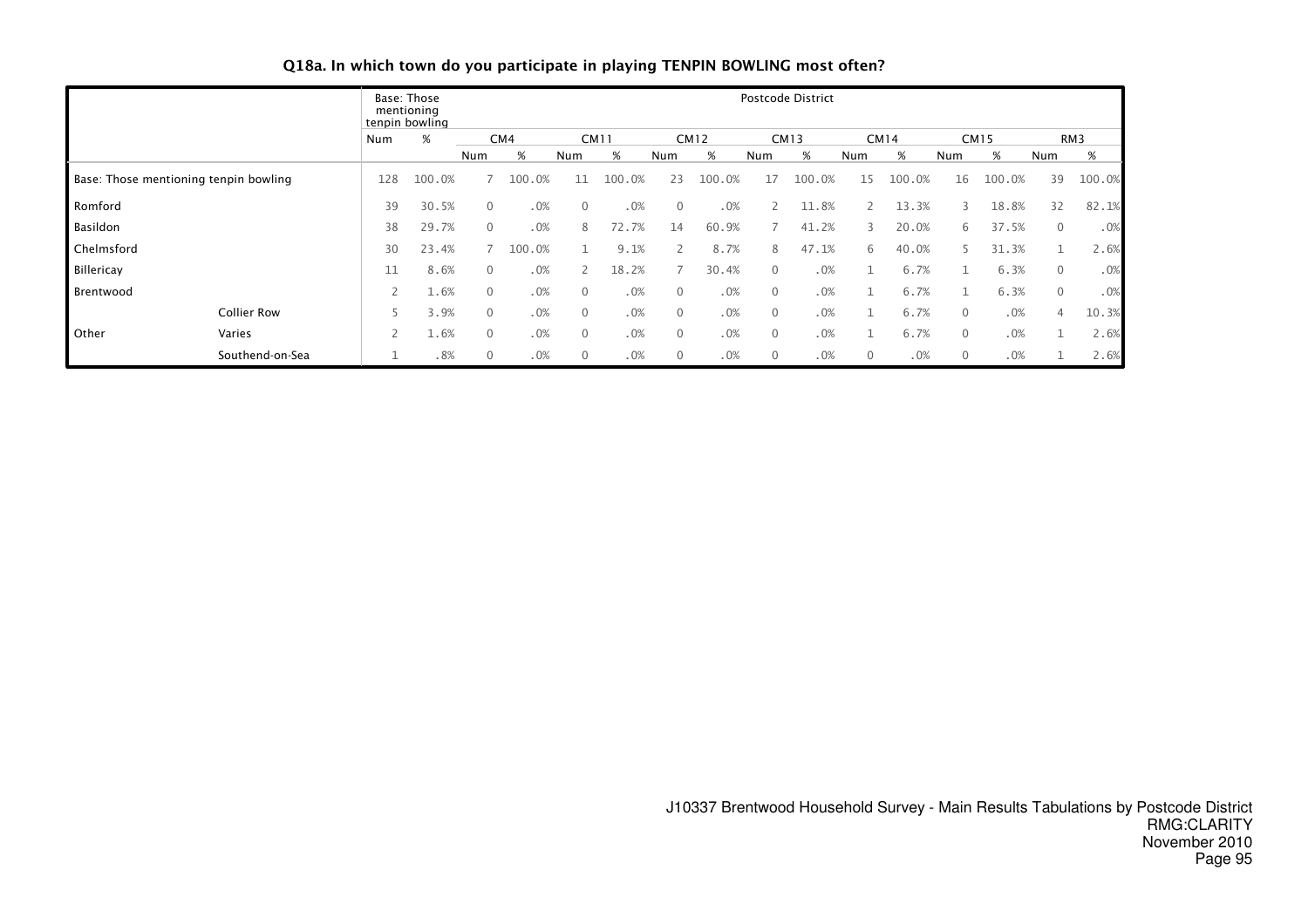# Q18b. In which town do you visit CAFÉ / RESTAURANTS / FOOD SPECIALISTS most often?

|                                             |     | Base: Those<br>mentioning<br>cafe/ restaurant<br>etc |                |        |                |             |                |             |                | Postcode District |                |             |              |             |             |        |              |        |
|---------------------------------------------|-----|------------------------------------------------------|----------------|--------|----------------|-------------|----------------|-------------|----------------|-------------------|----------------|-------------|--------------|-------------|-------------|--------|--------------|--------|
|                                             | Num | %                                                    |                | CM4    |                | <b>CM11</b> |                | <b>CM12</b> |                | CM13              |                | <b>CM14</b> |              | <b>CM15</b> |             | RM3    |              | RM4    |
|                                             |     |                                                      | Num            | %      | Num            | %           | Num            | %           | Num            | %                 | Num            | %           | Num          | $\%$        | Num         | $\%$   | Num          | $\%$   |
| Base: Those mentioning cafe/ restaurant etc | 658 | 100.0%                                               | 41             | 100.0% | 65             | 100.0%      | 96             | 100.0%      | 106            | 100.0%            | 83             | 100.0%      | 99           | 100.0%      | 165         | 100.0% |              | 100.0% |
| Brentwood                                   | 242 | 36.8%                                                | 5              | 12.2%  | 3              | 4.6%        | 2              | 2.1%        | 62             | 58.5%             | 67             | 80.7%       | 60           | 60.6%       | 42          | 25.5%  | 1            | 50.0%  |
| Billericay                                  | 109 | 16.6%                                                |                | 2.4%   | 36             | 55.4%       | 65             | 67.7%       |                | 6.6%              | $\overline{0}$ | .0%         | $\mathbf{0}$ | .0%         | $\mathbf 0$ | .0%    | $\mathbf{0}$ | .0%    |
| Romford                                     | 73  | 11.1%                                                | $\overline{0}$ | .0%    | $\overline{0}$ | .0%         | $\overline{0}$ | .0%         |                | .9%               |                | 1.2%        |              | 1.0%        | 69          | 41.8%  | $\mathbf{0}$ | .0%    |
| Central London                              | 27  | 4.1%                                                 | 3              | 7.3%   |                | 1.5%        | $\overline{2}$ | 2.1%        | 3              | 2.8%              | 4              | 4.8%        | 8            | 8.1%        |             | 3.0%   |              | 50.0%  |
| Basildon                                    | 22  | 3.3%                                                 | $\mathbf{0}$   | .0%    | 8              | 12.3%       | 6              | 6.3%        | $\overline{4}$ | 3.8%              |                | 1.2%        |              | 1.0%        |             | 1.2%   | $\mathbf{0}$ | .0%    |
| Chelmsford                                  | 22  | 3.3%                                                 | 9              | 22.0%  |                | 4.6%        |                | 5.2%        | $\overline{0}$ | .0%               |                | 1.2%        | 3            | 3.0%        |             | .6%    | $\mathbf{0}$ | .0%    |
| Shenfield                                   | 18  | 2.7%                                                 | $\mathbf{0}$   | .0%    |                | 1.5%        | $\mathbf{0}$   | .0%         | 9              | 8.5%              | $\overline{2}$ | 2.4%        | 6            | 6.1%        | $\mathbf 0$ | .0%    | $\mathbf 0$  | .0%    |
| Hornchurch                                  | 11  | .7%                                                  | 0              | .0%    | $\overline{0}$ | .0%         | 0              | .0%         | $\overline{0}$ | .0%               | $\mathbf 0$    | .0%         | $\mathbf 0$  | .0%         | 11          | 6.7%   | $\mathbf 0$  | .0%    |
| Ingatestone                                 | 9   | 1.4%                                                 | 8              | 19.5%  |                | 1.5%        | $\mathbf{0}$   | .0%         | $\overline{0}$ | .0%               | $\overline{0}$ | .0%         | $\mathbf{0}$ | .0%         | $\mathbf 0$ | .0%    | $\mathbf{0}$ | .0%    |
| <b>Ilford</b>                               |     | .2%                                                  | $\mathbf{0}$   | .0%    | $\mathbf{0}$   | .0%         | $\mathbf{0}$   | .0%         | $\mathbf{0}$   | .0%               | $\mathbf{0}$   | .0%         | $\mathbf 0$  | .0%         |             | .6%    | $\mathbf{0}$ | .0%    |
| Maldon<br>-----                             |     | .2%                                                  | $\mathbf 0$    | .0%    | $\mathbf 0$    | .0%         |                | 1.0%        | $\mathbf 0$    | .0%               | $\mathbf{0}$   | .0%         | 0            | .0%         | 0           | .0%    | 0            | .0%    |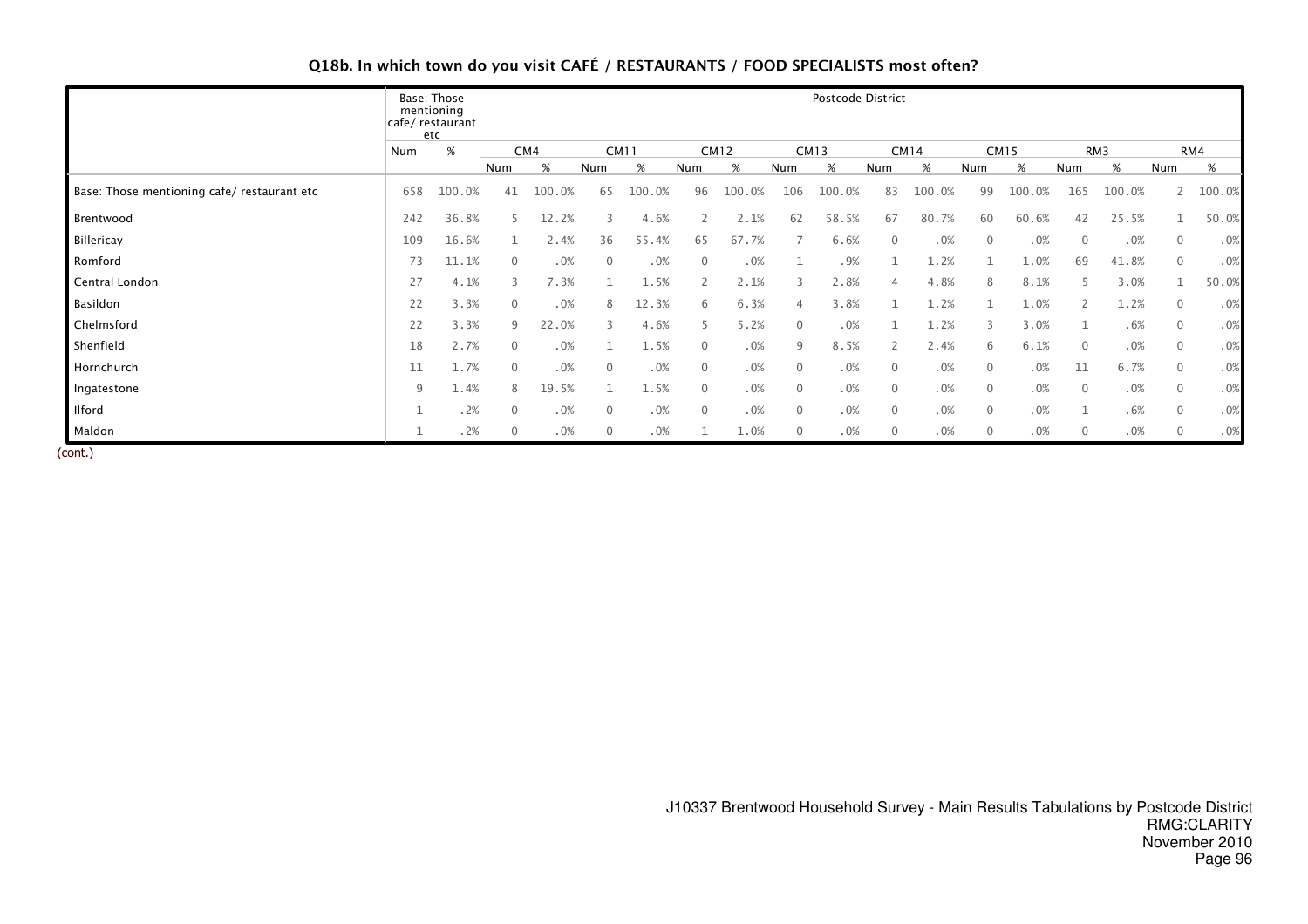# Q18b. In which town do you visit CAFÉ / RESTAURANTS / FOOD SPECIALISTS most often?

|       |                    | Base: Those<br>mentioning | cafe/restaurant<br>etc |                |        |                |        |              |        |                | Postcode District |              |      |                |       |              |        |                |        |
|-------|--------------------|---------------------------|------------------------|----------------|--------|----------------|--------|--------------|--------|----------------|-------------------|--------------|------|----------------|-------|--------------|--------|----------------|--------|
|       |                    | Num                       | $\%$                   | CM4            |        | <b>CM11</b>    |        | <b>CM12</b>  |        | <b>CM13</b>    |                   | <b>CM14</b>  |      | <b>CM15</b>    |       | RM3          |        | RM4            |        |
|       |                    |                           |                        | Num            | $\%$   | Num            | $\%$   | Num          | %      | Num            | $\%$              | Num          | %    | Num            | $\%$  | Num          | $\%$   | Num            | $\%$   |
|       | Varies             | 67                        | 10.2%                  | 8              | 19.5%  | 7              | 10.8%  | 8            | 8.3%   | 10             | 9.4%              | 6            | 7.2% | 10             | 10.1% | 18           | 10.9%  | $\mathbf 0$    | .0%    |
|       | Upminster          | $\overline{7}$            | 1.1%                   | $\mathbf{0}$   | .0%    | $\mathbf 0$    | .0%    | $\mathbf{0}$ | .0%    | $\mathbf 1$    | .9%               | $\mathbf{0}$ | .0%  | $\overline{0}$ | .0%   | 6            | 3.6%   | $\mathbf 0$    | .0%    |
|       | Ongar              | $\overline{4}$            | .6%                    | 1              | 2.4%   | $\mathbf{0}$   | .0%    | $\mathbf{1}$ | 1.0%   | $\mathbf 0$    | .0%               | $\mathbf{0}$ | .0%  | 1              | 1.0%  | $\mathbf{1}$ | .6%    | $\mathbf 0$    | $.0\%$ |
|       | Stock              | $\overline{4}$            | .6%                    | 1              | 2.4%   | $\mathbf{0}$   | .0%    | 2            | 2.1%   | $\mathbf{0}$   | .0%               | $\mathbf{0}$ | .0%  | 1              | 1.0%  | $\mathbf{0}$ | .0%    | $\mathbf 0$    | .0%    |
|       | Rittle             | 3                         | .5%                    | $\mathbf{1}$   | 2.4%   | $\mathbf{0}$   | .0%    | $\mathbf{0}$ | .0%    | $\mathbf{0}$   | .0%               | $\mathbf{0}$ | .0%  | 2              | 2.0%  | $\mathbf{0}$ | $.0\%$ | $\overline{0}$ | $.0\%$ |
|       | Southend-on-Sea    | 3                         | .5%                    | $\overline{0}$ | .0%    | 1              | 1.5%   | 1            | 1.0%   | 1              | .9%               | $\mathbf{0}$ | .0%  | $\mathbf{0}$   | .0%   | $\mathbf{0}$ | .0%    | $\mathbf 0$    | .0%    |
|       | Blackmore          | $\overline{2}$            | .3%                    | 2              | 4.9%   | 0              | .0%    | $\mathbf 0$  | .0%    | $\mathbf 0$    | .0%               | $\mathbf{0}$ | .0%  | $\mathbf{0}$   | .0%   | $\mathbf 0$  | $.0\%$ | $\mathbf{0}$   | .0%    |
|       | Bluewater          | $\overline{2}$            | .3%                    | $\mathbf{1}$   | 2.4%   | $\mathbf 0$    | .0%    | $\mathbf{1}$ | 1.0%   | $\mathbf 0$    | .0%               | $\mathbf 0$  | .0%  | $\mathbf 0$    | .0%   | $\mathbf 0$  | $.0\%$ | $\mathbf 0$    | $.0\%$ |
|       | Grays              | $\overline{2}$            | .3%                    | $\overline{0}$ | .0%    | $\mathbf{0}$   | .0%    | $\mathbf{0}$ | $.0\%$ | 1              | .9%               | $\mathbf{0}$ | .0%  | 1              | 1.0%  | $\mathbf{0}$ | .0%    | $\overline{0}$ | .0%    |
|       | Lakeside           | $\overline{2}$            | .3%                    | $\mathbf{0}$   | .0%    | $\mathbf{0}$   | .0%    | $\mathbf{0}$ | .0%    | 2              | 1.9%              | $\mathbf{0}$ | .0%  | $\mathbf{0}$   | .0%   | $\mathbf{0}$ | .0%    | $\overline{0}$ | .0%    |
|       | Suffolk            | 2                         | .3%                    | $\mathbf{0}$   | .0%    | 0              | .0%    | $\mathbf 1$  | 1.0%   | $\mathbf 0$    | .0%               | $\mathbf 0$  | .0%  | $\mathbf 0$    | .0%   | 1            | .6%    | $\mathbf 0$    | .0%    |
|       | Warley             | 2                         | .3%                    | $\mathbf 0$    | .0%    | 0              | .0%    | $\mathbf 0$  | .0%    | $\mathbf 0$    | .0%               | 1            | 1.2% | 1              | 1.0%  | $\mathbf 0$  | .0%    | $\mathbf 0$    | .0%    |
|       | Wickford           | $\overline{2}$            | .3%                    | $\mathbf 0$    | $.0\%$ | $\overline{2}$ | 3.1%   | $\mathbf 0$  | $.0\%$ | $\mathbf 0$    | .0%               | $\mathbf 0$  | .0%  | $\overline{0}$ | .0%   | $\mathbf 0$  | $.0\%$ | $\overline{0}$ | $.0\%$ |
| Other | Colchester         | 1                         | .2%                    | $\mathbf{0}$   | .0%    | $\mathbf{0}$   | .0%    | $\mathbf{0}$ | .0%    | $\mathbf{0}$   | .0%               | $\mathbf{0}$ | .0%  | $\mathbf{0}$   | .0%   | 1            | .6%    | $\overline{0}$ | .0%    |
|       | Dartford           | $\mathbf{1}$              | .2%                    | $\mathbf{0}$   | .0%    | $\mathbf{0}$   | .0%    | $\mathbf{0}$ | .0%    | $\mathbf{0}$   | .0%               | $\mathbf{0}$ | .0%  | $\Omega$       | .0%   | $\mathbf{1}$ | .6%    | $\overline{0}$ | $.0\%$ |
|       | Hanningfield       | $\mathbf{1}$              | .2%                    | $\mathbf{0}$   | .0%    | $\mathbf{0}$   | .0%    | $\mathbf{0}$ | $.0\%$ | $\mathbf{0}$   | .0%               | $\mathbf{0}$ | .0%  | $\mathbf{1}$   | 1.0%  | $\mathbf 0$  | $.0\%$ | $\mathbf 0$    | $.0\%$ |
|       | Harold's Wood      | $\mathbf{1}$              | .2%                    | $\mathbf 0$    | .0%    | $\mathbf 0$    | .0%    | $\mathbf{0}$ | $.0\%$ | $\mathbf{0}$   | .0%               | $\mathbf{0}$ | .0%  | $\mathbf{0}$   | .0%   | $\mathbf{1}$ | .6%    | $\overline{0}$ | .0%    |
|       | Holiday            | $\mathbf{1}$              | .2%                    | $\mathbf 0$    | .0%    | $\mathbf 0$    | $.0\%$ | $\mathbf 0$  | $.0\%$ | $\mathbf 0$    | .0%               | $\mathbf 0$  | .0%  | $\mathbf{0}$   | .0%   | $\mathbf{1}$ | .6%    | $\overline{0}$ | $.0\%$ |
|       | Hutton             | 1                         | .2%                    | $\mathbf{0}$   | .0%    | 0              | $.0\%$ | $\mathbf{0}$ | .0%    | 1              | .9%               | $\mathbf{0}$ | .0%  | $\mathbf{0}$   | .0%   | $\mathbf 0$  | $.0\%$ | $\mathbf 0$    | .0%    |
|       | Idea Park          | 1                         | .2%                    | $\mathbf{0}$   | .0%    | $\mathbf{0}$   | .0%    | $\mathbf{0}$ | .0%    | $\mathbf{0}$   | .0%               | $\mathbf{0}$ | .0%  | $\mathbf{0}$   | .0%   | $\mathbf{1}$ | .6%    | $\mathbf{0}$   | .0%    |
|       | Kent               | $\mathbf{1}$              | .2%                    | $\mathbf{0}$   | .0%    | $\mathbf{0}$   | .0%    | $\mathbf 1$  | 1.0%   | $\overline{0}$ | .0%               | $\mathbf{0}$ | .0%  | $\Omega$       | .0%   | $\mathbf{0}$ | $.0\%$ | $\overline{0}$ | $.0\%$ |
|       | Leyton, London     | 1                         | .2%                    | $\mathbf{0}$   | .0%    | $\mathbf{0}$   | .0%    | $\mathbf{0}$ | $.0\%$ | 1              | .9%               | $\mathbf{0}$ | .0%  | $\mathbf{0}$   | .0%   | $\mathbf{0}$ | .0%    | $\overline{0}$ | .0%    |
|       | Margaretting       | 1                         | .2%                    | $\mathbf{1}$   | 2.4%   | $\mathbf{0}$   | .0%    | $\mathbf{0}$ | .0%    | $\mathbf{0}$   | .0%               | $\mathbf{0}$ | .0%  | $\mathbf{0}$   | .0%   | $\mathbf{0}$ | .0%    | $\mathbf{0}$   | $.0\%$ |
|       | Meopham            | $\mathbf{1}$              | .2%                    | $\mathbf 0$    | .0%    | 0              | .0%    | $\mathbf 0$  | .0%    | $\mathbf 0$    | .0%               | $\mathbf 0$  | .0%  | $\mathbf 1$    | 1.0%  | $\mathbf 0$  | .0%    | $\mathbf 0$    | $.0\%$ |
|       | Mountnessing       | 1                         | .2%                    | $\mathbf{0}$   | .0%    | $\mathbf{0}$   | .0%    | $\mathbf{0}$ | .0%    | $\mathbf{0}$   | .0%               | $\mathbf{0}$ | .0%  | 1              | 1.0%  | $\mathbf{0}$ | .0%    | $\overline{0}$ | .0%    |
|       | Navestock, Romford | $\mathbf{1}$              | .2%                    | $\mathbf{0}$   | .0%    | $\mathbf{0}$   | .0%    | $\mathbf{0}$ | $.0\%$ | $\overline{0}$ | .0%               | $\Omega$     | .0%  | $\mathbf{1}$   | 1.0%  | $\mathbf{0}$ | .0%    | $\overline{0}$ | $.0\%$ |
|       | Norwich            | $\mathbf{1}$              | .2%                    | $\mathbf 0$    | .0%    | $\mathbf{0}$   | .0%    | $\mathbf{0}$ | .0%    | $\mathbf{1}$   | .9%               | $\mathbf{0}$ | .0%  | $\mathbf{0}$   | .0%   | $\mathbf{0}$ | .0%    | $\mathbf{0}$   | .0%    |

(cont.)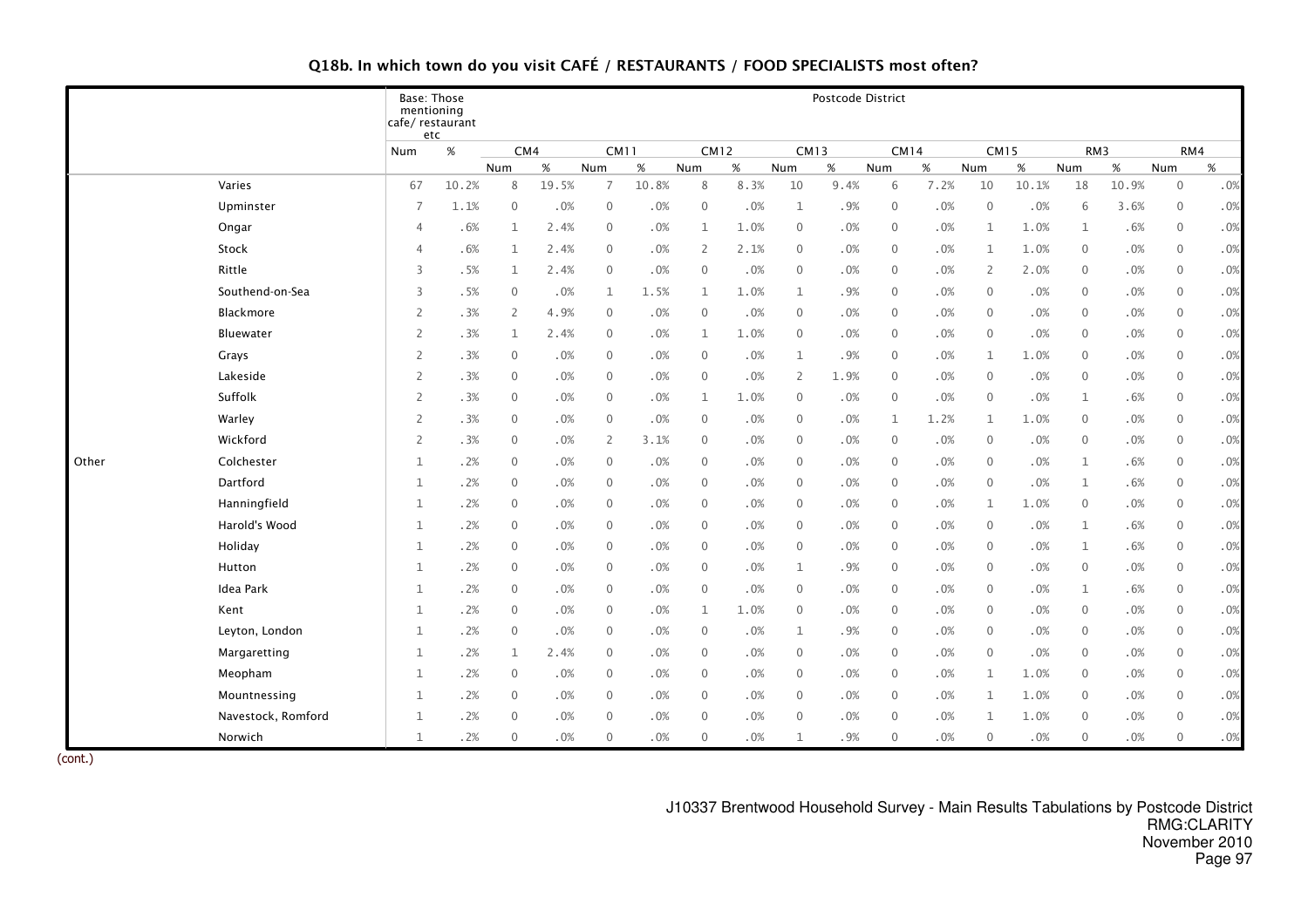# Q18b. In which town do you visit CAFÉ / RESTAURANTS / FOOD SPECIALISTS most often?

|       |                                 | Base: Those<br>mentioning<br>cafe/ restaurant<br>etc |      |                |     |              |      |                |             |                | Postcode District |              |     |              |             |              |     |                |     |
|-------|---------------------------------|------------------------------------------------------|------|----------------|-----|--------------|------|----------------|-------------|----------------|-------------------|--------------|-----|--------------|-------------|--------------|-----|----------------|-----|
|       |                                 | Num                                                  | $\%$ | CM4            |     | <b>CM11</b>  |      |                | <b>CM12</b> | <b>CM13</b>    |                   | <b>CM14</b>  |     |              | <b>CM15</b> | RM3          |     |                | RM4 |
|       |                                 |                                                      |      | Num            | %   | Num          | %    | Num            | %           | Num            | %                 | Num          | %   | Num          | %           | Num          | %   | Num            | %   |
|       | Pipps Hill Festival Retail Park |                                                      | .2%  | $\overline{0}$ | .0% |              | 1.5% | $\overline{0}$ | .0%         | $\mathbf 0$    | .0%               | 0            | .0% | $\mathbf{0}$ | .0%         | $\mathbf{0}$ | .0% | $\overline{0}$ | .0% |
|       | Ramsgate                        | ᅩ                                                    | .2%  | $\mathbf{0}$   | .0% | $\mathbf{0}$ | .0%  | $\mathbf{0}$   | .0%         | $\mathbf{0}$   | .0%               | $\mathbf{0}$ | .0% | $\mathbf{0}$ | .0%         |              | .6% | $\overline{0}$ | .0% |
|       | Springfield, Chelmsford         |                                                      | .2%  | $\mathbf{0}$   | .0% | $\mathbf{0}$ | .0%  | $\mathbf{0}$   | .0%         |                | .9%               | $\mathbf{0}$ | .0% | $\mathbf{0}$ | .0%         | $\mathbf{0}$ | .0% | $\Omega$       | .0% |
| Other | Stapleton                       | ᅩ                                                    | .2%  | $\overline{0}$ | .0% | $\mathbf{0}$ | .0%  | $\mathbf{0}$   | .0%         | $\mathbf{0}$   | .0%               | $\mathbf{0}$ | .0% | $\mathbf{0}$ | .0%         |              | .6% | $\Omega$       | .0% |
|       | Thetford                        |                                                      | .2%  | $\mathbf{0}$   | .0% |              | 1.5% | $\mathbf{0}$   | .0%         | $\overline{0}$ | .0%               | $\mathbf{0}$ | .0% | $\mathbf{0}$ | .0%         | $\mathbf{0}$ | .0% | $\overline{0}$ | .0% |
|       | Thurrock                        |                                                      | .2%  | $\mathbf{0}$   | .0% | $\mathbf{0}$ | .0%  | $\mathbf{0}$   | .0%         | $\overline{0}$ | .0%               | $\mathbf{0}$ | .0% | $\mathbf{0}$ | .0%         |              | .6% | $\overline{0}$ | .0% |
|       | Warwickshire                    | ᅩ                                                    | .2%  | $\overline{0}$ | .0% | $\mathbf{0}$ | .0%  | $\mathbf{0}$   | .0%         |                | .9%               | 0            | .0% | $\mathbf{0}$ | .0%         | $\mathbf 0$  | .0% | $\mathbf 0$    | .0% |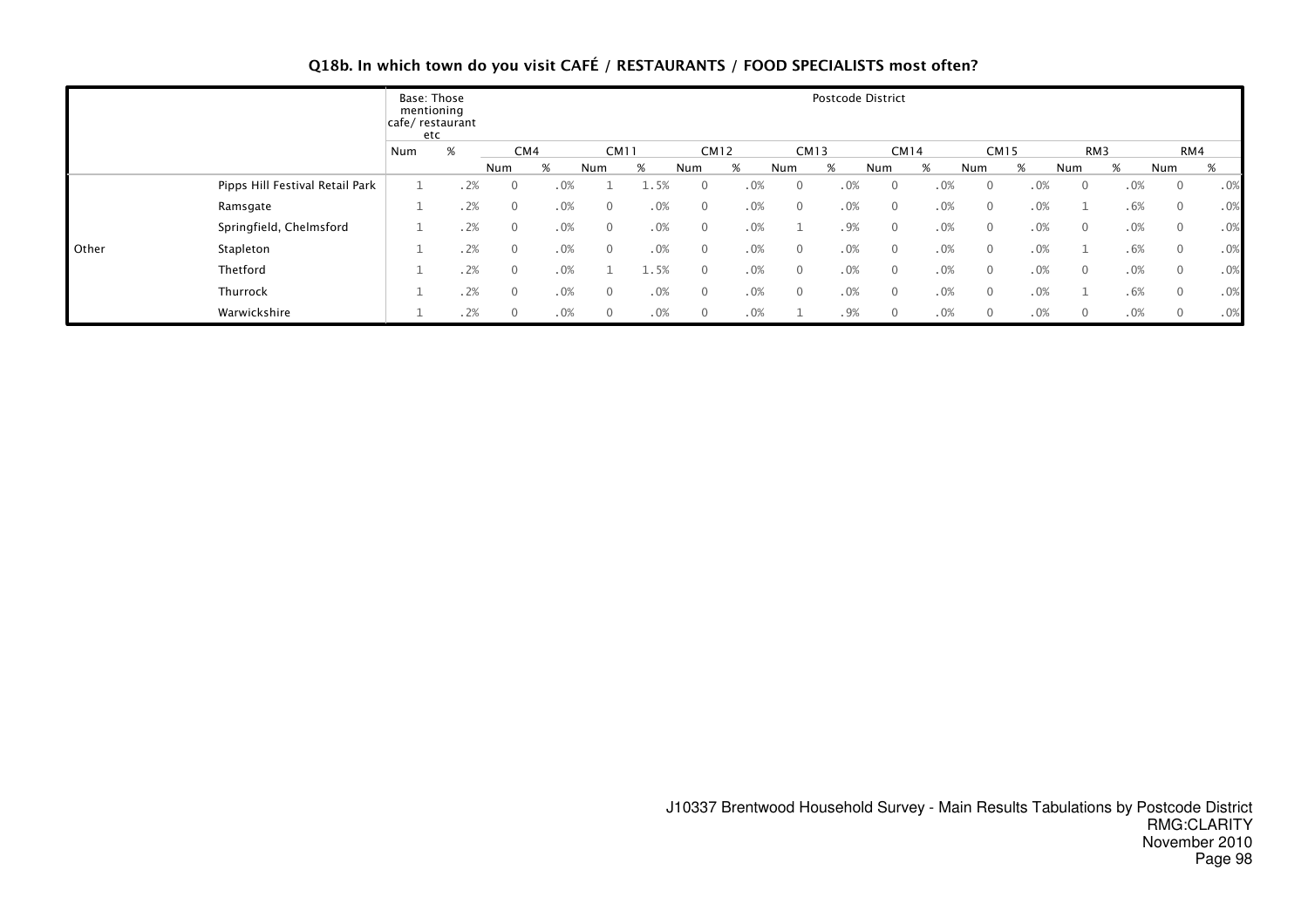# Q18b\_1. Which CAFÉ / RESTAURANTS / FOOD SPECIALISTS do you use in Brentwood?

|                                            |                | <b>Base: Those</b><br>mentioning<br>cafe/ restaurant<br>etc |                |        |              |             |              |             |                | Postcode District |                |             |                |             |                |                 |
|--------------------------------------------|----------------|-------------------------------------------------------------|----------------|--------|--------------|-------------|--------------|-------------|----------------|-------------------|----------------|-------------|----------------|-------------|----------------|-----------------|
|                                            | Num            | %                                                           | CM4            |        |              | <b>CM11</b> |              | <b>CM12</b> |                | <b>CM13</b>       |                | <b>CM14</b> |                | <b>CM15</b> |                | RM <sub>3</sub> |
|                                            |                |                                                             | Num            | $\%$   | Num          | $\%$        | Num          | %           | Num            | $\%$              | Num            | $\%$        | Num            | $\%$        | Num            | $\%$            |
| Base: Those mentioning cafe/restaurant etc | 242            | 100.0%                                                      | 5              | 100.0% | 3            | 100.0%      | 2            | 100.0%      | 62             | 100.0%            | 67             | 100.0%      | 60             | 100.0%      | 42             | 100.0%          |
| Balti House                                | $\overline{2}$ | .8%                                                         | $\overline{0}$ | .0%    | $\mathbf 0$  | .0%         | $\mathbf 0$  | .0%         | 0              | .0%               | $\mathbf 0$    | .0%         | 2              | 3.3%        | $\mathbf 0$    | .0%             |
| Cafe Rouge                                 | 35             | 14.5%                                                       | $\mathbf{1}$   | 20.0%  | $\mathbf 0$  | .0%         | 1            | 50.0%       | 6              | 9.7%              |                | 10.4%       | 10             | 16.7%       | 10             | 23.8%           |
| Il Bertorelli                              | 13             | 5.4%                                                        | $\mathbf{1}$   | 20.0%  | $\mathbf{0}$ | .0%         | $\mathbf{0}$ | .0%         | 3              | 4.8%              | $\overline{4}$ | 6.0%        | $\overline{4}$ | 6.7%        | 1              | 2.4%            |
| Juboraj Restaurant                         | 3              | 1.2%                                                        | $\overline{0}$ | .0%    | $\mathbf 0$  | .0%         | $\mathbf{0}$ | .0%         | $\Omega$       | .0%               | 3              | 4.5%        | $\Omega$       | $.0\%$      | $\mathbf 0$    | .0%             |
| La Tasca                                   | 3              | 1.2%                                                        | $\mathbf{0}$   | .0%    | $\mathbf 0$  | .0%         | 1            | 50.0%       |                | 1.6%              | $\mathbf{0}$   | .0%         |                | 1.7%        | $\mathbf{0}$   | .0%             |
| Marygreen Manor                            | 2              | .8%                                                         | $\overline{0}$ | .0%    | $\mathbf 0$  | .0%         | $\mathbf 0$  | .0%         | $\mathbf{1}$   | 1.6%              | $\mathbf{0}$   | .0%         | $\mathbf{0}$   | .0%         | $\mathbf{1}$   | 2.4%            |
| Masons                                     | 8              | 3.3%                                                        | $\overline{0}$ | .0%    | $\mathbf 0$  | .0%         | $\mathbf{0}$ | .0%         | 6              | 9.7%              | $\mathbf 1$    | 1.5%        | $\mathbf{0}$   | .0%         | $\mathbf{1}$   | 2.4%            |
| McDonalds                                  | 3              | 1.2%                                                        | $\mathbf{0}$   | .0%    | $\mathbf{0}$ | .0%         | $\mathbf{0}$ | .0%         | 2              | 3.2%              | 1              | 1.5%        | $\overline{0}$ | .0%         | $\mathbf{0}$   | .0%             |
| Pizza Express                              | 23             | 9.5%                                                        | $\mathbf{1}$   | 20.0%  | 1            | 33.3%       | $\mathbf{0}$ | .0%         | 9              | 14.5%             | $\overline{3}$ | 4.5%        |                | 11.7%       | 2              | 4.8%            |
| Prezzo                                     | 50             | 20.7%                                                       |                | 20.0%  | 1            | 33.3%       | $\mathbf 0$  | .0%         | 10             | 16.1%             | 13             | 19.4%       | 12             | 20.0%       | 13             | 31.0%           |
| Rajmoni                                    | $\mathbf 0$    | .0%                                                         | $\overline{0}$ | .0%    | $\mathbf{0}$ | .0%         | $\mathbf{0}$ | .0%         | $\Omega$       | .0%               | $\mathbf{0}$   | .0%         | $\mathbf{0}$   | .0%         | $\mathbf{0}$   | .0%             |
| Red Frog                                   | 3              | 1.2%                                                        | $\overline{0}$ | .0%    | $\mathbf 0$  | .0%         | $\mathbf{0}$ | .0%         | 2              | 3.2%              | $\mathbf{1}$   | 1.5%        | $\overline{0}$ | .0%         | $\mathbf 0$    | .0%             |
| Sugar Hut Village                          | $\mathbf{1}$   | .4%                                                         | $\overline{0}$ | .0%    | $\mathbf 0$  | .0%         | $\mathbf{0}$ | .0%         | $\mathbf{1}$   | 1.6%              | $\mathbf{0}$   | .0%         | $\mathbf{0}$   | .0%         | $\mathbf{0}$   | .0%             |
| The Rai                                    | $\overline{7}$ | 2.9%                                                        | $\mathbf 0$    | .0%    | $\mathbf 0$  | .0%         | $\mathbf 0$  | .0%         | $\overline{2}$ | 3.2%              | 2              | 3.0%        | 2              | 3.3%        | $\mathbf 1$    | 2.4%            |
| Thai Orchard                               | $\mathbf{1}$   | .4%                                                         | $\overline{0}$ | .0%    | $\mathbf 0$  | .0%         | $\mathbf{0}$ | .0%         | $\mathbf{1}$   | 1.6%              | $\Omega$       | .0%         | $\overline{0}$ | .0%         | $\overline{0}$ | .0%             |
| <b>Toby Carvery</b>                        | 26             | 10.7%                                                       | $\mathbf{0}$   | .0%    | $\mathbf 0$  | .0%         | $\mathbf{0}$ | .0%         |                | 11.3%             | $\overline{4}$ | 6.0%        | 6              | 10.0%       | 8              | 19.0%           |
| Zizzi                                      | 24             | 9.9%                                                        | $\mathbf{0}$   | .0%    | 2            | 66.7%       | $\mathbf{0}$ | .0%         | 5              | 8.1%              | 6              | 9.0%        | 8              | 13.3%       | 3              | 7.1%            |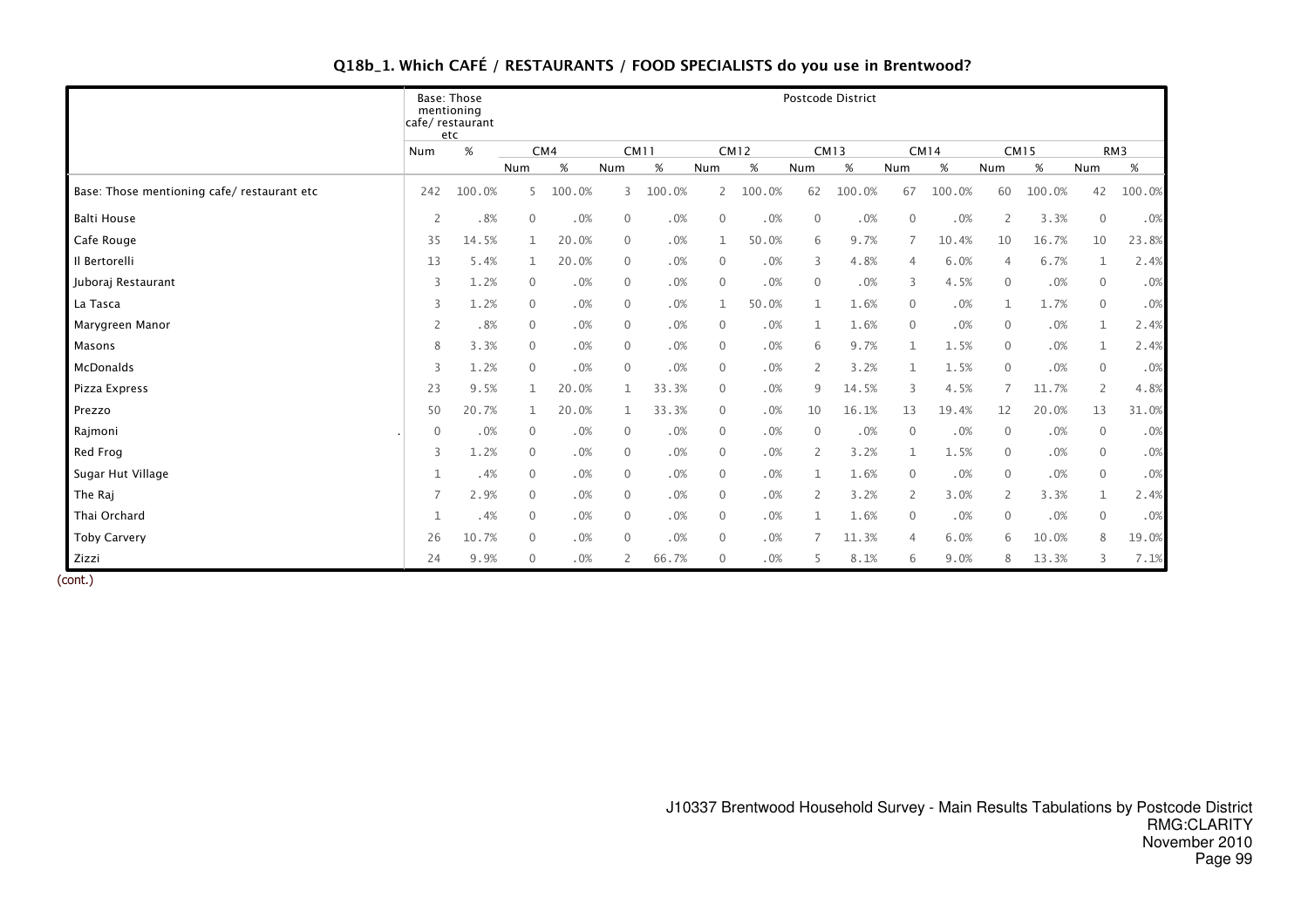| Q18b_1. Which CAFÉ / RESTAURANTS / FOOD SPECIALISTS do you use in Brentwood? |  |  |  |
|------------------------------------------------------------------------------|--|--|--|
|------------------------------------------------------------------------------|--|--|--|

|       |                                                        | <b>Base: Those</b><br>mentioning<br>cafe/ restaurant |      |              |       |              |     |              |        |                | Postcode District |                |      |                |       |                 |        |
|-------|--------------------------------------------------------|------------------------------------------------------|------|--------------|-------|--------------|-----|--------------|--------|----------------|-------------------|----------------|------|----------------|-------|-----------------|--------|
|       |                                                        | etc<br>Num                                           | %    | CM4          |       | <b>CM11</b>  |     | <b>CM12</b>  |        |                | <b>CM13</b>       | <b>CM14</b>    |      | <b>CM15</b>    |       | RM <sub>3</sub> |        |
|       |                                                        |                                                      |      | <b>Num</b>   | %     | Num          | %   | Num          | %      | Num            | %                 | <b>Num</b>     | %    | Num            | %     | Num             | %      |
|       | Alec's, Navestockside                                  | $\overline{2}$                                       | .8%  | 0            | .0%   | $\mathbf{0}$ | .0% | $\mathbf{0}$ | .0%    | $\mathbf{1}$   | 1.6%              | $\mathbf{1}$   | 1.5% | $\mathbf 0$    | .0%   | $\mathbf 0$     | $.0\%$ |
|       | Alma Arms, Horseman Side,<br>Naverstockside, Brentwood | 3                                                    | 1.2% | $\mathbf 0$  | .0%   | $\mathbf 0$  | .0% | $\mathbf 0$  | .0%    | $\mathbf{1}$   | 1.6%              | $\mathbf{0}$   | .0%  | $\overline{2}$ | 3.3%  | $\mathbf 0$     | .0%    |
|       | Andy's Fish Bar                                        | $\mathbf{1}$                                         | .4%  | $\mathbf{0}$ | .0%   | $\mathbf 0$  | .0% | $\mathbf{0}$ | .0%    | $\mathbf{0}$   | .0%               | 1              | 1.5% | $\mathbf 0$    | .0%   | $\mathbf 0$     | $.0\%$ |
|       | Artichoke, Shenfield, Brentwood                        | 13                                                   | 5.4% | 0            | .0%   | $\mathbf 0$  | .0% | $\mathbf 1$  | 50.0%  | 5              | 8.1%              | 2              | 3.0% | $\mathbf 1$    | 1.7%  | 4               | 9.5%   |
|       | Bakers Oven, The High Street,<br>Brentwood             | 4                                                    | 1.7% | $\mathbf{0}$ | .0%   | $\mathbf 0$  | .0% | $\mathbf 0$  | .0%    | 2              | 3.2%              | 1              | 1.5% | $\mathbf{1}$   | 1.7%  | $\mathbf 0$     | $.0\%$ |
|       | Belgique                                               | $\overline{2}$                                       | .8%  | 0            | .0%   | $\mathbf 0$  | .0% | $\mathbf 0$  | .0%    | $\mathbf 1$    | 1.6%              | $\mathbf{0}$   | .0%  | $\mathbf{1}$   | 1.7%  | $\mathbf 0$     | .0%    |
|       | Black Horse, Ongar Road,<br>Brentwood                  | $\overline{7}$                                       | 2.9% | $\Omega$     | .0%   | $\mathbf{0}$ | .0% | $\mathbf{0}$ | .0%    | $\Omega$       | .0%               | 3              | 4.5% | 2              | 3.3%  | 2               | 4.8%   |
|       | Brentwood Brasserie, Ongar<br>Road, Brentwood          | 4                                                    | 1.7% | 0            | .0%   | $\mathbf 0$  | .0% | $\mathbf 0$  | $.0\%$ | $\mathbf{0}$   | .0%               | $\mathbf{0}$   | .0%  | 3              | 5.0%  | $\mathbf 1$     | 2.4%   |
|       | Cafe Amour                                             | $\overline{2}$                                       | .8%  | 0            | .0%   | $\mathbf{0}$ | .0% | $\mathbf{0}$ | .0%    | $\mathbf{0}$   | .0%               | 1              | 1.5% | $\mathbf{0}$   | .0%   | $\mathbf{1}$    | 2.4%   |
|       | Cafe Nero                                              | 7                                                    | 2.9% | 0            | .0%   | $\mathbf{0}$ | .0% | $\mathbf{0}$ | .0%    | $\overline{2}$ | 3.2%              | 4              | 6.0% | $\mathbf{1}$   | 1.7%  | $\mathbf 0$     | .0%    |
|       | Cafe Uno                                               | $\overline{7}$                                       | 2.9% | 0            | .0%   | $\mathbf{0}$ | .0% | $\mathbf{0}$ | .0%    | $\Omega$       | .0%               | 3              | 4.5% | 1              | 1.7%  | 3               | 7.1%   |
| Other | Chutney Joe's, High Street,<br>Brentwood               | 5                                                    | 2.1% | 0            | .0%   | $\mathbf 0$  | .0% | $\mathbf 0$  | $.0\%$ | $\overline{2}$ | 3.2%              | 2              | 3.0% | $\mathbf{1}$   | 1.7%  | $\mathbf 0$     | .0%    |
|       | Costa Coffee                                           | 2                                                    | .8%  | 0            | .0%   | $\mathbf 0$  | .0% | $\mathbf 0$  | .0%    | $\mathbf{0}$   | .0%               | 1              | 1.5% | $\mathbf 0$    | .0%   | $\mathbf 1$     | 2.4%   |
|       | Gardeners Arms, Hart Street,<br>Brentwood              | $\mathbf{1}$                                         | .4%  | $\mathbf{0}$ | .0%   | $\mathbf 0$  | .0% | $\mathbf 0$  | .0%    | $\mathbf{0}$   | .0%               | $\mathbf{0}$   | .0%  | $\mathbf{1}$   | 1.7%  | $\mathbf 0$     | $.0\%$ |
|       | George and Dragon                                      | $\mathbf{1}$                                         | .4%  | $\Omega$     | .0%   | $\mathbf{0}$ | .0% | $\mathbf{0}$ | .0%    | $\Omega$       | .0%               | $\mathbf{0}$   | .0%  | $\mathbf{1}$   | 1.7%  | $\mathbf{0}$    | .0%    |
|       | Grahams, Hanging Hill Lane,<br>Hutton, Brentwood       | $\mathbf{1}$                                         | .4%  | $\mathbf{0}$ | .0%   | $\mathbf{0}$ | .0% | $\mathbf{0}$ | .0%    | $\mathbf{1}$   | 1.6%              | $\mathbf{0}$   | .0%  | $\mathbf{0}$   | .0%   | $\mathbf 0$     | .0%    |
|       | Green Bean                                             | $\mathbf{1}$                                         | .4%  | $\Omega$     | .0%   | $\mathbf{0}$ | .0% | $\mathbf{0}$ | .0%    | $\mathbf{1}$   | 1.6%              | $\mathbf{0}$   | .0%  | $\mathbf{0}$   | .0%   | $\mathbf 0$     | $.0\%$ |
|       | Greyhound                                              | 5                                                    | 2.1% | $\Omega$     | .0%   | $\mathbf{0}$ | .0% | $\mathbf{0}$ | .0%    | 1              | 1.6%              | 1              | 1.5% | 3              | 5.0%  | $\mathbf{0}$    | .0%    |
|       | Harvester                                              | 17                                                   | 7.0% | 0            | .0%   | $\mathbf{0}$ | .0% | $\mathbf 0$  | .0%    | $\overline{2}$ | 3.2%              | $\overline{2}$ | 3.0% | 6              | 10.0% | $\overline{7}$  | 16.7%  |
|       | Horse and Groom, Brentwood                             | $\mathbf{1}$                                         | .4%  | 0            | .0%   | $\mathbf{0}$ | .0% | $\mathbf{0}$ | .0%    | $\Omega$       | .0%               | $\mathbf{0}$   | .0%  | $\mathbf{0}$   | .0%   | 1               | 2.4%   |
|       | Imperial Peking, Brentwood                             | 3                                                    | 1.2% | $\mathbf{1}$ | 20.0% | $\mathbf{0}$ | .0% | $\mathbf{0}$ | .0%    | $\mathbf{1}$   | 1.6%              | $\mathbf{0}$   | .0%  | $\mathbf{0}$   | .0%   | $\mathbf{1}$    | 2.4%   |
|       | Izumi                                                  | $\overline{7}$                                       | 2.9% | $\Omega$     | .0%   | $\mathbf{0}$ | .0% | $\mathbf 0$  | .0%    | $\overline{2}$ | 3.2%              | $\mathbf{1}$   | 1.5% | $\mathbf{1}$   | 1.7%  | 3               | 7.1%   |
|       | Local Cafe                                             | $\mathbf{1}$                                         | .4%  | 0            | .0%   | $\mathbf{0}$ | .0% | $\Omega$     | .0%    | $\mathbf{0}$   | .0%               | $\mathbf{0}$   | .0%  | $\mathbf{1}$   | 1.7%  | $\mathbf{0}$    | .0%    |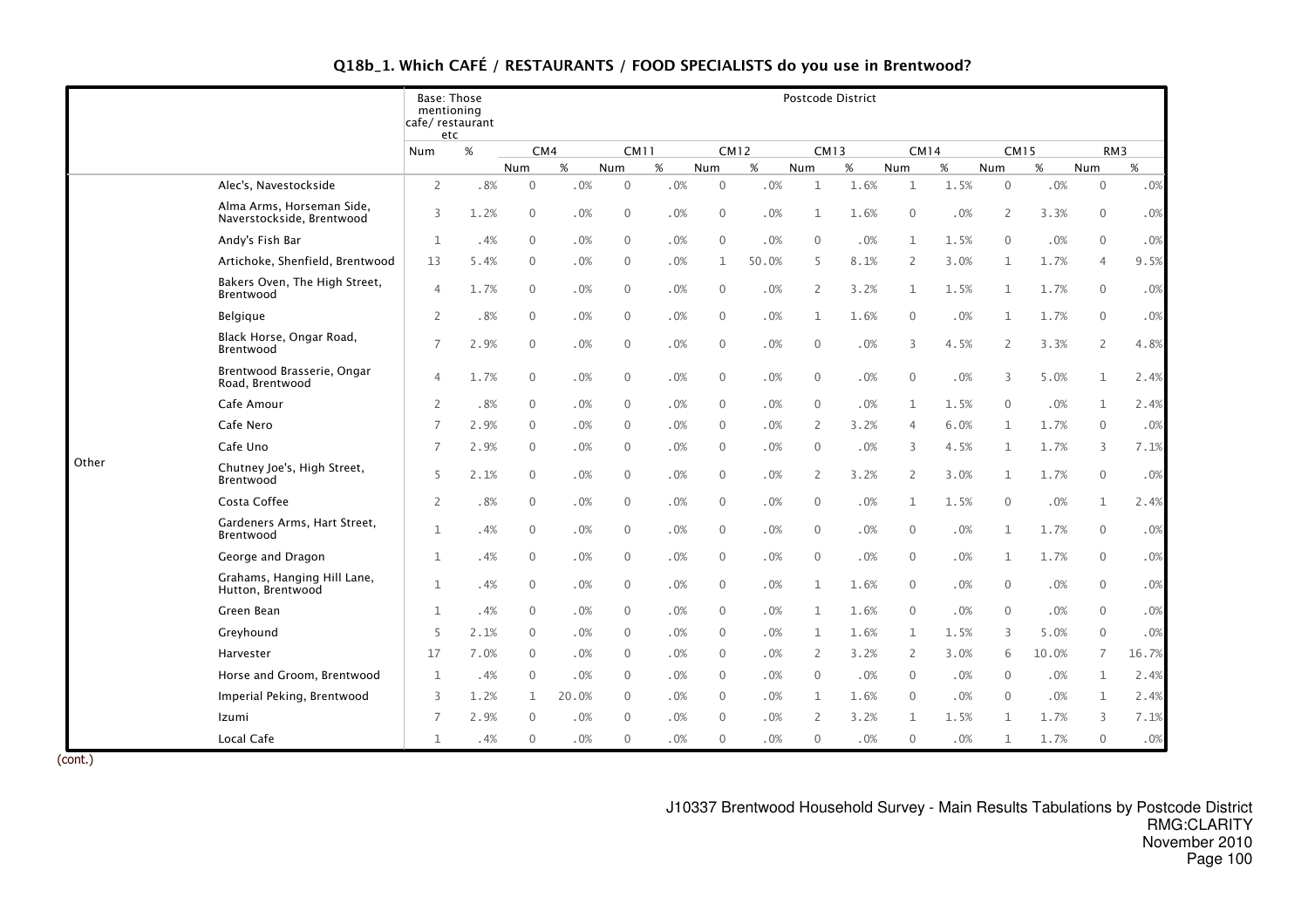|  |  | Q18b_1. Which CAFÉ / RESTAURANTS / FOOD SPECIALISTS do you use in Brentwood? |  |
|--|--|------------------------------------------------------------------------------|--|
|--|--|------------------------------------------------------------------------------|--|

|       |                                        |                | Base: Those<br>mentioning<br>cafe/restaurant<br>etc |                |       |                |       |                |             |                | Postcode District |                |             |                |             |                |      |
|-------|----------------------------------------|----------------|-----------------------------------------------------|----------------|-------|----------------|-------|----------------|-------------|----------------|-------------------|----------------|-------------|----------------|-------------|----------------|------|
|       |                                        | Num            | %                                                   |                | CM4   | <b>CM11</b>    |       |                | <b>CM12</b> |                | <b>CM13</b>       |                | <b>CM14</b> |                | <b>CM15</b> |                | RM3  |
|       |                                        |                |                                                     | Num            | %     | Num            | $\%$  | Num            | $\%$        | Num            | %                 | Num            | $\%$        | Num            | %           | Num            | %    |
|       | Nag's Head, Brook Street,<br>Brentwood | $\overline{7}$ | 2.9%                                                | $\mathbf 0$    | .0%   | $\mathbf{0}$   | .0%   | $\mathbf 0$    | .0%         | 2              | 3.2%              | 3              | 4.5%        |                | 1.7%        | 1              | 2.4% |
|       | Nandos                                 | 6              | 2.5%                                                | $\mathbf{0}$   | .0%   | $\mathbf{0}$   | .0%   | $\mathbf{0}$   | .0%         | $\overline{2}$ | 3.2%              | $\mathbf{1}$   | 1.5%        | 3              | 5.0%        | $\mathbf 0$    | .0%  |
|       | Pilgrims Korai                         | $\mathbf{1}$   | .4%                                                 | $\overline{0}$ | .0%   | $\mathbf{0}$   | .0%   | $\overline{0}$ | .0%         | $\mathbf{0}$   | .0%               | $\mathbf{0}$   | .0%         |                | 1.7%        | $\mathbf{0}$   | .0%  |
|       | Pizza Hut                              | 3              | 1.2%                                                | $\mathbf{0}$   | .0%   | $\mathbf{0}$   | .0%   | $\mathbf 0$    | .0%         | $\mathbf{0}$   | .0%               | $\overline{2}$ | 3.0%        |                | 1.7%        | $\mathbf 0$    | .0%  |
|       | Refused                                | $\mathbf{1}$   | .4%                                                 | $\mathbf{0}$   | .0%   | $\mathbf 0$    | .0%   | $\mathbf 0$    | .0%         | $\mathbf{0}$   | .0%               |                | 1.5%        | $\mathbf{0}$   | .0%         | $\mathbf 0$    | .0%  |
|       | Rossi's                                | $\mathbf{1}$   | .4%                                                 | $\mathbf 0$    | .0%   | $\mathbf 0$    | .0%   | $\mathbf 0$    | .0%         | $\Omega$       | .0%               |                | 1.5%        | $\mathbf 0$    | .0%         | $\mathbf 0$    | .0%  |
| Other | Sainsbury's                            | 3              | 1.2%                                                | $\mathbf{0}$   | .0%   | $\mathbf 0$    | .0%   | $\mathbf{0}$   | .0%         | $\overline{2}$ | 3.2%              |                | 1.5%        | $\mathbf{0}$   | .0%         | $\mathbf 0$    | .0%  |
|       | Sakura                                 | $\mathbf{1}$   | .4%                                                 | $\mathbf 0$    | .0%   | $\mathbf 0$    | .0%   | $\mathbf 0$    | .0%         |                | 1.6%              | $\Omega$       | .0%         | $\mathbf 0$    | .0%         | $\mathbf 0$    | .0%  |
|       | Slug and Lettuce                       | 2              | .8%                                                 | $\mathbf 0$    | .0%   | $\overline{0}$ | .0%   | $\mathbf{0}$   | .0%         |                | 1.6%              | $\mathbf{0}$   | .0%         | $\mathbf{0}$   | .0%         | $\mathbf{1}$   | 2.4% |
|       | Starbucks                              | 9              | 3.7%                                                | $\mathbf{0}$   | .0%   | $\overline{0}$ | .0%   | $\overline{0}$ | .0%         | 3              | 4.8%              | 3              | 4.5%        | $\overline{2}$ | 3.3%        | 1              | 2.4% |
|       | Swan                                   | $\mathbf{1}$   | .4%                                                 | $\mathbf{0}$   | .0%   | $\mathbf{0}$   | .0%   | $\mathbf{0}$   | .0%         | $\Omega$       | .0%               | $\Omega$       | .0%         |                | 1.7%        | $\mathbf 0$    | .0%  |
|       | Tarantinos                             | $\overline{4}$ | 1.7%                                                | $\mathbf{0}$   | .0%   | $\mathbf{0}$   | .0%   | $\overline{0}$ | .0%         |                | 1.6%              | $\overline{2}$ | 3.0%        |                | 1.7%        | $\mathbf 0$    | .0%  |
|       | Various                                | 34             | 14.0%                                               | 2              | 40.0% | 1              | 33.3% | $\overline{0}$ | .0%         | 6              | 9.7%              | 16             | 23.9%       |                | 11.7%       | $\overline{2}$ | 4.8% |
|       | Whittaker's                            | 3              | 1.2%                                                | $\overline{0}$ | .0%   | $\mathbf{0}$   | .0%   | $\mathbf{0}$   | .0%         | 0              | .0%               |                | 1.5%        |                | 3.3%        | $\overline{0}$ | .0%  |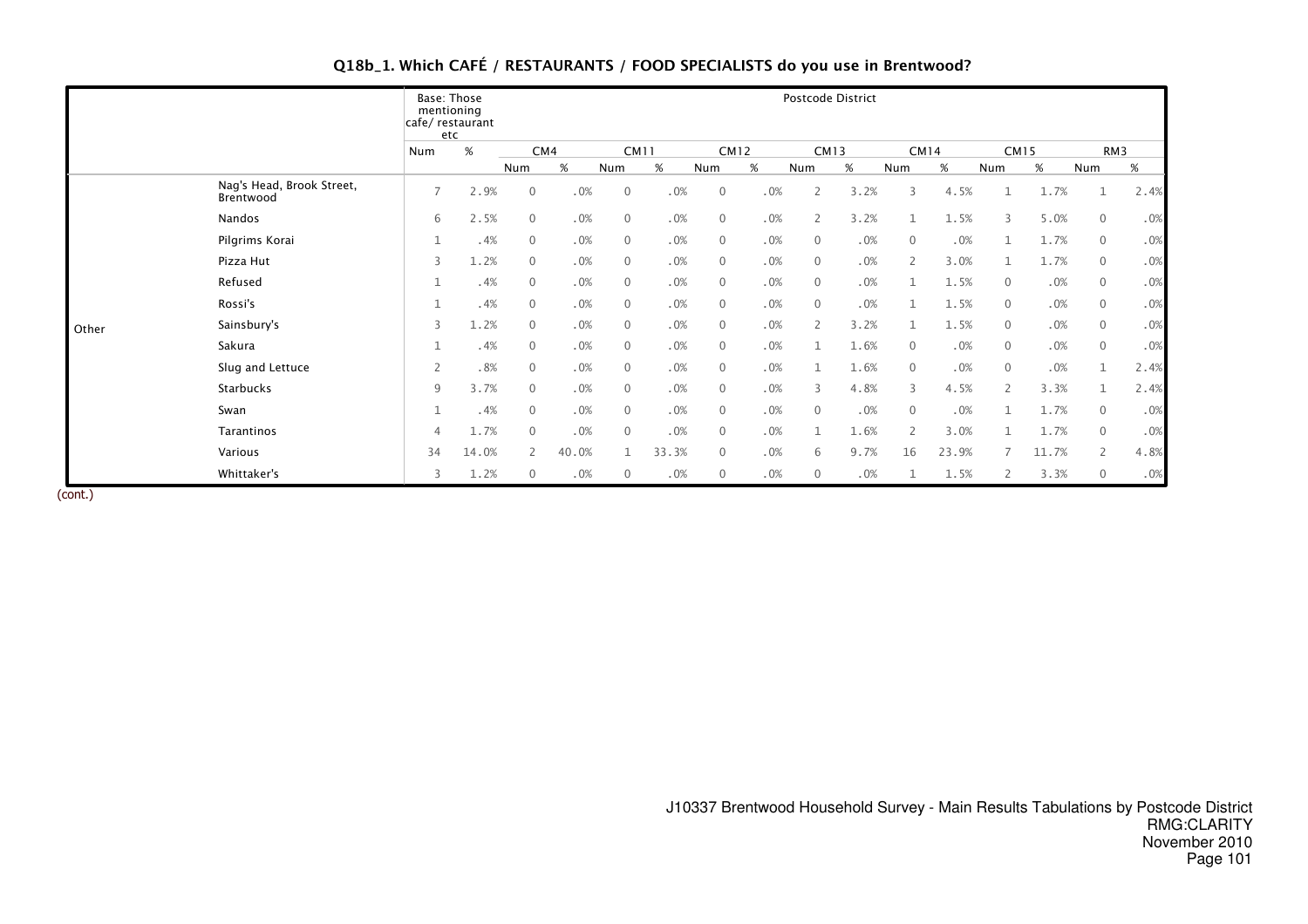|                                            |                | Postcode<br><b>District</b> |
|--------------------------------------------|----------------|-----------------------------|
|                                            |                | RM4                         |
|                                            | Num            | %                           |
| Base: Those mentioning cafe/restaurant etc | 1              | 100.0%                      |
| <b>Balti House</b>                         | $\Omega$       | .0%                         |
| Cafe Rouge                                 | $\overline{0}$ | .0%                         |
| Il Bertorelli                              | $\Omega$       | .0%                         |
| Juboraj Restaurant                         | $\Omega$       | .0%                         |
| La Tasca                                   | $\Omega$       | .0%                         |
| Marygreen Manor                            | $\Omega$       | .0%                         |
| Masons                                     | $\Omega$       | .0%                         |
| <b>McDonalds</b>                           | $\Omega$       | .0%                         |
| Pizza Express                              | $\Omega$       | .0%                         |
| Prezzo                                     | $\Omega$       | .0%                         |
| Rajmoni                                    | $\Omega$       | .0%                         |
| Red Frog                                   | $\Omega$       | .0%                         |
| Sugar Hut Village                          | $\Omega$       | .0%                         |
| The Raj                                    | $\Omega$       | .0%                         |
| Thai Orchard                               | $\mathbf{0}$   | .0%                         |
| <b>Toby Carvery</b>                        | $\mathbf{1}$   | 100.0%                      |
| Zizzi                                      | 0              | .0%                         |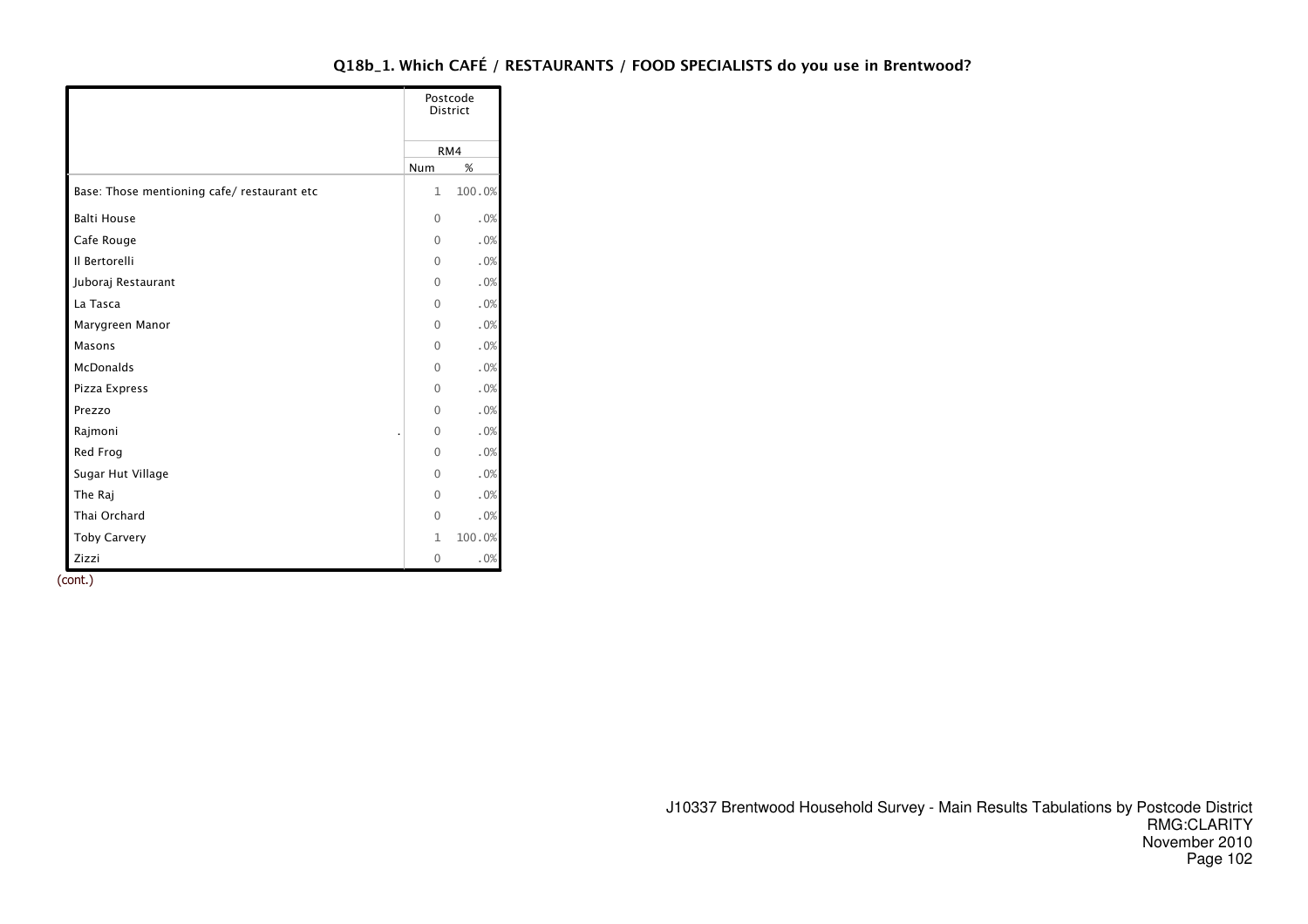|       |                                                        | Postcode<br><b>District</b> |     |
|-------|--------------------------------------------------------|-----------------------------|-----|
|       |                                                        | RM4                         |     |
|       |                                                        | Num                         | %   |
|       | Alec's, Navestockside                                  | $\Omega$                    | .0% |
|       | Alma Arms, Horseman Side,<br>Naverstockside. Brentwood | $\Omega$                    | .0% |
|       | Andy's Fish Bar                                        | 0                           | .0% |
|       | Artichoke, Shenfield, Brentwood                        | $\Omega$                    | .0% |
|       | Bakers Oven, The High Street,<br>Brentwood             | $\Omega$                    | .0% |
|       | <b>Belgique</b>                                        | 0                           | .0% |
|       | Black Horse, Ongar Road,<br>Brentwood                  | $\Omega$                    | .0% |
|       | Brentwood Brasserie, Ongar<br>Road, Brentwood          | $\Omega$                    | .0% |
|       | Cafe Amour                                             | $\Omega$                    | .0% |
|       | Cafe Nero                                              | 0                           | .0% |
|       | Cafe Uno                                               | 0                           | .0% |
| Other | Chutney Joe's, High Street,<br>Brentwood               | $\Omega$                    | .0% |
|       | Costa Coffee                                           | $\Omega$                    | .0% |
|       | Gardeners Arms, Hart Street,<br>Brentwood              | $\Omega$                    | .0% |
|       | George and Dragon                                      | $\Omega$                    | .0% |
|       | Grahams, Hanging Hill Lane,<br>Hutton, Brentwood       | $\Omega$                    | .0% |
|       | Green Bean                                             | 0                           | .0% |
|       | Greyhound                                              | $\Omega$                    | .0% |
|       | Harvester                                              | 0                           | .0% |
|       | Horse and Groom, Brentwood                             | 0                           | .0% |
|       | Imperial Peking, Brentwood                             | $\Omega$                    | .0% |
|       | Izumi                                                  | $\Omega$                    | .0% |
|       | Local Cafe                                             | $\Omega$                    | .0% |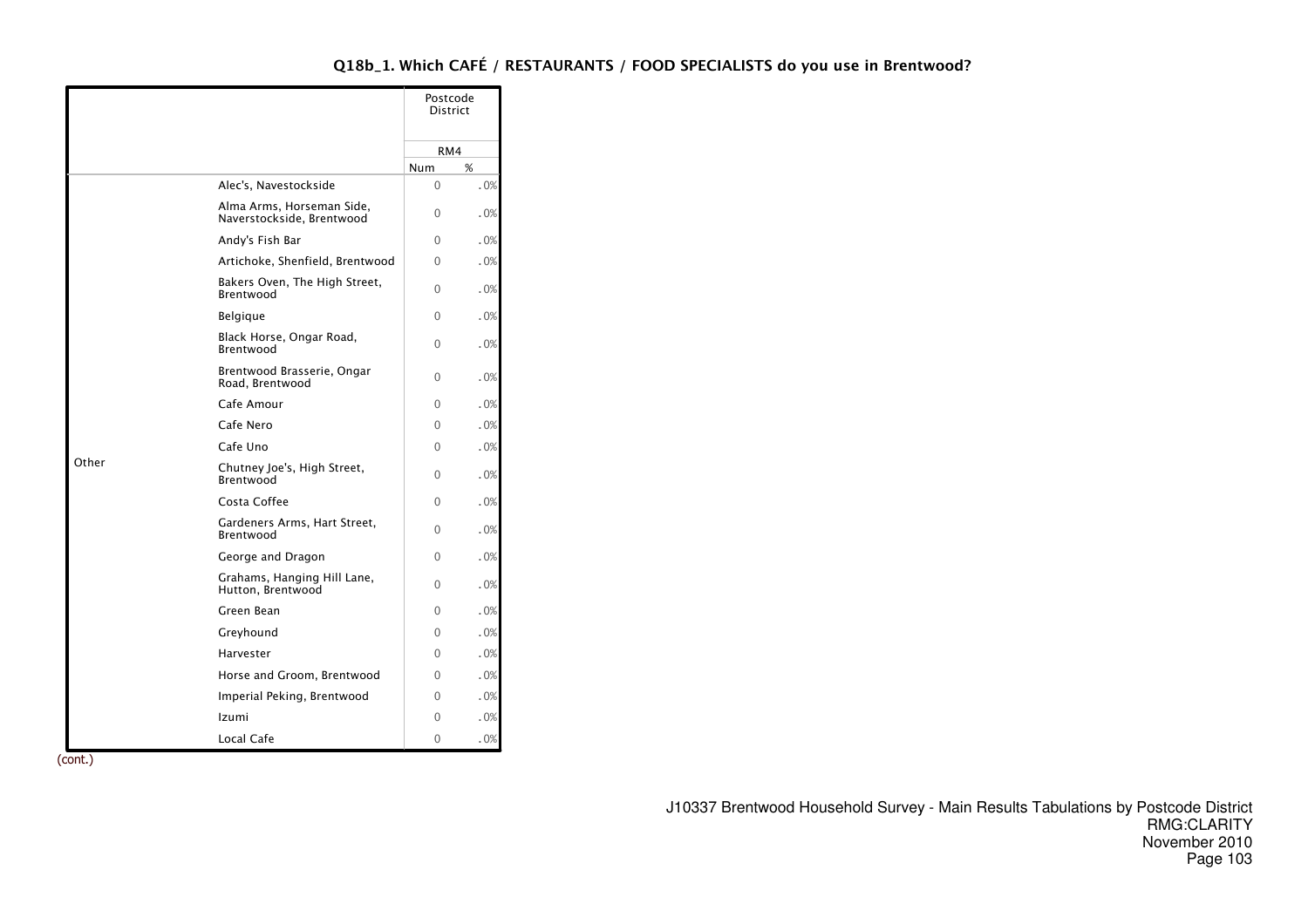|       |                                        | Postcode<br><b>District</b> |     |
|-------|----------------------------------------|-----------------------------|-----|
|       |                                        | RM4                         |     |
|       |                                        | Num                         | %   |
|       | Nag's Head, Brook Street,<br>Brentwood | $\mathbf{0}$                | .0% |
|       | Nandos                                 | $\Omega$                    | .0% |
|       | Pilgrims Korai                         | $\Omega$                    | .0% |
|       | Pizza Hut                              | $\Omega$                    | .0% |
|       | Refused                                | $\Omega$                    | .0% |
|       | Rossi's                                | $\Omega$                    | .0% |
| Other | Sainsbury's                            | $\Omega$                    | .0% |
|       | Sakura                                 | $\Omega$                    | .0% |
|       | Slug and Lettuce                       | $\Omega$                    | .0% |
|       | <b>Starbucks</b>                       | $\Omega$                    | .0% |
|       | Swan                                   | $\Omega$                    | .0% |
|       | Tarantinos                             | $\Omega$                    | .0% |
|       | Various                                | $\Omega$                    | .0% |
|       | Whittaker's                            | $\mathbf{0}$                | .0% |

# Q18b\_2. Which CAFÉ / RESTAURANTS / FOOD SPECIALISTS would you like to see located in Brentwood town centres?

|                                                     |     | Base: Those<br>mentioning<br> cafe/ restaurant<br>etc |     |                 |     |             |     |             |     | Postcode District |     |             |     |             |     |        |
|-----------------------------------------------------|-----|-------------------------------------------------------|-----|-----------------|-----|-------------|-----|-------------|-----|-------------------|-----|-------------|-----|-------------|-----|--------|
|                                                     | Num | %                                                     |     | CM <sub>4</sub> |     | <b>CM11</b> |     | <b>CM12</b> |     | <b>CM13</b>       |     | <b>CM14</b> |     | <b>CM15</b> |     | RM3    |
|                                                     |     |                                                       | Num | %               | Num | %           | Num | %           | Num | %                 | Num | %           | Num | %           | Num | %      |
| Base: Those mentioning cafe/ restaurant etc         | 658 | 100.0%                                                | 41  | 100.0%          | 65  | 100.0%      | 96  | 100.0%      | 106 | 100.0%            | 83  | 100.0%      | 99  | 100.0%      | 165 | 100.0% |
| Do not want any café/ restaurants/ food specialists | 568 | 86.3%                                                 | 30  | 73.2%           | 58  | 89.2%       | 84  | 87.5%       | 92  | 86.8%             | 70  | 84.3%       | 88  | 88.9%       | 143 | 86.7%  |

(cont.)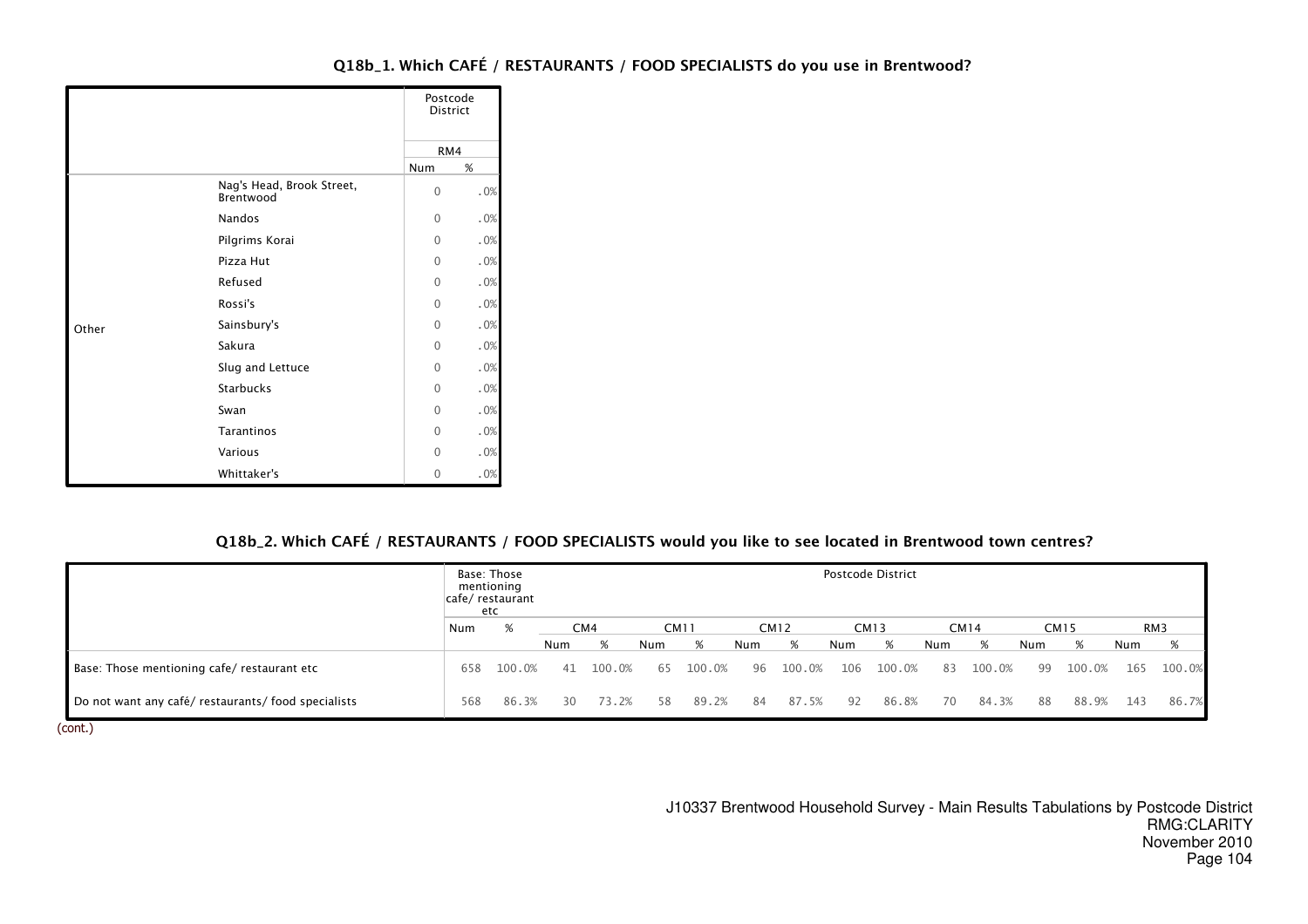|  |  | Q18b_2. Which CAFÉ / RESTAURANTS / FOOD SPECIALISTS would you like to see located in Brentwood town centres? |  |
|--|--|--------------------------------------------------------------------------------------------------------------|--|
|--|--|--------------------------------------------------------------------------------------------------------------|--|

|       |                                            | Base: Those<br>mentioning<br>cafe/ restaurant<br>etc |      |              |      |                |      |                |      |                | Postcode District |              |      |              |        |                |        |
|-------|--------------------------------------------|------------------------------------------------------|------|--------------|------|----------------|------|----------------|------|----------------|-------------------|--------------|------|--------------|--------|----------------|--------|
|       |                                            | Num                                                  | $\%$ | CM4          |      | <b>CM11</b>    |      | <b>CM12</b>    |      | <b>CM13</b>    |                   | <b>CM14</b>  |      | <b>CM15</b>  |        |                | RM3    |
|       |                                            |                                                      |      | Num          | %    | Num            | $\%$ | Num            | $\%$ | Num            | $\%$              | Num          | %    | Num          | %      | Num            | $\%$   |
|       | Wider variety in general/ no<br>preference | 18                                                   | 2.7% | 3            | 7.3% | $\mathbf{0}$   | .0%  | $\overline{3}$ | 3.1% | $\mathbf{1}$   | .9%               | $\mathbf{1}$ | 1.2% | 3            | 3.0%   | $\overline{7}$ | 4.2%   |
|       | Independent restaurants                    | 13                                                   | 2.0% | 2            | 4.9% | 1              | 1.5% | 1              | 1.0% | $\overline{2}$ | 1.9%              | 3            | 3.6% | 3            | 3.0%   | $\mathbf{1}$   | .6%    |
|       | Strada                                     | $\overline{4}$                                       | .6%  | $\mathbf{0}$ | .0%  | $\mathbf{1}$   | 1.5% | 2              | 2.1% | $\mathbf 0$    | .0%               | $\mathbf 0$  | .0%  | $\mathbf 1$  | 1.0%   | $\mathbf 0$    | .0%    |
|       | Tapas bar                                  | $\overline{4}$                                       | .6%  | $\Omega$     | .0%  | $\mathbf{0}$   | .0%  | 1              | 1.0% | $\mathbf{1}$   | .9%               | $\mathbf{1}$ | 1.2% | $\mathbf{1}$ | 1.0%   | $\mathbf{0}$   | $.0\%$ |
|       | Ask                                        | 3                                                    | .5%  | $\Omega$     | .0%  | $\overline{2}$ | 3.1% | $\mathbf{0}$   | .0%  | $\mathbf{0}$   | .0%               | $\mathbf{0}$ | .0%  | $\mathbf{0}$ | .0%    | $\mathbf{1}$   | .6%    |
|       | Costa Coffee                               | 3                                                    | .5%  | $\Omega$     | .0%  | $\mathbf{0}$   | .0%  | $\mathbf{1}$   | 1.0% | $\mathbf{0}$   | .0%               | $\mathbf{0}$ | .0%  | $\mathbf{0}$ | .0%    | $\overline{2}$ | 1.2%   |
|       | Vegetarian restaurants                     | 3                                                    | .5%  | $\Omega$     | .0%  | $\mathbf{0}$   | .0%  | $\overline{0}$ | .0%  | $\overline{2}$ | 1.9%              | $\mathbf 0$  | .0%  | $\mathbf{0}$ | .0%    | $\mathbf{1}$   | .6%    |
|       | Wetherspoon                                | 3                                                    | .5%  | $\mathbf{0}$ | .0%  | 0              | .0%  | $\mathbf 0$    | .0%  | $\mathbf{1}$   | .9%               | $\mathbf 0$  | .0%  | $\mathbf 0$  | .0%    | 2              | 1.2%   |
|       | Carluccio's                                | $\overline{2}$                                       | .3%  | $\mathbf{1}$ | 2.4% | $\mathbf{0}$   | .0%  | $\mathbf{0}$   | .0%  | $\mathbf{0}$   | .0%               | $\mathbf{1}$ | 1.2% | $\mathbf{0}$ | .0%    | $\mathbf{0}$   | $.0\%$ |
|       | Chez Gerard                                | 2                                                    | .3%  | $\Omega$     | .0%  | $\mathbf{0}$   | .0%  | $\mathbf{0}$   | .0%  | $\mathbf{1}$   | .9%               | $\mathbf{1}$ | 1.2% | $\mathbf{0}$ | .0%    | $\mathbf 0$    | .0%    |
|       | Gordon Ramsay                              | $\overline{2}$                                       | .3%  | $\Omega$     | .0%  | $\mathbf{0}$   | .0%  | 1              | 1.0% | $\mathbf{0}$   | .0%               | $\mathbf 0$  | .0%  | $\mathbf{0}$ | .0%    | $\mathbf{1}$   | .6%    |
|       | Italian                                    | $\overline{2}$                                       | .3%  | $\Omega$     | .0%  | $\mathbf{0}$   | .0%  | $\mathbf{0}$   | .0%  | $\mathbf 0$    | .0%               | $\mathbf 0$  | .0%  | $\mathbf{1}$ | 1.0%   | $\mathbf{1}$   | .6%    |
| Other | La Tasca                                   | $\overline{2}$                                       | .3%  | $\mathbf{0}$ | .0%  | $\mathbf{0}$   | .0%  | $\mathbf{0}$   | .0%  | $\mathbf 0$    | .0%               | $\mathbf{1}$ | 1.2% | $\mathbf 0$  | .0%    | $\mathbf{1}$   | .6%    |
|       | Marks & Spencer cafe                       | 2                                                    | .3%  | $\mathbf{1}$ | 2.4% | $\mathbf{0}$   | .0%  | $\mathbf{0}$   | .0%  | $\mathbf{0}$   | .0%               | $\mathbf{0}$ | .0%  | $\mathbf{1}$ | 1.0%   | $\mathbf{0}$   | .0%    |
|       | Miller and Carter                          | $\overline{2}$                                       | .3%  | $\Omega$     | .0%  | $\mathbf{0}$   | .0%  | $\mathbf{0}$   | .0%  | $\mathbf{0}$   | .0%               | $\mathbf{0}$ | .0%  | $\mathbf{0}$ | .0%    | $\overline{2}$ | 1.2%   |
|       | Small independent food specialists         | 2                                                    | .3%  | $\Omega$     | .0%  | $\mathbf{0}$   | .0%  | $\mathbf{0}$   | .0%  | $\mathbf{1}$   | .9%               | $\mathbf{1}$ | 1.2% | $\mathbf{0}$ | .0%    | $\mathbf{0}$   | .0%    |
|       | Wagamama                                   | $\overline{2}$                                       | .3%  | $\Omega$     | .0%  | $\mathbf{0}$   | .0%  | $\mathbf 0$    | .0%  | $\mathbf{1}$   | .9%               | $\mathbf 0$  | .0%  | $\mathbf{0}$ | .0%    | $\mathbf{1}$   | .6%    |
|       | Beefeater                                  | $\mathbf{1}$                                         | .2%  | $\mathbf{0}$ | .0%  | $\mathbf 1$    | 1.5% | $\mathbf 0$    | .0%  | $\mathbf 0$    | .0%               | $\mathbf 0$  | .0%  | $\mathbf 0$  | $.0\%$ | $\mathbf 0$    | $.0\%$ |
|       | Bella Pasta                                | $\mathbf{1}$                                         | .2%  | $\mathbf{1}$ | 2.4% | $\mathbf{0}$   | .0%  | $\overline{0}$ | .0%  | $\mathbf{0}$   | .0%               | $\mathbf{0}$ | .0%  | $\mathbf{0}$ | .0%    | $\mathbf{0}$   | .0%    |
|       | <b>Burger King</b>                         | $\mathbf{1}$                                         | .2%  | $\Omega$     | .0%  | $\mathbf{0}$   | .0%  | $\mathbf{0}$   | .0%  | $\mathbf{0}$   | .0%               | $\mathbf{1}$ | 1.2% | $\Omega$     | .0%    | $\mathbf 0$    | .0%    |
|       | Butcher and fish monger                    | $\mathbf{1}$                                         | .2%  | $\Omega$     | .0%  | $\mathbf{0}$   | .0%  | $\overline{0}$ | .0%  | $\mathbf{0}$   | .0%               | $\mathbf{1}$ | 1.2% | $\mathbf{0}$ | .0%    | $\mathbf{0}$   | .0%    |
|       | Cafe, no preference                        | $\mathbf{1}$                                         | .2%  | $\mathbf{0}$ | .0%  | $\mathbf{0}$   | .0%  | $\mathbf 0$    | .0%  | $\mathbf{1}$   | .9%               | $\mathbf 0$  | .0%  | 0            | .0%    | $\mathbf 0$    | .0%    |
|       | Cafes not coffee shops                     | $\mathbf{1}$                                         | .2%  | $\mathbf{0}$ | .0%  | $\mathbf{0}$   | .0%  | $\mathbf 0$    | .0%  | $\mathbf 0$    | .0%               | $\mathbf 0$  | .0%  | $\mathbf{0}$ | $.0\%$ | $\mathbf{1}$   | .6%    |
|       | Carvery                                    | $\mathbf{1}$                                         | .2%  | $\mathbf{0}$ | .0%  | $\mathbf{0}$   | .0%  | $\mathbf{0}$   | .0%  | $\mathbf{1}$   | .9%               | $\mathbf{0}$ | .0%  | $\mathbf{0}$ | .0%    | $\mathbf{0}$   | .0%    |
|       | Chinese restaurant                         | $\mathbf{1}$                                         | .2%  | $\Omega$     | .0%  | $\Omega$       | .0%  | $\mathbf{0}$   | .0%  | $\mathbf{0}$   | .0%               | $\mathbf{0}$ | .0%  | $\Omega$     | .0%    | $\mathbf{1}$   | .6%    |
|       | Frankie and Benny's                        | $\mathbf{1}$                                         | .2%  | $\Omega$     | .0%  | $\Omega$       | .0%  | $\mathbf{0}$   | .0%  | $\mathbf{0}$   | .0%               | $\mathbf{1}$ | 1.2% | $\mathbf{0}$ | .0%    | $\mathbf{0}$   | $.0\%$ |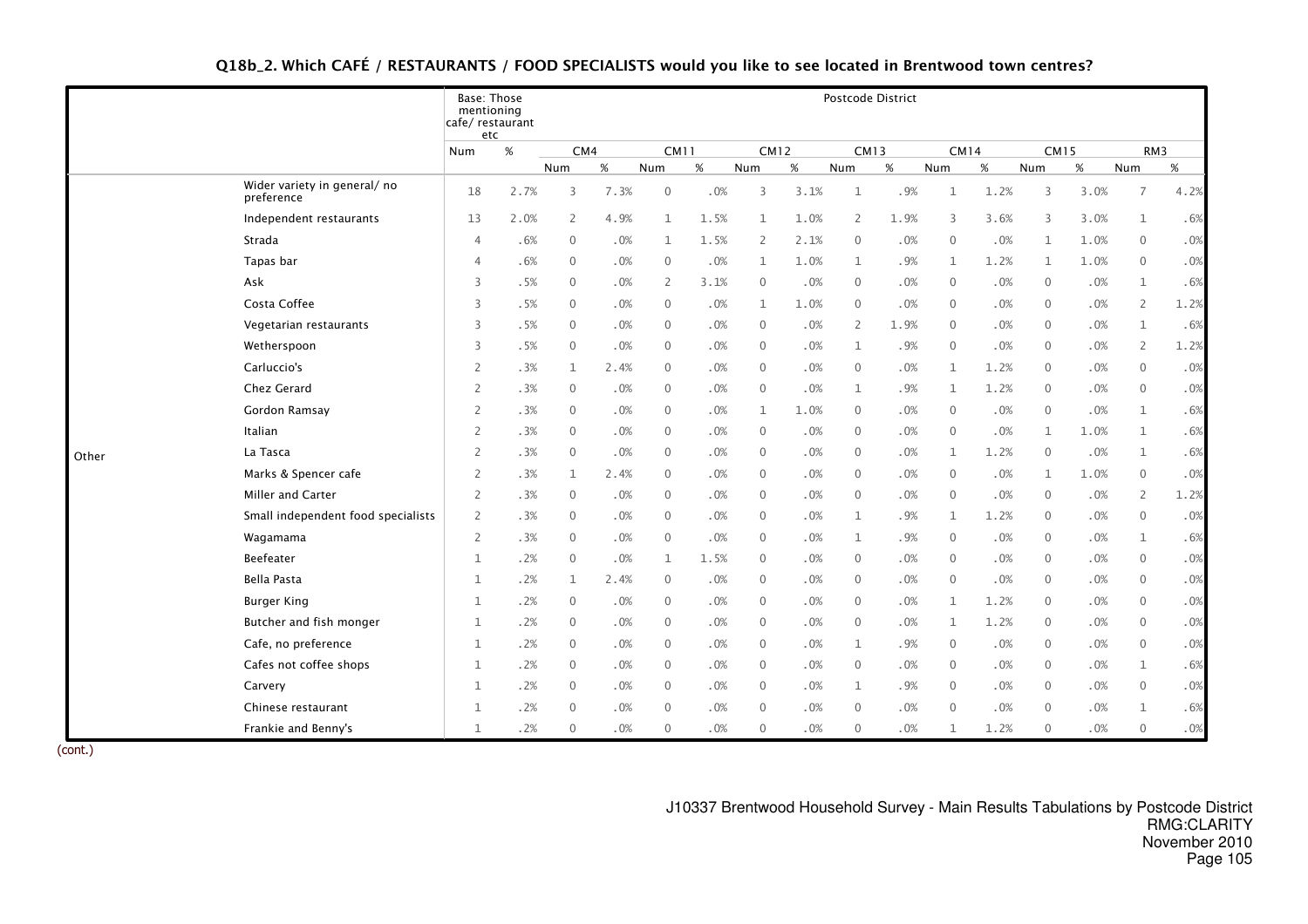# Q18b\_2. Which CAFÉ / RESTAURANTS / FOOD SPECIALISTS would you like to see located in Brentwood town centres?

|       |                   | Base: Those<br>mentioning<br>cafe/ restaurant<br>etc |     |                |      |                |      |                |      |                | Postcode District |              |             |                |             |              |     |
|-------|-------------------|------------------------------------------------------|-----|----------------|------|----------------|------|----------------|------|----------------|-------------------|--------------|-------------|----------------|-------------|--------------|-----|
|       |                   | Num                                                  | %   | CM4            |      | <b>CM11</b>    |      |                | CM12 |                | CM13              |              | <b>CM14</b> |                | <b>CM15</b> |              | RM3 |
|       |                   |                                                      |     | Num            | %    | Num            | %    | Num            | %    | Num            | %                 | Num          | %           | Num            | %           | Num          | %   |
|       | French cuisine    |                                                      | .2% | $\overline{0}$ | .0%  | $\mathbf 0$    | .0%  |                | 1.0% | $\overline{0}$ | .0%               | $\mathbf 0$  | .0%         | $\overline{0}$ | .0%         | $\mathbf 0$  | .0% |
|       | French restaurant |                                                      | .2% | $\mathbf{0}$   | .0%  | $\overline{0}$ | .0%  | $\mathbf{0}$   | .0%  | $\mathbf{0}$   | .0%               |              | 1.2%        | $\overline{0}$ | .0%         | $\mathbf 0$  | .0% |
|       | Greek one         |                                                      | .2% | $\overline{0}$ | .0%  | $\overline{0}$ | .0%  | $\mathbf{0}$   | .0%  | $\mathbf{0}$   | .0%               | $\mathbf 0$  | .0%         | $\mathbf{1}$   | 1.0%        | $\mathbf 0$  | .0% |
|       | Harvester         |                                                      | .2% | $\Omega$       | .0%  | $\mathbf{0}$   | .0%  | $\mathbf{0}$   | .0%  |                | .9%               | $\mathbf{0}$ | .0%         | $\overline{0}$ | .0%         | $\mathbf{0}$ | .0% |
|       | Indian            |                                                      | .2% |                | 2.4% | $\mathbf{0}$   | .0%  | $\mathbf{0}$   | .0%  | $\mathbf{0}$   | .0%               | $\mathbf 0$  | .0%         | $\mathbf 0$    | .0%         | $\mathbf 0$  | .0% |
| Other | Jamie Oliver      |                                                      | .2% | $\mathbf{0}$   | .0%  |                | 1.5% | $\overline{0}$ | .0%  | $\mathbf{0}$   | .0%               | $\mathbf{0}$ | .0%         | $\overline{0}$ | .0%         | $\mathbf{0}$ | .0% |
|       | Mexican           |                                                      | .2% | $\overline{0}$ | .0%  |                | 1.5% | $\mathbf{0}$   | .0%  | $\mathbf{0}$   | .0%               | $\mathbf 0$  | .0%         | $\mathbf 0$    | .0%         | $\mathbf 0$  | .0% |
|       | Nandos            |                                                      | .2% |                | 2.4% | $\mathbf{0}$   | .0%  | $\mathbf{0}$   | .0%  | $\mathbf{0}$   | .0%               | $\mathbf{0}$ | .0%         | $\mathbf{0}$   | .0%         | $\mathbf{0}$ | .0% |
|       | Pret a Manger     |                                                      | .2% | $\mathbf{0}$   | .0%  | $\overline{0}$ | .0%  |                | 1.0% | $\mathbf{0}$   | .0%               | $\mathbf{0}$ | .0%         | $\mathbf 0$    | .0%         | $\mathbf 0$  | .0% |
|       | Prezzo            |                                                      | .2% | $\mathbf{0}$   | .0%  | $\overline{0}$ | .0%  |                | 1.0% | $\Omega$       | .0%               | $\mathbf{0}$ | .0%         | $\overline{0}$ | .0%         | $\mathbf{0}$ | .0% |
|       | Thai restaurants  |                                                      | .2% | $\overline{0}$ | .0%  | $\mathbf{0}$   | .0%  | $\overline{0}$ | .0%  |                | .9%               | $\mathbf{0}$ | .0%         | $\overline{0}$ | .0%         | $\mathbf{0}$ | .0% |
|       | Waitrose          |                                                      | .2% |                | 2.4% | $\mathbf{0}$   | .0%  | $\mathbf 0$    | .0%  | $\mathbf 0$    | .0%               | $\mathbf 0$  | .0%         | $\overline{0}$ | .0%         | 0            | .0% |

(cont.)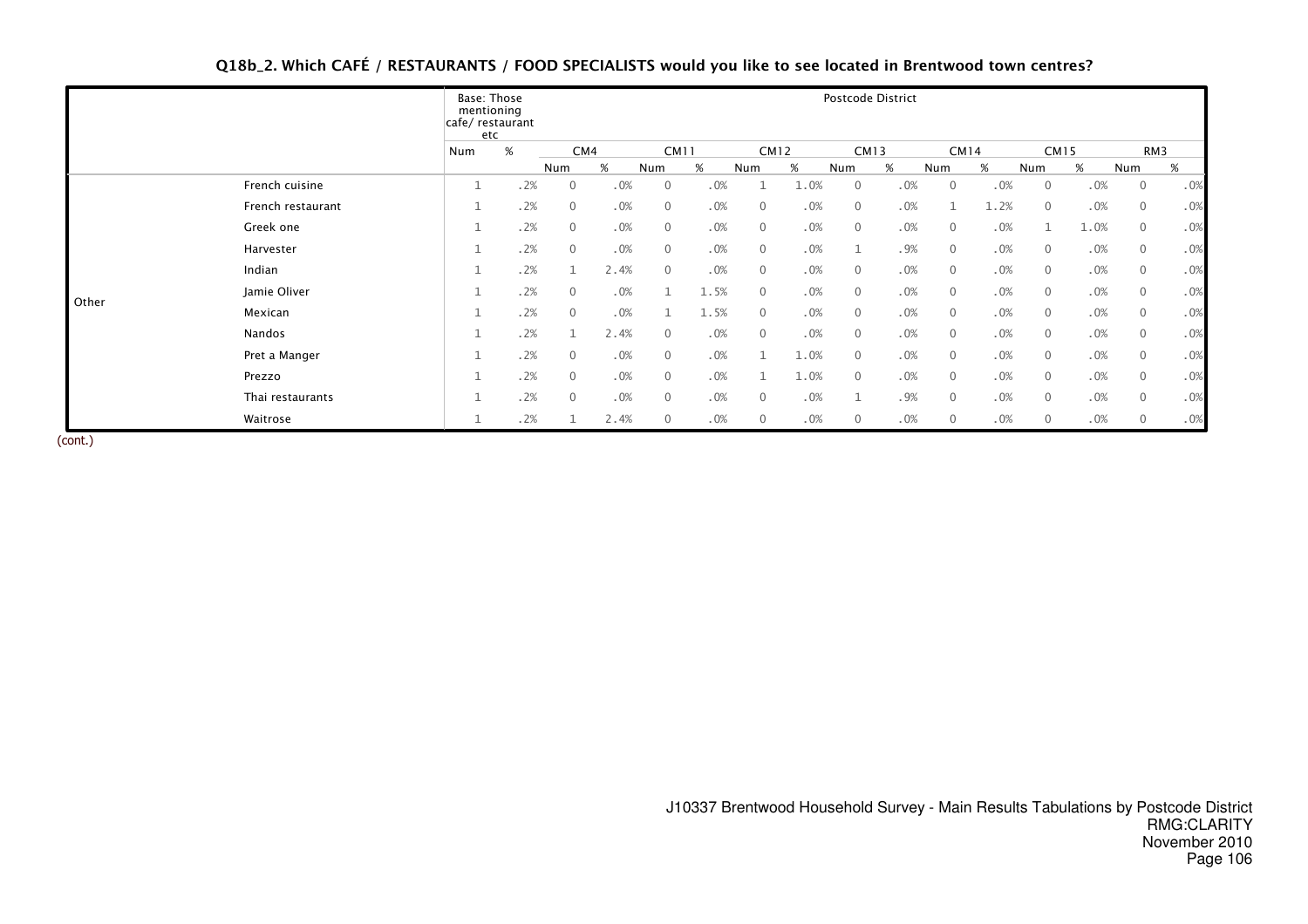# Q18b\_2. Which CAFÉ / RESTAURANTS / FOOD SPECIALISTS would you like to see located in Brentwood town centres?

|                                                     |     | Postcode<br><b>District</b> |
|-----------------------------------------------------|-----|-----------------------------|
|                                                     |     | RM4                         |
|                                                     | Num | %                           |
| Base: Those mentioning cafe/restaurant etc          | 2   | 100.0%                      |
| Do not want any café/ restaurants/ food specialists |     | 100.0%                      |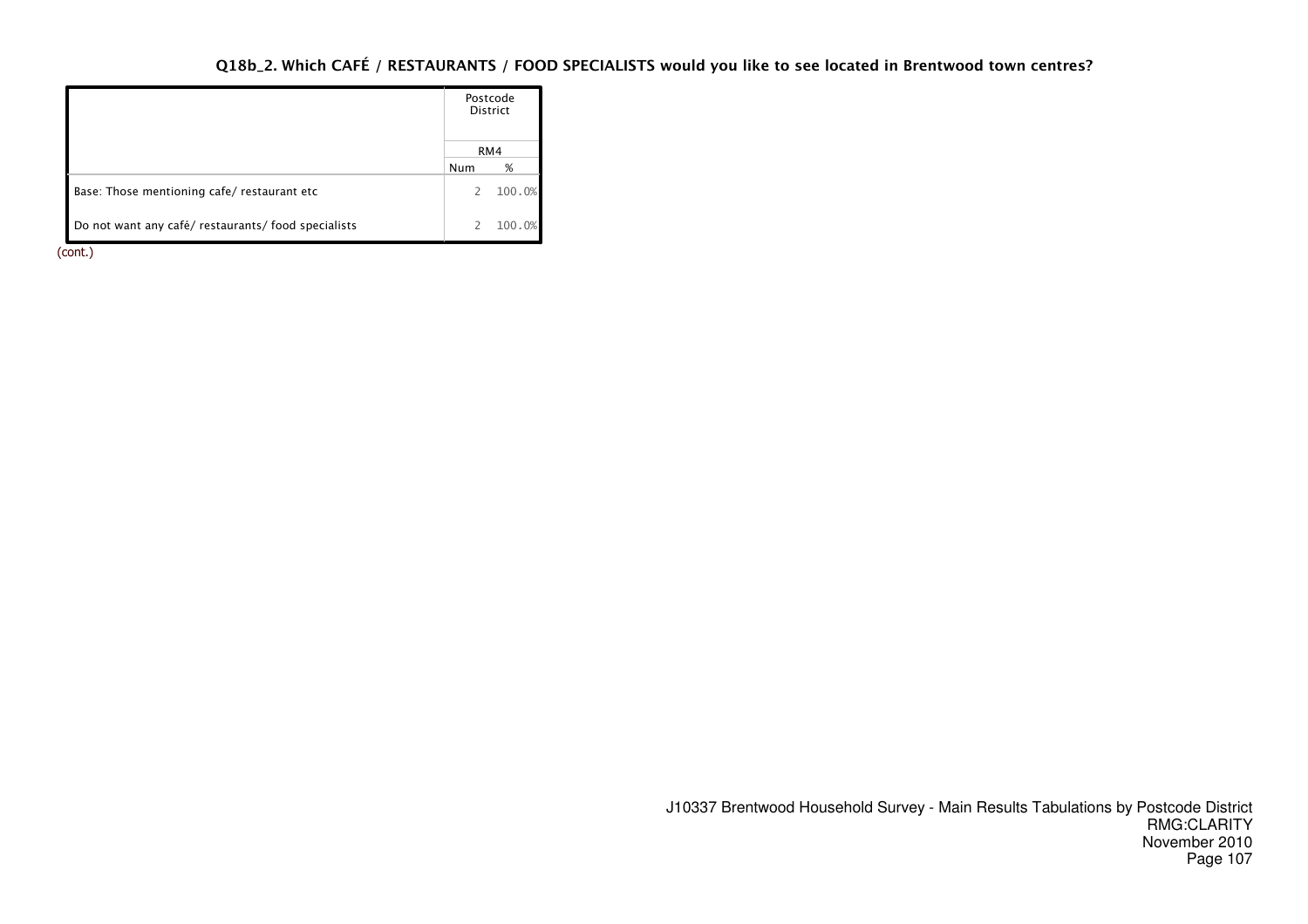|       |                                           |              | Postcode<br><b>District</b> |
|-------|-------------------------------------------|--------------|-----------------------------|
|       |                                           |              | RM4                         |
|       |                                           | Num          | %                           |
|       | Wider variety in general/no<br>preference | 0            | .0%                         |
|       | Independent restaurants                   | $\Omega$     | .0%                         |
|       | Strada                                    | $\Omega$     | .0%                         |
|       | Tapas bar                                 | $\Omega$     | .0%                         |
|       | Ask                                       | $\Omega$     | .0%                         |
|       | Costa Coffee                              | $\Omega$     | .0%                         |
|       | Vegetarian restaurants                    | 0            | .0%                         |
|       | Wetherspoon                               | $\Omega$     | .0%                         |
|       | Carluccio's                               | 0            | .0%                         |
|       | Chez Gerard                               | $\mathbf{0}$ | .0%                         |
|       | Gordon Ramsay                             | 0            | .0%                         |
|       | Italian                                   | $\Omega$     | .0%                         |
| Other | La Tasca                                  | $\Omega$     | .0%                         |
|       | Marks & Spencer cafe                      | $\Omega$     | .0%                         |
|       | <b>Miller and Carter</b>                  | $\Omega$     | .0%                         |
|       | Small independent food specialists        | 0            | .0%                         |
|       | Wagamama                                  | $\mathbf{0}$ | .0%                         |
|       | <b>Beefeater</b>                          | 0            | .0%                         |
|       | <b>Bella Pasta</b>                        | $\Omega$     | .0%                         |
|       | <b>Burger King</b>                        | 0            | .0%                         |
|       | Butcher and fish monger                   | $\Omega$     | .0%                         |
|       | Cafe, no preference                       | $\Omega$     | .0%                         |
|       | Cafes not coffee shops                    | 0            | .0%                         |
|       | Carvery                                   | $\Omega$     | .0%                         |
|       | Chinese restaurant                        | $\Omega$     | .0%                         |
|       | Frankie and Benny's                       | $\mathbf{0}$ | $.0\%$                      |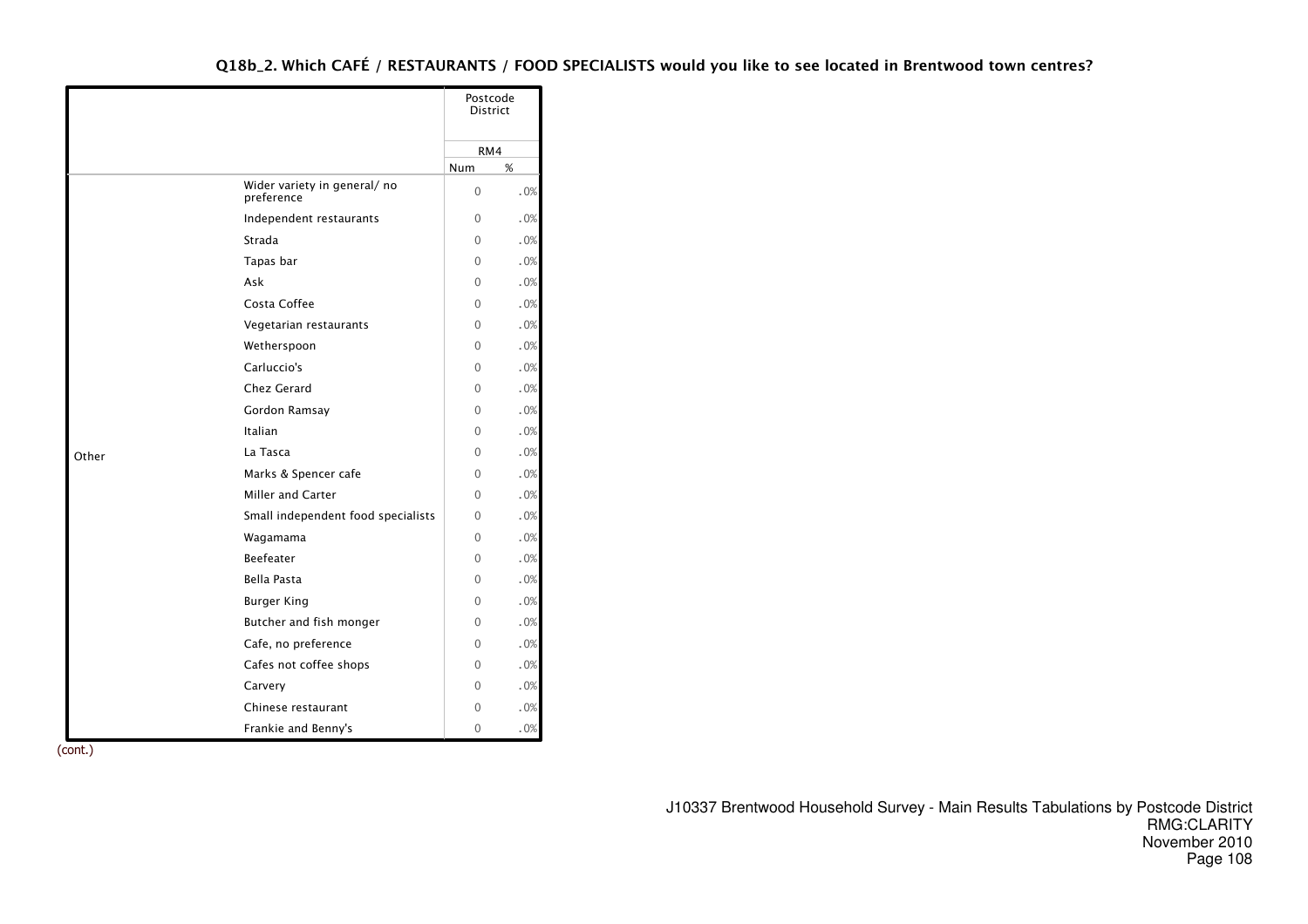|       |                   | Postcode<br><b>District</b> |     |
|-------|-------------------|-----------------------------|-----|
|       |                   | RM4                         |     |
|       |                   | Num                         | %   |
|       | French cuisine    | $\mathbf{0}$                | .0% |
|       | French restaurant | $\mathbf{0}$                | .0% |
|       | Greek one         | $\Omega$                    | .0% |
|       | Harvester         | $\mathbf{0}$                | .0% |
|       | Indian            | $\mathbf{0}$                | .0% |
|       | Jamie Oliver      | $\Omega$                    | .0% |
| Other | Mexican           | $\Omega$                    | .0% |
|       | Nandos            | $\mathbf{0}$                | .0% |
|       | Pret a Manger     | $\Omega$                    | .0% |
|       | Prezzo            | $\Omega$                    | .0% |
|       | Thai restaurants  | 0                           | .0% |
|       | Waitrose          | 0                           | .0% |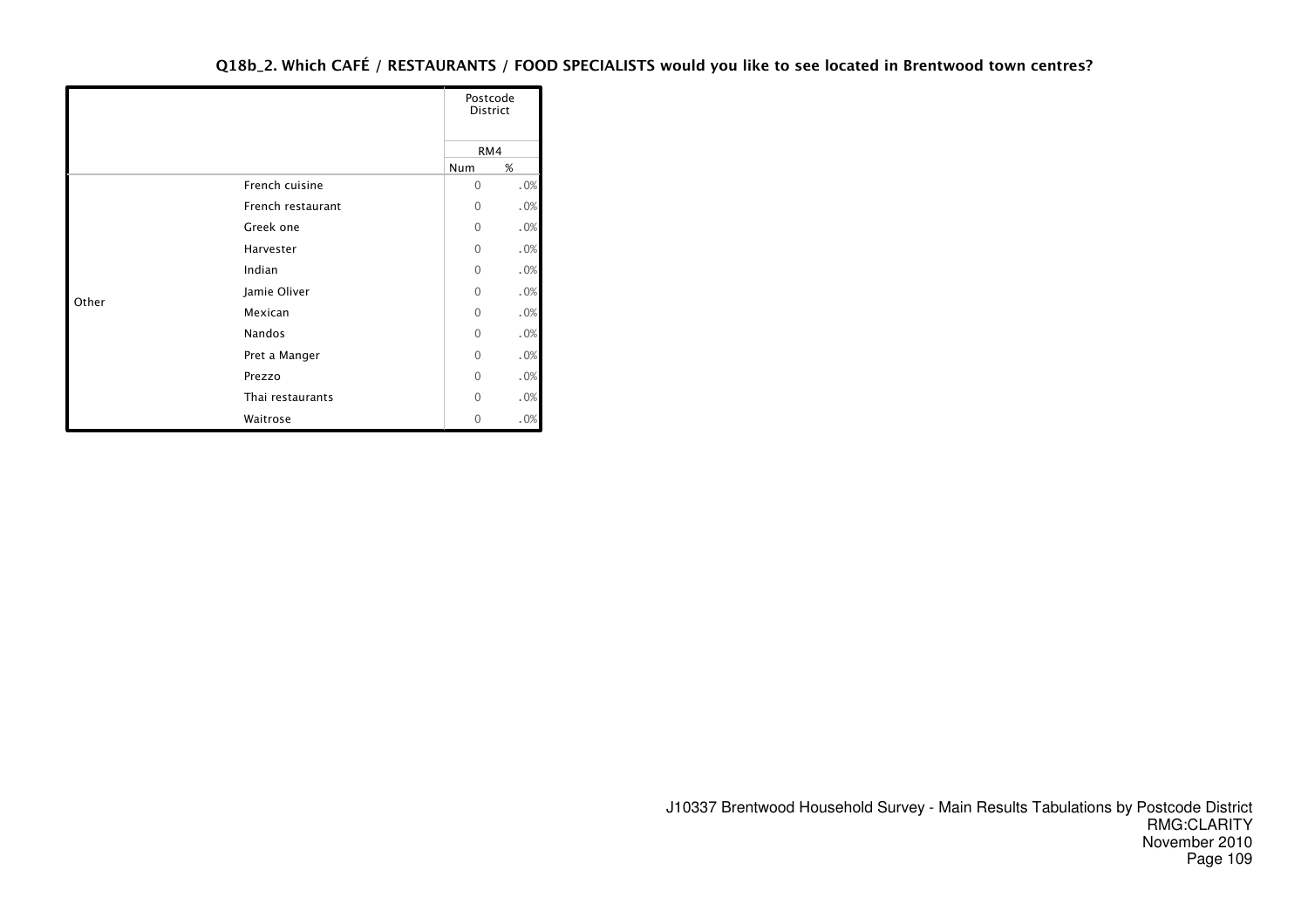|                               |                   |                | Postcode District<br>Base: Those<br>mentioning<br>cinema |                |        |              |             |              |             |                |             |                |             |              |             |                |        |
|-------------------------------|-------------------|----------------|----------------------------------------------------------|----------------|--------|--------------|-------------|--------------|-------------|----------------|-------------|----------------|-------------|--------------|-------------|----------------|--------|
|                               |                   | Num            | $\%$                                                     |                | CM4    |              | <b>CM11</b> |              | <b>CM12</b> |                | <b>CM13</b> |                | <b>CM14</b> |              | <b>CM15</b> |                | RM3    |
|                               |                   |                |                                                          | Num            | %      | Num          | %           | Num          | %           | Num            | %           | Num            | $\%$        | Num          | $\%$        | Num            | %      |
| Base: Those mentioning cinema |                   | 371            | 100.0%                                                   | 25             | 100.0% | 40           | 100.0%      | 51           | 100.0%      | 61             | 100.0%      | 55             | 100.0%      | 47           | 100.0%      | 90             | 100.0% |
| Basildon                      |                   | 149            | 40.2%                                                    | 3              | 12.0%  | 33           | 82.5%       | 41           | 80.4%       | 38             | 62.3%       | 18             | 32.7%       | 14           | 29.8%       | 2              | 2.2%   |
| Romford                       |                   | 124            | 33.4%                                                    |                | 4.0%   | $\mathbf{0}$ | .0%         | $\mathbf{0}$ | .0%         |                | 11.5%       | 20             | 36.4%       | 12           | 25.5%       | 82             | 91.1%  |
| Chelmsford                    |                   | 58             | 15.6%                                                    | 19             | 76.0%  | 6            | 15.0%       | 8            | 15.7%       |                | 11.5%       | 5.             | 9.1%        | 13           | 27.7%       | $\mathbf{0}$   | .0%    |
| Lakeside Shopping Centre      |                   | 22             | 5.9%                                                     | $\mathbf{1}$   | 4.0%   | $\Omega$     | .0%         | $\mathbf{0}$ | .0%         | 3              | 4.9%        | 8              | 14.5%       | 5            | 10.6%       | 5              | 5.6%   |
| Central London                |                   | 6              | 1.6%                                                     | $\mathbf{0}$   | .0%    |              | 2.5%        | $\mathbf{0}$ | .0%         | 3              | 4.9%        |                | 1.8%        |              | 2.1%        | $\mathbf{0}$   | .0%    |
| Brentwood                     |                   | 3              | .8%                                                      | $\mathbf{1}$   | 4.0%   | $\Omega$     | .0%         | $\mathbf 0$  | .0%         |                | 1.6%        | $\overline{0}$ | .0%         | 1            | 2.1%        | $\mathbf 0$    | .0%    |
| Billericay                    |                   |                | .3%                                                      | $\mathbf{0}$   | .0%    | $\mathbf{0}$ | .0%         | $\mathbf{1}$ | 2.0%        | $\mathbf{0}$   | .0%         | $\mathbf{0}$   | .0%         | $\mathbf 0$  | .0%         | $\overline{0}$ | .0%    |
| Ilford                        |                   |                | .3%                                                      | $\mathbf{0}$   | .0%    | $\mathbf{0}$ | .0%         | $\mathbf{0}$ | .0%         | $\overline{0}$ | .0%         | $\mathbf{0}$   | .0%         | $\mathbf 0$  | .0%         |                | 1.1%   |
| Shenfield                     |                   |                | .3%                                                      | $\mathbf{0}$   | .0%    | $\mathbf{0}$ | .0%         | $\mathbf{0}$ | .0%         | 1              | 1.6%        | $\mathbf{0}$   | .0%         | $\mathbf{0}$ | .0%         | $\overline{0}$ | .0%    |
|                               | Thurrock          | $\overline{2}$ | .5%                                                      | $\mathbf{0}$   | .0%    | $\mathbf{0}$ | .0%         | $\mathbf{0}$ | .0%         | 1              | 1.6%        |                | 1.8%        | $\mathbf{0}$ | .0%         | $\overline{0}$ | .0%    |
|                               | <b>Blue Water</b> | $\mathbf{1}$   | .3%                                                      | $\mathbf{0}$   | .0%    | $\Omega$     | .0%         | 1            | 2.0%        | $\mathbf{0}$   | .0%         | $\mathbf{0}$   | .0%         | $\mathbf 0$  | .0%         | $\overline{0}$ | .0%    |
| Other                         | Harlow            |                | .3%                                                      | $\mathbf{0}$   | .0%    | $\mathbf{0}$ | .0%         | $\mathbf{0}$ | .0%         | $\mathbf{0}$   | .0%         | $\mathbf{0}$   | .0%         | $\mathbf 1$  | 2.1%        | $\mathbf{0}$   | .0%    |
|                               | Southend-on-Sea   |                | .3%                                                      | $\mathbf{0}$   | .0%    | $\Omega$     | .0%         | $\mathbf{0}$ | .0%         | $\mathbf{0}$   | .0%         |                | 1.8%        | $\mathbf 0$  | .0%         | $\mathbf 0$    | .0%    |
|                               | Varies            |                | .3%                                                      | $\overline{0}$ | .0%    | $\mathbf{0}$ | .0%         | $\mathbf 0$  | .0%         | 0              | .0%         |                | 1.8%        | $\mathbf{0}$ | .0%         | $\mathbf{0}$   | .0%    |

# Q18c. In which town do you visit the CINEMA most often?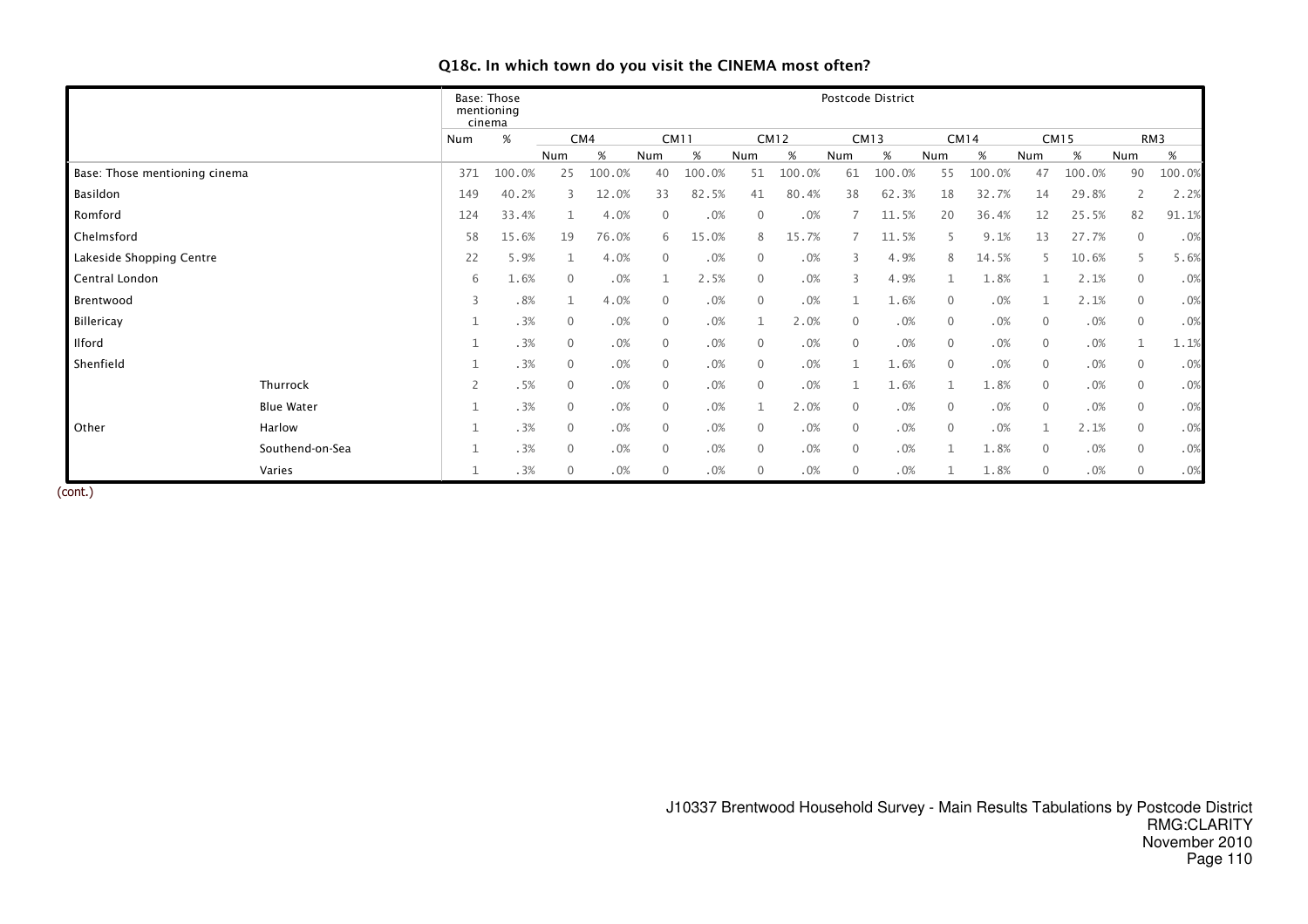# Q18c. In which town do you visit the CINEMA most often?

|                               |                   |              | Postcode<br>District |
|-------------------------------|-------------------|--------------|----------------------|
|                               |                   |              | RM4                  |
|                               |                   | Num          | %                    |
| Base: Those mentioning cinema |                   | $\mathbf{1}$ | 100.0%               |
| Basildon                      |                   | $\Omega$     | .0%                  |
| Romford                       |                   | $\mathbf{1}$ | 100.0%               |
| Chelmsford                    |                   | $\Omega$     | .0%                  |
| Lakeside Shopping Centre      |                   | $\Omega$     | .0%                  |
| Central London                |                   | $\Omega$     | .0%                  |
| Brentwood                     |                   | $\Omega$     | .0%                  |
| Billericay                    |                   | $\Omega$     | .0%                  |
| Ilford                        |                   | $\Omega$     | .0%                  |
| Shenfield                     |                   | $\Omega$     | .0%                  |
|                               | Thurrock          | $\Omega$     | .0%                  |
|                               | <b>Blue Water</b> | $\Omega$     | .0%                  |
| Other                         | Harlow            | $\Omega$     | .0%                  |
|                               | Southend-on-Sea   | $\Omega$     | .0%                  |
|                               | Varies            | $\Omega$     | .0%                  |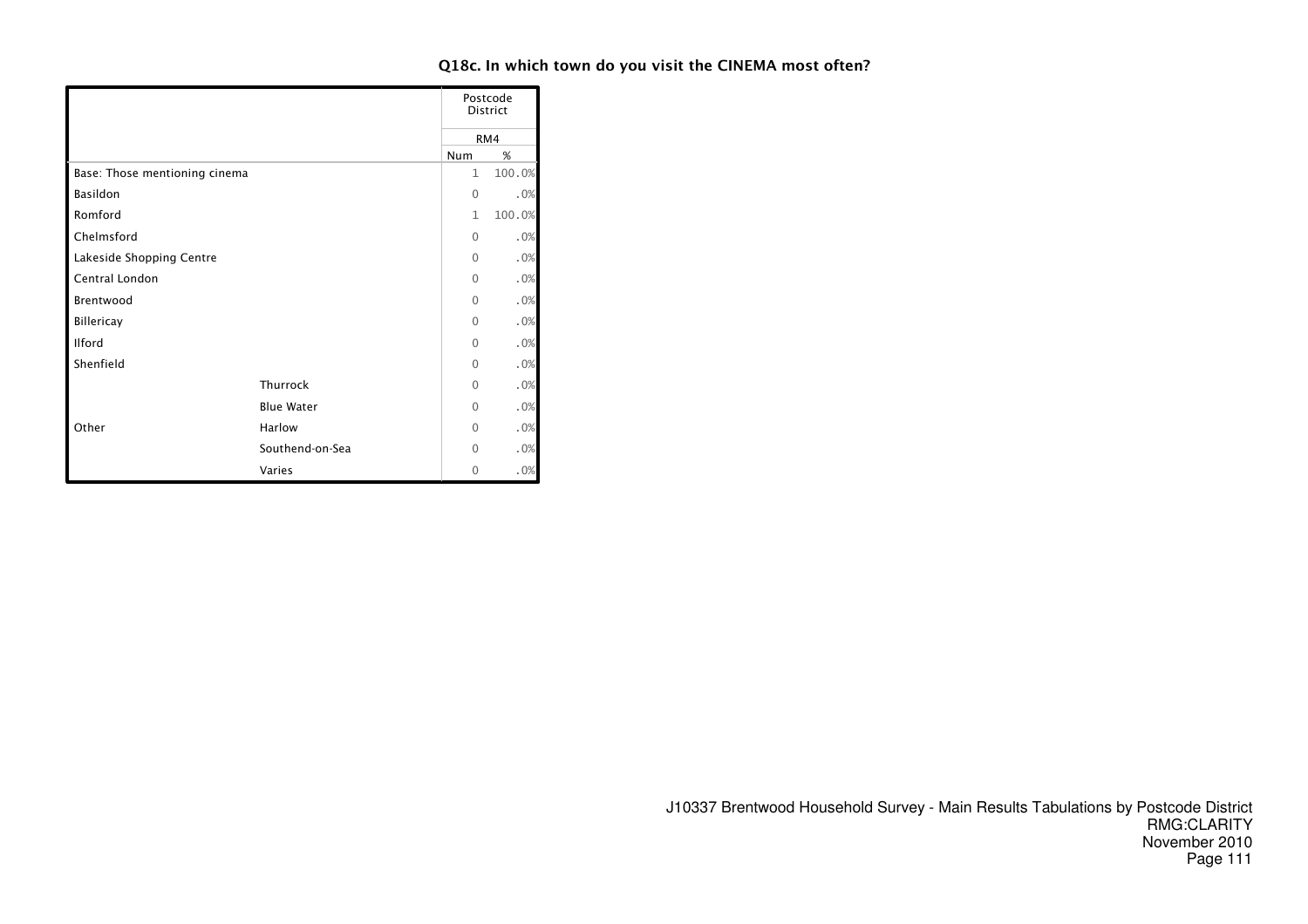|                |                                              |     | Base: Those mentioning evening entertainment |                |        |                |             |                | Postcode District |                |             |                |             |                |             |
|----------------|----------------------------------------------|-----|----------------------------------------------|----------------|--------|----------------|-------------|----------------|-------------------|----------------|-------------|----------------|-------------|----------------|-------------|
|                |                                              | Num | %                                            |                | CM4    |                | <b>CM11</b> |                | <b>CM12</b>       |                | <b>CM13</b> |                | <b>CM14</b> |                | <b>CM15</b> |
|                |                                              |     |                                              | Num            | %      | Num            | %           | Num            | %                 | Num            | $\%$        | Num            | $\%$        | Num            | $\%$        |
|                | Base: Those mentioning evening entertainment | 94  | 100.0%                                       | 4              | 100.0% |                | 100.0%      | 14             | 100.0%            | 16             | 100.0%      | 16             | 100.0%      | 14             | 100.0%      |
| Brentwood      |                                              | 27  | 28.7%                                        | $\Omega$       | .0%    |                | 14.3%       | $\Omega$       | .0%               | 8              | 50.0%       |                | 43.8%       | 7              | 50.0%       |
| Central London |                                              | 15  | 16.0%                                        | $\mathbf{0}$   | .0%    |                | 14.3%       |                | 7.1%              | 3              | 18.8%       | 4              | 25.0%       | $\overline{2}$ | 14.3%       |
| Billericay     |                                              | 9   | 9.6%                                         | $\mathbf{0}$   | .0%    | $\overline{3}$ | 42.9%       | 6              | 42.9%             | $\mathbf 0$    | .0%         | $\mathbf{0}$   | .0%         | $\mathbf{0}$   | .0%         |
| Romford        |                                              | 9   | 9.6%                                         | $\mathbf{0}$   | .0%    | $\overline{0}$ | .0%         | 0              | .0%               | $\mathbf{0}$   | .0%         | $\mathbf 1$    | 6.3%        | $\mathbf{0}$   | .0%         |
| Chelmsford     |                                              |     | 8.5%                                         | $\overline{2}$ | 50.0%  | $\mathbf{0}$   | .0%         | $\overline{2}$ | 14.3%             | 1              | 6.3%        | 1              | 6.3%        | $\overline{2}$ | 14.3%       |
| Hornchurch     |                                              |     | 5.3%                                         | $\mathbf{0}$   | .0%    | $\overline{0}$ | .0%         | 0              | .0%               | 0              | .0%         | 1              | 6.3%        |                | 7.1%        |
| Basildon       |                                              |     | 3.2%                                         | $\Omega$       | .0%    |                | 14.3%       | 0              | .0%               | $\mathbf{0}$   | .0%         |                | 6.3%        |                | 7.1%        |
| Shenfield      |                                              |     | 1.1%                                         | $\Omega$       | .0%    | $\overline{0}$ | .0%         | $\mathbf{0}$   | .0%               |                | 6.3%        | $\mathbf{0}$   | .0%         | $\Omega$       | .0%         |
|                | Southend-on-Sea                              |     | 5.3%                                         | $\mathbf{0}$   | .0%    |                | 14.3%       |                | 14.3%             | $\mathbf{0}$   | .0%         | $\mathbf 1$    | 6.3%        | $\mathbf{0}$   | .0%         |
|                | Varies                                       |     | 5.3%                                         | $\mathbf{0}$   | .0%    | $\overline{0}$ | .0%         |                | 7.1%              | $\overline{2}$ | 12.5%       | $\mathbf{0}$   | .0%         | $\mathbf{1}$   | 7.1%        |
|                | Blackmore                                    |     | 2.1%                                         | $\overline{2}$ | 50.0%  | $\overline{0}$ | .0%         | $\mathbf{0}$   | .0%               | $\mathbf 0$    | .0%         | $\mathbf{0}$   | .0%         | $\mathbf{0}$   | .0%         |
|                | Colchester                                   |     | 1.1%                                         | $\Omega$       | .0%    | $\overline{0}$ | .0%         | $\mathbf{0}$   | .0%               | $\mathbf 0$    | .0%         | $\overline{0}$ | .0%         | $\overline{0}$ | .0%         |
| Other          | Mountnessing                                 |     | 1.1%                                         | $\mathbf{0}$   | .0%    | $\overline{0}$ | .0%         | $\mathbf 0$    | .0%               |                | 6.3%        | $\overline{0}$ | .0%         | $\overline{0}$ | .0%         |
|                | Seven Kings                                  |     | 1.1%                                         | $\Omega$       | .0%    | $\overline{0}$ | .0%         | $\mathbf{0}$   | .0%               | $\mathbf 0$    | .0%         | $\mathbf{0}$   | .0%         | $\mathbf{0}$   | .0%         |
|                | Stock                                        |     | 1.1%                                         | $\Omega$       | .0%    | $\overline{0}$ | .0%         |                | 7.1%              | $\mathbf{0}$   | .0%         | $\mathbf{0}$   | .0%         | $\Omega$       | .0%         |
|                | Westcliffe-on-Sea                            |     | 1.1%                                         | $\Omega$       | .0%    | $\overline{0}$ | .0%         |                | 7.1%              | $\mathbf 0$    | .0%         | $\mathbf{0}$   | .0%         | $\Omega$       | .0%         |

# Q18d. In which town do you visit EVENING ENTERTAINMENT VENUES/ LATE LICENSED PREMISES most often?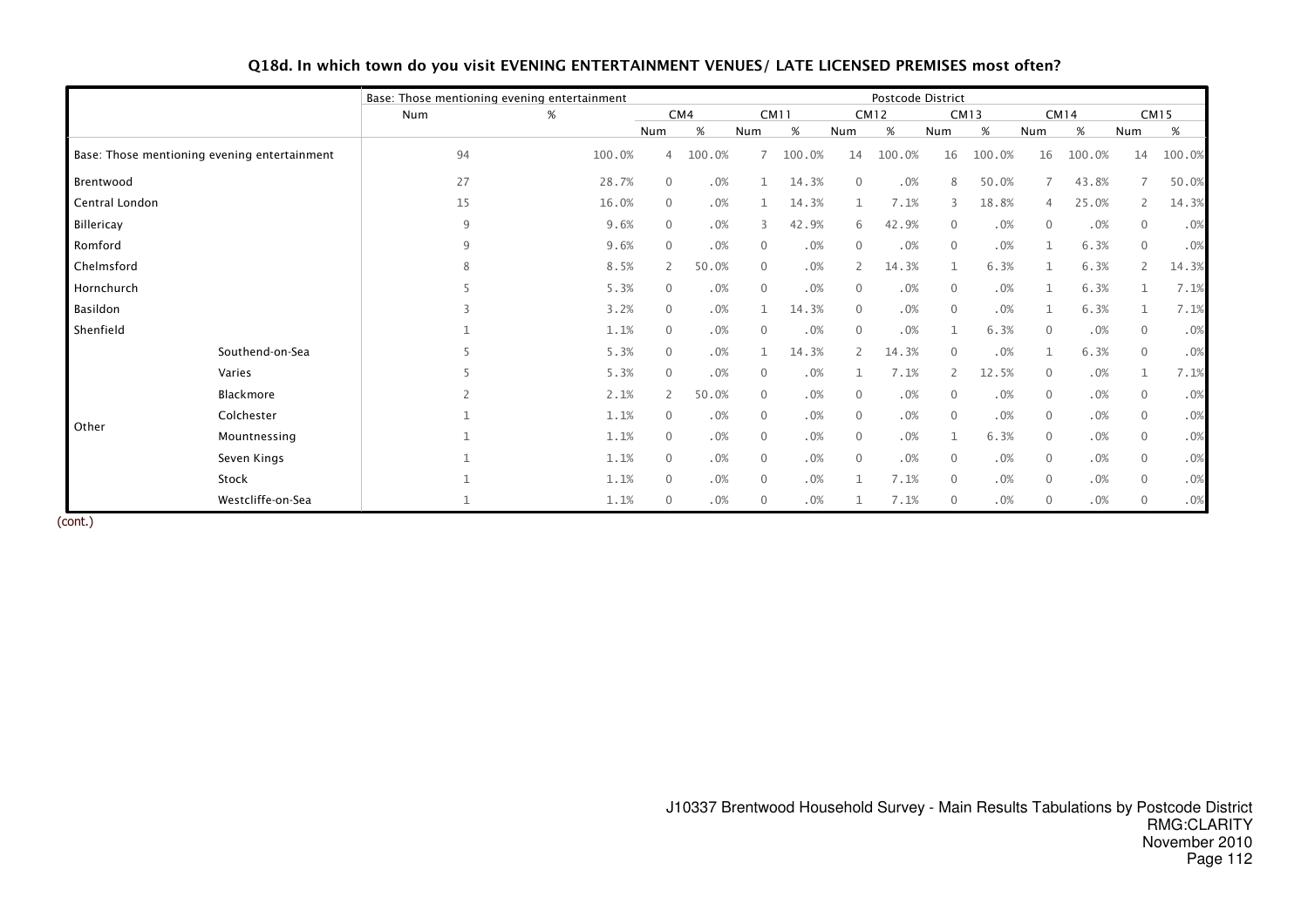# Q18d. In which town do you visit EVENING ENTERTAINMENT VENUES/ LATE LICENSED PREMISES most often?

|                                              |                   |              | Postcode        |
|----------------------------------------------|-------------------|--------------|-----------------|
|                                              |                   |              | RM <sub>3</sub> |
|                                              |                   | Num          | %               |
| Base: Those mentioning evening entertainment |                   | 23           | 100.0%          |
| Brentwood                                    |                   | 4            | 17.4%           |
| Central London                               |                   | 4            | 17.4%           |
| <b>Billericay</b>                            |                   | $\cap$       | .0%             |
| Romford                                      |                   | 8            | 34.8%           |
| Chelmsford                                   |                   | $\Omega$     | .0%             |
| Hornchurch                                   |                   | 3            | 13.0%           |
| <b>Basildon</b>                              |                   | $\Omega$     | .0%             |
| Shenfield                                    |                   | $\Omega$     | .0%             |
|                                              | Southend-on-Sea   | $\mathbf{1}$ | 4.3%            |
|                                              | Varies            | $\mathbf{1}$ | 4.3%            |
|                                              | Blackmore         | $\mathbf{0}$ | .0%             |
|                                              | Colchester        | 1            | 4.3%            |
| Other                                        | Mountnessing      | 0            | .0%             |
|                                              | Seven Kings       | 1            | 4.3%            |
|                                              | Stock             | <sup>0</sup> | .0%             |
|                                              | Westcliffe-on-Sea | $\Omega$     | .0%             |

#### Q18e. In which town do you visit PUBS/BARS most often?

|                                   |     | Base: Those<br>mentioning<br>pubs/bars |     |        |     |             |     |             |     | Postcode District |          |             |        |             |          |                 |
|-----------------------------------|-----|----------------------------------------|-----|--------|-----|-------------|-----|-------------|-----|-------------------|----------|-------------|--------|-------------|----------|-----------------|
|                                   | Num | %                                      |     | CM4    |     | <b>CM11</b> |     | <b>CM12</b> |     | <b>CM13</b>       |          | <b>CM14</b> |        | <b>CM15</b> |          | RM <sub>3</sub> |
|                                   |     |                                        | Num | %      | Num | %           | Num | %           | Num | %                 | Num      | %           | Num    | %           | Num      | %               |
| Base: Those mentioning pubs/ bars | 296 | 100.0%                                 | 21  | 100.0% | 35. | 100.0%      |     | 100.0%      | 41  | 100.0%            | 50       | 100.0%      | 46     | 100.0%      | 52       | 100.0%          |
| Brentwood                         | 113 | 38.2%                                  |     | 14.3%  |     | 2.9%        |     | .0%         | 19  | 46.3%             | 43       | 86.0%       | 30     | 65.2%       |          | 32.7%           |
| Billericay                        | 60  | 20.3%                                  |     | 4.8%   | 21  | 60.0%       | 36  | 70.6%       |     | 4.9%              | $\Omega$ | $.0\%$      | $\cup$ | .0%         | $\Omega$ | .0%             |

(cont.)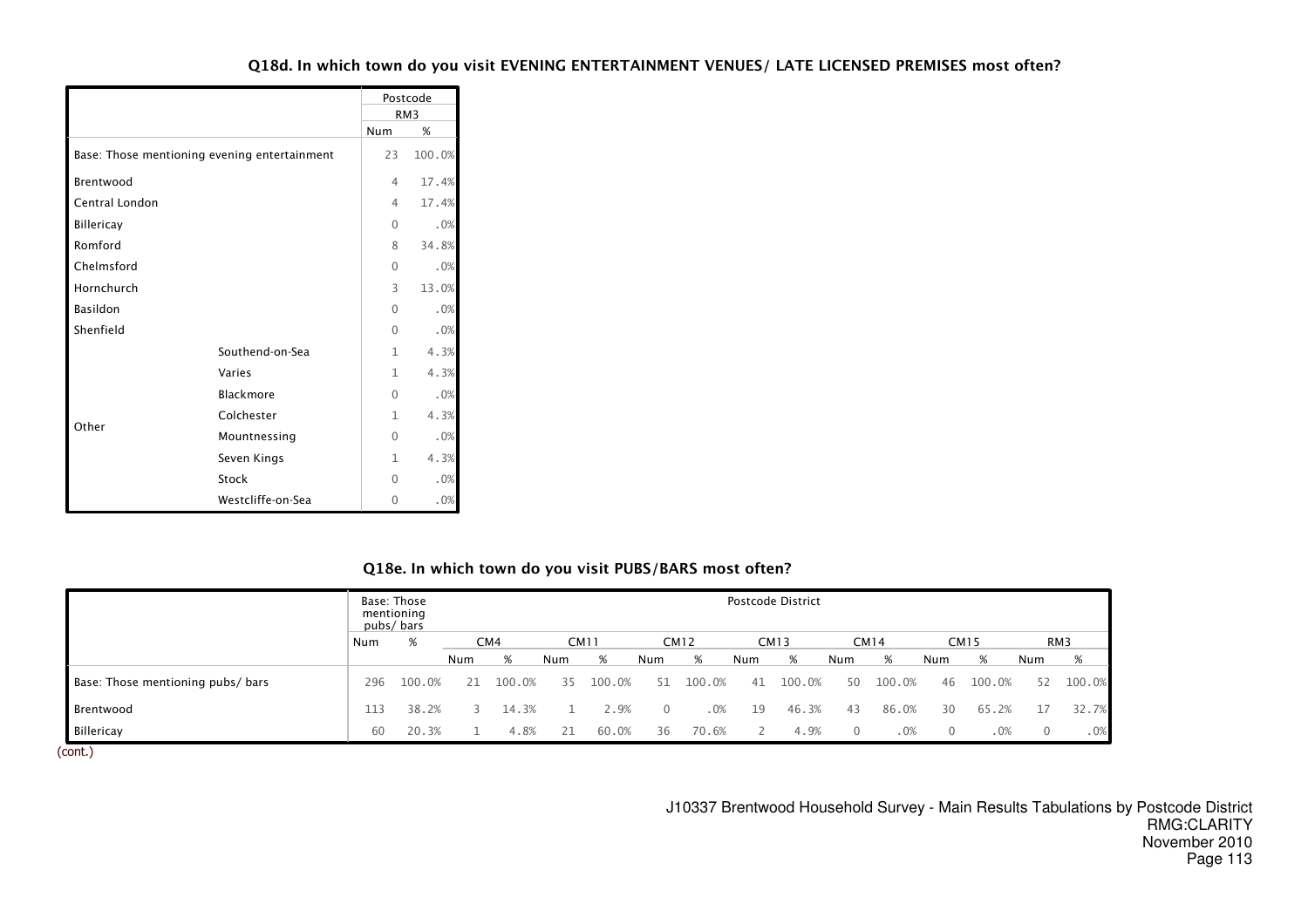|                | Base: Those<br>mentioning<br>pubs/bars |      |              |       |              |      |                |      |                | Postcode District |              |      |              |      |                |       |
|----------------|----------------------------------------|------|--------------|-------|--------------|------|----------------|------|----------------|-------------------|--------------|------|--------------|------|----------------|-------|
|                | Num                                    | %    | CM4          |       | <b>CM11</b>  |      | <b>CM12</b>    |      |                | <b>CM13</b>       | <b>CM14</b>  |      | <b>CM15</b>  |      | RM3            |       |
|                |                                        |      | Num          | $\%$  | Num          | %    | Num            | %    | Num            | %                 | Num          | %    | Num          | %    | Num            | %     |
| Romford        | 22                                     | 7.4% | $\mathbf{0}$ | .0%   | 0            | .0%  |                | 2.0% |                | 2.4%              | 0            | .0%  | $\mathbf{0}$ | .0%  | 20             | 38.5% |
| Central London | 17                                     | 5.7% |              | 4.8%  |              | 2.9% |                | 3.9% | 5              | 12.2%             | 4            | 8.0% |              | 4.3% | 2              | 3.8%  |
| Shenfield      | 9                                      | 3.0% | $\mathbf{0}$ | .0%   | $\mathbf{0}$ | .0%  | $\overline{0}$ | .0%  | 5              | 12.2%             | $\mathbf 0$  | .0%  | 4            | 8.7% | $\overline{0}$ | .0%   |
| Chelmsford     | 8                                      | 2.7% | $\prec$      | 14.3% |              | 2.9% |                | 3.9% | $\overline{0}$ | .0%               | $\mathbf 0$  | .0%  |              | 4.3% | $\overline{0}$ | .0%   |
| Ingatestone    | 8                                      | 2.7% | 8            | 38.1% | $\mathbf{0}$ | .0%  | 0              | .0%  | $\overline{0}$ | .0%               | $\mathbf{0}$ | .0%  | $\mathbf{0}$ | .0%  | $\mathbf{0}$   | .0%   |
| Basildon       | 4                                      | 1.4% | $\Omega$     | .0%   | 3            | 8.6% |                | 2.0% | $\overline{0}$ | .0%               | $\mathbf 0$  | .0%  | $\mathbf{0}$ | .0%  | 0              | .0%   |
| Hornchurch     | 4                                      | 1.4% | $\mathbf{0}$ | .0%   | $\mathbf{0}$ | .0%  | 0              | .0%  | $\overline{0}$ | .0%               | $\mathbf{0}$ | .0%  | $\mathbf{0}$ | .0%  | $\overline{4}$ | 7.7%  |
| Braintree      | ᅩ                                      | .3%  |              | 4.8%  | $\mathbf{0}$ | .0%  | 0              | .0%  | $\overline{0}$ | .0%               | 0            | .0%  | $\mathbf 0$  | .0%  | 0              | .0%   |
| Maldon         | J.                                     | .3%  | $\mathbf{0}$ | .0%   | 0            | .0%  | 0              | .0%  | $\overline{0}$ | .0%               |              | 2.0% | $\mathbf{0}$ | .0%  | 0              | .0%   |

# Q18e. In which town do you visit PUBS/BARS most often?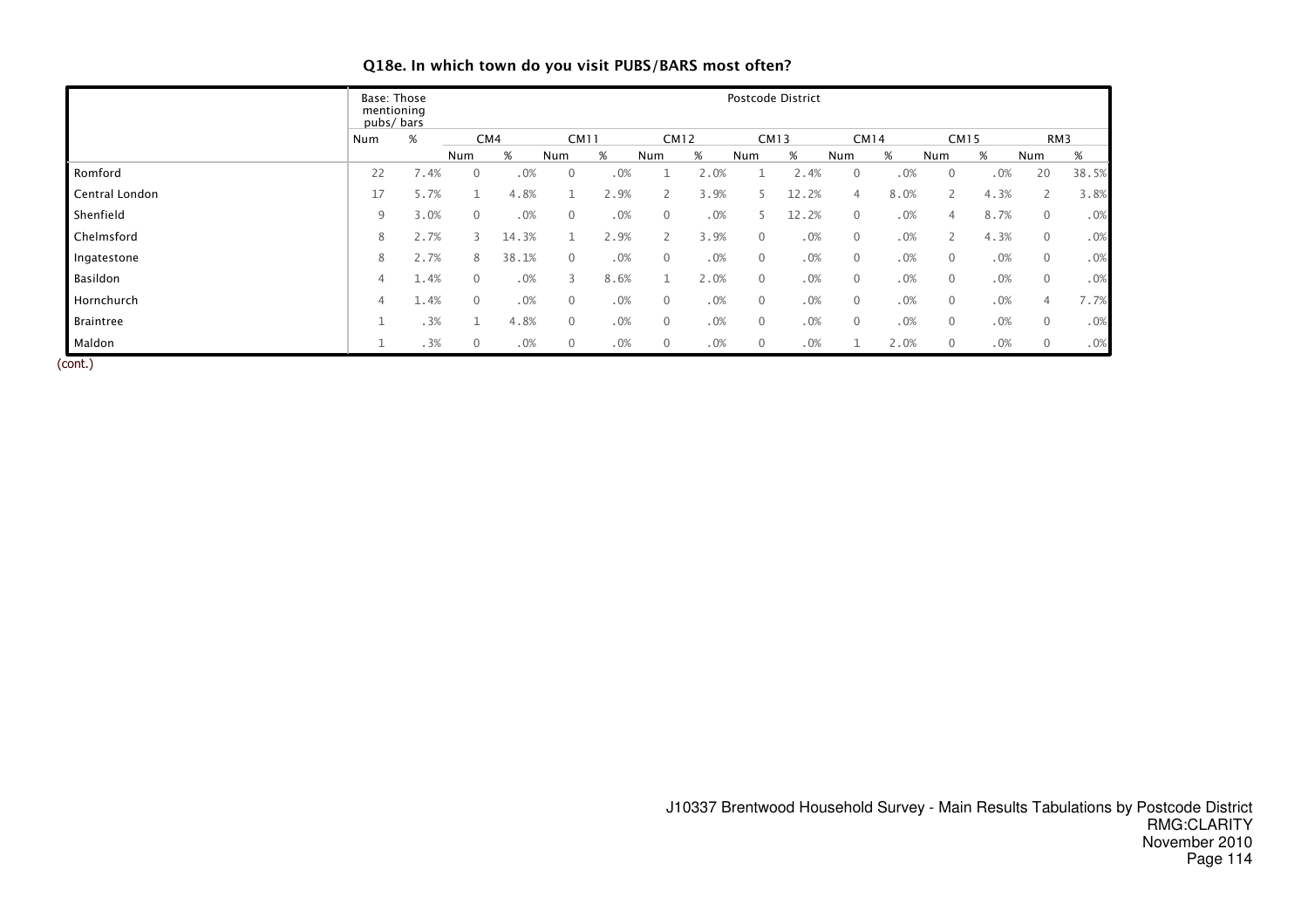|       |                     | <b>Base: Those</b><br>mentioning<br>pubs/bars |      |              |      |                |       |                |      |                | Postcode District |              |        |                |      |                |        |
|-------|---------------------|-----------------------------------------------|------|--------------|------|----------------|-------|----------------|------|----------------|-------------------|--------------|--------|----------------|------|----------------|--------|
|       |                     | Num                                           | %    | CM4          |      | <b>CM11</b>    |       | <b>CM12</b>    |      |                | <b>CM13</b>       | <b>CM14</b>  |        | <b>CM15</b>    |      |                | RM3    |
|       |                     |                                               |      | Num          | %    | Num            | $\%$  | Num            | $\%$ | Num            | $\%$              | Num          | %      | Num            | %    | Num            | $\%$   |
|       | Varies              | 17                                            | 5.7% | $\mathbf{1}$ | 4.8% | $\overline{4}$ | 11.4% | $\overline{4}$ | 7.8% | 3              | 7.3%              | $\mathbf 0$  | .0%    | $\overline{2}$ | 4.3% | 3              | 5.8%   |
|       | Stock               | 5                                             | 1.7% | $\mathbf{1}$ | 4.8% | 2              | 5.7%  | 1              | 2.0% | $\mathbf 0$    | .0%               | $\mathbf 0$  | $.0\%$ | $\mathbf{1}$   | 2.2% | $\overline{0}$ | .0%    |
|       | Blackmore           | 3                                             | 1.0% | $\mathbf{1}$ | 4.8% | 0              | .0%   | $\mathbf{0}$   | .0%  | $\mathbf{0}$   | .0%               | $\mathbf 0$  | .0%    | 2              | 4.3% | 0              | $.0\%$ |
|       | Hutton              | 3                                             | 1.0% | $\mathbf{0}$ | .0%  | 0              | .0%   | $\mathbf 0$    | .0%  | 3              | 7.3%              | $\mathbf 0$  | .0%    | $\Omega$       | .0%  | $\mathbf 0$    | .0%    |
|       | Ingrave             | $\overline{2}$                                | .7%  | $\mathbf{0}$ | .0%  | $\mathbf 0$    | .0%   | $\mathbf 0$    | .0%  | $\overline{2}$ | 4.9%              | $\mathbf 0$  | .0%    | $\Omega$       | .0%  | $\mathbf 0$    | .0%    |
|       | Kelvedon Hatch      | $\overline{2}$                                | .7%  | $\mathbf{0}$ | .0%  | 0              | .0%   | 0              | .0%  | $\mathbf{0}$   | .0%               | $\mathbf 0$  | .0%    | 2              | 4.3% | $\mathbf 0$    | .0%    |
|       | Navestock, Romford  | $\overline{2}$                                | .7%  | $\mathbf{0}$ | .0%  | 0              | .0%   | $\mathbf 0$    | .0%  | $\mathbf 0$    | .0%               | $\mathbf 0$  | .0%    | $\mathbf 1$    | 2.2% | $\mathbf{1}$   | 1.9%   |
|       | Upminster           | $\overline{2}$                                | .7%  | $\mathbf{0}$ | .0%  | 0              | .0%   | $\mathbf 0$    | .0%  | $\mathbf 0$    | .0%               | $\mathbf{1}$ | 2.0%   | $\mathbf{0}$   | .0%  | $\mathbf{1}$   | 1.9%   |
|       | Dunmow              | $\mathbf{1}$                                  | .3%  | $\mathbf{0}$ | .0%  | 0              | .0%   | $\mathbf{0}$   | .0%  | $\mathbf{1}$   | 2.4%              | $\mathbf 0$  | .0%    | $\mathbf{0}$   | .0%  | $\mathbf 0$    | .0%    |
|       | Harold Hill         | $\mathbf{1}$                                  | .3%  | $\mathbf{0}$ | .0%  | 0              | .0%   | $\mathbf{0}$   | .0%  | $\mathbf{0}$   | .0%               | $\mathbf 0$  | .0%    | $\mathbf{0}$   | .0%  | $\mathbf{1}$   | 1.9%   |
| Other | Harrold Wood        | $1\,$                                         | .3%  | $\mathbf{0}$ | .0%  | 0              | .0%   | $\mathbf{0}$   | .0%  | $\mathbf 0$    | .0%               | $\mathbf 0$  | $.0\%$ | $\mathbf{0}$   | .0%  | $\mathbf{1}$   | 1.9%   |
|       | Havering-Atte-Bower | $\mathbf{1}$                                  | .3%  | $\mathbf{0}$ | .0%  | 0              | .0%   | $\mathbf{0}$   | .0%  | $\mathbf 0$    | .0%               | $\mathbf 0$  | $.0\%$ | $\mathbf{0}$   | .0%  | $\mathbf{1}$   | 1.9%   |
|       | Heronsgate          | $\mathbf 1$                                   | .3%  | $\mathbf{0}$ | .0%  | $\mathbf 1$    | 2.9%  | $\mathbf{0}$   | .0%  | $\mathbf 0$    | .0%               | $\mathbf 0$  | .0%    | $\mathbf{0}$   | .0%  | $\mathbf 0$    | .0%    |
|       | Leyton              | $1\,$                                         | .3%  | $\mathbf{0}$ | .0%  | 1              | 2.9%  | $\mathbf 0$    | .0%  | $\mathbf 0$    | .0%               | $\mathbf 0$  | .0%    | $\mathbf{0}$   | .0%  | $\mathbf 0$    | .0%    |
|       | Little Burstead     | $\mathbf 1$                                   | .3%  | $\mathbf{0}$ | .0%  | $\mathbf{0}$   | .0%   | 1              | 2.0% | $\mathbf{0}$   | .0%               | $\mathbf 0$  | $.0\%$ | $\mathbf{0}$   | .0%  | $\mathbf 0$    | .0%    |
|       | Margaretting        | $\mathbf 1$                                   | .3%  | $\mathbf{1}$ | 4.8% | $\mathbf{0}$   | .0%   | $\mathbf{0}$   | .0%  | $\mathbf{0}$   | .0%               | $\mathbf 0$  | $.0\%$ | $\mathbf{0}$   | .0%  | $\mathbf 0$    | .0%    |
|       | Masons Wood         | $\mathbf{1}$                                  | .3%  | $\mathbf{0}$ | .0%  | $\mathbf{0}$   | .0%   | $\mathbf{0}$   | .0%  | $\mathbf{0}$   | .0%               | $\mathbf 0$  | .0%    | $\Omega$       | .0%  | $\mathbf{1}$   | 1.9%   |
|       | Ramsden             | $\mathbf 1$                                   | .3%  | $\mathbf{0}$ | .0%  | $\mathbf{0}$   | .0%   | $\mathbf{1}$   | 2.0% | $\mathbf{0}$   | .0%               | $\mathbf 0$  | .0%    | $\Omega$       | .0%  | $\mathbf 0$    | .0%    |
|       | Rayleigh            | $\mathbf 1$                                   | .3%  | $\mathbf{0}$ | .0%  | 0              | .0%   | 1              | 2.0% | $\mathbf{0}$   | .0%               | $\mathbf 0$  | .0%    | $\Omega$       | .0%  | $\mathbf 0$    | .0%    |
|       | Southend-on-Sea     | $1\,$                                         | .3%  | $\mathbf{0}$ | .0%  | 0              | .0%   | $\mathbf{0}$   | .0%  | $\mathbf 0$    | .0%               | 1            | 2.0%   | $\mathbf{0}$   | .0%  | $\overline{0}$ | .0%    |
|       | Wickford            | $\mathbf 1$                                   | .3%  | $\mathbf{0}$ | .0%  | $\mathbf{0}$   | .0%   | 1              | 2.0% | $\mathbf 0$    | .0%               | $\mathbf{0}$ | .0%    | $\mathbf{0}$   | .0%  | $\mathbf 0$    | $.0\%$ |

# Q18e. In which town do you visit PUBS/BARS most often?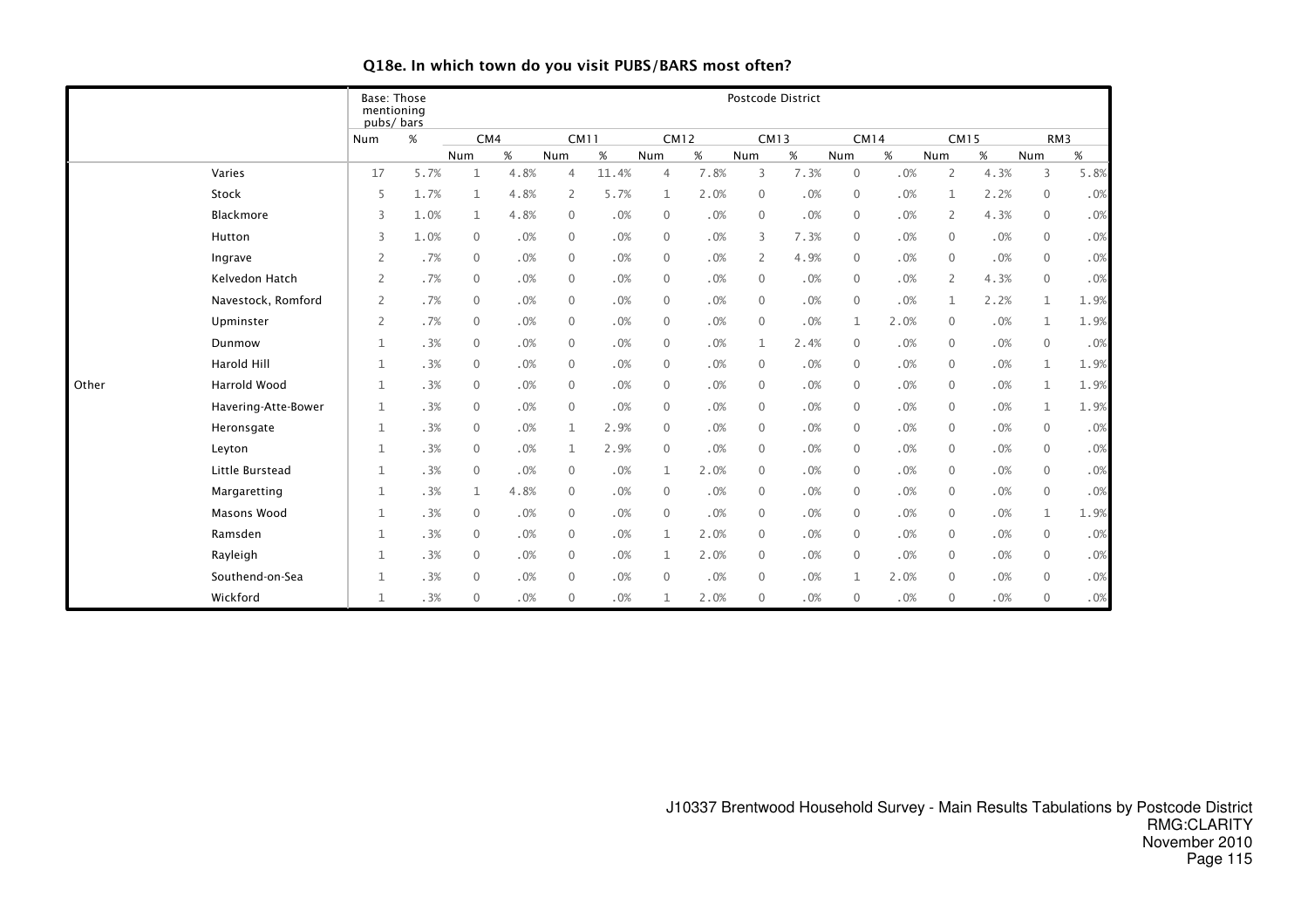| Q18e_1. Which PUBS/BARS in Brentwood do you visit? |  |
|----------------------------------------------------|--|
|----------------------------------------------------|--|

|                                                                     | mentioning<br>pubs/bars | <b>Base: Those</b> |                |        |              | Postcode District |                |             |
|---------------------------------------------------------------------|-------------------------|--------------------|----------------|--------|--------------|-------------------|----------------|-------------|
|                                                                     | Num                     | %                  |                | CM4    | <b>CM11</b>  |                   |                | <b>CM12</b> |
|                                                                     |                         |                    | Num            | $\%$   | Num          | $\%$              | Num            | %           |
| Base: Those mentioning pubs/ bars                                   | 296                     | 100.0%             | 21             | 100.0% | 35           | 100.0%            | 51             | 100.0%      |
| Alma Arms, Horseman Side, Navestock                                 | 5                       | 1.7%               | $\overline{0}$ | .0%    | $\mathbf 0$  | .0%               | $\mathbf 0$    | .0%         |
| Bar West One, Kings Road, Brentwood                                 | $\mathbf{0}$            | .0%                | $\overline{0}$ | .0%    | $\mathbf{0}$ | .0%               | $\mathbf{0}$   | .0%         |
| Bricklayers Arms, Ongar Road, Stondon Massey                        | $\mathbf 0$             | .0%                | $\overline{0}$ | .0%    | $\mathbf 0$  | .0%               | $\mathbf 0$    | .0%         |
| Charlies Bar, Warley Hill, Warley, Brentwood                        | $\overline{2}$          | .7%                | $\overline{0}$ | .0%    | $\mathbf 0$  | .0%               | $\mathbf 0$    | .0%         |
| Green Man, Navestock Side, Navestock                                | $\mathbf 0$             | .0%                | $\overline{0}$ | .0%    | $\mathbf 0$  | .0%               | $\mathbf 0$    | .0%         |
| Greyhound, Magpie Lane, Warley, Brentwood                           | 8                       | 2.7%               | $\overline{0}$ | .0%    | $\mathbf 0$  | .0%               | $\mathbf{1}$   | 2.0%        |
| Halfway House, Southend Arterial Road, West Horndon                 | $\mathbf 0$             | .0%                | $\overline{0}$ | .0%    | $\mathbf 0$  | .0%               | $\mathbf 0$    | .0%         |
| Horse and Groom, Warley Road, Warley, Brentwood                     | $\overline{2}$          | .7%                | $\overline{0}$ | .0%    | $\mathbf 0$  | .0%               | $\mathbf 0$    | .0%         |
| King William Fourth, Tan House Lane, Navestock                      | $\mathbf 0$             | .0%                | $\overline{0}$ | .0%    | $\mathbf 0$  | .0%               | $\overline{0}$ | .0%         |
| Leather Bottle, The Green, Blackmore                                | $\mathbf{1}$            | .3%                | 1              | 4.8%   | $\mathbf 0$  | .0%               | $\mathbf 0$    | .0%         |
| Litten Tree, High Street, Brentwood                                 | 11                      | 3.7%               | $\overline{0}$ | .0%    | $\mathbf 0$  | .0%               | $\mathbf{1}$   | 2.0%        |
| Maxwells, Hanging Hill Lane, Hutton, Brentwood                      | $\mathbf 0$             | .0%                | $\overline{0}$ | .0%    | $\mathbf 0$  | .0%               | $\overline{0}$ | .0%         |
| Murphys Sports Bar (formerly Scuffy Murphys), Kings Road, Brentwood | $\overline{2}$          | .7%                | $\overline{0}$ | .0%    | $\mathbf 0$  | .0%               | $\mathbf 0$    | .0%         |
| O'Neill's, High Street Brentwood                                    | 15                      | 5.1%               | $\overline{0}$ | .0%    | $\mathbf{0}$ | .0%               | $\mathbf{1}$   | 2.0%        |
| Prince Albert, The Green, Blackmore                                 | $\mathbf 0$             | .0%                | $\overline{0}$ | .0%    | $\mathbf 0$  | .0%               | $\mathbf 0$    | .0%         |
| Robin Hood and Little John, Ongar Road, Brentwood                   | $\mathbf{1}$            | .3%                | $\overline{0}$ | .0%    | $\mathbf 0$  | .0%               | $\mathbf 0$    | .0%         |
| Rose and Crown, Ongar Road, Pilgrims Hatch, Brentwood               | 5                       | 1.7%               | $\overline{0}$ | .0%    | $\mathbf{0}$ | .0%               | $\mathbf{0}$   | .0%         |
| Rose Inn, Chelmsford Road, Shenfield, Brentwood                     | 6                       | 2.0%               | $\overline{0}$ | .0%    | 1            | 2.9%              | $\mathbf 0$    | .0%         |
| Shepherd Inn, Blackmore Road, Kelvedon Hatch                        | $\mathbf{1}$            | .3%                | $\overline{0}$ | .0%    | $\mathbf 0$  | .0%               | $\mathbf 0$    | .0%         |
| Spread Eagle, Queens Road, Brentwood                                | $\overline{2}$          | . 7%               | $\mathbf{0}$   | .0%    | $\mathbf{0}$ | .0%               | $\mathbf{0}$   | .0%         |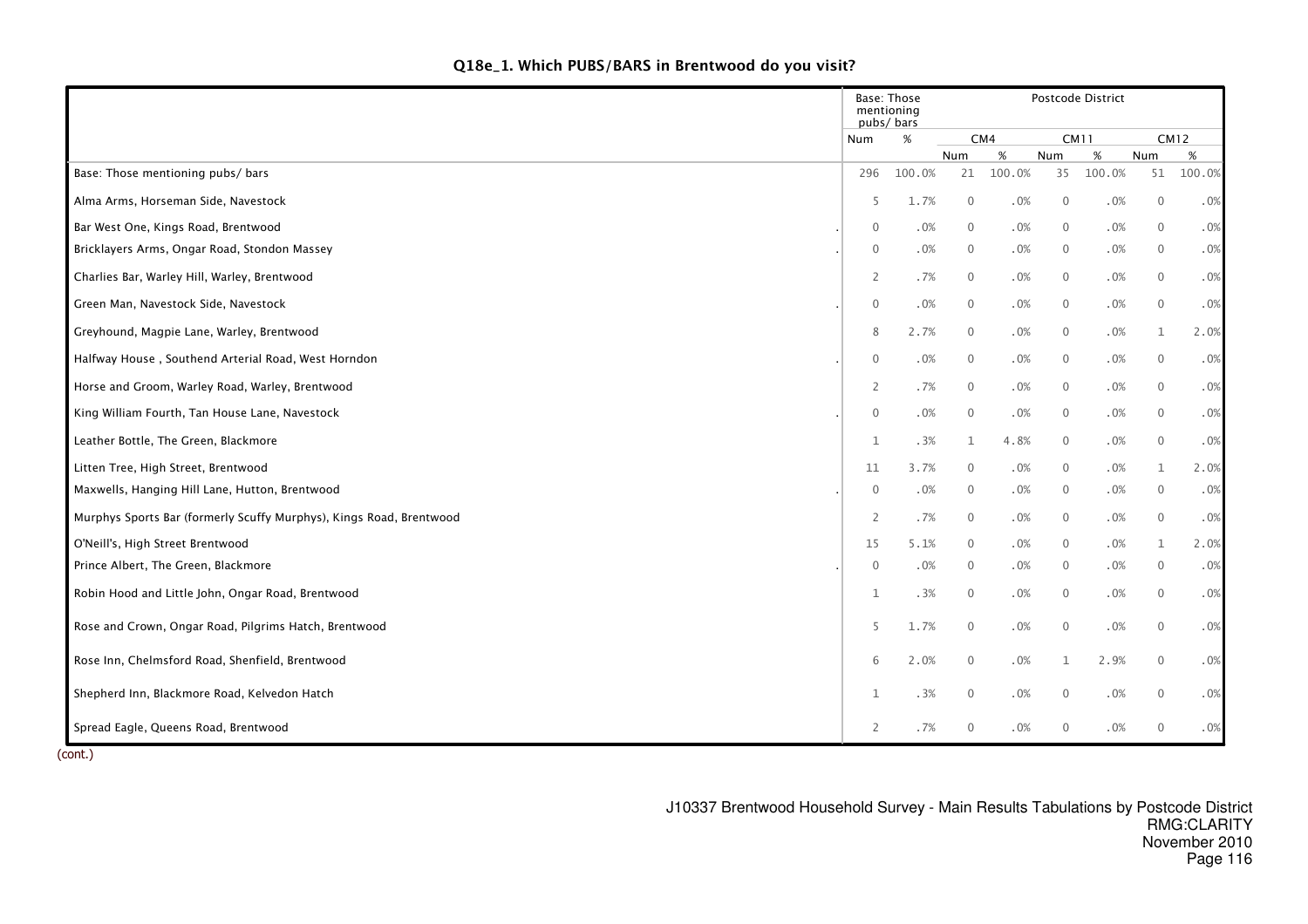| Q18e_1. Which PUBS/BARS in Brentwood do you visit? |  |
|----------------------------------------------------|--|
|----------------------------------------------------|--|

|                                                            | Base: Those<br>mentioning<br>pubs/bars |      |                |        |              | Postcode District |                     |            |
|------------------------------------------------------------|----------------------------------------|------|----------------|--------|--------------|-------------------|---------------------|------------|
|                                                            | Num                                    | %    | CM4            |        | <b>CM11</b>  |                   | <b>CM12</b>         |            |
|                                                            |                                        |      | Num            | %      | Num          | %                 | Num                 | %          |
| Star Inn, High Street, Ingatestone                         | $\mathbf 0$<br>$\mathbf 0$             | .0%  | $\mathbf 0$    | $.0\%$ | $\mathbf 0$  | $.0\%$            | $\mathbf 0$         | .0%<br>.0% |
| Stocks Bar, High Street, Ingatestone                       |                                        | .0%  | $\overline{0}$ | .0%    | $\mathbf 0$  | .0%               | $\mathbf 0$         |            |
| Thatchers Arms, Warley Road, Warley, Brentwood             | $\overline{4}$                         | 1.4% | $\overline{0}$ | .0%    | $\mathbf 0$  | .0%               | $\mathbf{1}$        | 2.0%       |
| The Alexandra, Warley Hill, Warley, Brentwood              | $\mathbf 0$                            | .0%  | $\overline{0}$ | .0%    | $\mathbf 0$  | .0%               | $\mathbf 0$         | .0%        |
| The Artichoke, Ingrave Road, Brentwood                     | 8                                      | 2.7% | 1              | 4.8%   | $\mathbf{1}$ | 2.9%              | $\overline{0}$      | .0%        |
| The Bell, High Street, Ingatestone                         | $\mathbf 1$                            | .3%  | 1              | 4.8%   | $\mathbf 0$  | .0%               | $\mathbf 0$         | .0%        |
| The Black Horse, Ongar Road, Pilgrims Hatch, Brentwood     | 11                                     | 3.7% | $\overline{0}$ | .0%    | 2            | 5.7%              | $\mathbf 0$         | .0%        |
| The Brave Nelson, Woodman Road, Warley, Brentwood          | $\overline{7}$                         | 2.4% | $\mathbf 0$    | $.0\%$ | $\mathbf 0$  | .0%               | $\mathsf{O}\xspace$ | .0%        |
| The Brewery Tap, Primrose Hill, Brentwood                  | $\overline{7}$                         | 2.4% | $\overline{0}$ | .0%    | $\mathbf 0$  | .0%               | $\mathbf 0$         | .0%        |
| The Bull, Brook Street, Brentwood                          | 1                                      | .3%  | $\overline{0}$ | .0%    | $\mathbf 0$  | .0%               | $\overline{0}$      | .0%        |
| The Bull, Church Street, Blackmore                         | $1\,$                                  | .3%  | 1              | 4.8%   | $\mathbf 0$  | .0%               | $\overline{0}$      | .0%        |
| The Chequers, Chequers Road, Navestock                     | 2                                      | .7%  | $\overline{0}$ | .0%    | $\mathbf 0$  | .0%               | $\overline{0}$      | .0%        |
| The Chequers, Rayleigh Road, Hutton, Brentwood             | 3                                      | 1.0% | $\overline{0}$ | $.0\%$ | $\mathbf 0$  | .0%               | $\mathbf{1}$        | 2.0%       |
| The Cherry Tree, Queen Street, Warley, Brentwood           | 3                                      | 1.0% | $\overline{0}$ | .0%    | $\mathbf 0$  | .0%               | $\mathbf 0$         | .0%        |
| The Clough, Eastham Crescent, Brentwood                    | $\mathbf 0$                            | .0%  | $\overline{0}$ | .0%    | $\mathbf 0$  | .0%               | $\overline{0}$      | .0%        |
| The Cricketers, Mill Green Road, Ingatestone               | $\mathbf{1}$                           | .3%  | $\overline{0}$ | .0%    | $\mathbf 0$  | .0%               | $\mathbf 0$         | .0%        |
| The Crown, High Street, Ingatestone                        | $\mathbf{1}$                           | .3%  | $\mathbf{1}$   | 4.8%   | $\mathbf{0}$ | .0%               | $\mathbf 0$         | .0%        |
| The Dog and Partridge, Swan Lane, Kelvedon Hatch           | $\mathbf 0$                            | .0%  | $\overline{0}$ | .0%    | $\mathbf 0$  | .0%               | $\overline{0}$      | $.0\%$     |
| The Eagle and Child, Chelmsford Road, Shenfield, Brentwood | 5                                      | 1.7% | $\overline{0}$ | .0%    | $\mathbf 0$  | .0%               | $\mathbf 0$         | .0%        |
| The Eagle, Ongar Road, Kelvedon Hatch                      | 3                                      | 1.0% | $\overline{0}$ | .0%    | $\mathbf 0$  | .0%               | $\mathbf{1}$        | 2.0%       |
| The Essex Arms, Warley Hill, Warley, Brentwood             | $\mathbf{0}$                           | .0%  | $\overline{0}$ | .0%    | $\mathbf 0$  | .0%               | $\mathbf 0$         | .0%        |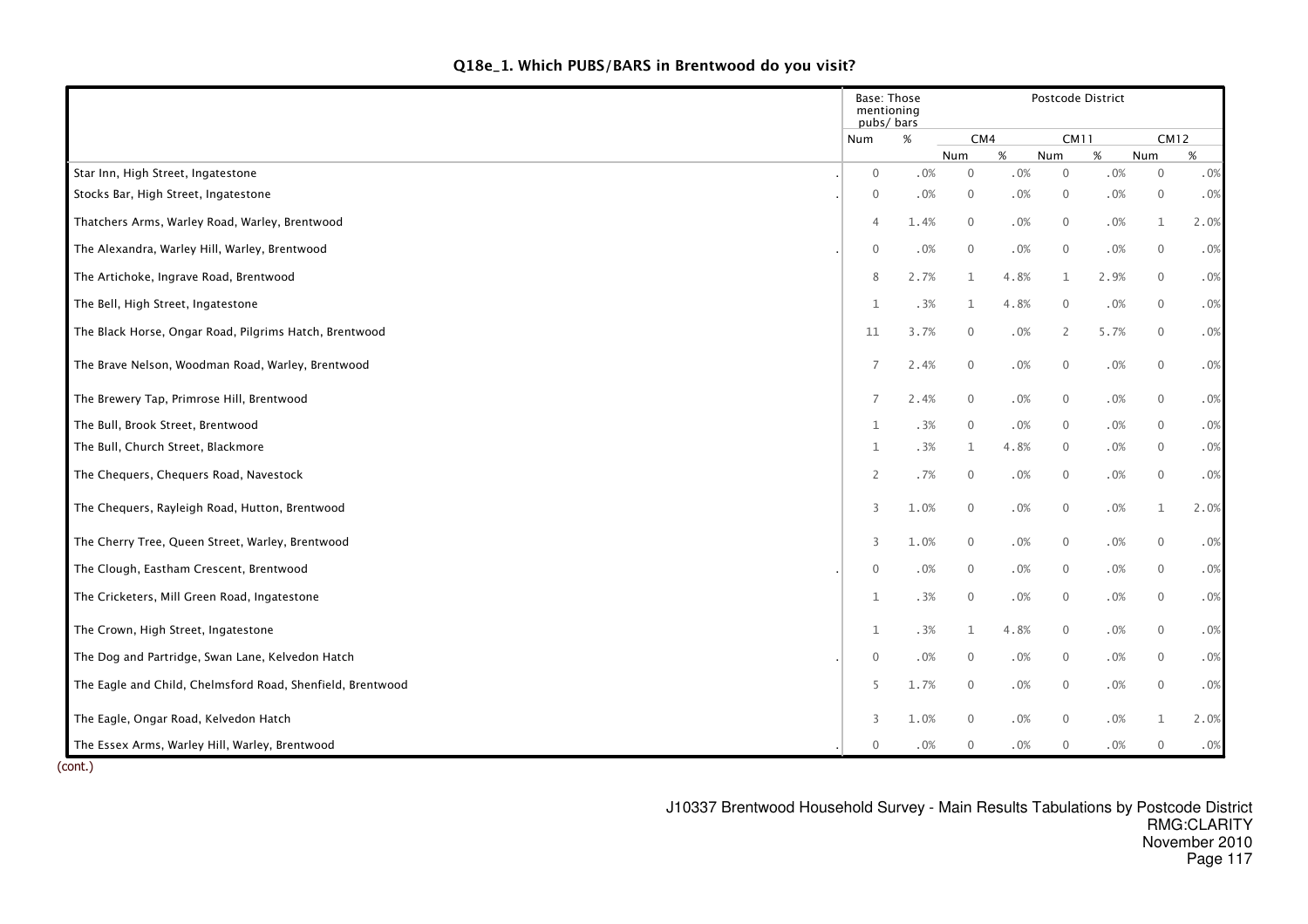|  | Q18e_1. Which PUBS/BARS in Brentwood do you visit? |  |  |
|--|----------------------------------------------------|--|--|
|--|----------------------------------------------------|--|--|

|                                                     | Base: Those<br>mentioning<br>pubs/bars |        |                |      |                | Postcode District |                |      |
|-----------------------------------------------------|----------------------------------------|--------|----------------|------|----------------|-------------------|----------------|------|
|                                                     | Num                                    | $\%$   | CM4            |      | <b>CM11</b>    |                   | <b>CM12</b>    |      |
|                                                     |                                        |        | Num            | $\%$ | Num            | $\%$              | Num            | %    |
| The Gardners Arms, Hart Street, Brentwood           | 5                                      | 1.7%   | $\overline{0}$ | .0%  | $\mathbf{0}$   | .0%               | $\mathbf 0$    | .0%  |
| The George and Dragon, Roman Road, Mountnessing     | $\mathbf 1$                            | .3%    | $\overline{0}$ | .0%  | $\mathbf 0$    | .0%               | $\mathbf 0$    | .0%  |
| The Golden Fleece, London Road, Brentwood           | $\overline{2}$                         | .7%    | $\mathbf 0$    | .0%  | $\mathbf{1}$   | 2.9%              | $\mathbf 0$    | .0%  |
| The Green Man, Cricketers Lane, Herongate           | $\mathbf{1}$                           | .3%    | $\mathbf 0$    | .0%  | $\mathbf 0$    | .0%               | $\overline{0}$ | .0%  |
| The Headley, Warley Gap, Warley, Brentwood          | $\mathbf{0}$                           | .0%    | $\overline{0}$ | .0%  | $\overline{0}$ | .0%               | $\overline{0}$ | .0%  |
| The Hutton, Rayleigh Road, Hutton                   | $\overline{4}$                         | 1.4%   | $\overline{0}$ | .0%  | $\overline{0}$ | .0%               | $\overline{0}$ | .0%  |
| The Nags Head, Brook Street, Brentwood              | 5                                      | 1.7%   | $\overline{0}$ | .0%  | $\mathbf 0$    | .0%               | $\overline{0}$ | .0%  |
| The Old Dog, Billericay Road, Herongate             | 3                                      | 1.0%   | $\overline{0}$ | .0%  | $\mathbf 0$    | .0%               | $\mathbf{1}$   | 2.0% |
| The Old Plough, Sabines Road, Navestock             | $\mathbf 0$                            | .0%    | $\overline{0}$ | .0%  | $\mathbf 0$    | .0%               | $\overline{0}$ | .0%  |
| The Plough, Rayleigh Road, Hutton, Brentwood        | $\mathbf{1}$                           | .3%    | $\overline{0}$ | .0%  | $\overline{0}$ | .0%               | $\overline{0}$ | .0%  |
| The Plough, Roman Road, Mountnessing                | $\mathbf 0$                            | $.0\%$ | $\overline{0}$ | .0%  | $\mathbf 0$    | .0%               | $\mathbf 0$    | .0%  |
| The Prince of Wales, Roman Road, Mountnessing       | $\mathbf{1}$                           | .3%    | $\overline{0}$ | .0%  | $\mathbf 0$    | .0%               | $\overline{0}$ | .0%  |
| The Railway, Station Road, West Horndon             | $\mathbf{1}$                           | .3%    | $\mathbf 0$    | .0%  | $\mathbf 0$    | .0%               | $\mathbf{1}$   | 2.0% |
| The Rising Sun, Ongar Road, Brentwood               | $\overline{3}$                         | 1.0%   | $\mathbf 0$    | .0%  | $\mathbf 0$    | .0%               | $\mathbf 0$    | .0%  |
| The Seven Arches, Hartswood Road, Warley, Brentwood | $\mathbf 1$                            | .3%    | $\mathbf 0$    | .0%  | $\overline{0}$ | .0%               | $\overline{0}$ | .0%  |
| The Slug and Lettuce, High Street, Brentwood        | 27                                     | 9.1%   | $\mathbf{1}$   | 4.8% | $\mathbf{1}$   | 2.9%              | $\overline{2}$ | 3.9% |
| The Sugar Hut Village, High Street, Brentwood       | 9                                      | 3.0%   | $\mathbf 0$    | .0%  | $\mathbf{1}$   | 2.9%              | $\overline{0}$ | .0%  |
| The Swan, High Street, Brentwood                    | 23                                     | 7.8%   | $\mathbf{1}$   | 4.8% | $\mathbf 0$    | .0%               | $\mathbf{1}$   | 2.0% |
| The Terris Bar, Hart Street, Brentwood              | 5                                      | 1.7%   | $\overline{0}$ | .0%  | $\mathbf{1}$   | 2.9%              | $\mathbf 0$    | .0%  |
| The Victoria Arms, Ongar Road, Brentwood            | 5                                      | 1.7%   | $\mathbf 0$    | .0%  | $\mathbf 0$    | .0%               | $\mathbf 0$    | .0%  |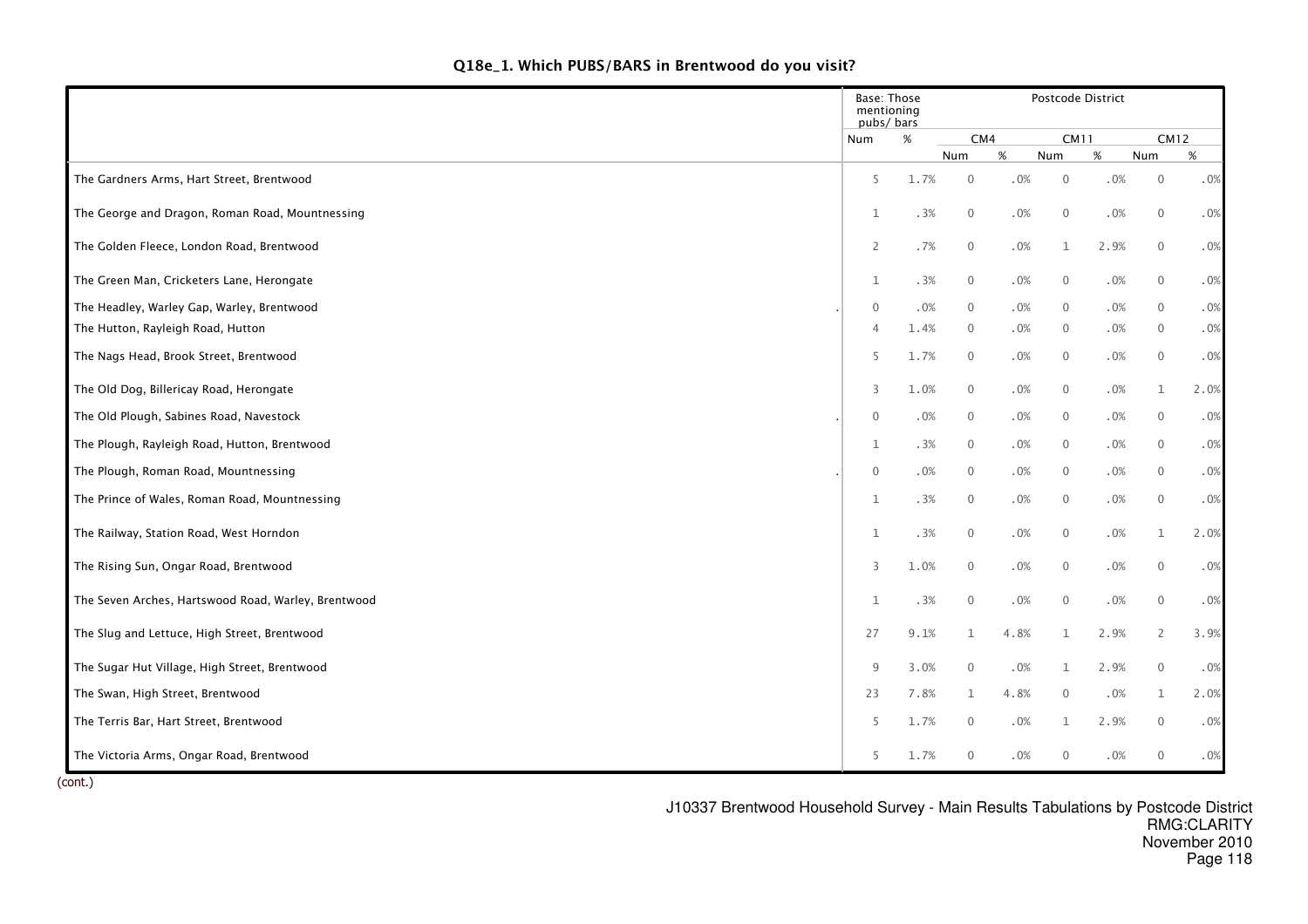# Q18e\_1. Which PUBS/BARS in Brentwood do you visit?

|                                                                    |                                                    | Base: Those<br>mentioning<br>pubs/bars |       |                | Postcode District |                |       |              |       |  |  |  |  |
|--------------------------------------------------------------------|----------------------------------------------------|----------------------------------------|-------|----------------|-------------------|----------------|-------|--------------|-------|--|--|--|--|
|                                                                    |                                                    | Num                                    | $\%$  | CM4            |                   | <b>CM11</b>    |       | <b>CM12</b>  |       |  |  |  |  |
|                                                                    |                                                    |                                        |       | Num            | $\%$              | Num            | %     | Num          | %     |  |  |  |  |
| The Viper, Mill Green Road, Ingatestone                            |                                                    | $\overline{2}$                         | .7%   | $\mathbf 0$    | .0%               | $\mathbf 0$    | .0%   |              | 2.0%  |  |  |  |  |
| The Willow, Church Lane, Doddinghurst (formerly known as The Moat) |                                                    | $\mathbf 0$                            | .0%   | $\overline{0}$ | .0%               | $\overline{0}$ | .0%   | $\mathbf{0}$ | .0%   |  |  |  |  |
| The Woodpecker, Hanging Hill Lane, Hutton                          |                                                    | $\mathbf{1}$                           | .3%   | $\mathbf 0$    | .0%               | $\overline{0}$ | .0%   | $\mathbf{0}$ | .0%   |  |  |  |  |
| The Woolpack, Mill Green Road, Ingatestone                         |                                                    | $\mathbf 0$                            | .0%   | $\overline{0}$ | .0%               | $\mathbf 0$    | .0%   | $\mathbf 0$  | .0%   |  |  |  |  |
| Tower Arms, Weald Road, South Weald                                |                                                    | 3                                      | 1.0%  | $\overline{0}$ | .0%               | $\mathbf{0}$   | .0%   | $\mathbf{0}$ | .0%   |  |  |  |  |
| White Hart, High Street, Brentwood                                 |                                                    | 6                                      | 2.0%  | $\mathbf{0}$   | .0%               | 2              | 5.7%  | $\mathbf{1}$ | 2.0%  |  |  |  |  |
| White Horse, Coxtie Green Road, Pilgrims Hatch, Brentwood          |                                                    | 3                                      | 1.0%  | $\mathbf 0$    | .0%               | $\mathbf 0$    | .0%   | $\mathbf 0$  | .0%   |  |  |  |  |
|                                                                    | None in Brentwood                                  | 119                                    | 40.2% | 15             | 71.4%             | 24             | 68.6% | 35           | 68.6% |  |  |  |  |
|                                                                    | Varies                                             | 29                                     | 9.8%  | $\mathbf 0$    | .0%               | $\overline{4}$ | 11.4% | 9            | 17.6% |  |  |  |  |
|                                                                    | Can't remember the names                           | 13                                     | 4.4%  | $\mathbf{1}$   | 4.8%              | 1              | 2.9%  | $\mathbf{1}$ | 2.0%  |  |  |  |  |
|                                                                    | Bardwell's Social Club, Brentwood                  | 2                                      | .7%   | $\overline{0}$ | .0%               | $\overline{0}$ | .0%   | $\mathbf{0}$ | .0%   |  |  |  |  |
| Other                                                              | Toby Inn and The Harvester                         | $\overline{2}$                         | .7%   | $\mathbf 0$    | .0%               | $\mathbf 0$    | .0%   | $\mathbf{0}$ | .0%   |  |  |  |  |
|                                                                    | The Boar's Head, Herongate,<br>Brentwood           | $\mathbf 1$                            | .3%   | $\mathbf 0$    | .0%               | $\mathbf 0$    | .0%   | 1            | 2.0%  |  |  |  |  |
|                                                                    | The Lounge and Pieros, Brentwood                   | $\mathbf{1}$                           | .3%   | $\overline{0}$ | .0%               | $\overline{0}$ | .0%   | $\mathbf{0}$ | .0%   |  |  |  |  |
|                                                                    | Ye Olde Green Dragon, Shenfield<br>Road, Brentwood | 1                                      | .3%   | $\mathbf 0$    | .0%               | $\overline{0}$ | .0%   | $\mathbf{0}$ | .0%   |  |  |  |  |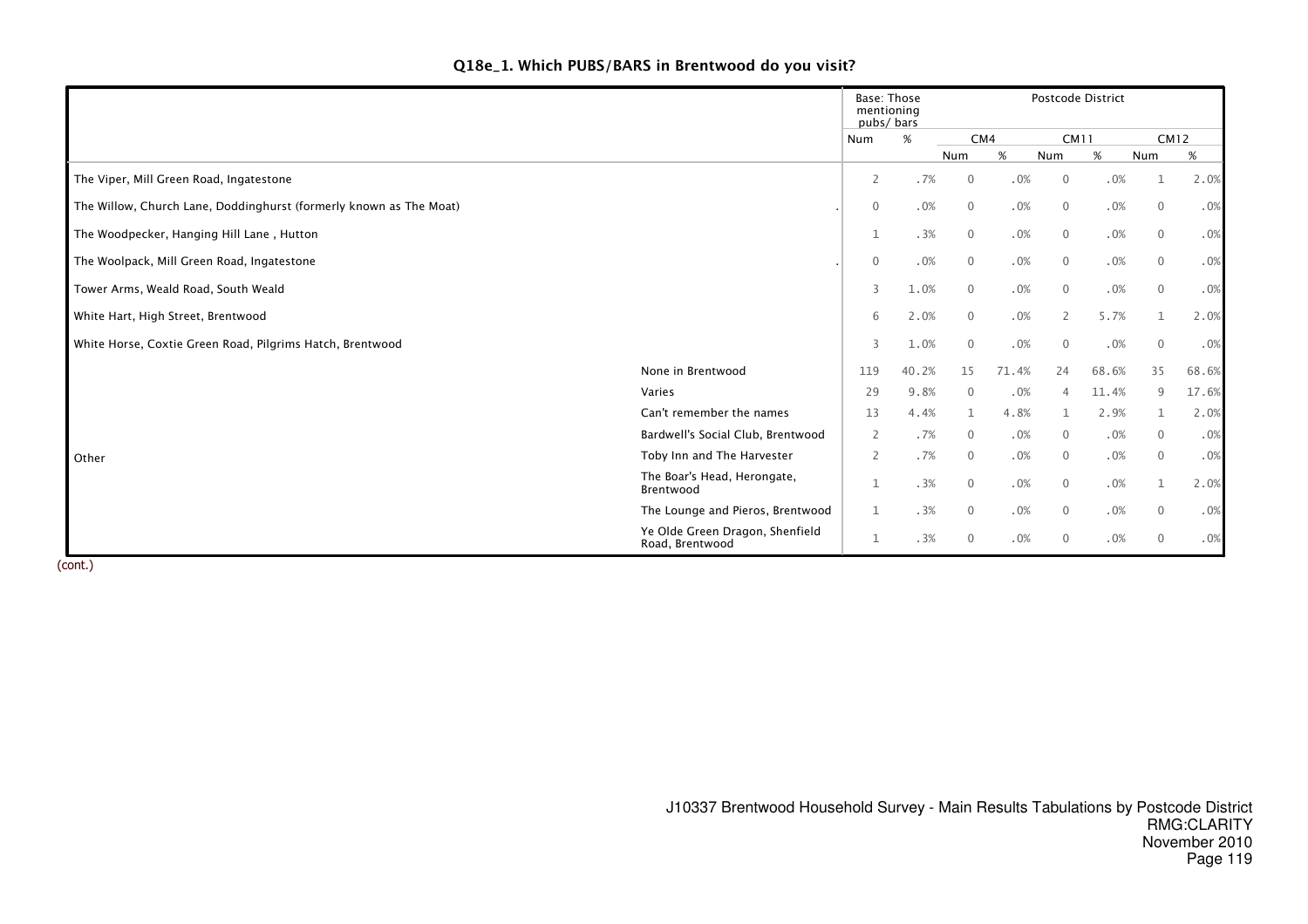| Q18e_1. Which PUBS/BARS in Brentwood do you visit? |  |  |  |  |
|----------------------------------------------------|--|--|--|--|
|----------------------------------------------------|--|--|--|--|

|                                                                     | Postcode District |             |                |             |                |             |                |        |  |  |
|---------------------------------------------------------------------|-------------------|-------------|----------------|-------------|----------------|-------------|----------------|--------|--|--|
|                                                                     |                   | <b>CM13</b> |                | <b>CM14</b> |                | <b>CM15</b> |                | RM3    |  |  |
|                                                                     | Num               | %           | Num            | %           | Num            | %           | Num            | $\%$   |  |  |
| Base: Those mentioning pubs/ bars                                   | 41                | 100.0%      | 50             | 100.0%      | 46             | 100.0%      | 52             | 100.0% |  |  |
| Alma Arms, Horseman Side, Navestock                                 | 2                 | 4.9%        | $\overline{0}$ | .0%         | 1              | 2.2%        | $\overline{2}$ | 3.8%   |  |  |
| Bar West One, Kings Road, Brentwood                                 | $\mathbf 0$       | .0%         | $\overline{0}$ | .0%         | $\mathbf 0$    | .0%         | $\mathbf 0$    | .0%    |  |  |
| Bricklayers Arms, Ongar Road, Stondon Massey                        | $\mathbf{0}$      | .0%         | $\overline{0}$ | .0%         | $\mathbf 0$    | .0%         | $\overline{0}$ | .0%    |  |  |
| Charlies Bar, Warley Hill, Warley, Brentwood                        | $\mathbf{1}$      | 2.4%        | $\mathbf{1}$   | 2.0%        | $\mathbf{0}$   | .0%         | $\mathbf 0$    | .0%    |  |  |
| Green Man, Navestock Side, Navestock                                | $\mathbf 0$       | .0%         | $\overline{0}$ | .0%         | $\overline{0}$ | .0%         | $\overline{0}$ | .0%    |  |  |
| Greyhound, Magpie Lane, Warley, Brentwood                           | 3                 | 7.3%        | 3              | 6.0%        | $\mathbf 0$    | .0%         | $\mathbf{1}$   | 1.9%   |  |  |
| Halfway House, Southend Arterial Road, West Horndon                 | $\mathbf 0$       | .0%         | $\overline{0}$ | .0%         | $\mathbf 0$    | .0%         | $\mathbf 0$    | .0%    |  |  |
| Horse and Groom, Warley Road, Warley, Brentwood                     | 1                 | 2.4%        | $\overline{0}$ | $.0\%$      | $\mathbf 0$    | .0%         | $\mathbf{1}$   | 1.9%   |  |  |
| King William Fourth, Tan House Lane, Navestock                      | $\mathbf{0}$      | .0%         | $\overline{0}$ | .0%         | $\mathbf 0$    | .0%         | $\mathbf 0$    | .0%    |  |  |
| Leather Bottle, The Green, Blackmore                                | $\mathbf 0$       | .0%         | $\overline{0}$ | .0%         | $\mathbf 0$    | .0%         | $\mathbf 0$    | .0%    |  |  |
| Litten Tree, High Street, Brentwood                                 | $\overline{4}$    | 9.8%        | 3              | 6.0%        | $\mathbf{0}$   | .0%         | 3              | 5.8%   |  |  |
| Maxwells, Hanging Hill Lane, Hutton, Brentwood                      | $\mathbf 0$       | .0%         | $\overline{0}$ | .0%         | $\mathbf 0$    | .0%         | $\overline{0}$ | .0%    |  |  |
| Murphys Sports Bar (formerly Scuffy Murphys), Kings Road, Brentwood | $\mathbf{1}$      | 2.4%        | $\mathbf 0$    | .0%         | $\mathbf{1}$   | 2.2%        | $\mathbf 0$    | .0%    |  |  |
| O'Neill's, High Street Brentwood                                    | $\overline{2}$    | 4.9%        | 5              | 10.0%       | $\overline{4}$ | 8.7%        | 3              | 5.8%   |  |  |
| Prince Albert, The Green, Blackmore                                 | $\mathbf 0$       | .0%         | $\overline{0}$ | .0%         | $\mathbf 0$    | .0%         | $\mathbf 0$    | .0%    |  |  |
| Robin Hood and Little John, Ongar Road, Brentwood                   | $\mathbf 0$       | .0%         | $\overline{0}$ | .0%         | $\mathbf 0$    | .0%         | $\mathbf{1}$   | 1.9%   |  |  |
| Rose and Crown, Ongar Road, Pilgrims Hatch, Brentwood               | 1                 | 2.4%        | $\mathbf{1}$   | 2.0%        | $\overline{2}$ | 4.3%        | $\mathbf{1}$   | 1.9%   |  |  |
| Rose Inn, Chelmsford Road, Shenfield, Brentwood                     | 3                 | 7.3%        | $\mathbf 0$    | .0%         | $\overline{2}$ | 4.3%        | $\mathbf 0$    | .0%    |  |  |
| Shepherd Inn, Blackmore Road, Kelvedon Hatch                        | $\mathbf 0$       | .0%         | $\mathbf 0$    | .0%         | 1              | 2.2%        | $\mathbf 0$    | .0%    |  |  |
| Spread Eagle, Queens Road, Brentwood                                | 1                 | 2.4%        | 1              | 2.0%        | $\mathbf{0}$   | .0%         | $\mathbf{0}$   | .0%    |  |  |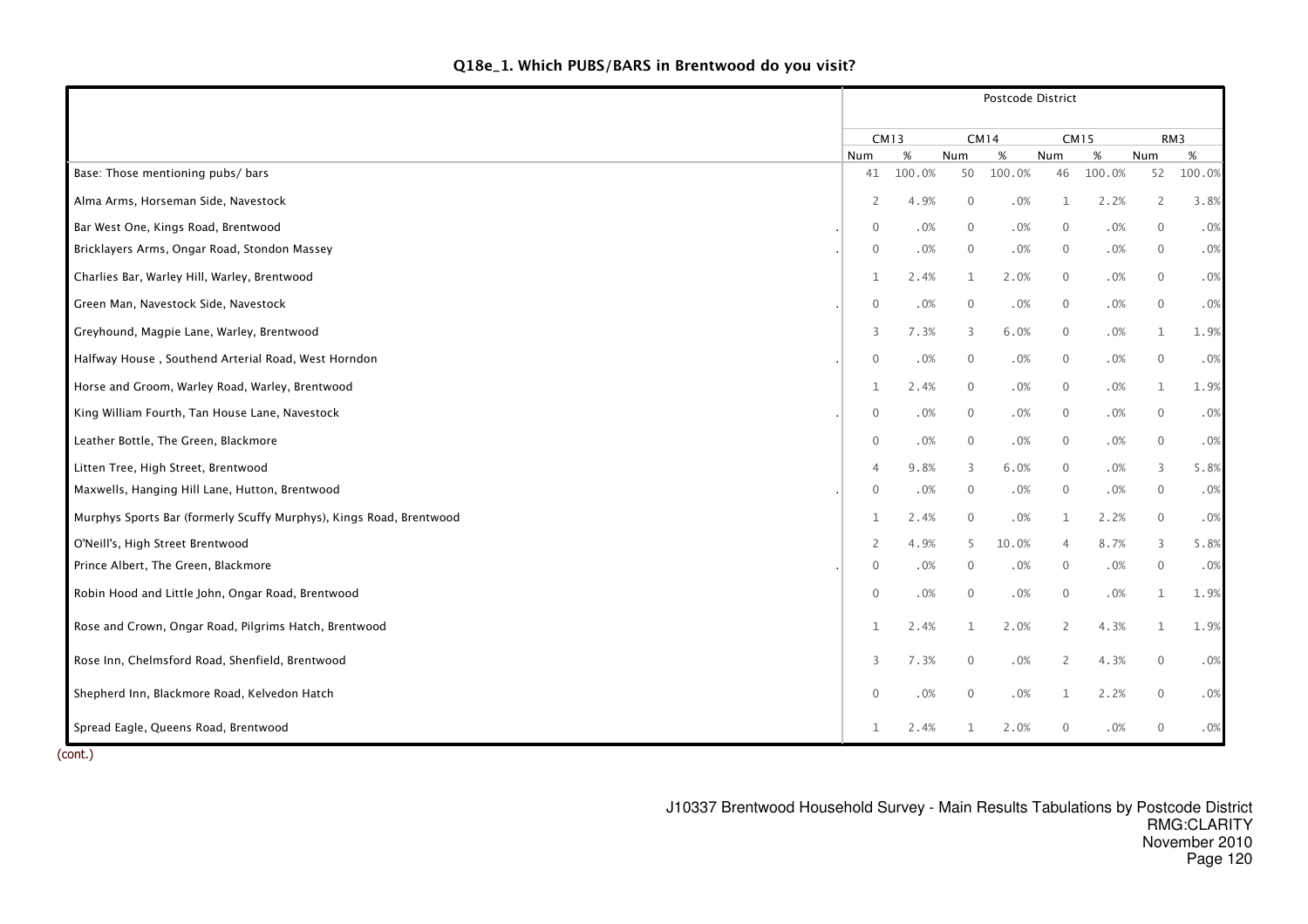|  | Q18e_1. Which PUBS/BARS in Brentwood do you visit? |  |  |  |
|--|----------------------------------------------------|--|--|--|
|--|----------------------------------------------------|--|--|--|

|                                                            | Postcode District   |      |                |       |                |        |                |        |  |  |  |
|------------------------------------------------------------|---------------------|------|----------------|-------|----------------|--------|----------------|--------|--|--|--|
|                                                            | <b>CM13</b>         |      | <b>CM14</b>    |       | <b>CM15</b>    |        | RM3            |        |  |  |  |
|                                                            | Num                 | %    | Num            | %     | Num            | %      | Num            | $\%$   |  |  |  |
| Star Inn, High Street, Ingatestone                         | $\mathbf 0$         | .0%  | $\mathbf 0$    | .0%   | $\mathbf 0$    | .0%    | $\mathbf 0$    | .0%    |  |  |  |
| Stocks Bar, High Street, Ingatestone                       | $\overline{0}$      | .0%  | $\overline{0}$ | .0%   | $\overline{0}$ | .0%    | $\overline{0}$ | .0%    |  |  |  |
| Thatchers Arms, Warley Road, Warley, Brentwood             | $\mathbf{1}$        | 2.4% | $\mathbf{1}$   | 2.0%  | $\mathbf 0$    | $.0\%$ | $\mathbf{1}$   | 1.9%   |  |  |  |
| The Alexandra, Warley Hill, Warley, Brentwood              | $\mathbf 0$         | .0%  | $\mathbf 0$    | .0%   | $\mathbf 0$    | .0%    | $\overline{0}$ | .0%    |  |  |  |
| The Artichoke, Ingrave Road, Brentwood                     | $\mathbf{1}$        | 2.4% | $\overline{2}$ | 4.0%  | $\overline{0}$ | .0%    | 3              | 5.8%   |  |  |  |
| The Bell, High Street, Ingatestone                         | $\overline{0}$      | .0%  | $\mathbf 0$    | .0%   | $\mathbf 0$    | .0%    | $\overline{0}$ | .0%    |  |  |  |
| The Black Horse, Ongar Road, Pilgrims Hatch, Brentwood     | $\overline{0}$      | .0%  | $\overline{4}$ | 8.0%  | $\overline{4}$ | 8.7%   | $\mathbf{1}$   | 1.9%   |  |  |  |
| The Brave Nelson, Woodman Road, Warley, Brentwood          | $\mathsf{O}\xspace$ | .0%  | 6              | 12.0% | $\mathbf 0$    | $.0\%$ | 1              | 1.9%   |  |  |  |
| The Brewery Tap, Primrose Hill, Brentwood                  | $\mathbf{1}$        | 2.4% | 5              | 10.0% | $\mathbf{1}$   | 2.2%   | $\overline{0}$ | .0%    |  |  |  |
| The Bull, Brook Street, Brentwood                          | $\overline{0}$      | .0%  | $\mathbf{1}$   | 2.0%  | $\mathbf{0}$   | .0%    | $\mathbf 0$    | .0%    |  |  |  |
| The Bull, Church Street, Blackmore                         | $\mathbf 0$         | .0%  | $\overline{0}$ | .0%   | $\mathbf 0$    | .0%    | $\overline{0}$ | .0%    |  |  |  |
| The Chequers, Chequers Road, Navestock                     | $\mathbf 0$         | .0%  | $\overline{0}$ | .0%   | $\mathbf{1}$   | 2.2%   | 1              | 1.9%   |  |  |  |
| The Chequers, Rayleigh Road, Hutton, Brentwood             | $\mathbf{1}$        | 2.4% | $\overline{0}$ | .0%   | $\mathbf 0$    | .0%    | $\mathbf 1$    | 1.9%   |  |  |  |
| The Cherry Tree, Queen Street, Warley, Brentwood           | $\mathbf{1}$        | 2.4% | $\overline{2}$ | 4.0%  | $\mathbf{0}$   | .0%    | $\mathbf 0$    | .0%    |  |  |  |
| The Clough, Eastham Crescent, Brentwood                    | $\overline{0}$      | .0%  | $\mathbf 0$    | .0%   | $\overline{0}$ | .0%    | $\mathbf 0$    | .0%    |  |  |  |
| The Cricketers, Mill Green Road, Ingatestone               | $\overline{0}$      | .0%  | $\overline{0}$ | .0%   | $\mathbf 0$    | .0%    | $\mathbf{1}$   | 1.9%   |  |  |  |
| The Crown, High Street, Ingatestone                        | $\mathbf 0$         | .0%  | $\overline{0}$ | .0%   | $\overline{0}$ | .0%    | $\mathbf 0$    | .0%    |  |  |  |
| The Dog and Partridge, Swan Lane, Kelvedon Hatch           | $\mathbf 0$         | .0%  | $\mathbf 0$    | .0%   | $\mathbf 0$    | .0%    | $\mathbf 0$    | .0%    |  |  |  |
| The Eagle and Child, Chelmsford Road, Shenfield, Brentwood | $\overline{2}$      | 4.9% | $\mathbf{1}$   | 2.0%  | 2              | 4.3%   | $\mathbf{0}$   | .0%    |  |  |  |
| The Eagle, Ongar Road, Kelvedon Hatch                      | $\mathbb O$         | .0%  | $\overline{0}$ | .0%   | 2              | 4.3%   | $\mathbf 0$    | $.0\%$ |  |  |  |
| The Essex Arms, Warley Hill, Warley, Brentwood             | $\mathbf 0$         | .0%  | $\mathbf 0$    | .0%   | $\mathbf 0$    | .0%    | 0              | .0%    |  |  |  |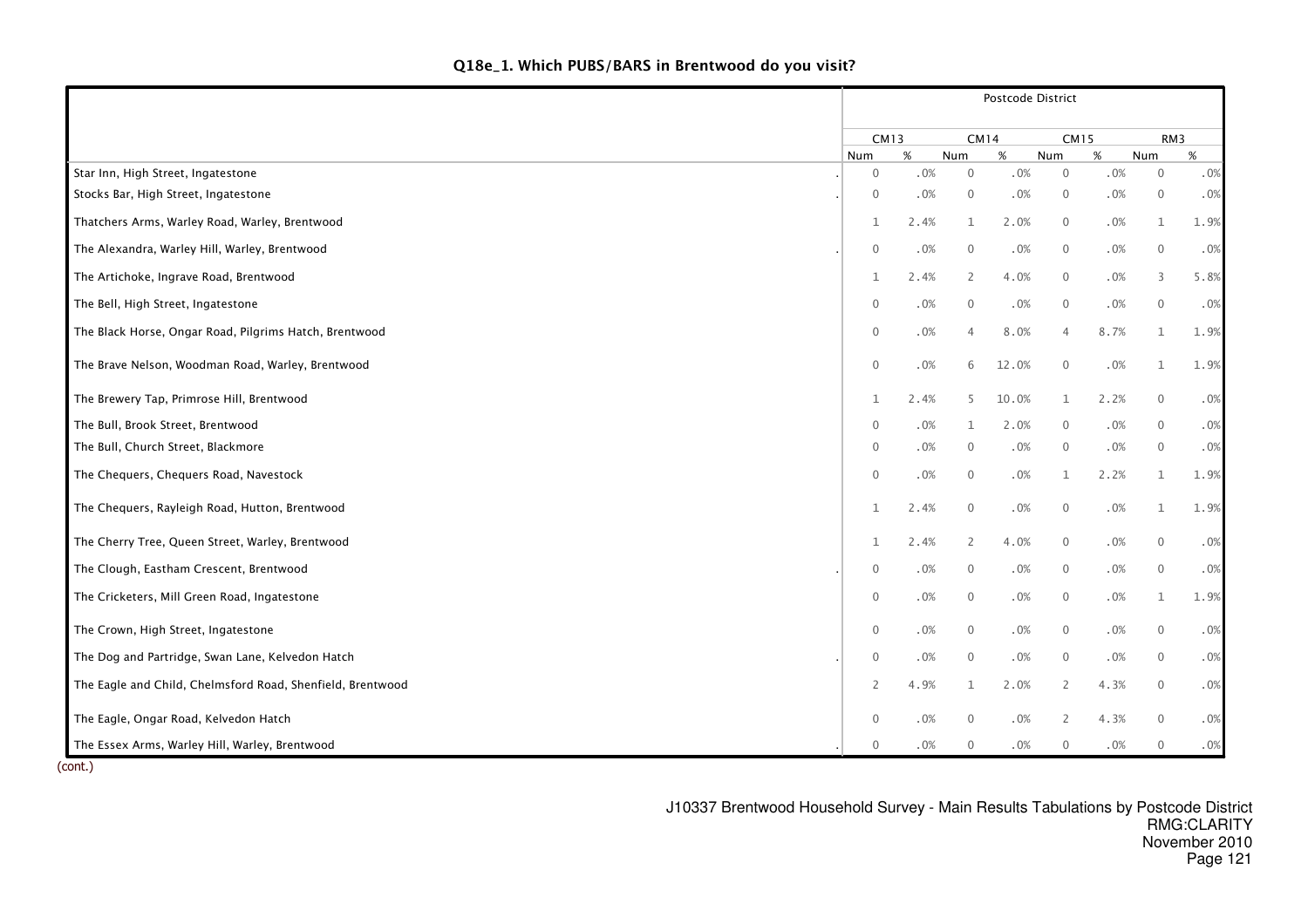|                                                     | Postcode District |        |                |        |              |       |                |        |  |  |  |  |
|-----------------------------------------------------|-------------------|--------|----------------|--------|--------------|-------|----------------|--------|--|--|--|--|
|                                                     | <b>CM13</b>       |        | <b>CM14</b>    |        | <b>CM15</b>  |       | RM3            |        |  |  |  |  |
|                                                     | Num               | $\%$   | Num            | %      | Num          | %     | Num            | %      |  |  |  |  |
| The Gardners Arms, Hart Street, Brentwood           | 1                 | 2.4%   | 3              | 6.0%   | $\mathbf 0$  | .0%   | $\mathbf 1$    | 1.9%   |  |  |  |  |
| The George and Dragon, Roman Road, Mountnessing     | $\mathbf 0$       | .0%    | $\overline{0}$ | .0%    | 1            | 2.2%  | $\mathbf 0$    | .0%    |  |  |  |  |
| The Golden Fleece, London Road, Brentwood           | $\mathbf 0$       | .0%    | $\overline{0}$ | .0%    | $\mathbf 0$  | .0%   | $\mathbf{1}$   | 1.9%   |  |  |  |  |
| The Green Man, Cricketers Lane, Herongate           | $\mathbf{1}$      | 2.4%   | $\overline{0}$ | .0%    | $\mathbf 0$  | .0%   | $\overline{0}$ | .0%    |  |  |  |  |
| The Headley, Warley Gap, Warley, Brentwood          | $\mathbf 0$       | .0%    | $\overline{0}$ | .0%    | $\mathbf 0$  | .0%   | $\overline{0}$ | .0%    |  |  |  |  |
| The Hutton, Rayleigh Road, Hutton                   | 3                 | 7.3%   | $\overline{0}$ | .0%    | $\mathbf{1}$ | 2.2%  | $\overline{0}$ | .0%    |  |  |  |  |
| The Nags Head, Brook Street, Brentwood              | $\overline{2}$    | 4.9%   | $\overline{2}$ | 4.0%   | $\mathbf 0$  | .0%   | $\mathbf{1}$   | 1.9%   |  |  |  |  |
| The Old Dog, Billericay Road, Herongate             | $\mathbf{1}$      | 2.4%   | $\mathbf 0$    | .0%    | $\mathbf 0$  | .0%   | $\mathbf{1}$   | 1.9%   |  |  |  |  |
| The Old Plough, Sabines Road, Navestock             | $\mathbf{0}$      | .0%    | $\overline{0}$ | .0%    | $\mathbf 0$  | .0%   | $\mathbf 0$    | .0%    |  |  |  |  |
| The Plough, Rayleigh Road, Hutton, Brentwood        | $\mathbf 1$       | 2.4%   | $\overline{0}$ | .0%    | $\mathbf 0$  | .0%   | $\overline{0}$ | .0%    |  |  |  |  |
| The Plough, Roman Road, Mountnessing                | $\mathbf 0$       | .0%    | $\overline{0}$ | .0%    | $\mathbf 0$  | .0%   | $\mathbf 0$    | .0%    |  |  |  |  |
| The Prince of Wales, Roman Road, Mountnessing       | $\mathbf 1$       | 2.4%   | $\overline{0}$ | .0%    | $\mathbf 0$  | .0%   | $\overline{0}$ | .0%    |  |  |  |  |
| The Railway, Station Road, West Horndon             | $\mathbf 0$       | $.0\%$ | $\mathbf 0$    | .0%    | $\mathbf 0$  | .0%   | $\mathbf 0$    | $.0\%$ |  |  |  |  |
| The Rising Sun, Ongar Road, Brentwood               | $\mathbf 0$       | .0%    | $\mathbf{1}$   | 2.0%   | 2            | 4.3%  | $\overline{0}$ | .0%    |  |  |  |  |
| The Seven Arches, Hartswood Road, Warley, Brentwood | $\mathbf 0$       | $.0\%$ | $\overline{0}$ | $.0\%$ | $\mathbf{1}$ | 2.2%  | $\mathbf 0$    | .0%    |  |  |  |  |
| The Slug and Lettuce, High Street, Brentwood        | $\mathbf 0$       | $.0\%$ | 9              | 18.0%  | 4            | 8.7%  | 10             | 19.2%  |  |  |  |  |
| The Sugar Hut Village, High Street, Brentwood       | $\mathbf 0$       | .0%    | 2              | 4.0%   | 2            | 4.3%  | 4              | 7.7%   |  |  |  |  |
| The Swan, High Street, Brentwood                    | 2                 | 4.9%   | 12             | 24.0%  | 7            | 15.2% | $\mathbf 0$    | .0%    |  |  |  |  |
| The Terris Bar, Hart Street, Brentwood              | $\overline{2}$    | 4.9%   | 1              | 2.0%   | $\mathbf 0$  | .0%   | $\mathbf{1}$   | 1.9%   |  |  |  |  |
| The Victoria Arms, Ongar Road, Brentwood            | $\mathbf{0}$      | $.0\%$ | 2              | 4.0%   | 3            | 6.5%  | $\mathbf 0$    | .0%    |  |  |  |  |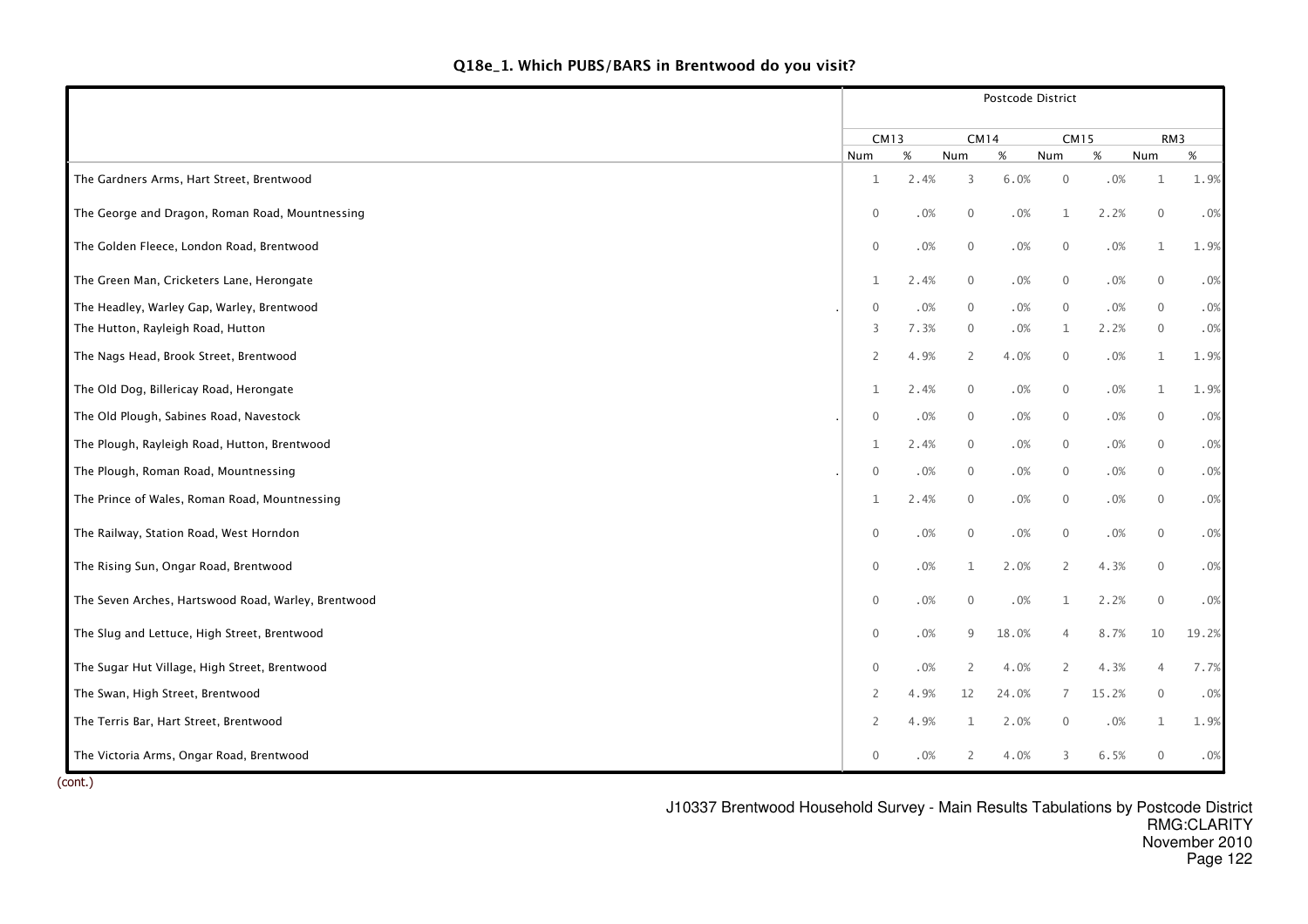|                                                                    |                                                    | Postcode District |       |                |       |                |       |                 |       |  |
|--------------------------------------------------------------------|----------------------------------------------------|-------------------|-------|----------------|-------|----------------|-------|-----------------|-------|--|
|                                                                    |                                                    | <b>CM13</b>       |       | CM14           |       | <b>CM15</b>    |       | RM <sub>3</sub> |       |  |
|                                                                    |                                                    | Num               | %     | <b>Num</b>     | $\%$  | Num            | %     | Num             | %     |  |
| The Viper, Mill Green Road, Ingatestone                            |                                                    | $\mathbf 0$       | .0%   | $\mathbf{0}$   | .0%   |                | 2.2%  | $\overline{0}$  | .0%   |  |
| The Willow, Church Lane, Doddinghurst (formerly known as The Moat) |                                                    | $\mathbf 0$       | .0%   | $\mathbf 0$    | .0%   | $\overline{0}$ | .0%   | $\mathbf{0}$    | .0%   |  |
| The Woodpecker, Hanging Hill Lane, Hutton                          |                                                    | $\mathbf{1}$      | 2.4%  | $\overline{0}$ | .0%   | $\overline{0}$ | .0%   | $\mathbf{0}$    | .0%   |  |
| The Woolpack, Mill Green Road, Ingatestone                         |                                                    | $\mathbf 0$       | .0%   | $\overline{0}$ | .0%   | $\mathbf 0$    | .0%   | $\mathbf 0$     | .0%   |  |
| Tower Arms, Weald Road, South Weald                                |                                                    | $\mathbf 0$       | .0%   | 3              | 6.0%  | $\mathbf{0}$   | .0%   | $\mathbf{0}$    | .0%   |  |
| White Hart, High Street, Brentwood                                 |                                                    | $\mathbf 0$       | .0%   | $\mathbf{1}$   | 2.0%  |                | 2.2%  |                 | 1.9%  |  |
| White Horse, Coxtie Green Road, Pilgrims Hatch, Brentwood          |                                                    | $\mathbf 0$       | .0%   |                | 2.0%  |                | 2.2%  |                 | 1.9%  |  |
|                                                                    | None in Brentwood                                  |                   | 17.1% | 6              | 12.0% | 10             | 21.7% | 22              | 42.3% |  |
|                                                                    | Varies                                             | 4                 | 9.8%  | $\overline{4}$ | 8.0%  | 5              | 10.9% | 3               | 5.8%  |  |
|                                                                    | Can't remember the names                           | 5                 | 12.2% | $\mathbf{0}$   | .0%   | 1              | 2.2%  | $\overline{4}$  | 7.7%  |  |
|                                                                    | Bardwell's Social Club, Brentwood                  | $\mathbf{0}$      | .0%   | 1              | 2.0%  | $\overline{0}$ | .0%   |                 | 1.9%  |  |
| Other                                                              | Toby Inn and The Harvester                         | 1                 | 2.4%  | $\mathbf 0$    | .0%   | $\overline{0}$ | .0%   |                 | 1.9%  |  |
|                                                                    | The Boar's Head, Herongate,<br>Brentwood           | $\mathbf{0}$      | .0%   | $\mathbf{0}$   | .0%   | $\overline{0}$ | .0%   | $\mathbf{0}$    | .0%   |  |
|                                                                    | The Lounge and Pieros, Brentwood                   | $\mathbf{0}$      | .0%   | $\mathbf{0}$   | .0%   | 1              | 2.2%  | $\mathbf{0}$    | .0%   |  |
|                                                                    | Ye Olde Green Dragon, Shenfield<br>Road, Brentwood | 1                 | 2.4%  | $\mathbf 0$    | .0%   | $\overline{0}$ | .0%   | $\mathbf{0}$    | .0%   |  |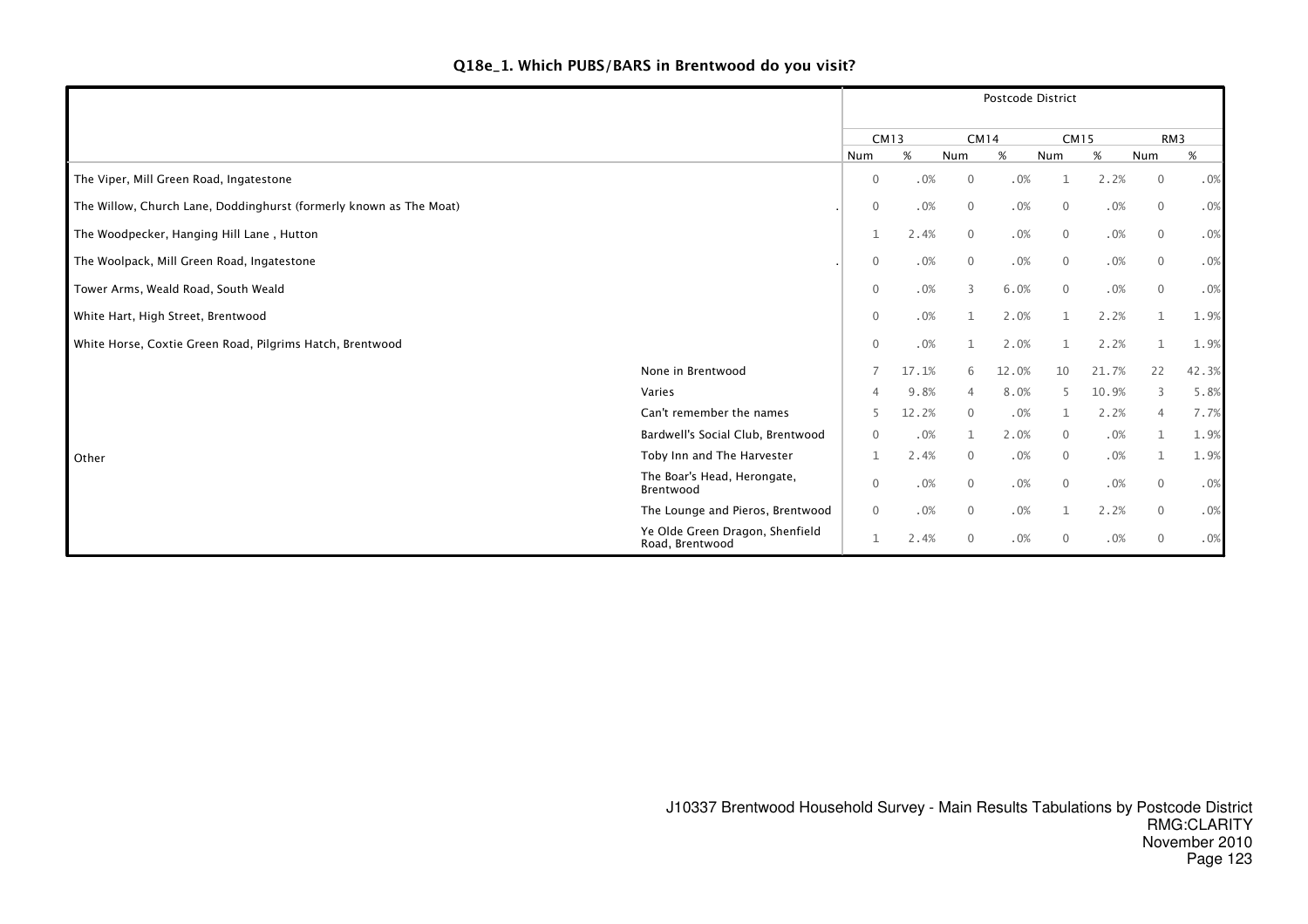# Q18f. In which town do you visit the SPORTS, LEISURE CENTRE most often?

|                                               |                                                              |                | Base: Those<br>mentioning<br>sports/leisure<br>centre | Postcode District |        |                |             |                |             |                |             |              |             |                |             |
|-----------------------------------------------|--------------------------------------------------------------|----------------|-------------------------------------------------------|-------------------|--------|----------------|-------------|----------------|-------------|----------------|-------------|--------------|-------------|----------------|-------------|
|                                               |                                                              | Num            | $\%$                                                  |                   | CM4    |                | <b>CM11</b> |                | <b>CM12</b> |                | <b>CM13</b> |              | <b>CM14</b> |                | <b>CM15</b> |
|                                               |                                                              |                |                                                       | Num               | %      | Num            | $\%$        | Num            | $\%$        | Num            | $\%$        | Num          | $\%$        | Num            | $\%$        |
| Base: Those mentioning sports/ leisure centre |                                                              | 166            | 100.0%                                                | 5                 | 100.0% | 17             | 100.0%      | 19             | 100.0%      | 31             | 100.0%      | 35           | 100.0%      | 29             | 100.0%      |
|                                               | The Brentwood Centre/Brentwood Leisure Centre, Pilgrims Hatc | 87             | 52.4%                                                 | $\overline{4}$    | 80.0%  | $\mathbf{1}$   | 5.9%        | $\overline{2}$ | 10.5%       | 23             | 74.2%       | 34           | 97.1%       | 21             | 72.4%       |
| Billericay                                    |                                                              | 22             | 13.3%                                                 | $\mathbf{0}$      | .0%    | 12             | 70.6%       | 9              | 47.4%       | $\mathbf{1}$   | 3.2%        | $\mathbf{0}$ | .0%         | $\mathbf 0$    | .0%         |
| Romford                                       |                                                              | 17             | 10.2%                                                 | $\mathbf{0}$      | .0%    | $\overline{0}$ | .0%         | $\mathbf{0}$   | .0%         | $\overline{0}$ | .0%         | $\mathbf{0}$ | .0%         | $\mathbf 0$    | .0%         |
| Basildon                                      |                                                              | 9              | 5.4%                                                  | $\mathbf{0}$      | .0%    | 2              | 11.8%       | 5              | 26.3%       | $\mathbf{2}$   | 6.5%        | $\mathbf{0}$ | .0%         | $\mathbf 0$    | .0%         |
| Chelmsford                                    |                                                              | 6              | 3.6%                                                  | $\mathbf{0}$      | .0%    | $\overline{2}$ | 11.8%       | 1              | 5.3%        | $\overline{0}$ | .0%         | $\mathbf{0}$ | .0%         | 3              | 10.3%       |
| Brentwood Leisure Park, Warley                |                                                              | $\overline{4}$ | 2.4%                                                  | $\mathbf{0}$      | .0%    | $\mathbf 0$    | .0%         | $\mathbf{0}$   | .0%         | 2              | 6.5%        | $\mathbf{0}$ | .0%         | $\overline{2}$ | 6.9%        |
| Hornchurch                                    |                                                              | 3              | 1.8%                                                  | $\mathbf{0}$      | .0%    | $\mathbf 0$    | .0%         | $\mathbf{0}$   | .0%         | 1              | 3.2%        | $\mathbf{0}$ | .0%         | $\mathbf 0$    | .0%         |
| Clearview Health and Racquets Club, Warley    |                                                              | 1              | .6%                                                   | $\mathbf{0}$      | .0%    | $\mathbf 0$    | .0%         | $\mathbf 0$    | .0%         | $\mathbf{0}$   | .0%         | $\mathbf{1}$ | 2.9%        | $\mathbf 0$    | .0%         |
| Ingatestone                                   |                                                              | 1              | .6%                                                   | $\mathbf 1$       | 20.0%  | $\mathbf 0$    | .0%         | $\mathbf 0$    | .0%         | $\overline{0}$ | .0%         | $\mathbf 0$  | .0%         | $\mathbf 0$    | .0%         |
| Laindon                                       |                                                              | $\mathbf{1}$   | .6%                                                   | $\mathbf{0}$      | .0%    | $\mathbf{0}$   | .0%         | $\mathbf{1}$   | 5.3%        | $\Omega$       | .0%         | $\mathbf{0}$ | .0%         | $\mathbf 0$    | .0%         |
| Central London                                |                                                              | 1              | .6%                                                   | $\mathbf{0}$      | .0%    | $\overline{0}$ | .0%         | $\mathbf{0}$   | .0%         | 1              | 3.2%        | $\mathbf{0}$ | .0%         | $\mathbf{0}$   | .0%         |
| Shenfield                                     |                                                              | 1              | .6%                                                   | $\mathbf{0}$      | .0%    | $\mathbf 0$    | .0%         | $\mathbf{0}$   | .0%         | $\Omega$       | .0%         | $\mathbf{0}$ | .0%         | $\mathbf{1}$   | 3.4%        |
|                                               | Harold Hill                                                  | 5              | 3.0%                                                  | $\mathbf{0}$      | .0%    | $\overline{0}$ | .0%         | $\mathbf{0}$   | .0%         | $\Omega$       | .0%         | $\mathbf{0}$ | .0%         | $\mathbf{0}$   | .0%         |
|                                               | Harold Wood                                                  | 2              | 1.2%                                                  | $\mathbf{0}$      | .0%    | $\mathbf 0$    | .0%         | $\mathbf{0}$   | .0%         | $\Omega$       | $.0\%$      | $\mathbf{0}$ | .0%         | $\mathbf 0$    | .0%         |
|                                               | Ardleigh Green                                               | 1              | .6%                                                   | $\Omega$          | .0%    | $\mathbf 0$    | .0%         | $\mathbf{0}$   | .0%         | $\Omega$       | .0%         | $\mathbf{0}$ | .0%         | $\mathbf 0$    | .0%         |
|                                               | Chipping Ongar                                               | $\mathbf{1}$   | .6%                                                   | $\mathbf{0}$      | .0%    | $\mathbf 0$    | .0%         | $\mathbf 0$    | .0%         | $\Omega$       | .0%         | $\mathbf{0}$ | .0%         | $\mathbf 1$    | 3.4%        |
| Other                                         | Harlow                                                       | 1              | .6%                                                   | $\mathbf{0}$      | .0%    | $\mathbf 0$    | .0%         | $\mathbf{0}$   | .0%         | $\Omega$       | .0%         | $\mathbf{0}$ | .0%         | $\mathbf 0$    | .0%         |
|                                               | Horndon                                                      | 1              | .6%                                                   | $\mathbf{0}$      | .0%    | $\mathbf 0$    | .0%         | $\mathbf{0}$   | .0%         | 1              | 3.2%        | $\mathbf{0}$ | .0%         | $\mathbf 0$    | .0%         |
|                                               | Ramsden                                                      | 1              | .6%                                                   | $\mathbf{0}$      | .0%    | $\overline{0}$ | .0%         | $\mathbf{1}$   | 5.3%        | $\overline{0}$ | .0%         | $\mathbf{0}$ | .0%         | $\mathbf 0$    | .0%         |
|                                               | Warley                                                       | 1              | .6%                                                   | $\mathbf{0}$      | .0%    | $\overline{0}$ | .0%         | $\mathbf{0}$   | .0%         | 0              | .0%         | $\mathbf{0}$ | .0%         | 1              | 3.4%        |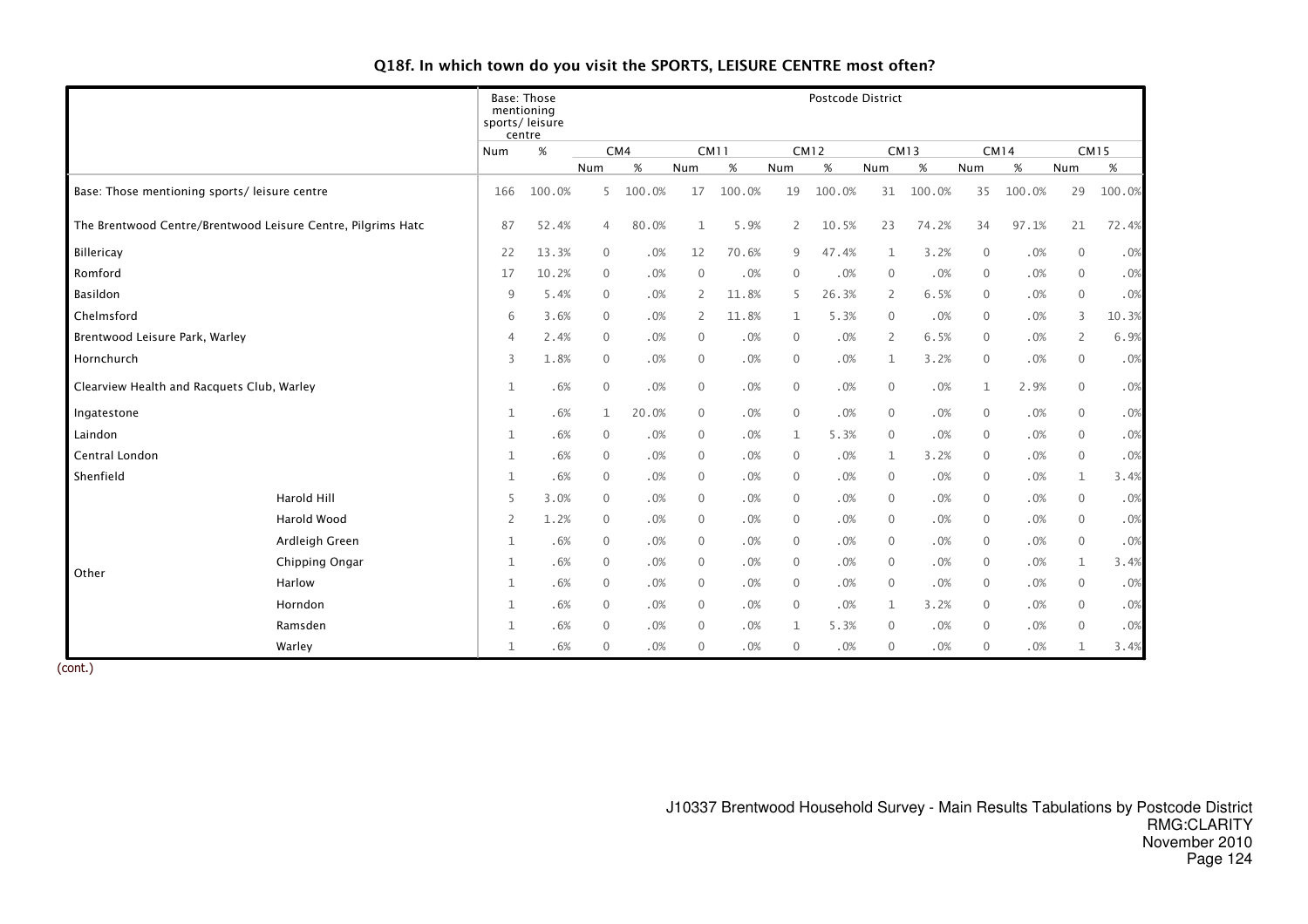# Q18f. In which town do you visit the SPORTS, LEISURE CENTRE most often?

|                                                              |                    |                | Postcode District |              |        |
|--------------------------------------------------------------|--------------------|----------------|-------------------|--------------|--------|
|                                                              |                    |                | RM <sub>3</sub>   |              | RM4    |
|                                                              |                    | Num            | %                 | %            |        |
| Base: Those mentioning sports/ leisure centre                |                    | 29             | 100.0%            | $\mathbf{1}$ | 100.0% |
| The Brentwood Centre/Brentwood Leisure Centre, Pilgrims Hatc |                    | $\overline{2}$ | 6.9%              | $\mathbf{0}$ | .0%    |
| Billericay                                                   |                    | $\mathbf 0$    | .0%               | $\mathbf{0}$ | .0%    |
| Romford                                                      |                    | 16             | 55.2%             | $\mathbf{1}$ | 100.0% |
| Basildon                                                     |                    | $\Omega$       | .0%               | $\mathbf{0}$ | .0%    |
| Chelmsford                                                   |                    | $\Omega$       | .0%               | $\mathbf{0}$ | .0%    |
| Brentwood Leisure Park, Warley                               |                    | $\mathbf 0$    | .0%               | $\mathbf 0$  | .0%    |
| Hornchurch                                                   | $\overline{2}$     | 6.9%           | $\mathbf 0$       | .0%          |        |
| Clearview Health and Racquets Club, Warley                   |                    | $\Omega$       | .0%               | $\mathbf{0}$ | .0%    |
| Ingatestone                                                  |                    | $\Omega$       | .0%               | $\mathbf{0}$ | .0%    |
| Laindon                                                      |                    | $\Omega$       | .0%               | 0            | .0%    |
| Central London                                               |                    | $\Omega$       | .0%               | $\mathbf{0}$ | .0%    |
| Shenfield                                                    |                    | $\mathbf{0}$   | .0%               | $\mathbf{0}$ | .0%    |
|                                                              | Harold Hill        | 5              | 17.2%             | $\mathbf{0}$ | .0%    |
|                                                              | <b>Harold Wood</b> | $\overline{2}$ | 6.9%              | 0            | .0%    |
|                                                              | Ardleigh Green     | $\mathbf{1}$   | 3.4%              | $\Omega$     | .0%    |
|                                                              | Chipping Ongar     | $\mathbf{0}$   | .0%               | $\mathbf{0}$ | .0%    |
| Other                                                        | Harlow             | $\mathbf{1}$   | 3.4%              | $\mathbf{0}$ | $.0\%$ |
|                                                              | Horndon            | 0              | .0%               | 0            | .0%    |
|                                                              | Ramsden            | 0              | .0%               | 0            | .0%    |
|                                                              | Warley             | $\mathbf 0$    | .0%               | $\mathbf 0$  | $.0\%$ |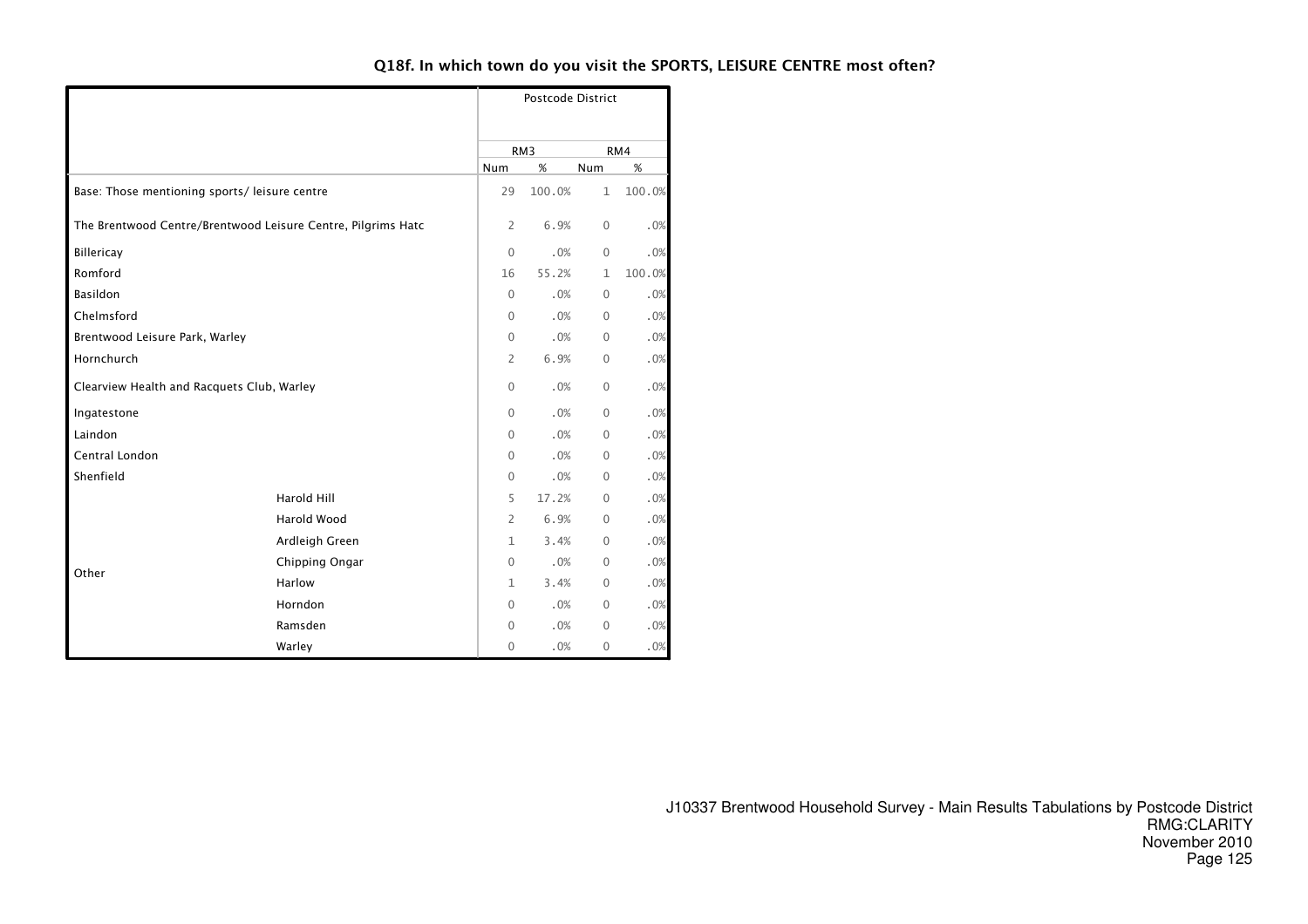# Q18g. Where do you go SWIMMING - PUBLIC OR PRIVATE VENUE most often?

|                                              |                | Base: Those<br>mentioning<br>swimming |                |        |              |             |              |             |                | Postcode District |                |             |                |             |                |        |
|----------------------------------------------|----------------|---------------------------------------|----------------|--------|--------------|-------------|--------------|-------------|----------------|-------------------|----------------|-------------|----------------|-------------|----------------|--------|
|                                              | Num            | %                                     |                | CM4    |              | <b>CM11</b> |              | <b>CM12</b> |                | <b>CM13</b>       |                | <b>CM14</b> |                | <b>CM15</b> |                | RM3    |
|                                              |                |                                       | Num            |        | Num          | %           | Num          | %           | Num            | %                 | Num            | $\%$        | Num            | $\%$        | Num            | $\%$   |
| Base: Those mentioning swimming              | 218            | 100.0%                                | $\mathsf{Q}$   | 100.0% | 15           | 100.0%      | 28           | 100.0%      | 40             | 100.0%            | 40             | 100.0%      | 35             | 100.0%      | 50             | 100.0% |
| The Brentwood Centre, Brentwood              | 58             | 26.6%                                 |                | 11.1%  | $\mathbf{0}$ | .0%         | $\Omega$     | .0%         | 19             | 47.5%             | 20             | 50.0%       | 17             | 48.6%       | $\mathbf{0}$   | .0%    |
| Brentwood Schools Sports Centre, Brentwood   | 25             | 11.5%                                 |                | 11.1%  | $\mathbf{0}$ | .0%         | $\mathbf{0}$ | .0%         |                | 12.5%             | 10             | 25.0%       | 9              | 25.7%       | $\mathbf{0}$   | .0%    |
| Billericay Swimming Pool, Billericay         | 17             | 7.8%                                  |                | 11.1%  | 6            | 40.0%       | 5            | 17.9%       | $\overline{4}$ | 10.0%             | $\overline{0}$ | .0%         |                | 2.9%        | $\mathbf 0$    | .0%    |
| First Stroke Swimming Pool, Billericay       | 5              | 2.3%                                  | $\mathbf{0}$   | .0%    | $\mathbf{0}$ | .0%         | 3            | 10.7%       | 1              | 2.5%              | $\mathbf 0$    | .0%         |                | 2.9%        | $\mathbf 0$    | .0%    |
| Riverside Ice and Leisure Centre, Chelmsford | 5              | 2.3%                                  | $\mathcal{E}$  | 33.3%  |              | 6.7%        |              | 3.6%        | $\mathbf{0}$   | .0%               | $\mathbf 0$    | .0%         | $\mathbf 0$    | .0%         | $\mathbf 0$    | .0%    |
| Central Park Leisure Centre, Dagenham        | $\overline{4}$ | 1.8%                                  | $\overline{0}$ | .0%    | $\mathbf{0}$ | .0%         | $\mathbf{0}$ | .0%         | $\mathbf{0}$   | .0%               | $\overline{0}$ | .0%         | $\mathbf{0}$   | .0%         | $\overline{4}$ | 8.0%   |
| Gloucester Park Swimming Pool, Basildon      |                | 1.8%                                  | $\overline{0}$ | .0%    | $\mathbf{0}$ | .0%         |              | 3.6%        |                | 2.5%              | $\overline{0}$ | .0%         |                | 2.9%        | 1              | 2.0%   |
| LA Fitness, Brentwood                        | 3              | 1.4%                                  | $\mathbf{0}$   | .0%    | $\mathbf{0}$ | .0%         | $\mathbf{0}$ | .0%         |                | 2.5%              | 2              | 5.0%        | $\overline{0}$ | .0%         | $\mathbf{0}$   | .0%    |
| Wickford Swimming Pool, Wickford             | 3              | 1.4%                                  | $\overline{0}$ | .0%    |              | 6.7%        | 2            | 7.1%        | $\mathbf{0}$   | .0%               | $\mathbf 0$    | .0%         | $\overline{0}$ | .0%         | $\overline{0}$ | .0%    |
| LA Fitness, Billericay                       | 2              | .9%                                   | $\mathbf 0$    | .0%    | $\mathbf{0}$ | .0%         | 2            | 7.1%        | $\mathbf{0}$   | .0%               | $\overline{0}$ | .0%         | $\mathbf{0}$   | .0%         | $\mathbf{0}$   | .0%    |
| Spirit Health Club, Brentwood                | 2              | .9%                                   | $\mathbf{0}$   | .0%    | $\mathbf{0}$ | .0%         | $\mathbf{0}$ | .0%         | $\mathbf{1}$   | 2.5%              | $\mathbf{1}$   | 2.5%        | $\mathbf{0}$   | .0%         | $\mathbf{0}$   | .0%    |
| Ashwells Sports and Country Club, Brentwood  |                | .5%                                   | $\mathbf{0}$   | .0%    | $\mathbf{0}$ | .0%         | $\mathbf{0}$ | .0%         | $\mathbf{0}$   | .0%               | $\mathbf{0}$   | .0%         |                | 2.9%        | $\mathbf{0}$   | .0%    |
| Dagenham Swimming Pool, Dagenham             |                | .5%                                   | $\overline{0}$ | .0%    | $\mathbf{0}$ | .0%         | $\mathbf{0}$ | .0%         |                | 2.5%              | $\overline{0}$ | .0%         | $\mathbf{0}$   | .0%         | $\mathbf{0}$   | .0%    |
| Reflections Spa, Chelmsford                  |                | .5%                                   | $\Omega$       | .0%    | $\mathbf{0}$ | .0%         | $\mathbf{0}$ | .0%         | $\overline{0}$ | .0%               |                | 2.5%        | $\mathbf{0}$   | .0%         | $\mathbf{0}$   | .0%    |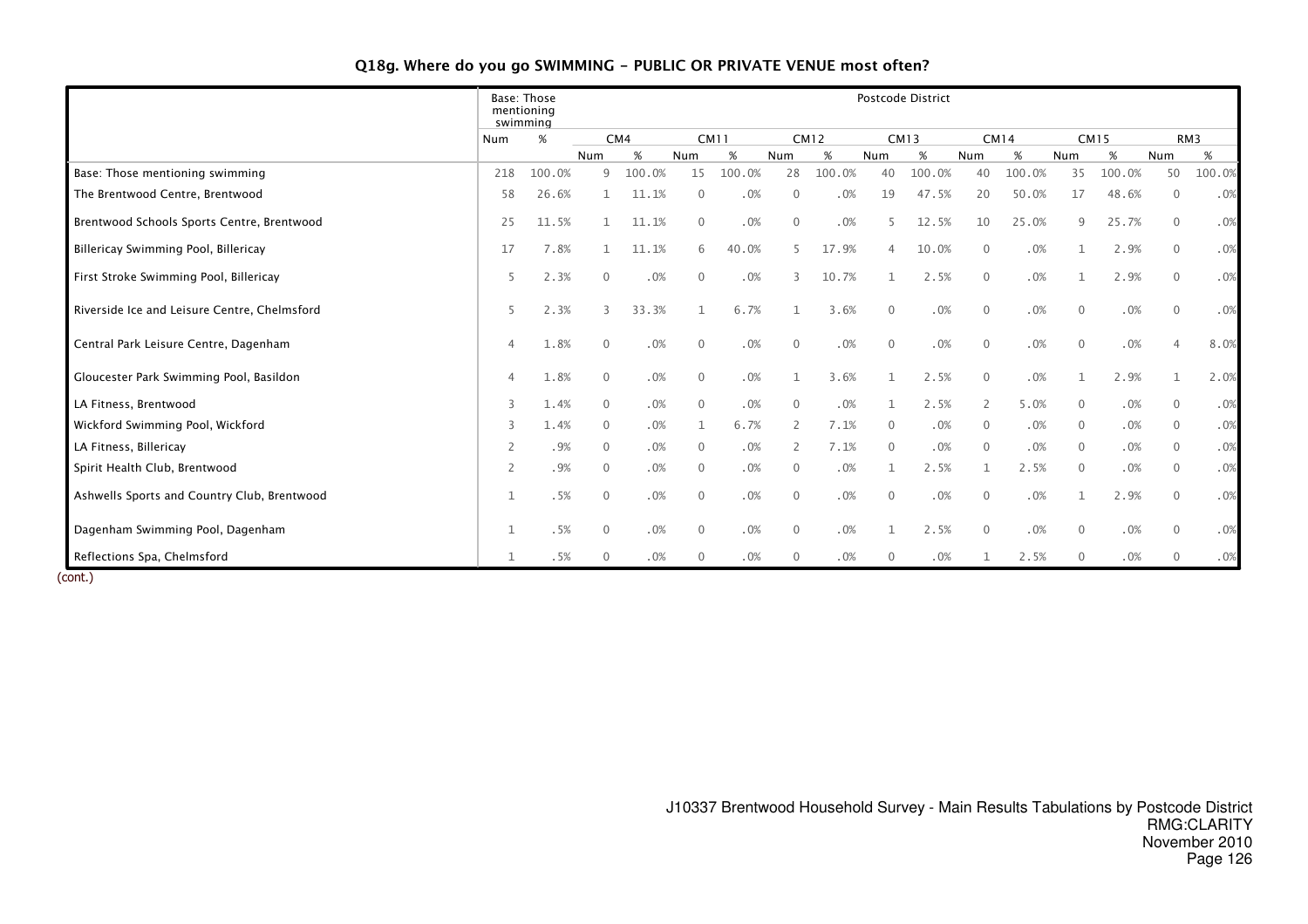# Q18g. Where do you go SWIMMING - PUBLIC OR PRIVATE VENUE most often?

|       |                                                                         | Base: Those<br>mentioning<br>swimming |       |              |       |              |       |                |             | Postcode District |      |                |             |              |      |                |                 |
|-------|-------------------------------------------------------------------------|---------------------------------------|-------|--------------|-------|--------------|-------|----------------|-------------|-------------------|------|----------------|-------------|--------------|------|----------------|-----------------|
|       |                                                                         | Num                                   | %     | CM4          |       | <b>CM11</b>  |       |                | <b>CM12</b> | <b>CM13</b>       |      |                | <b>CM14</b> | <b>CM15</b>  |      |                | RM <sub>3</sub> |
|       |                                                                         |                                       |       | Num          | $\%$  | Num          | $\%$  | Num            | $\%$        | Num               | $\%$ | Num            | $\%$        | Num          | $\%$ | Num            | $\%$            |
|       | Central Park Leisure Centre,<br>Gooshays Drive, Harold Hill,<br>Romford | 39                                    | 17.9% | $\Omega$     | .0%   | $\Omega$     | .0%   | $\Omega$       | .0%         | $\Omega$          | .0%  | $\Omega$       | .0%         |              | 2.9% | 38             | 76.0%           |
|       | Stockbrook Country Club, Queens<br>Park Avenue, Billericay              | 13                                    | 6.0%  | 2            | 22.2% | 2            | 13.3% | 8              | 28.6%       | $\Omega$          | .0%  | $\Omega$       | .0%         |              | 2.9% | $\Omega$       | .0%             |
|       | Lake Meadows Park, Lake Meadows<br>Avenue, Billericay                   | 5                                     | 2.3%  | $\mathbf{0}$ | .0%   | 3            | 20.0% | $\overline{2}$ | 7.1%        | $\overline{0}$    | .0%  | $\mathbf{0}$   | .0%         | $\Omega$     | .0%  | $\mathbf{0}$   | .0%             |
|       | School facilities                                                       | 5                                     | 2.3%  | $\mathbf{0}$ | .0%   | $\Omega$     | .0%   | $\mathbf{1}$   | 3.6%        | $\mathbf{1}$      | 2.5% | 3              | 7.5%        | $\mathbf{0}$ | .0%  | $\mathbf{0}$   | .0%             |
|       | Holiday Inn, Brook Street,<br>Brentwood                                 | $\Delta$                              | 1.8%  | $\mathbf{0}$ | .0%   | $\Omega$     | .0%   | $\mathbf{0}$   | .0%         | $\overline{2}$    | 5.0% | $\overline{2}$ | 5.0%        | $\mathbf{0}$ | .0%  | $\mathbf{0}$   | .0%             |
|       | Clearview Health & Racquet Club.<br>Little Warley, Brentwood            | 3                                     | 1.4%  | $\mathbf{0}$ | .0%   | $\mathbf{0}$ | .0%   | $\mathbf{0}$   | .0%         | $\overline{2}$    | 5.0% | $\mathbf{0}$   | .0%         | $\mathbf{0}$ | .0%  | 1              | 2.0%            |
|       | David Lloyd, Gidea Park, Romford                                        | $\overline{2}$                        | .9%   | $\mathbf{0}$ | .0%   | $\mathbf{0}$ | .0%   | $\mathbf{0}$   | .0%         | $\overline{0}$    | .0%  | $\mathbf{0}$   | .0%         | $\mathbf{0}$ | .0%  | $\overline{2}$ | 4.0%            |
|       | Esporta Health & Fitness Club, The<br>Brewery, Romford                  | $\overline{2}$                        | .9%   | $\Omega$     | .0%   | $\Omega$     | .0%   | $\Omega$       | .0%         | $\mathbf{1}$      | 2.5% | $\Omega$       | .0%         | 1            | 2.9% | $\mathbf{0}$   | .0%             |
| Other | Hornchurch Sports Centre,<br>Hornchurch Road, Hornchurch                | $\overline{2}$                        | .9%   | $\Omega$     | .0%   | $\mathbf{0}$ | .0%   | $\overline{0}$ | .0%         | $\overline{0}$    | .0%  | $\mathbf{0}$   | .0%         | $\Omega$     | .0%  | $\overline{2}$ | 4.0%            |
|       | Ongar Leisure Centre, The Gables,<br>Ongar                              | $\overline{2}$                        | .9%   | 1            | 11.1% | $\mathbf{0}$ | .0%   | $\mathbf{0}$   | .0%         | $\mathbf{0}$      | .0%  | 0              | .0%         | $\mathbf{1}$ | 2.9% | $\mathbf{0}$   | .0%             |
|       | Private/own facilities                                                  | 2                                     | .9%   | $\Omega$     | .0%   | $\Omega$     | .0%   | $\mathbf{1}$   | 3.6%        | $\Omega$          | .0%  | $\Omega$       | .0%         | $\mathbf{1}$ | 2.9% | $\Omega$       | .0%             |
|       | Arleigh Green, Romsford                                                 | $\mathbf{1}$                          | .5%   | $\Omega$     | .0%   | $\Omega$     | .0%   | $\Omega$       | .0%         | $\Omega$          | .0%  | $\Omega$       | .0%         | $\Omega$     | .0%  | 1              | 2.0%            |
|       | <b>Colchester Leisure Centre</b>                                        | 1                                     | .5%   | $\mathbf{0}$ | .0%   | 1            | 6.7%  | $\overline{0}$ | .0%         | $\overline{0}$    | .0%  | $\mathbf{0}$   | .0%         | $\mathbf{0}$ | .0%  | $\overline{0}$ | .0%             |
|       | Everyone Active, Central Park,<br>Romford                               | 1                                     | .5%   | 0            | .0%   | $\mathbf 0$  | .0%   | $\mathbf{0}$   | .0%         | $\overline{0}$    | .0%  | $\mathbf{0}$   | .0%         | $\mathbf 0$  | .0%  | 1              | 2.0%            |
|       | Pipps Hill                                                              | 1                                     | .5%   | $\Omega$     | .0%   | $\Omega$     | .0%   | $\mathbf{1}$   | 3.6%        | $\overline{0}$    | .0%  | $\Omega$       | .0%         | $\Omega$     | .0%  | $\overline{0}$ | .0%             |
|       | Quilters - Swimming Pool                                                | 1                                     | .5%   | $\mathbf{0}$ | .0%   | 0            | .0%   | 1              | 3.6%        | $\mathbf{0}$      | .0%  | $\mathbf{0}$   | .0%         | 0            | .0%  | $\mathbf{0}$   | .0%             |
|       | <b>Rickford Swimming Centre</b>                                         | $\mathbf{1}$                          | .5%   | 0            | .0%   | 1            | 6.7%  | $\mathbf{0}$   | .0%         | $\overline{0}$    | .0%  | $\Omega$       | .0%         | $\Omega$     | .0%  | $\mathbf{0}$   | .0%             |
|       | Tunbridge Wells                                                         | 1                                     | .5%   | $\Omega$     | .0%   | $\Omega$     | .0%   | $\Omega$       | .0%         | 1                 | 2.5% | $\Omega$       | .0%         | $\Omega$     | .0%  | $\Omega$       | .0%             |
|       | Varies                                                                  | 1                                     | .5%   | $\Omega$     | .0%   | $\Omega$     | .0%   | $\Omega$       | .0%         | $\Omega$          | .0%  | 1              | 2.5%        | $\Omega$     | .0%  | $\Omega$       | .0%             |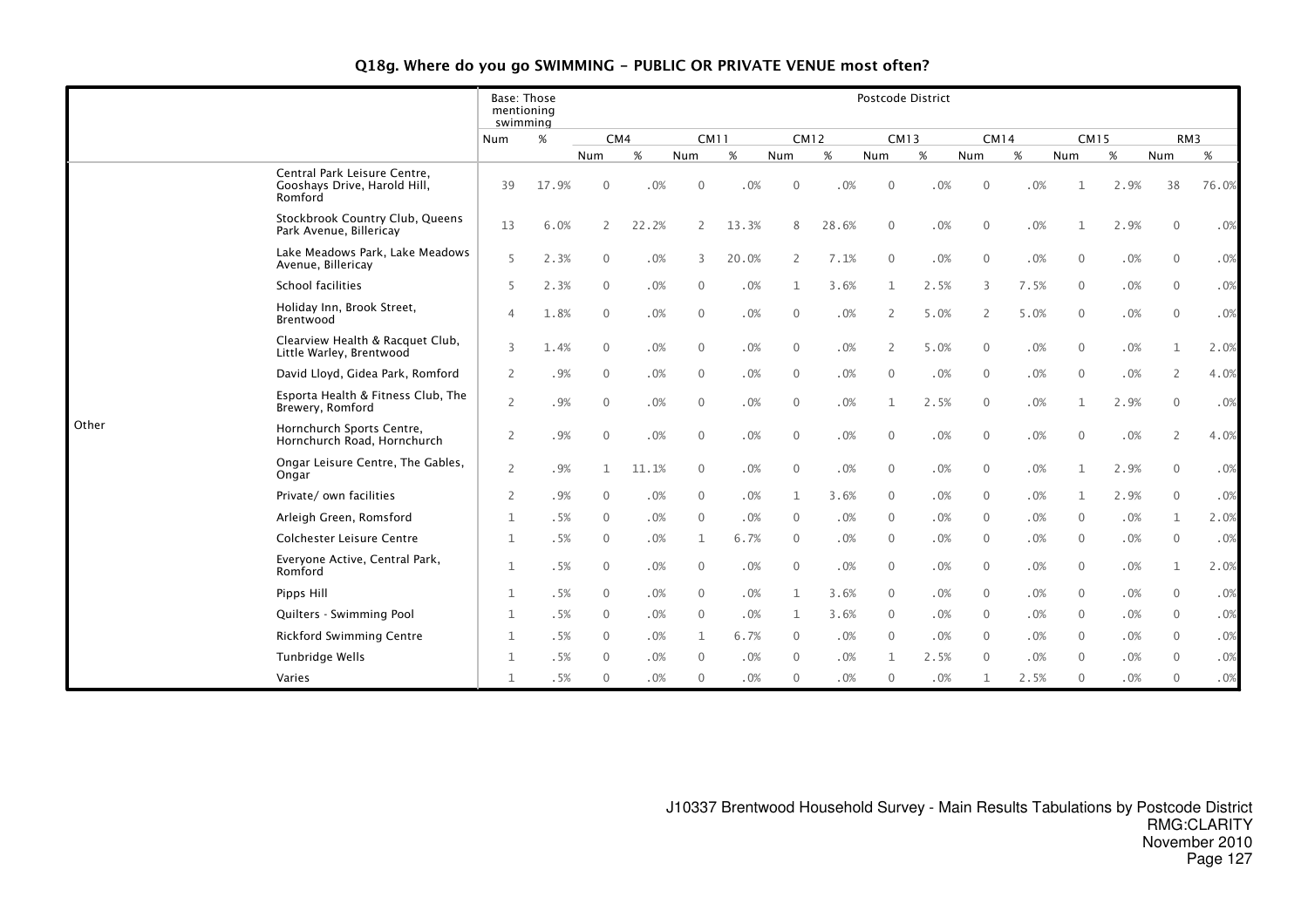|                                                 |     | Base: Those<br>mentioning<br>theatre/ cultural<br>venues |          |        |          |             |                |             |                | Postcode District |             |             |                |             |              |        |
|-------------------------------------------------|-----|----------------------------------------------------------|----------|--------|----------|-------------|----------------|-------------|----------------|-------------------|-------------|-------------|----------------|-------------|--------------|--------|
|                                                 | Num | %                                                        |          | CM4    |          | <b>CM11</b> |                | <b>CM12</b> |                | <b>CM13</b>       |             | <b>CM14</b> |                | <b>CM15</b> |              | RM3    |
|                                                 |     |                                                          | Num      | %      | Num      | %           | Num            | %           | Num            | %                 | Num         | %           | Num            | %           | Num          | %      |
| Base: Those mentioning theatre/ cultural venues | 378 | 100.0%                                                   | 23       | 100.0% | 39       | 100.0%      | 52             | 100.0%      | 60             | 100.0%            | 54          | 100.0%      | 60             | 100.0%      | 88           | 100.0% |
| Queen's Theatre, Hornchurch                     | 55  | 14.6%                                                    |          | 4.3%   |          | .0%         |                | 3.8%        |                | 11.7%             |             | 5.6%        | 10             | 16.7%       | 31           | 35.2%  |
| Chelmsford Civic Theatre, Chelmsford            | 24  | 6.3%                                                     | 6        | 26.1%  |          | 5.1%        | $\Delta$       | 7.7%        | 6              | 10.0%             | $\Omega$    | .0%         | 6              | 10.0%       | $\mathbf{0}$ | .0%    |
| Brentwood Theatre, Brentwood                    | 13  | 3.4%                                                     |          | 4.3%   | $\Omega$ | .0%         | $\Omega$       | .0%         |                | 6.7%              |             | 9.3%        |                | 3.3%        |              | 1.1%   |
| C H Elliott Creative Theatre, Hornchurch        | 6   | 1.6%                                                     | $\Omega$ | .0%    | $\Omega$ | .0%         |                | 1.9%        |                | 1.7%              |             | 1.9%        | 2              | 3.3%        |              | 1.1%   |
| Towngate Theatre, Basildon                      | 6   | 1.6%                                                     | $\Omega$ | .0%    |          | 5.1%        | $\Omega$       | .0%         |                | 1.7%              |             | 3.7%        |                | L.7%        | $\mathbf{0}$ | .0%    |
| Thameside Theatre, Grays                        | 2   | .5%                                                      | $\Omega$ | .0%    | $\Omega$ | .0%         | $\overline{0}$ | .0%         |                | 1.7%              | $\Omega$    | .0%         | $\overline{0}$ | .0%         |              | 1.1%   |
| Kenneth More Theatre, Ilford                    |     | .3%                                                      |          | .0%    | $\Omega$ | .0%         | $\mathbf 0$    | .0%         | $\overline{0}$ | .0%               | $\mathbf 0$ | .0%         | $\mathbf{0}$   | .0%         |              | 1.1%   |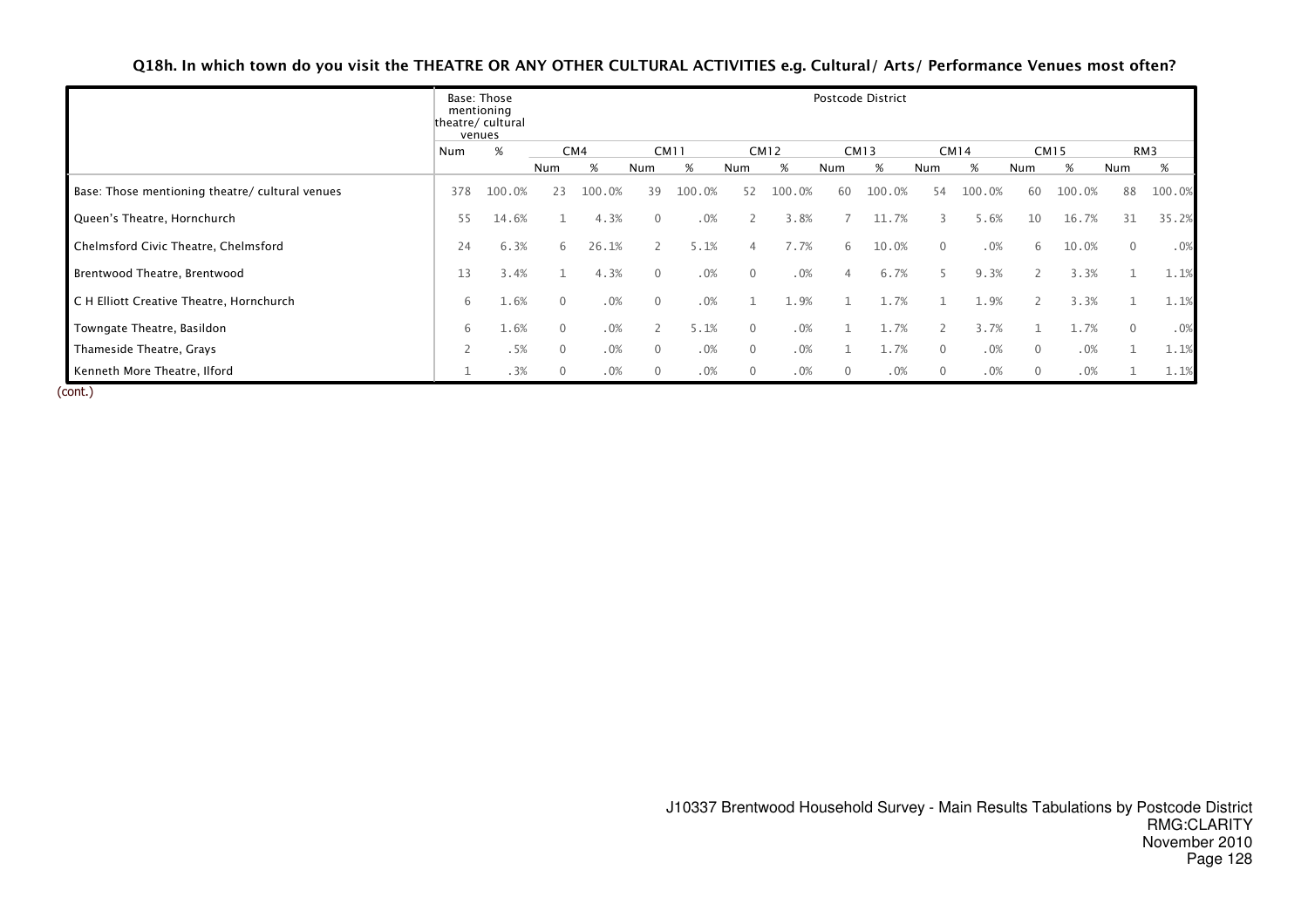|       |                                                      | mentioning<br>theatre/cultural | Base: Those<br>venues |              |        |              |       |                |             |                | Postcode District |                |             |                |             |                |                 |
|-------|------------------------------------------------------|--------------------------------|-----------------------|--------------|--------|--------------|-------|----------------|-------------|----------------|-------------------|----------------|-------------|----------------|-------------|----------------|-----------------|
|       |                                                      | Num                            | %                     | CM4          |        | <b>CM11</b>  |       |                | <b>CM12</b> |                | <b>CM13</b>       |                | <b>CM14</b> |                | <b>CM15</b> |                | RM <sub>3</sub> |
|       |                                                      |                                |                       | Num          | %      | <b>Num</b>   | %     | Num            | %           | Num            | %                 | Num            | %           | Num            | %           | Num            | %               |
|       | Central London                                       | 207                            | 54.8%                 | 14           | 60.9%  | 22           | 56.4% | 27             | 51.9%       | 33             | 55.0%             | 39             | 72.2%       | 33             | 55.0%       | 38             | 43.2%           |
|       | Southend-on Sea                                      | 17                             | 4.5%                  | $\mathbf{0}$ | .0%    | $\Delta$     | 10.3% | 6              | 11.5%       | $\overline{2}$ | 3.3%              | 1              | 1.9%        | $\mathbf{1}$   | 1.7%        | 3              | 3.4%            |
|       | Cliff Pavillion, Station Road,<br>Southend-on-Sea    | 13                             | 3.4%                  | $\Omega$     | $.0\%$ | 5            | 12.8% | $\overline{4}$ | 7.7%        | 2              | 3.3%              | $\mathbf{0}$   | .0%         |                | 1.7%        | $\mathbf{1}$   | 1.1%            |
|       | Hornchurch                                           | 6                              | 1.6%                  | $\Omega$     | .0%    | $\Omega$     | .0%   | $\Omega$       | .0%         | $\mathbf{0}$   | .0%               | $\mathbf{1}$   | 1.9%        | 2              | 3.3%        | 3              | 3.4%            |
|       | Varies                                               | 6                              | 1.6%                  | 1            | 4.3%   | $\mathbf{1}$ | 2.6%  | 2              | 3.8%        | $\overline{0}$ | .0%               | $\Omega$       | .0%         | $\mathbf{0}$   | .0%         | 2              | 2.3%            |
|       | <b>Billericay</b>                                    | $\overline{4}$                 | 1.1%                  | $\mathbf{0}$ | .0%    | 1            | 2.6%  | 3              | 5.8%        | $\overline{0}$ | .0%               | $\mathbf{0}$   | .0%         | $\overline{0}$ | .0%         | $\mathbf{0}$   | .0%             |
|       | Palace Theatre, London Road,<br>Westcliffe-on-Sea    | $\overline{4}$                 | 1.1%                  | $\Omega$     | .0%    | $\mathbf{1}$ | 2.6%  | 2              | 3.8%        | $\mathbf 0$    | .0%               | $\mathbf 0$    | .0%         | $\mathbf 0$    | .0%         | $\mathbf{1}$   | 1.1%            |
| Other | Romford                                              | 3                              | .8%                   | $\Omega$     | .0%    | $\mathbf{0}$ | .0%   | $\Omega$       | .0%         | $\overline{0}$ | .0%               | $\mathbf{0}$   | .0%         | $\overline{0}$ | .0%         | 3              | 3.4%            |
|       | Westcliff-on-Sea                                     | 3                              | .8%                   | $\Omega$     | .0%    | $\mathbf{0}$ | .0%   | $\mathbf 1$    | 1.9%        | 1              | 1.7%              | $\overline{0}$ | .0%         | $\mathbf{1}$   | 1.7%        | 0              | .0%             |
|       | Brentwood                                            | 2                              | .5%                   | $\Omega$     | .0%    | $\Omega$     | .0%   | $\Omega$       | .0%         | $\overline{1}$ | 1.7%              | 1              | 1.9%        | $\mathbf{0}$   | .0%         | $\mathbf 0$    | .0%             |
|       | Ingatestone                                          | $\mathbf{1}$                   | .3%                   | $\Omega$     | .0%    | $\Omega$     | .0%   | $\Omega$       | .0%         | $\mathbf{0}$   | .0%               |                | 1.9%        | $\mathbf{0}$   | .0%         | $\overline{0}$ | .0%             |
|       | Tunbridge wells                                      | $\mathbf{1}$                   | .3%                   | $\Omega$     | .0%    | $\Omega$     | .0%   | $\Omega$       | .0%         | 1              | 1.7%              | $\mathbf{0}$   | .0%         | $\mathbf{0}$   | .0%         | $\mathbf{0}$   | .0%             |
|       | Scarborough                                          | $\mathbf{1}$                   | .3%                   | $\Omega$     | .0%    | $\Omega$     | .0%   | $\Omega$       | .0%         | $\mathbf{0}$   | .0%               | $\mathbf{0}$   | .0%         | $\mathbf{0}$   | .0%         | $\mathbf{1}$   | 1.1%            |
|       | The O2 Arena, Peninsula<br>Square, Greenwich, London | $\mathbf{1}$                   | .3%                   | $\Omega$     | .0%    | $\mathbf{1}$ | 2.6%  | $\Omega$       | .0%         | $\overline{0}$ | .0%               | $\mathbf{0}$   | .0%         | $\mathbf{0}$   | .0%         | $\mathbf{0}$   | .0%             |
|       | Theatre Royal, Thames Street,<br>Windsor             | $\mathbf{1}$                   | .3%                   | $\Omega$     | .0%    | $\Omega$     | .0%   | $\mathbf{0}$   | .0%         | $\overline{0}$ | .0%               | $\mathbf{0}$   | .0%         | $\mathbf{1}$   | 1.7%        | $\mathbf{0}$   | .0%             |
|       | Wembley and 02                                       | $\mathbf{1}$                   | .3%                   | $\Omega$     | .0%    | $\Omega$     | .0%   | $\mathbf{0}$   | .0%         | $\Omega$       | .0%               | $\Omega$       | .0%         | $\mathbf{0}$   | .0%         |                | 1.1%            |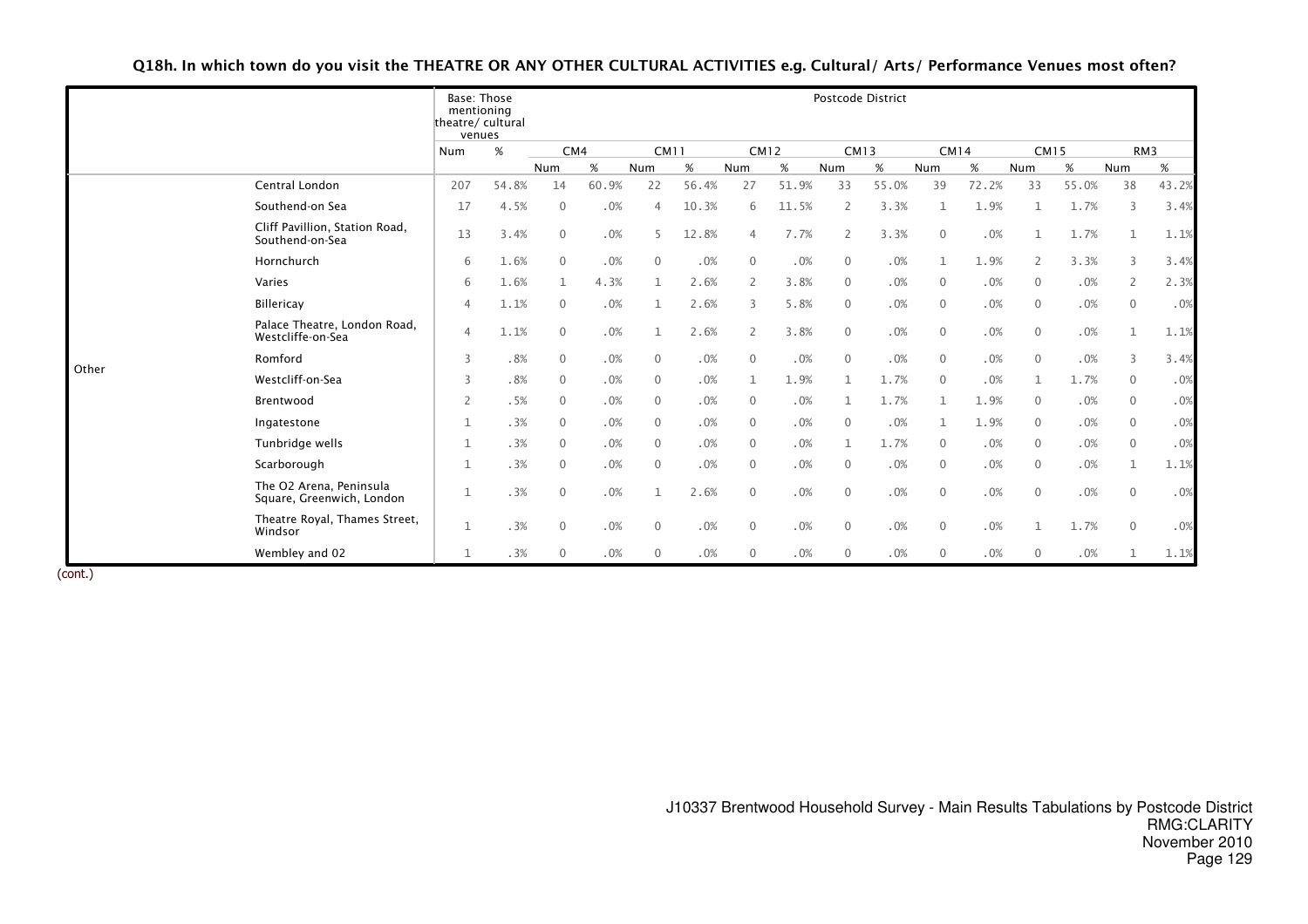|                                                 |              | Postcode<br><b>District</b> |
|-------------------------------------------------|--------------|-----------------------------|
|                                                 |              | RM4                         |
|                                                 | Num          | %                           |
| Base: Those mentioning theatre/ cultural venues | $\mathbf{1}$ | 100.0%                      |
| Queen's Theatre, Hornchurch                     | $\Omega$     | .0%                         |
| Chelmsford Civic Theatre, Chelmsford            | 0            | .0%                         |
| Brentwood Theatre, Brentwood                    | $\Omega$     | .0%                         |
| C H Elliott Creative Theatre, Hornchurch        | $\Omega$     | .0%                         |
| Towngate Theatre, Basildon                      | $\Omega$     | .0%                         |
| Thameside Theatre, Grays                        | $\Omega$     | .0%                         |
| Kenneth More Theatre, Ilford                    |              | .0%                         |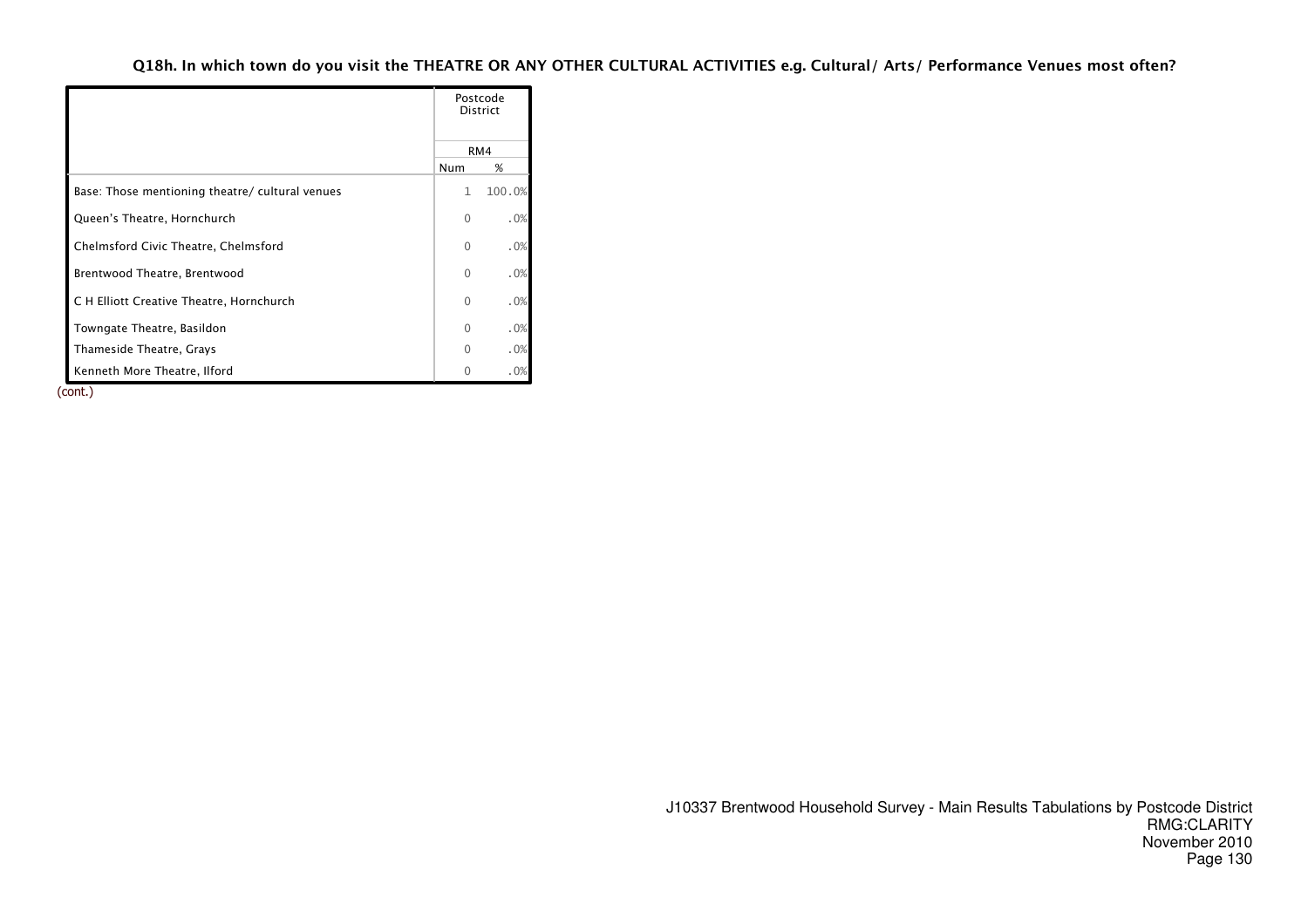|       |                                                      |              | Postcode<br><b>District</b> |
|-------|------------------------------------------------------|--------------|-----------------------------|
|       |                                                      |              | RM4                         |
|       |                                                      | Num          | %                           |
|       | Central London                                       | $\mathbf{1}$ | 100.0%                      |
|       | Southend-on Sea                                      | $\Omega$     | .0%                         |
|       | Cliff Pavillion, Station Road,<br>Southend-on-Sea    | $\Omega$     | .0%                         |
|       | Hornchurch                                           | $\Omega$     | .0%                         |
|       | Varies                                               | $\Omega$     | .0%                         |
|       | Billericay                                           | $\Omega$     | .0%                         |
|       | Palace Theatre, London Road,<br>Westcliffe-on-Sea    | 0            | .0%                         |
|       | Romford                                              | $\Omega$     | .0%                         |
| Other | Westcliff-on-Sea                                     | $\Omega$     | .0%                         |
|       | Brentwood                                            | $\Omega$     | .0%                         |
|       | Ingatestone                                          | 0            | .0%                         |
|       | Tunbridge wells                                      | $\Omega$     | .0%                         |
|       | Scarborough                                          | $\Omega$     | .0%                         |
|       | The O2 Arena, Peninsula<br>Square, Greenwich, London | $\Omega$     | .0%                         |
|       | Theatre Royal, Thames Street,<br>Windsor             | 0            | .0%                         |
|       | Wembley and 02                                       | 0            | .0%                         |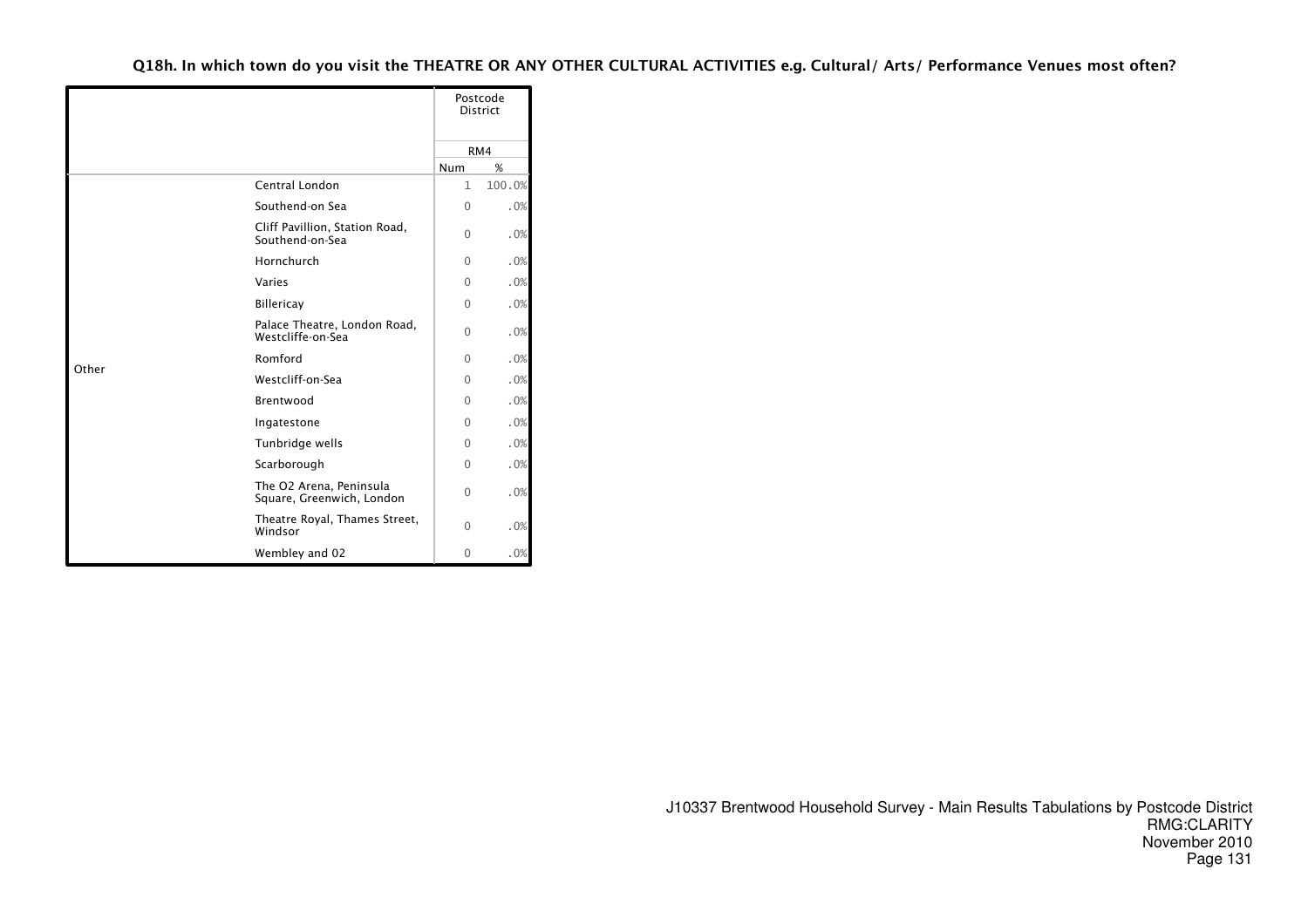|                |                                        | mentioning     | Base: Those             |              |        |              |             |                |             |              | Postcode District |                  |             |              |             |                |                 |
|----------------|----------------------------------------|----------------|-------------------------|--------------|--------|--------------|-------------|----------------|-------------|--------------|-------------------|------------------|-------------|--------------|-------------|----------------|-----------------|
|                |                                        | Num            | organised sport<br>$\%$ |              | CM4    |              | <b>CM11</b> |                | <b>CM12</b> |              | <b>CM13</b>       |                  | <b>CM14</b> |              | <b>CM15</b> |                | RM <sub>3</sub> |
|                |                                        |                |                         | Num          | $\%$   | Num          | $\%$        | Num            | $\%$        | Num          | $\%$              | Num              | $\%$        | Num          | $\%$        | Num            | $\%$            |
|                | Base: Those mentioning organised sport | 110            | 100.0%                  | 10           | 100.0% | 11           | 100.0%      | 22             | 100.0%      | 14           | 100.0%            | 20               | 100.0%      | 17           | 100.0%      | 16             | 100.0%          |
| Brentwood      |                                        | 37             | 33.6%                   | 3            | 30.0%  | $\mathbf 1$  | 9.1%        | $\mathbf{1}$   | 4.5%        | 5            | 35.7%             | 17               | 85.0%       | 10           | 58.8%       | $\mathbf 0$    | .0%             |
| Billericay     |                                        | 20             | 18.2%                   | $\mathbf 0$  | .0%    | 7            | 63.6%       | 9              | 40.9%       | 1            | 7.1%              | $\overline{2}$   | 10.0%       | $\mathbf{1}$ | 5.9%        | $\mathbf 0$    | .0%             |
| Romford        |                                        | 10             | 9.1%                    | $\mathbf{0}$ | .0%    | $\mathbf{0}$ | .0%         | 2              | 9.1%        | $\mathbf{1}$ | 7.1%              | $\mathbf{0}$     | .0%         | 1            | 5.9%        | 6              | 37.5%           |
| Central London |                                        | $\overline{7}$ | 6.4%                    | $\mathbf 0$  | .0%    | $\mathbf 0$  | .0%         | $\overline{2}$ | 9.1%        | 0            | .0%               | $\mathbf 0$      | .0%         | $\mathbf{0}$ | .0%         | 5              | 31.3%           |
| Chelmsford     |                                        | 5              | 4.5%                    | 3            | 30.0%  | $\mathbf{1}$ | 9.1%        | $\overline{0}$ | .0%         | $\mathbf{0}$ | .0%               | $\mathbf{0}$     | .0%         | $\mathbf{1}$ | 5.9%        | $\overline{0}$ | .0%             |
| Ingatestone    |                                        | 3              | 2.7%                    | 2            | 20.0%  | $\mathbf 0$  | .0%         | $\mathbf{0}$   | .0%         | $\mathbf 0$  | .0%               | $\mathbf{0}$     | .0%         | 1            | 5.9%        | $\mathbf 0$    | .0%             |
| Basildon       |                                        | 1              | .9%                     | 0            | .0%    | $\mathbf 0$  | .0%         | $\mathbf 1$    | 4.5%        | $\mathbf 0$  | .0%               | $\boldsymbol{0}$ | .0%         | $\mathbf 0$  | .0%         | $\overline{0}$ | .0%             |
|                | Hutton                                 | 5              | 4.5%                    | $\mathbf{0}$ | .0%    | $\mathbf 0$  | .0%         | $\mathbf{1}$   | 4.5%        | 3            | 21.4%             | $\mathbf{0}$     | .0%         | $\mathbf{1}$ | 5.9%        | $\mathbf 0$    | .0%             |
|                | Upminster                              | 4              | 3.6%                    | $\mathbf{1}$ | 10.0%  | $\mathbf 0$  | .0%         | $\mathbf{0}$   | .0%         | $\mathbf{0}$ | .0%               | $\mathbf 0$      | .0%         | $\mathbf{0}$ | .0%         | 3              | 18.8%           |
|                | Varies                                 | $\overline{4}$ | 3.6%                    | $\mathbf{0}$ | .0%    | $\mathbf 0$  | .0%         | $\mathbf{1}$   | 4.5%        | $\mathbf{2}$ | 14.3%             | $\mathbf{0}$     | .0%         | $\mathbf{0}$ | .0%         | $\mathbf 1$    | 6.3%            |
|                | Wickford                               | 3              | 2.7%                    | $\mathbf{0}$ | .0%    | $\mathbf{1}$ | 9.1%        | $\mathbf{1}$   | 4.5%        | 1            | 7.1%              | $\mathbf{0}$     | .0%         | $\mathbf{0}$ | .0%         | $\overline{0}$ | .0%             |
|                | Harold Hill                            | $\mathbf{1}$   | .9%                     | $\mathbf{0}$ | .0%    | $\mathbf 0$  | .0%         | $\mathbf{0}$   | .0%         | $\mathbf{0}$ | .0%               | $\mathbf{0}$     | .0%         | $\mathbf{0}$ | .0%         | $\mathbf{1}$   | 6.3%            |
|                | Islington                              | 1              | .9%                     | $\mathbf 0$  | .0%    | $\mathbf 0$  | .0%         | $\mathbf{0}$   | .0%         | $\mathbf 0$  | .0%               | $\mathbf 0$      | .0%         | 1            | 5.9%        | $\mathbf 0$    | $.0\%$          |
|                | Liverpool                              | 1              | .9%                     | 0            | .0%    | $\mathbf{1}$ | 9.1%        | $\mathbf{0}$   | .0%         | 0            | .0%               | $\mathbf 0$      | .0%         | $\mathbf{0}$ | .0%         | $\mathbf 0$    | .0%             |
| Other          | Manchester                             | 1              | .9%                     | $\mathbf{0}$ | .0%    | $\mathbf 0$  | .0%         | $\mathbf{1}$   | 4.5%        | 0            | .0%               | $\boldsymbol{0}$ | .0%         | $\mathbf{0}$ | .0%         | $\mathbf 0$    | $.0\%$          |
|                | North Weald                            | $\mathbf{1}$   | .9%                     | 1            | 10.0%  | $\mathbf 0$  | .0%         | $\mathbf{0}$   | .0%         | $\mathbf 0$  | .0%               | $\mathbf 0$      | .0%         | $\mathbf{0}$ | .0%         | $\mathbf 0$    | .0%             |
|                | Onger                                  | $\mathbf{1}$   | .9%                     | $\mathbf{0}$ | .0%    | $\mathbf 0$  | .0%         | $\mathbf{0}$   | .0%         | $\mathbf{1}$ | 7.1%              | $\mathbf{0}$     | .0%         | $\mathbf{0}$ | .0%         | $\mathbf 0$    | $.0\%$          |
|                | Rayleigh                               | $\mathbf{1}$   | .9%                     | $\mathbf 0$  | .0%    | $\mathbf 0$  | .0%         | $\mathbf{1}$   | 4.5%        | $\mathbf{0}$ | .0%               | $\mathbf 0$      | .0%         | $\mathbf 0$  | .0%         | $\mathbf 0$    | .0%             |
|                | Redbridge                              | 1              | .9%                     | 0            | .0%    | $\mathbf 0$  | .0%         | 1              | 4.5%        | 0            | .0%               | $\mathbf 0$      | .0%         | $\mathbf{0}$ | .0%         | $\overline{0}$ | .0%             |
|                | Shenfield                              | $\mathbf{1}$   | .9%                     | $\mathbf 0$  | .0%    | $\mathbf 0$  | .0%         | $\mathbf{0}$   | .0%         | $\mathbf{0}$ | .0%               | $\mathbf 0$      | .0%         | $\mathbf{1}$ | 5.9%        | $\mathbf 0$    | $.0\%$          |
|                | Stock                                  | 1              | .9%                     | $\mathbf 0$  | .0%    | $\mathbf 0$  | .0%         | 1              | 4.5%        | $\mathbf 0$  | .0%               | $\mathbf 0$      | .0%         | $\mathbf 0$  | .0%         | $\mathbf 0$    | $.0\%$          |
|                | Theydon Bois                           | $\mathbf{1}$   | .9%                     | $\mathbf{0}$ | .0%    | $\mathbf{0}$ | .0%         | $\mathbf{0}$   | .0%         | $\mathbf 0$  | .0%               | 1                | 5.0%        | $\mathbf{0}$ | .0%         | $\mathbf{0}$   | $.0\%$          |

# Q18i. In which town do you play an ORGANISED SPORT most often?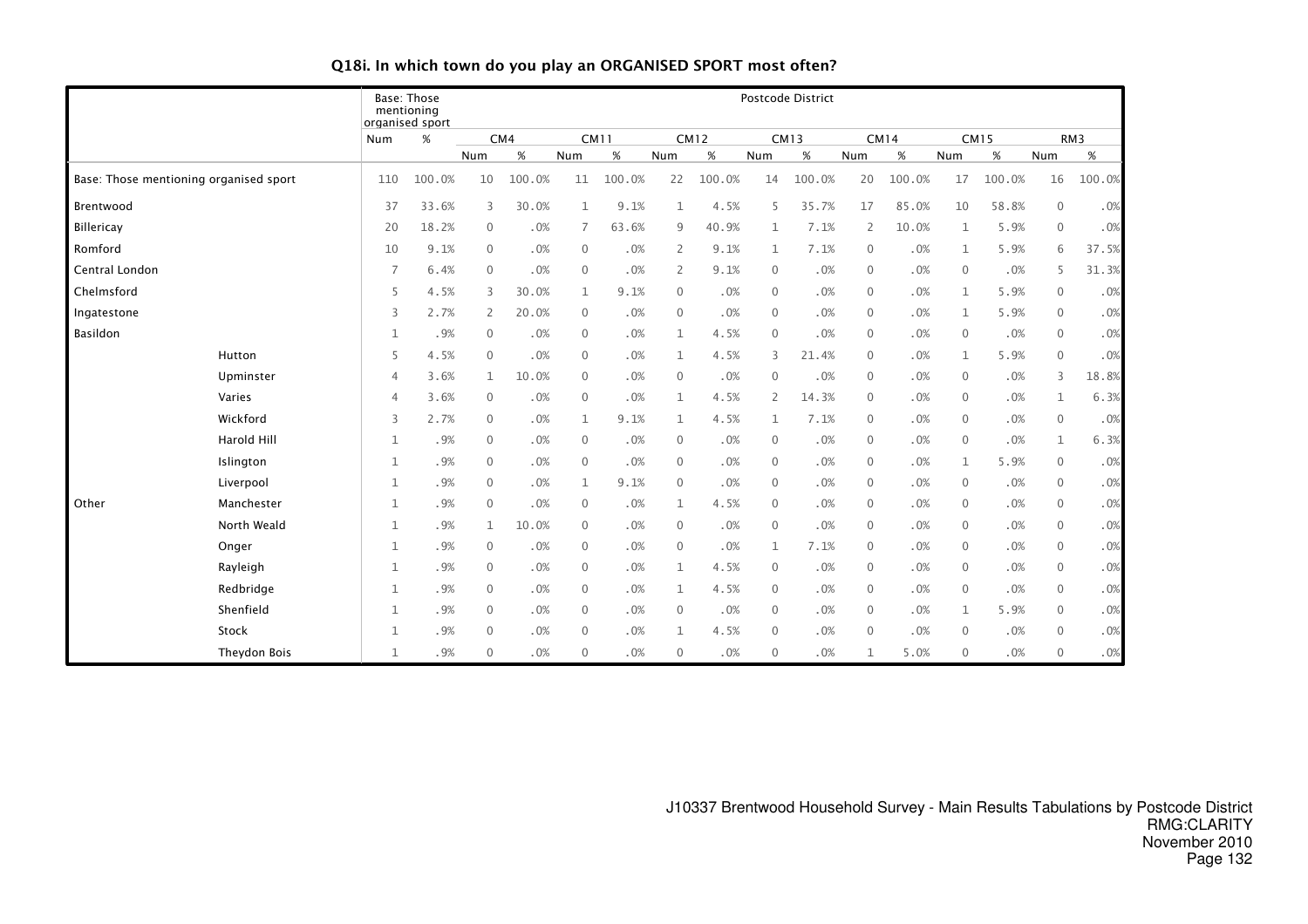| Q18j. What is the name and location of the PRIVATE GYM you visit most often? |  |  |
|------------------------------------------------------------------------------|--|--|
|------------------------------------------------------------------------------|--|--|

|                                             |     | Base: Those<br>mentioning<br>private gym |              |        |          |             |                |             |                | Postcode District |              |             |                |             |                |        |
|---------------------------------------------|-----|------------------------------------------|--------------|--------|----------|-------------|----------------|-------------|----------------|-------------------|--------------|-------------|----------------|-------------|----------------|--------|
|                                             | Num | $\%$                                     |              | CM4    |          | <b>CM11</b> |                | <b>CM12</b> |                | <b>CM13</b>       |              | <b>CM14</b> |                | <b>CM15</b> |                | RM3    |
|                                             |     |                                          | Num          | %      | Num      | %           | Num            | %           | Num            | %                 | Num          | %           | Num            | %           | Num            | %      |
| Base: Those mentioning private gym          | 129 | 100.0%                                   |              | 100.0% | 15       | 100.0%      | 27             | 100.0%      | 15             | 100.0%            | 26           | 100<br>.0%  | 24             | 100.0%      | 15             | 100.0% |
| Fitness First, Brentwood                    | 16  | 12.4%                                    |              | 42.9%  | $\Omega$ | .0%         | $\Omega$       | .0%         |                | 26.7%             |              | 19.2%       |                | 12.5%       |                | 6.7%   |
| LA Fitness, Brentwood                       | 15  | 11.6%                                    |              | 14.3%  | $\Omega$ | .0%         | $\overline{0}$ | .0%         | $\mathcal{L}$  | 20.0%             | 9            | 34.6%       | $\overline{2}$ | 8.3%        | $\overline{0}$ | .0%    |
| LA Fitness, Billericay                      | 9   | 7.0%                                     | $\Omega$     | .0%    |          | 26.7%       |                | 18.5%       | $\Omega$       | .0%               | $\mathbf{0}$ | .0%         | $\mathbf{0}$   | .0%         | $\overline{0}$ | .0%    |
| Ashwells Sports and Country Club, Brentwood |     | 3.9%                                     | $\mathbf{0}$ | .0%    | $\Omega$ | .0%         | $\mathbf{0}$   | .0%         | $\overline{0}$ | .0%               |              | 3.8%        | 4              | 16.7%       | $\overline{0}$ | .0%    |
| David Lloyd, Basildon                       |     | 3.1%                                     | $\Omega$     | .0%    |          | 6.7%        |                | 3.7%        | $\Omega$       | .0%               | $\mathbf{0}$ | .0%         |                | 4.2%        |                | 6.7%   |
| Fitness First, Basildon                     |     | .8%                                      | $\mathbf{0}$ | .0%    |          | 6.7%        | $\mathbf{0}$   | .0%         | $\mathbf{0}$   | .0%               | $\mathbf{0}$ | .0%         | $\mathbf{0}$   | .0%         | $\mathbf{0}$   | .0%    |
| Fitness First, Romford                      |     | .8%                                      | $\Omega$     | .0%    | $\Omega$ | .0%         | $\Omega$       | .0%         |                | 6.7%              | $\mathbf{0}$ | .0%         | $\overline{0}$ | .0%         | $\overline{0}$ | .0%    |
| Spirit Health Club, Brentwood               |     | .8%                                      | $\Omega$     | .0%    |          | 6.7%        | $\Omega$       | .0%         |                | .0%               | $\mathbf{0}$ | .0%         | $\mathbf{0}$   | .0%         | $\mathbf{0}$   | .0%    |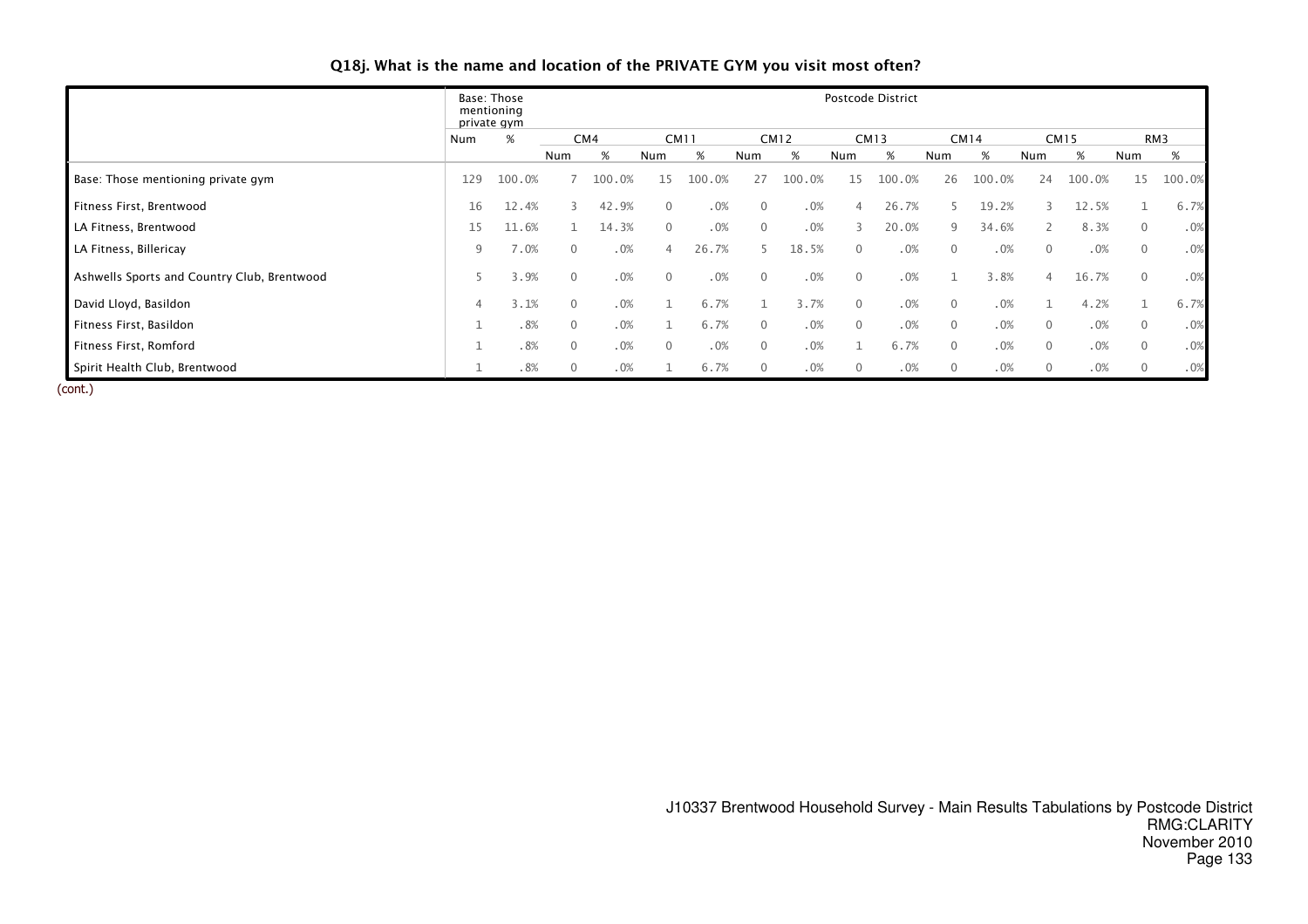# Q18j. What is the name and location of the PRIVATE GYM you visit most often?

|       |                                                                         | Base: Those<br>mentioning<br>private gym |       |                |       |              |       |                          |             |                | Postcode District |                |      |                |             |                |                 |
|-------|-------------------------------------------------------------------------|------------------------------------------|-------|----------------|-------|--------------|-------|--------------------------|-------------|----------------|-------------------|----------------|------|----------------|-------------|----------------|-----------------|
|       |                                                                         | <b>Num</b>                               | %     | CM4            |       | <b>CM11</b>  |       |                          | <b>CM12</b> | <b>CM13</b>    |                   | <b>CM14</b>    |      |                | <b>CM15</b> |                | RM <sub>3</sub> |
|       |                                                                         |                                          |       | Num            | $\%$  | Num          | %     | Num                      | $\%$        | Num            | $\%$              | Num            | %    | Num            | $\%$        | Num            | $\%$            |
|       | Stockbrook Manor, Queens Park<br>Avenue, Billericay                     | 23                                       | 17.8% | $\overline{2}$ | 28.6% | 6            | 40.0% | 13                       | 48.1%       | $\mathbf{0}$   | .0%               | $\overline{0}$ | .0%  | $\mathbf{1}$   | 4.2%        | $\mathbf{1}$   | 6.7%            |
|       | Don't know/ don't remember                                              | 6                                        | 4.7%  | $\mathbf{0}$   | .0%   | $\mathbf{0}$ | .0%   | $\overline{\phantom{0}}$ | 7.4%        | 1              | 6.7%              | $\overline{2}$ | 7.7% | $\mathbf 1$    | 4.2%        | $\mathbf{0}$   | .0%             |
|       | Curves, High Street, Brentwood                                          | 5                                        | 3.9%  | $\mathbf{0}$   | .0%   | $\mathbf{0}$ | .0%   | $\mathbf{0}$             | .0%         | $\mathbf{0}$   | .0%               | 2              | 7.7% | 3              | 12.5%       | $\mathbf{0}$   | $.0\%$          |
|       | Brentwood Schools Sports Centre,<br>Brentwood                           | $\overline{4}$                           | 3.1%  | $\Omega$       | .0%   | 1            | 6.7%  | $\mathbf{0}$             | .0%         | $\mathbf{0}$   | .0%               | $\mathbf 1$    | 3.8% | $\overline{2}$ | 8.3%        | $\Omega$       | .0%             |
|       | Clearview Health and Racquet<br>Club, Little Warley, Brentwood          | $\overline{4}$                           | 3.1%  | $\mathbf{0}$   | .0%   | $\mathbf{0}$ | .0%   | $\mathbf{0}$             | .0%         | 1              | 6.7%              | $\mathbf{0}$   | .0%  | $\overline{2}$ | 8.3%        | $\mathbf 1$    | 6.7%            |
|       | David Lloyds, Gidea Park, Romford                                       | $\overline{4}$                           | 3.1%  | $\mathbf{0}$   | .0%   | $\Omega$     | .0%   | $\overline{0}$           | .0%         | $\mathbf{0}$   | .0%               | $\mathbf{0}$   | .0%  | $\mathbf{0}$   | .0%         | $\overline{4}$ | 26.7%           |
|       | Holiday Inn, Brook Street,<br>Brentwood                                 | $\overline{4}$                           | 3.1%  | $\mathbf{0}$   | .0%   | $\mathbf{0}$ | .0%   | $\overline{0}$           | .0%         | $\mathsf{2}$   | 13.3%             | $\mathbf{2}$   | 7.7% | $\mathbf 0$    | .0%         | $\mathbf{0}$   | .0%             |
|       | <b>Billericay</b>                                                       | 3                                        | 2.3%  | $\mathbf{1}$   | 14.3% | $\Omega$     | .0%   | 2                        | 7.4%        | $\Omega$       | .0%               | $\mathbf{0}$   | .0%  | $\mathbf{0}$   | .0%         | $\mathbf{0}$   | .0%             |
|       | Central Park Leisure Centre,<br>Gooshays Drive, Harold Hill,<br>Romford | 3                                        | 2.3%  | $\mathbf{0}$   | .0%   | $\mathbf{0}$ | .0%   | $\mathbf 0$              | .0%         | $\mathbf{0}$   | .0%               | $\mathbf 0$    | .0%  | $\mathbf 0$    | .0%         | 3              | 20.0%           |
|       | At home                                                                 | 2                                        | 1.6%  | $\mathbf{0}$   | .0%   | $\mathbf{0}$ | .0%   | $\mathbf 0$              | .0%         | $\mathbf 0$    | .0%               | $\mathbf 0$    | .0%  | $\mathbf{1}$   | 4.2%        | $\mathbf{1}$   | 6.7%            |
| Other | At work                                                                 | $\overline{2}$                           | 1.6%  | $\Omega$       | .0%   | $\Omega$     | .0%   | $\mathbf{0}$             | .0%         | $\Omega$       | .0%               | $\mathbf{0}$   | .0%  | $\Omega$       | .0%         | $\overline{2}$ | 13.3%           |
|       | Dragons Health Club, Chindits<br>House, Warley                          | $\overline{2}$                           | 1.6%  | $\mathbf{0}$   | .0%   | $\mathbf{0}$ | .0%   | $\overline{0}$           | .0%         | $\overline{0}$ | .0%               | 2              | 7.7% | $\overline{0}$ | .0%         | $\mathbf 0$    | .0%             |
|       | Esporta, The Brewery, Romford                                           | 2                                        | 1.6%  | $\Omega$       | .0%   | $\Omega$     | .0%   | $\mathbf{0}$             | .0%         | $\mathbf{1}$   | 6.7%              | $\mathbf{0}$   | .0%  | 1              | 4.2%        | $\mathbf{0}$   | .0%             |
|       | London                                                                  | 2                                        | 1.6%  | $\Omega$       | .0%   | $\Omega$     | .0%   | 1                        | 3.7%        | $\mathbf{0}$   | .0%               | $\mathbf{1}$   | 3.8% | $\mathbf{0}$   | .0%         | $\Omega$       | $.0\%$          |
|       | Private group                                                           | 2                                        | 1.6%  | $\Omega$       | .0%   | $\Omega$     | .0%   | 1                        | 3.7%        | $\mathbf{0}$   | .0%               | $\mathbf{0}$   | .0%  | 1              | 4.2%        | $\Omega$       | .0%             |
|       | Bodycare, High Road, Benfleet                                           | $\mathbf{1}$                             | .8%   | $\mathbf{0}$   | .0%   | $\mathbf{0}$ | .0%   | 1                        | 3.7%        | $\mathbf{0}$   | .0%               | $\mathbf{0}$   | .0%  | $\overline{0}$ | .0%         | $\mathbf{0}$   | .0%             |
|       | Brookfield Keep Fit, Brentwood                                          | $\mathbf{1}$                             | .8%   | $\mathbf{0}$   | .0%   | $\mathbf{0}$ | .0%   | $\overline{0}$           | .0%         | $\mathbf{1}$   | 6.7%              | $\mathbf{0}$   | .0%  | $\overline{0}$ | .0%         | $\mathbf{0}$   | .0%             |
|       | Club Kingswood, Clayhill Lane,<br>Sparrows Herne, Basildon              | $\mathbf{1}$                             | .8%   | $\mathbf{0}$   | .0%   | $\Omega$     | .0%   | 1                        | 3.7%        | $\mathbf{0}$   | .0%               | $\mathbf{0}$   | .0%  | $\mathbf{0}$   | .0%         | $\mathbf{0}$   | .0%             |
|       | Courage Hall, Brentwood School,<br>Middleton Hall Lane, Brentwood       | $\mathbf{1}$                             | .8%   | $\Omega$       | .0%   | $\Omega$     | .0%   | $\overline{0}$           | .0%         | $\mathbf{0}$   | .0%               | $\mathbf 0$    | .0%  | 1              | 4.2%        | $\mathbf{0}$   | .0%             |
|       | Fords, Dunn, Brentwood                                                  | $\mathbf{1}$                             | .8%   | $\mathbf{0}$   | .0%   | $\Omega$     | .0%   | $\mathbf{0}$             | .0%         | $\mathbf{0}$   | .0%               | $\mathbf 1$    | 3.8% | $\mathbf{0}$   | .0%         | $\Omega$       | .0%             |
|       | Harold Hill Leisure Centre,<br>Gooshays Drive, Harold Hill,<br>Romford  | $\mathbf{1}$                             | .8%   | $\Omega$       | .0%   | $\Omega$     | .0%   | $\Omega$                 | .0%         | $\Omega$       | .0%               | $\Omega$       | .0%  | $\mathbf{0}$   | .0%         | $\mathbf{1}$   | 6.7%            |

(cont.)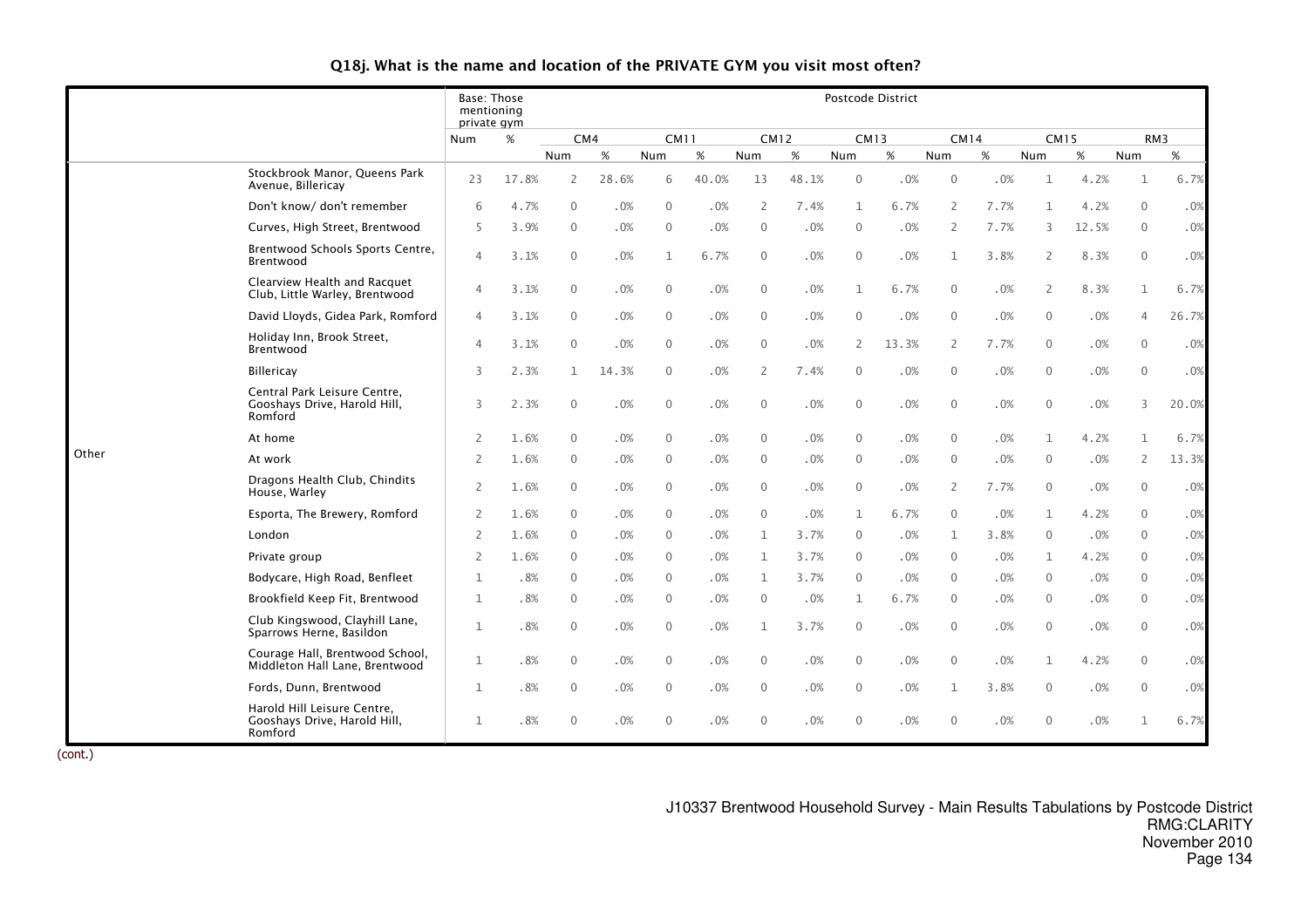# Q18j. What is the name and location of the PRIVATE GYM you visit most often?

|              |                                                            |     | Base: Those<br>mentioning<br>private gym |          |        |             |      |          |     | Postcode District |     |             |     |             |        |     |     |
|--------------|------------------------------------------------------------|-----|------------------------------------------|----------|--------|-------------|------|----------|-----|-------------------|-----|-------------|-----|-------------|--------|-----|-----|
|              |                                                            | Num | %                                        | CM4      |        | <b>CM11</b> |      | CM12     |     | <b>CM13</b>       |     | <b>CM14</b> |     | <b>CM15</b> |        |     | RM3 |
|              |                                                            |     |                                          | Num      | %      | Num         |      | Num      | %   | Num               | %   | Num         | %   | Num         | %      | Num | %   |
|              | Kings Tower Gym, Kings Tower,<br>Marconi Plaza, Chelmsford |     | . 8%                                     | $\Omega$ | .0%    |             | .0%  | $\Omega$ | .0% | $\Omega$          | .0% |             | .0% |             | 4.2%   |     | .0% |
| <b>Other</b> | LA Fitness, Fenchurch Street,<br>London                    |     | .8%                                      |          | .0%    |             | .0%  |          | .0% |                   |     |             | .0% | $\Omega$    | .0%    |     | .0% |
|              | Lake Meadows Park                                          |     | .8%                                      | $\Omega$ | $.0\%$ |             | 6.7% |          | .0% | $\Omega$          | .0% |             | .0% | $\Omega$    | $.0\%$ |     | .0% |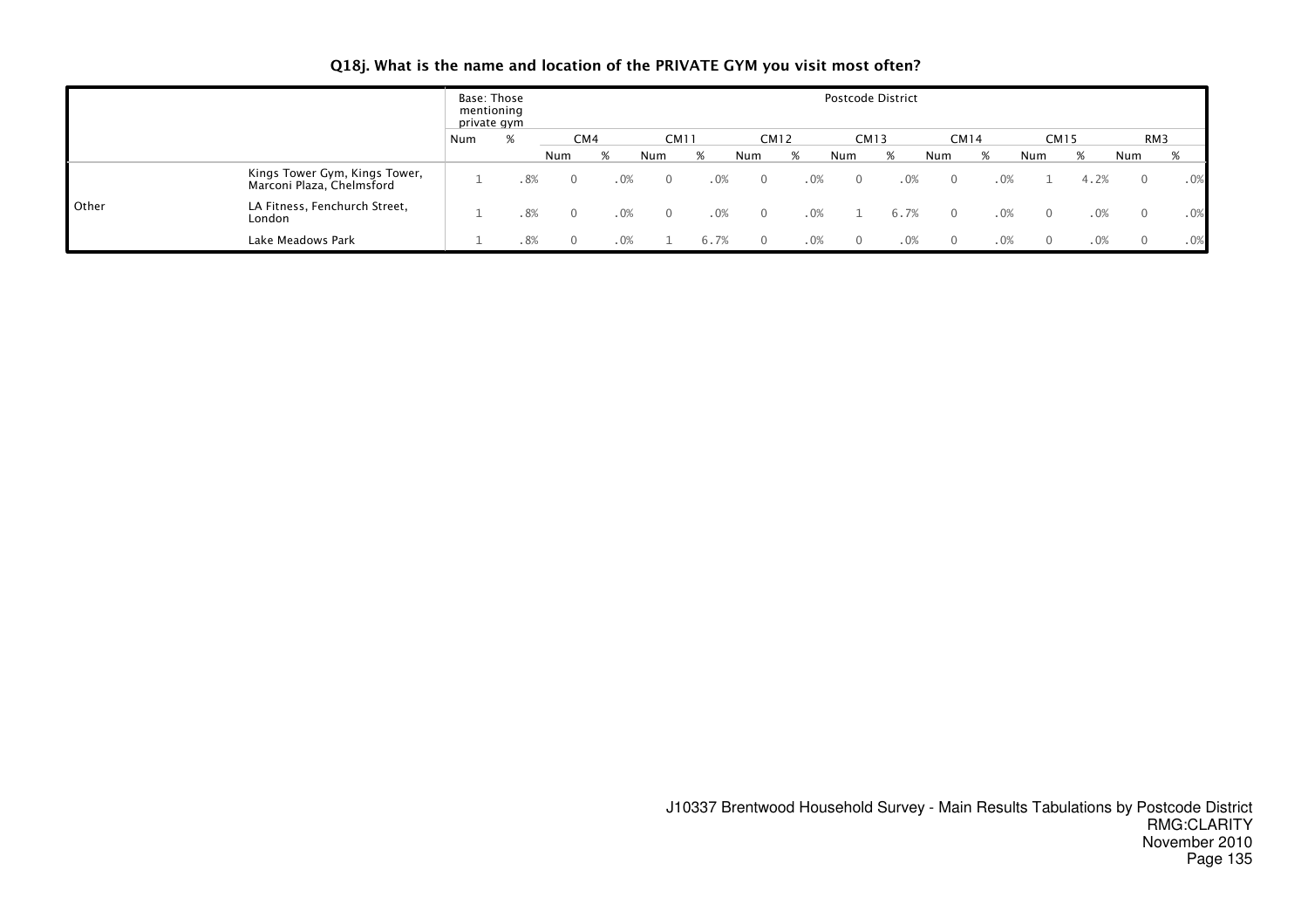| Q18k. What is the name and location of the PUBLIC GYM you visit most often? |  |  |  |
|-----------------------------------------------------------------------------|--|--|--|
|-----------------------------------------------------------------------------|--|--|--|

|                                                    |                                                                         |                | Base: Those<br>mentioning<br>public gym |                |        |                |        |              |             |              | <b>Postcode District</b> |                |        |              |             |                |        |
|----------------------------------------------------|-------------------------------------------------------------------------|----------------|-----------------------------------------|----------------|--------|----------------|--------|--------------|-------------|--------------|--------------------------|----------------|--------|--------------|-------------|----------------|--------|
|                                                    |                                                                         | Num            | $\%$                                    |                | CM4    | <b>CM11</b>    |        |              | <b>CM12</b> |              | <b>CM13</b>              | <b>CM14</b>    |        |              | <b>CM15</b> |                | RM3    |
|                                                    |                                                                         |                |                                         | Num            | %      | Num            | %      | Num          | %           | Num          | %                        | Num            | %      | Num          | $\%$        | Num            | %      |
| Base: Those mentioning public gym                  |                                                                         | 52             | 100.0%                                  | 3              | 100.0% | 2              | 100.0% | 3            | 100.0%      | 10           | 100.0%                   | 10             | 100.0% | 10           | 100.0%      | 14             | 100.0% |
| The Brentwood Centre, Brentwood                    |                                                                         | 23             | 44.2%                                   | $\mathbf{0}$   | .0%    | $\overline{0}$ | .0%    | $\mathbf{0}$ | .0%         |              | 50.0%                    | 9              | 90.0%  | 9            | 90.0%       | $\mathbf{0}$   | .0%    |
| Brentwood Schools Sports Centre, Brentwood         |                                                                         | 6              | 11.5%                                   | $\mathbf{1}$   | 33.3%  | $\mathbf{1}$   | 50.0%  | $\mathbf{0}$ | .0%         |              | 30.0%                    | $\mathbf{0}$   | .0%    | $\mathbf{1}$ | 10.0%       | $\mathbf{0}$   | .0%    |
| Central Park Leisure Centre, Dagenham              |                                                                         | 2              | 3.8%                                    | $\Omega$       | .0%    | $\Omega$       | .0%    | $\mathbf{0}$ | .0%         | $\mathbf{0}$ | .0%                      | $\mathbf{0}$   | .0%    | $\Omega$     | .0%         | $\overline{2}$ | 14.3%  |
| Eversley Leisure Centre, Basildon                  |                                                                         | $\overline{2}$ | 3.8%                                    | $\mathbf{0}$   | .0%    |                | 50.0%  |              | 33.3%       | $\mathbf 0$  | .0%                      | $\mathbf{0}$   | .0%    | $\mathbf{0}$ | .0%         | $\mathbf{0}$   | .0%    |
| Chelmsford Sports and Athletics Centre, Chelmsford |                                                                         |                | 1.9%                                    | $\mathbf{0}$   | .0%    | $\mathbf{0}$   | .0%    |              | 33.3%       | $\mathbf{0}$ | .0%                      | $\mathbf{0}$   | .0%    | $\mathbf{0}$ | .0%         | $\mathbf{0}$   | .0%    |
| Riverside Ice and Leisure Centre, Chelmsford       |                                                                         | $\mathbf{1}$   | 1.9%                                    | $\mathbf{1}$   | 33.3%  | $\mathbf 0$    | .0%    | $\Omega$     | .0%         | $\mathbf{0}$ | .0%                      | $\mathbf{0}$   | .0%    | $\Omega$     | .0%         | $\Omega$       | .0%    |
|                                                    | Central Park Leisure Centre.<br>Gooshays Drive, Harold Hill,<br>Romford | 8              | 15.4%                                   | $\overline{0}$ | .0%    | $\overline{0}$ | .0%    | $\mathbf{0}$ | .0%         | $\Omega$     | .0%                      | $\Omega$       | .0%    | $\Omega$     | .0%         | 8              | 57.1%  |
|                                                    | Everyone Active, Central Park,<br>Romford                               | 2              | 3.8%                                    | $\mathbf{0}$   | .0%    | $\overline{0}$ | .0%    | $\mathbf{0}$ | .0%         | $\mathbf{0}$ | .0%                      | $\mathbf{0}$   | .0%    | $\Omega$     | .0%         | 2              | 14.3%  |
|                                                    | Absolute, Harold Wood                                                   |                | 1.9%                                    | $\mathbf{0}$   | .0%    | $\mathbf 0$    | .0%    | $\mathbf{0}$ | .0%         | $\Omega$     | .0%                      | $\mathbf{0}$   | .0%    | $\mathbf{0}$ | .0%         | 1              | 7.1%   |
|                                                    | Curves, High Street, Brentwood                                          | 1              | 1.9%                                    | $\mathbf{0}$   | .0%    | $\mathbf{0}$   | .0%    | $\mathbf{0}$ | .0%         |              | 10.0%                    | $\overline{0}$ | .0%    | $\mathbf{0}$ | .0%         | $\mathbf{0}$   | .0%    |
| Other                                              | Esporta Health & Fitness, Romford                                       | 1              | 1.9%                                    | $\mathbf{0}$   | .0%    | $\overline{0}$ | .0%    | $\Omega$     | .0%         |              | 10.0%                    | $\overline{0}$ | .0%    | $\Omega$     | .0%         | $\Omega$       | .0%    |
|                                                    | Fitness and Leisure, Festival Park,<br>Basildon                         | $\mathbf{1}$   | 1.9%                                    | $\mathbf{0}$   | .0%    | $\overline{0}$ | .0%    |              | 33.3%       | $\Omega$     | .0%                      | $\mathbf{0}$   | .0%    | $\Omega$     | .0%         | $\Omega$       | .0%    |
|                                                    | Gymophobics, High Street,<br>Romford                                    |                | 1.9%                                    | $\mathbf{0}$   | .0%    | $\mathbf 0$    | .0%    | $\mathbf{0}$ | .0%         | $\mathbf{0}$ | .0%                      | $\Omega$       | .0%    | $\Omega$     | .0%         | 1              | 7.1%   |
|                                                    | Stockbrook Manor                                                        | $\mathbf{1}$   | 1.9%                                    |                | 33.3%  | $\overline{0}$ | .0%    | $\mathbf{0}$ | .0%         | $\mathbf{0}$ | .0%                      | $\Omega$       | .0%    | $\mathbf{0}$ | .0%         | $\mathbf{0}$   | .0%    |
|                                                    | The Brentwood Centre,<br>Doddinghurst Road, Brentwood                   |                | 1.9%                                    | $\Omega$       | .0%    | $\overline{0}$ | .0%    | $\mathbf{0}$ | .0%         | $\Omega$     | .0%                      |                | 10.0%  | $\Omega$     | .0%         | $\Omega$       | .0%    |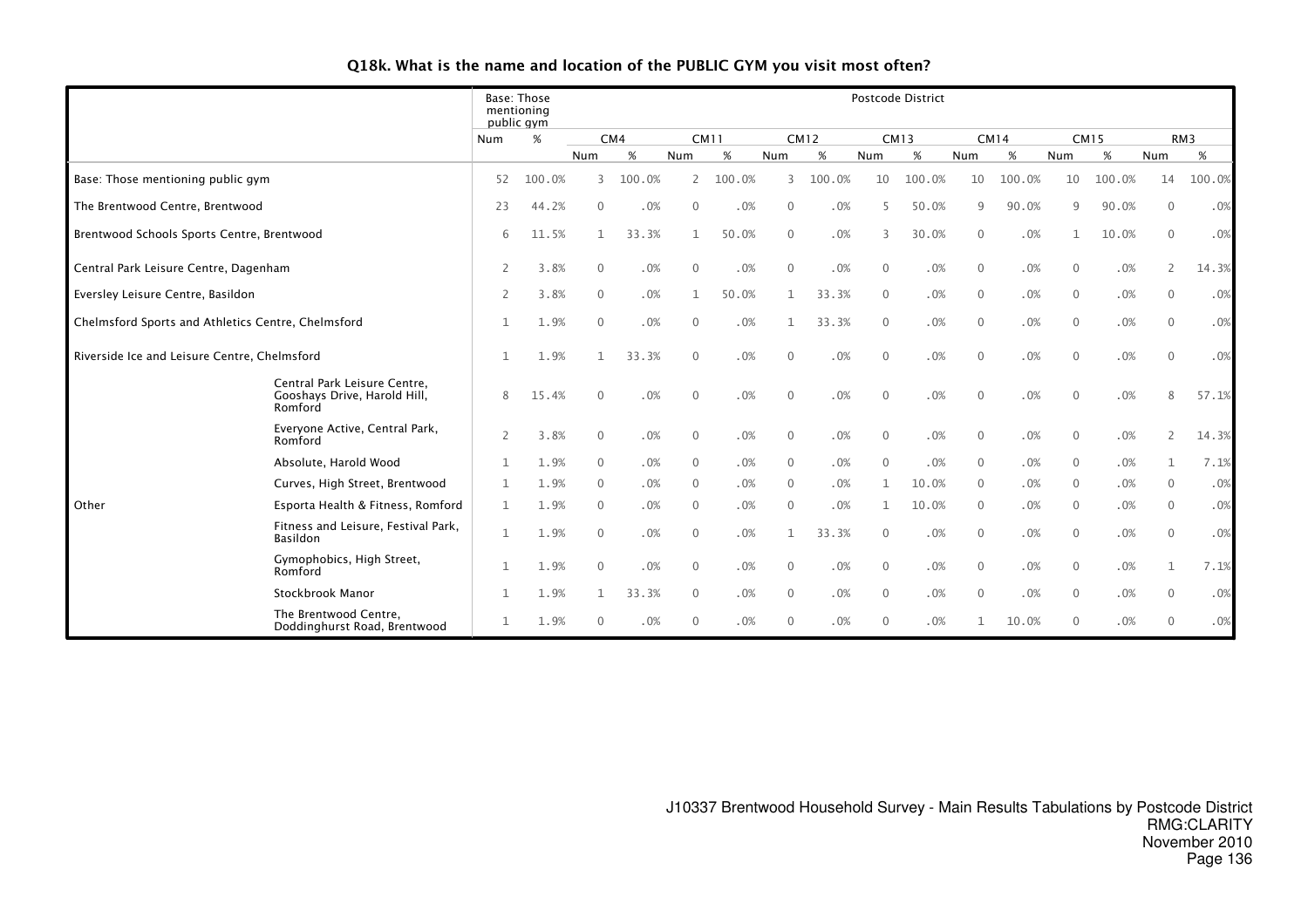Q18l. What is the name and location of the PRIVATE SPORT VENUE e.g. Brentwood Town Football Club you visit most often?

|                                                 |     | Base: Those<br>mentioning<br>private sport<br>venue |              |        |                |        |              |             |                | Postcode District |                |             |              |             |              |        |
|-------------------------------------------------|-----|-----------------------------------------------------|--------------|--------|----------------|--------|--------------|-------------|----------------|-------------------|----------------|-------------|--------------|-------------|--------------|--------|
|                                                 | Num | %                                                   |              | CM4    | <b>CM11</b>    |        |              | <b>CM12</b> |                | <b>CM13</b>       |                | <b>CM14</b> |              | <b>CM15</b> |              | RM3    |
|                                                 |     |                                                     | Num          | $\%$   | Num            | %      | Num          | $\%$        | Num            | %                 | Num            | %           | Num          | $\%$        | Num          | %      |
| Base: Those mentioning private sport venue      | 74  | 100.0%                                              | 6            | 100.0% | 6              | 100.0% | 16           | 100.0%      |                | 100.0%            | 12             | 100.0%      | 15           | 100.0%      | 12           | 100.0% |
| <b>Brentwood Town Football Club</b>             | 6   | 8.1%                                                | $\mathbf{0}$ | .0%    | $\Omega$       | .0%    | $\Omega$     | .0%         | $\overline{0}$ | .0%               | $\mathcal{E}$  | 25.0%       |              | 13.3%       | 1            | 8.3%   |
| Bentley Golf Club, Brentwood                    | 2   | 2.7%                                                | 0            | .0%    |                | 16.7%  | $\mathbf 0$  | .0%         | $\overline{0}$ | .0%               | $\overline{0}$ | .0%         |              | 6.7%        | 0            | .0%    |
| Billericay Cricket Club, Billericay             |     | 1.4%                                                | 0            | .0%    | $\mathbf{0}$   | .0%    |              | 6.3%        | $\mathbf 0$    | .0%               | $\overline{0}$ | .0%         | 0            | .0%         | 0            | .0%    |
| Billericay Town Football Club, Billericay       |     | 1.4%                                                | $\mathbf 0$  | .0%    | $\overline{0}$ | .0%    |              | 6.3%        | $\overline{0}$ | .0%               | $\mathbf{0}$   | .0%         | $\mathbf 0$  | .0%         | $\mathbf 0$  | .0%    |
| Brentwood Rugby Club, Brentwood                 |     | 1.4%                                                | $\mathbf{0}$ | .0%    | $\overline{0}$ | .0%    | $\mathbf{0}$ | .0%         | $\mathbf{0}$   | .0%               | $\Omega$       | .0%         |              | 6.7%        | $\mathbf{0}$ | .0%    |
| <b>Brentwood Tennis Club</b>                    |     | 1.4%                                                | $\mathbf{0}$ | .0%    | $\overline{0}$ | .0%    | $\mathbf{0}$ | .0%         | $\mathbf{0}$   | .0%               |                | 8.3%        | $\mathbf{0}$ | .0%         | $\mathbf{0}$ | .0%    |
| Chelmsford City Football Club, Chelmsford       |     | 1.4%                                                | $\mathbf{0}$ | .0%    | $\overline{0}$ | .0%    | $\mathbf{0}$ | .0%         | $\mathbf 0$    | .0%               |                | 8.3%        | $\mathbf{0}$ | .0%         | $\mathbf{0}$ | .0%    |
| Gidea Park and Romford Cricket Club, Romford    |     | 1.4%                                                | $\mathbf{0}$ | .0%    | $\Omega$       | .0%    | $\mathbf{0}$ | .0%         | $\mathbf 0$    | .0%               | $\Omega$       | .0%         | $\mathbf{0}$ | .0%         | $\mathbf{1}$ | 8.3%   |
| South Essex Golf Centre, Brentwood              |     | 1.4%                                                | $\mathbf{0}$ | .0%    | $\overline{0}$ | .0%    | $\mathbf{0}$ | .0%         | $\overline{0}$ | .0%               | $\mathbf{0}$   | .0%         |              | 6.7%        | 0            | .0%    |
| The Burstead Golf Club, Billericay              |     | 1.4%                                                | $\mathbf 0$  | .0%    | $\mathbf{0}$   | .0%    |              | 6.3%        | $\mathbf 0$    | .0%               | $\mathbf{0}$   | .0%         | $\mathbf 0$  | .0%         | 0            | .0%    |
| Weald Park Golf Club, Pilgrims Hatch, Brentwood |     | 1.4%                                                | $\mathbf{0}$ | .0%    | $\Omega$       | .0%    | $\Omega$     | .0%         | $\mathbf{0}$   | .0%               | $\Omega$       | .0%         | $\mathbf{0}$ | .0%         |              | 8.3%   |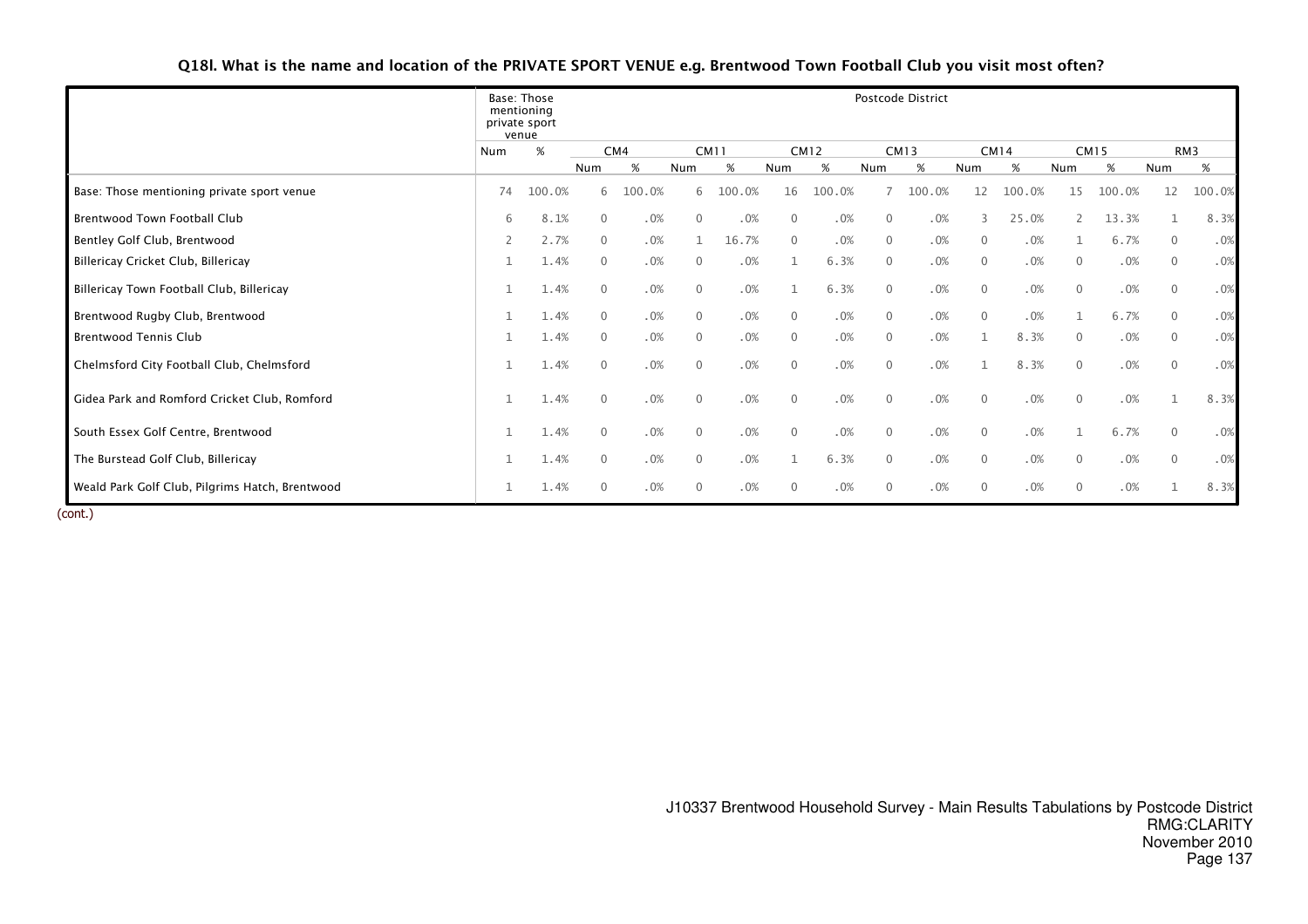Q18l. What is the name and location of the PRIVATE SPORT VENUE e.g. Brentwood Town Football Club you visit most often?

|       |                                                                  | Base: Those<br>mentioning<br>private sport<br>venue |       |              |        |              |       |                |       |              | Postcode District |              |        |              |       |                 |       |
|-------|------------------------------------------------------------------|-----------------------------------------------------|-------|--------------|--------|--------------|-------|----------------|-------|--------------|-------------------|--------------|--------|--------------|-------|-----------------|-------|
|       |                                                                  | Num                                                 | $\%$  | CM4          |        | <b>CM11</b>  |       | <b>CM12</b>    |       |              | <b>CM13</b>       | <b>CM14</b>  |        | <b>CM15</b>  |       | RM <sub>3</sub> |       |
|       |                                                                  |                                                     |       | Num          | %      | Num          | $\%$  | Num            | $\%$  | Num          | %                 | Num          | $\%$   | Num          | %     | Num             | %     |
|       | Upton Park, West Ham FC                                          | 9                                                   | 12.2% | $\mathbf{0}$ | .0%    | 1            | 16.7% | 2              | 12.5% | 0            | .0%               | 2            | 16.7%  | 2            | 13.3% | 2               | 16.7% |
|       | The Brentwood Centre, Shenfield,<br>Brentwood                    | 3                                                   | 4.1%  | $\mathbf{0}$ | .0%    | $\mathbf{0}$ | .0%   | $\mathbf{0}$   | .0%   | $\mathbf{1}$ | 14.3%             | 1            | 8.3%   | $\mathbf{1}$ | 6.7%  | $\Omega$        | .0%   |
|       | Arsenal Football Club, Emirates<br>Stadium, Drayton Park, London | 2                                                   | 2.7%  | $\mathbf{0}$ | .0%    | $\mathbf{0}$ | .0%   | 1              | 6.3%  | $\mathbf{1}$ | 14.3%             | $\mathbf{0}$ | .0%    | $\mathbf{0}$ | .0%   | $\mathbf{0}$    | .0%   |
|       | <b>Billericay Bowls Club</b>                                     | $\overline{2}$                                      | 2.7%  | $\mathbf{0}$ | .0%    | $\mathbf{1}$ | 16.7% | $\mathbf{1}$   | 6.3%  | $\Omega$     | .0%               | $\mathbf{0}$ | .0%    | $\Omega$     | .0%   | $\Omega$        | .0%   |
|       | Brentwood                                                        | 2                                                   | 2.7%  | $\mathbf{1}$ | 16.7%  | $\mathbf 0$  | .0%   | $\overline{0}$ | .0%   | 1            | 14.3%             | $\mathbf{0}$ | .0%    | $\mathbf{0}$ | .0%   | $\mathbf{0}$    | .0%   |
|       | Hainault Golf Club, Romford Road,<br>Chigwell                    | $\overline{2}$                                      | 2.7%  | $\mathbf{1}$ | 16.7%  | $\mathbf{0}$ | .0%   | $\mathbf{0}$   | .0%   | $\Omega$     | .0%               | $\mathbf{0}$ | .0%    | $\mathbf{0}$ | .0%   | $\mathbf{1}$    | 8.3%  |
|       | Leyton Orient Football Club                                      | $\overline{2}$                                      | 2.7%  | $\mathbf{0}$ | .0%    | $\mathbf{0}$ | .0%   | $\mathbf{1}$   | 6.3%  | $\Omega$     | .0%               | $\mathbf{0}$ | .0%    | $\mathbf{1}$ | 6.7%  | $\theta$        | .0%   |
|       | London                                                           | $\overline{2}$                                      | 2.7%  | $\mathbf{0}$ | .0%    | $\mathbf{0}$ | .0%   | $\Omega$       | .0%   | $\Omega$     | .0%               | $\mathbf{0}$ | .0%    | $\mathbf 1$  | 6.7%  | 1               | 8.3%  |
|       | Stockbrook Country Club, Queens<br>Park Avenue, Billericay       | $\overline{2}$                                      | 2.7%  | $\mathbf{0}$ | .0%    | 1            | 16.7% | $\mathbf{1}$   | 6.3%  | $\Omega$     | .0%               | $\mathbf{0}$ | $.0\%$ | $\mathbf{0}$ | .0%   | $\Omega$        | .0%   |
|       | Top Meadow Golf Club, Fen Lane,<br>Ockendon                      | $\overline{2}$                                      | 2.7%  | $\mathbf 0$  | $.0\%$ | 1            | 16.7% | $\overline{0}$ | .0%   | $\mathbf 0$  | .0%               | 0            | $.0\%$ | $\mathbf 0$  | .0%   | 1               | 8.3%  |
| Other | Adams Park, High Wycombe                                         | 1                                                   | 1.4%  | $\mathbf{0}$ | .0%    | $\mathbf{0}$ | .0%   | $\mathbf{0}$   | .0%   | $\mathbf{0}$ | .0%               | 1            | 8.3%   | $\mathbf{0}$ | .0%   | $\Omega$        | .0%   |
|       | Basildon and Laindon                                             | $\mathbf{1}$                                        | 1.4%  | $\mathbf{0}$ | .0%    | $\mathbf{0}$ | .0%   | $\mathbf{1}$   | 6.3%  | $\Omega$     | .0%               | $\Omega$     | .0%    | $\Omega$     | .0%   | $\Omega$        | .0%   |
|       | <b>Billericay Badminton Club</b>                                 | $\mathbf{1}$                                        | 1.4%  | $\mathbf{0}$ | .0%    | $\mathbf{0}$ | .0%   | 1              | 6.3%  | $\mathbf{0}$ | .0%               | $\mathbf{0}$ | .0%    | $\mathbf{0}$ | .0%   | $\mathbf{0}$    | .0%   |
|       | Billericay Rugby Club, Stock Road,<br><b>Billericay</b>          | $\mathbf{1}$                                        | 1.4%  | $\mathbf 0$  | .0%    | $\mathbf 0$  | .0%   | $\overline{0}$ | .0%   | 1            | 14.3%             | 0            | .0%    | $\mathbf 0$  | .0%   | $\mathbf{0}$    | .0%   |
|       | <b>Brentwood Hockey Club</b>                                     | $\mathbf{1}$                                        | 1.4%  | $\mathbf{0}$ | .0%    | $\mathbf{0}$ | .0%   | $\mathbf{0}$   | .0%   | 0            | .0%               | 1            | 8.3%   | $\mathbf{0}$ | .0%   | $\mathbf{0}$    | .0%   |
|       | Chelsea Football Club, London                                    | $\mathbf{1}$                                        | 1.4%  | $\mathbf{0}$ | .0%    | $\mathbf{0}$ | .0%   | $\mathbf{0}$   | .0%   | $\Omega$     | .0%               | $\mathbf{0}$ | .0%    | $\mathbf{1}$ | 6.7%  | $\Omega$        | .0%   |
|       | Colchester                                                       | $\mathbf{1}$                                        | 1.4%  | $\mathbf{1}$ | 16.7%  | $\mathbf{0}$ | .0%   | $\overline{0}$ | .0%   | $\mathbf{0}$ | .0%               | $\mathbf{0}$ | .0%    | $\mathbf{0}$ | .0%   | $\Omega$        | .0%   |
|       | <b>Colchester Cricket Club</b>                                   | $\mathbf{1}$                                        | 1.4%  | $\mathbf{0}$ | .0%    | $\mathbf{0}$ | .0%   | $\mathbf{1}$   | 6.3%  | $\Omega$     | .0%               | $\Omega$     | .0%    | $\Omega$     | .0%   | $\Omega$        | .0%   |
|       | Emirates Stadium, Arsenal, London                                | 1                                                   | 1.4%  | $\mathbf{0}$ | .0%    | $\mathbf{0}$ | .0%   | 1              | 6.3%  | $\mathbf{0}$ | .0%               | $\mathbf{0}$ | .0%    | $\mathbf{0}$ | .0%   | $\Omega$        | .0%   |
|       | Hannakins, Ladies Football Club                                  | 1                                                   | 1.4%  | $\mathbf 0$  | .0%    | $\mathbf 0$  | .0%   | $\overline{0}$ | .0%   | 1            | 14.3%             | $\mathbf{0}$ | .0%    | $\mathbf{0}$ | .0%   | $\mathbf{0}$    | .0%   |
|       | Harold Hill Leisure Centre, Romford                              | $\mathbf{1}$                                        | 1.4%  | $\mathbf{0}$ | .0%    | $\mathbf{0}$ | .0%   | $\mathbf{0}$   | .0%   | $\Omega$     | .0%               | $\Omega$     | .0%    | $\Omega$     | .0%   | $\mathbf{1}$    | 8.3%  |
|       | Ingatestone Bowling Club,<br>Ingatestone                         | $\mathbf{1}$                                        | 1.4%  | $\mathbf{0}$ | .0%    | $\mathbf{0}$ | .0%   | $\mathbf{0}$   | .0%   | $\Omega$     | .0%               | $\mathbf{0}$ | .0%    | $\mathbf{1}$ | 6.7%  | $\mathbf{0}$    | .0%   |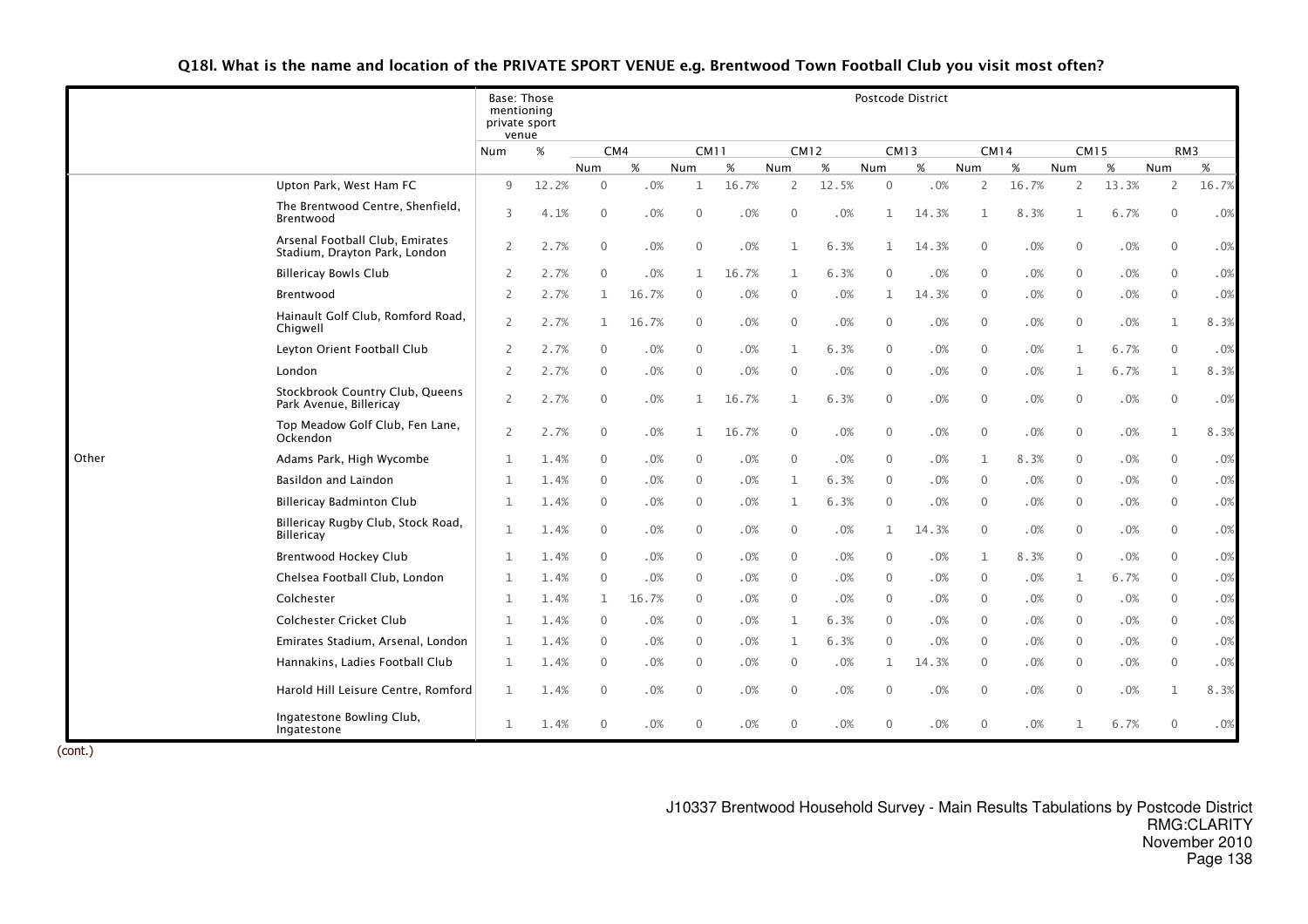Q18l. What is the name and location of the PRIVATE SPORT VENUE e.g. Brentwood Town Football Club you visit most often?

|       |                                                             | Base: Those<br>mentioning<br>private sport<br>venue |      |              |       |                |        |                |      |                | Postcode District |                |             |              |        |                 |      |
|-------|-------------------------------------------------------------|-----------------------------------------------------|------|--------------|-------|----------------|--------|----------------|------|----------------|-------------------|----------------|-------------|--------------|--------|-----------------|------|
|       |                                                             | Num                                                 | $\%$ | CM4          |       | <b>CM11</b>    |        | <b>CM12</b>    |      | <b>CM13</b>    |                   |                | <b>CM14</b> | <b>CM15</b>  |        | RM <sub>3</sub> |      |
|       |                                                             |                                                     |      | Num          | %     | Num            | %      | Num            | $\%$ | Num            | $\%$              | Num            | %           | Num          | $\%$   | Num             | $\%$ |
|       | Ingatestone Football Club,<br>Ingatestone                   | $\mathbf{1}$                                        | 1.4% | 1            | 16.7% | $\mathbf{0}$   | .0%    | $\mathbf{0}$   | .0%  | $\mathbf{0}$   | .0%               | $\mathbf{0}$   | .0%         | $\mathbf 0$  | .0%    | $\mathbf 0$     | .0%  |
|       | Ingatestone Tennis Club                                     | 1                                                   | 1.4% | $\mathbf{1}$ | 16.7% | $\mathbf{0}$   | .0%    | $\mathbf{0}$   | .0%  | $\mathbf{0}$   | .0%               | $\mathbf{0}$   | .0%         | $\Omega$     | .0%    | $\mathbf{0}$    | .0%  |
|       | Intelsports, Billericay                                     | $\mathbf{1}$                                        | 1.4% | $\Omega$     | .0%   | 1              | 16.7%  | $\Omega$       | .0%  | $\mathbf{0}$   | .0%               | $\Omega$       | .0%         | $\Omega$     | .0%    | $\Omega$        | .0%  |
|       | Ispwich Football Club                                       | $\mathbf{1}$                                        | 1.4% | $\mathbf{0}$ | .0%   | $\mathbf{0}$   | .0%    | $\mathbf{0}$   | .0%  | 1              | 14.3%             | $\mathbf{0}$   | .0%         | $\mathbf{0}$ | .0%    | $\mathbf{0}$    | .0%  |
|       | Laindon Community Centre, Aston<br>Road, Basildon           | $\mathbf{1}$                                        | 1.4% | $\mathbf{0}$ | .0%   | $\mathbf 0$    | .0%    | 1              | 6.3% | $\mathbf 0$    | .0%               | $\mathbf 0$    | $.0\%$      | $\mathbf 0$  | $.0\%$ | $\mathbf{0}$    | .0%  |
|       | <b>Local School Venues</b>                                  | 1                                                   | 1.4% | $\mathbf{0}$ | .0%   | $\mathbf{0}$   | .0%    | $\mathbf{0}$   | .0%  | $\mathbf{0}$   | .0%               | $\mathbf{0}$   | .0%         | $\mathbf 0$  | .0%    | $\mathbf{1}$    | 8.3% |
|       | Lords Golf Club, Hullbridge Road,<br>Rayleigh               | $\mathbf{1}$                                        | 1.4% | $\mathbf{0}$ | .0%   | $\mathbf{0}$   | .0%    | $\mathbf{0}$   | .0%  | $\mathbf{0}$   | .0%               | $\mathbf{0}$   | .0%         | $\mathbf{1}$ | 6.7%   | $\mathbf{0}$    | .0%  |
|       | Mayhem, Theydon Bois                                        | $\mathbf{1}$                                        | 1.4% | $\mathbf{0}$ | .0%   | $\mathbf{0}$   | .0%    | $\mathbf{0}$   | .0%  | $\mathbf{0}$   | .0%               | $\mathbf{1}$   | 8.3%        | $\Omega$     | .0%    | $\mathbf{0}$    | .0%  |
|       | Mile End                                                    | $\mathbf{1}$                                        | 1.4% | $\mathbf{0}$ | .0%   | $\mathbf{0}$   | .0%    | $\mathbf{0}$   | .0%  | $\mathbf{0}$   | .0%               | $\mathbf{0}$   | .0%         | 1            | 6.7%   | $\Omega$        | .0%  |
| Other | Old Trafford, Sir Matt Busby Way,<br>Manchester             | $\mathbf{1}$                                        | 1.4% | $\mathbf{0}$ | .0%   | $\Omega$       | .0%    |                | 6.3% | $\mathbf{0}$   | .0%               | $\mathbf{0}$   | .0%         | $\Omega$     | .0%    | $\mathbf{0}$    | .0%  |
|       | Ongar Cricket Club, Love Lane,<br>Ongar                     | $\mathbf{1}$                                        | 1.4% | $\mathbf{0}$ | .0%   | $\mathbf{0}$   | .0%    | $\mathbf{0}$   | .0%  | $\mathbf 0$    | .0%               | $\mathbf 0$    | .0%         | 1            | 6.7%   | $\mathbf{0}$    | .0%  |
|       | Romford Ice Arena, Rom Valley<br>Way, Romford               | $\mathbf{1}$                                        | 1.4% | $\mathbf{0}$ | .0%   | $\mathbf{0}$   | $.0\%$ | $\mathbf{0}$   | .0%  | $\mathbf{0}$   | .0%               | $\mathbf{0}$   | .0%         | $\Omega$     | $.0\%$ | $\mathbf{1}$    | 8.3% |
|       | School, Brentwood                                           | $\mathbf{1}$                                        | 1.4% | $\mathbf{0}$ | .0%   | $\mathbf{0}$   | .0%    | $\mathbf{0}$   | .0%  | $\mathbf{1}$   | 14.3%             | $\mathbf{0}$   | .0%         | $\mathbf{0}$ | .0%    | $\mathbf{0}$    | .0%  |
|       | South Weald Cricket Club,<br>Brentwood                      | $\mathbf{1}$                                        | 1.4% | $\mathbf{0}$ | .0%   | $\mathbf{0}$   | .0%    | $\mathbf{0}$   | .0%  | $\mathbf{0}$   | .0%               | $\mathbf{1}$   | 8.3%        | $\mathbf{0}$ | .0%    | $\mathbf{0}$    | .0%  |
|       | Tottenham Hotspur Football Club,<br>White Hart Lane, London | $\mathbf{1}$                                        | 1.4% | $\Omega$     | .0%   | $\mathbf{0}$   | .0%    | 1              | 6.3% | $\mathbf{0}$   | .0%               | $\Omega$       | .0%         | $\Omega$     | .0%    | $\mathbf{0}$    | .0%  |
|       | Varies                                                      | $\mathbf{1}$                                        | 1.4% | $\mathbf{1}$ | 16.7% | $\overline{0}$ | .0%    | $\overline{0}$ | .0%  | $\overline{0}$ | .0%               | $\overline{0}$ | .0%         | $\mathbf{0}$ | .0%    | $\mathbf{0}$    | .0%  |
|       | Wembley Stadium                                             | 1                                                   | 1.4% | $\mathbf{0}$ | .0%   | $\mathbf{0}$   | .0%    | $\mathbf{0}$   | .0%  | $\mathbf{0}$   | .0%               | $\mathbf{0}$   | .0%         | $\Omega$     | .0%    | $\mathbf{1}$    | 8.3% |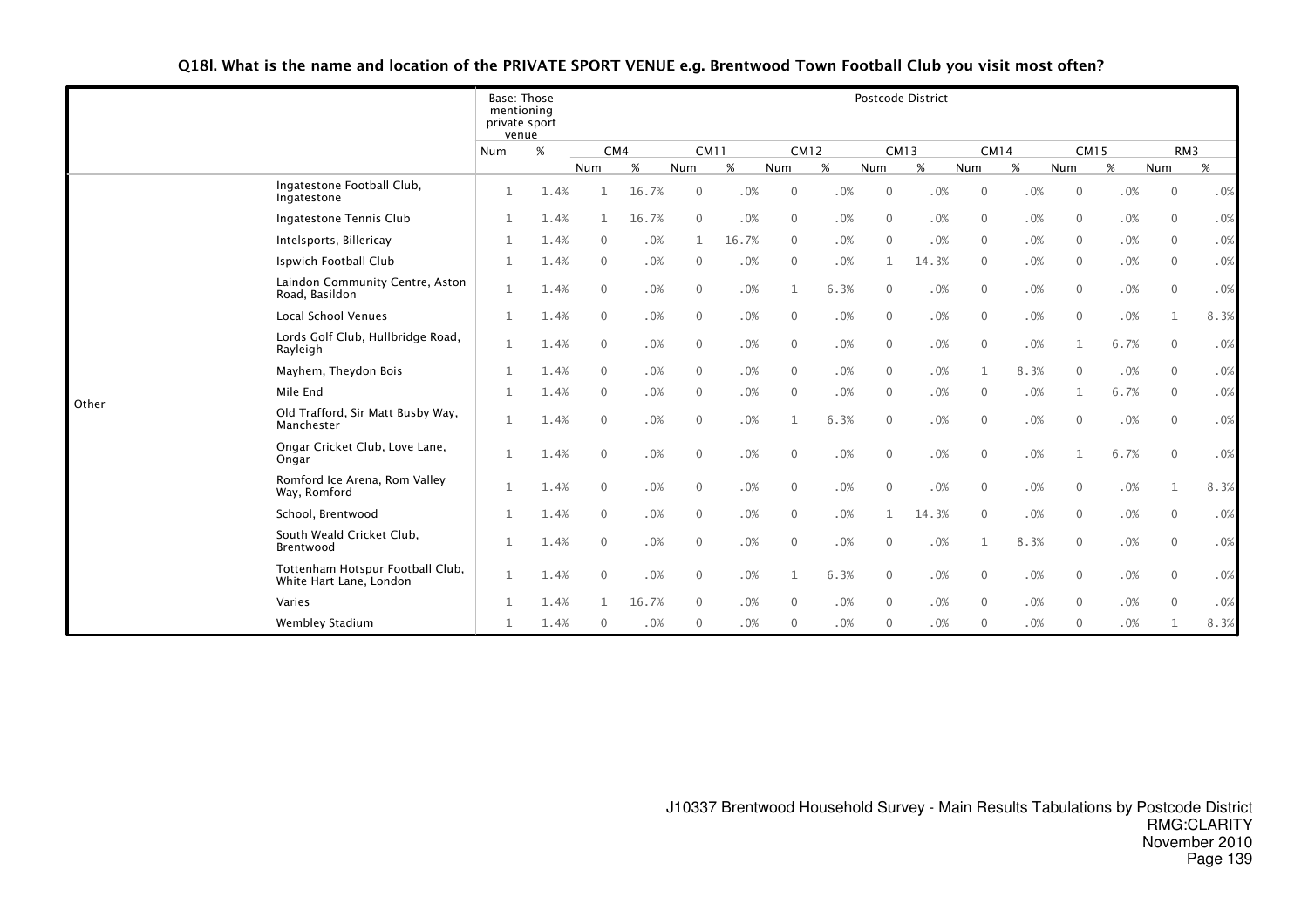|                                       |                | Base: Those<br>mentioning<br>other activity |              |        |                |             |              |             |              | Postcode District |              |        |              |             |                |        |
|---------------------------------------|----------------|---------------------------------------------|--------------|--------|----------------|-------------|--------------|-------------|--------------|-------------------|--------------|--------|--------------|-------------|----------------|--------|
|                                       | Num            | $\%$                                        |              | CM4    |                | <b>CM11</b> |              | <b>CM12</b> |              | <b>CM13</b>       |              | CM14   |              | <b>CM15</b> |                | RM3    |
|                                       |                |                                             | Num          | %      | Num            | %           | Num          | %           | Num          | $\%$              | Num          | %      | Num          | %           | Num            | %      |
| Base: Those mentioning other activity | 104            | 100.0%                                      | 9            | 100.0% | 10             | 100.0%      | 17           | 100.0%      | 16           | 100.0%            |              | 100.0% | 16           | 100.0%      | 31             | 100.0% |
| Brentwood                             | 23             | 22.1%                                       | $\mathbf{0}$ | .0%    |                | 20.0%       | $\mathbf 0$  | .0%         | 10           | 62.5%             |              | 40.0%  | 6            | 37.5%       | 3              | 9.7%   |
| Billericay                            | 12             | 11.5%                                       | $\mathbf{0}$ | .0%    |                | 10.0%       | 10           | 58.8%       | $\mathbf 0$  | .0%               | $\mathbf{0}$ | .0%    |              | 6.3%        | $\mathbf{0}$   | .0%    |
| Romford                               | 9              | 8.7%                                        | $\mathbf{0}$ | .0%    | $\Omega$       | .0%         | $\Omega$     | .0%         | $\Omega$     | .0%               | $\mathbf{0}$ | .0%    | $\mathbf{0}$ | .0%         | 9              | 29.0%  |
| Chelmsford                            | 6              | 5.8%                                        | 3            | 33.3%  | $\Omega$       | .0%         | 3            | 17.6%       | $\Omega$     | .0%               | $\mathbf{0}$ | .0%    | $\mathbf{0}$ | .0%         | $\overline{0}$ | .0%    |
| Basildon                              | 4              | 3.8%                                        |              | 11.1%  |                | 10.0%       | 0            | .0%         | $\mathbf{1}$ | 6.3%              | $\Omega$     | .0%    |              | 6.3%        | $\mathbf{0}$   | .0%    |
| Ingatestone                           |                | 1.9%                                        | $\mathsf{2}$ | 22.2%  | $\mathbf{0}$   | .0%         | $\mathbf{0}$ | .0%         | $\mathbf{0}$ | .0%               | $\mathbf{0}$ | .0%    | $\mathbf{0}$ | .0%         | $\mathbf 0$    | .0%    |
| Shenfield                             | $\overline{2}$ | 1.9%                                        | $\mathbf{0}$ | .0%    | $\overline{0}$ | .0%         | $\mathbf{0}$ | .0%         | $\mathbf{1}$ | 6.3%              | $\mathbf{0}$ | .0%    |              | 6.3%        | $\mathbf{0}$   | .0%    |
| Hornchurch                            |                | 1.0%                                        | $\mathbf{0}$ | .0%    | $\Omega$       | .0%         | 0            | .0%         | $\Omega$     | .0%               | $\mathbf{0}$ | .0%    | $\mathbf{0}$ | .0%         |                | 3.2%   |
| Maldon                                |                | 1.0%                                        | $\mathbf{0}$ | .0%    | $\mathbf{0}$   | .0%         | $\mathbf{0}$ | .0%         | $\mathbf{0}$ | .0%               | $\mathbf{0}$ | .0%    | $\mathbf{0}$ | .0%         |                | 3.2%   |
| Central London                        |                | 1.0%                                        | $\mathbf 0$  | .0%    | $\mathbf{0}$   | .0%         | $\mathbf{0}$ | .0%         | $\mathbf{0}$ | .0%               | $\mathbf{0}$ | .0%    | $\mathbf 0$  | .0%         |                | 3.2%   |

# Q18m. In which town do you undertake Q18OTHER most often?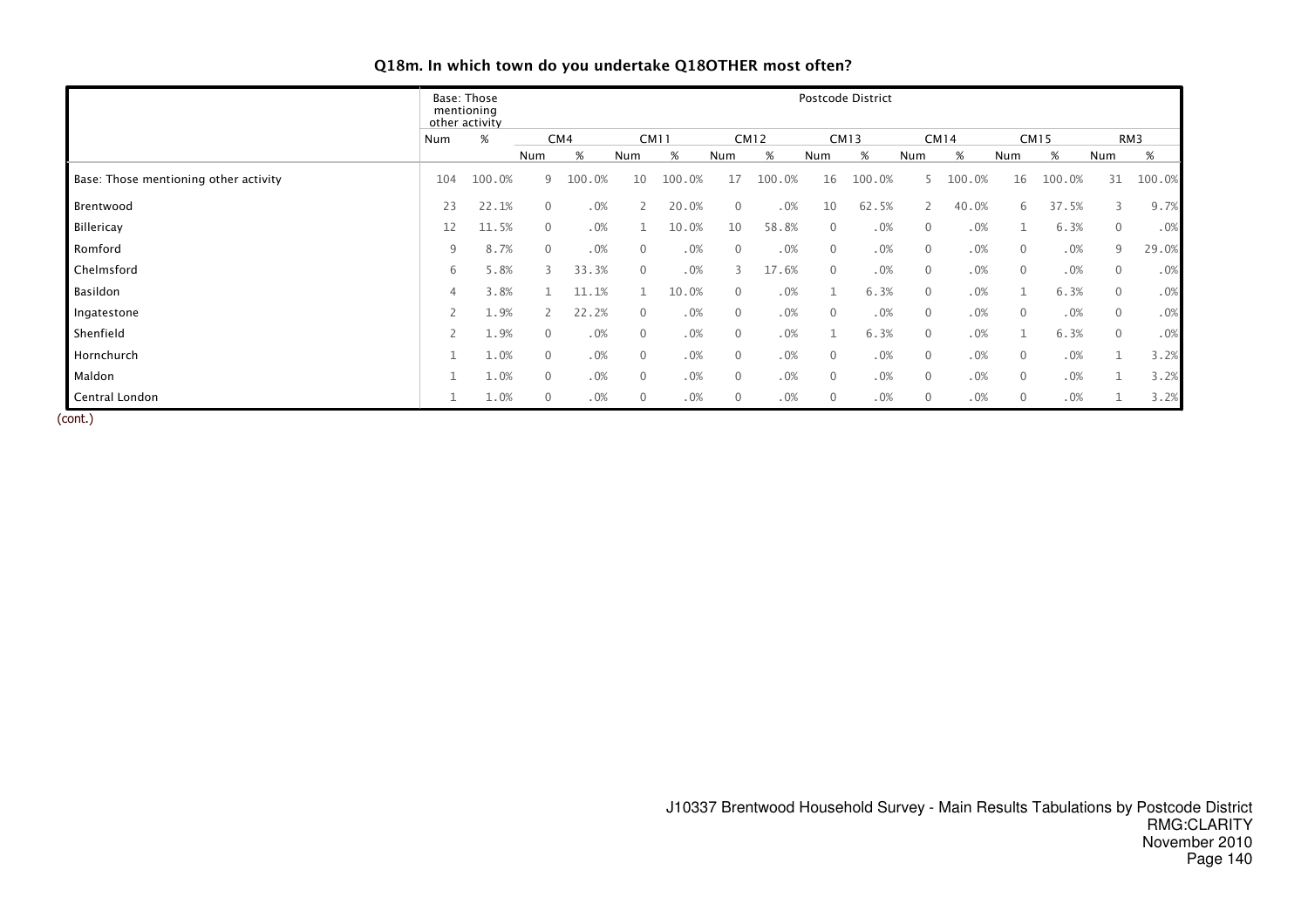|       |                                  | <b>Base: Those</b><br>mentioning<br>other activity |      |                |       |                  |             |              |             |                | Postcode District |              |        |                  |             |                     |       |
|-------|----------------------------------|----------------------------------------------------|------|----------------|-------|------------------|-------------|--------------|-------------|----------------|-------------------|--------------|--------|------------------|-------------|---------------------|-------|
|       |                                  | Num                                                | $\%$ |                | CM4   |                  | <b>CM11</b> |              | <b>CM12</b> | <b>CM13</b>    |                   | <b>CM14</b>  |        |                  | <b>CM15</b> | RM3                 |       |
|       |                                  |                                                    |      | Num            | %     | Num              | %           | Num          | $\%$        | Num            | %                 | Num          | %      | Num              | $\%$        | <b>Num</b>          | $\%$  |
|       | Varies                           | $\overline{7}$                                     | 6.7% | $\mathbf 0$    | .0%   | $\mathbf 1$      | 10.0%       | 1            | 5.9%        | $\mathbf{1}$   | 6.3%              | $\mathbf{1}$ | 20.0%  | 2                | 12.5%       | $\mathbf{1}$        | 3.2%  |
|       | Harold Wood                      | 5                                                  | 4.8% | $\overline{0}$ | .0%   | $\boldsymbol{0}$ | .0%         | $\mathbf 0$  | .0%         | $\mathbf 0$    | .0%               | 0            | .0%    | 0                | .0%         | 5                   | 16.1% |
|       | Hutton                           | 3                                                  | 2.9% | $\overline{0}$ | .0%   | $\mathbf 0$      | .0%         | $\mathbf{1}$ | 5.9%        | $\overline{2}$ | 12.5%             | $\mathbf 0$  | .0%    | $\mathbf 0$      | .0%         | $\mathbf 0$         | .0%   |
|       | Abroad                           | 2                                                  | 1.9% | $\mathbf{1}$   | 11.1% | 1                | 10.0%       | $\mathbf{0}$ | .0%         | $\mathbf{0}$   | .0%               | $\mathbf{0}$ | .0%    | $\mathbf{0}$     | .0%         | $\mathbf 0$         | .0%   |
|       | Essex countryside                | 2                                                  | 1.9% | $\overline{0}$ | .0%   | $\mathbf{0}$     | .0%         | $\Omega$     | $.0\%$      | $\mathbf{0}$   | $.0\%$            | $\mathbf{0}$ | .0%    | $\boldsymbol{0}$ | .0%         | $\overline{2}$      | 6.5%  |
|       | Kelvedon Hatch                   | 2                                                  | 1.9% | $\overline{0}$ | .0%   | $\mathbf{0}$     | .0%         | $\Omega$     | .0%         | $\mathbf{0}$   | .0%               | $\mathbf{0}$ | .0%    | 2                | 12.5%       | $\mathbf 0$         | .0%   |
|       | Blackmore                        | $\mathbf{1}$                                       | 1.0% | $\mathbf{1}$   | 11.1% | $\mathbf 0$      | .0%         | $\mathbf{0}$ | $.0\%$      | $\mathbf{0}$   | $.0\%$            | 0            | .0%    | $\boldsymbol{0}$ | .0%         | $\mathbf 0$         | .0%   |
|       | <b>Brands Hatch</b>              | 1                                                  | 1.0% | $\mathbf{0}$   | .0%   | $\mathbf{1}$     | 10.0%       | $\Omega$     | .0%         | $\mathbf{0}$   | .0%               | $\mathbf 0$  | .0%    | $\mathbf{0}$     | .0%         | $\mathbf 0$         | .0%   |
|       | Cambridge                        | 1                                                  | 1.0% | $\overline{0}$ | .0%   | $\mathbf{0}$     | .0%         | $\Omega$     | .0%         | $\mathbf{0}$   | .0%               | $\mathbf 0$  | .0%    | $\mathbf 0$      | .0%         | $\mathbf{1}$        | 3.2%  |
|       | Danbury Common                   | 1                                                  | 1.0% | $\overline{0}$ | .0%   | $\mathbf{1}$     | 10.0%       | $\mathbf{0}$ | .0%         | $\mathbf{0}$   | .0%               | 0            | .0%    | $\mathbf 0$      | .0%         | $\mathbf 0$         | .0%   |
|       | Doddinghurst                     | 1                                                  | 1.0% | $\overline{0}$ | .0%   | $\mathbf 0$      | .0%         | $\Omega$     | $.0\%$      | $\mathbf{0}$   | .0%               | $\mathbf 0$  | .0%    | $\mathbf{1}$     | 6.3%        | $\mathbf 0$         | .0%   |
|       | Havering-atte-Bower              | 1                                                  | 1.0% | $\overline{0}$ | .0%   | $\mathbf{0}$     | .0%         | $\mathbf{0}$ | .0%         | $\mathbf{0}$   | .0%               | 0            | .0%    | $\mathbf 0$      | .0%         | $\mathbf{1}$        | 3.2%  |
|       | Havering                         | 1                                                  | 1.0% | $\overline{0}$ | .0%   | $\mathbf 0$      | .0%         | $\mathbf{0}$ | $.0\%$      | $\mathbf{0}$   | $.0\%$            | $\mathbf{0}$ | .0%    | $\mathbf 0$      | .0%         | $\mathbf{1}$        | 3.2%  |
|       | Hutton county park               | $\mathbf{1}$                                       | 1.0% | $\overline{0}$ | .0%   | $\mathbf 0$      | .0%         | $\mathbf{0}$ | .0%         | $\mathbf 0$    | .0%               | $\mathbf{1}$ | 20.0%  | $\mathbf{0}$     | .0%         | $\mathbf 0$         | .0%   |
| Other | Ingrave                          | 1                                                  | 1.0% | $\overline{0}$ | .0%   | $\Omega$         | .0%         | $\Omega$     | .0%         | $\mathbf{1}$   | 6.3%              | $\mathbf 0$  | .0%    | $\mathbf{0}$     | .0%         | $\mathbf 0$         | .0%   |
|       | Petersfield                      | 1                                                  | 1.0% | $\overline{0}$ | .0%   | $\mathbf{0}$     | .0%         | $\Omega$     | .0%         | $\mathbf{0}$   | .0%               | $\mathbf{0}$ | .0%    | $\mathbf{0}$     | .0%         | $\mathbf{1}$        | 3.2%  |
|       | Ramsden Heath                    | 1                                                  | 1.0% | $\overline{0}$ | .0%   | $\mathbf 1$      | 10.0%       | $\mathbf{0}$ | .0%         | $\mathbf 0$    | $.0\%$            | 0            | .0%    | $\mathbf 0$      | .0%         | $\mathsf{O}\xspace$ | .0%   |
|       | Rise Bridge                      | 1                                                  | 1.0% | $\overline{0}$ | .0%   | $\mathbf 0$      | .0%         | $\mathbf{0}$ | .0%         | $\mathbf{0}$   | .0%               | $\mathbf{0}$ | .0%    | $\mathbf 0$      | .0%         | $\mathbf{1}$        | 3.2%  |
|       | South Weald                      | $\mathbf 1$                                        | 1.0% | $\mathbf{1}$   | 11.1% | $\mathbf 0$      | $.0\%$      | $\mathbf{0}$ | $.0\%$      | $\mathbf 0$    | $.0\%$            | $\mathbf 0$  | $.0\%$ | $\mathbf 0$      | $.0\%$      | $\mathsf{O}\xspace$ | .0%   |
|       | Southend-on-Sea                  | 1                                                  | 1.0% | $\overline{0}$ | .0%   | $\mathbf{0}$     | .0%         | $\Omega$     | .0%         | $\mathbf{0}$   | .0%               | $\mathbf{0}$ | .0%    | $\mathbf{0}$     | .0%         | $\mathbf{1}$        | 3.2%  |
|       | Stamford                         | 1                                                  | 1.0% | $\overline{0}$ | .0%   | $\mathbf 0$      | .0%         | 1            | 5.9%        | $\mathbf{0}$   | .0%               | $\mathbf 0$  | .0%    | $\mathbf 0$      | .0%         | $\mathbf 0$         | .0%   |
|       | Stock                            | 1                                                  | 1.0% | $\mathbf{0}$   | .0%   | $\mathbf 0$      | .0%         | 1            | 5.9%        | $\mathbf{0}$   | .0%               | $\mathbf 0$  | .0%    | $\mathbf{0}$     | .0%         | $\mathbf 0$         | .0%   |
|       | <b>Stondon Massey</b>            | 1                                                  | 1.0% | $\overline{0}$ | .0%   | $\mathbf 0$      | .0%         | $\mathbf{0}$ | .0%         | $\mathbf 0$    | .0%               | $\mathbf 0$  | .0%    | $\mathbf{1}$     | 6.3%        | $\mathbf 0$         | .0%   |
|       | Thorndon Country Park, Brentwood | 1                                                  | 1.0% | $\overline{0}$ | .0%   | $\mathbf{1}$     | 10.0%       | $\mathbf{0}$ | $.0\%$      | $\mathbf{0}$   | $.0\%$            | 0            | .0%    | $\mathbf 0$      | .0%         | $\mathsf{O}\xspace$ | .0%   |
|       | Upminster                        | 1                                                  | 1.0% | $\overline{0}$ | .0%   | $\mathbf 0$      | .0%         | $\Omega$     | .0%         | $\mathbf{0}$   | .0%               | $\mathbf 0$  | .0%    | $\mathbf{0}$     | .0%         | $\mathbf{1}$        | 3.2%  |
|       | Warley                           | 1                                                  | 1.0% | $\overline{0}$ | .0%   | $\mathbf 0$      | .0%         | $\Omega$     | $.0\%$      | $\mathbf{0}$   | .0%               | $\mathbf{1}$ | 20.0%  | $\mathbf 0$      | .0%         | $\mathsf{O}\xspace$ | .0%   |
|       | Weald Park, near Brentwood       | -1                                                 | 1.0% | $\mathbf{0}$   | .0%   | $\Omega$         | .0%         | $\Omega$     | .0%         | $\mathbf{0}$   | .0%               | $\Omega$     | .0%    | $\mathbf{1}$     | 6.3%        | $\mathbf{0}$        | .0%   |
|       | Woodbridge                       | 1                                                  | 1.0% | $\overline{0}$ | .0%   | $\mathbf 0$      | .0%         | $\mathbf{0}$ | .0%         | $\mathbf{0}$   | .0%               | $\mathbf 0$  | .0%    | $\mathbf{0}$     | .0%         | $\mathbf 1$         | 3.2%  |

# Q18m. In which town do you undertake Q18OTHER most often?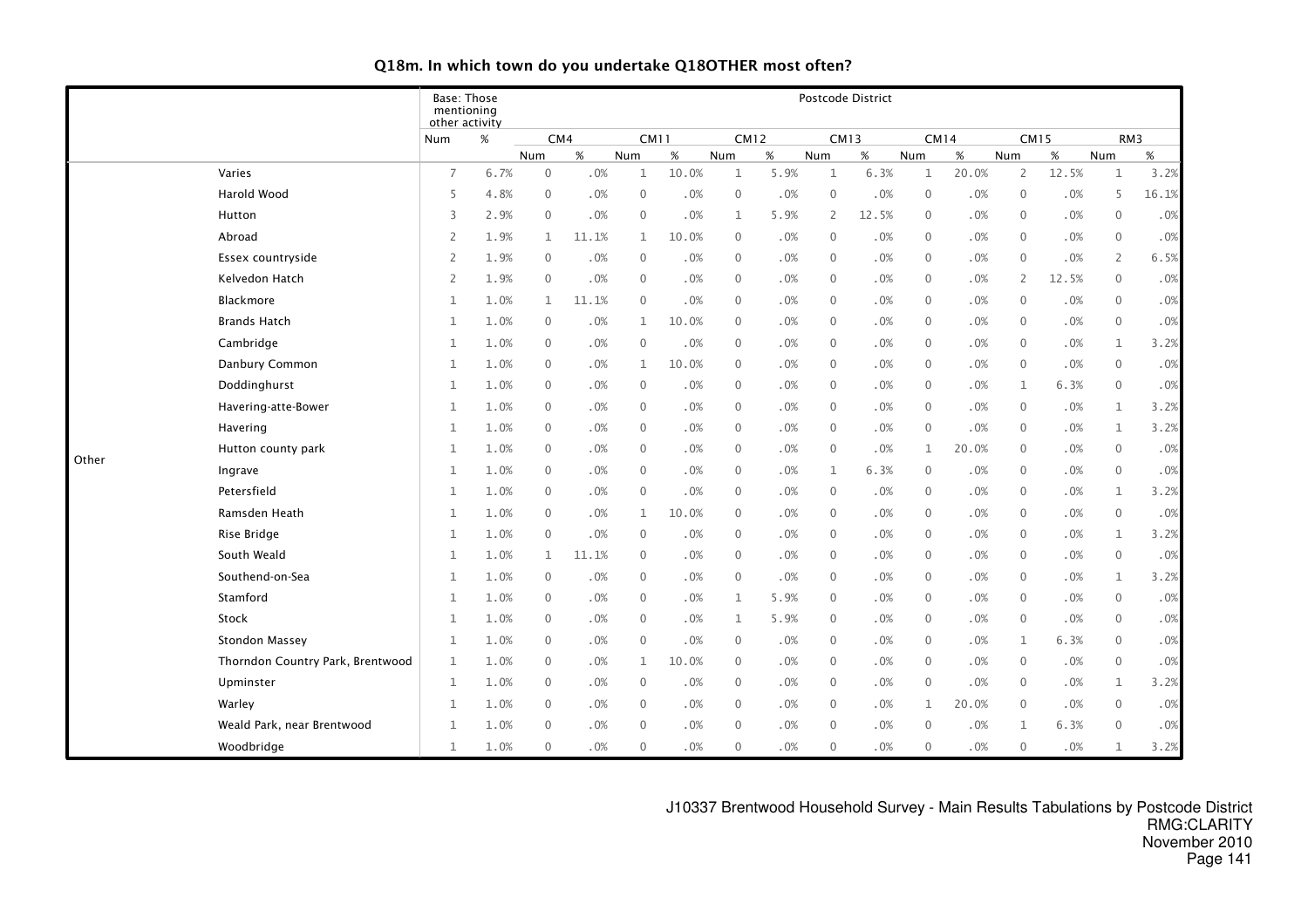|                       |      | Base: All<br>respondents |     |        |     |        |     |                  |     | Postcode District |     |             |     |        |     |                 |     |        |
|-----------------------|------|--------------------------|-----|--------|-----|--------|-----|------------------|-----|-------------------|-----|-------------|-----|--------|-----|-----------------|-----|--------|
|                       | Num  | %                        |     | CM4    |     | CM11   |     | CM <sub>12</sub> |     | <b>CM13</b>       |     | <b>CM14</b> |     | CM15   |     | RM <sub>3</sub> |     | RM4    |
|                       |      |                          | Num | %      | Num | %      | Num | %                | Num | %                 | Num | %           | Num | %      | Num | %               | Num | %      |
| Base: All respondents | 1005 | 100.0%                   | 68  | 100.0% | 92  | 100.0% | 136 | 100.0%           | 166 | 100.0%            | 119 | 100.0%      | 149 | 100.0% | 269 | 100.0%          |     | 100.0% |
| Yes                   | 183  | 18.2%                    |     | 16.2%  |     | 2.2%   | 6   | 4.4%             | 51  | 30.7%             | 51  | 42.9%       | 44  | 29.5%  | 18  | 6.7%            |     | . 0%   |
| No                    | 822  | 81.8%                    |     | 83.8%  | 90  | 97.8%  | 130 | 95.6%            | 115 | 69.3%             | 68  | 57.1%       | 105 | 70.5%  | 251 | 93.3%           |     | 100.0% |

# Q19a. Do you use the fortnightly Farmer's market held in the Baytree Centre in Brentwood?

#### Q19b. Would a market in the High Street encourage you to visit Brentwood High Street more?

|                       |      | Base: All<br>respondents |     |        |     |             |     |             |     | Postcode District |     |        |     |        |     |                 |     |        |
|-----------------------|------|--------------------------|-----|--------|-----|-------------|-----|-------------|-----|-------------------|-----|--------|-----|--------|-----|-----------------|-----|--------|
|                       | Num  | %                        |     | CM4    |     | <b>CM11</b> |     | <b>CM12</b> |     | <b>CM13</b>       |     | CM14   |     | CM15   |     | RM <sub>3</sub> |     | RM4    |
|                       |      |                          | Num | %      | Num | %           | Num | %           | Num | %                 | Num | %      | Num | %      | Num | %               | Num | %      |
| Base: All respondents | 1005 | 100.0%                   | 68  | 100.0% | 92  | 100.0%      | 136 | 100.0%      | 166 | 100.0%            | 119 | 100.0% | 149 | 100.0% | 269 | 100.0%          |     | 100.0% |
| Yes                   | 475  | 47.3%                    | 32  | 47.1%  | 30  | 32.6%       | 54  | 39.7%       | 93  | 56.0%             | 64  | 53.8%  | 78  | 52.3%  | 120 | 44.6%           |     | 100.0% |
| N <sub>o</sub>        | 530  | 52.7%                    | 36  | 52.9%  | 62  | 67.4%       | 82  | 60.3%       | 73  | 44.0%             | 55. | 46.2%  | 71  | 47.7%  | 149 | 55.4%           | 0   | .0%    |

#### Q20. SEG

|                       |      | Base: All<br>respondents |            |        |             |        |     |             |     | Postcode District |     |             |     |             |     |                 |                |        |
|-----------------------|------|--------------------------|------------|--------|-------------|--------|-----|-------------|-----|-------------------|-----|-------------|-----|-------------|-----|-----------------|----------------|--------|
|                       | Num  | %                        |            | CM4    | <b>CM11</b> |        |     | <b>CM12</b> |     | <b>CM13</b>       |     | <b>CM14</b> |     | <b>CM15</b> |     | RM <sub>3</sub> |                | RM4    |
|                       |      |                          | <b>Num</b> | %      | Num         | %      | Num | %           | Num | %                 | Num | %           | Num | %           | Num | %               | Num            | %      |
| Base: All respondents | 1005 | 100.0%                   | 68         | 100.0% | 92          | 100.0% | 136 | 100.0%      | 166 | 100.0%            | 119 | 100.0%      | 149 | 100.0%      | 269 | 100.0%          |                | 100.0% |
| A/B                   | 224  | 22.3%                    | 15         | 22.1%  | 27          | 29.3%  | 41  | 30.1%       | 35  | 21.1%             | 33  | 27.7%       | 46  | 30.9%       | 26  | 9.7%            | $\Omega$       | .0%    |
| C1                    | 345  | 34.3%                    | 31         | 45.6%  | 25          | 27.2%  | 56  | 41.2%       | 50  | 30.1%             | 46  | 38.7%       | 47  | 31.5%       | 90  | 33.5%           | $\overline{0}$ | .0%    |
| C <sub>2</sub>        | 182  | 18.1%                    | 9          | 13.2%  | 22          | 23.9%  | 13  | 9.6%        | 30  | 18.1%             | 18  | 15.1%       | 28  | 18.8%       | 61  | 22.7%           |                | 50.0%  |
| D/E                   | 167  | 16.6%                    | 8          | 11.8%  | 14          | 15.2%  | 14  | 10.3%       | 34  | 20.5%             | 12  | 10.1%       | 18  | 12.1%       | 64  | 23.8%           |                | 50.0%  |
| Refused               | 87   | 8.7%                     |            | .4%    | 4           | 4.3%   | 12  | 8.8%        | 17  | 10.2%             | 10  | 8.4%        | 10  | 6.7%        | 28  | 10.4%           | $\Omega$       | .0%    |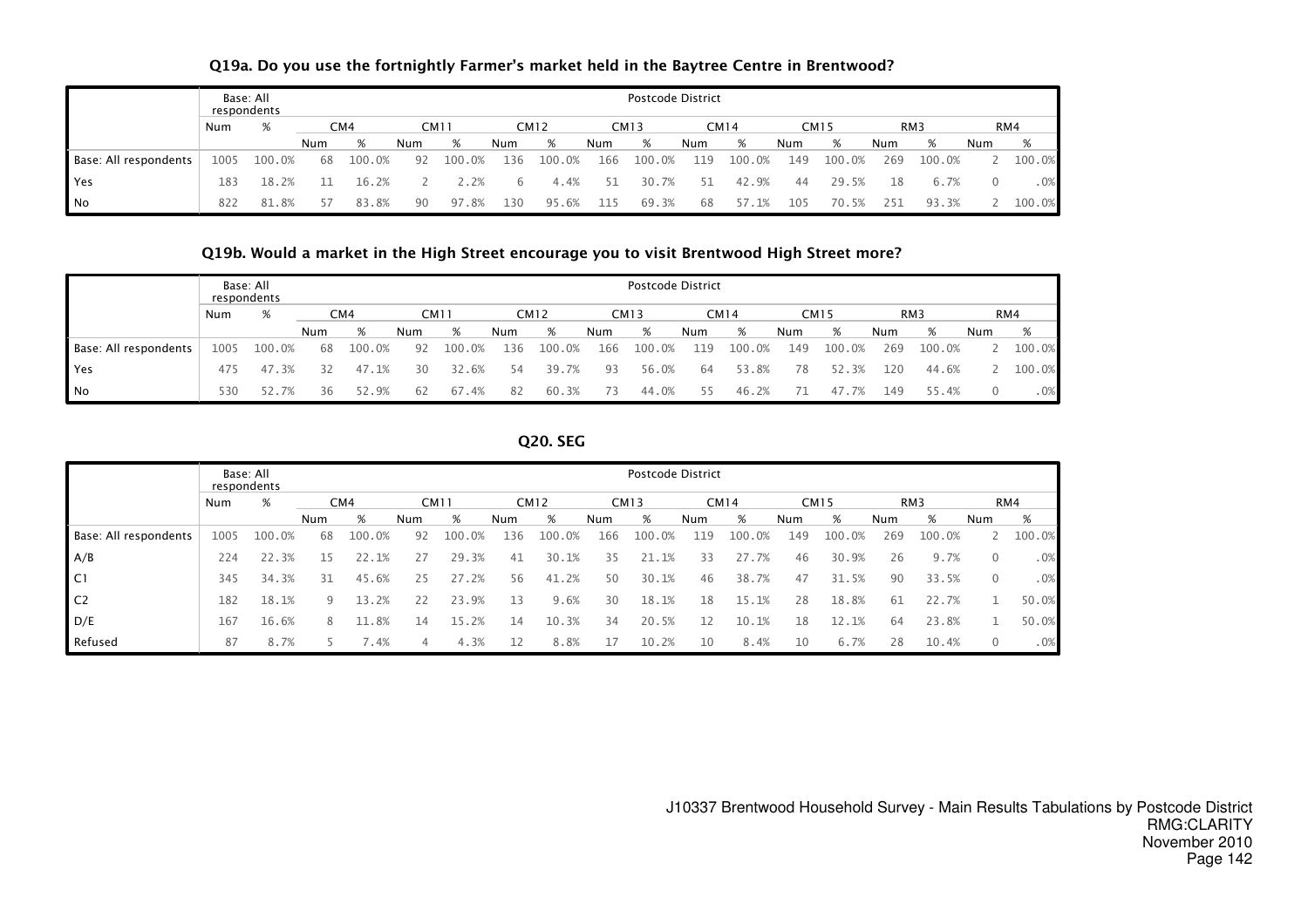|                       |      | Base: All<br>respondents |     |        |          |             |     |             |                | Postcode District |              |        |     |             |     |                 |                |        |
|-----------------------|------|--------------------------|-----|--------|----------|-------------|-----|-------------|----------------|-------------------|--------------|--------|-----|-------------|-----|-----------------|----------------|--------|
|                       | Num  | %                        |     | CM4    |          | <b>CM11</b> |     | <b>CM12</b> |                | <b>CM13</b>       |              | CM14   |     | <b>CM15</b> |     | RM <sub>3</sub> |                | RM4    |
|                       |      |                          | Num | %      | Num      | %           | Num | %           | Num            | %                 | <b>Num</b>   | %      | Num | %           | Num | %               | Num            | %      |
| Base: All respondents | 1005 | 100.0%                   | 68  | 100.0% | 92       | 100.0%      | 136 | 100.0%      | 166            | 100.0%            | 119          | 100.0% | 149 | 100.0%      | 269 | 100.0%          |                | 100.0% |
| 18 - 24 years         | 9    | .9%                      |     | 1.5%   | $\Omega$ | .0%         |     | 1.5%        |                | 1.2%              | $\mathbf{0}$ | .0%    |     | .7%         | 3   | 1.1%            | $\mathbf{0}$   | .0%    |
| 25 - 34 years         | 35   | 3.5%                     | 1   | 1.5%   | 3        | 3.3%        | 6   | 4.4%        | $\overline{2}$ | 1.2%              | 8            | 6.7%   | 4   | 2.7%        | 11  | 4.1%            | $\Omega$       | .0%    |
| 35 - 44 years         | 105  | 10.4%                    | 8   | 11.8%  | 13       | 14.1%       | 17  | 12.5%       | 17             | 10.2%             | 20           | 16.8%  | 11  | 7.4%        | 19  | 7.1%            | $\overline{0}$ | .0%    |
| 45 - 54 years         | 147  | 14.6%                    | 8   | 11.8%  | 12       | 13.0%       | 14  | 10.3%       | 27             | 16.3%             | 26           | 21.8%  | 28  | 18.8%       | 31  | 11.5%           | $\mathbf{0}$   | .0%    |
| 55 - 64 years         | 227  | 22.6%                    | 17  | 25.0%  | 22       | 23.9%       | 35  | 25.7%       | 38             | 22.9%             | 25           | 21.0%  | 27  | 18.1%       | 61  | 22.7%           |                | 50.0%  |
| 65 years or above     | 437  | 43.5%                    | 29  | 42.6%  | 41       | 44.6%       | 56  | 41.2%       | 72             | 43.4%             | 35           | 29.4%  | 71  | 47.7%       | 130 | 48.3%           |                | 50.0%  |
| Refused               | 45   | 4.5%                     | 4   | 5.9%   |          | 1.1%        | 6   | 4.4%        | 8              | 4.8%              |              | 4.2%   |     | 4.7%        | 14  | 5.2%            | $\Omega$       | .0%    |

Q21. Age group of respondent

# Q22. How many people are there in your household (including yourself) aged between

|                       |                |      | Base: All<br>respondents |                |        |              |             |              |             |              | Postcode District |              |             |          |             |     |        |              |        |
|-----------------------|----------------|------|--------------------------|----------------|--------|--------------|-------------|--------------|-------------|--------------|-------------------|--------------|-------------|----------|-------------|-----|--------|--------------|--------|
|                       |                | Num  | %                        |                | CM4    |              | <b>CM11</b> |              | <b>CM12</b> |              | <b>CM13</b>       |              | <b>CM14</b> |          | <b>CM15</b> |     | RM3    |              | RM4    |
|                       |                |      |                          | Num            | $\%$   | Num          | %           | Num          | %           | Num          | %                 | Num          | %           | Num      | %           | Num | %      | Num          | $\%$   |
| Base: All respondents |                | 1005 | 100.0%                   | 68             | 100.0% | 92           | 100.0%      | 136          | 100.0%      | 166          | 100.0%            | 119          | 100.0%      | 149      | 100.0%      | 269 | 100.0% | 2            | 100.0% |
|                       | None           | 782  | 77.8%                    | 54             | 79.4%  | 74           | 80.4%       | 106          | 77.9%       | 129          | 77.7%             | 83           | 69.7%       | 114      | 76.5%       | 218 | 81.0%  |              | 50.0%  |
|                       |                | 61   | 6.1%                     | $\overline{4}$ | 5.9%   |              | 7.6%        |              | 2.9%        | 11           | 6.6%              | 11           | 9.2%        | 10       | 6.7%        | 14  | 5.2%   | $\Omega$     | .0%    |
|                       |                | 77   | 7.7%                     | 4              | 5.9%   | 8            | 8.7%        | 14           | 10.3%       | 10           | 6.0%              | 16           | 13.4%       | 10       | 6.7%        | 15  | 5.6%   | $\mathbf 0$  | .0%    |
| Under 16 yrs          |                | 16   | 1.6%                     | $\mathbf{2}$   | 2.9%   |              | 1.1%        |              | 2.9%        |              | 1.2%              |              | 1.7%        | 2        | 1.3%        |     | 1.1%   | $\mathbf 0$  | .0%    |
|                       | $\overline{4}$ | 4    | .4%                      | $\overline{0}$ | .0%    | $\mathbf{0}$ | .0%         | $\mathbf{0}$ | .0%         |              | .6%               |              | .8%         |          | .7%         | 1   | .4%    | $\mathbf{0}$ | .0%    |
|                       | 6 or more      |      | .1%                      | $\mathbf{0}$   | .0%    | $\mathbf{0}$ | .0%         | $\Omega$     | .0%         | $\Omega$     | .0%               | $\mathbf{0}$ | .0%         | $\Omega$ | .0%         |     | .4%    | $\mathbf{0}$ | .0%    |
|                       | Refused        | 64   | 6.4%                     | $\overline{4}$ | 5.9%   |              | 2.2%        |              | 5.9%        | 13           | 7.8%              | 6            | 5.0%        | 12       | 8.1%        | 17  | 6.3%   |              | 50.0%  |
|                       | None           | 821  | 81.7%                    | 52             | 76.5%  | 79           | 85.9%       | 117          | 86.0%       | 134          | 80.7%             | 92           | 77.3%       | 118      | 79.2%       | 225 | 83.6%  |              | 50.0%  |
|                       |                | 92   | 9.2%                     | 12             | 17.6%  |              | 7.6%        | q            | 6.6%        | 15           | 9.0%              | 15           | 12.6%       | 14       | 9.4%        | 20  | 7.4%   | $\Omega$     | .0%    |
| 17-24 yrs             |                | 24   | 2.4%                     | $\Omega$       | .0%    | 4            | 4.3%        |              | 1.5%        |              | 2.4%              |              | 4.2%        |          | 2.7%        |     | 1.9%   | $\Omega$     | .0%    |
|                       |                | 4    | .4%                      | $\mathbf{0}$   | .0%    | $\mathbf{0}$ | .0%         | $\mathbf 0$  | .0%         | $\mathbf{0}$ | .0%               |              | .8%         |          | .7%         |     | .7%    | $\mathbf{0}$ | .0%    |
|                       | Refused        | 64   | 6.4%                     | $\overline{4}$ | 5.9%   |              | 2.2%        | 8            | 5.9%        | 13           | 7.8%              | 6            | 5.0%        | 12       | 8.1%        | 17  | 6.3%   |              | 50.0%  |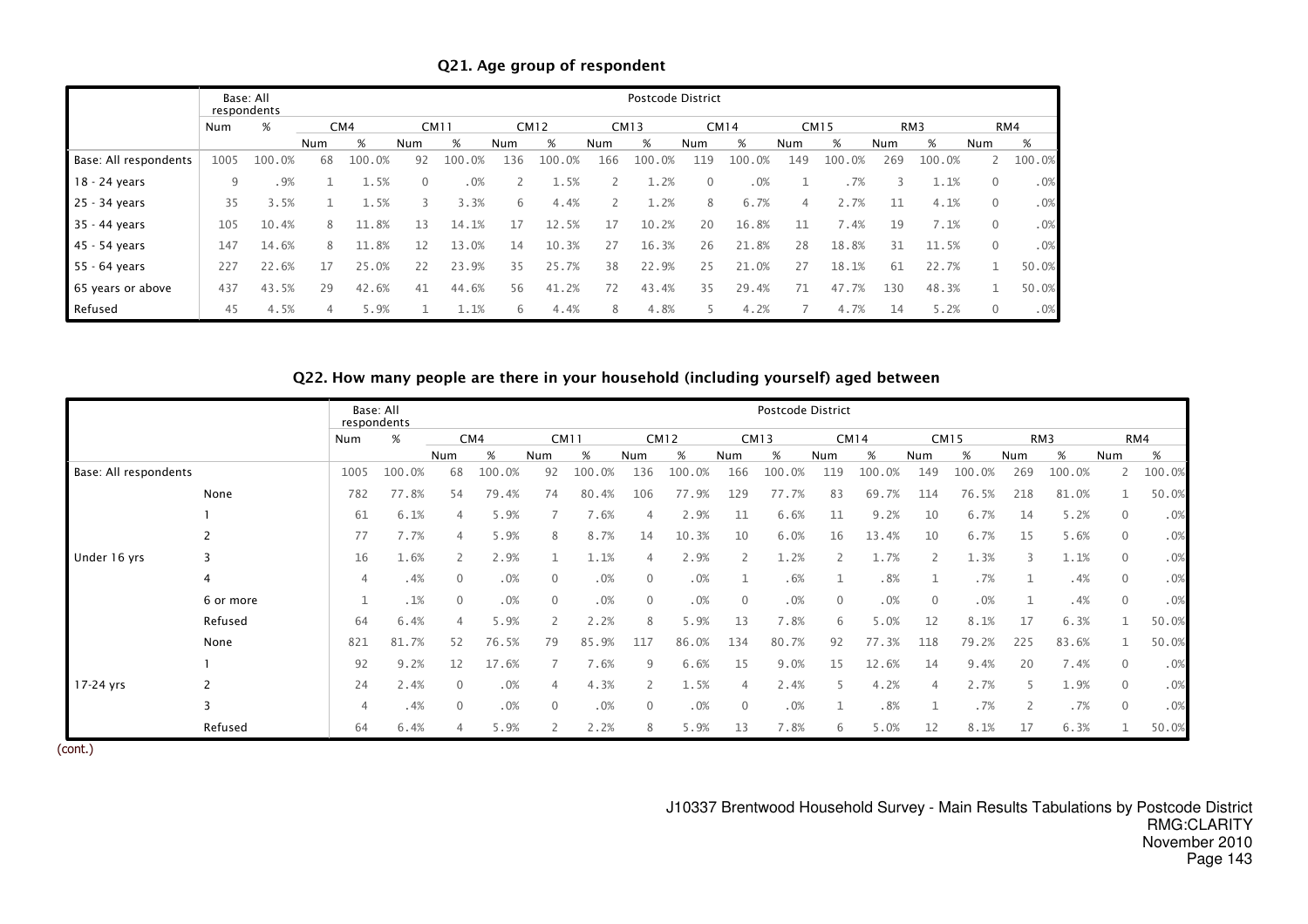|                 |                | Base: All<br>respondents |       |             |       |                |       |          |             |              | Postcode District |             |       |          |             |              |                 |              |       |
|-----------------|----------------|--------------------------|-------|-------------|-------|----------------|-------|----------|-------------|--------------|-------------------|-------------|-------|----------|-------------|--------------|-----------------|--------------|-------|
|                 |                | Num                      | $\%$  | CM4         |       | <b>CM11</b>    |       |          | <b>CM12</b> |              | <b>CM13</b>       | <b>CM14</b> |       |          | <b>CM15</b> |              | RM <sub>3</sub> |              | RM4   |
|                 |                |                          |       | Num         | %     | Num            | %     | Num      | $\%$        | Num          | %                 | Num         | %     | Num      | %           | Num          | %               | Num          | $\%$  |
|                 | None           | 834                      | 83.0% | 57          | 83.8% | 78             | 84.8% | 115      | 84.6%       | 136          | 81.9%             | 93          | 78.2% | 124      | 83.2%       | 227          | 84.4%           | $\mathbf{1}$ | 50.0% |
|                 |                | 77                       | 7.7%  | 6           | 8.8%  | 11             | 12.0% | 6        | 4.4%        | 14           | 8.4%              | 14          | 11.8% | 10       | 6.7%        | 16           | 5.9%            | $\mathbf 0$  | .0%   |
| 25-34 yrs       | 2              | 28                       | 2.8%  | 0           | .0%   | $\mathbf{1}$   | 1.1%  |          | 5.1%        | 3            | 1.8%              | 5           | 4.2%  | 3        | 2.0%        | 9            | 3.3%            | $\mathbf 0$  | .0%   |
|                 | 3              | 2                        | .2%   | 1           | 1.5%  | $\mathbf{0}$   | .0%   |          | .0%         | $\mathbf{0}$ | .0%               |             | .8%   | $\Omega$ | .0%         | $\mathbf{0}$ | .0%             | $\mathbf 0$  | .0%   |
|                 | Refused        | 64                       | 6.4%  | 4           | 5.9%  | $\overline{2}$ | 2.2%  |          | 5.9%        | 13           | 7.8%              | 6           | 5.0%  | 12       | 8.1%        | 17           | 6.3%            | $\mathbf{1}$ | 50.0% |
|                 | None           | 793                      | 78.9% | 54          | 79.4% | 73             | 79.3% | 109      | 80.1%       | 130          | 78.3%             | 88          | 73.9% | 120      | 80.5%       | 215          | 79.9%           | 1            | 50.0% |
|                 |                | 86                       | 8.6%  | 4           | 5.9%  | 11             | 12.0% | q        | 6.6%        | 15           | 9.0%              | 16          | 13.4% | 12       | 8.1%        | 19           | 7.1%            | $\mathbf 0$  | .0%   |
| 35-44 yrs       | 2              | 62                       | 6.2%  | 6           | 8.8%  | 6              | 6.5%  | 10       | 7.4%        | 8            | 4.8%              | 9           | 7.6%  | -5       | 3.4%        | 18           | 6.7%            | $\mathbf{0}$ | .0%   |
|                 | Refused        | 64                       | 6.4%  | 4           | 5.9%  | $\overline{2}$ | 2.2%  | 8        | 5.9%        | 13           | 7.8%              | 6           | 5.0%  | 12       | 8.1%        | 17           | 6.3%            | 1            | 50.0% |
|                 | None           | 747                      | 74.3% | 51          | 75.0% | 74             | 80.4% | 104      | 76.5%       | 118          | 71.1%             | 83          | 69.7% | 99       | 66.4%       | 214          | 79.6%           | 1            | 50.0% |
|                 |                | 113                      | 11.2% | 7           | 10.3% | 7              | 7.6%  | 15       | 11.0%       | 22           | 13.3%             | 15          | 12.6% | 23       | 15.4%       | 24           | 8.9%            | $\mathbf 0$  | .0%   |
| 45-54 yrs       | 2              | 82                       | 8.2%  | 6           | 8.8%  | 9              | 9.8%  | q        | 6.6%        | 13           | 7.8%              | 15          | 12.6% | 16       | 10.7%       | 14           | 5.2%            | $\mathbf{0}$ | .0%   |
|                 | Refused        | 63                       | 6.3%  | 4           | 5.9%  | 2              | 2.2%  |          | 5.9%        | 13           | 7.8%              | 6           | 5.0%  | 11       | 7.4%        | 17           | 6.3%            | 1            | 50.0% |
|                 | None           | 669                      | 66.6% | 45          | 66.2% | 65             | 70.7% | 89       | 65.4%       | 105          | 63.3%             | 84          | 70.6% | 96       | 64.4%       | 183          | 68.0%           | $\mathbf 0$  | .0%   |
|                 |                | 167                      | 16.6% | 8           | 11.8% | 11             | 12.0% | 26       | 19.1%       | 30           | 18.1%             | 19          | 16.0% | 28       | 18.8%       | 45           | 16.7%           | $\mathbf{0}$ | .0%   |
| 55-64 yrs       | $\overline{2}$ | 106                      | 10.5% | 11          | 16.2% | 14             | 15.2% | 14       | 10.3%       | 18           | 10.8%             | 10          | 8.4%  | 13       | 8.7%        | 24           | 8.9%            | $\mathbf{1}$ | 50.0% |
|                 | Refused        | 63                       | 6.3%  | 4           | 5.9%  | 2              | 2.2%  |          | 5.1%        | 13           | 7.8%              | 6           | 5.0%  | 12       | 8.1%        | 17           | 6.3%            | 1            | 50.0% |
|                 | None           | 477                      | 47.5% | 35          | 51.5% | 47             | 51.1% | 65       | 47.8%       | 73           | 44.0%             | 74          | 62.2% | 67       | 45.0%       | 114          | 42.4%           | 1            | 50.0% |
|                 |                | 255                      | 25.4% | 14          | 20.6% | 22             | 23.9% | 36       | 26.5%       | 54           | 32.5%             | 24          | 20.2% | 30       | 20.1%       | 73           | 27.1%           | $\mathbf 0$  | .0%   |
| 65 yrs and over | 2              | 211                      | 21.0% | 15          | 22.1% | 20             | 21.7% | 27       | 19.9%       | 27           | 16.3%             | 15          | 12.6% | 41       | 27.5%       | 66           | 24.5%           | $\mathbf 0$  | .0%   |
|                 | 3              | $\overline{2}$           | .2%   | $\mathbf 0$ | .0%   | 1              | 1.1%  | $\Omega$ | .0%         | $\mathbf 0$  | .0%               | $\mathbf 0$ | .0%   | 0        | .0%         | 1            | .4%             | $\mathbf 0$  | .0%   |
|                 | Refused        | 60                       | 6.0%  | 4           | 5.9%  | 2              | 2.2%  |          | 5.9%        | 12           | 7.2%              | 6           | 5.0%  | 11       | 7.4%        | 15           | 5.6%            | $\mathbf{1}$ | 50.0% |

# Q22. How many people are there in your household (including yourself) aged between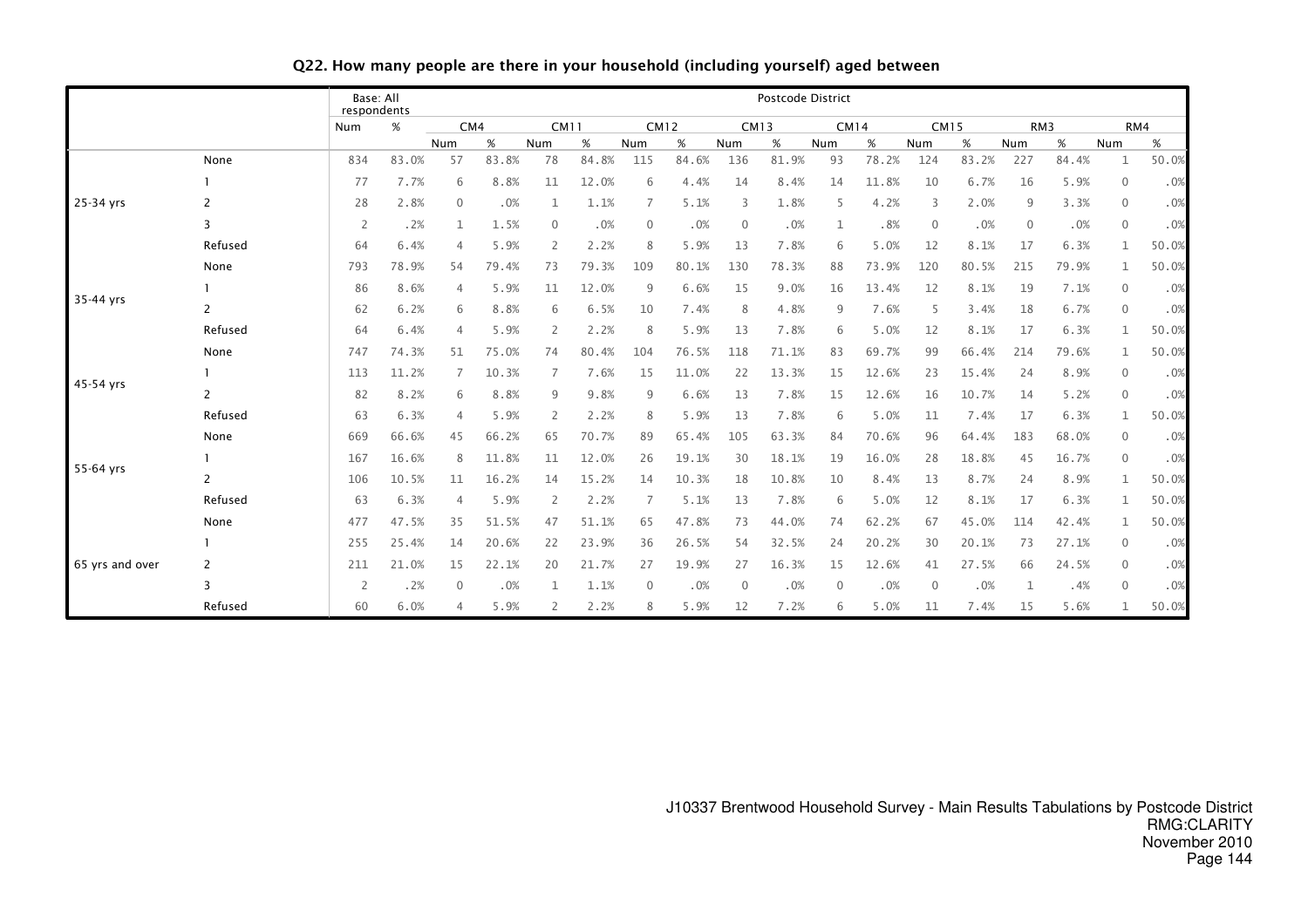## Q23. Do your children (aged under 16) undertake any out of school sports activities

|                              |      | Base: All<br>respondents |     |        |     |             |     |             |     | Postcode District |     |             |     |             |     |                 |     |        |
|------------------------------|------|--------------------------|-----|--------|-----|-------------|-----|-------------|-----|-------------------|-----|-------------|-----|-------------|-----|-----------------|-----|--------|
|                              | Num  | %                        |     | CM4    |     | <b>CM11</b> |     | <b>CM12</b> |     | <b>CM13</b>       |     | <b>CM14</b> |     | <b>CM15</b> |     | RM <sub>3</sub> |     | RM4    |
|                              |      |                          | Num | %      | Num | %           | Num | %           | Num | %                 | Num | %           | Num | %           | Num | %               | Num | %      |
| Base: All respondents        | 1005 | 100.0%                   | 68  | 100.0% | 92  | 100.0%      | 136 | 100<br>.0%  | 166 | 100.0%            | 119 | 100<br>.0%  | 149 | 100.0%      | 269 | 100.0%          |     | 100.0% |
| Yes                          | 102  | 10.1%                    | 8   | -8%    | 14  |             |     | .0%<br>11   | 14  | 8.4%              | 18  | 15.1%       | 13  | 8.7%        | 20  | '.4%            |     | .0%    |
| N <sub>o</sub>               | 428  | 42.6%                    | 29  | 42.6%  |     | 35.9%       | 55  | 40.4%       | 71  | 42.8%             | 46  | 38.7%       | 57  | 38.3%       | 133 | 49.4%           |     | 50.0%  |
| Don't know/ unsure           | 311  | 30.9%                    | 24  | 35.3%  | 29  | 31.5%       | 49  | 36.0%       | 56  | 33.7%             | 32  | 26.9%       | 54  | 36.2%       | 67  | 24.9%           |     | .0%    |
| Refused to state/no children | 164  | 16.3%                    |     | 10.3%  | 16  | 17.4%       |     | 12.5%       | 25  | 15.1%             | 23  | 19.3%       | 25  | 16.8%       | 49  | 18.2%           |     | 50.0%  |

## Q24. How many vehicles does your household own or have the use of (including light vans, pickups, landrovers, etc)

|                       |      | Base: All<br>respondents |     | Postcode District |             |        |             |        |             |        |             |        |             |        |                 |        |          |        |
|-----------------------|------|--------------------------|-----|-------------------|-------------|--------|-------------|--------|-------------|--------|-------------|--------|-------------|--------|-----------------|--------|----------|--------|
|                       | Num  | %                        |     | CM4               | <b>CM11</b> |        | <b>CM12</b> |        | <b>CM13</b> |        | <b>CM14</b> |        | <b>CM15</b> |        | RM <sub>3</sub> |        |          | RM4    |
|                       |      |                          | Num | %                 | Num         | %      | Num         | %      | Num         | %      | Num         | %      | Num         | %      | Num             | %      | Num      | %      |
| Base: All respondents | 1005 | 100.0%                   | 68  | 100.0%            | 92          | 100.0% | 136         | 100.0% | 166         | 100.0% | 119         | 100.0% | 149         | 100.0% | 269             | 100.0% |          | 100.0% |
| None                  | 145  | 14.4%                    | 6   | 8.8%              | 10          | 10.9%  | 14          | 10.3%  | 29          | 17.5%  | 10          | 8.4%   | 15          | 10.1%  | 59              | 21.9%  | $\Omega$ | .0%    |
| One                   | 409  | 40.7%                    | 25  | 36.8%             | 36          | 39.1%  | 63          | 46.3%  | 62          | 37.3%  | 55          | 46.2%  | 51          | 34.2%  | 117             | 43.5%  | $\Omega$ | .0%    |
| Two                   | 302  | 30.0%                    | 27  | 39.7%             | 34          | 37.0%  | 44          | 32.4%  | 51          | 30.7%  | 30          | 25.2%  | 55          | 36.9%  | 59              | 21.9%  |          | 50.0%  |
| Three or more         | 95   | 9.5%                     | 6   | 8.8%              |             | 12.0%  | 10          | 7.4%   | 15          | 9.0%   | 18          | 15.1%  | 19          | 12.8%  | 16              | 5.9%   | $\Omega$ | .0%    |
| Refused               | 54   | 5.4%                     |     | 5.9%              |             | L.1%   |             | 3.7%   | 9           | 5.4%   | 6           | 5.0%   | 9           | 6.0%   | 18              | 6.7%   |          | 50.0%  |